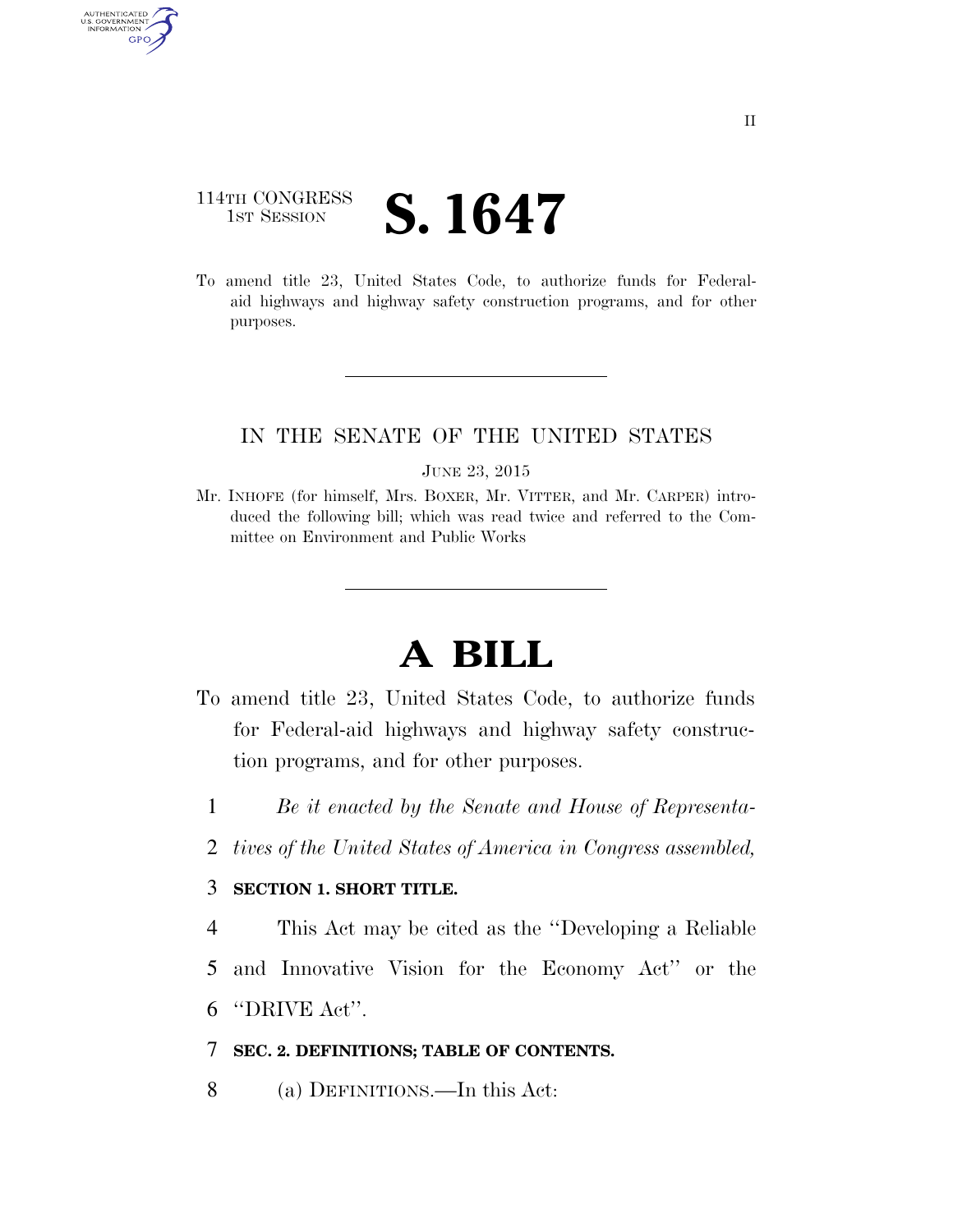- 1 (1) DEPARTMENT.—The term ''Department''
- 2 means the Department of Transportation.
- 3 (2) SECRETARY.—The term ''Secretary'' means
- 4 the Secretary of Transportation.
- 5 (b) TABLE OF CONTENTS.—The table of contents for

# 6 this Act is as follows:

Sec. 1. Short title.

Sec. 2. Definitions; table of contents.

## TITLE I—FEDERAL-AID HIGHWAYS

#### Subtitle A—Authorizations and Programs

- Sec. 1001. Authorization of appropriations.
- Sec. 1002. Obligation ceiling.
- Sec. 1003. Apportionment.
- Sec. 1004. Surface transportation program.
- Sec. 1005. Metropolitan transportation planning.
- Sec. 1006. Statewide and nonmetropolitan transportation planning.
- Sec. 1007. Highway use tax evasion projects.
- Sec. 1008. Bundling of bridge projects.
- Sec. 1009. Flexibility for certain rural road and bridge projects.
- Sec. 1010. Construction of ferry boats and ferry terminal facilities.
- Sec. 1011. Highway safety improvement program.
- Sec. 1012. Data collection on unpaved public roads.
- Sec. 1013. Congestion mitigation and air quality improvement program.
- Sec. 1014. National freight program.
- Sec. 1015. Assistance for major projects program.
- Sec. 1016. Transportation alternatives.
- Sec. 1017. Consolidation of programs.
- Sec. 1018. State flexibility for National Highway System modifications.
- Sec. 1019. Toll roads, bridges, tunnels, and ferries.
- Sec. 1020. HOV facilities.
- Sec. 1021. Interstate system reconstruction and rehabilitation pilot program.
- Sec. 1022. Emergency relief for federally owned roads.
- Sec. 1023. Bridges requiring closure or load restrictions.
- Sec. 1024. National electric vehicle charging and natural gas fueling corridors.
- Sec. 1025. Asset management.
- Sec. 1026. Tribal transportation program amendment.
- Sec. 1027. Nationally significant Federal lands and tribal projects program.
- Sec. 1028. Federal lands programmatic activities.
- Sec. 1029. Federal lands transportation program.

#### Subtitle B—Acceleration of Project Delivery

- Sec. 1101. Categorical exclusion for projects of limited Federal assistance.
- Sec. 1102. Programmatic agreement template.
- Sec. 1103. Agency coordination.
- Sec. 1104. Initiation of environmental review process.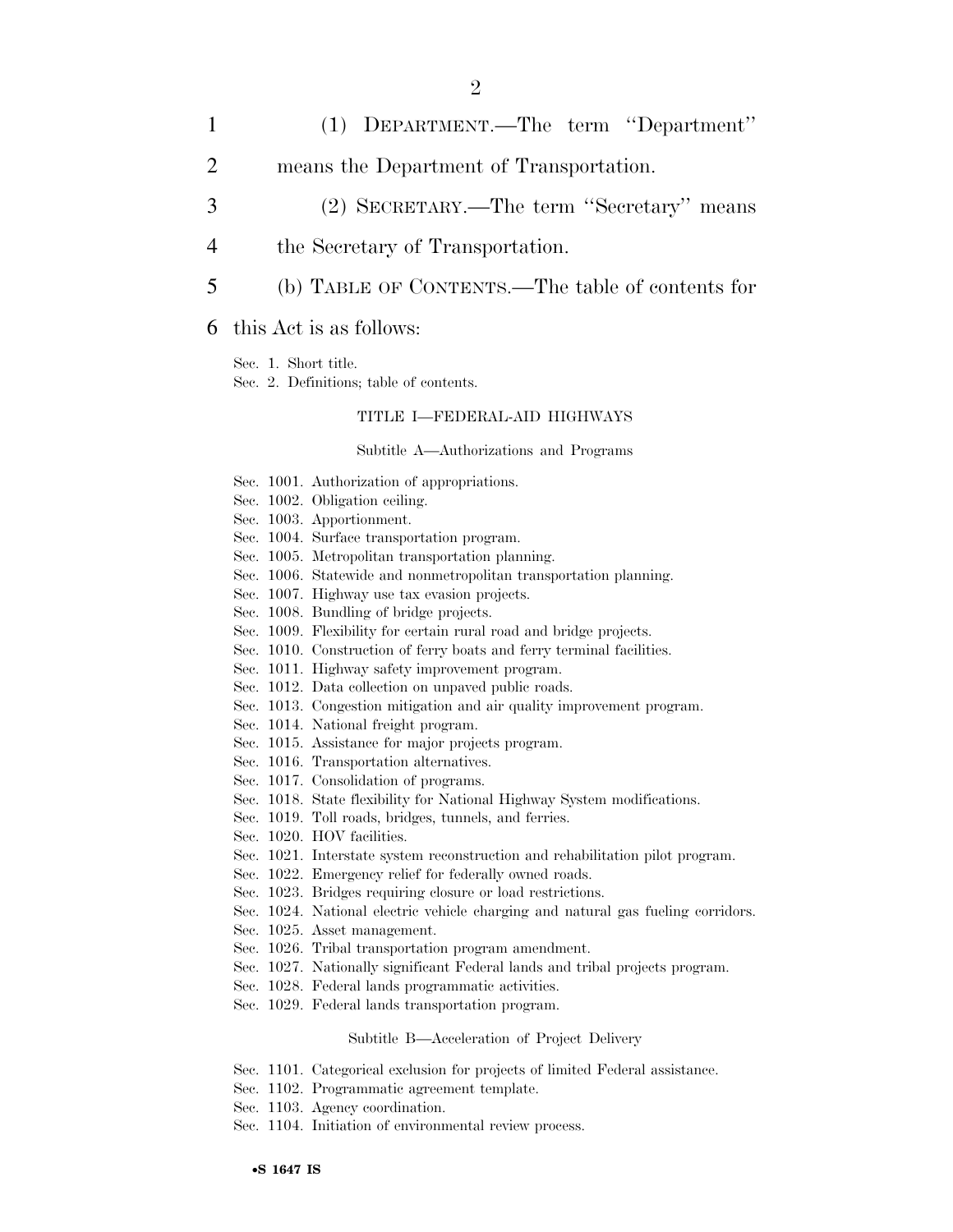- Sec. 1105. Improving collaboration for accelerated decisionmaking.
- Sec. 1106. Accelerated decisionmaking in environmental reviews.
- Sec. 1107. Improving transparency in environmental reviews.
- Sec. 1108. Integration of planning and environmental review.
- Sec. 1109. Use of programmatic mitigation plans.
- Sec. 1110. Adoption of Departmental environmental documents.
- Sec. 1111. Technical assistance for States.
- Sec. 1112. Surface transportation project delivery program.
- Sec. 1113. Categorical exclusions for multimodal projects.
- Sec. 1114. Modernization of the environmental review process.
- Sec. 1115. Service club, charitable association, or religious service signs.
- Sec. 1116. Satisfaction of requirements for certain historic sites.
- Sec. 1117. Bridge exemption from consideration under certain provisions.
- Sec. 1118. Elimination of barriers to improve at-risk bridges.
- Sec. 1119. At-risk project preagreement authority.

#### Subtitle C—Miscellaneous

- Sec. 1201. Credits for untaxed transportation fuels.
- Sec. 1202. Justification reports for access points on the Interstate System.
- Sec. 1203. Exemptions.
- Sec. 1204. High priority corridors on the national highway system.
- Sec. 1205. Repeat intoxicated driver law.
- Sec. 1206. Vehicle-to-infrastructure equipment.
- Sec. 1207. Designated projects.
- Sec. 1208. Relinquishment.
- Sec. 1209. Transfer and sale of toll credits.
- Sec. 1210. Regional infrastructure accelerator demonstration program.

## TITLE II—TRANSPORTATION INNOVATION

#### Subtitle A—Research

- Sec. 2001. Research, technology, and education.
- Sec. 2002. Intelligent transportation systems.
- Sec. 2003. Future interstate study.
- Sec. 2004. Researching surface transportation system funding alternatives.

#### Subtitle B—Data

- Sec. 2101. Tribal data collection.
- Sec. 2102. Performance management data support program.

#### Subtitle C—Transparency and Best Practices

- Sec. 2201. Every Day Counts initiative.
- Sec. 2202. Department of Transportation performance measures.
- Sec. 2203. Grant program for achievement in transportation for performance and innovation.
- Sec. 2204. Highway trust fund transparency and accountability.
- Sec. 2205. Report on highway trust fund administrative expenditures.
- Sec. 2206. Availability of reports.
- Sec. 2207. Performance period adjustment.
- Sec. 2208. Design standards.

## TITLE III—TRANSPORTATION INFRASTRUCTURE FINANCE AND INNOVATION ACT OF 1998 AMENDMENTS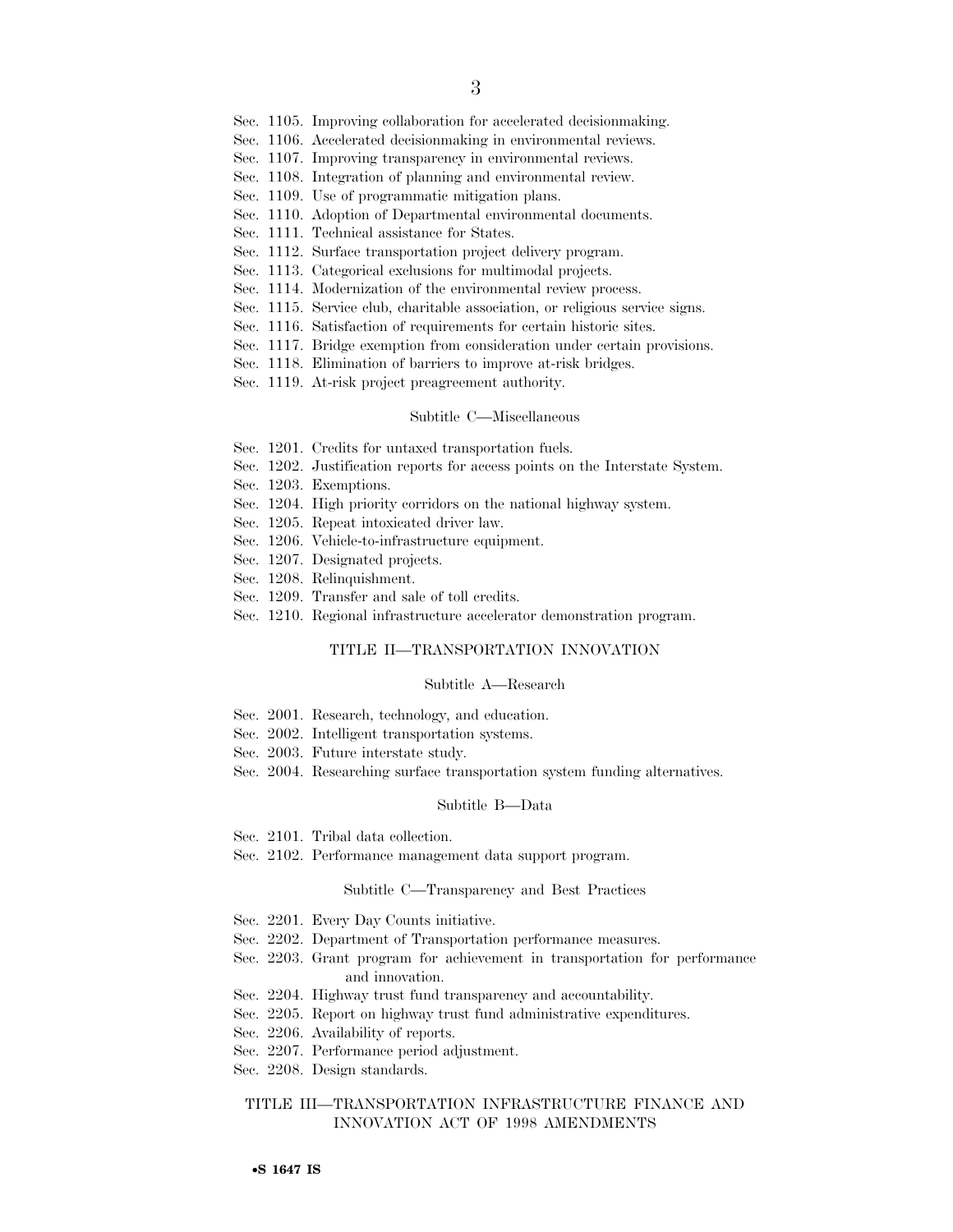## Sec. 3001. Transportation Infrastructure Finance and Innovation Act of 1998 amendments.

## TITLE IV—TECHNICAL CORRECTIONS TO MAP–21

Sec. 4001. Technical corrections.

## TITLE V—MISCELLANEOUS

Sec. 5001. Appalachian development highway system. Sec. 5002. Appalachian regional development program.

## TITLE VI—EXTENSION OF FEDERAL-AID HIGHWAY PROGRAMS

Sec. 6001. Extension of Federal-aid highway programs. Sec. 6002. Administrative expenses.

# **TITLE I—FEDERAL-AID HIGHWAYS Subtitle A—Authorizations and Programs**

**SEC. 1001. AUTHORIZATION OF APPROPRIATIONS.** 

 (a) IN GENERAL.—The following sums are author- ized to be appropriated out of the Highway Trust Fund (other than the Mass Transit Account):

 (1) FEDERAL-AID HIGHWAY PROGRAM.—For the national highway performance program under section 119 of title 23, United States Code, the sur- face transportation program under section 133 of that title, the highway safety improvement program under section 148 of that title, the congestion miti- gation and air quality improvement program under section 149 of that title, the national freight pro- gram under section 167 of that title, and to carry out section 134 of that title—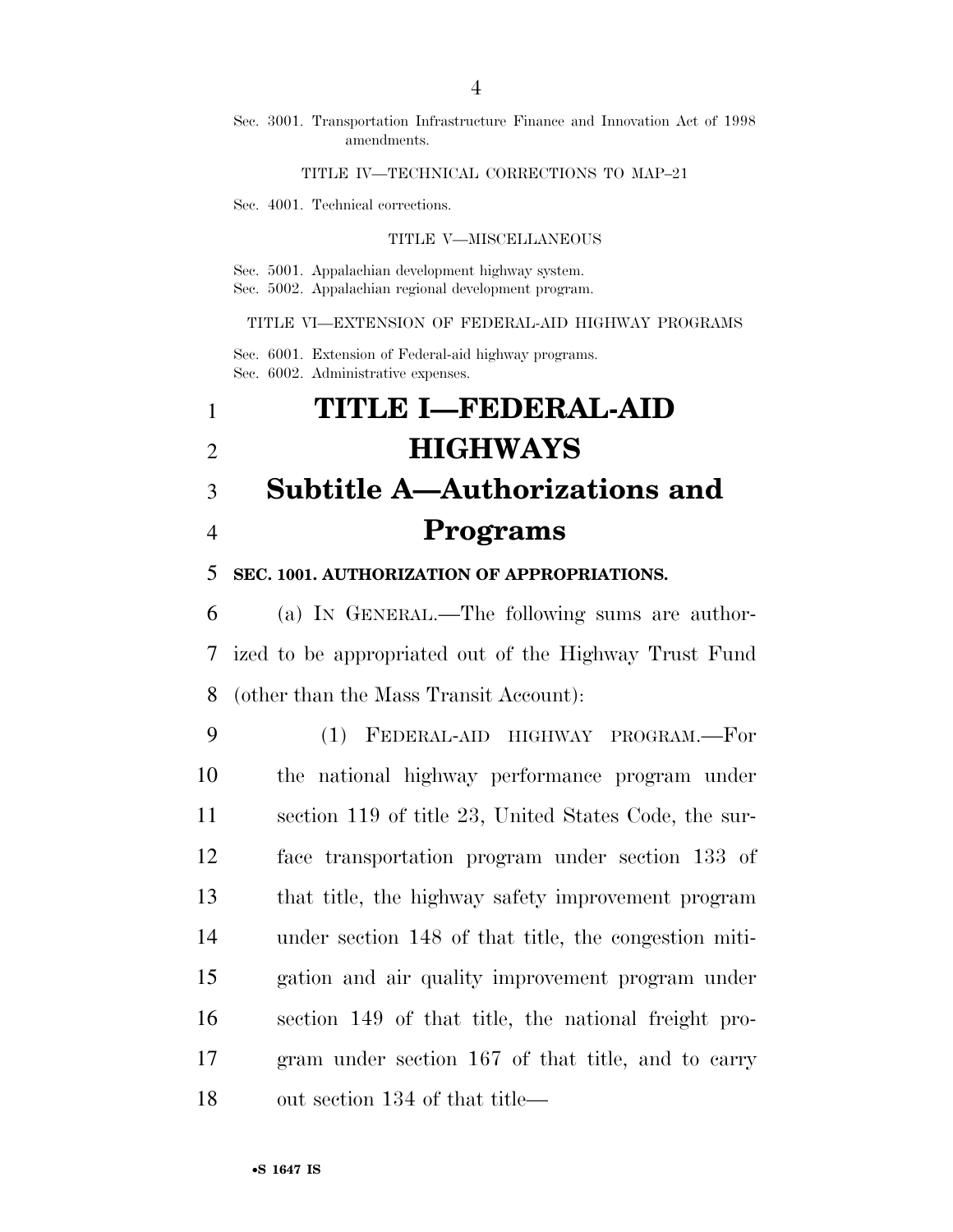| $\mathbf{1}$   | (A) $$40,579,500,000$ for fiscal year 2016;          |
|----------------|------------------------------------------------------|
| $\overline{2}$ | (B) $$41,421,300,000$ for fiscal year 2017;          |
| 3              | (C) \$42,327,100,000 for fiscal year 2018;           |
| $\overline{4}$ | (D) $$43,300,400,000$ for fiscal year 2019;          |
| 5              | (E) \$44,394,700,000 for fiscal year 2020;           |
| 6              | and                                                  |
| 7              | $(F)$ \$45,515,900,000 for fiscal year 2021.         |
| 8              | (2)<br>TRANSPORTATION INFRASTRUCTURE<br>$FI-$        |
| 9              | NANCE AND INNOVATION PROGRAM.—For credit as-         |
| 10             | sistance under the transportation infrastructure fi- |
| 11             | nance and innovation program under chapter 6 of      |
| 12             | title 23, United States Code, \$675,000,000 for each |
| 13             | of fiscal years 2016 through 2021.                   |
| 14             | (3) FEDERAL LANDS AND TRIBAL TRANSPOR-               |
| 15             | TATION PROGRAMS.-                                    |
| 16             | (A)<br>TRIBAL<br>TRANSPORTATION<br>PRO-              |
| 17             | GRAM.—For the tribal transportation program          |
| 18             | under section 202 of title 23, United States         |
| 19             | $Code-$                                              |
| 20             | (i) $$460,000,000$ for fiscal year 2016;             |
| 21             | (ii) $$470,000,000$ for fiscal year 2017;            |
| 22             | (iii) $$480,000,000$ for fiscal year                 |
| 23             | 2018;                                                |
| 24             | (iv) $$490,000,000$ for fiscal year                  |
| 25             | 2019;                                                |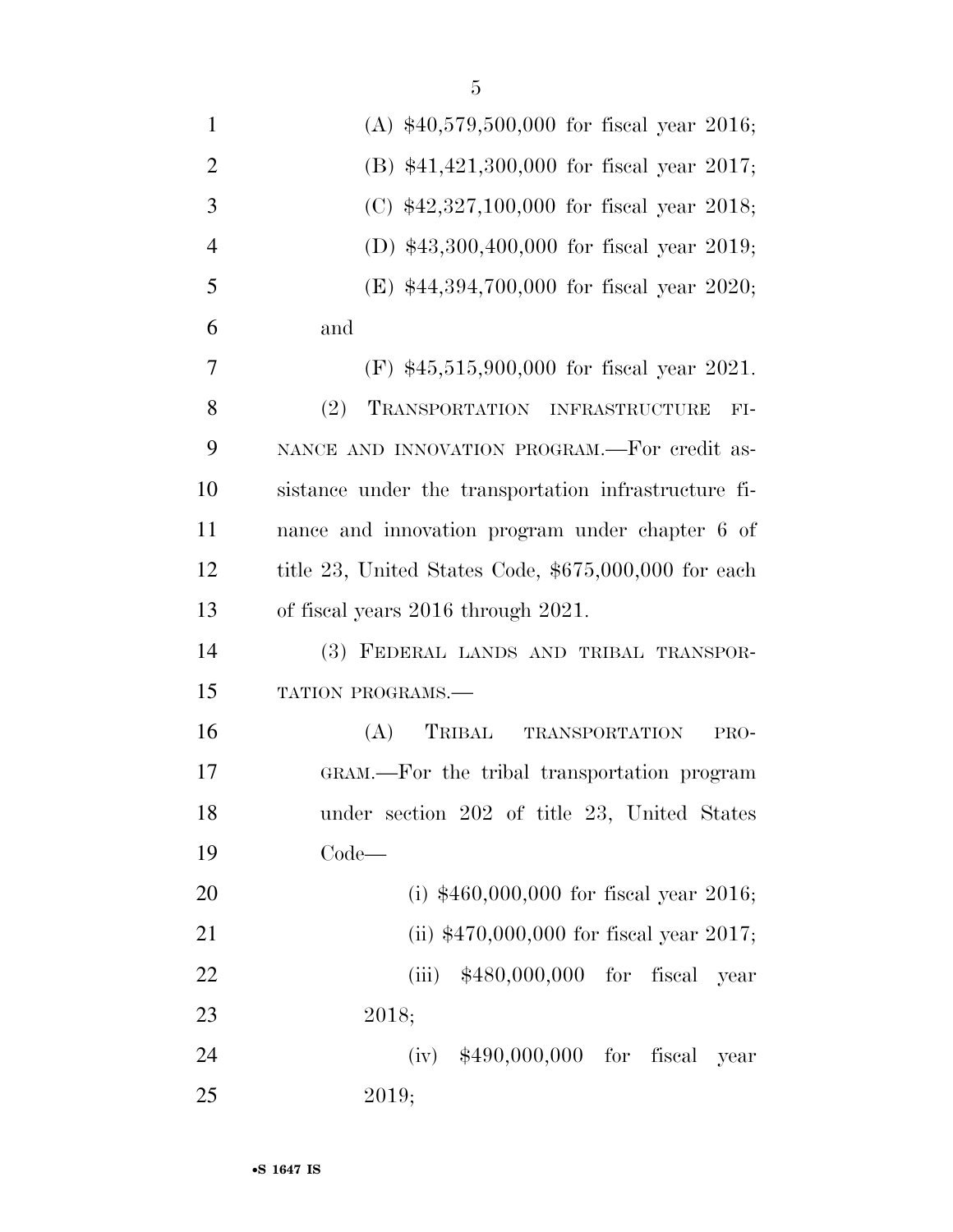| $\mathbf{1}$   | (v) $$500,000,000$ for fiscal year 2020; |
|----------------|------------------------------------------|
| $\overline{2}$ | and                                      |
| 3              | $(vi)$ \$510,000,000 for fiscal year     |
| $\overline{4}$ | 2021.                                    |
| 5              | (B) FEDERAL LANDS TRANSPORTATION         |
| 6              | PROGRAM.                                 |
| 7              | (i) AUTHORIZATION.—For the Fed-          |
| 8              | eral lands transportation program under  |
| 9              | section 203 of title 23, United States   |
| 10             | $Code-$                                  |
| 11             | $(I)$ \$305,000,000 for fiscal year      |
| 12             | 2016;                                    |
| 13             | $(II)$ \$310,000,000 for fiscal year     |
| 14             | 2017;                                    |
| 15             | $(III)$ \$315,000,000 for fiscal year    |
| 16             | 2018;                                    |
| 17             | $(IV)$ \$320,000,000 for fiscal year     |
| 18             | 2019;                                    |
| 19             | $(V)$ \$325,000,000 for fiscal year      |
| 20             | $2020;$ and                              |
| 21             | $(VI)$ \$330,000,000 for fiscal year     |
| 22             | 2021.                                    |
| 23             | (ii) SPECIAL RULE.—                      |
| 24             | $(I)$ \$240,000,000 of the amount        |
| 25             | made available for each fiscal year      |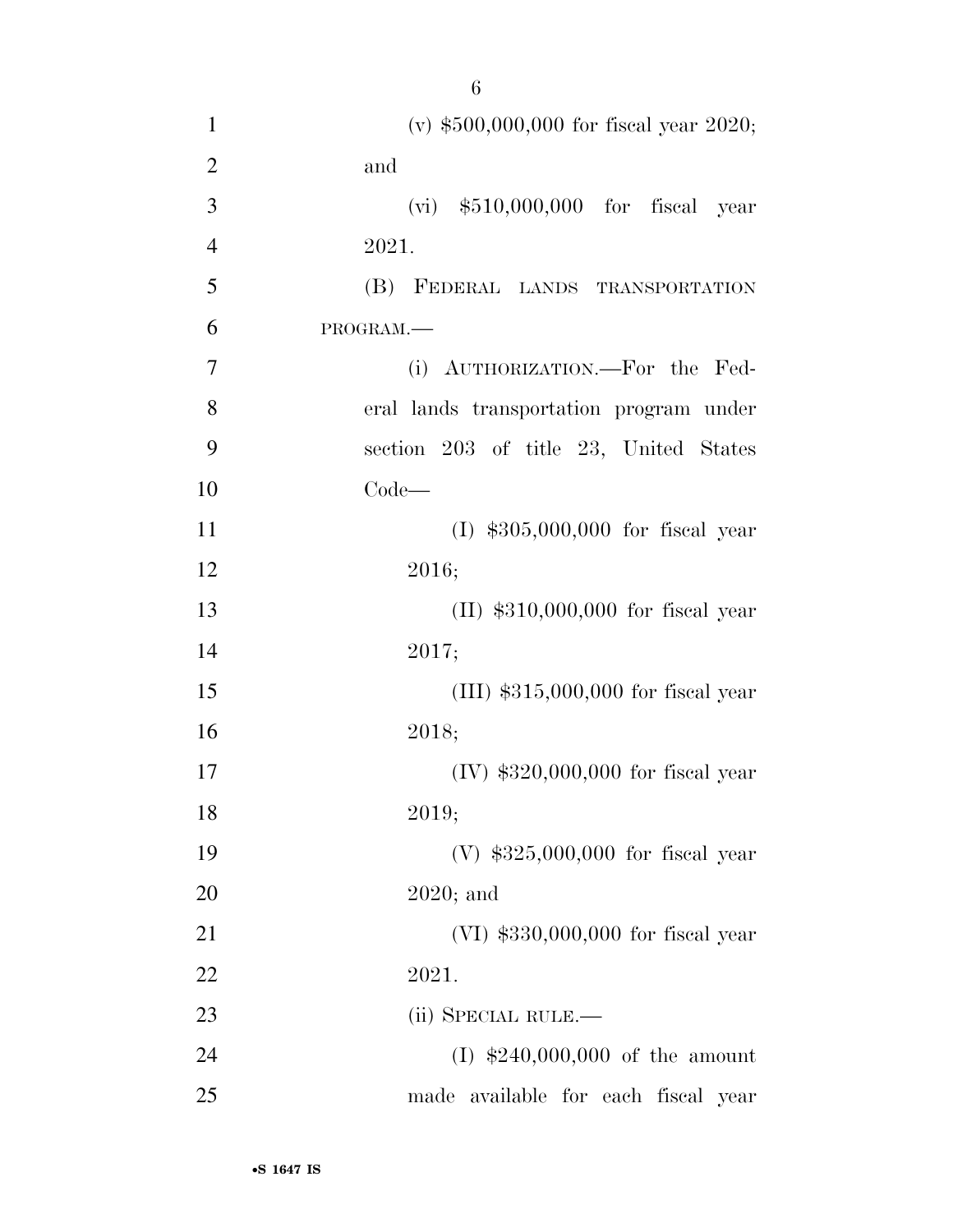| $\mathbf{1}$   | shall be the amount for the National                 |
|----------------|------------------------------------------------------|
| $\overline{2}$ | Park Service; and                                    |
| 3              | $(II)$ \$30,000,000 of the amount                    |
| $\overline{4}$ | made available for each fiscal year                  |
| 5              | shall be the amount for the United                   |
| 6              | States Fish and Wildlife Service.                    |
| 7              | (C) FEDERAL LANDS ACCESS PROGRAM.—                   |
| 8              | For the Federal lands access program under           |
| 9              | section 204 of title 23, United States Code—         |
| 10             | (i) $$255,000,000$ for fiscal year 2016;             |
| 11             | (ii) $$260,000,000$ for fiscal year 2017;            |
| 12             | (iii) $$265,000,000$ for fiscal year                 |
| 13             | 2018;                                                |
| 14             | (iv) $$270,000,000$ for fiscal year                  |
| 15             | 2019;                                                |
| 16             | (v) $$275,000,000$ for fiscal year 2020;             |
| 17             | and                                                  |
| 18             | $(vi)$ \$280,000,000 for fiscal year                 |
| 19             | 2021.                                                |
| 20             | (4) TERRITORIAL AND PUERTO RICO HIGHWAY              |
| 21             | PROGRAM.—For the territorial and Puerto Rico         |
| 22             | highway program under section 165 of title 23,       |
| 23             | United States Code, \$190,000,000 for each of fiscal |
| 24             | years $2016$ through $2021$ .                        |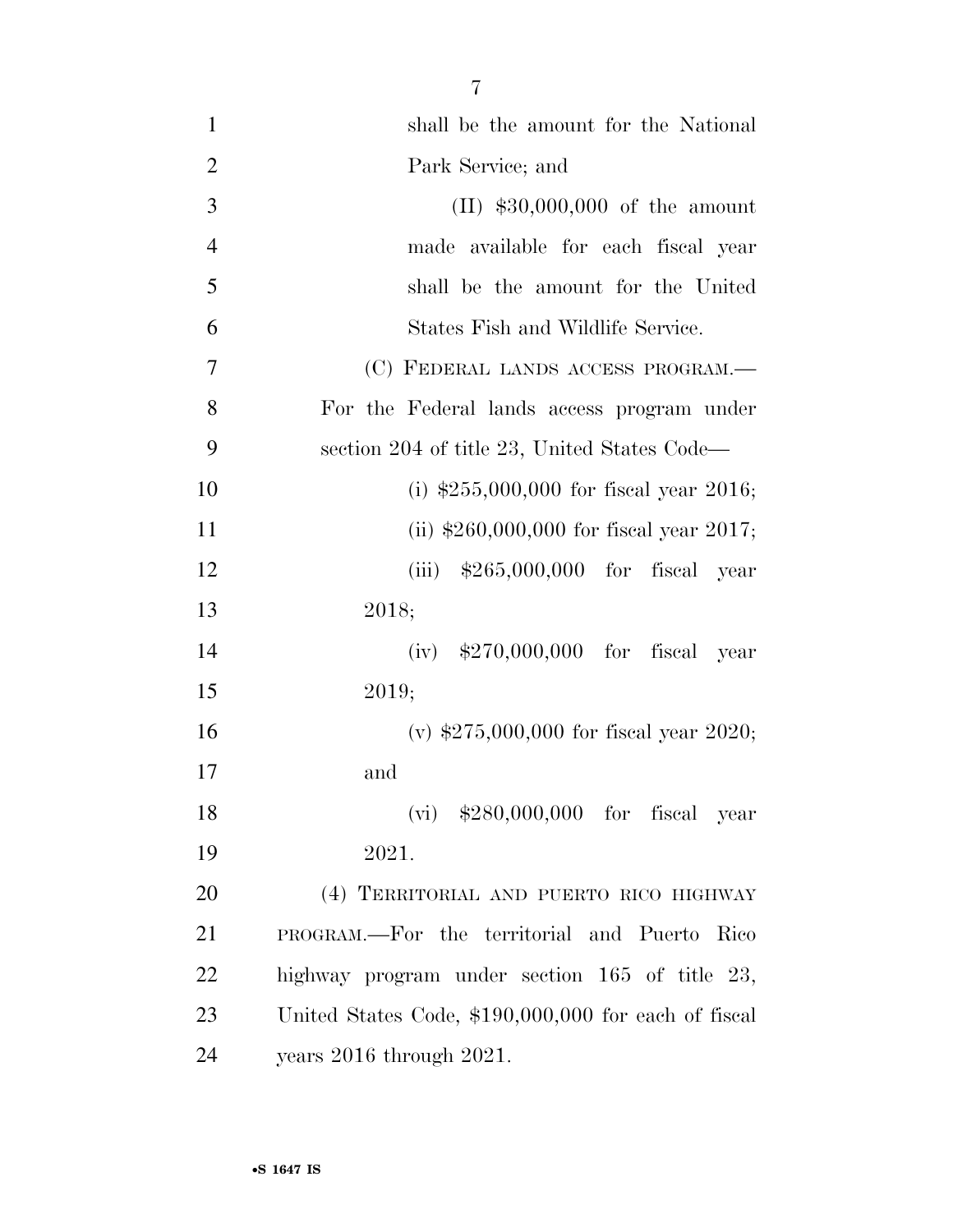| $\mathbf{1}$   | (5) ASSISTANCE FOR MAJOR PROJECTS PRO-            |
|----------------|---------------------------------------------------|
| $\overline{2}$ | GRAM.—For the assistance for major projects pro-  |
| 3              | gram under section 171 of title 23, United States |
| $\overline{4}$ | $Code-$                                           |
| 5              | (A) $$300,000,000$ for fiscal year 2016;          |
| 6              | (B) \$350,000,000 for fiscal year 2017;           |
| 7              | (C) $$400,000,000$ for fiscal year 2018;          |
| 8              | (D) $$450,000,000$ for fiscal year 2019;          |
| 9              | $(E)$ \$450,000,000 for fiscal year 2020; and     |
| 10             | $(F)$ \$450,000,000 for fiscal year 2021.         |
| 11             | (b) RESEARCH, TECHNOLOGY, AND EDUCATION AU-       |
| 12             | THORIZATIONS.                                     |
| 13             | (1) IN GENERAL.—The following sums are au-        |
| 14             | thorized to be appropriated out of the Highway    |
| 15             | Trust Fund (other than the Mass Transit Account): |
| 16             | (A) HIGHWAY RESEARCH AND DEVELOP-                 |
| 17             | MENT PROGRAM.—To carry out the highway re-        |
| 18             | search and development program under section      |
| 19             | 503(b) of title 23, United States Code,           |
| 20             | $$135,000,000$ for each of fiscal years $2016$    |
| 21             | through 2021.                                     |
| 22             | (B) TECHNOLOGY AND INNOVATION DE-                 |
| 23             | PLOYMENT PROGRAM.—To carry out the tech-          |
| 24             | nology and innovation deployment program          |
| 25             | under section $503(c)$ of title 23, United States |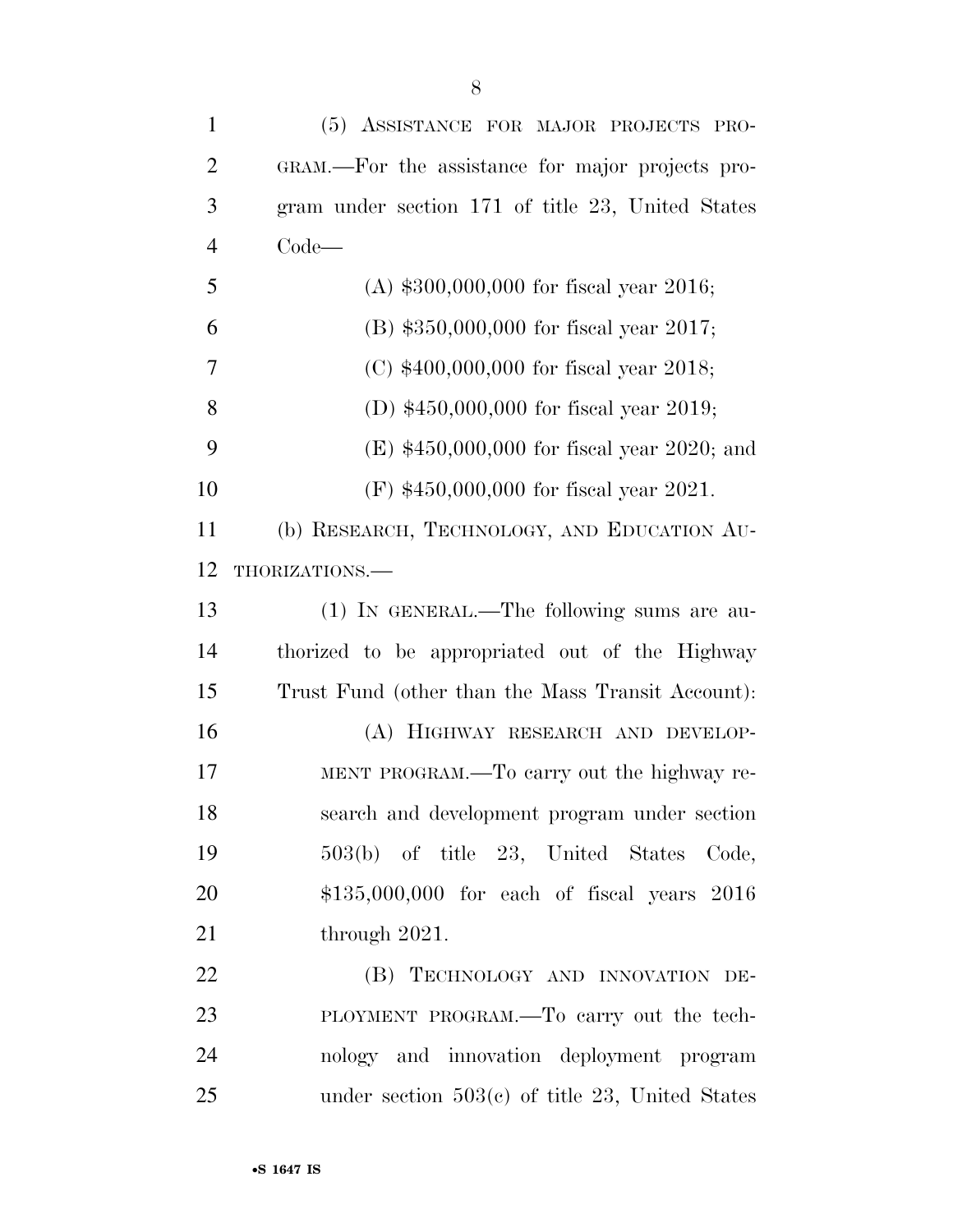| $\mathbf{1}$   | Code, $$62,500,000$ for each of fiscal years $2016$ |
|----------------|-----------------------------------------------------|
| $\overline{2}$ | through $2021$ .                                    |
| 3              | (C) TRAINING AND EDUCATION.—To carry                |
| $\overline{4}$ | out training and education under section 504 of     |
| 5              | title 23, United States Code, $$24,000,000$ for     |
| 6              | each of fiscal years 2016 through 2021.             |
| 7              | (D) INTELLIGENT TRANSPORTATION SYS-                 |
| 8              | TEMS PROGRAM.—To carry out the intelligent          |
| 9              | transportation systems program under sections       |
| 10             | 512 through 518 of title 23, United States          |
| 11             | Code, $$100,000,000$ for each of fiscal years       |
| 12             | 2016 through 2021.                                  |
| 13             | (E) UNIVERSITY TRANSPORTATION CEN-                  |
| 14             | TERS PROGRAM.—To carry out the university           |
| 15             | transportation centers program under section        |
| 16             | 5505 of title 49, United States<br>Code,            |
| 17             | $$72,500,000$ for each of fiscal years $2016$       |
| 18             | through 2021.                                       |
| 19             | (F) BUREAU OF TRANSPORTATION STATIS-                |
| 20             | TICS.—To carry out chapter 63 of title 49,          |
| 21             | United States Code, $$26,000,000$ for each of       |
| 22             | fiscal years $2016$ through $2021$ .                |
| 23             | (2) ADMINISTRATION.—The Federal Highway             |
| 24             | Administration shall administer the programs de-    |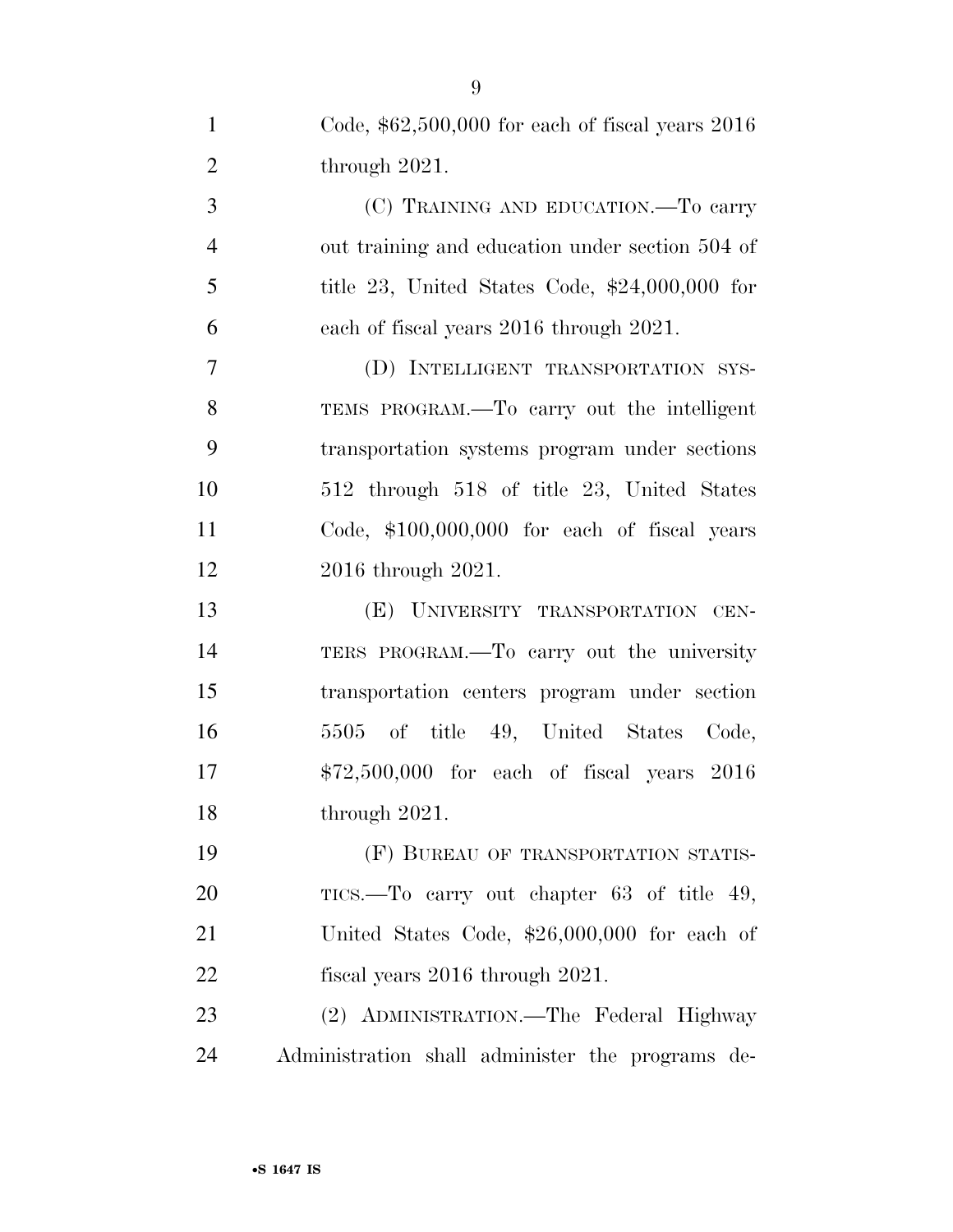| $\mathbf{1}$   | scribed in subparagraphs $(D)$ through $(F)$ of para- |
|----------------|-------------------------------------------------------|
| $\overline{2}$ | $graph(1)$ .                                          |
| 3              | (3)<br>APPLICABILITY OF TITLE 23, UNITED              |
| $\overline{4}$ | STATES CODE.—Funds authorized to be appro-            |
| 5              | priated by paragraph (1) shall—                       |
| 6              | (A) be available for obligation in the same           |
| 7              | manner as if those funds were apportioned             |
| 8              | under chapter 1 of title 23, United States Code;      |
| 9              | (B) remain available until expended; and              |
| 10             | (C) not be transferable.                              |
| 11             | (c) DISADVANTAGED BUSINESS ENTERPRISES.—              |
| 12             | $(1)$ FINDINGS.—Congress finds that—                  |
| 13             | (A) while significant progress has occurred           |
| 14             | due to the establishment of the disadvantaged         |
| 15             | business enterprise program, discrimination and       |
| 16             | related barriers continue to pose significant ob-     |
| 17             | stacles for minority- and women-owned busi-           |
| 18             | nesses seeking to do business in federally as-        |
| 19             | sisted surface transportation markets across the      |
| <b>20</b>      | United States;                                        |
| 21             | (B) the continuing barriers described in              |
| 22             | subparagraph (A) merit the continuation of the        |
| 23             | disadvantaged business enterprise program;            |
| 24             | (C) Congress has received and reviewed                |
| 25             | testimony and documentation of race and gen-          |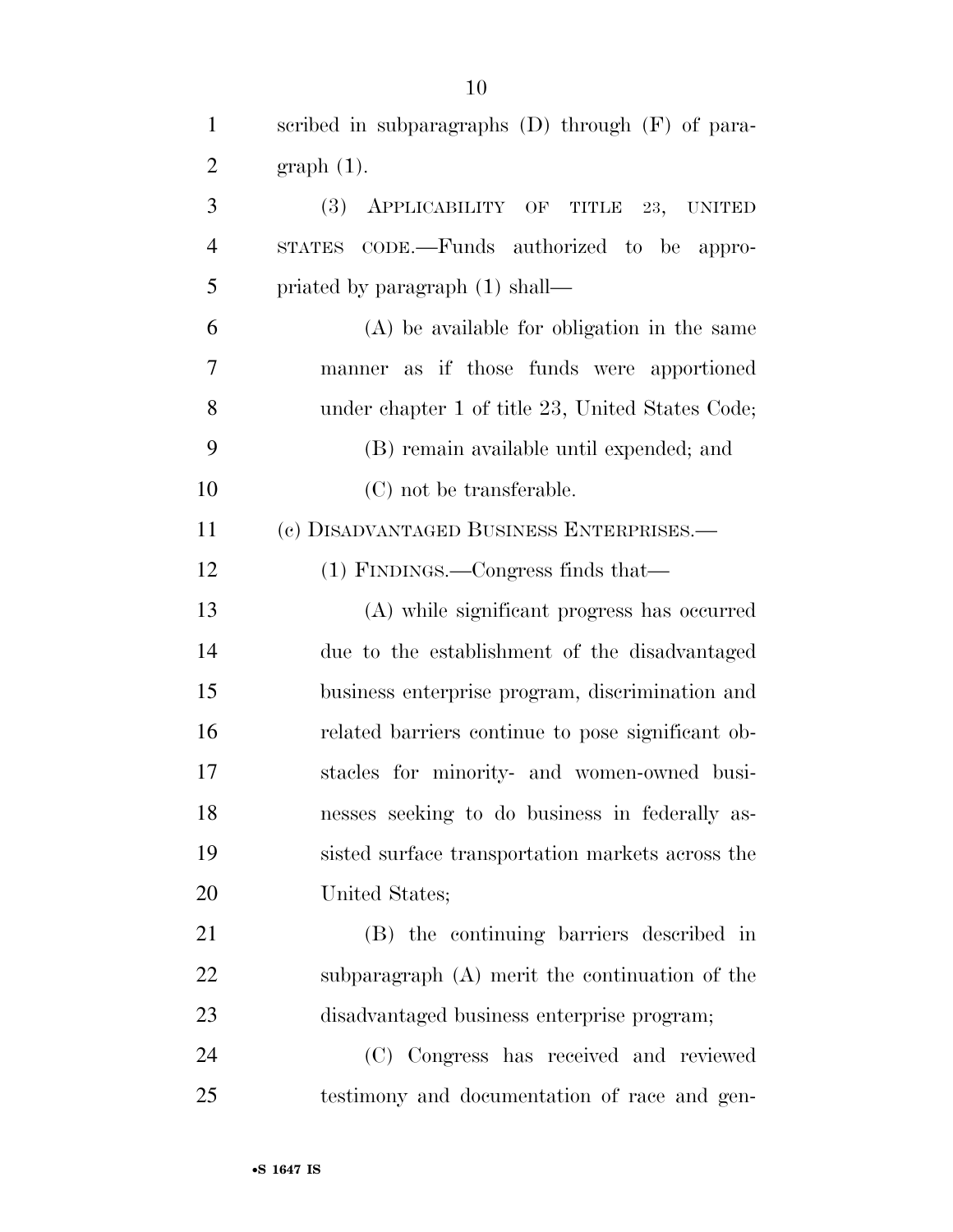der discrimination from numerous sources, in- cluding congressional hearings and roundtables, scientific reports, reports issued by public and private agencies, news stories, reports of dis- crimination by organizations and individuals, and discrimination lawsuits, which show that race- and gender-neutral efforts alone are insuf-ficient to address the problem;

 (D) the testimony and documentation de- scribed in subparagraph (C) demonstrate that discrimination across the United States poses a barrier to full and fair participation in surface transportation-related businesses of women business owners and minority business owners and has impacted firm development and many aspects of surface transportation-related busi-ness in the public and private markets; and

 (E) the testimony and documentation de- scribed in subparagraph (C) provide a strong basis that there is a compelling need for the continuation of the disadvantaged business en- terprise program to address race and gender discrimination in surface transportation-related business.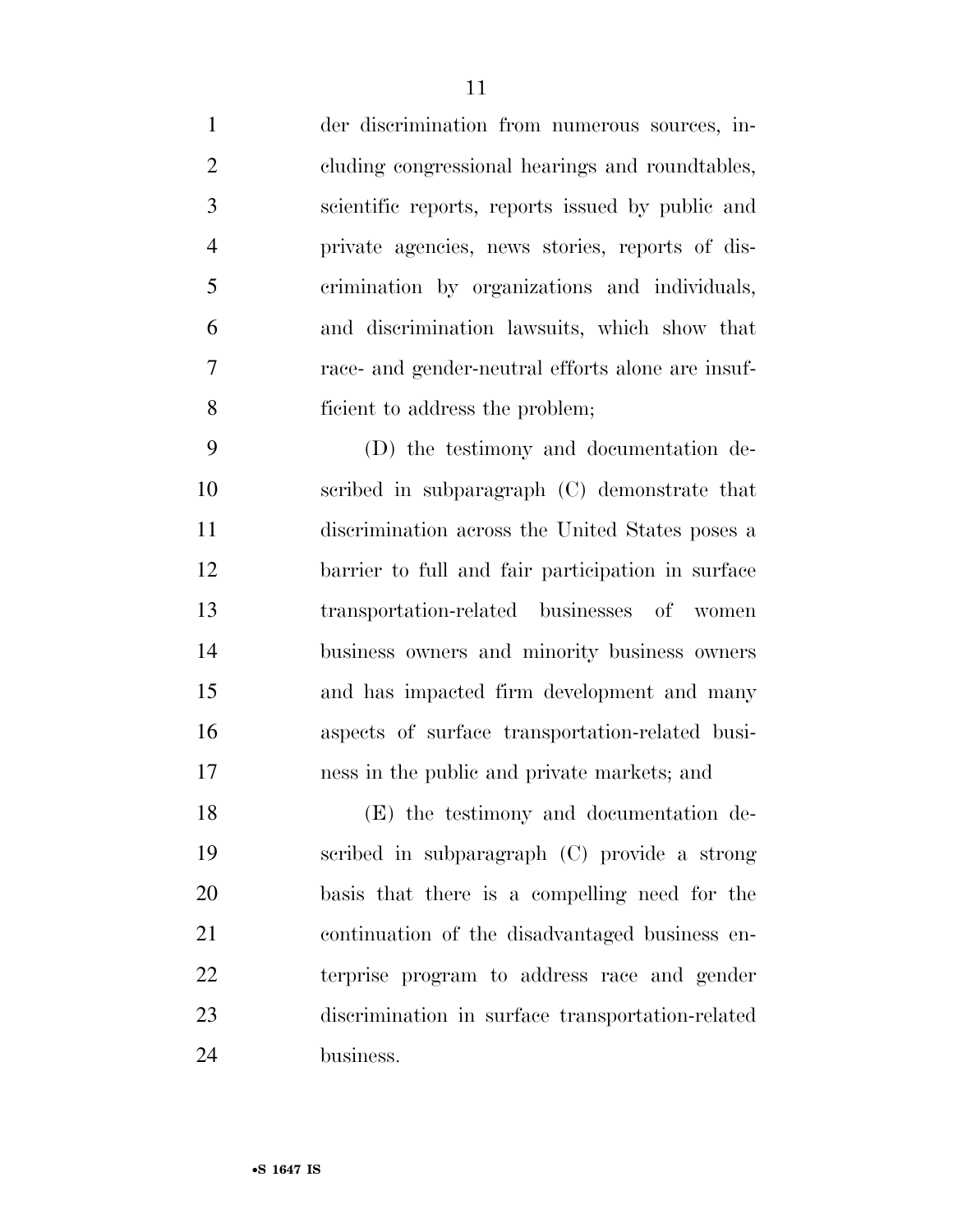| $\mathbf{1}$   | (2) DEFINITIONS.—In this subsection, the fol-                   |
|----------------|-----------------------------------------------------------------|
| $\overline{2}$ | lowing definitions apply:                                       |
| 3              | (A) SMALL BUSINESS CONCERN.—                                    |
| $\overline{4}$ | (i) IN GENERAL.—The term "small                                 |
| 5              | business concern" means a small business                        |
| 6              | concern (as the term is used in section 3                       |
| $\overline{7}$ | of the Small Business Act (15 U.S.C.                            |
| 8              | $632)$ ).                                                       |
| 9              | (ii) EXCLUSIONS.—The term "small                                |
| 10             | business concern" does not include any                          |
| 11             | concern or group of concerns controlled by                      |
| 12             | the same socially and economically dis-                         |
| 13             | advantaged individual or individuals that                       |
| 14             | have average annual gross receipts during                       |
| 15             | the preceding 3 fiscal years in excess of                       |
| 16             | $$22,410,000$ , as adjusted annually by the                     |
| 17             | Secretary for inflation.                                        |
| 18             | (B) SOCIALLY AND ECONOMICALLY DIS-                              |
| 19             | ADVANTAGED INDIVIDUALS.—The term<br>$\mathcal{L}_{\text{SO}^+}$ |
| 20             | cially and economically disadvantaged individ-                  |
| 21             | uals" has the meaning given the term in section                 |
| 22             | 8(d) of the Small Business Act (15 U.S.C.                       |
| 23             | $637(d)$ ) and relevant subcontracting regulations              |
| 24             | issued pursuant to that Act, except that women                  |
| 25             | shall be presumed to be socially and economi-                   |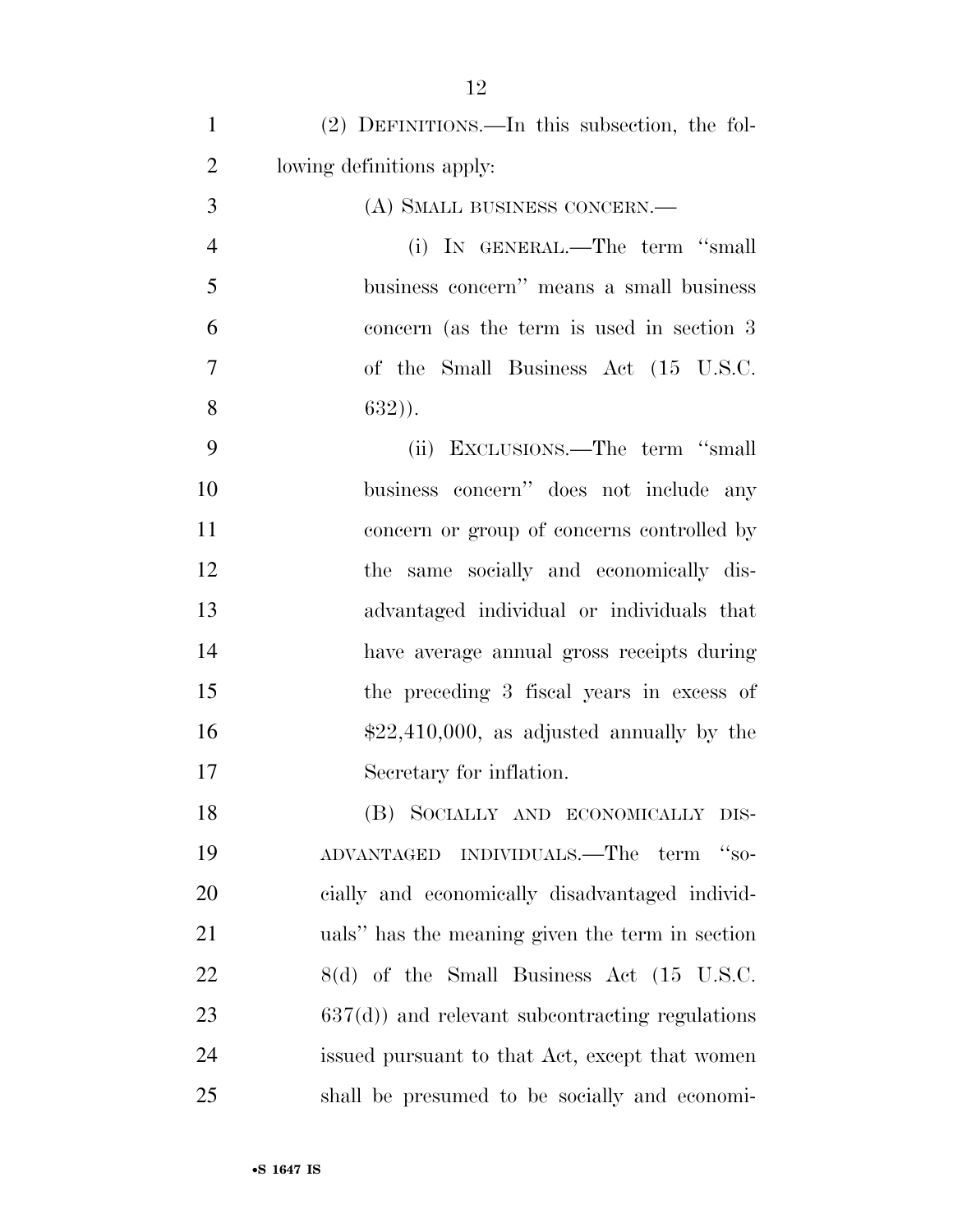| $\mathbf{1}$   | cally disadvantaged individuals for purposes of          |
|----------------|----------------------------------------------------------|
| $\overline{2}$ | this subsection.                                         |
| 3              | AMOUNTS<br><b>(3)</b><br>FOR<br>SMALL BUSINESS<br>$CON-$ |
| $\overline{4}$ | CERNS.—Except to the extent that the Secretary de-       |
| 5              | termines otherwise, not less than 10 percent of the      |
| 6              | amounts made available for any program under title       |
| 7              | I of this Act and section 403 of title 23, United        |
| 8              | States Code, shall be expended through small busi-       |
| 9              | ness concerns owned and controlled by socially and       |
| 10             | economically disadvantaged individuals.                  |
| 11             | (4) ANNUAL LISTING OF DISADVANTAGED BUSI-                |
| 12             | NESS ENTERPRISES.—Each State shall annually—             |
| 13             | (A) survey and compile a list of the small               |
| 14             | business concerns referred to in paragraph $(2)$         |
| 15             | in the State, including the location of the small        |
| 16             | business concerns in the State; and                      |
| 17             | (B) notify the Secretary, in writing, of the             |
| 18             | percentage of the small business concerns that           |
| 19             | are controlled by—                                       |
| 20             | (i) women;                                               |
| 21             | (ii) socially and economically dis-                      |
| 22             | advantaged individuals (other<br>than                    |
| 23             | women); and                                              |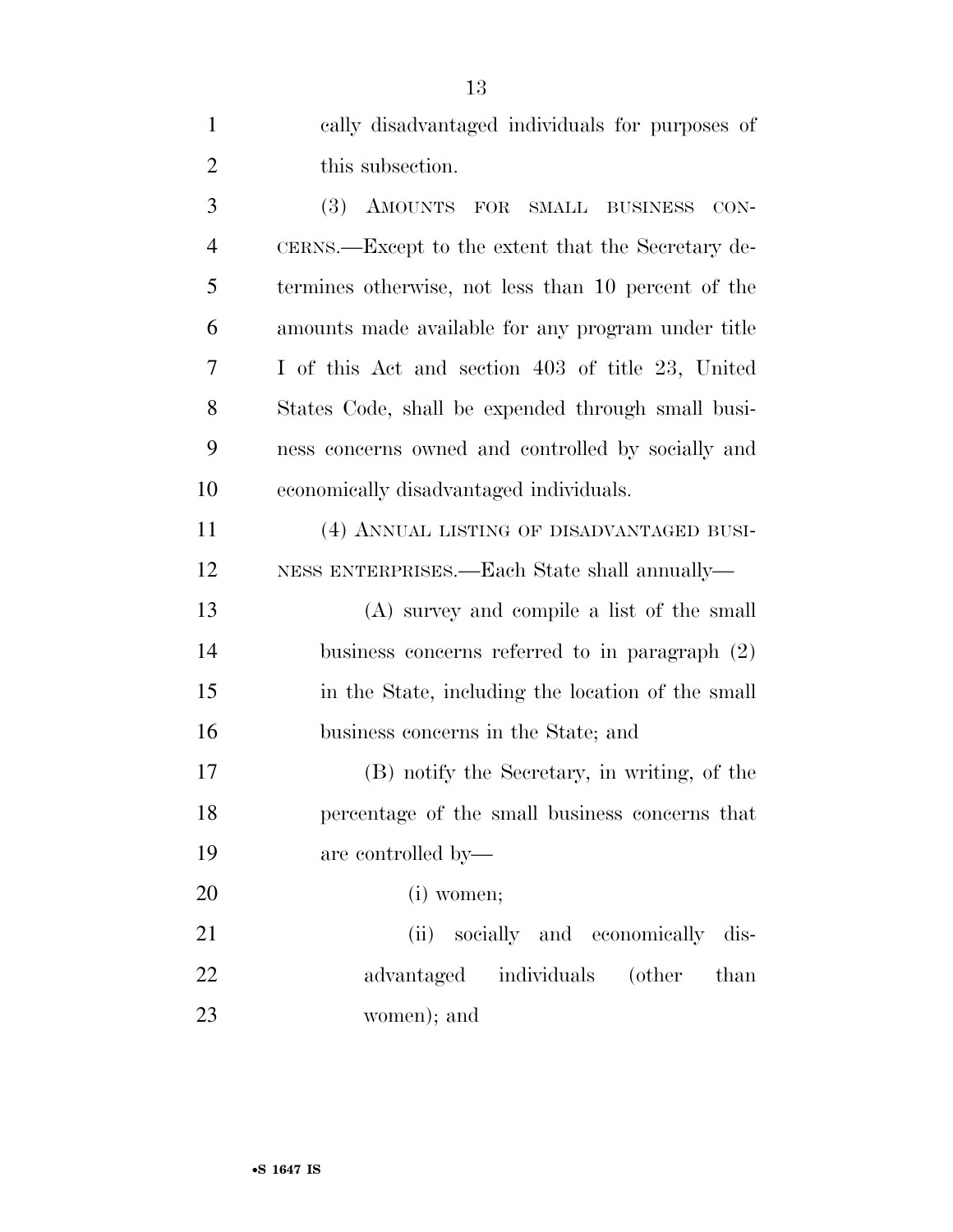| $\mathbf{1}$   | (iii) individuals who are women and              |
|----------------|--------------------------------------------------|
| $\overline{2}$ | are otherwise socially and economically dis-     |
| 3              | advantaged individuals.                          |
| 4              | (5) UNIFORM CERTIFICATION.                       |
| 5              | (A) IN GENERAL.—The Secretary shall es-          |
| 6              | tablish minimum uniform criteria for use by      |
| 7              | State governments in certifying whether a con-   |
| 8              | cern qualifies as a small business concern for   |
| 9              | the purpose of this subsection.                  |
| 10             | (B) INCLUSIONS.—The minimum uniform              |
| 11             | criteria established under subparagraph (A)      |
| 12             | shall include, with respect to a potential small |
| 13             | business concern-                                |
| 14             | (i) on-site visits;                              |
| 15             | (ii) personal interviews with personnel;         |
| 16             | (iii) issuance or inspection of licenses;        |
| 17             | (iv) analyses of stock ownership;                |
| 18             | (v) listings of equipment;                       |
| 19             | (vi) analyses of bonding capacity;               |
| 20             | (vii) listings of work completed;                |
| 21             | (viii) examination of the resumes of             |
| 22             | principal owners;                                |
| 23             | (ix) analyses of financial capacity; and         |
| 24             | (x) analyses of the type of work pre-            |
| 25             | ferred.                                          |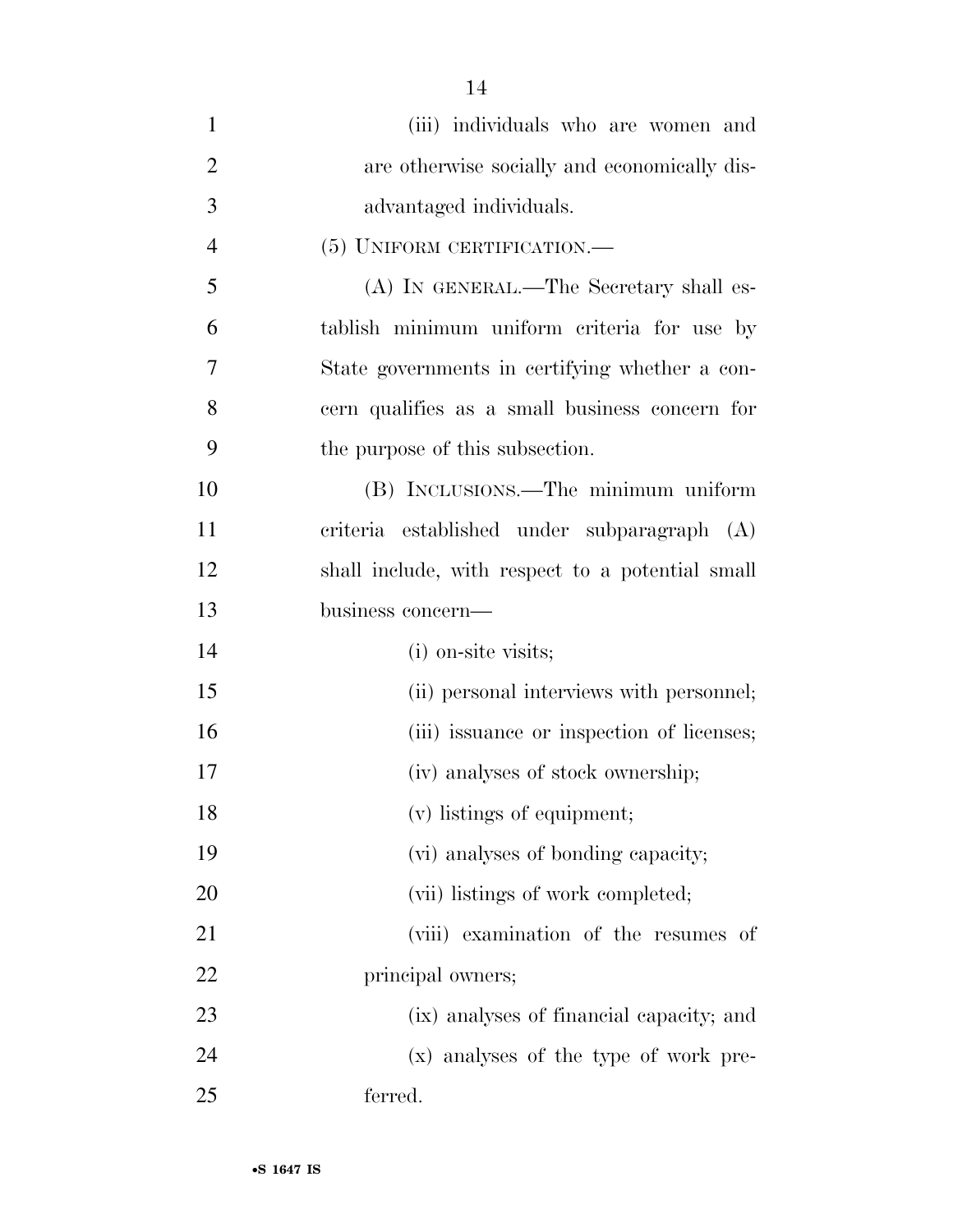| $\mathbf{1}$   | (6) REPORTING.—The Secretary shall establish              |
|----------------|-----------------------------------------------------------|
| $\overline{2}$ | minimum requirements for use by State govern-             |
| 3              | ments in reporting to the Secretary—                      |
| $\overline{4}$ | (A) information concerning disadvantaged                  |
| 5              | business enterprise awards, commitments, and              |
| 6              | achievements; and                                         |
| 7              | (B) such other information as the Sec-                    |
| 8              | retary determines to be appropriate for the               |
| 9              | proper monitoring of the disadvantaged busi-              |
| 10             | ness enterprise program.                                  |
| 11             | (7) COMPLIANCE WITH COURT ORDERS.-Noth-                   |
| 12             | ing in this subsection limits the eligibility of an indi- |
| 13             | vidual or entity to receive funds made available          |
| 14             | under title I of this Act and section 403 of title $23$ , |
| 15             | United States Code, if the individual or entity is pre-   |
| 16             | vented, in whole or in part, from complying with          |
| 17             | paragraph (2) because a Federal court issues a final      |
| 18             | order in which the court finds that a requirement or      |
| 19             | the implementation of paragraph $(2)$ is unconstitu-      |
| 20             | tional.                                                   |
| 21             | (d) CONFORMING AMENDMENT.—Section 1101(b) of              |
| 22             | MAP-21 (Public Law 112-141; 126 Stat. 414) is re-         |

pealed.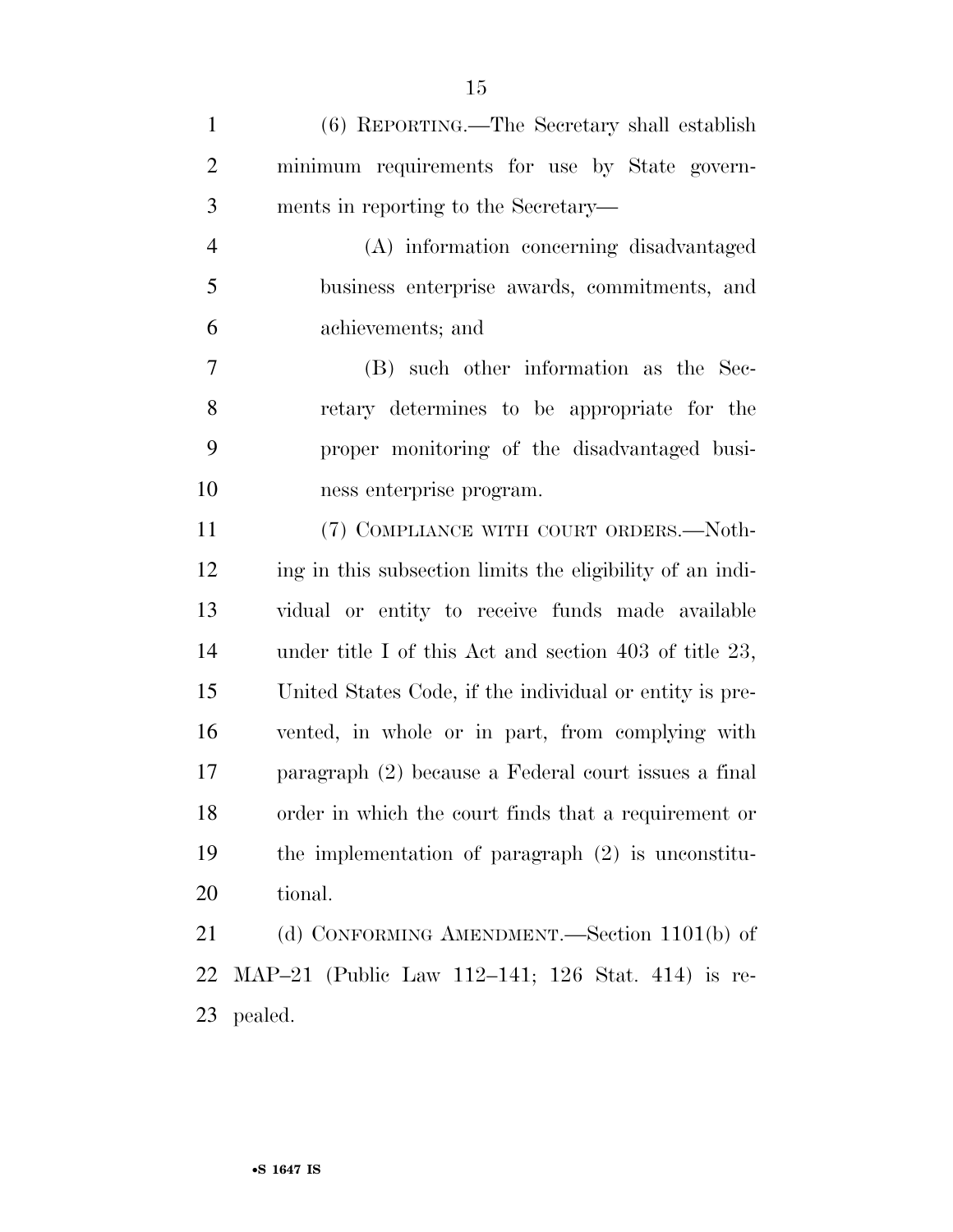# **SEC. 1002. OBLIGATION CEILING.**

| $\overline{2}$ | (a) GENERAL LIMITATION.—Subject to subsection            |
|----------------|----------------------------------------------------------|
| 3              | (e), and notwithstanding any other provision of law, the |
| $\overline{4}$ | obligations for Federal-aid highway and highway safety   |
| 5              | construction programs shall not exceed—                  |
| 6              | $(1)$ \$43,076,500,000 for fiscal year 2016;             |
| 7              | $(2)$ \$43,997,300,000 for fiscal year 2017;             |
| 8              | $(3)$ \$44,982,100,000 for fiscal year 2018;             |
| 9              | $(4)$ \$46,034,400,000 for fiscal year 2019;             |
| 10             | $(5)$ \$47,157,700,000 for fiscal year 2020; and         |
| 11             | $(6)$ \$48,307,900,000 for fiscal year 2021.             |
| 12             | (b) EXCEPTIONS.—The limitations under subsection         |
| 13             | (a) shall not apply to obligations under or for—         |
| 14             | $(1)$ section 125 of title 23, United States Code;       |
| 15             | $(2)$ section 147 of the Surface Transportation          |
| 16             | Assistance Act of 1978 (23 U.S.C. 144 note; 92           |
| 17             | Stat. 2714);                                             |
| 18             | (3) section 9 of the Federal-Aid Highway Act             |
| 19             | of 1981 (95 Stat. 1701);                                 |
| 20             | $(4)$ subsections (b) and (j) of section 131 of the      |
| 21             | Surface Transportation Assistance Act of 1982 (96        |
| 22             | Stat. 2119);                                             |
| 23             | $(5)$ subsections (b) and (c) of section 149 of the      |
| 24             | Surface Transportation and Uniform Relocation As-        |
| 25             | sistance Act of 1987 (101 Stat. 198);                    |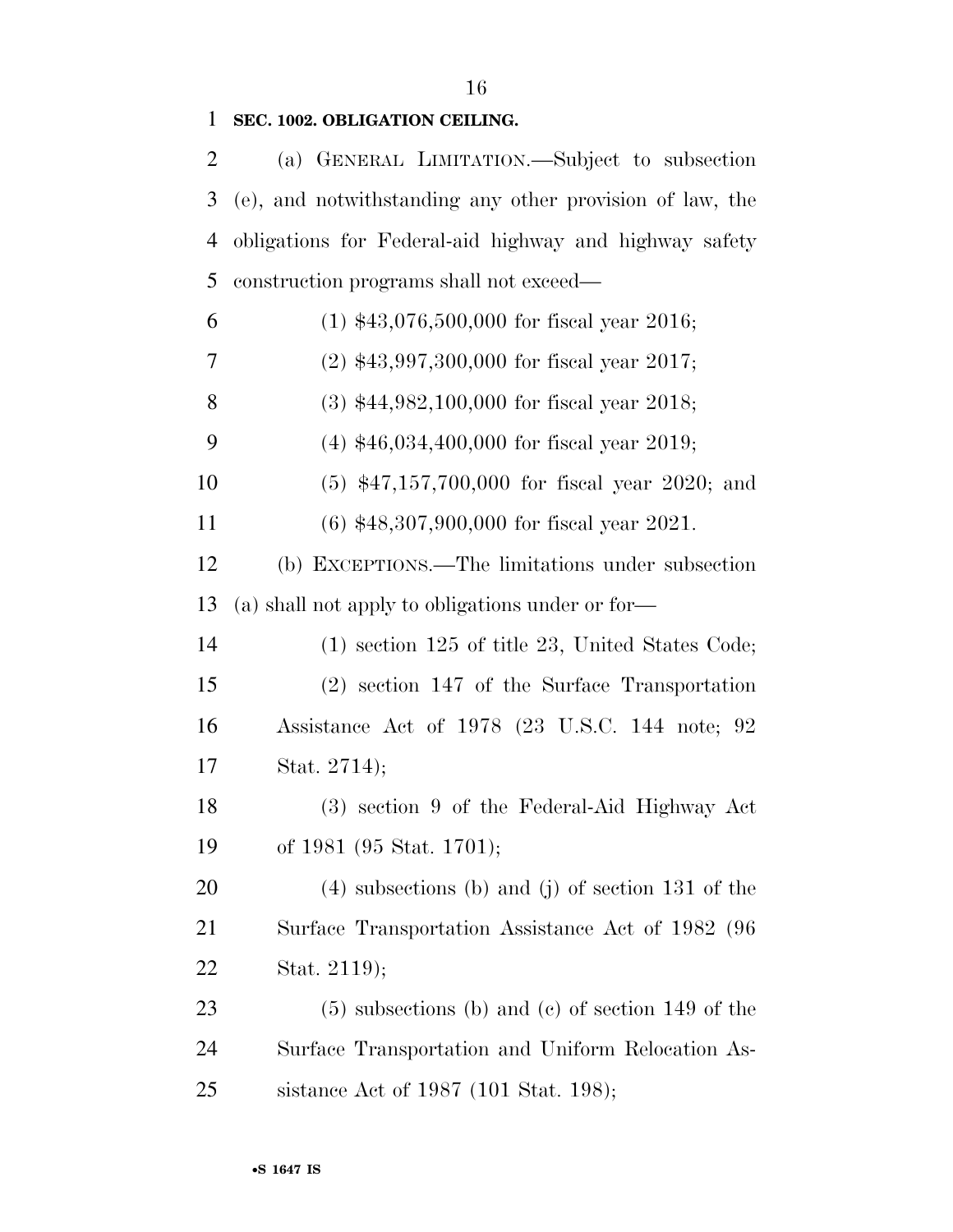| $\mathbf{1}$   | $(6)$ sections 1103 through 1108 of the Inter-             |
|----------------|------------------------------------------------------------|
| $\overline{2}$ | modal Surface Transportation Efficiency Act of             |
| 3              | 1991 (105 Stat. 2027);                                     |
| $\overline{4}$ | $(7)$ section 157 of title 23, United States Code          |
| 5              | (as in effect on June 8, 1998);                            |
| 6              | $(8)$ section 105 of title 23, United States Code          |
| 7              | (as in effect for fiscal years 1998 through 2004, but      |
| 8              | only in an amount equal to $$639,000,000$ for each         |
| 9              | of those fiscal years);                                    |
| 10             | $(9)$ section 105 of title 23, United States Code          |
| 11             | (as in effect for fiscal years 2005 through 2012, but      |
| 12             | only in an amount equal to $$639,000,000$ for each         |
| 13             | of those fiscal years);                                    |
| 14             | (10) Federal-aid highway programs for which                |
| 15             | obligation authority was made available under the          |
| 16             | Transportation Equity Act for the 21st Century             |
| 17             | $(112 \text{ Stat. } 107)$ or subsequent Acts for multiple |
| 18             | years or to remain available until expended, but only      |
| 19             | to the extent that the obligation authority has not        |
| 20             | lapsed or been used;                                       |
| 21             | 1603 of SAFETEA-LU<br>(23)<br>(11)<br>section              |
| 22             | U.S.C. 118 note; 119 Stat. 1248), to the extent that       |
| 23             | funds obligated in accordance with that section were       |
| 24             | not subject to a limitation on obligations at the time     |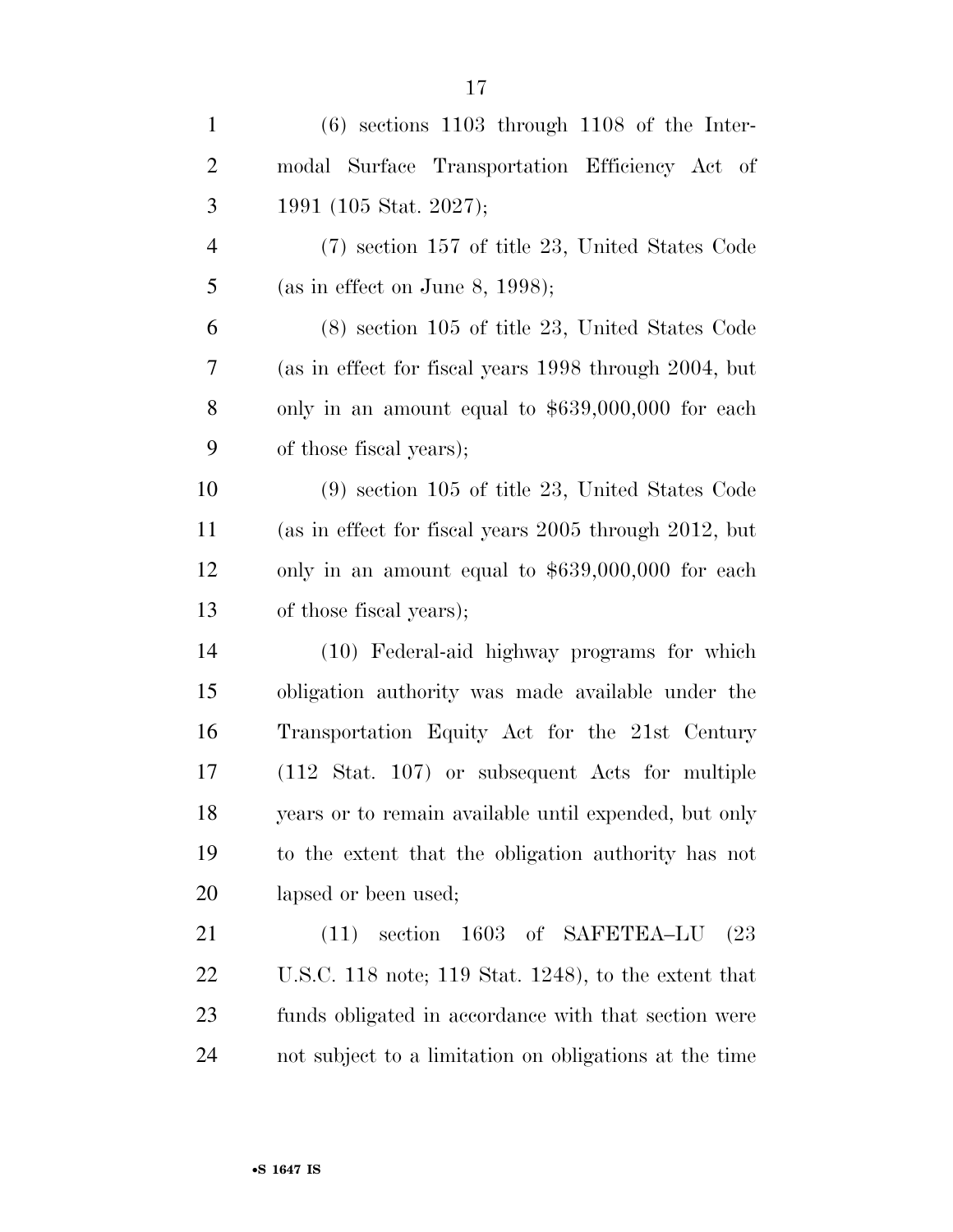| $\mathbf{1}$   | at which the funds were initially made available for      |
|----------------|-----------------------------------------------------------|
| $\overline{2}$ | obligation;                                               |
| 3              | $(12)$ section 119 of title 23, United States Code        |
| $\overline{4}$ | (as in effect for fiscal years 2013 through 2015, but     |
| 5              | only in an amount equal to $$639,000,000$ for each        |
| 6              | of those fiscal years); and                               |
| 7              | $(13)$ section 119 of title 23, United States Code        |
| 8              | (but, for each of fiscal years $2016$ through $2021$ ,    |
| 9              | only in an amount equal to $$639,000,000$ for each        |
| 10             | of those fiscal years).                                   |
| 11             | (c) DISTRIBUTION OF OBLIGATION AUTHORITY.-                |
| 12             | For each of fiscal years 2016 through 2021, the Secretary |
| 13             | shall—                                                    |
| 14             | (1) not distribute obligation authority provided          |
| 15             | by subsection (a) for the fiscal year for—                |
| 16             | (A) amounts authorized for administrative                 |
| 17             | expenses and programs by section $104(a)$ of              |
| 18             | title 23, United States Code; and                         |
| 19             | (B) amounts authorized for the Bureau of                  |
| 20             | Transportation Statistics;                                |
| 21             | (2) not distribute an amount of obligation au-            |
| 22             | thority provided by subsection (a) that is equal to       |
| 23             | the unobligated balance of amounts—                       |
| 24             | (A)<br>made available from the Highway                    |
| 25             | Trust Fund (other than the Mass Transit Ac-               |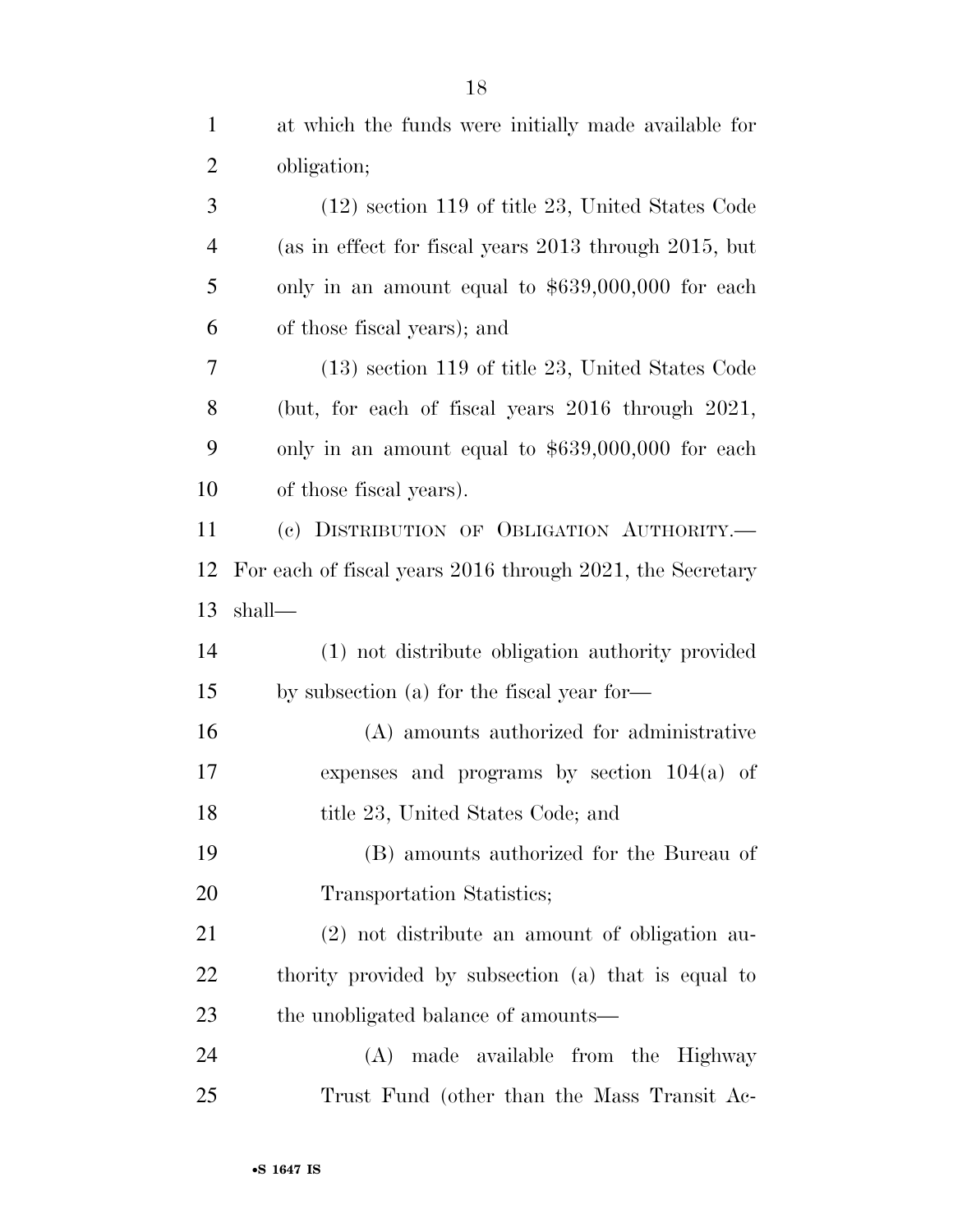| $\mathbf{1}$   | count) for Federal-aid highway and highway       |
|----------------|--------------------------------------------------|
| $\overline{c}$ | safety construction programs for previous fiscal |
| 3              | years the funds for which are allocated by the   |
| $\overline{4}$ | Secretary (or apportioned by the Secretary       |
| 5              | under section 202 or 204 of title 23, United     |
| 6              | States Code); and                                |
| 7              | (B) for which obligation authority was pro-      |
| 8              | vided in a previous fiscal year;                 |
| 9              | $(3)$ determine the proportion that—             |
| 10             | $(A)$ an amount equal to the difference be-      |
| 11             | tween-                                           |
| 12             | (i) the obligation authority provided            |
| 13             | by subsection (a) for the fiscal year; and       |
| 14             | (ii) the aggregate amount not distrib-           |
| 15             | uted under paragraphs $(1)$ and $(2)$ ; bears    |
| 16             | to                                               |
| 17             | (B) an amount equal to the difference be-        |
| 18             | tween-                                           |
| 19             | (i) the total of the sums authorized to          |
| 20             | be appropriated for the Federal-aid high-        |
| 21             | way and highway safety construction pro-         |
| 22             | grams (other than sums authorized to be          |
| 23             | appropriated for provisions of law de-           |
| 24             | scribed in paragraphs $(1)$ through $(12)$ of    |
| 25             | subsection (b) and sums authorized to be         |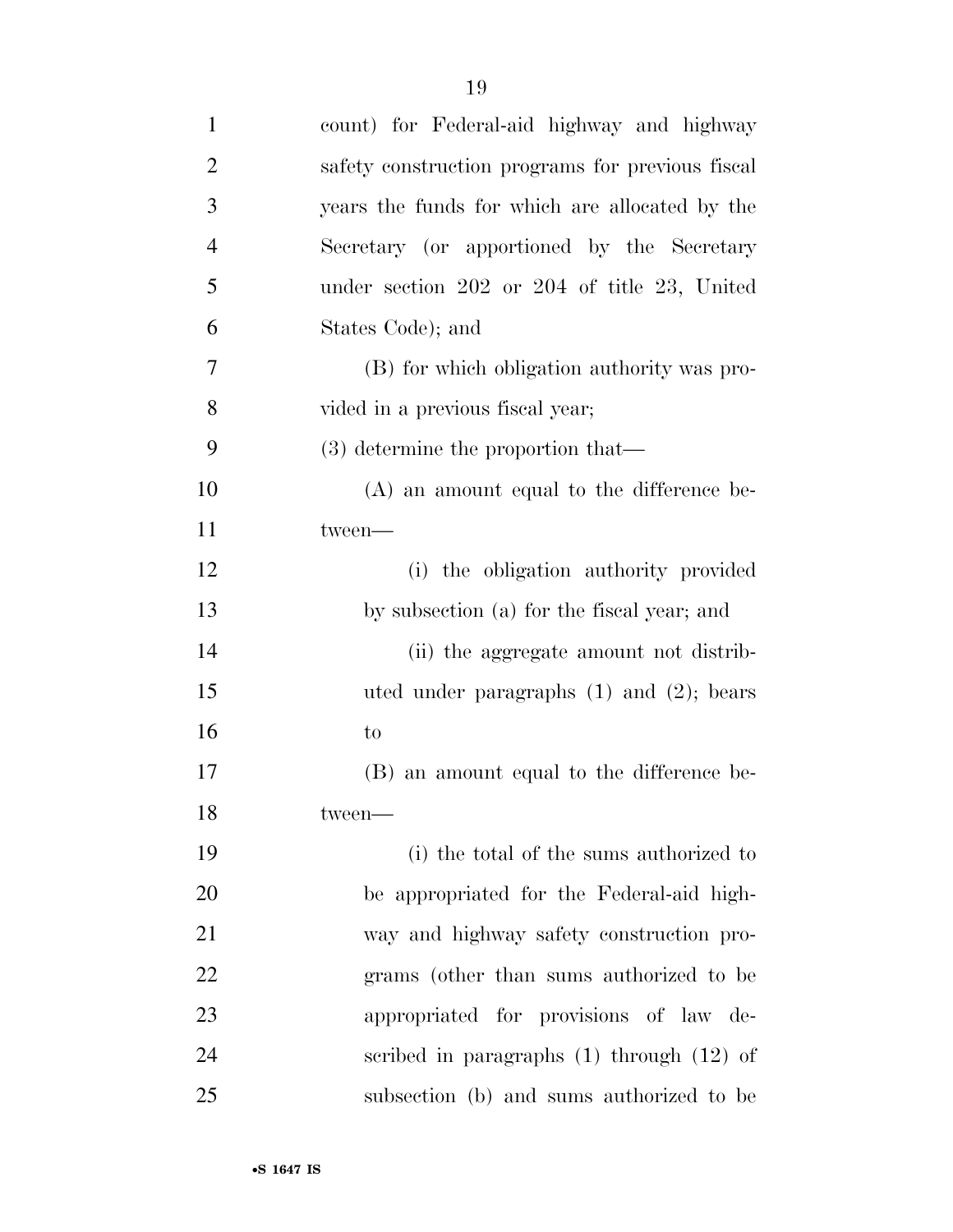| $\mathbf{1}$   | appropriated for section $119$ of title $23$ ,          |
|----------------|---------------------------------------------------------|
| $\overline{2}$ | United States Code, equal to the amount                 |
| 3              | referred to in subsection $(b)(13)$ for the             |
| $\overline{4}$ | fiscal year); and                                       |
| 5              | (ii) the aggregate amount not distrib-                  |
| 6              | uted under paragraphs $(1)$ and $(2)$ ;                 |
| 7              | (4) distribute the obligation authority provided        |
| 8              | by subsection (a), less the aggregate amount not dis-   |
| 9              | tributed under paragraphs $(1)$ and $(2)$ , for each of |
| 10             | the programs (other than programs to which para-        |
| 11             | graph (1) applies) that are allocated by the Sec-       |
| 12             | retary under this Act and title 23, United States       |
| 13             | Code, or apportioned by the Secretary under section     |
| 14             | 202 or 204 of that title, by multiplying—               |
| 15             | (A) the proportion determined under para-               |
| 16             | graph $(3)$ ; by                                        |
| 17             | (B) the amounts authorized to be appro-                 |
| 18             | priated for each such program for the fiscal            |
| 19             | year; and                                               |
| 20             | (5) distribute the obligation authority provided        |
| 21             | by subsection (a), less the aggregate amount not dis-   |
| 22             | tributed under paragraphs $(1)$ and $(2)$ and the       |
| 23             | amounts distributed under paragraph (4), for Fed-       |
| 24             | eral-aid highway and highway safety construction        |
| 25             | programs that are apportioned by the Secretary          |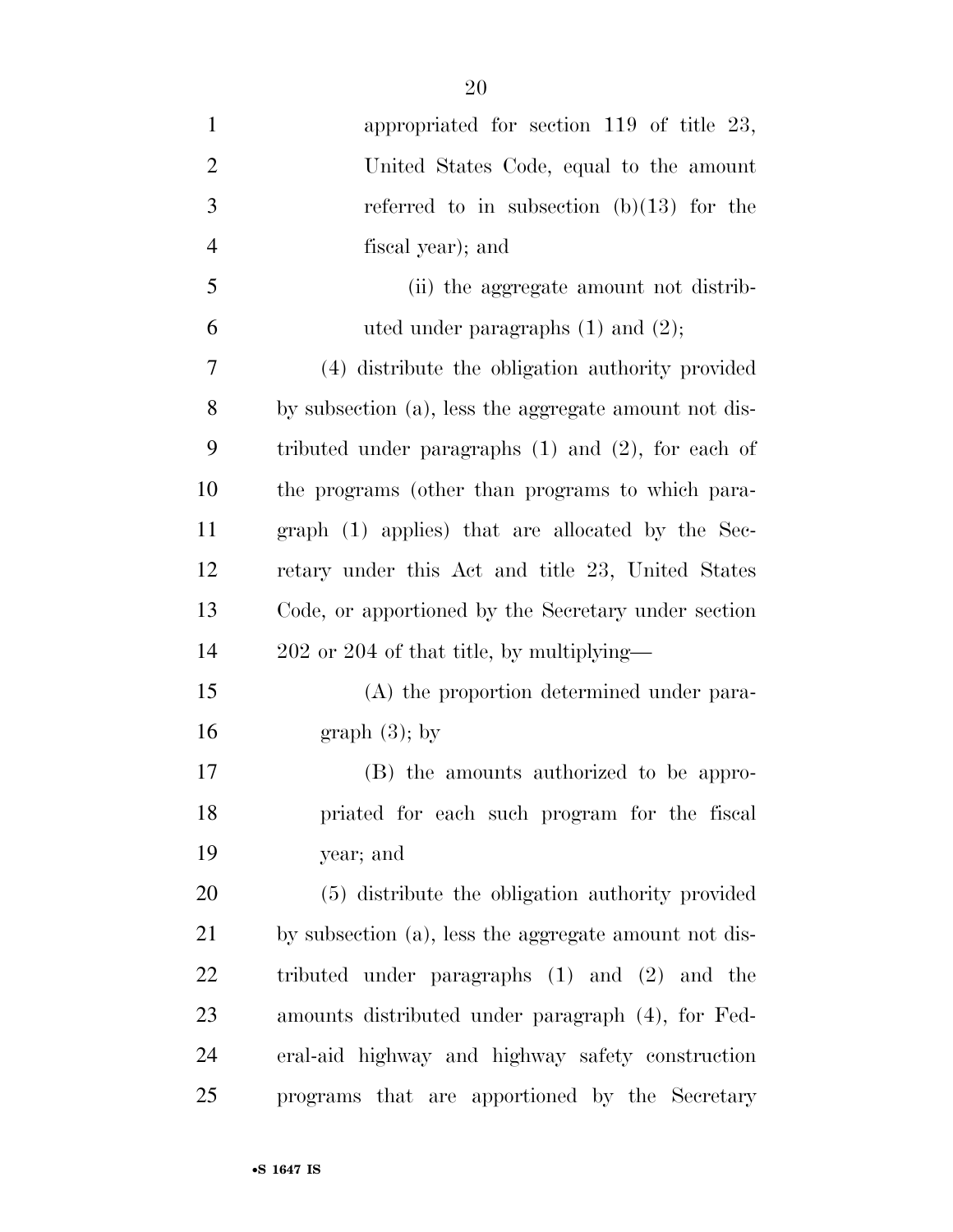| $\mathbf{1}$   | under title 23, United States Code (other than the            |
|----------------|---------------------------------------------------------------|
| 2              | amounts apportioned for the national highway per-             |
| 3              | formance program under section $119$ of title $23$ ,          |
| $\overline{4}$ | United States Code, that are exempt from the limi-            |
| 5              | tation under subsection $(b)(13)$ and the amounts ap-         |
| 6              | portioned under sections 202 and 204 of that title),          |
| 7              | in the proportion that—                                       |
| 8              | (A) amounts authorized to be appropriated                     |
| 9              | for the programs that are apportioned under                   |
| 10             | title 23, United States Code, to each State for               |
| 11             | the fiscal year; bears to                                     |
| 12             | (B) the total of the amounts authorized to                    |
| 13             | be appropriated for the programs that are ap-                 |
| 14             | portioned under title 23, United States Code, to              |
| 15             | all States for the fiscal year.                               |
| 16             | (d) REDISTRIBUTION OF UNUSED OBLIGATION AU-                   |
| 17             | THORITY.—Notwithstanding subsection (c), the Secretary        |
|                | 18 shall, after August 1 of each of fiscal years 2016 through |
| 19             | $2021-$                                                       |
| 20             | (1) revise a distribution of the obligation au-               |
| 21             | thority made available under subsection (c) if an             |
| 22             | amount distributed cannot be obligated during that            |
| 23             | fiscal year; and                                              |
| 24             | (2) redistribute sufficient amounts to those                  |
| 25             | States able to obligate amounts in addition to those          |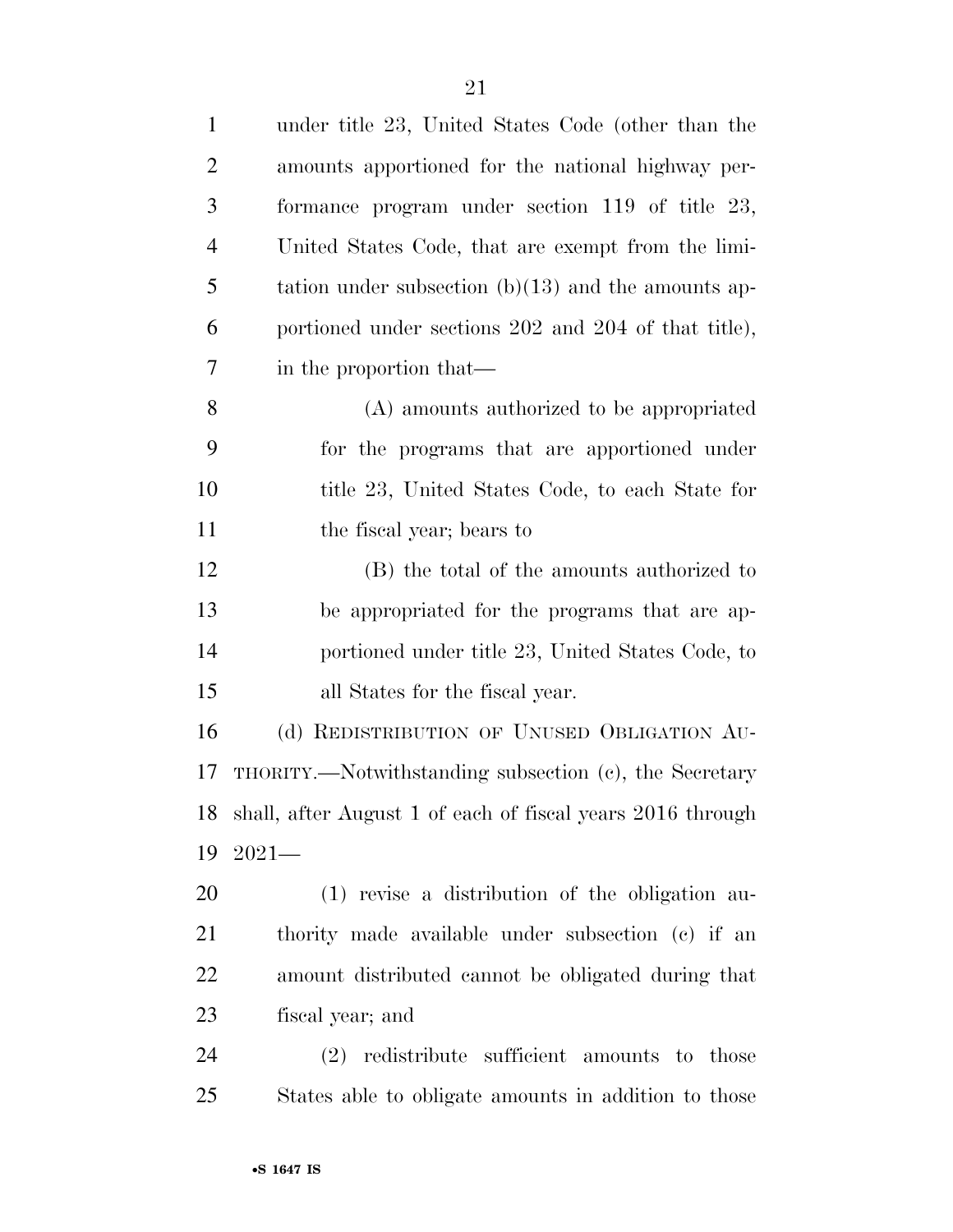| $\mathbf{1}$   | previously distributed during that fiscal year, giving |
|----------------|--------------------------------------------------------|
| $\overline{2}$ | priority to those States having large unobligated bal- |
| 3              | ances of funds apportioned under sections 144 (as in   |
| $\overline{4}$ | effect on the day before the date of enactment of      |
| 5              | MAP-21 (126 Stat. 405)) and 104 of title 23,           |
| 6              | United States Code.                                    |
| $\tau$         | (e) APPLICABILITY OF OBLIGATION LIMITATIONS TO         |
| 8              | <b>TRANSPORTATION RESEARCH PROGRAMS.</b>               |
| 9              | (1) IN GENERAL.—Except as provided in para-            |
| 10             | $graph$ $(2)$ , obligation limitations imposed by sub- |
| 11             | section (a) shall apply to contract authority for      |
| 12             | transportation research programs carried out under     |
| 13             | chapter 5 of title 23, United States Code.             |
| 14             | (2) EXCEPTION.—Obligation authority made               |
| 15             | available under paragraph (1) shall—                   |
| 16             | $(A)$ remain available for a period of 4 fis-          |
| 17             | cal years; and                                         |
| 18             | (B) be in addition to the amount of any                |
| 19             | limitation imposed on obligations for Federal-         |
| 20             | aid highway and highway safety construction            |
| 21             | programs for future fiscal years.                      |
| 22             | REDISTRIBUTION OF CERTAIN AUTHORIZED<br>(f)            |
| 23             | FUNDS.—                                                |
| 24             | $(1)$ In GENERAL.—Not later than 30 days after         |
| 25             | the date of distribution of obligation authority under |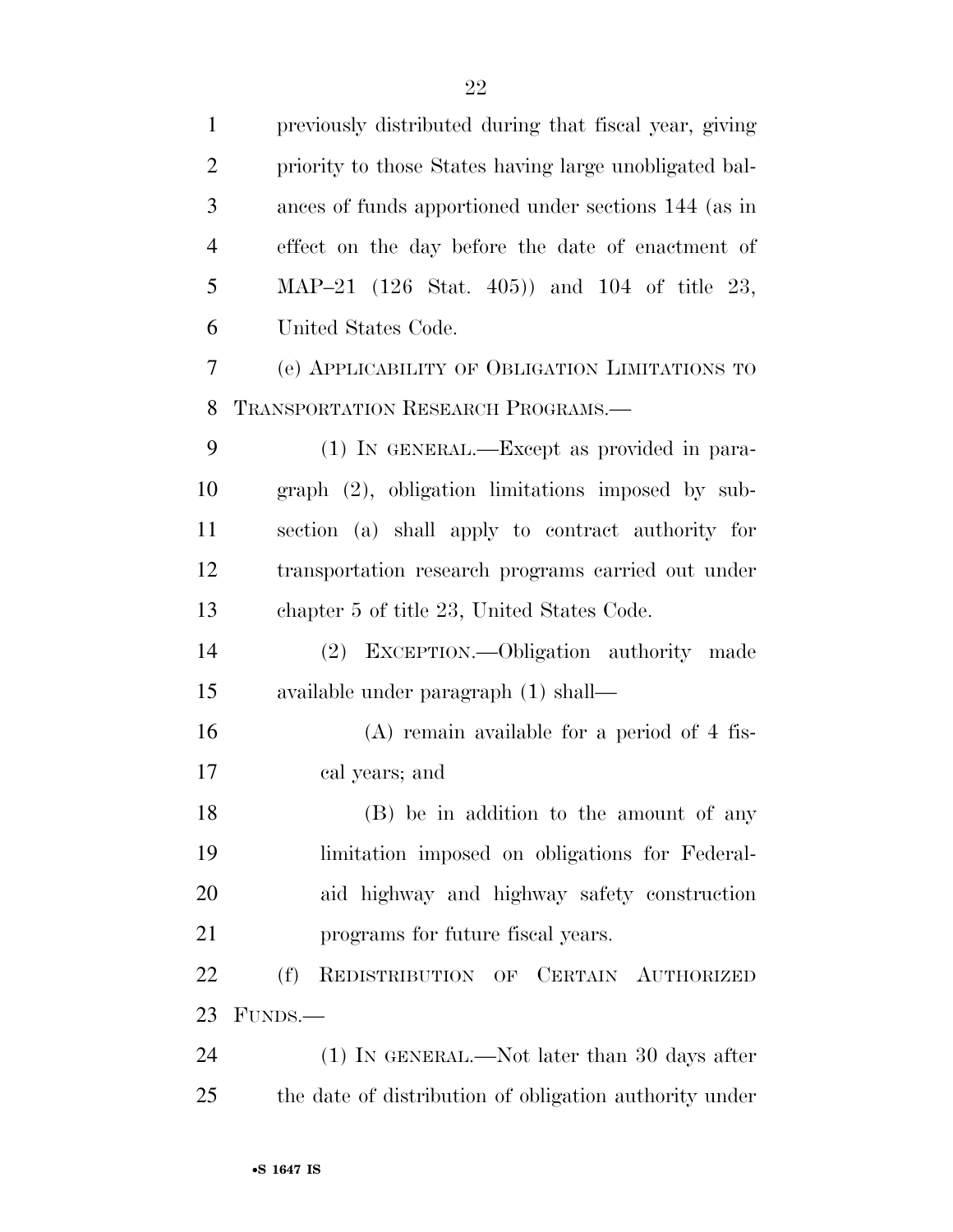| $\mathbf{1}$   | subsection (c) for each of fiscal years 2016 through |
|----------------|------------------------------------------------------|
| $\overline{2}$ | 2021, the Secretary shall distribute to the States   |
| 3              | any funds (excluding funds authorized for the pro-   |
| $\overline{4}$ | gram under section 202 of title 23, United States    |
| 5              | Code) that—                                          |
| 6              | (A) are authorized to be appropriated for            |
| 7              | the fiscal year for Federal-aid highway pro-         |
| 8              | grams; and                                           |
| 9              | (B) the Secretary determines will not be             |
| 10             | allocated to the States (or will not be appor-       |
| 11             | tioned to the States under section 204 of title      |
| 12             | 23, United States Code), and will not be avail-      |
| 13             | able for obligation, for the fiscal year because     |
| 14             | of the imposition of any obligation limitation for   |
| 15             | the fiscal year.                                     |
| 16             | (2) RATIO.—Funds shall be distributed under          |
| 17             | paragraph (1) in the same proportion as the dis-     |
| 18             | tribution of obligation authority under subsection   |
| 19             | (c)(5).                                              |
| 20             | (3) AVAILABILITY.—Funds distributed to each          |
| 21             | State under paragraph (1) shall be available for any |
| <u>22</u>      | purpose described in section $133(b)$ of title 23,   |
| 23             | United States Code.                                  |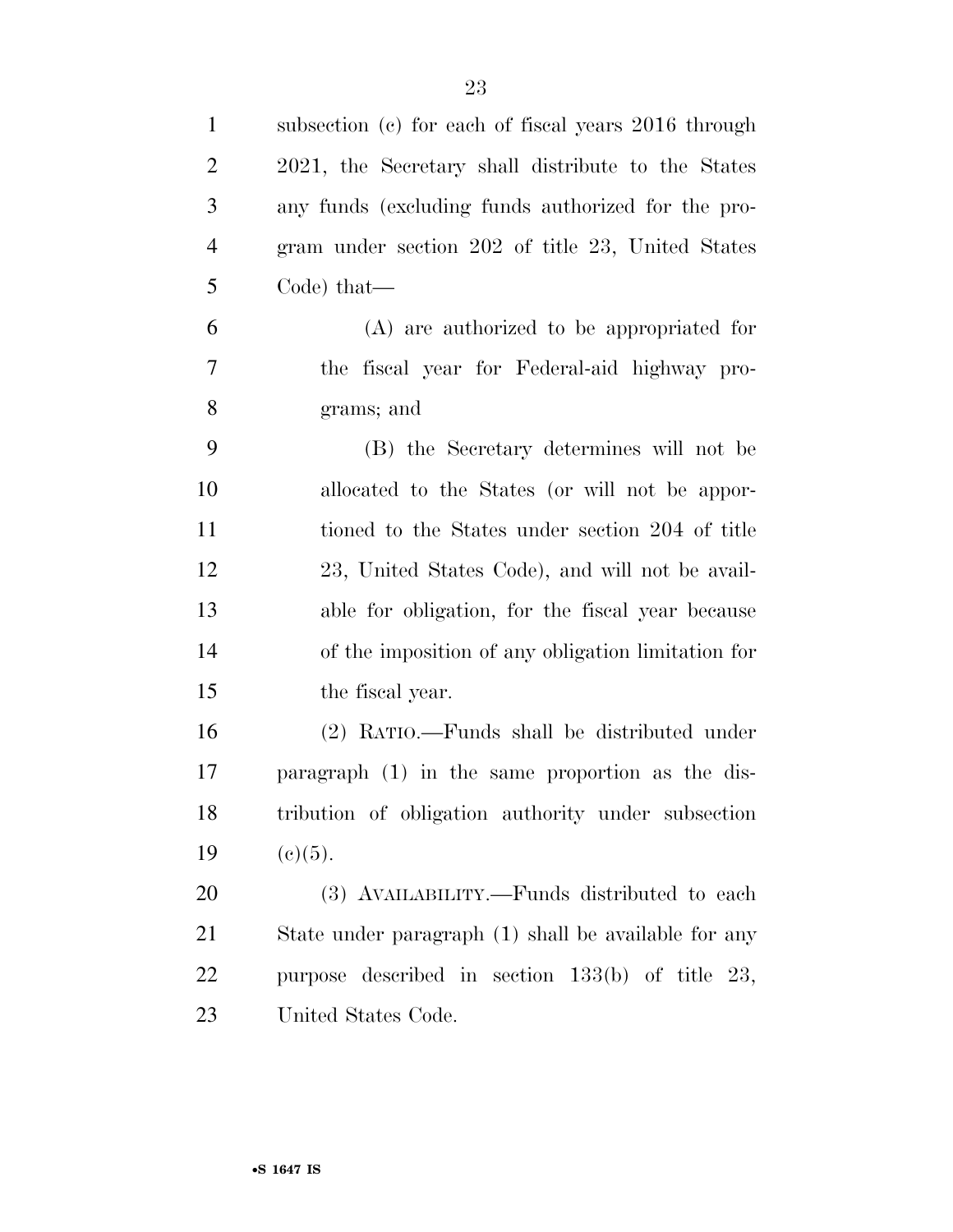| $\mathbf{1}$   | SEC. 1003. APPORTIONMENT.                             |
|----------------|-------------------------------------------------------|
| $\overline{2}$ | (a) IN GENERAL.—Section 104 of title 23, United       |
| 3              | States Code, is amended—                              |
| $\overline{4}$ | $(1)$ in subsection $(a)(1)$ by striking subpara-     |
| 5              | graphs $(A)$ and $(B)$ and inserting the following:   |
| 6              | "(A) $$456,000,000$ for fiscal year 2016;             |
| 7              | "(B) $$465,000,000$ for fiscal year 2017;             |
| 8              | "(C) $$474,000,000$ for fiscal year 2018;             |
| 9              | "(D) $$483,000,000$ for fiscal year 2019;             |
| 10             | "(E) \$492,000,000 for fiscal year 2020;              |
| 11             | and                                                   |
| 12             | "(F) $$501,000,000$ for fiscal year 2021.";           |
| 13             | $(2)$ in subsection $(b)$ —                           |
| 14             | $(A)$ in the matter preceding paragraph $(1)$ ,       |
| 15             | by striking "and the congestion mitigation and        |
| 16             | air quality improvement program" and insert-          |
| 17             | ing "the congestion mitigation and air quality"       |
| 18             | improvement program, the national freight pro-        |
| 19             | $gram$ ";                                             |
| 20             | $(B)$ in each of paragraphs $(1)$ , $(2)$ , and $(3)$ |
| 21             | by striking "paragraphs $(4)$ and $(5)$ " each place  |
| 22             | it appears and inserting "paragraphs $(4)$ , $(5)$ ,  |
| 23             | and (6), and section $213(a)$ ";                      |
| 24             | (C) in paragraph $(1)$ , by striking "63.7            |
| 25             | percent" and inserting "65 percent";                  |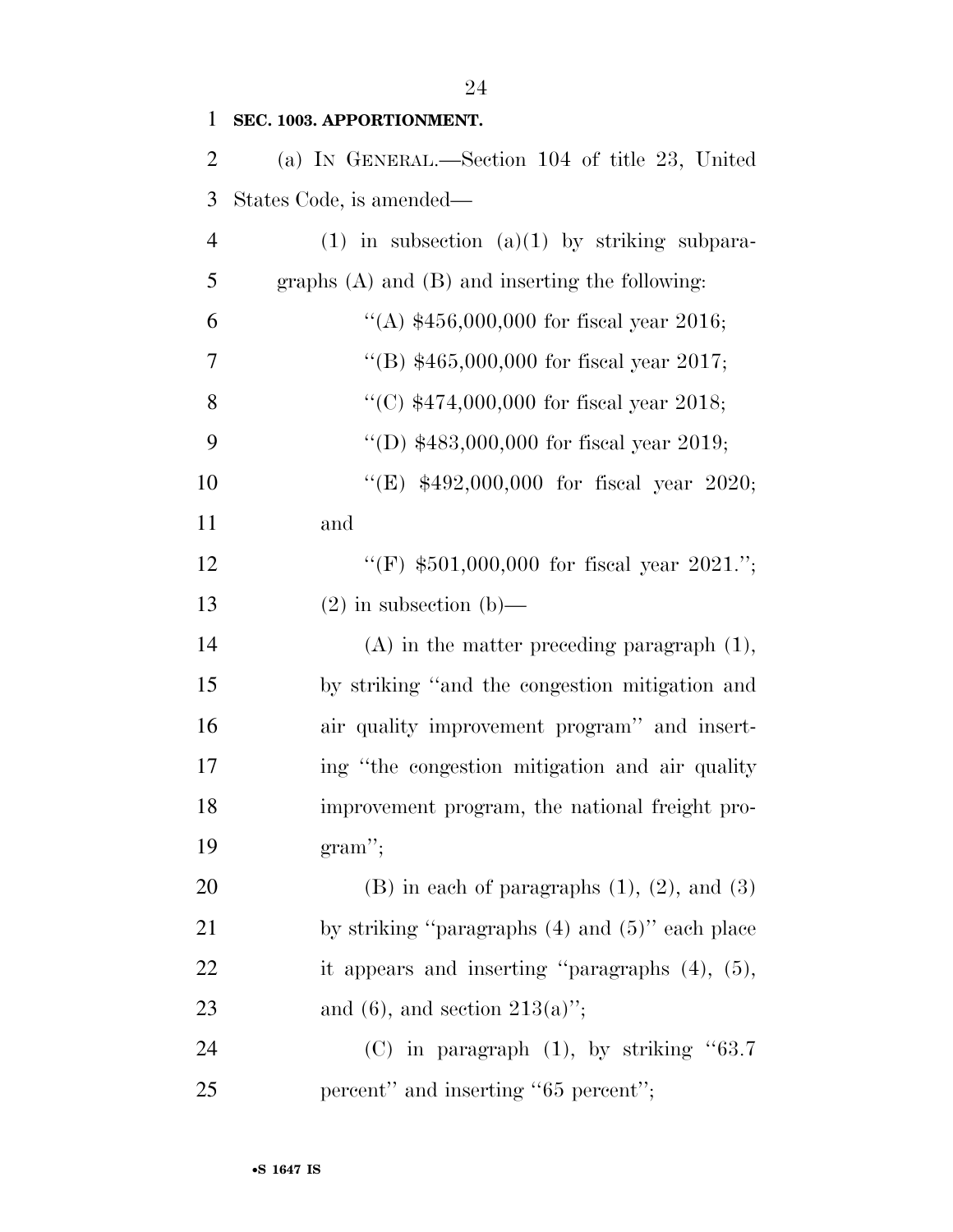| $\mathbf{1}$   | (D) in paragraph $(2)$ , by striking "29.3      |
|----------------|-------------------------------------------------|
| $\overline{2}$ | percent" and inserting "29 percent";            |
| 3              | $(E)$ in paragraph $(3)$ , by striking "7 per-  |
| $\overline{4}$ | cent" and inserting "6 percent";                |
| 5              | $(F)$ in paragraph $(4)$ , in the matter pre-   |
| 6              | ceding subparagraph (A), by striking "deter-    |
| $\overline{7}$ | mined for the State under subsection (c)" and   |
| 8              | inserting "remaining under subsection (c) after |
| 9              | making the set-aside in accordance with para-   |
| 10             | graph $(5)$ and section $213(a)$ ";             |
| 11             | $(G)$ by redesignating paragraph $(5)$ as       |
| 12             | $\text{param}$ (6);                             |
| 13             | $(H)$ by inserting after paragraph $(4)$ the    |
| 14             | following:                                      |
| 15             | "(5) NATIONAL FREIGHT PROGRAM.—                 |
| 16             | "(A) IN GENERAL.—For the national               |
| 17             | freight program under section 167, the Sec-     |
| 18             | retary shall set aside from the amount deter-   |
| 19             | mined for a State under subsection (c) an       |
| 20             | amount determined for the State under sub-      |
| 21             | paragraphs $(B)$ and $(C)$ .                    |
| 22             | "(B) TOTAL AMOUNT.—The total amount             |
| 23             | set aside for the national freight program for  |
| 24             | all States shall be—                            |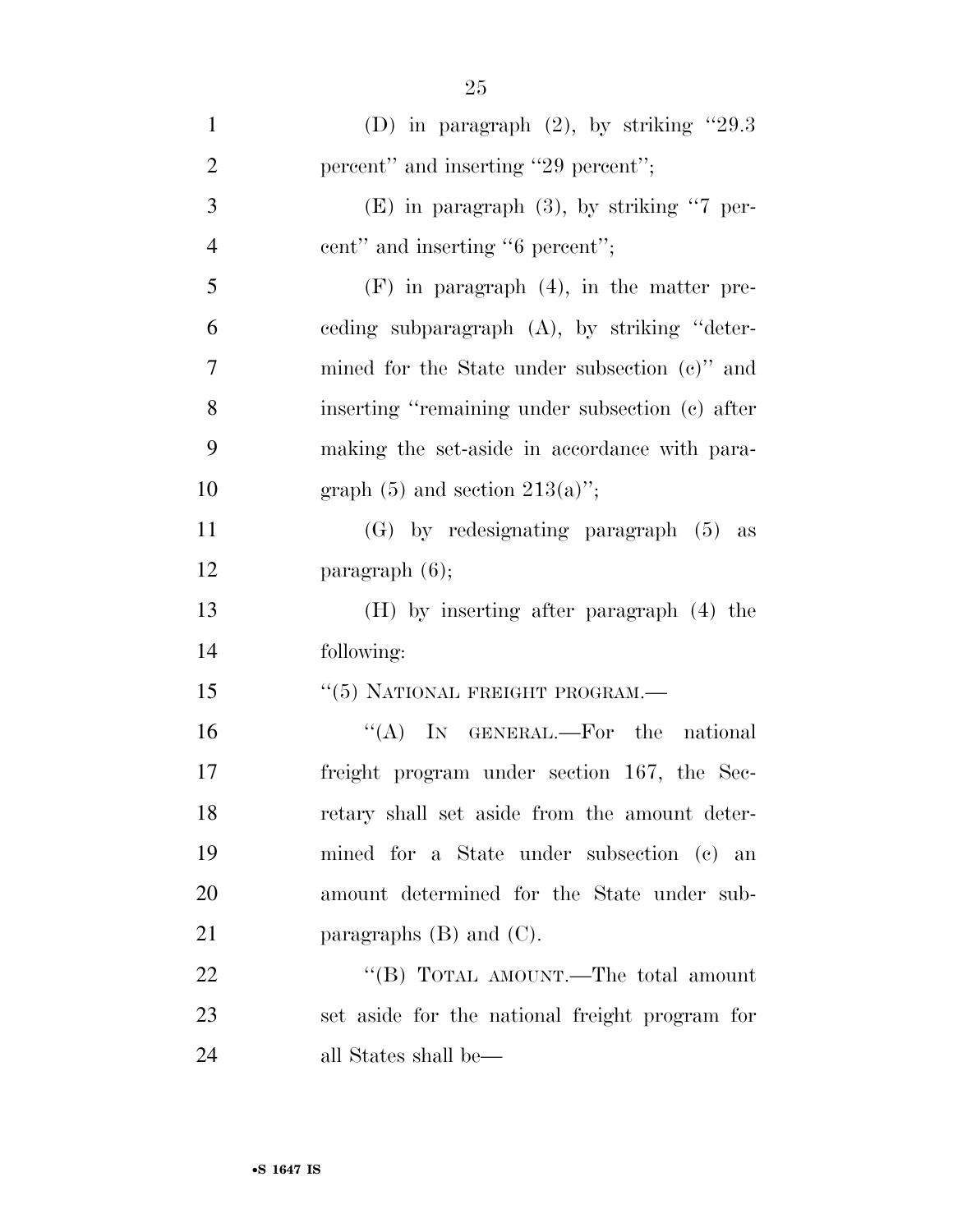| $\mathbf{1}$   | "(i) $$2,000,000,000$ for fiscal year            |
|----------------|--------------------------------------------------|
| $\overline{2}$ | 2016;                                            |
| 3              | "(ii) $$2,100,000,000$ for fiscal year           |
| $\overline{4}$ | 2017;                                            |
| 5              | "(iii) $$2,200,000,000$ for fiscal year          |
| 6              | 2018;                                            |
| $\overline{7}$ | "(iv) $$2,300,000,000$ for fiscal year           |
| 8              | 2019;                                            |
| 9              | "(v) $$2,400,000,000$ for fiscal year            |
| 10             | $2020$ ; and                                     |
| 11             | "(vi) $$2,500,000,000$ for fiscal year           |
| 12             | 2021.                                            |
| 13             | "(C) STATE SHARE.—The Secretary shall            |
| 14             | distribute among the States the total set-aside  |
| 15             | amount for the national freight program under    |
| 16             | subparagraph (B) so that each State receives     |
| 17             | an amount equal to the proportion that—          |
| 18             | "(i) the total set-aside amount; bears           |
| 19             | to                                               |
| 20             | "(ii) the State total apportionments             |
| 21             | determined under subsection (c).                 |
| 22             | "(D) METROPOLITAN PLANNING.—Of the               |
| 23             | amount set aside under this paragraph for a      |
| 24             | State, the Secretary shall use to carry out sec- |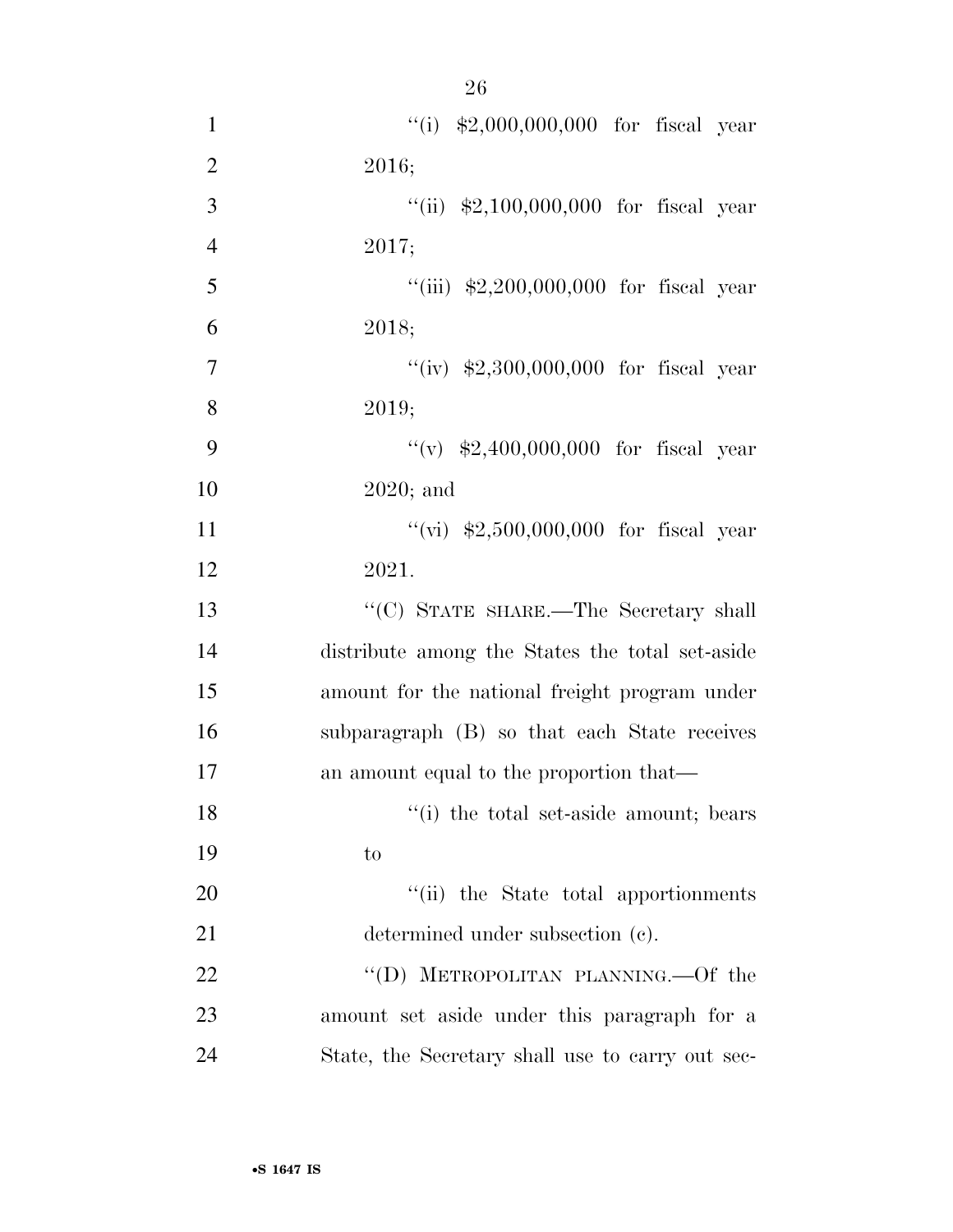| $\mathbf{1}$   | tion 134 an amount determined by multiplying       |
|----------------|----------------------------------------------------|
| $\overline{2}$ | the set-aside amount by the proportion that—       |
| 3              | "(i) the amount apportioned to the                 |
| $\overline{4}$ | State to carry out section 134 for fiscal          |
| 5              | year $2009$ ; bears to                             |
| 6              | "(ii) the total amount of funds appor-             |
| $\overline{7}$ | tioned to the State for that fiscal year for       |
| 8              | the programs referred to in section                |
| 9              | $105(a)(2)$ , except for the high priority         |
| 10             | projects program referred to in section            |
| 11             | $105(a)(2)(H)$ (as in effect on the day be-        |
| 12             | fore the date of enactment of MAP-21               |
| 13             | (Public Law 112–141; 126 Stat. 405)).";            |
| 14             | and                                                |
| 15             | $(I)$ in paragraph $(6)$ (as redesignated by       |
| 16             | subparagraph $(G)$ , in the matter preceding       |
| 17             | subparagraph $(A)$ , by striking "determined for   |
| 18             | the State under subsection $(c)$ " and inserting   |
| 19             | "remaining under subsection (c) after making       |
| 20             | the set-aside in accordance with paragraph (5)     |
| 21             | and section $213(a)$ "; and                        |
| 22             | $(3)$ in subsection $(e)$ by adding at the end the |
| 23             | following:                                         |
| 24             | "(3) FOR FISCAL YEARS 2016 THROUGH $2021$ .        |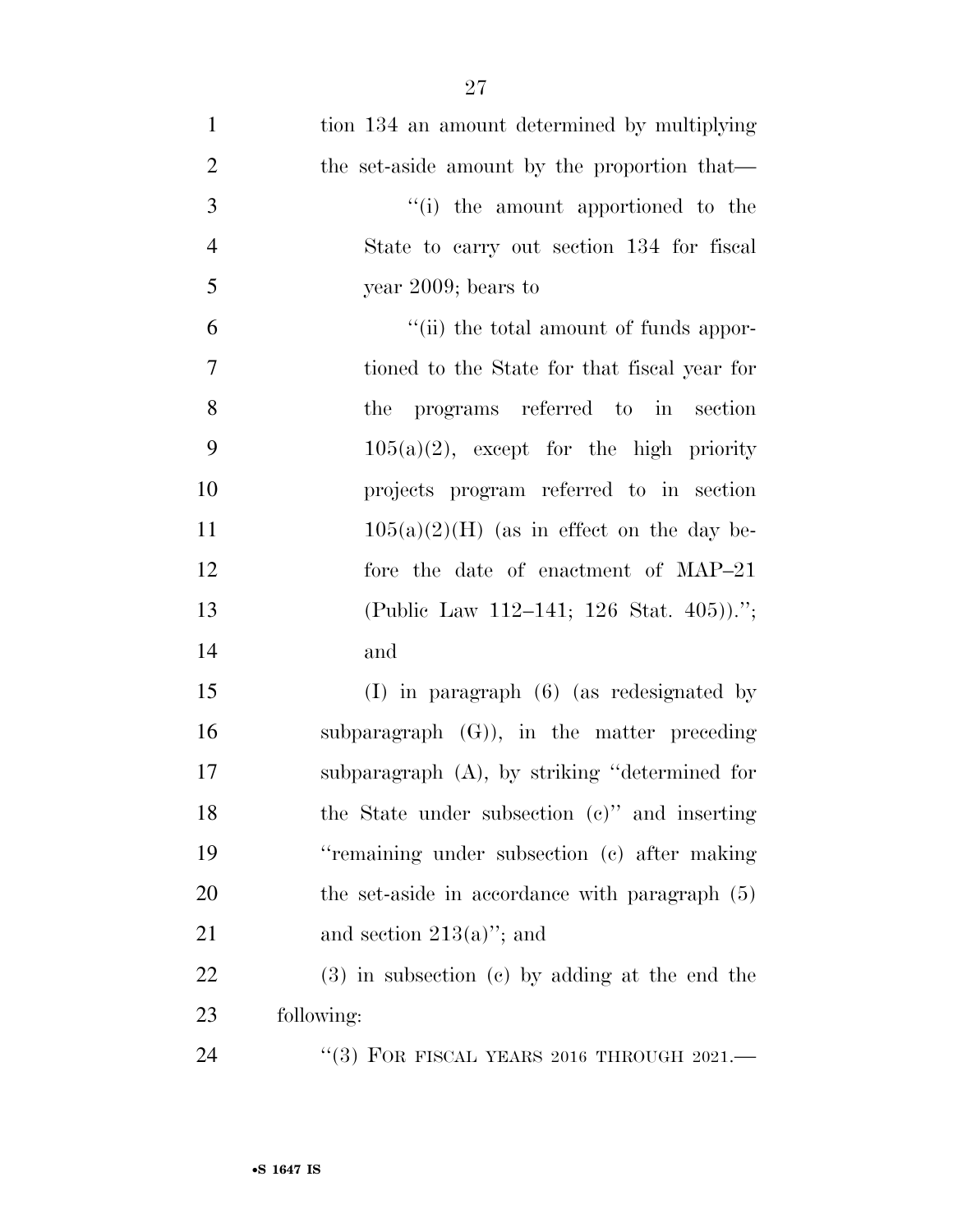1 "(A) STATE SHARE.—For each of fiscal years 2016 through 2021, the amount for each State of combined apportionments for the na- tional highway performance program under sec- tion 119, the surface transportation program under section 133, the highway safety improve- ment program under section 148, the conges- tion mitigation and air quality improvement program under section 149, the national freight program under section 167, the transportation alternatives program under section 213, and to carry out section 134, shall be determined as follows: 14 ''(i) INITIAL AMOUNT.—The initial amount for each State shall be determined by multiplying the total amount available for apportionment by the share for each State, which shall be equal to the propor-19 tion that—  $\text{``(I)}$  the amount of apportion- ments that the State received for fis-22 cal year 2014; bears to  $\frac{1}{2}$  The amount of those appor- tionments received by all States for 25 that fiscal year.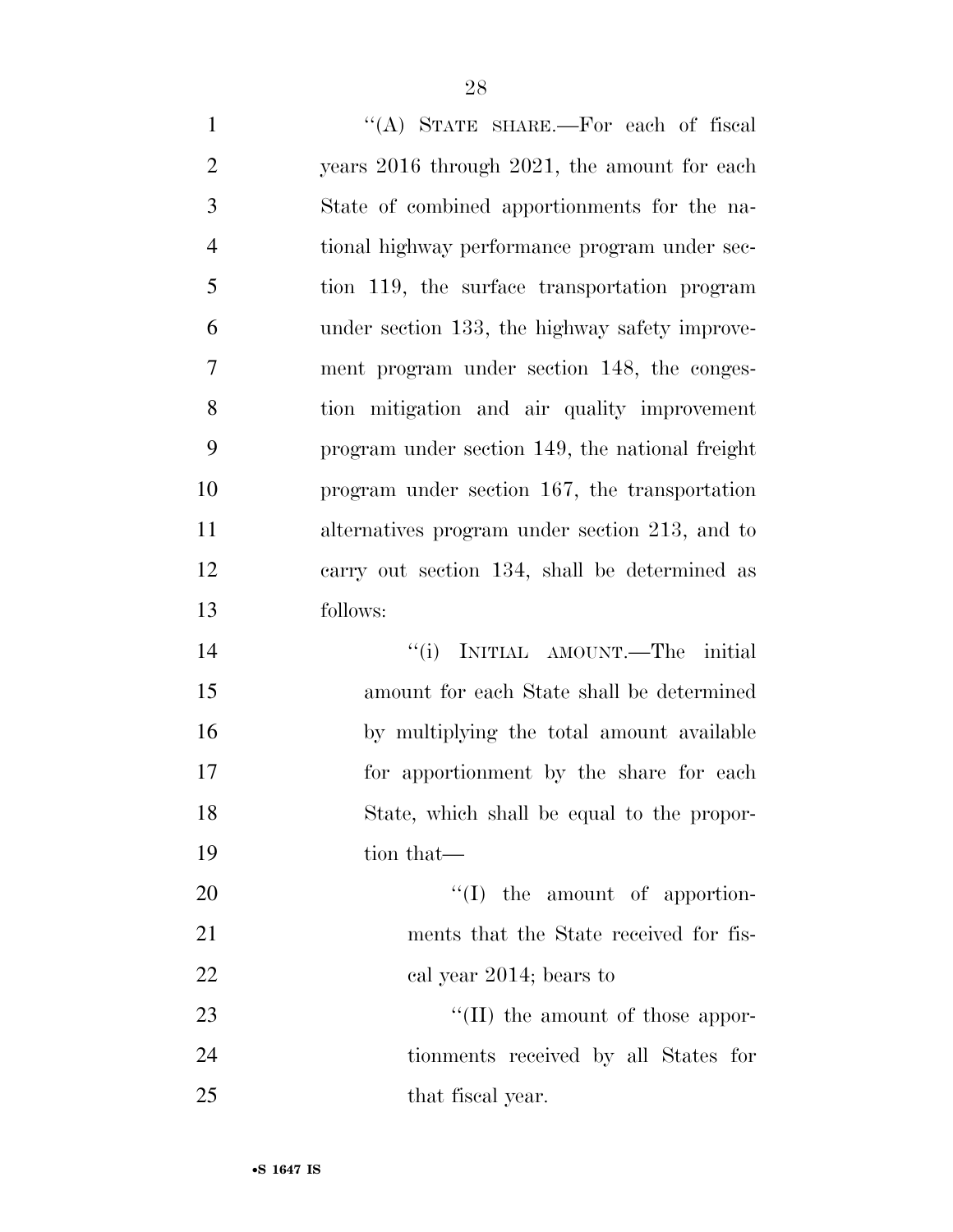| $\mathbf{1}$   | "(ii) ADJUSTMENTS TO AMOUNTS.-                  |
|----------------|-------------------------------------------------|
| $\overline{2}$ | The initial amounts resulting from the cal-     |
| 3              | culation under clause (i) shall be adjusted     |
| $\overline{4}$ | to ensure that, for each State, the amount      |
| 5              | of combined apportionments for the pro-         |
| 6              | grams shall not be less than 95 percent of      |
| 7              | the estimated tax payments attributable to      |
| 8              | highway users in the State paid into the        |
| 9              | Highway Trust Fund (other than the Mass)        |
| 10             | Transit Account) in the most recent fiscal      |
| 11             | year for which data are available.              |
| 12             | "(B) STATE APPORTIONMENT.—For each              |
| 13             | of fiscal years 2016 through 2021, on October   |
| 14             | 1, the Secretary shall apportion the sum au-    |
| 15             | thorized to be appropriated for expenditure on  |
| 16             | national highway performance program<br>the     |
| 17             | under section 119, the surface transportation   |
| 18             | program under section 133, the highway safety   |
| 19             | improvement program under section 148, the      |
| 20             | congestion mitigation and air quality improve-  |
| 21             | ment program under section 149, the national    |
| 22             | freight program under section 167, the trans-   |
| 23             | portation alternatives program under section    |
| 24             | 213, and to carry out section 134 in accordance |
| 25             | with subparagraph $(A)$ .".                     |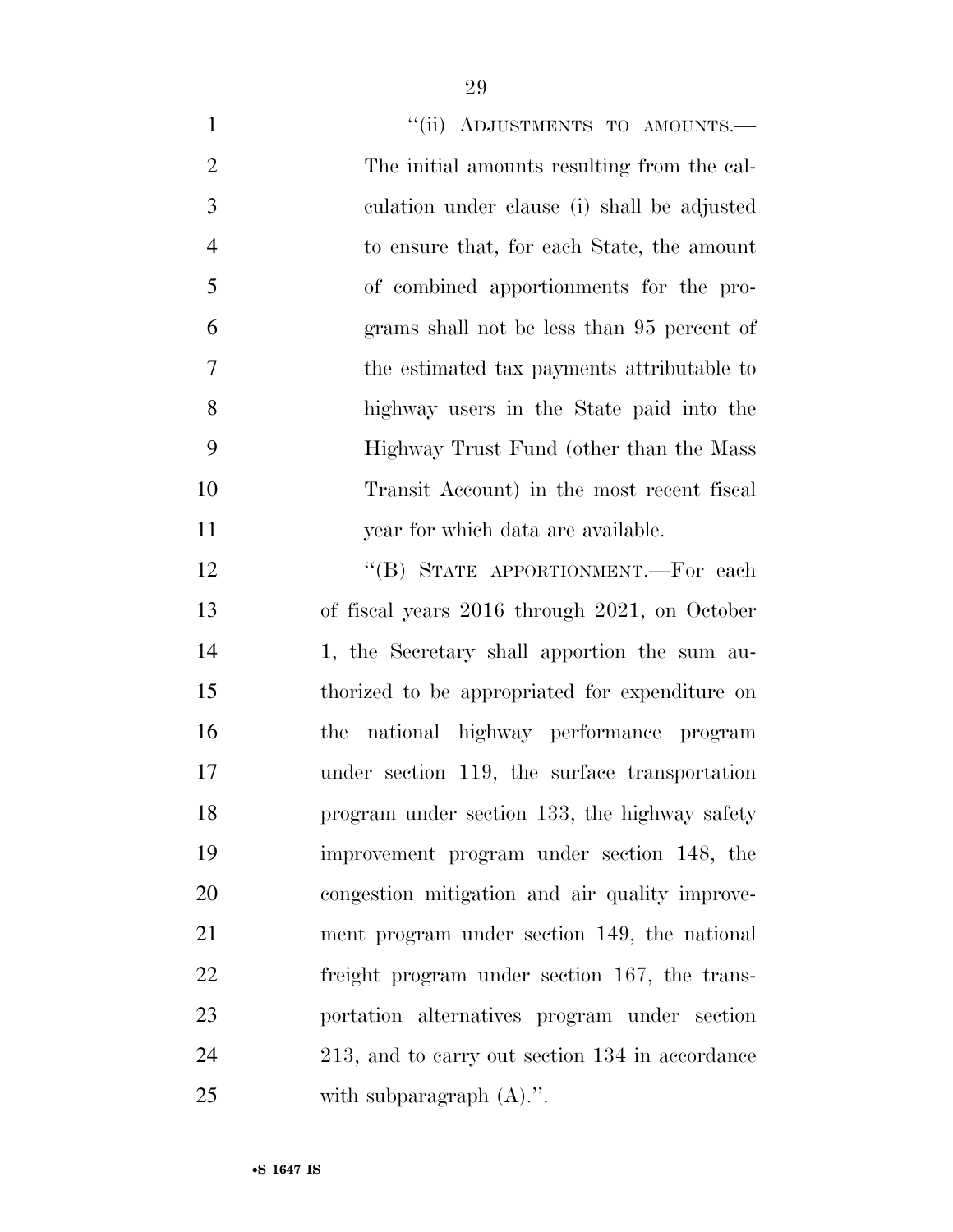| $\mathbf{1}$   | (b) CONFORMING AMENDMENTS.—                               |
|----------------|-----------------------------------------------------------|
| $\overline{2}$ | (1) Section $104(d)(1)(A)$ of title 23, United            |
| 3              | States Code, is amended by striking "subsection"          |
| $\overline{4}$ | $(b)(5)$ " each place it appears and inserting "para-     |
| 5              | graphs $(5)(D)$ and $(6)$ of subsection $(b)$ ".          |
| 6              | $(2)$ Section $120(c)(3)$ of title 23, United States      |
| 7              | Code, is amended—                                         |
| 8              | $(A)$ in subparagraph $(A)$ , in the matter               |
| 9              | preceding clause (i), by striking "or $(5)$ " and         |
| 10             | inserting $\lq(5)(D)$ , or $(6)$ "; and                   |
| 11             | $(B)$ in subparagraph $(C)(i)$ , by striking              |
| 12             | "and $(5)$ " and inserting " $(5)(D)$ , and $(6)$ ".      |
| 13             | $(3)$ Section 135(i) of title 23, United States           |
| 14             | Code, is amended by striking "section $104(b)(5)$ "       |
| 15             | and inserting "paragraphs $(5)(D)$ and $(6)$ of section   |
| 16             | $104(b)$ ".                                               |
| 17             | $(4)$ Section 136(b) of title 23, United States           |
| 18             | Code, is amended in the first sentence by striking        |
| 19             | "paragraphs $(1)$ through $(5)$ of section $104(b)$ " and |
| 20             | inserting "paragraphs (1) through (6) of section          |
| 21             | $104(b)$ ".                                               |
| 22             | $(5)$ Section 141(b)(2) of title 23, United States        |
| 23             | Code, is amended by striking "paragraphs"<br>(1)          |
| 24             | through $(5)$ of section $104(b)$ " and inserting "para-  |
| 25             | graphs $(1)$ through $(6)$ of section $104(b)$ ".         |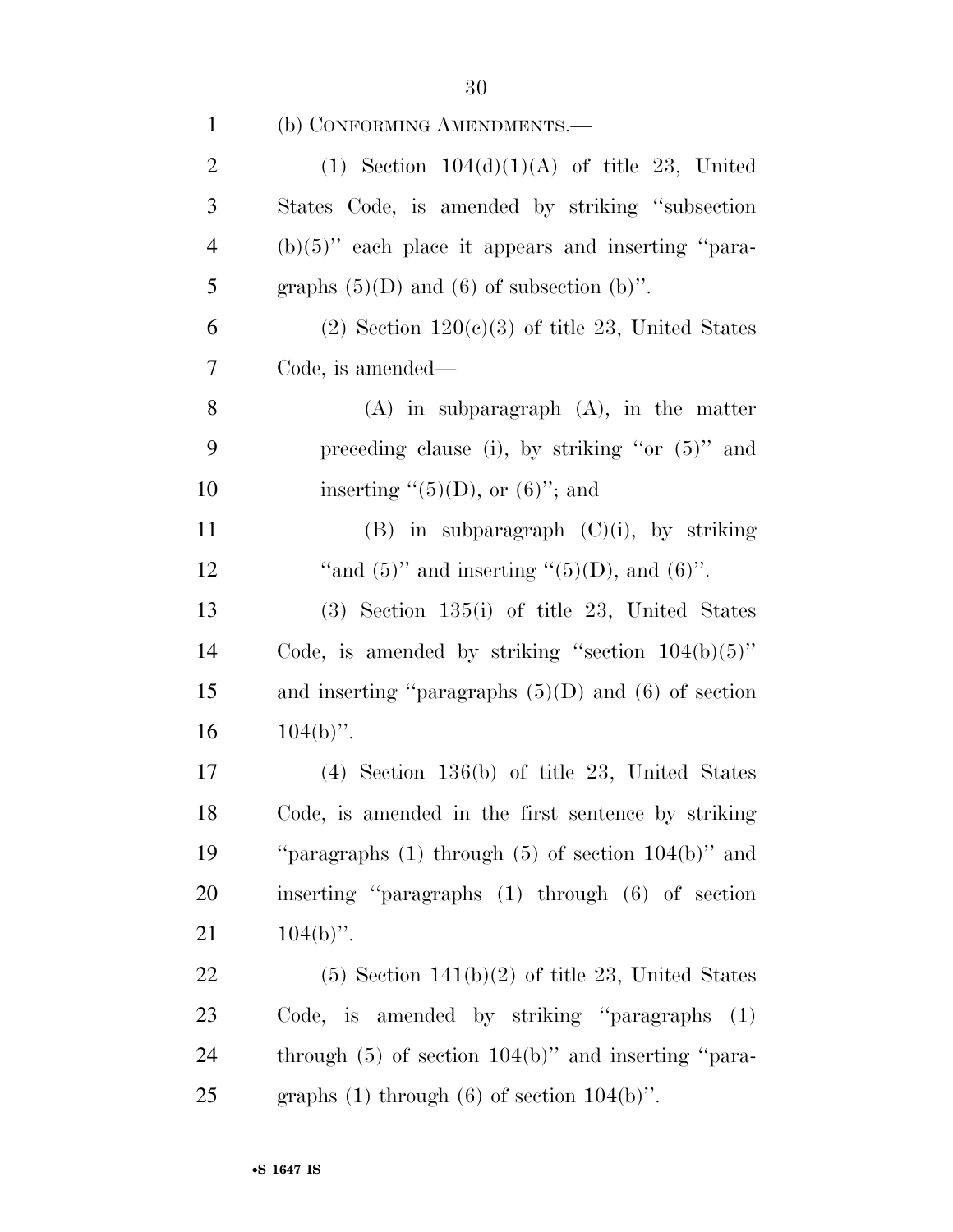| $\mathbf{1}$   | $(6)$ Section 505(a) of title 23, United States                  |
|----------------|------------------------------------------------------------------|
| $\overline{2}$ | Code, is amended in the matter preceding paragraph               |
| 3              | $(1)$ by striking "through $(4)$ " and inserting                 |
| $\overline{4}$ | "through $(5)$ ".                                                |
| 5              | SEC. 1004. SURFACE TRANSPORTATION PROGRAM.                       |
| 6              | Section 133 of title 23, United States Code, is                  |
| 7              | amended—                                                         |
| $8\,$          | $(1)$ in subsection $(b)$ —                                      |
| 9              | $(A)$ in paragraph $(10)$ , by inserting ", in-                  |
| 10             | cluding emergency evacuation plans" after                        |
| 11             | "programs"; and                                                  |
| 12             | $(B)$ in paragraph $(13)$ , by adding a period                   |
| 13             | at the end;                                                      |
| 14             | $(2)$ in subsection $(e)$ —                                      |
| 15             | $(A)$ in paragraph $(1)$ , by striking the semi-                 |
| 16             | colon at the end and inserting "or for projects"                 |
| 17             | described in paragraphs $(2)$ , $(4)$ , $(6)$ , $(7)$ , $(11)$ , |
| 18             | $(20), (25),$ and $(26)$ of subsection (b); and";                |
| 19             | $(B)$ by striking paragraph $(2)$ ; and                          |
| 20             | (C) by redesignating paragraph (3)<br>as                         |
| 21             | paragraph $(2)$ ;                                                |
| 22             | $(3)$ in subsection $(d)$ —                                      |
| 23             | $(A)$ in paragraph $(1)$ —                                       |
| 24             | (i) in subparagraph $(A)$ —                                      |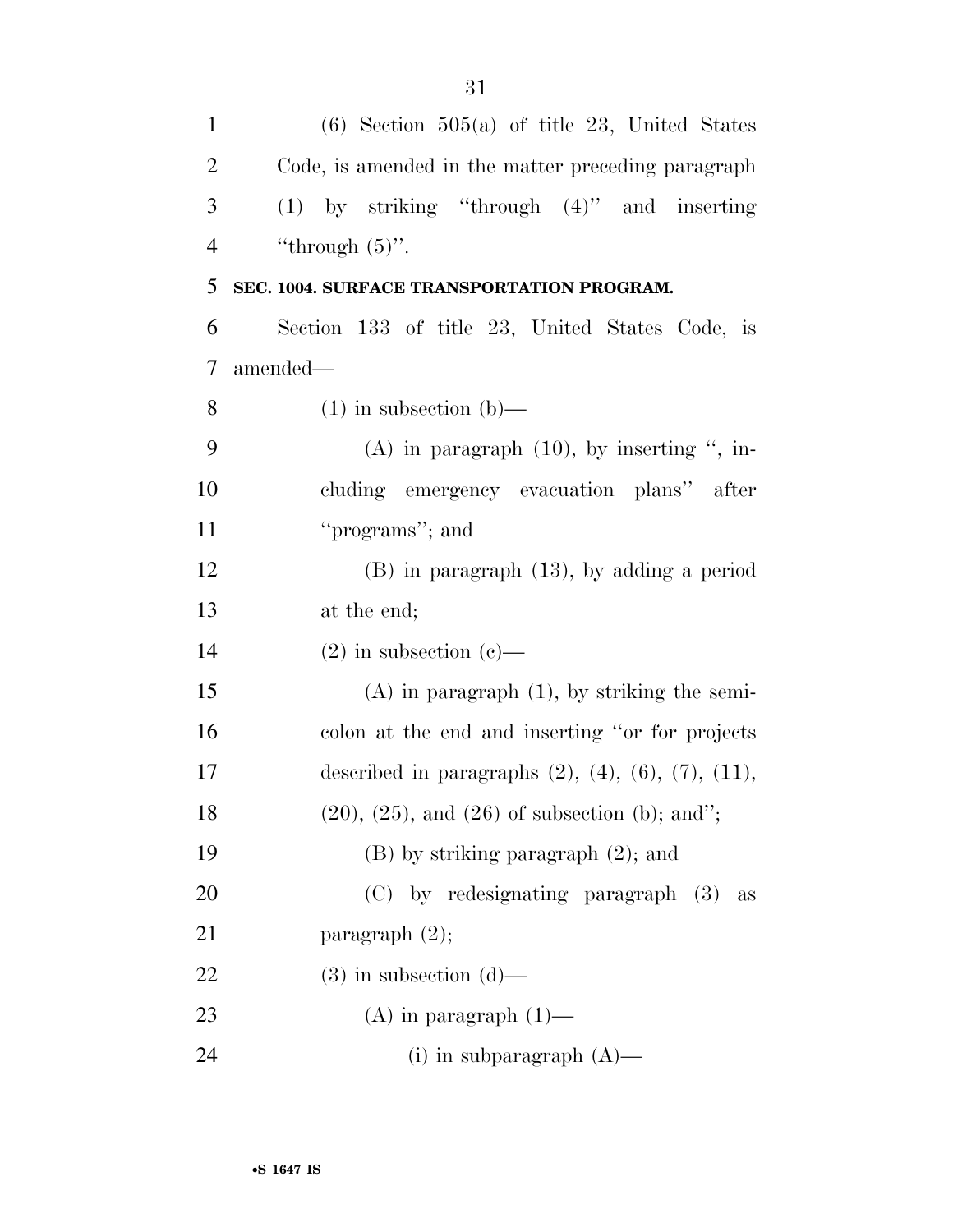| $\mathbf{1}$   | (I) in the matter preceding clause            |
|----------------|-----------------------------------------------|
| $\overline{2}$ | $(i)$ , by striking "50 percent" and in-      |
| 3              | serting "55 percent";                         |
| $\overline{4}$ | (II) in clause (ii), by striking              |
| 5              | "greater than $5,000$ " and inserting         |
| 6              | "of $5,000$ or more"; and                     |
| $\overline{7}$ | (III) in clause (iii), by striking ";         |
| 8              | and" at the end and inserting a pe-           |
| 9              | riod; and                                     |
| 10             | (ii) in subparagraph $(B)$ , by striking      |
| 11             | "50 percent" and inserting "45 percent";      |
| 12             | and                                           |
| 13             | $(B)$ in paragraph $(3)$ —                    |
| 14             | (i) by striking "paragraph $(1)(A)(ii)$ "     |
| 15             | and inserting "paragraph $(1)(A)(iii)$ "; and |
| 16             | (ii) by striking "greater than 5,000          |
| 17             | and less than 200,000" and inserting "of      |
| 18             | 5,000 to $200,000$ ";                         |
| 19             | $(4)$ in subsection $(f)(1)$ —                |
| 20             | (A) by striking " $104(b)(3)$ " and inserting |
| 21             | " $104(b)(2)$ "; and                          |
| 22             | (B) by striking "the period of fiscal years   |
| 23             | 2011 through 2014" and inserting "each fiscal |
| 24             | year";                                        |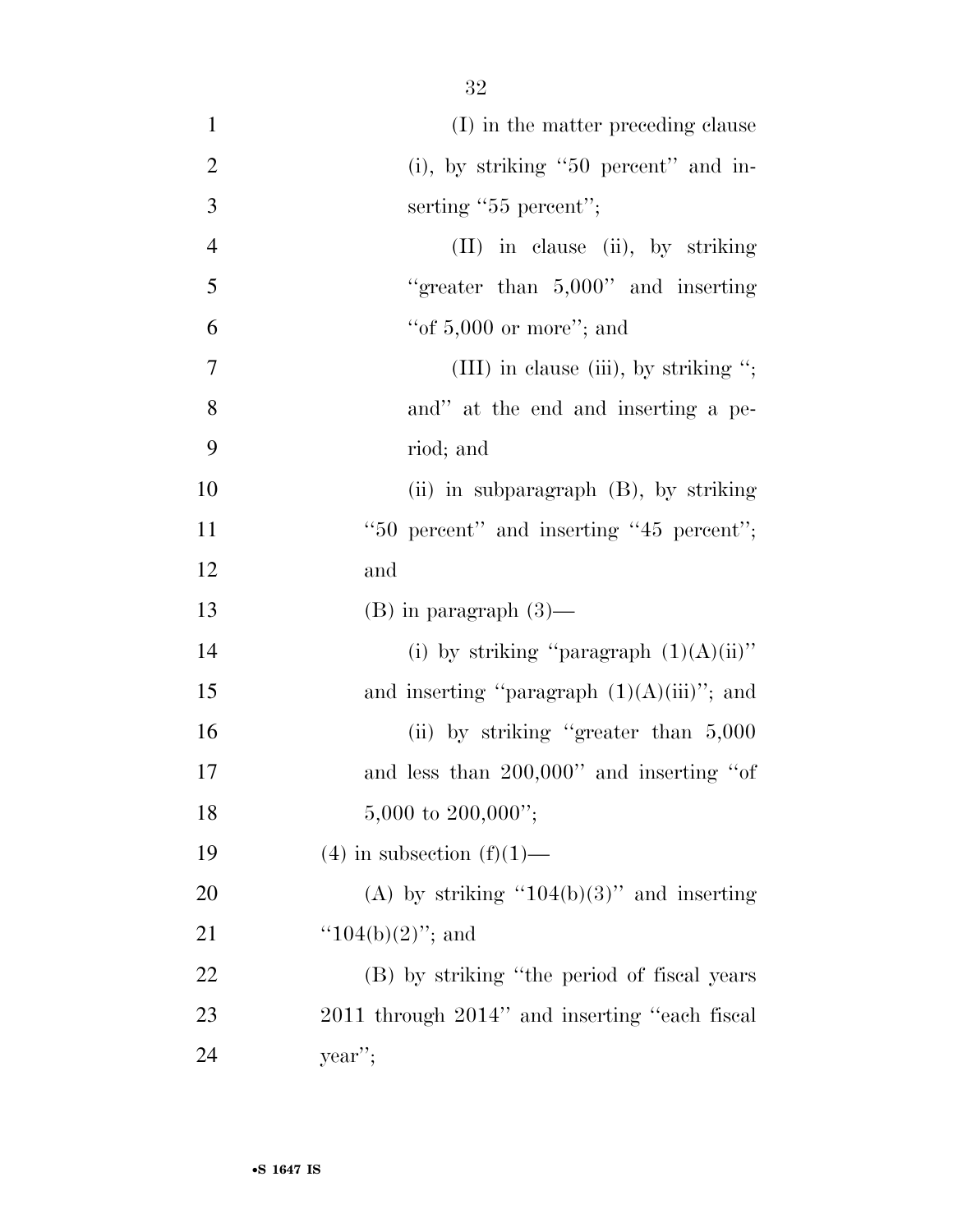| $\mathbf{1}$   | $(5)$ by redesignating subsection $(h)$ as sub-     |
|----------------|-----------------------------------------------------|
| $\overline{2}$ | section (i);                                        |
| 3              | $(6)$ in subsection $(g)$ —                         |
| $\overline{4}$ | (A) by striking the subsection designation          |
| 5              | and heading and all that follows through para-      |
| 6              | graph (1) and inserting the following:              |
| 7              | "(g) BRIDGES OFF THE NATIONAL HIGHWAY SYS-          |
| 8              | TEM.                                                |
| 9              | "(1) DEFINITION OF OFF-NHS BRIDGE.—In               |
| 10             | this subsection, the term 'off-NHS bridge' means a  |
| 11             | highway bridge located on a public road, other than |
| 12             | a bridge on the National Highway System.";          |
| 13             | $(B)$ in paragraph $(2)$ —                          |
| 14             | (i) by striking subparagraph (A) and                |
| 15             | inserting the following:                            |
| 16             | "(A) SET-ASIDE.—Each State shall obli-              |
| 17             | gate for replacement (including replacement         |
| 18             | with fill material), rehabilitation, preservation,  |
| 19             | and protection (including scour counter-            |
| 20             | measures, seismic retrofits, impact protection      |
| 21             | measures, security countermeasures, and pro-        |
| 22             | tection against extreme events) for off-NHS         |
| 23             | bridges an amount equal to the greater of—          |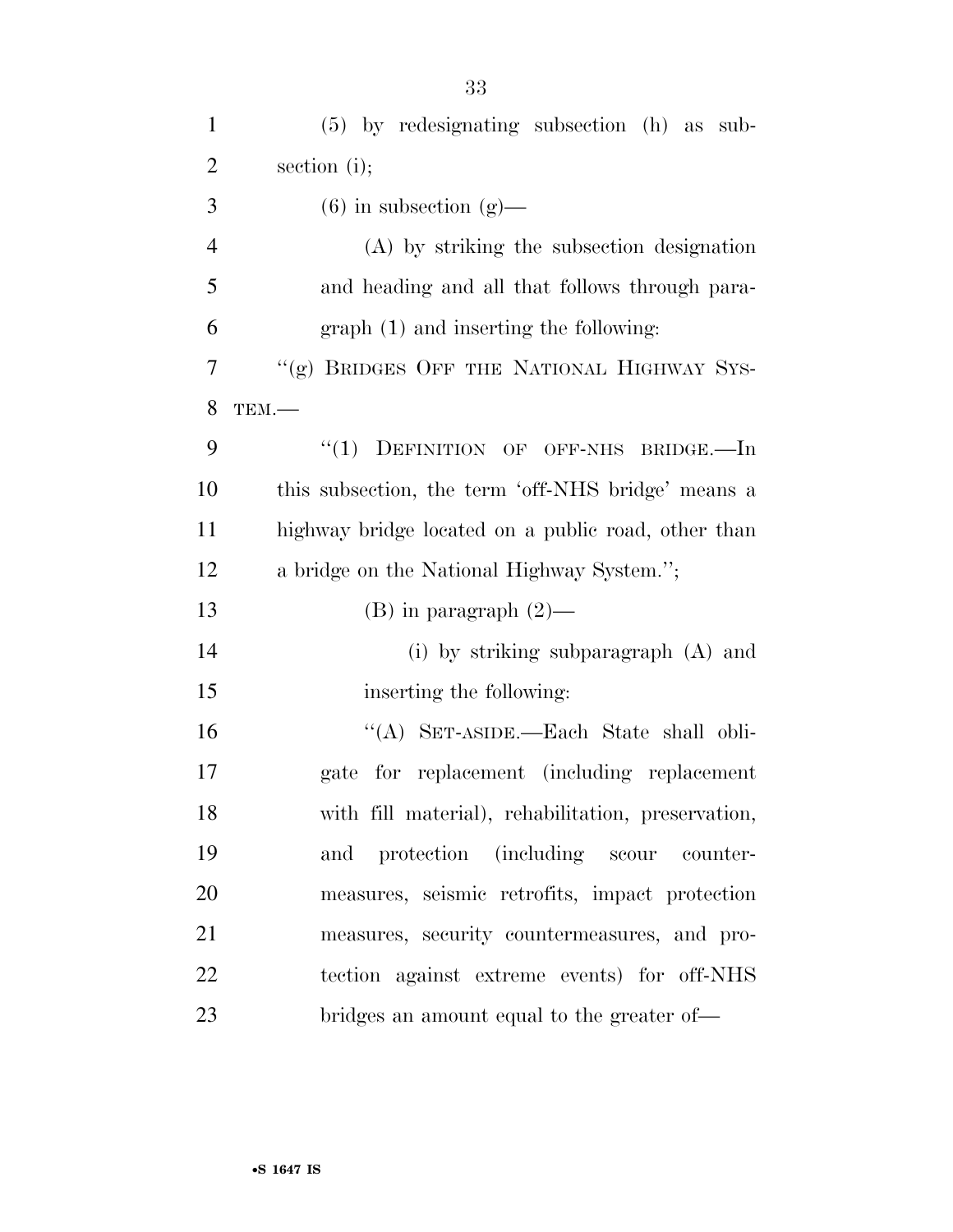| $\mathbf{1}$   | $\lq\lq$ (i) 15 percent of the amount appor-            |
|----------------|---------------------------------------------------------|
| $\overline{2}$ | tioned to the State under section                       |
| 3              | $104(b)(2)$ ; and                                       |
| $\overline{4}$ | "(ii) an amount equal to at least $110$                 |
| 5              | percent of the amount of funds the State                |
| 6              | set aside for off-system bridges in fiscal              |
| $\tau$         | year $2014$ ."; and                                     |
| 8              | (ii) in subparagraph $(B)$ , by striking                |
| 9              | "off-system" and inserting "off-NHS";                   |
| 10             | and                                                     |
| 11             | $(C)$ by redesignating paragraph $(3)$ as sub-          |
| 12             | section $(h)$ ;                                         |
| 13             | $(7)$ in subsection (h) (as so redesignated)—           |
| 14             | (A) by striking the heading and inserting               |
| 15             | "CREDIT FOR BRIDGES NOT ON THE NA-                      |
| 16             | TIONAL HIGHWAY SYSTEM.-";                               |
| 17             | $(B)$ by redesignating subparagraphs $(A)$              |
| 18             | and $(B)$ as paragraphs $(1)$ and $(2)$ , respectively, |
| 19             | and indenting appropriately; and                        |
| 20             | $(C)$ in the matter preceding paragraph $(1)$           |
| 21             | (as so redesignated)—                                   |
| 22             | (i) by striking "the replacement of a                   |
| 23             | bridge or rehabilitation of"; and                       |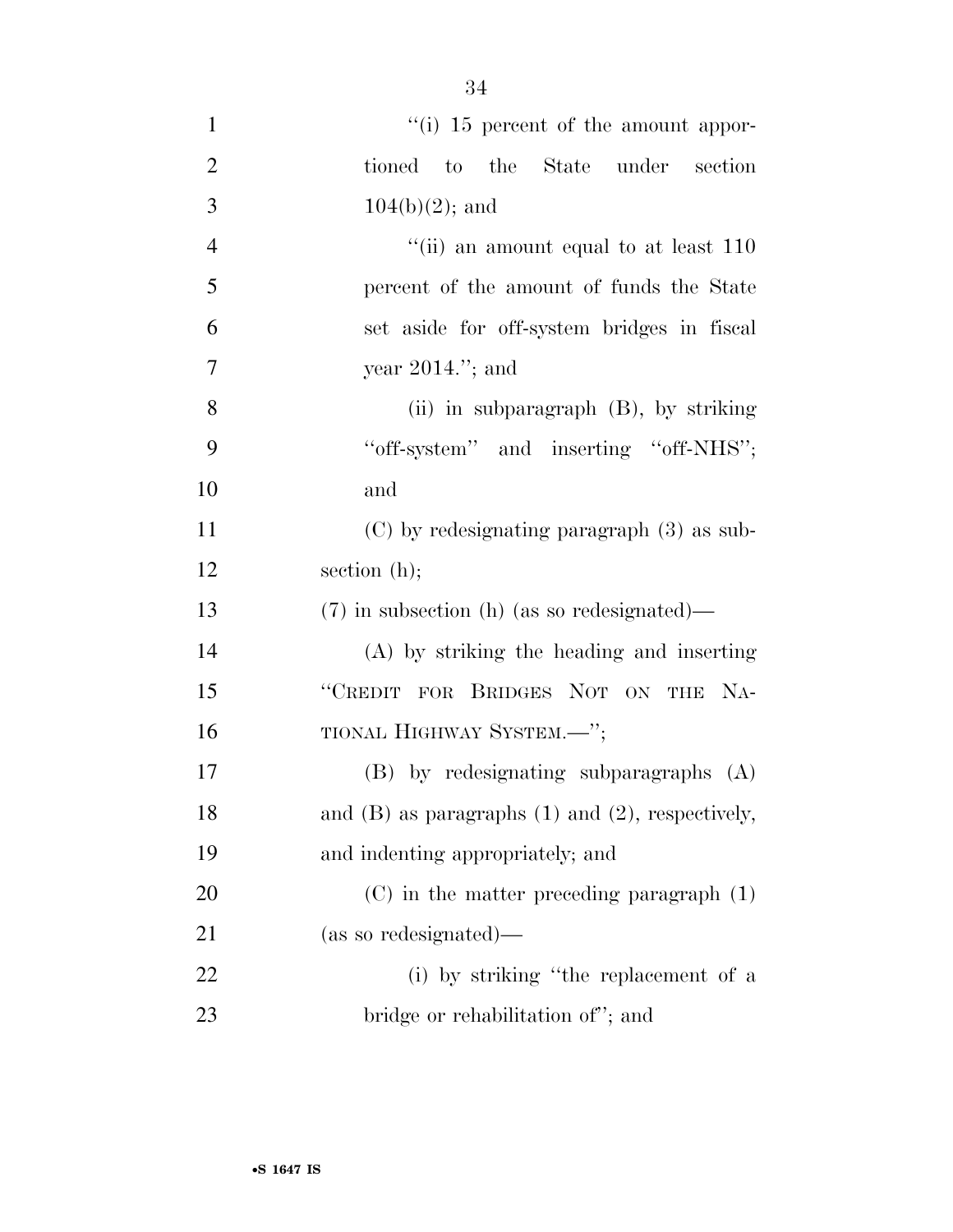| $\mathbf{1}$   | (ii) by striking ", and is determined                    |
|----------------|----------------------------------------------------------|
| $\overline{2}$ | by the Secretary upon completion to be no                |
| 3              | longer a deficient bridge"; and                          |
| $\overline{4}$ | $(8)$ in subsection $(i)(1)$ (as redesignated by         |
| 5              | paragraph (5)), by striking "under subsection            |
| 6              | $(d)(1)(A)(iii)$ for each of fiscal years 2013 through   |
| 7              | $2014$ " and inserting "under subsection $(d)(1)(A)(ii)$ |
| 8              | for each fiscal year".                                   |
| 9              | SEC. 1005. METROPOLITAN TRANSPORTATION PLANNING.         |
| 10             | Section 134 of title 23, United States Code, is          |
| 11             | amended—                                                 |
| 12             | $(1)$ in subsection $(a)(1)$ , by inserting "resilient"  |
| 13             | before "surface transportation systems";                 |
| 14             | $(2)$ in subsection $(e)(2)$ , by striking "and bicy-    |
| 15             | cle transportation facilities" and inserting ", bicycle  |
| 16             | transportation facilities, intermodal facilities that    |
| 17             | support intercity transportation, including intercity    |
| 18             | buses and intercity bus facilities, and commuter van-    |
| 19             | pool providers";                                         |
| 20             | $(3)$ in subsection $(d)$ —                              |
| 21             | (A) by redesignating paragraphs<br>(3)                   |
| 22             | through $(6)$ as paragraphs $(4)$ through $(7)$ , re-    |
| 23             | spectively;                                              |
| 24             | $(B)$ by inserting after paragraph $(2)$ the             |
| 25             | following:                                               |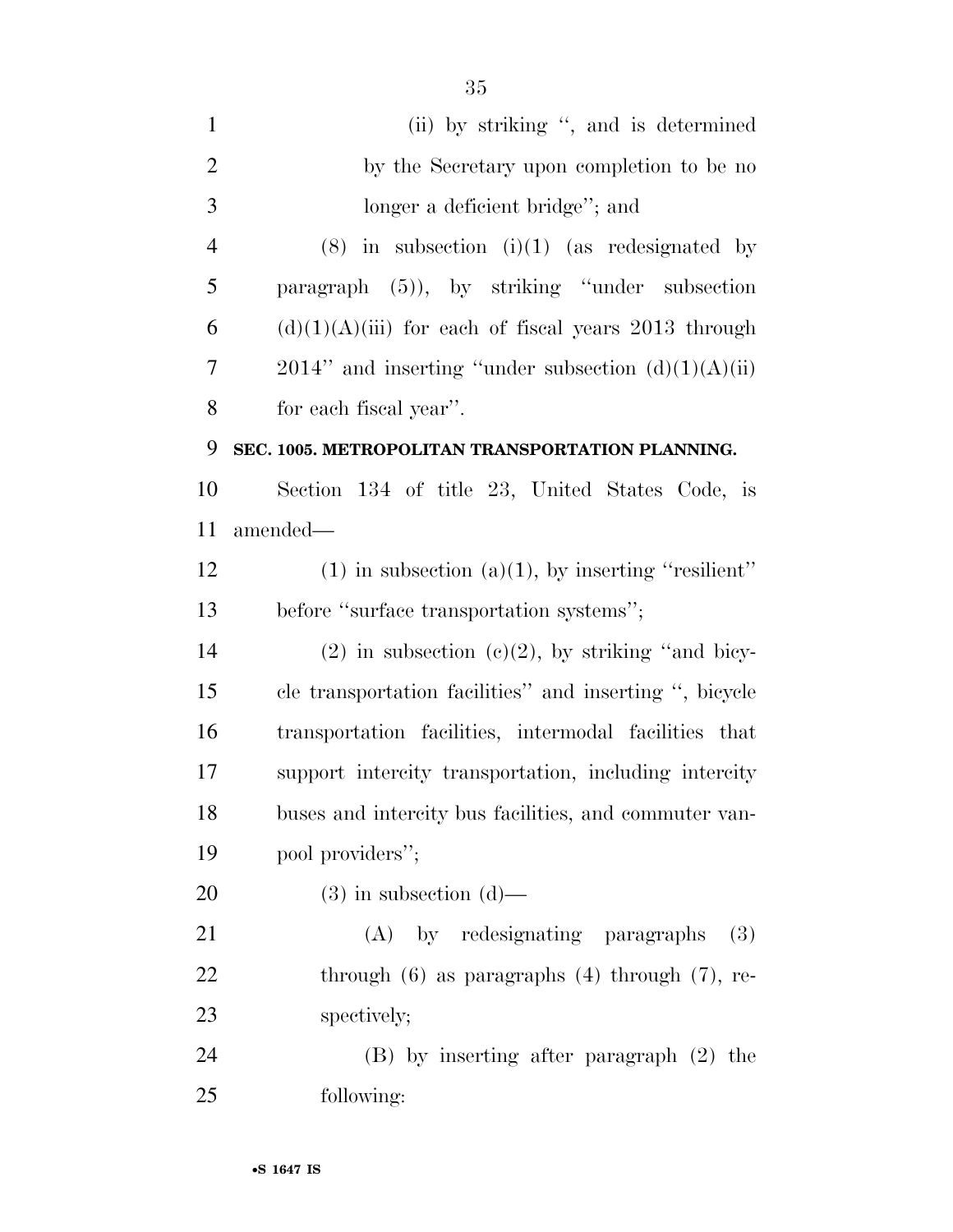| $\overline{2}$ | "(A) IN GENERAL.—Designation or selec-               |
|----------------|------------------------------------------------------|
| 3              | tion of officials or representatives under para-     |
| $\overline{4}$ | $graph (2) shall be determined by the metropoli-$    |
| 5              | tan planning organization according to the by-       |
| 6              | laws or enabling statute of the organization.        |
| 7              | "(B) PUBLIC TRANSPORTATION<br>REP-                   |
| 8              | RESENTATIVE.—Subject to the bylaws or ena-           |
| 9              | bling statute of the metropolitan planning orga-     |
| 10             | nization, a representative of a provider of public   |
| 11             | transportation may also serve as a representa-       |
| 12             | tive of a local municipality.                        |
| 13             | "(C) POWERS OF CERTAIN OFFICIALS.-                   |
| 14             | An official described in paragraph $(2)(B)$ shall    |
| 15             | have responsibilities, actions, duties, voting       |
| 16             | rights, and any other authority commensurate         |
| 17             | with other officials described in paragraph          |
| 18             | $(2)(B)$ ."; and                                     |
| 19             | $(C)$ in paragraph $(5)$ (as redesignated by         |
| 20             | subparagraph $(A)$ ), by striking "paragraph $(5)$ " |
| 21             | and inserting "paragraph $(6)$ ";                    |
| 22             | (4) in subsection (e)(4)(B), by striking "sub-       |
| 23             | section (d)(5)" and inserting "subsection (d)(6)";   |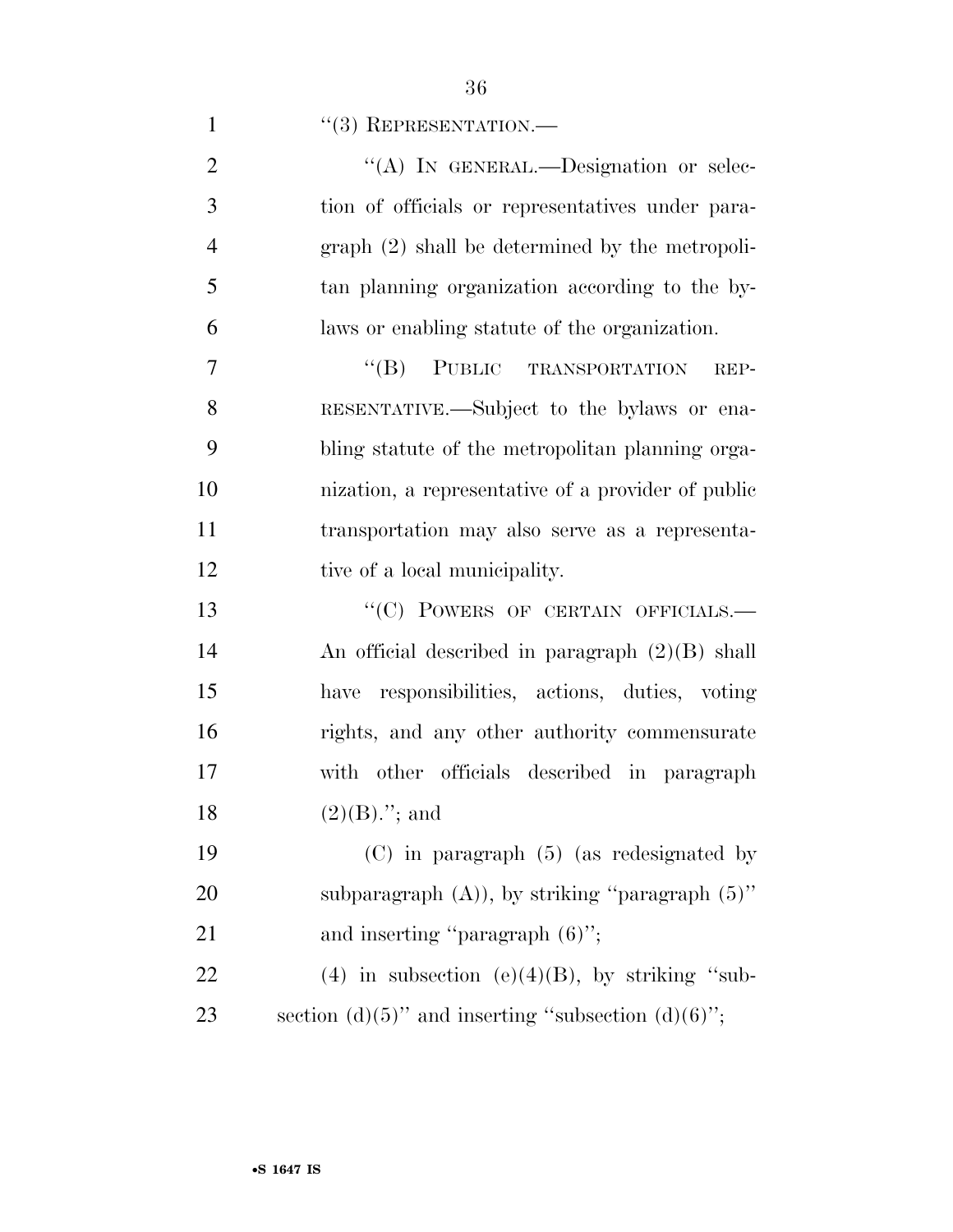| $\mathbf{1}$   | $(5)$ in subsection $(g)(3)(A)$ , by inserting "nat- |
|----------------|------------------------------------------------------|
| $\overline{c}$ | ural disaster risk reduction," after "environmental  |
| 3              | protection,";                                        |
| $\overline{4}$ | $(6)$ in subsection $(h)$ —                          |
| 5              | $(A)$ in paragraph $(1)$ —                           |
| 6              | (i) in subparagraph $(G)$ , by striking              |
| $\tau$         | "and" at the end;                                    |
| $8\,$          | (ii) in subparagraph (H), by striking                |
| 9              | the period at the end and inserting ";               |
| 10             | and"; and                                            |
| 11             | (iii) by adding at the end the fol-                  |
| 12             | lowing:                                              |
| 13             | "(I) improve the resilience and reliability          |
| 14             | of the transportation system."; and                  |
| 15             | $(B)$ in paragraph $(2)(A)$ , by striking "and       |
| 16             | in section $5301(e)$ of title 49" and inserting      |
| 17             | "and the general purposes described in section"      |
| 18             | 5301 of title $49$ ";                                |
| 19             | $(7)$ in subsection (i)—                             |
| <b>20</b>      | (A) in paragraph $(2)$ —                             |
| 21             | (i) in subparagraph $(A)(i)$ , by striking           |
| 22             | "transit" and inserting "public transpor-            |
| 23             | tation facilities, intercity bus facilities";        |
| 24             | (ii) in subparagraph $(G)$ —                         |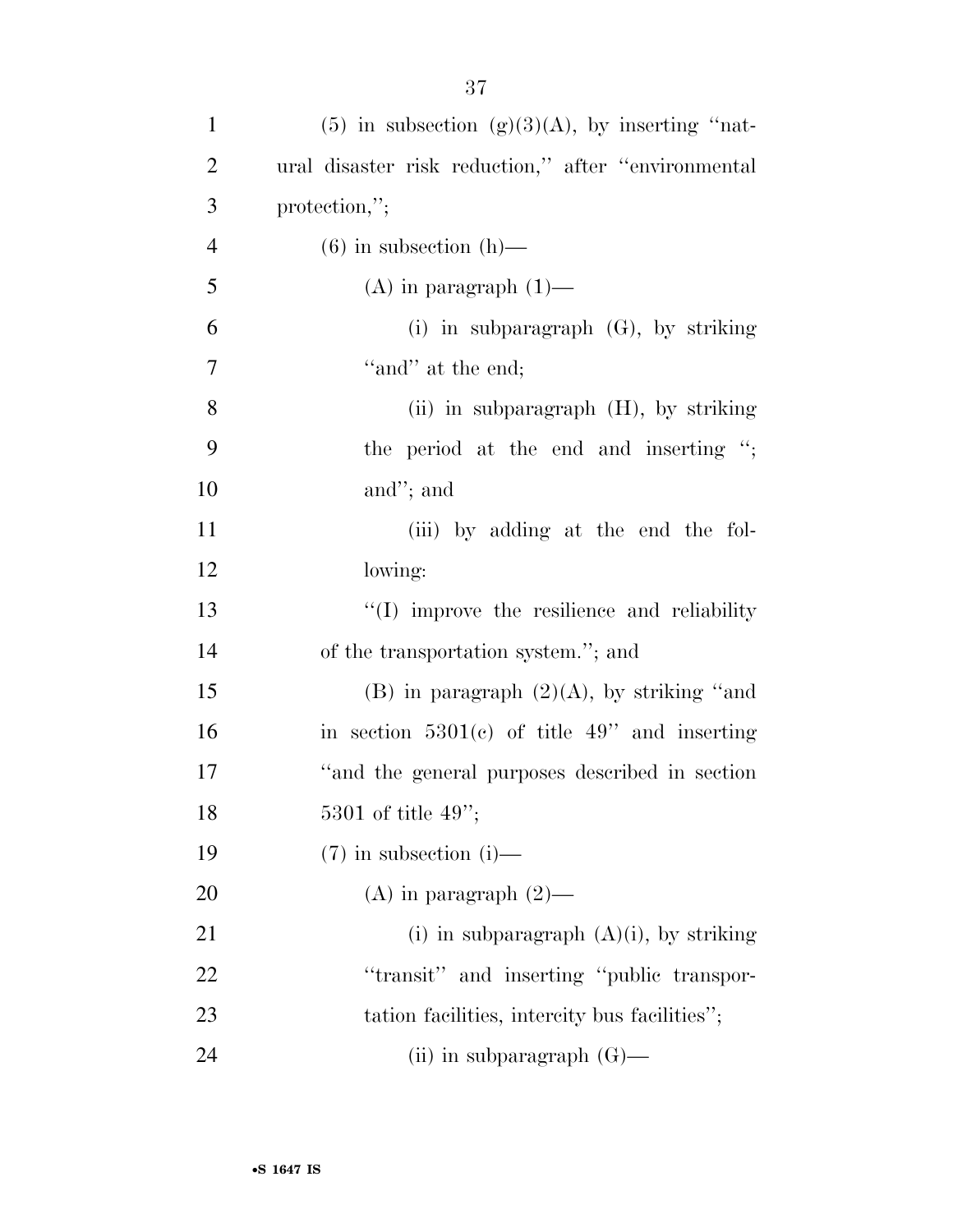| $\mathbf{1}$   | (I) by striking "and provide" and                 |
|----------------|---------------------------------------------------|
| $\overline{2}$ | inserting ", provide"; and                        |
| 3              | $(II)$ by inserting ", and reduce                 |
| $\overline{4}$ | vulnerability due to natural disasters            |
| 5              | of the existing transportation infra-             |
| 6              | structure" before the period at the               |
| 7              | end; and                                          |
| 8              | (iii) in subparagraph $(H)$ , by inserting        |
| 9              | ", including consideration of the role that       |
| 10             | intercity buses may play in reducing con-         |
| 11             | gestion, pollution, and energy consumption        |
| 12             | in a cost-effective manner and strategies         |
| 13             | and investments that preserve and enhance         |
| 14             | intercity bus systems, including systems          |
| 15             | that are privately owned and operated" be-        |
| 16             | fore the period at the end;                       |
| 17             | (B) in paragraph $(6)(A)$ —                       |
| 18             | (i) by inserting "public ports," before           |
| 19             | "freight shippers,"; and                          |
| 20             | (ii) by inserting "(including intercity)          |
| 21             | bus operators and commuter vanpool pro-           |
| 22             | viders)" after "private providers of trans-       |
| 23             | portation"; and                                   |
| 24             | (C) in paragraph (8), by striking " $(2)(C)$ "    |
| 25             | each place it appears and inserting " $(2)(E)$ "; |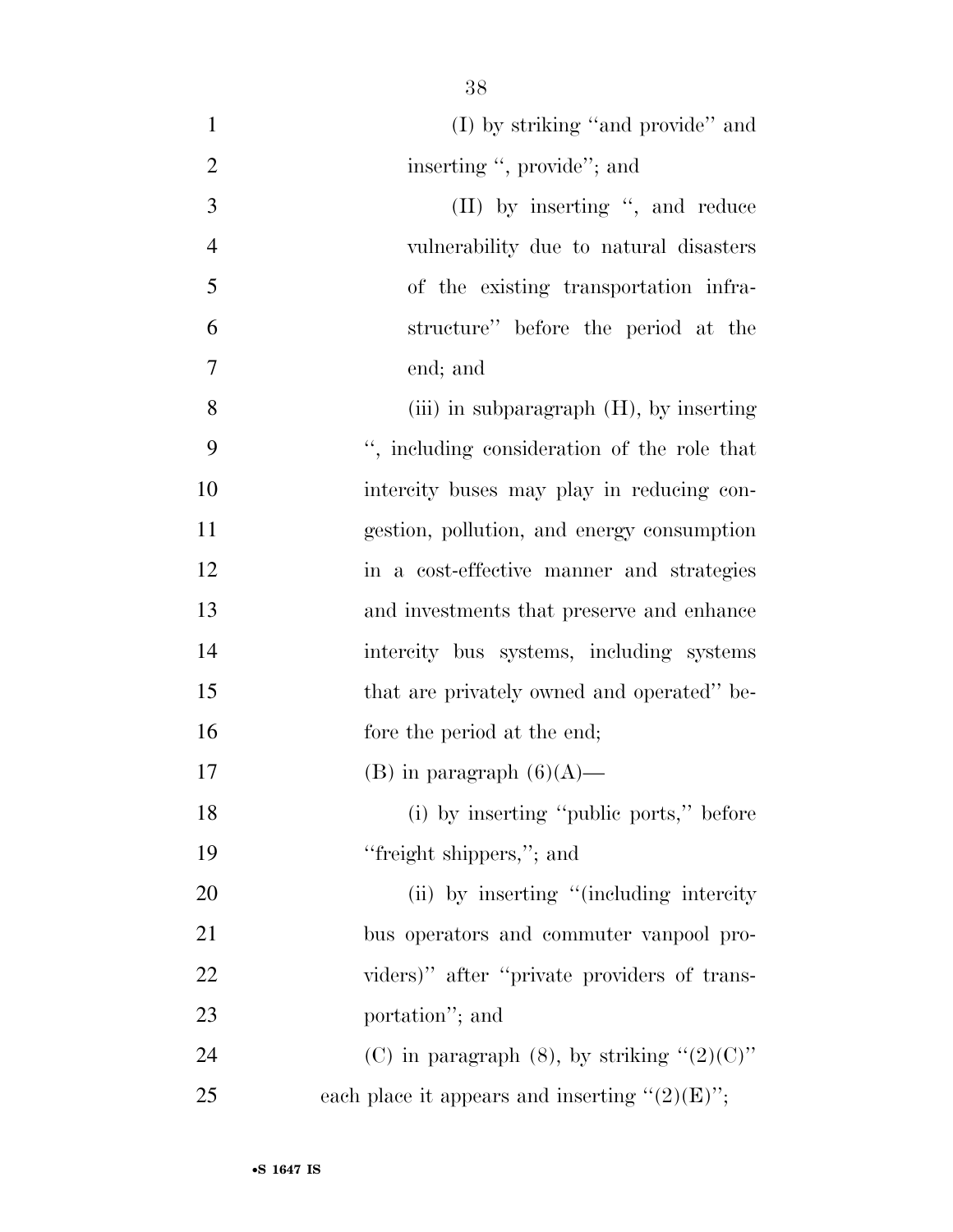| $\mathbf{1}$   | $(8)$ in subsection $(j)(5)(A)$ , by striking "sub-      |
|----------------|----------------------------------------------------------|
| $\overline{2}$ | section $(k)(4)$ " and inserting "subsection $(k)(3)$ "; |
| 3              | $(9)$ in subsection $(k)$ —                              |
| $\overline{4}$ | $(A)$ by striking paragraph $(3)$ ; and                  |
| 5              | (B) by redesignating paragraphs (4) and                  |
| 6              | $(5)$ as paragraphs $(3)$ and $(4)$ , respectively;      |
| 7              | $(10)$ in subsection $(l)$ —                             |
| 8              | $(A)$ in paragraph $(1)$ , by adding a period            |
| 9              | at the end; and                                          |
| 10             | (B) in paragraph $(2)(D)$ , by striking "of              |
| 11             | less than 200,000" and inserting "with a popu-           |
| 12             | lation of $200,000$ or less";                            |
| 13             | $(11)$ by striking subsection $(n)$ ;                    |
| 14             | $(12)$ by redesignating subsections $(0)$ through        |
| 15             | (q) as subsections (n) through (p), respectively; and    |
| 16             | $(13)$ in subsection (o) (as so redesignated), by        |
| 17             | striking "set aside under section $104(f)$ " and insert- |
| 18             | ing "apportioned under paragraphs $(5)(D)$ and $(6)$     |
| 19             | of section $104(b)$ ".                                   |
| 20             | SEC. 1006. STATEWIDE AND NONMETROPOLITAN TRANS-          |
| 21             | PORTATION PLANNING.                                      |
| 22             | (a) IN GENERAL.—Section 135 of title 23, United          |
| 23             | States Code, is amended—                                 |
| 24             | $(1)$ in subsection $(a)(2)$ , by striking "and bicy-    |
| 25             | cle transportation facilities" and inserting ", bicycle  |
|                |                                                          |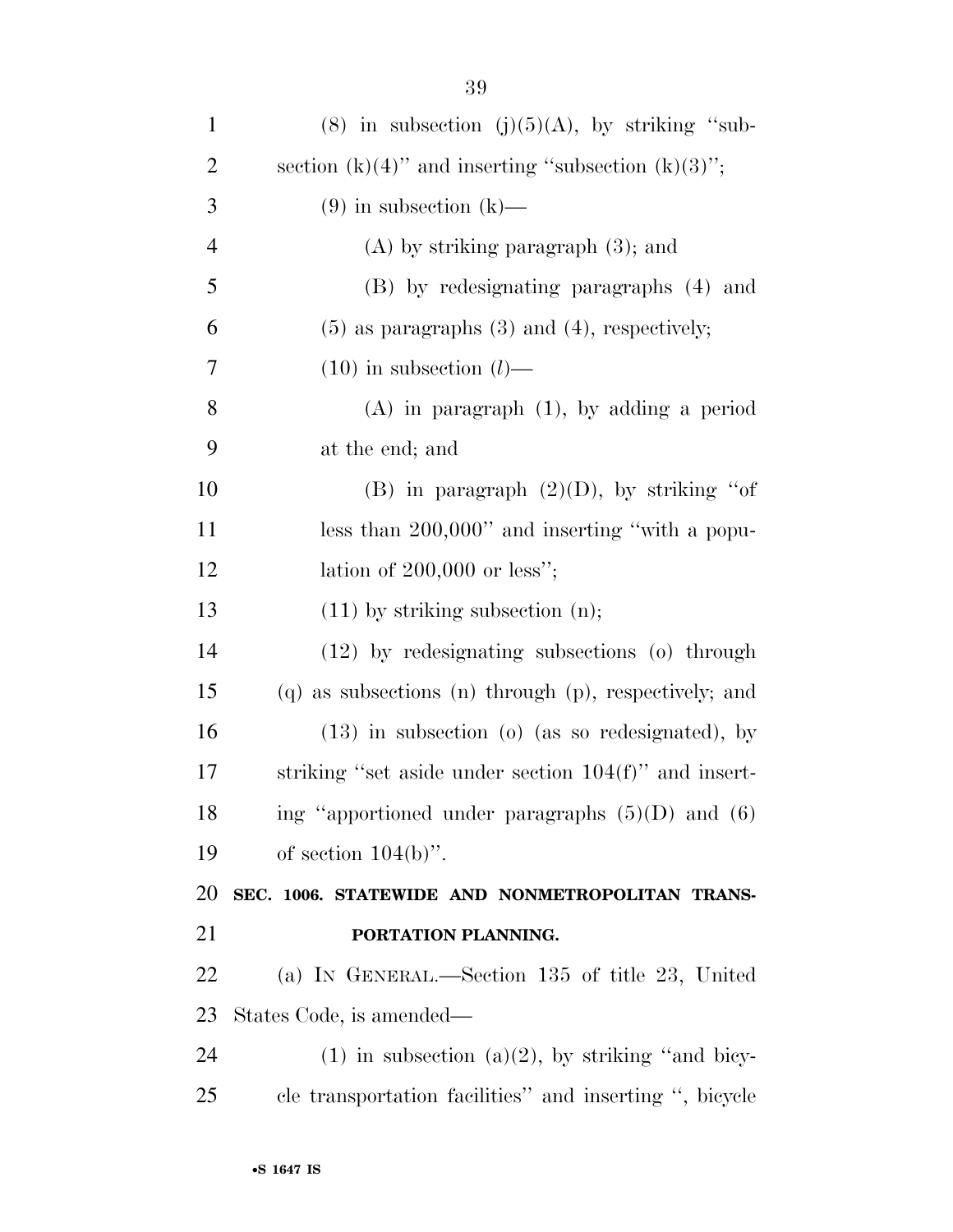| $\mathbf{1}$   | transportation facilities, intermodal facilities that   |
|----------------|---------------------------------------------------------|
| $\overline{2}$ | support intercity transportation, including intercity   |
| 3              | buses and intercity bus facilities, and commuter van-   |
| $\overline{4}$ | pool providers";                                        |
| 5              | $(2)$ in subsection $(d)$ —                             |
| 6              | $(A)$ in paragraph $(1)$ —                              |
| $\overline{7}$ | (i) in subparagraph $(G)$ , by striking                 |
| 8              | "and" at the end;                                       |
| 9              | (ii) in subparagraph (H), by striking                   |
| 10             | the period at the end and inserting ";                  |
| 11             | and"; and                                               |
| 12             | (iii) by adding at the end the fol-                     |
| 13             | lowing:                                                 |
| 14             | "(I) improve the resilience and reliability             |
| 15             | of the transportation system."; and                     |
| 16             | (B) in paragraph $(2)(A)$ , by striking "and            |
| 17             | in section $5301(e)$ of title 49" and inserting         |
| 18             | "and the general purposes described in section          |
| 19             | 5301 of title $49$ ";                                   |
| 20             | $(3)$ in subsection $(e)(1)$ , by striking "subsection" |
| 21             | $(m)$ " and inserting "subsection $(l)$ ";              |
| 22             | $(4)$ in subsection $(f)$ —                             |
| 23             | (A) in paragraph $(2)(B)(i)$ , by striking              |
| 24             | "subsection (m)" and inserting "subsection"             |
| 25             | $(l)$ ";                                                |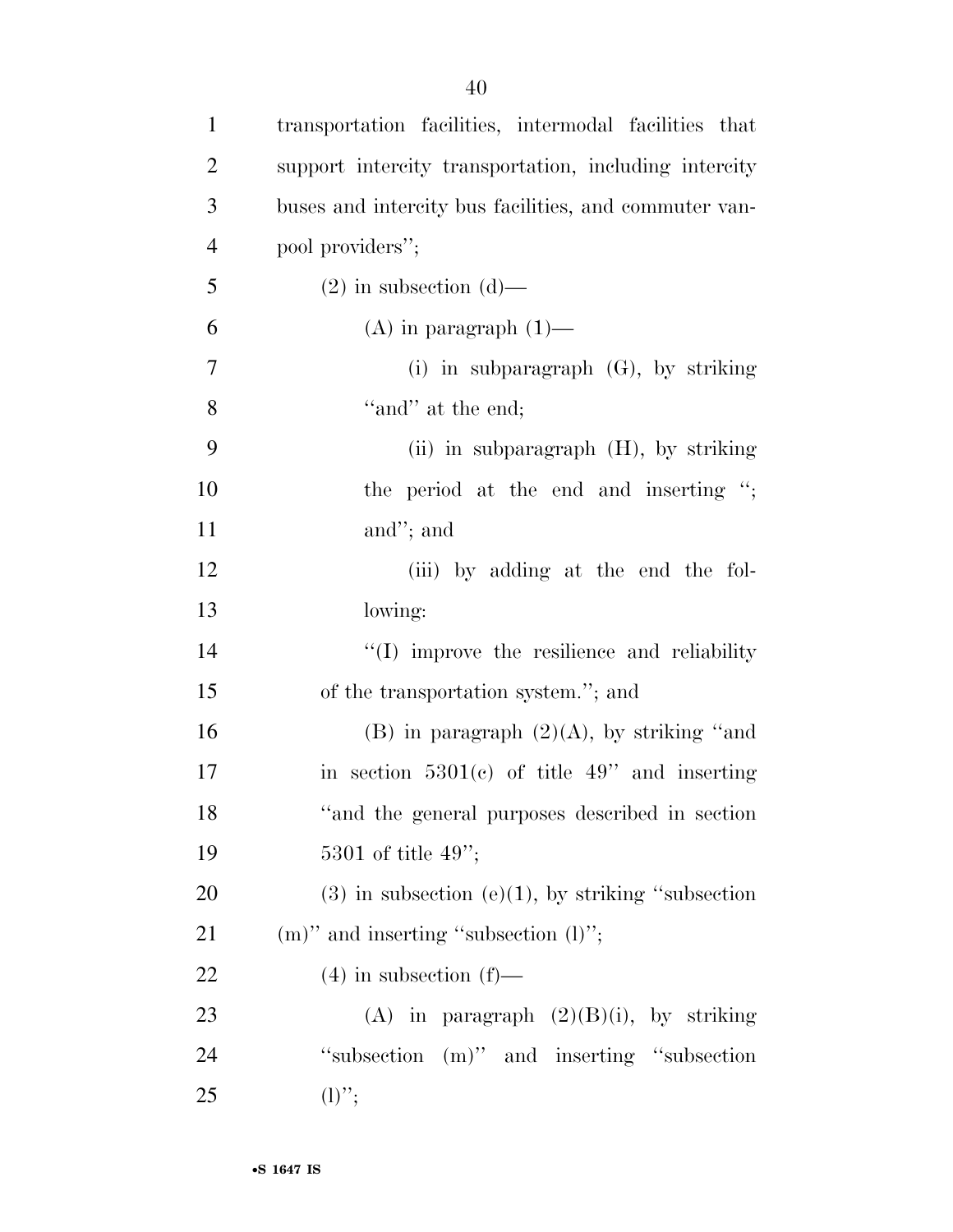| $\mathbf{1}$   | (B) in paragraph $(3)(A)$ —                      |
|----------------|--------------------------------------------------|
| $\overline{2}$ | (i) in clause (i), by striking "sub-             |
| 3              | section (m)" and inserting "subsection           |
| $\overline{4}$ | $(l)$ "; and                                     |
| 5              | (ii) in clause (ii), by inserting $\lq$ (in-     |
| 6              | cluding intercity bus operators and com-         |
| $\tau$         | muter vanpool providers)" after "private         |
| 8              | providers of transportation";                    |
| 9              | $(C)$ in paragraph $(7)$ , in the matter pre-    |
| 10             | eeding subparagraph (A), by striking "should"    |
| 11             | and inserting "shall"; and                       |
| 12             | (D) in paragraph $(8)$ , by inserting ", in-     |
| 13             | cluding consideration of the role that intercity |
| 14             | buses may play in reducing congestion, pollu-    |
| 15             | tion, and energy consumption in a cost-effective |
| 16             | manner and strategies and investments that       |
| 17             | preserve and enhance intercity bus systems, in-  |
| 18             | cluding systems that are privately owned and     |
| 19             | operated" before the period at the end;          |
| 20             | $(5)$ in subsection $(g)$ —                      |
| 21             | (A) in paragraph $(2)(B)(i)$ , by striking       |
| 22             | "subsection (m)" and inserting "subsection"      |
| 23             | $(l)$ ";                                         |
| 24             | $(B)$ in paragraph $(3)$ —                       |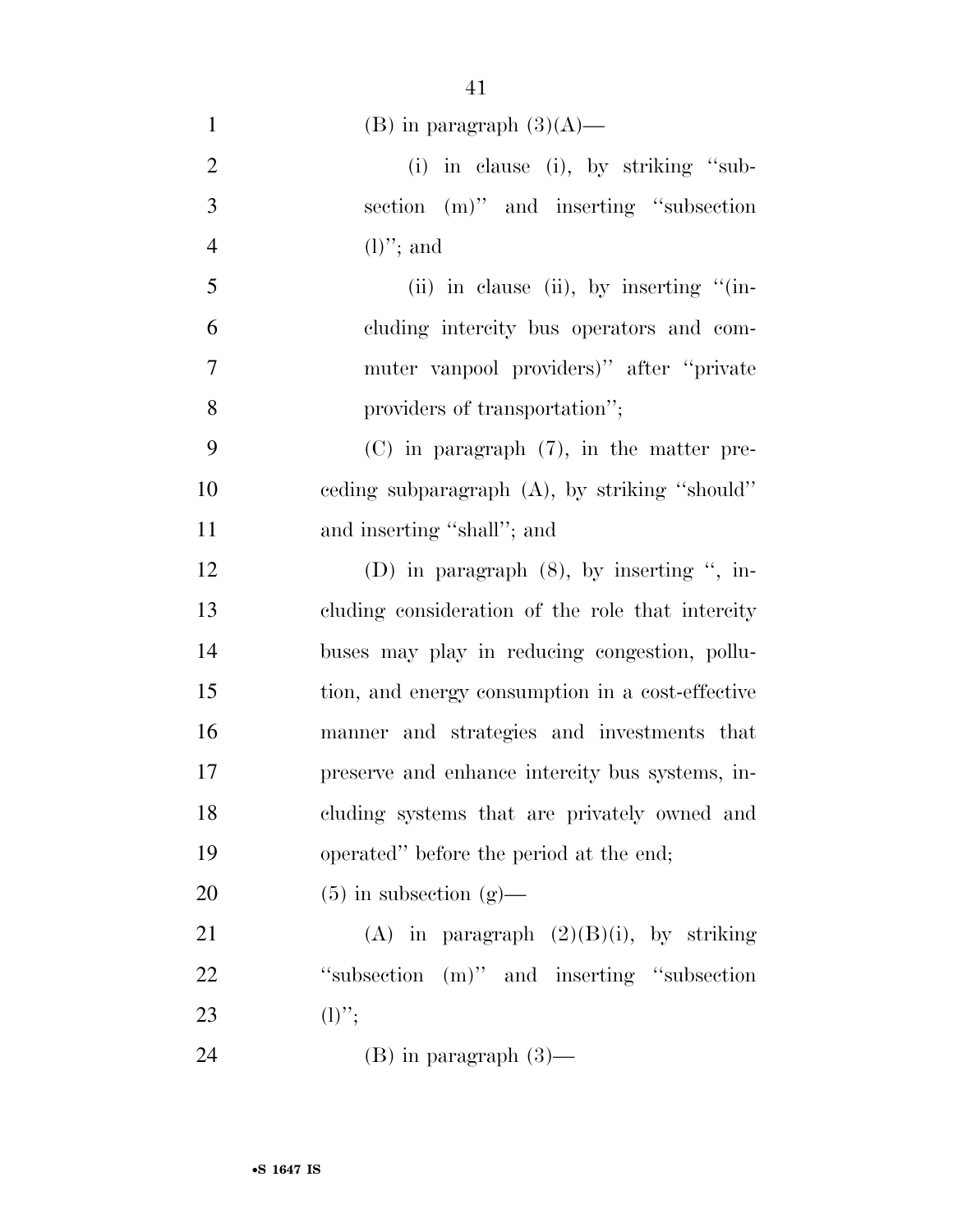| $\mathbf{1}$   | (i) by inserting "public ports," before                  |
|----------------|----------------------------------------------------------|
| $\overline{2}$ | "freight shippers"; and                                  |
| 3              | (ii) by inserting "(including intercity)                 |
| $\overline{4}$ | bus operators)," after "private providers of             |
| 5              | transportation"; and                                     |
| 6              | (C) in paragraph $(6)(A)$ , by striking "sub-            |
| 7              | section $(m)$ " and inserting "subsection $(l)$ ";       |
| 8              | $(6)$ by striking subsection (j); and                    |
| 9              | (7) by redesignating subsections (k) through             |
| 10             | $(m)$ as subsections $(j)$ through $(l)$ , respectively. |
| 11             | (b) CONFORMING AMENDMENTS.—Section $134(b)(5)$           |
| 12             | of title 23, United States Code, is amended by striking  |
| 13             | "section $135(m)$ " and inserting "section $135(l)$ ".   |
| 14             | SEC. 1007. HIGHWAY USE TAX EVASION PROJECTS.             |
| 15             | Section 143(b) of title 23, United States Code, is       |
| 16             | amended by striking paragraph $(2)(A)$ and inserting the |
| 17             | following:                                               |
| 18             | "(A) IN GENERAL.—From administrative                     |
| 19             | funds made available under section $104(a)$ , the        |
| 20             | Secretary shall deduct such sums as are nec-             |
| 21             | essary, not to exceed $$4,000,000$ for each fiscal       |
| 22             | year, to carry out this section.".                       |
| 23             | SEC. 1008. BUNDLING OF BRIDGE PROJECTS.                  |
| 24             | Section 144 of title 23, United States Code, is          |

amended—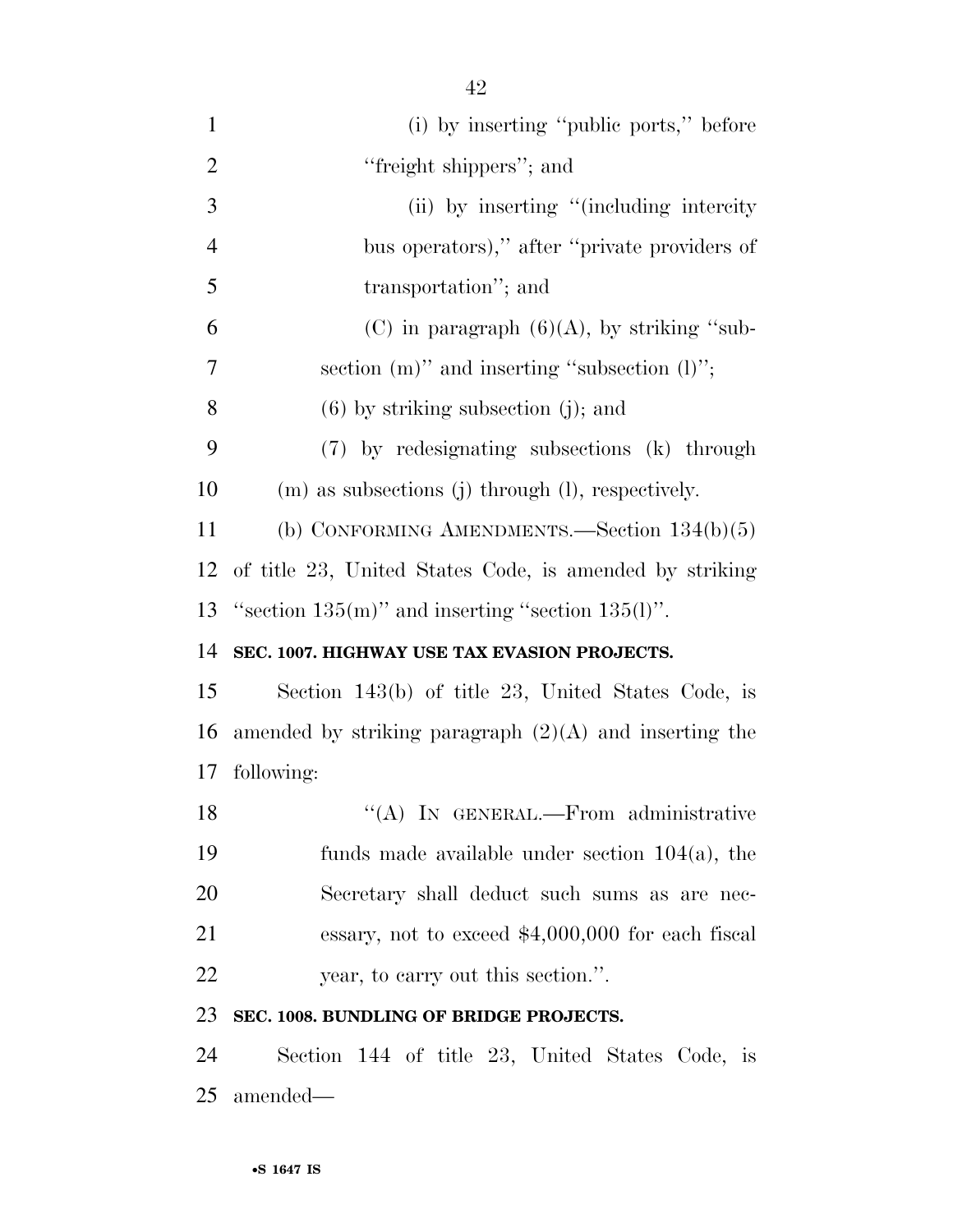| $\mathbf{1}$   | (1) in subsection $(c)(2)(A)$ , by striking "the     |
|----------------|------------------------------------------------------|
| $\overline{2}$ | natural condition of the bridge" and inserting "the  |
| 3              | natural condition of the water";                     |
| $\overline{4}$ | $(2)$ by redesignating subsection $(j)$ as sub-      |
| 5              | section $(k)$ ;                                      |
| 6              | $(3)$ by inserting after subsection (i) the fol-     |
| 7              | lowing:                                              |
| 8              | "(j) BUNDLING OF BRIDGE PROJECTS.-                   |
| 9              | $\lq(1)$ PURPOSE.—The purpose of this subsection     |
| 10             | is to save costs and time by encouraging States to   |
| 11             | bundle multiple bridge projects as 1 project.        |
| 12             | "(2) DEFINITION OF ELIGIBLE ENTITY.—In               |
| 13             | this subsection, the term 'eligible entity' means an |
| 14             | entity eligible to carry out a bridge project under  |
| 15             | section $119$ or $133$ .                             |
| 16             | "(3) BUNDLING OF BRIDGE PROJECTS.—An eli-            |
| 17             | gible entity may bundle 2 or more similar bridge     |
| 18             | projects that are—                                   |
| 19             | $\lq\lq$ eligible projects under section 119 or      |
| 20             | 133;                                                 |
| 21             | "(B) included as a bundled project in a              |
| 22             | transportation improvement program under sec-        |
| 23             | tion $134(j)$ or a statewide transportation im-      |
| 24             | provement program under section 135, as appli-       |
| 25             | cable; and                                           |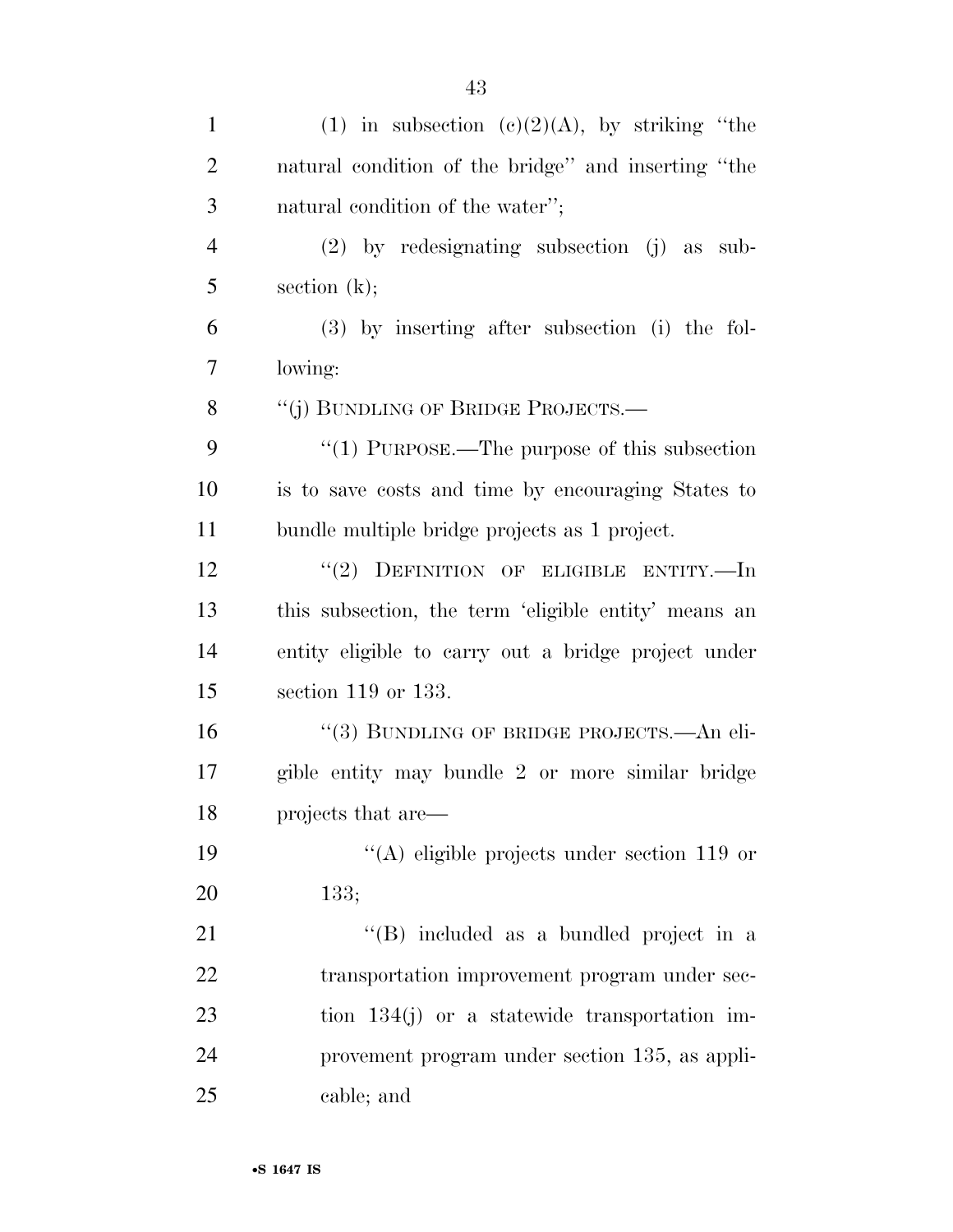| $\mathbf{1}$   | $\lq\lq$ (C) awarded to a single contractor or con-        |
|----------------|------------------------------------------------------------|
| $\overline{2}$ | sultant pursuant to a contract for engineering             |
| 3              | and design or construction between the con-                |
| $\overline{4}$ | tractor and an eligible entity.                            |
| 5              | "(4) ITEMIZATION.—Notwithstanding any other                |
| 6              | provision of law (including regulations), an eligible      |
| 7              | bridge project included in a bundle under this sub-        |
| 8              | section may be listed as—                                  |
| 9              | "(A) 1 project for purposes of sections $134$              |
| 10             | and $135$ ; and                                            |
| 11             | $\lq\lq$ (B) a single project within the applicable        |
| 12             | bundle.                                                    |
| 13             | "(5) FINANCIAL CHARACTERISTICS.-Projects                   |
| 14             | bundled under this subsection shall have the same fi-      |
| 15             | nancial characteristics, including—                        |
| 16             | $\lq\lq$ the same funding category or sub-                 |
| 17             | category; and                                              |
| 18             | "(B) the same Federal share."; and                         |
| 19             | (4) in subsection $(k)(2)$ (as redesignated by             |
| 20             | paragraph $(2)$ ), by striking "104(b)(3)" and insert-     |
| 21             | ing " $104(b)(2)$ ".                                       |
| 22             | SEC. 1009. FLEXIBILITY FOR CERTAIN RURAL ROAD AND          |
| 23             | <b>BRIDGE PROJECTS.</b>                                    |
| 24             | (a) AUTHORITY.—With respect to rural road and              |
| 25             | rural bridge projects eligible for funding under title 23, |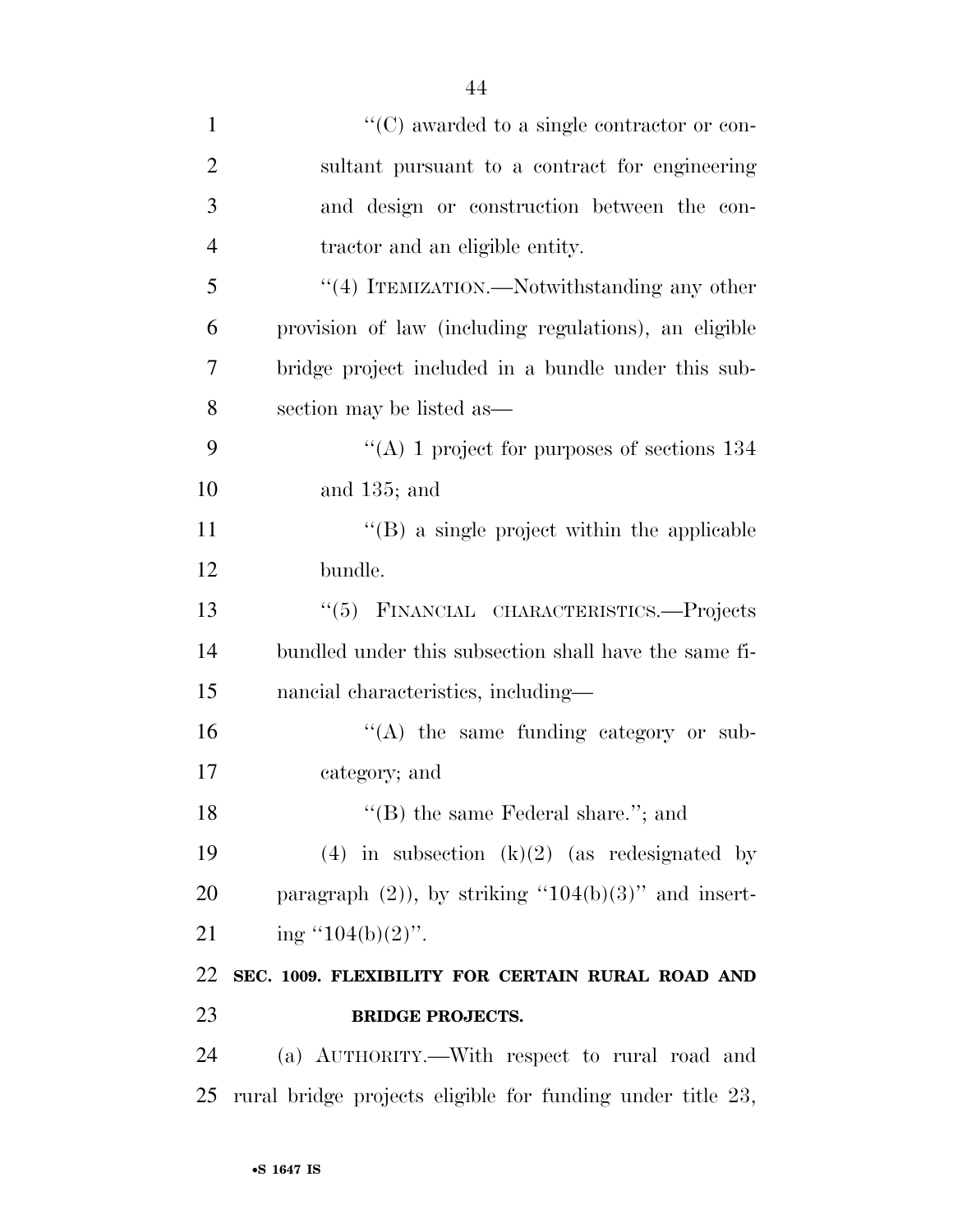| $\mathbf{1}$ | United States Code, subject to the provisions of this sec- |
|--------------|------------------------------------------------------------|
| 2            | tion and on request by a State, the Secretary may—         |
| 3            | (1) exercise all existing flexibilities under and          |
| 4            | exceptions to-                                             |
| 5            | $(A)$ the requirements of title 23, United                 |
| 6            | States Code; and                                           |
| 7            | (B) other requirements administered by                     |
| 8            | the Secretary, in whole or part; and                       |
| 9            | (2) otherwise provide additional flexibility or ex-        |
| 10           | pedited processing with respect to the requirements        |
| 11           | described in paragraph $(1)$ .                             |
| 12           | (b) TYPES OF PROJECTS.—A rural road or rural               |
| 13           | bridge project under this section shall—                   |
| 14           | (1) be located in a county that, based on the              |
| 15           | most recent decennial census—                              |
| 16           | $(A)$ has a population density of 20 or fewer              |
| 17           | persons per square mile of land area; or                   |
| 18           | (B) is the county that has the lowest popu-                |
| 19           | lation density of all counties in the State;               |
| 20           | (2) be located within the operational right-of-            |
| 21           | way (as defined in section $1316(b)$ of MAP-21 (23)        |
| 22           | U.S.C. 109 note; $126$ Stat. 549) of an existing road      |
| 23           | or bridge; and                                             |
| 24           | $(3)(A)$ receive less than \$5,000,000 of Federal          |
| 25           | funds; or                                                  |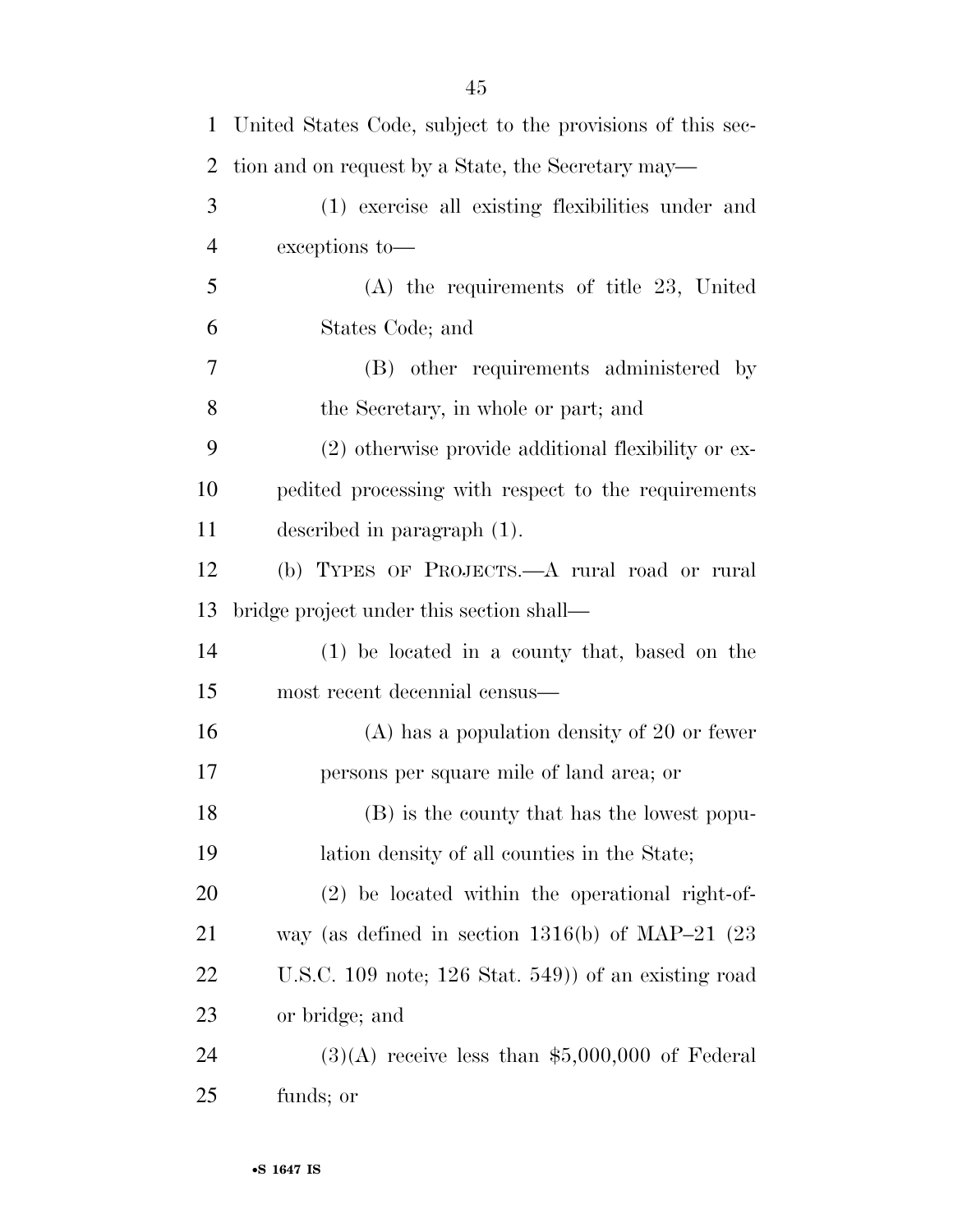| $\mathbf{1}$   | (B) have a total estimated cost of not more        |
|----------------|----------------------------------------------------|
| $\overline{2}$ | than \$30,000,000 and Federal funds com-           |
| 3              | prising less than 15 percent of the total esti-    |
| $\overline{4}$ | mated project cost.                                |
| 5              | (c) PROCESS TO ASSIST RURAL PROJECTS.—             |
| 6              | (1)<br>ASSISTANCE WITH FEDERAL REQUIRE-            |
| 7              | MENTS.-                                            |
| 8              | (A) IN GENERAL.—For projects under this            |
| 9              | section, the Secretary shall seek to provide, to   |
| 10             | the maximum extent practicable, regulatory re-     |
| 11             | lief and flexibility consistent with this section. |
| 12             | (B) EXCEPTIONS, EXEMPTIONS, AND ADDI-              |
| 13             | TIONAL FLEXIBILITY.—Exceptions, exemptions,        |
| 14             | and additional flexibility from regulatory re-     |
| 15             | quirements may be granted if, in the opinion of    |
| 16             | the Secretary—                                     |
| 17             | (i) the project is not expected to have            |
| 18             | a significant adverse impact on the envi-          |
| 19             | ronment;                                           |
| 20             | (ii) the project is not expected to have           |
| 21             | an adverse impact on safety; and                   |
| 22             | (iii) the assistance would be in the               |
| 23             | public interest for 1 or more reasons, in-         |
| 24             | $cluding$ —                                        |
| 25             | (I) reduced project costs;                         |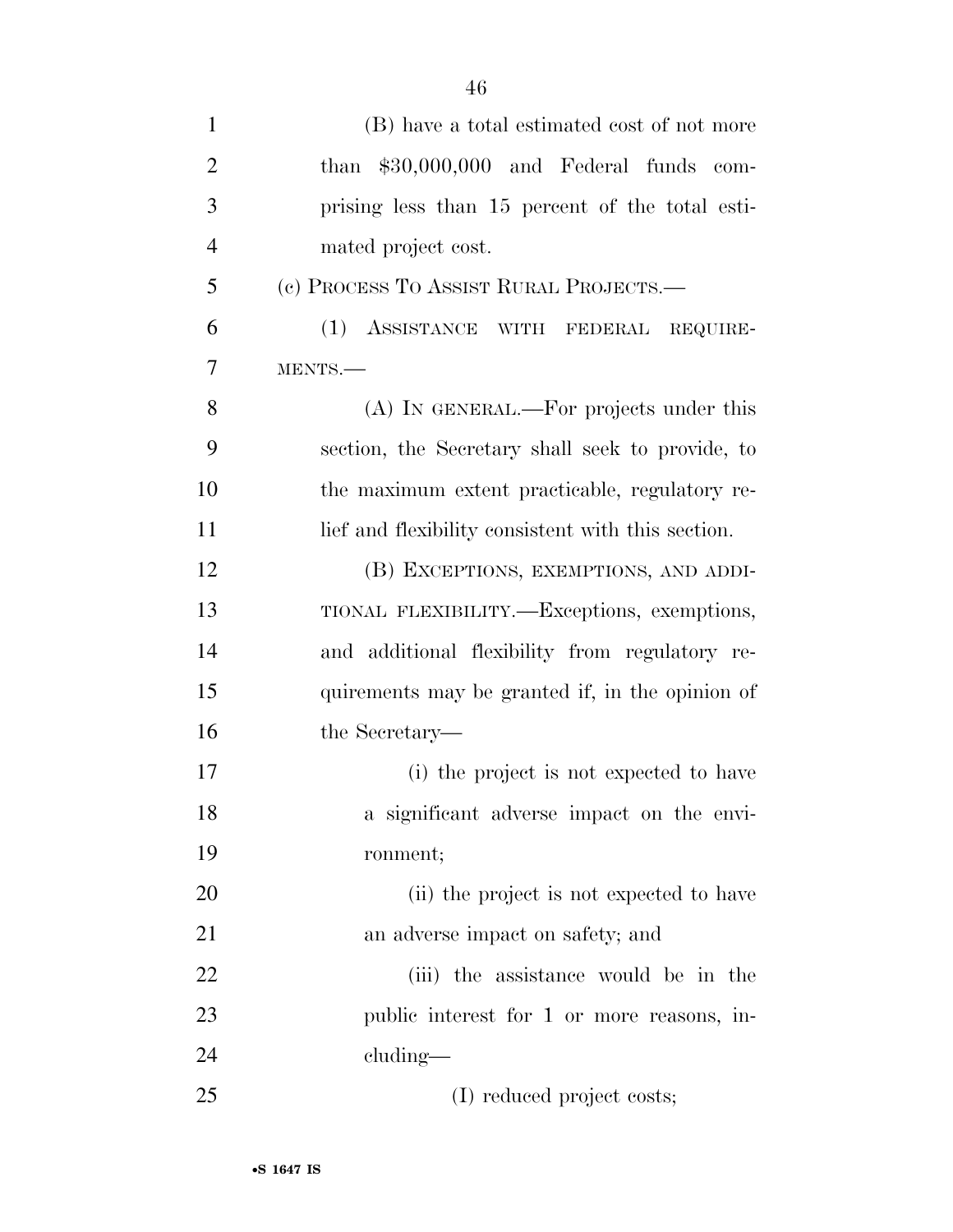| $\mathbf{1}$   | (II) expedited construction, par-                    |
|----------------|------------------------------------------------------|
| $\overline{2}$ | ticularly in an area where the con-                  |
| 3              | struction season is relatively short and             |
| $\overline{4}$ | not granting the waiver or additional                |
| 5              | flexibility could delay the project to a             |
| 6              | later construction season; or                        |
| 7              | (III) improved safety.                               |
| 8              | (2) MAINTAINING PROTECTIONS.—Nothing in              |
| 9              | this subsection—                                     |
| 10             | $(A)$ waives the requirements of section 113         |
| 11             | or 138 of title 23, United States Code;              |
| 12             | (B) supersedes, amends, or modifies—                 |
| 13             | (i) the National Environmental Policy                |
| 14             | Act of 1969 (42 U.S.C. 4321 et seq.) or              |
| 15             | any other Federal environmental law; or              |
| 16             | (ii) any requirement of title $23$ ,                 |
| 17             | United States Code; or                               |
| 18             | (C) affects the responsibility of any Fed-           |
| 19             | eral officer to comply with or enforce any law       |
| 20             | or requirement described in this paragraph.          |
| 21             | SEC. 1010. CONSTRUCTION OF FERRY BOATS AND FERRY     |
| 22             | TERMINAL FACILITIES.                                 |
| 23             | (a) CONSTRUCTION OF FERRY BOATS AND FERRY            |
| 24             | TERMINAL FACILITIES.—Section 147 of title 23, United |
| 25             | States Code, is amended—                             |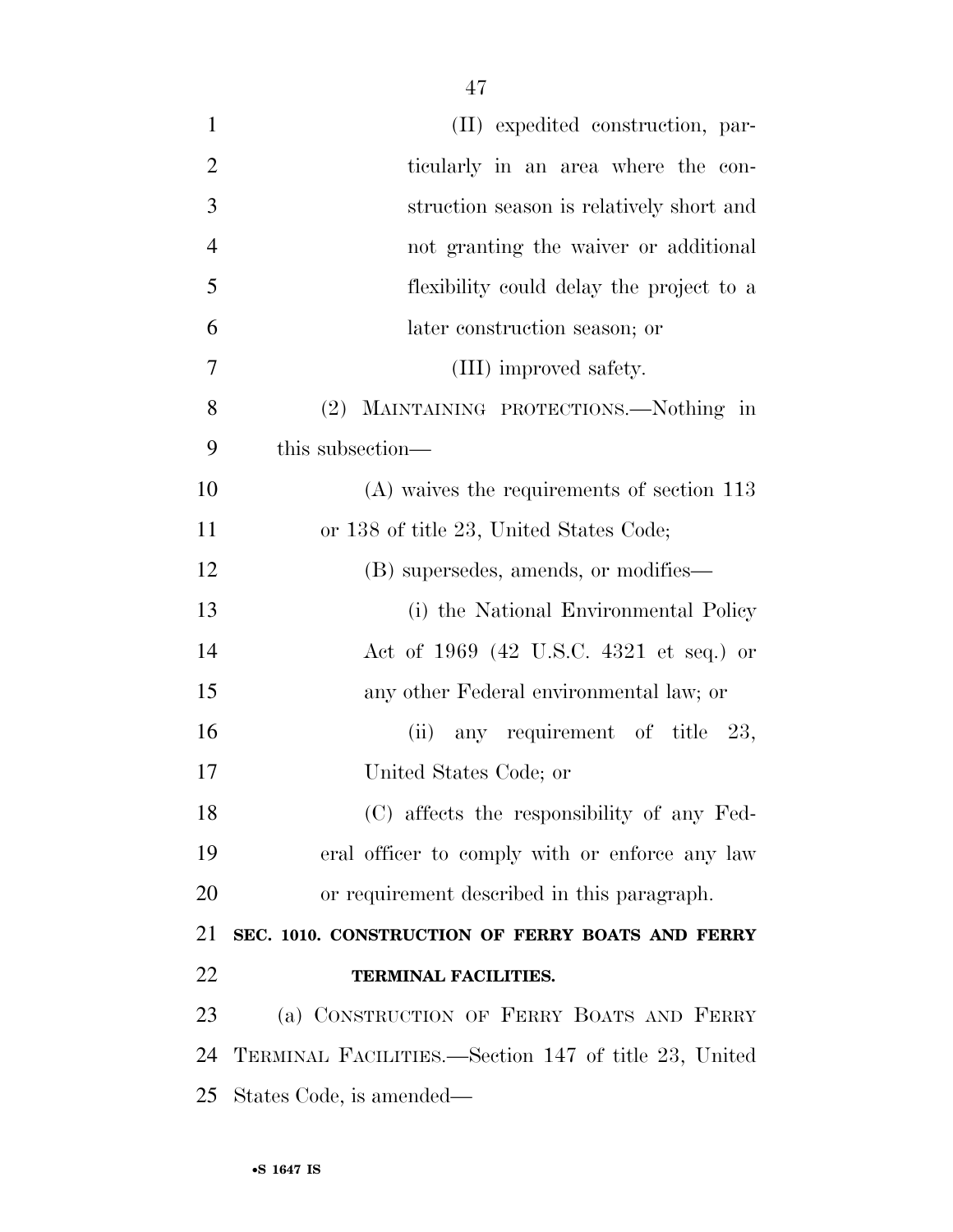| $\mathbf{1}$   | $(1)$ in subsection $(a)$ , by striking "IN GEN-      |
|----------------|-------------------------------------------------------|
| $\overline{2}$ | ERAL" and inserting "PROGRAM";                        |
| 3              | $(2)$ by striking subsections $(d)$ through $(g)$ and |
| $\overline{4}$ | inserting the following:                              |
| 5              | "(d) FORMULA.—Of the amounts allocated under          |
| 6              | subsection $(c)$ —                                    |
| 7              | $"(1)$ 35 percent shall be allocated among eligi-     |
| 8              | ble entities in the proportion that—                  |
| 9              | $\lq\lq$ the number of ferry passengers, in-          |
| 10             | cluding passengers in vehicles, carried by each       |
| 11             | ferry system in the most recent calendar year         |
| 12             | for which data is available; bears to                 |
| 13             | $\lq\lq (B)$ the number of ferry passengers, in-      |
| 14             | cluding passengers in vehicles, carried by all        |
| 15             | ferry systems in the most recent calendar year        |
| 16             | for which data is available;                          |
| 17             | $\lq(2)$ 35 percent shall be allocated among eligi-   |
| 18             | ble entities in the proportion that—                  |
| 19             | $\lq\lq$ the number of vehicles carried by            |
| 20             | each ferry system in the most recent calendar         |
| 21             | year for which data is available; bears to            |
| 22             | $\lq\lq$ the number of vehicles carried by all        |
| 23             | ferry systems in the most recent calendar year        |
| 24             | for which data is available; and                      |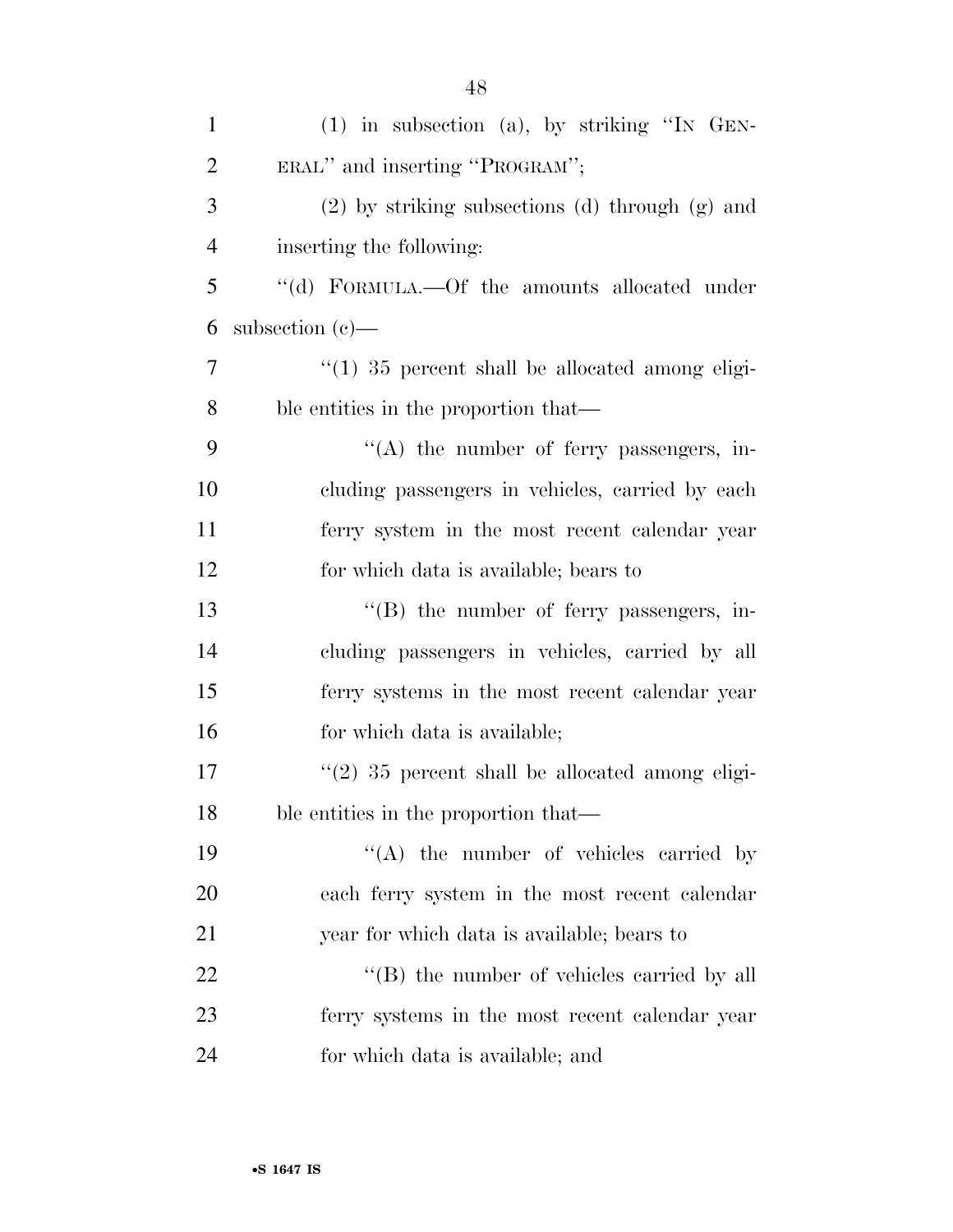| $\mathbf{1}$   | "(3) 30 percent shall be allocated among eligi-                  |
|----------------|------------------------------------------------------------------|
| $\overline{2}$ | ble entities in the proportion that—                             |
| 3              | $\cdot$ (A) the total route nautical miles serviced              |
| $\overline{4}$ | by each ferry system in the most recent cal-                     |
| 5              | endar year for which data is available; bears to                 |
| 6              | $\lq\lq$ the total route nautical miles serviced                 |
| 7              | by all ferry systems in the most recent calendar                 |
| 8              | year for which data is available.                                |
| 9              | <b>REDISTRIBUTION</b><br>``(e)<br><b>UNOBLIGATED</b><br>OF       |
| 10             | AMOUNTS.—The Secretary shall—                                    |
| 11             | $\cdot\cdot\cdot(1)$ withdraw amounts allocated to an eligible   |
| 12             | entity under subsection (c) that remain unobligated              |
| 13             | by the end of the third fiscal year following the fiscal         |
| 14             | year for which the amounts were allocated; and                   |
| 15             | $\cdot\cdot\cdot(2)$ in the subsequent fiscal year, redistribute |
| 16             | the funds referred to in paragraph (1) in accordance             |
| 17             | with the formula under subsection (d) among eligible             |
| 18             | entities for which no amounts were withdrawn under               |
| 19             | paragraph (1).                                                   |
| 20             | MINIMUM AMOUNT.-Notwithstanding<br>``(f)<br>sub-                 |
| 21             | section (c), a State with an eligible entity that meets the      |
| 22             | requirements of this section shall receive not less than         |
| 23             | \$100,000 under this section for a fiscal year.                  |
| 24             | $``(g)$ IMPLEMENTATION.—                                         |
|                |                                                                  |

25 "(1) DATA COLLECTION.—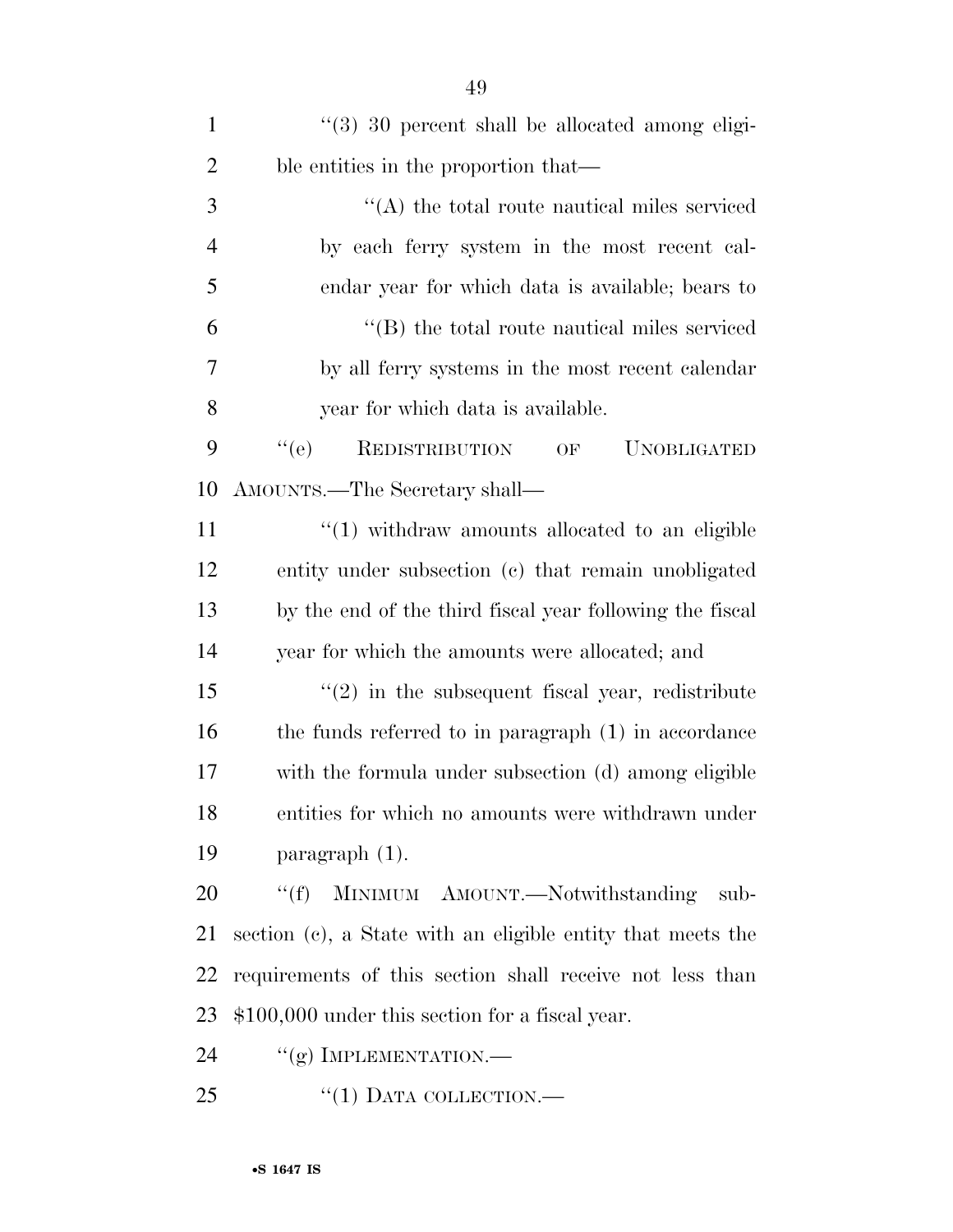| $\mathbf{1}$   | ``(A)<br>NATIONAL FERRY DATABASE.                          |
|----------------|------------------------------------------------------------|
| $\overline{2}$ | Amounts made available for a fiscal year under             |
| 3              | this section shall be allocated using the most re-         |
| $\overline{4}$ | cent data available, as collected and imputed in           |
| 5              | accordance with the national ferry database es-            |
| 6              | tablished under section $1801(e)$ of SAFETEA-              |
| 7              | LU (23 U.S.C. 129 note; 119 Stat. 1456).                   |
| 8              | "(B) ELIGIBILITY FOR FUNDING.—To be                        |
| 9              | eligible to receive funds under subsection (c),            |
| 10             | data shall have been submitted in the most re-             |
| 11             | cent collection of data for the national ferry             |
| 12             | database under section $1801(e)$ of SAFETEA-               |
| 13             | LU (23 U.S.C. 129 note; 119 Stat. 1456) for                |
| 14             | at least 1 ferry service within the State.                 |
| 15             | "(2) ADJUSTMENTS. - On review of the data                  |
| 16             | submitted under paragraph $(1)(B)$ , the Secretary         |
| 17             | may make adjustments to the data as the Secretary          |
| 18             | determines necessary to correct misreported or in-         |
| 19             | consistent data.                                           |
| 20             | "(h) AUTHORIZATION OF APPROPRIATIONS.—There                |
| 21             | is authorized to be appropriated out of the Highway Trust  |
| 22             | Fund (other than the Mass Transit Account) to carry out    |
| 23             | this section $$75,000,000$ for each of fiscal years $2016$ |
| 24             | through $2021$ .                                           |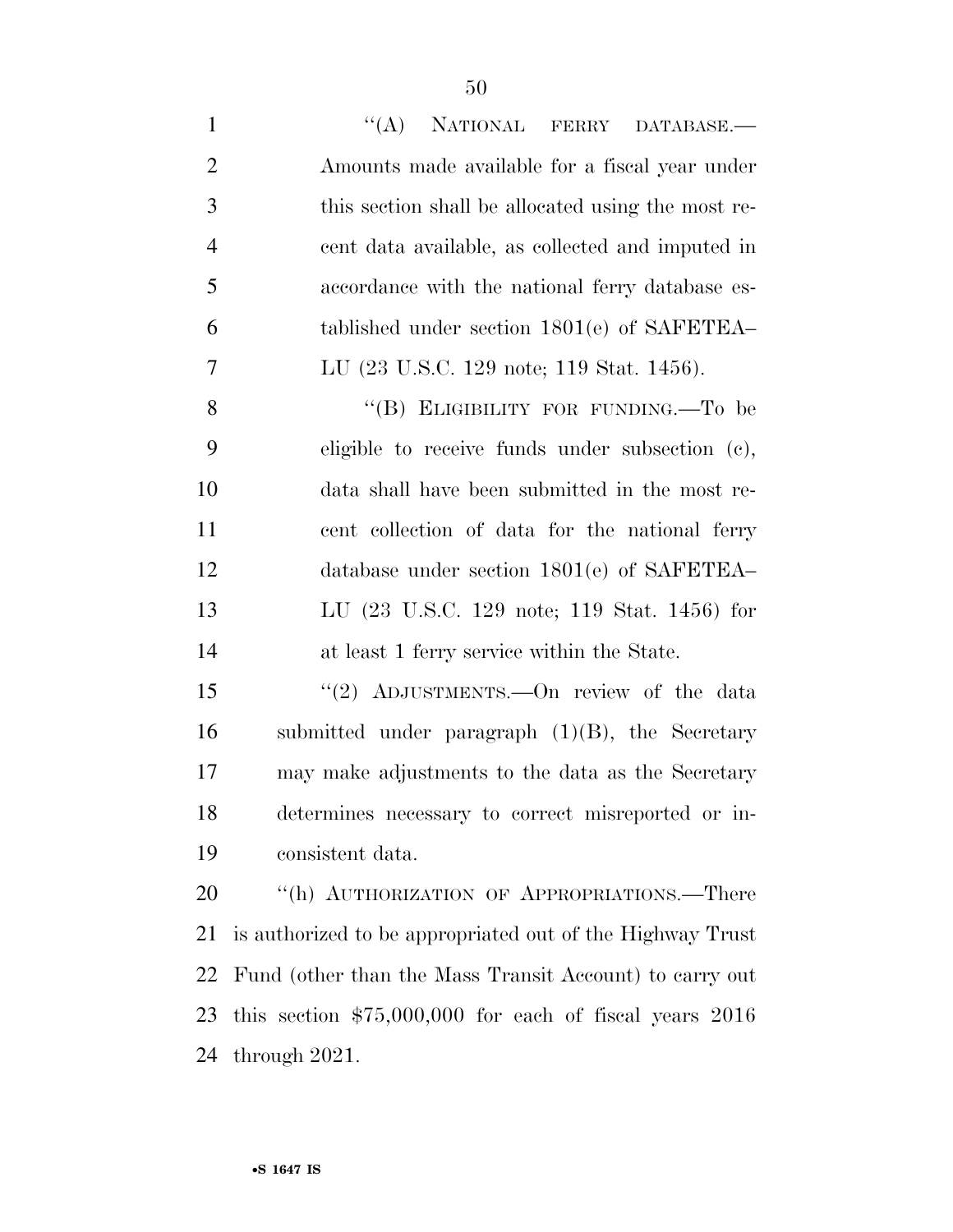''(i) PERIOD OF AVAILABILITY.—Notwithstanding section 118(b), funds made available to carry out this sec-tion shall remain available until expended.

 ''(j) APPLICABILITY.—All provisions of this chapter that are applicable to the National Highway System, other than provisions relating to apportionment formula and Federal share, shall apply to funds made available to carry out this section, except as determined by the Secretary to be inconsistent with this section.''.

 (b) NATIONAL FERRY DATABASE.—Section 1801(e)(4) of SAFETEA–LU (23 U.S.C. 129 note; 119 Stat. 1456) is amended by striking subparagraph (D) and inserting the following:

 $\langle \text{`}(D) \rangle$  make available, from the amounts made available for each fiscal year to carry out chapter 63 of title 49, not more than \$500,000 to maintain the database.''.

 (c) CONFORMING AMENDMENTS.—Section 129(c) of title 23, United States Code, is amended—

 (1) in paragraph (2), in the first sentence, by inserting '', or on a public transit ferry eligible under chapter 53 of title 49'' after ''Interstate Sys-tem'';

24  $(2)$  in paragraph  $(3)$ —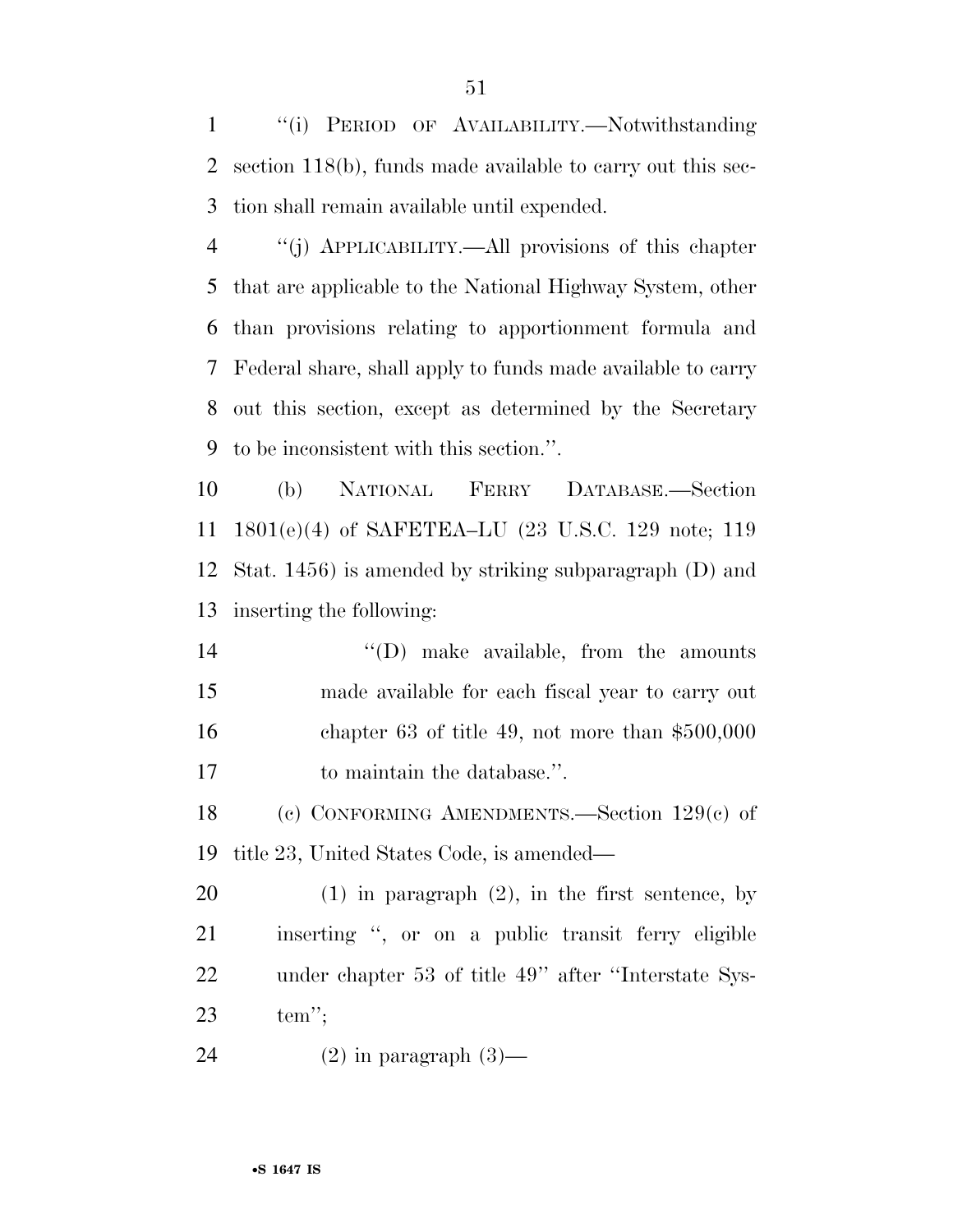| $\mathbf{1}$   | (A) by striking $(3)$ Such ferry" and in-                 |
|----------------|-----------------------------------------------------------|
| $\overline{2}$ | serting $\lq(3)(A)$ The ferry''; and                      |
| 3              | (B) by adding at the end the following:                   |
| $\overline{4}$ | "(B) Any Federal participation shall not                  |
| 5              | involve the construction or purchase, for private         |
| 6              | ownership, of a ferry boat, ferry terminal facil-         |
| 7              | ity, or other eligible project under this sec-            |
| 8              | $\text{tion."};$                                          |
| 9              | $(3)$ in paragraph $(4)$ , by striking "and repair,"      |
| 10             | and inserting "repair,"; and                              |
| 11             | $(4)$ by striking paragraph $(6)$ and inserting the       |
| 12             | following:                                                |
| 13             | $\cdot\cdot$ (6) The ferry service shall be maintained in |
| 14             | accordance with section 116.                              |
| 15             | " $(7)(A)$ No ferry boat or ferry terminal with           |
| 16             | Federal participation under this title may be sold,       |
| 17             | leased, or otherwise disposed of, except in accord-       |
| 18             | ance with part 18 of title 49, Code of Federal Regu-      |
| 19             | lations (as in effect on December 18, 2014).              |
| 20             | "(B) The Federal share of any proceeds from               |
| 21             | a disposition referred to in subparagraph (A) shall       |
| 22             | be used for eligible purposes under this title.".         |
| 23             | SEC. 1011. HIGHWAY SAFETY IMPROVEMENT PROGRAM.            |
| 24             | Section 148 of title 23, United States Code, is           |
| 25             | amended—                                                  |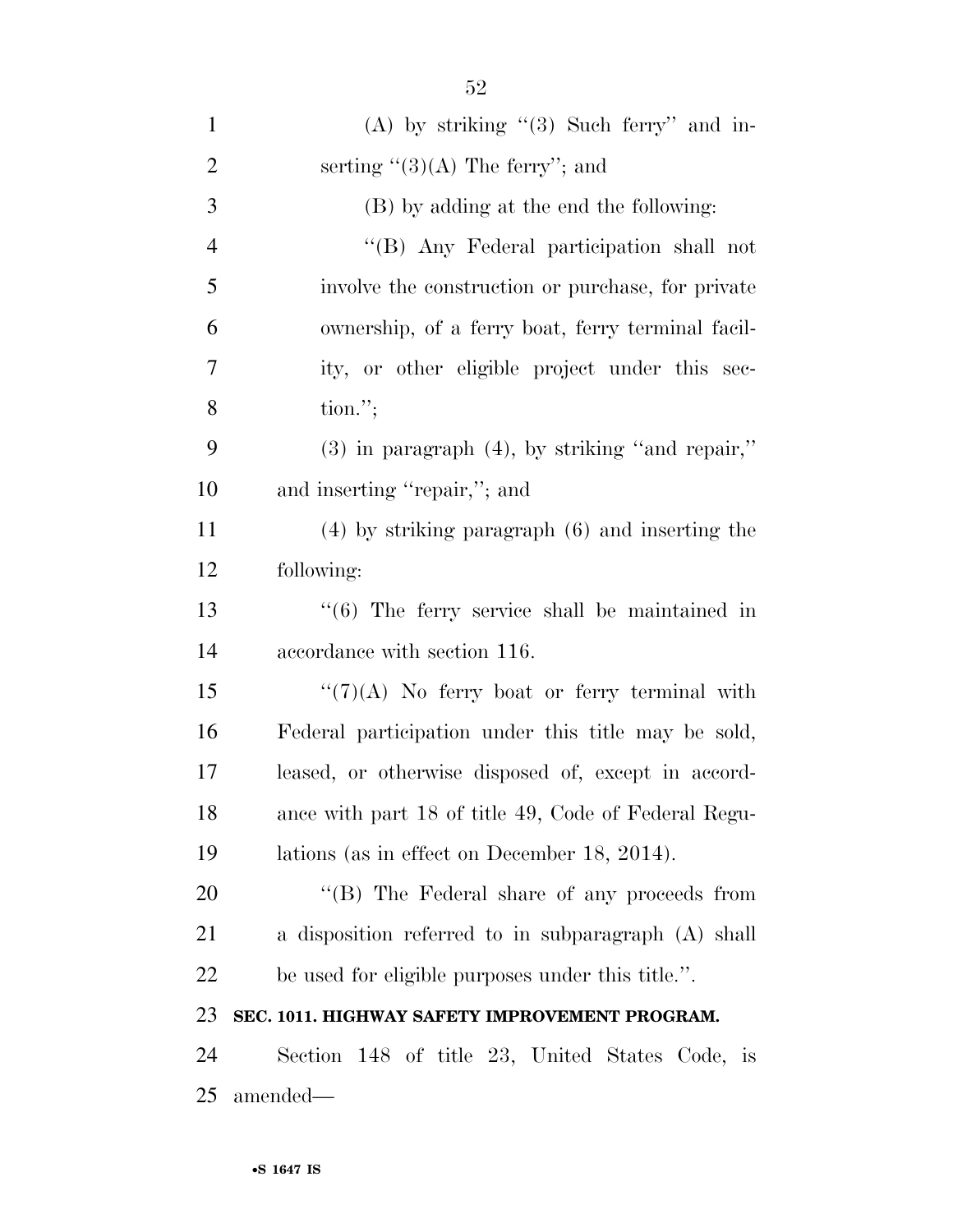| $\mathbf{1}$   | $(1)$ in subsection $(a)$ —                          |
|----------------|------------------------------------------------------|
| $\overline{2}$ | (A) in paragraph $(4)(B)$ —                          |
| 3              | (i) in the matter preceding clause (i),              |
| $\overline{4}$ | by striking "includes, but is not limited            |
| 5              | to," and inserting "only includes"; and              |
| 6              | (ii) by adding at the end the fol-                   |
| 7              | lowing:                                              |
| 8              | "(xxv) Installation of vehicle-to-infra-             |
| 9              | structure communication equipment.                   |
| 10             | "(xxvi) Pedestrian hybrid beacons.                   |
| 11             | "(xxvii) Roadway improvements that                   |
| 12             | provide separation between pedestrians and           |
| 13             | motor vehicles, including medians and pe-            |
| 14             | destrian crossing islands.                           |
| 15             | "(xxviii) An infrastructure<br>safety                |
| 16             | project not described in clauses (i) through         |
| 17             | $(xxvii)$ , and                                      |
| 18             | $(B)$ by striking paragraph $(10)$ and redes-        |
| 19             | ignating paragraphs (11) through (13) as para-       |
| 20             | graphs $(10)$ through $(12)$ , respectively;         |
| 21             | (2) in subsection (c)(1)(A), by striking "sub-       |
| 22             | section (a)(12)" and inserting "subsection (a)(11)"; |
| 23             | (3) in subsection $(d)(2)(B)(i)$ , by striking "sub- |
| 24             | section (a)(12)" and inserting "subsection (a)(11)"; |
| 25             | and                                                  |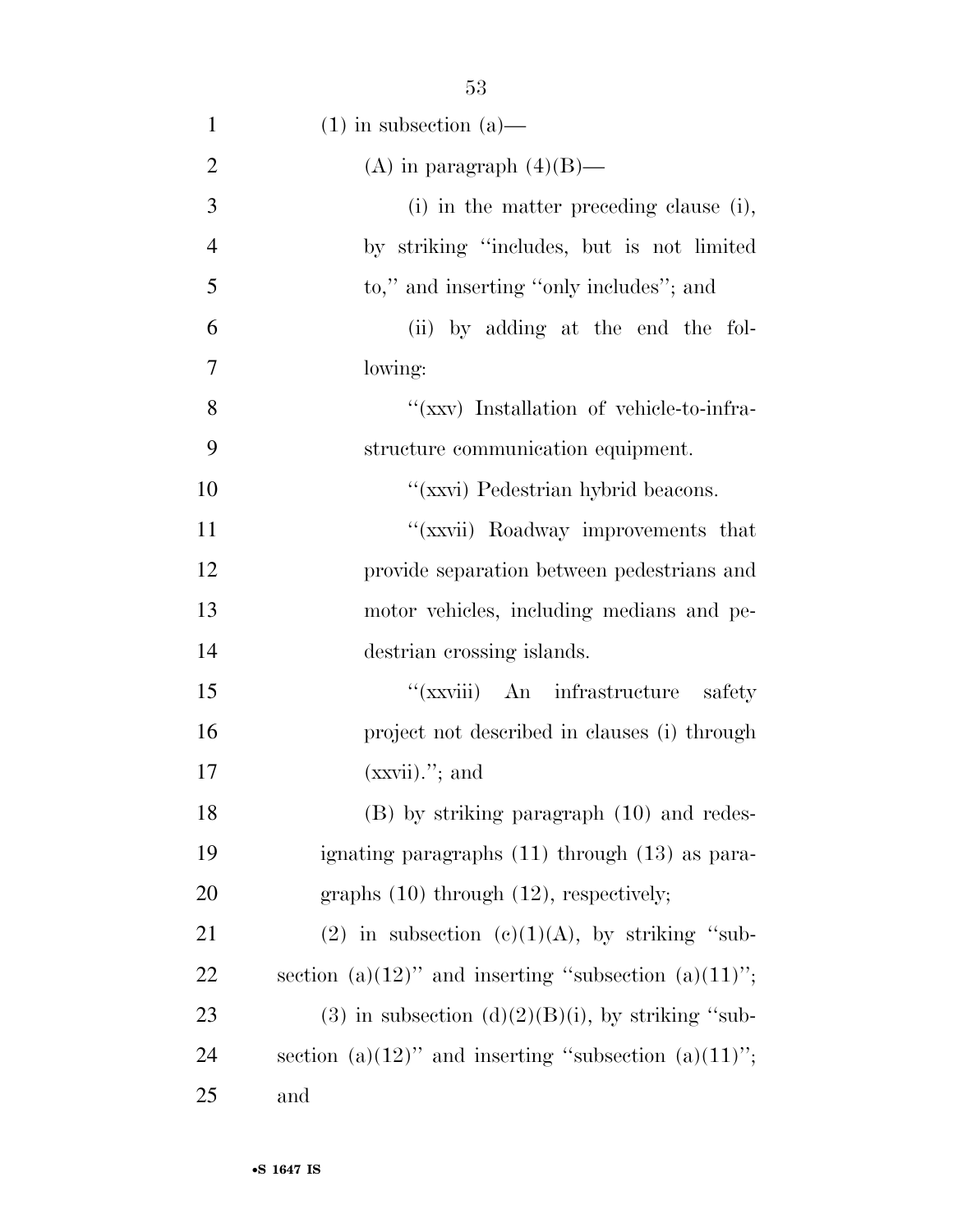| $\mathbf{1}$   | $(4)$ in subsection $(g)(1)$ —                      |
|----------------|-----------------------------------------------------|
| $\overline{2}$ | (A) by striking "increases" and inserting           |
| 3              | "does not decrease"; and                            |
| $\overline{4}$ | (B) by inserting "and exceeds the national          |
| 5              | fatality rate on rural roads," after "available,".  |
| 6              | SEC. 1012. DATA COLLECTION ON UNPAVED PUBLIC ROADS. |
| 7              | Section 148 of title 23, United States Code, is     |
| 8              | amended by adding at the end the following:         |
| 9              | "(k) DATA COLLECTION ON UNPAVED PUBLIC              |
| 10             | $\rm{Roabs.}$                                       |
| 11             | "(1) IN GENERAL.— $A$ State may elect not to        |
| 12             | collect fundamental data elements for the model in- |
| 13             | ventory of roadway elements on public roads that    |
| 14             | are gravel roads or otherwise unpaved if—           |
| 15             | "(A)(i) more than 45 percent of the public          |
| 16             | roads in the State are gravel roads or otherwise    |
| 17             | unpaved; and                                        |
| 18             | "(ii) less than 10 percent of fatalities in         |
| 19             | the State occur on those unpayed public roads;      |
| 20             | <b>or</b>                                           |
| 21             | $\lq\lq (B)(i)$ more than 70 percent of the public  |
| 22             | roads in the State are gravel roads or otherwise    |
| 23             | unpaved; and                                        |
| 24             | "(ii) less than $25$ percent of fatalities in       |
| 25             | the State occur on those unpaved public roads.      |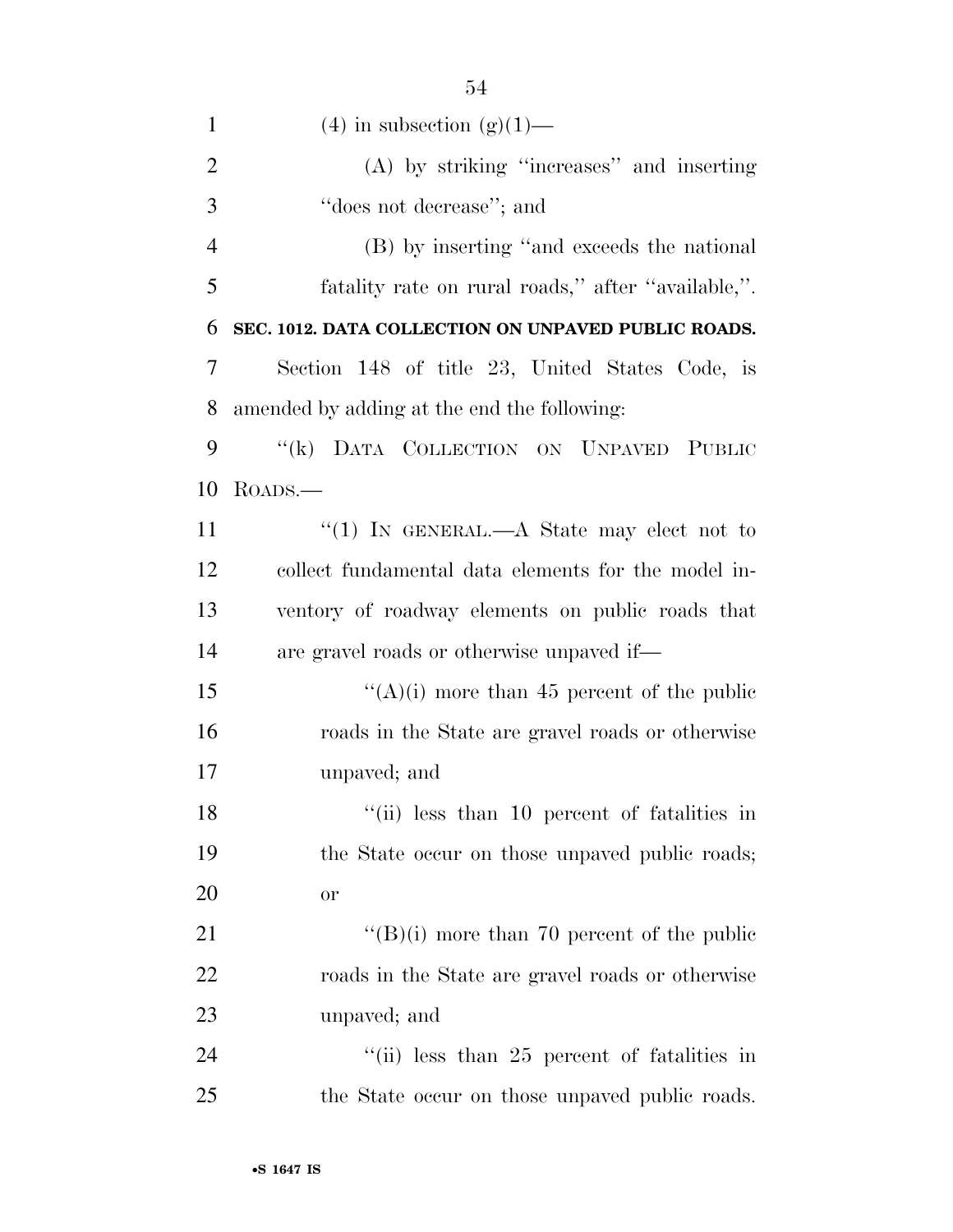| $\mathbf{1}$   | "(2) CALCULATION.—The percentages<br>de-                |
|----------------|---------------------------------------------------------|
| $\overline{2}$ | scribed in paragraph (1) shall be based on the aver-    |
| 3              | age for the 5 most recent years for which relevant      |
| $\overline{4}$ | data is available.                                      |
| 5              | "(3) USE OF FUNDS.—If a State elects not to             |
| 6              | collect data on a road described in paragraph (1),      |
| 7              | the State shall not use funds provided to carry out     |
| 8              | this section for a project on that road until the State |
| 9              | completes a collection of the required model inven-     |
| 10             | tory of roadway elements for the road.".                |
| 11             | SEC. 1013. CONGESTION MITIGATION AND AIR QUALITY IM-    |
| 12             | PROVEMENT PROGRAM.                                      |
| 13             | Section 149 of title 23, United States Code, is         |
| 14             | amended—                                                |
| 15             | $(1)$ in subsection $(b)$ —                             |
| 16             | (A) in paragraph $(1)(A)(i)(I)$ , by inserting          |
| 17             | "in the designated nonattainment area" after            |
| 18             | "air quality standard";                                 |
| 19             | $(B)$ in paragraph $(3)$ , by inserting "or             |
| <b>20</b>      | maintenance" after "likely to contribute to the         |
| 21             | attainment";                                            |
| 22             | $(C)$ in paragraph $(4)$ , by striking "attain-         |
| 23             | ment of" and inserting "attainment or mainte-           |
| 24             | nance of the area of"; and                              |
| 25             | (D) in paragraph $(8)(A)(ii)$ —                         |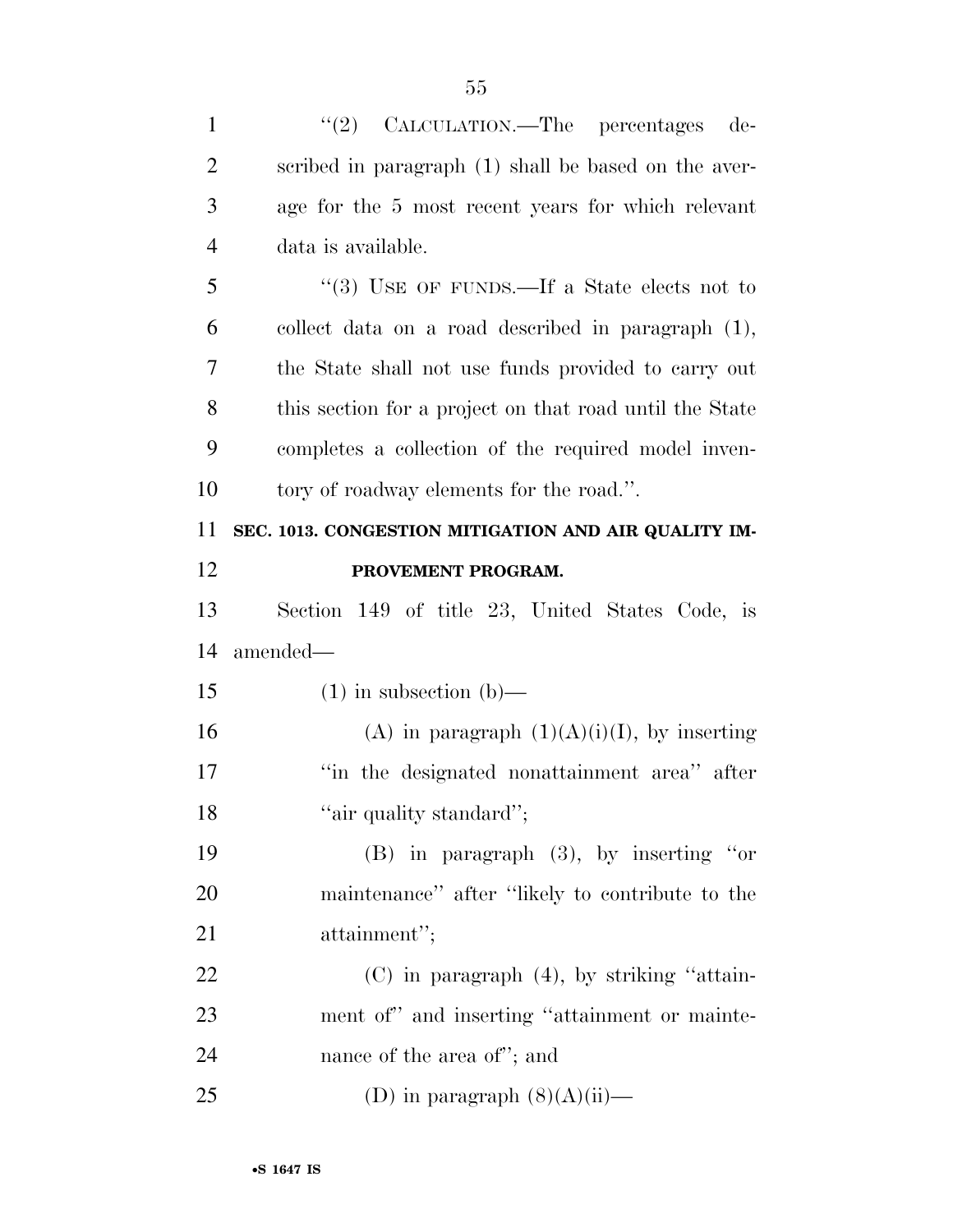| $\mathbf{1}$   | (i) in the matter preceding subclause                |
|----------------|------------------------------------------------------|
| $\overline{2}$ | (I), by inserting "or port-related freight           |
| 3              | operations" after "construction projects";           |
| $\overline{4}$ | and                                                  |
| 5              | (ii) in subclause $(II)$ , by inserting "or"         |
| 6              | chapter 53 of title $49$ " after "this title";       |
| 7              | (2) in subsection (c)(2), by inserting "(giving      |
| 8              | priority to corridors designated under section 151)" |
| 9              | after "at any location in the State";                |
| 10             | $(3)$ in subsection $(d)$ —                          |
| 11             | $(A)$ in paragraph $(2)$ —                           |
| 12             | (i) in subparagraph $(A)$ —                          |
| 13             | (I) in the matter preceding clause                   |
| 14             | (i), by inserting "would otherwise be                |
| 15             | eligible under subsection (b) if the                 |
| 16             | project were carried out in a non-                   |
| 17             | attainment or maintenance area or"                   |
| 18             | after "may use for any project that";                |
| 19             | and                                                  |
| 20             | (II) in clause (i), by striking                      |
| 21             | "(excluding the amount of funds re-                  |
| 22             | served under paragraph $(1)$ "; and                  |
| 23             | (ii) in subparagraph $(B)(i)$ , by strik-            |
| 24             | ing "MAP-21t" and inserting "MAP-21";                |
| 25             | and                                                  |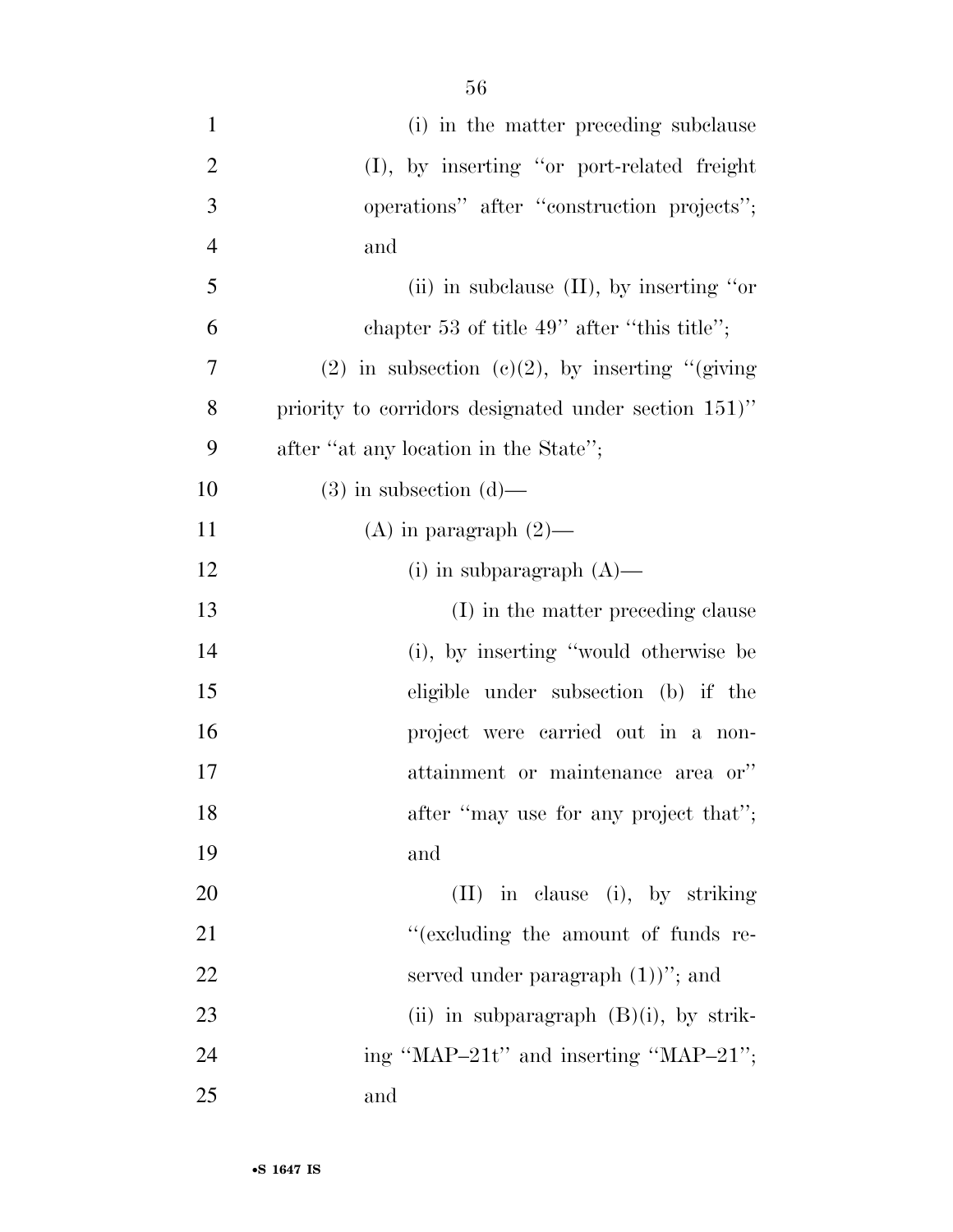| $\mathbf{1}$   | $(B)$ in paragraph $(3)$ , by inserting ", in a  |
|----------------|--------------------------------------------------|
| $\overline{2}$ | manner consistent with the approach that was     |
| 3              | in effect on the day before the date of enact-   |
| $\overline{4}$ | ment of MAP-21," after "the Secretary shall      |
| 5              | modify";                                         |
| 6              | $(4)$ in subsection $(g)$ —                      |
| 7              | (A) in paragraph $(2)(B)$ , by striking "not     |
| 8              | later that" and inserting "not later than"; and  |
| 9              | $(B)$ in paragraph $(3)$ —                       |
| 10             | (i) by striking "States and metropoli-           |
| 11             | tan" and inserting the following:                |
| 12             | "(A) IN GENERAL.—States and metropoli-           |
| 13             | $tan$ ";                                         |
| 14             | (ii) by striking "are proven to reduce"          |
| 15             | and inserting "reduce directly emitted";         |
| 16             | and                                              |
| 17             | (iii) by adding at the end the fol-              |
| 18             | lowing:                                          |
| 19             | "(B) USE OF PRIORITY FUNDING.—To the             |
| 20             | maximum extent practicable, PM2.5 priority       |
| 21             | funding shall be used on the most cost-effective |
| 22             | projects and programs that are proven to re-     |
| 23             | duce directly emitted fine particulate matter."; |
| 24             | $(5)$ in subsection $(k)$ —                      |
| 25             | $(A)$ in paragraph $(1)$ —                       |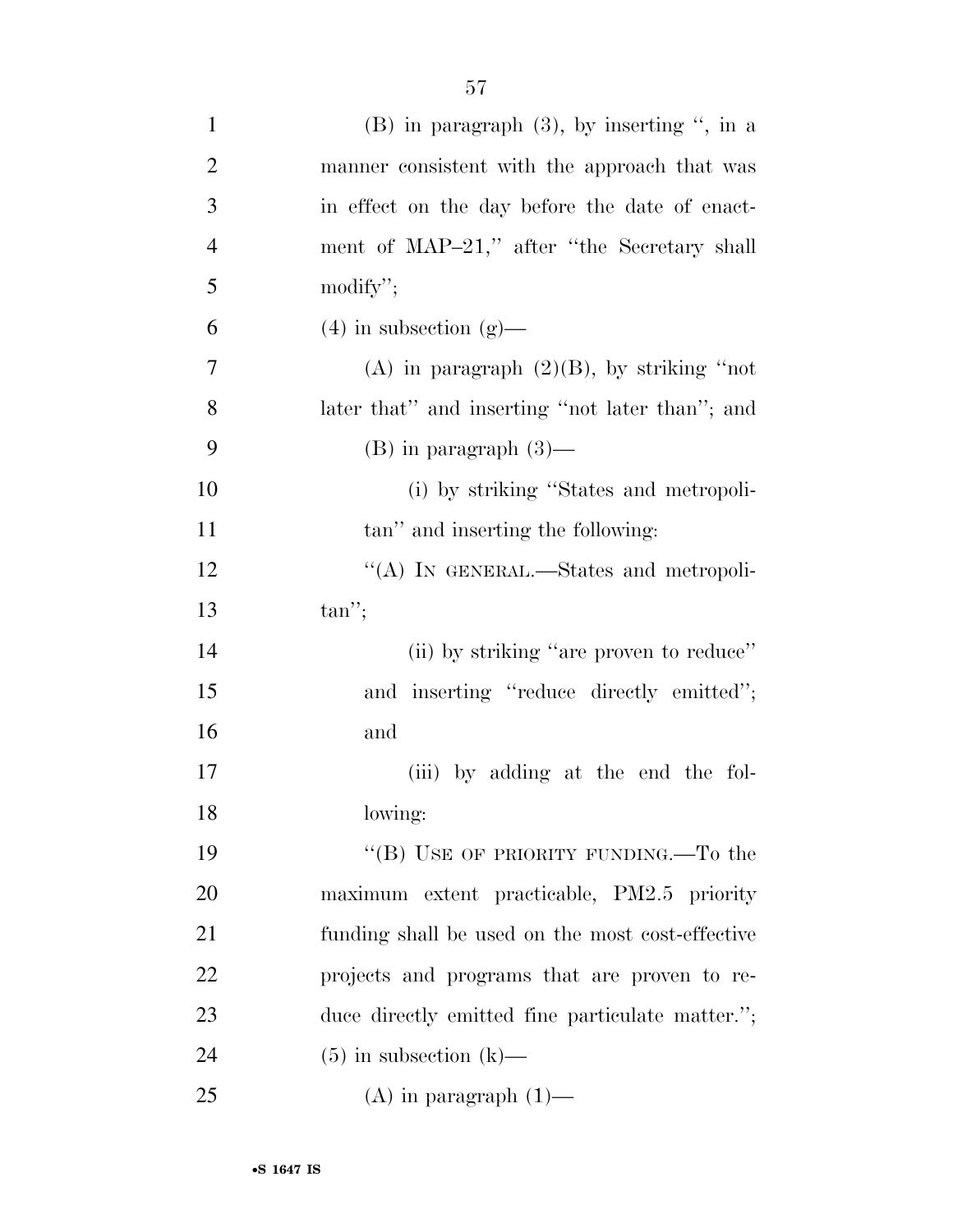(i) by striking ''that has a nonattain- ment or maintenance area'' and inserting ''that has 1 or more nonattainment or maintenance areas''; (ii) by striking ''a nonattainment or maintenance area that are'' and inserting ''the nonattainment or maintenance areas that are''; (iii) by striking ''such area'' both places it appears and inserting ''such areas''; and (iv) by striking ''such fine particu- late'' and inserting ''directly emitted fine 14 particulate"; (B) in paragraph (2), by striking ''highway construction'' and inserting ''transportation construction''; and (C) by adding at the end the following: 19 "(3) PM2.5 NONATTAINMENT AND MAINTE-20 NANCE IN LOW POPULATION DENSITY STATES.— 21 "'(A) EXCEPTION.—In any State with a population density of 75 or fewer persons per square mile of land area, based on the most re-

cent decennial census, the requirements under

25 subsection  $(g)(3)$  and paragraphs (1) and (2) of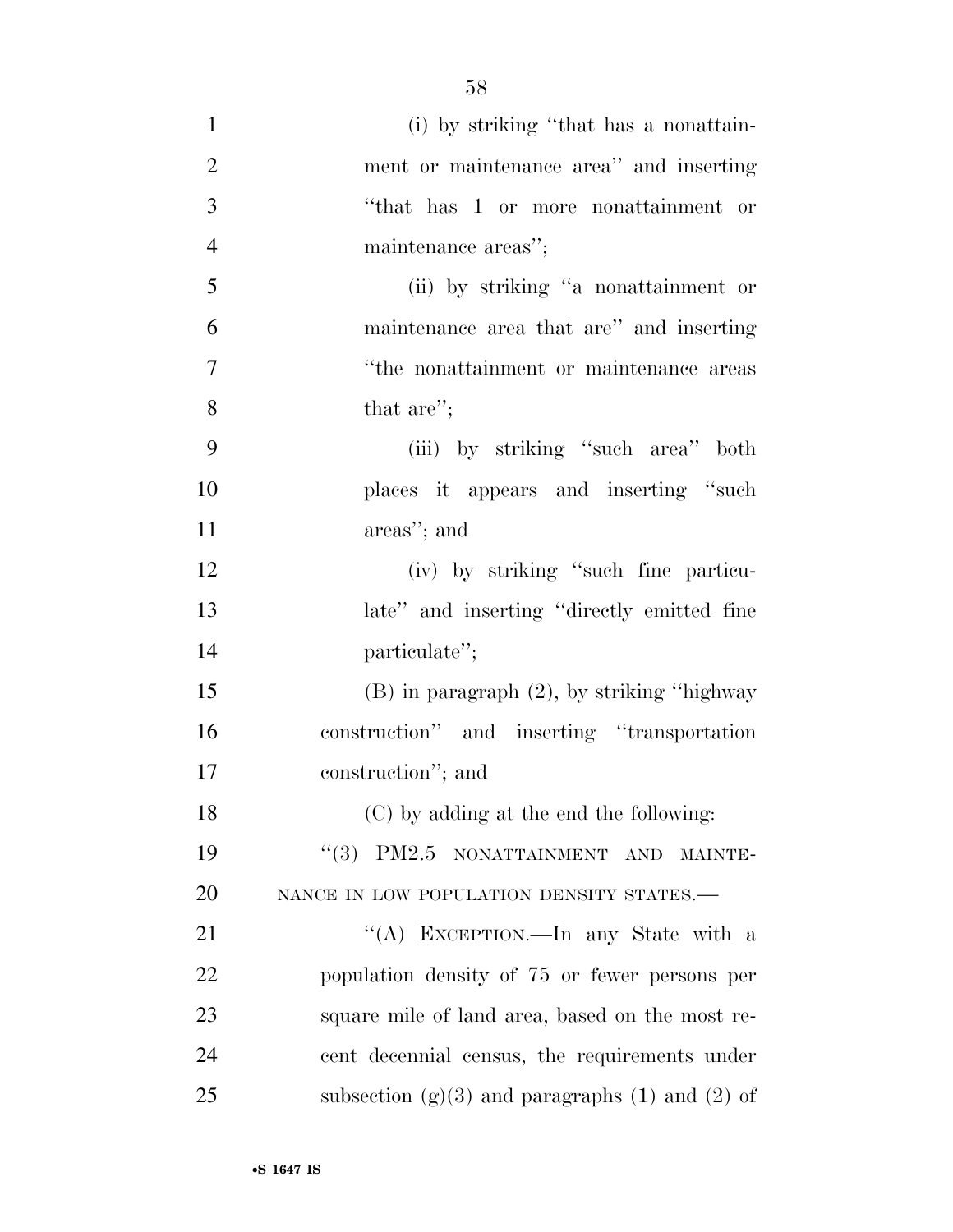| $\mathbf{1}$   | this subsection shall not apply to a nonattain-        |
|----------------|--------------------------------------------------------|
| $\overline{2}$ | ment or maintenance area in the State if—              |
| 3              | "(i) the nonattainment or mainte-                      |
| $\overline{4}$ | nance area does not have projects that are             |
| 5              | part of the emissions analysis of a metro-             |
| 6              | politan transportation plan or transpor-               |
| $\overline{7}$ | tation improvement program; and                        |
| 8              | "(ii) regional motor vehicle emissions                 |
| 9              | are an insignificant contributor to the air            |
| 10             | quality problem for PM2.5 in the non-                  |
| 11             | attainment or maintenance area.                        |
| 12             | "(B) CALCULATION.—If subparagraph $(A)$                |
| 13             | applies to a nonattainment or maintenance area         |
| 14             | in a State, the percentage of the PM2.5 set-           |
| 15             | aside under paragraph (1) shall be reduced for         |
| 16             | that State proportionately based on the weight-        |
| 17             | ed population of the area in fine particulate          |
| 18             | matter nonattainment.                                  |
| 19             | "(4) PORT-RELATED EQUIPMENT AND VEHI-                  |
| 20             | CLES.—To meet the requirements under paragraph         |
| 21             | (1), a State or metropolitan planning organization     |
| 22             | may elect to obligate funds to the most cost-effective |
| 23             | projects to reduce emissions from port-related         |
| 24             | landside nonroad or on-road equipment that is oper-    |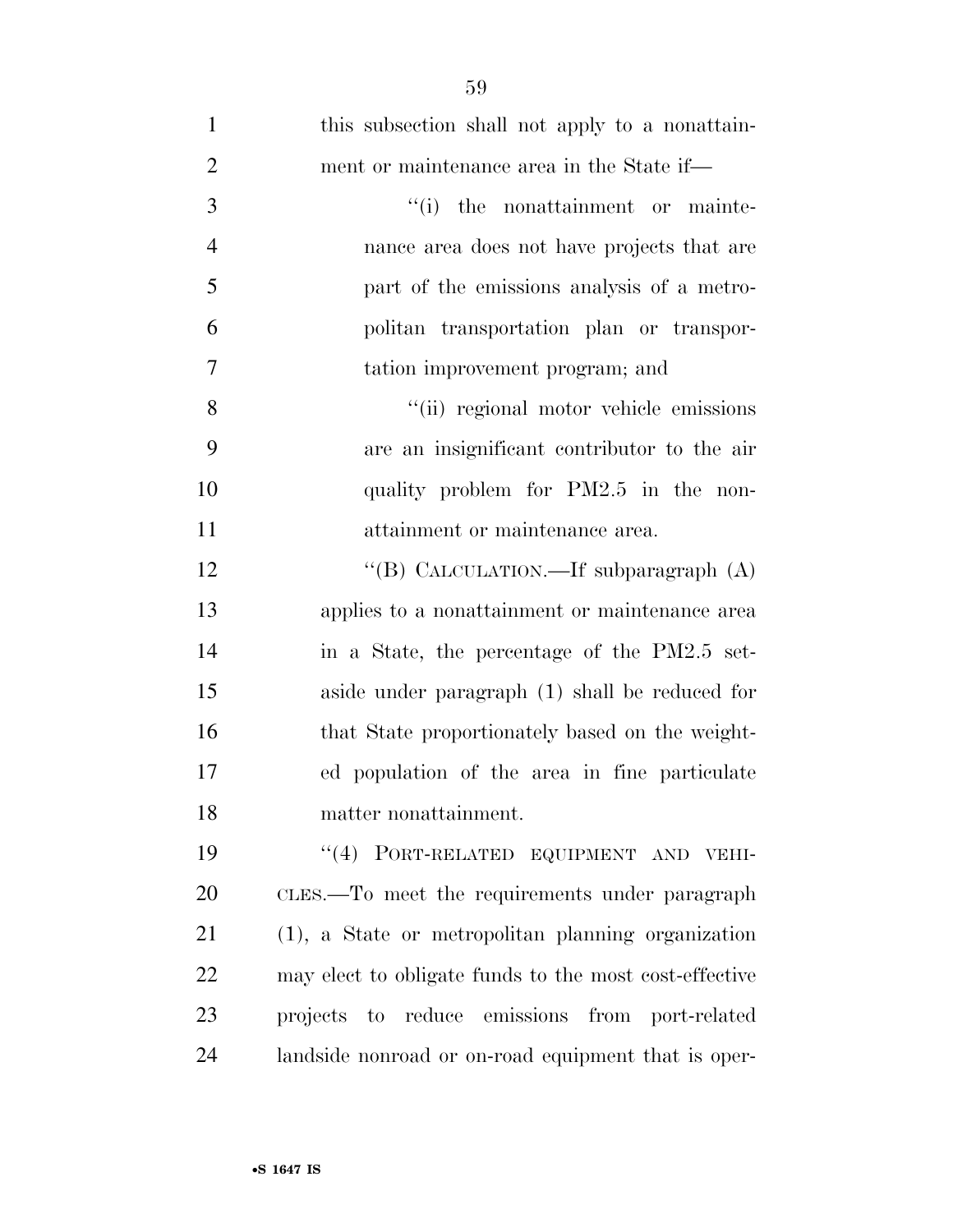| $\mathbf{1}$   | ated within the boundaries of a PM2.5 nonattain-     |
|----------------|------------------------------------------------------|
| $\overline{2}$ | ment or maintenance area.";                          |
| 3              | (6) in subsection $(l)(1)(B)$ , by inserting "air    |
| $\overline{4}$ | quality and traffic congestion" before "performance" |
| 5              | targets"; and                                        |
| 6              | $(7)$ in subsection $(m)$ , by striking "section     |
| 7              | $104(b)(2)$ " and inserting "section $104(b)(4)$ ".  |
| 8              | SEC. 1014. NATIONAL FREIGHT PROGRAM.                 |
| 9              | (a) IN GENERAL.—Section 167 of title 23, United      |
| 10             | States Code, is amended to read as follows:          |
| 11             | "§167. National freight program                      |
| 12             | $``(a)$ ESTABLISHMENT.—                              |
| 13             | "(1) IN GENERAL.—It is the policy of the             |
| 14             | United States to improve the condition and perform-  |
| 15             | ance of the national highway freight network to en-  |
| 16             | sure that the national freight network provides the  |
| 17             | foundation for the United States to compete in the   |
| 18             | global economy and achieve each goal described in    |
| 19             | subsection (b).                                      |
| 20             | "(2) ESTABLISHMENT.—In support of the goals          |
| 21             | described in subsection (b), the Secretary shall es- |
| 22             | tablish a national freight program in accordance     |
| 23             | with this section to improve the efficient movement  |
| 24             | of freight on the national highway freight network.  |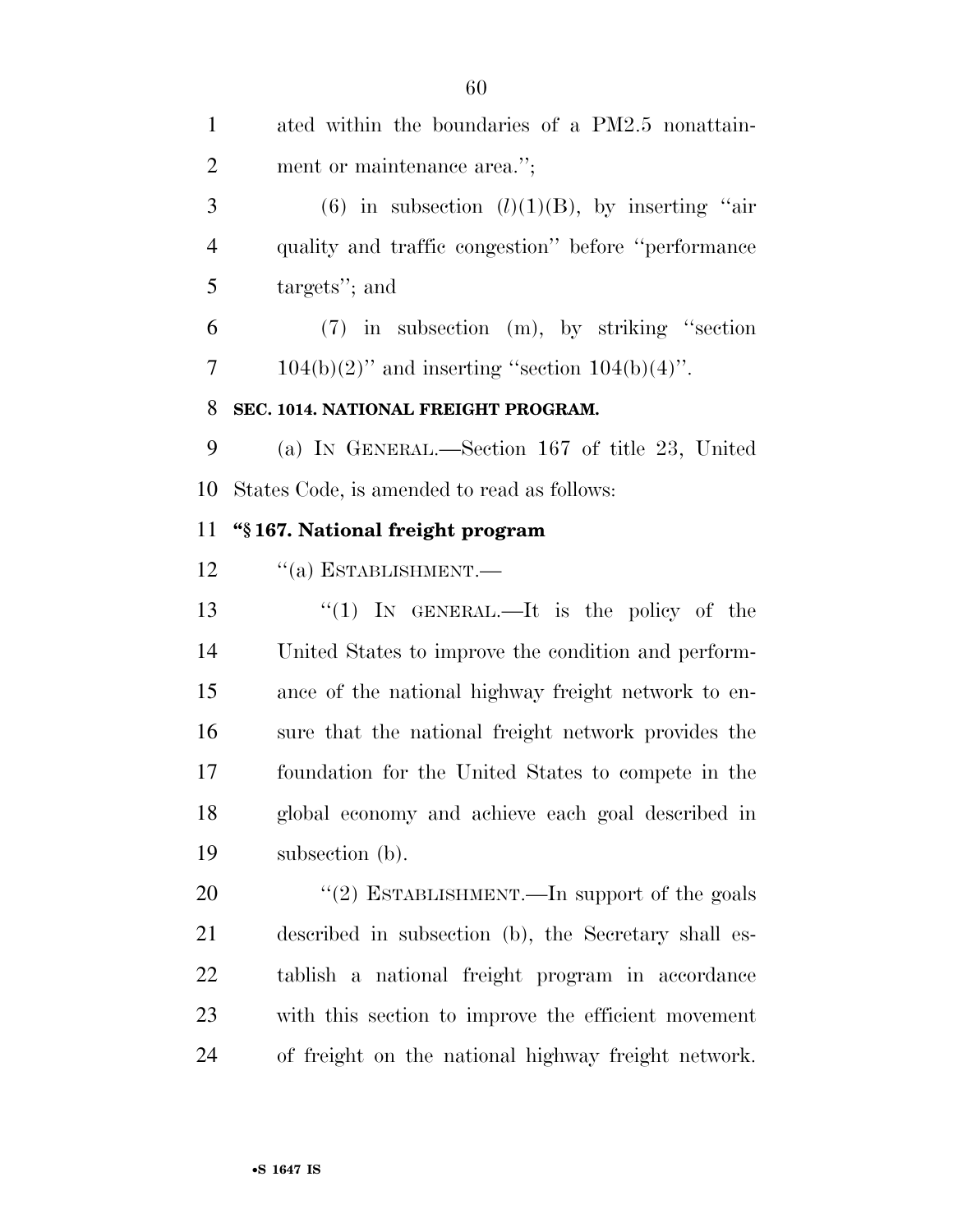| $\mathbf{1}$   | "(b) GOALS.—The goals of the national freight pro-    |
|----------------|-------------------------------------------------------|
| $\overline{2}$ | gram are-                                             |
| 3              | $\lq(1)$ to invest in infrastructure improvements     |
| $\overline{4}$ | and to implement operational improvements on the      |
| 5              | highways of the United States that—                   |
| 6              | $\lq\lq$ strengthen the contribution of the na-       |
| $\overline{7}$ | tional highway freight network to the economic        |
| 8              | competitiveness of the United States;                 |
| 9              | "(B) reduce congestion and relieve bottle-            |
| 10             | necks in the freight transportation system;           |
| 11             | $\lq\lq$ reduce the cost of freight transpor-         |
| 12             | tation;                                               |
| 13             | $\lq\lq$ improve the reliability of freight           |
| 14             | transportation; and                                   |
| 15             | $\lq\lq(E)$ increase productivity, particularly for   |
| 16             | domestic industries and businesses that create        |
| 17             | high-value jobs;                                      |
| 18             | $"(2)$ to improve the safety, security, efficiency,   |
| 19             | and resiliency of freight transportation in rural and |
| 20             | urban areas;                                          |
| 21             | $(3)$ to improve the state of good repair of the      |
| 22             | national highway freight network;                     |
| 23             | $\lq(4)$ to use advanced technology to improve the    |
| 24             | safety and efficiency of the national highway freight |
| 25             | network;                                              |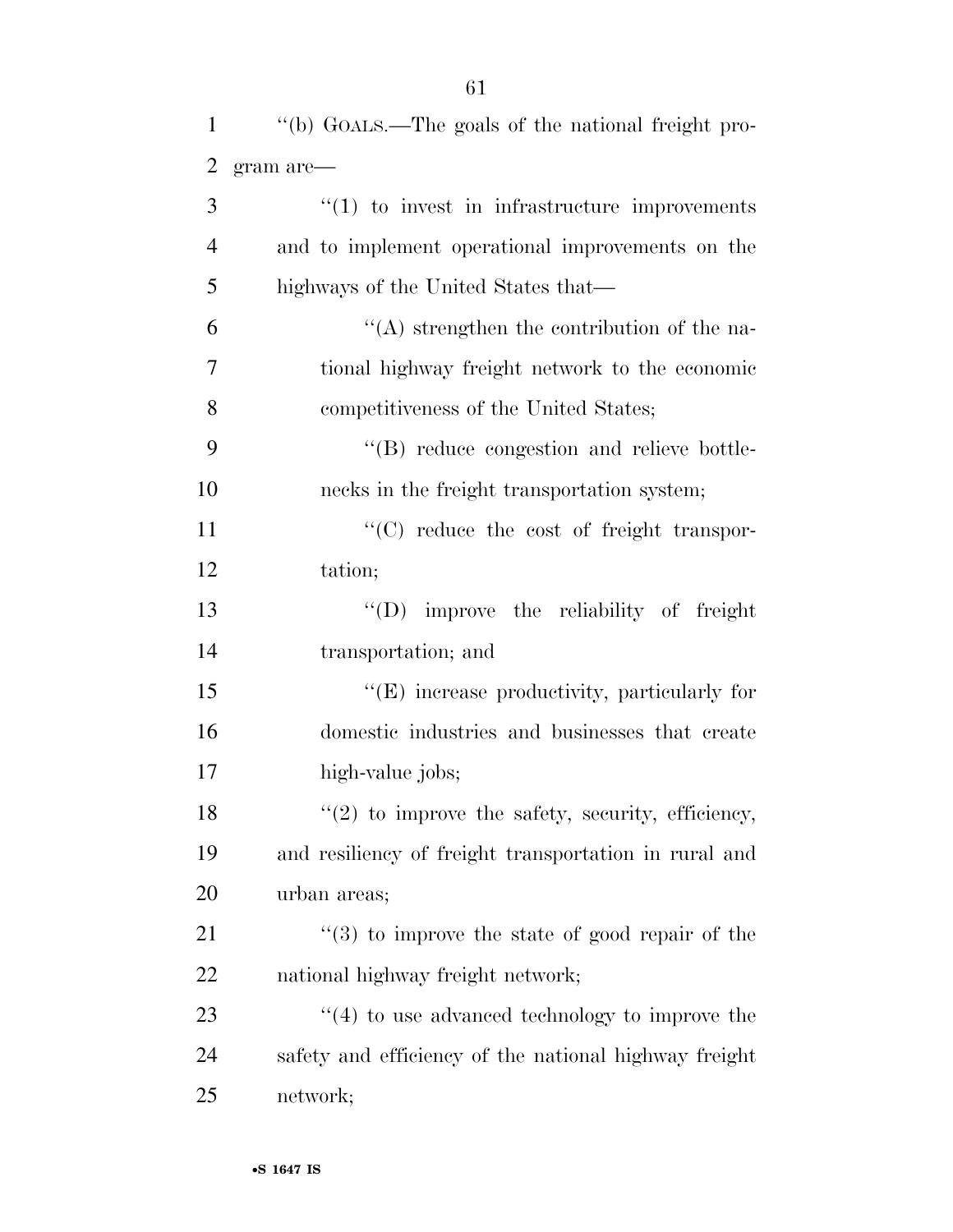| $\mathbf{1}$   | $\cdot\cdot$ (5) to incorporate concepts of performance, in-    |
|----------------|-----------------------------------------------------------------|
| $\overline{2}$ | novation, competition, and accountability into the              |
| 3              | operation and maintenance of the national highway               |
| $\overline{4}$ | freight network;                                                |
| 5              | $\cdot\cdot\cdot(6)$ to improve the efficiency and productivity |
| 6              | of the national highway freight network; and                    |
| 7              | $\lq(7)$ to reduce the environmental impacts of                 |
| 8              | freight movement.                                               |
| 9              | "(c) ESTABLISHMENT OF A NATIONAL HIGHWAY                        |
| 10             | FREIGHT NETWORK.-                                               |
| 11             | "(1) IN GENERAL.—The Secretary shall estab-                     |
| 12             | lish a national highway freight network in accord-              |
| 13             | ance with this section to assist States in strategically        |
| 14             | directing resources toward improved system perform-             |
| 15             | ance for efficient movement of freight on highways.             |
| 16             | "(2) NETWORK COMPONENTS.—The national                           |
| 17             | highway freight network shall consist of—                       |
| 18             | "(A) the primary highway freight system,                        |
| 19             | as designated under subsection (d);                             |
| 20             | "(B) critical rural freight corridors estab-                    |
| 21             | lished under subsection (e);                                    |
| 22             | "(C) critical urban freight corridors estab-                    |
| 23             | lished under subsection (f); and                                |
| 24             | $\lq\lq$ (D) the portions of the Interstate System              |
| 25             | not designated as part of the primary highway                   |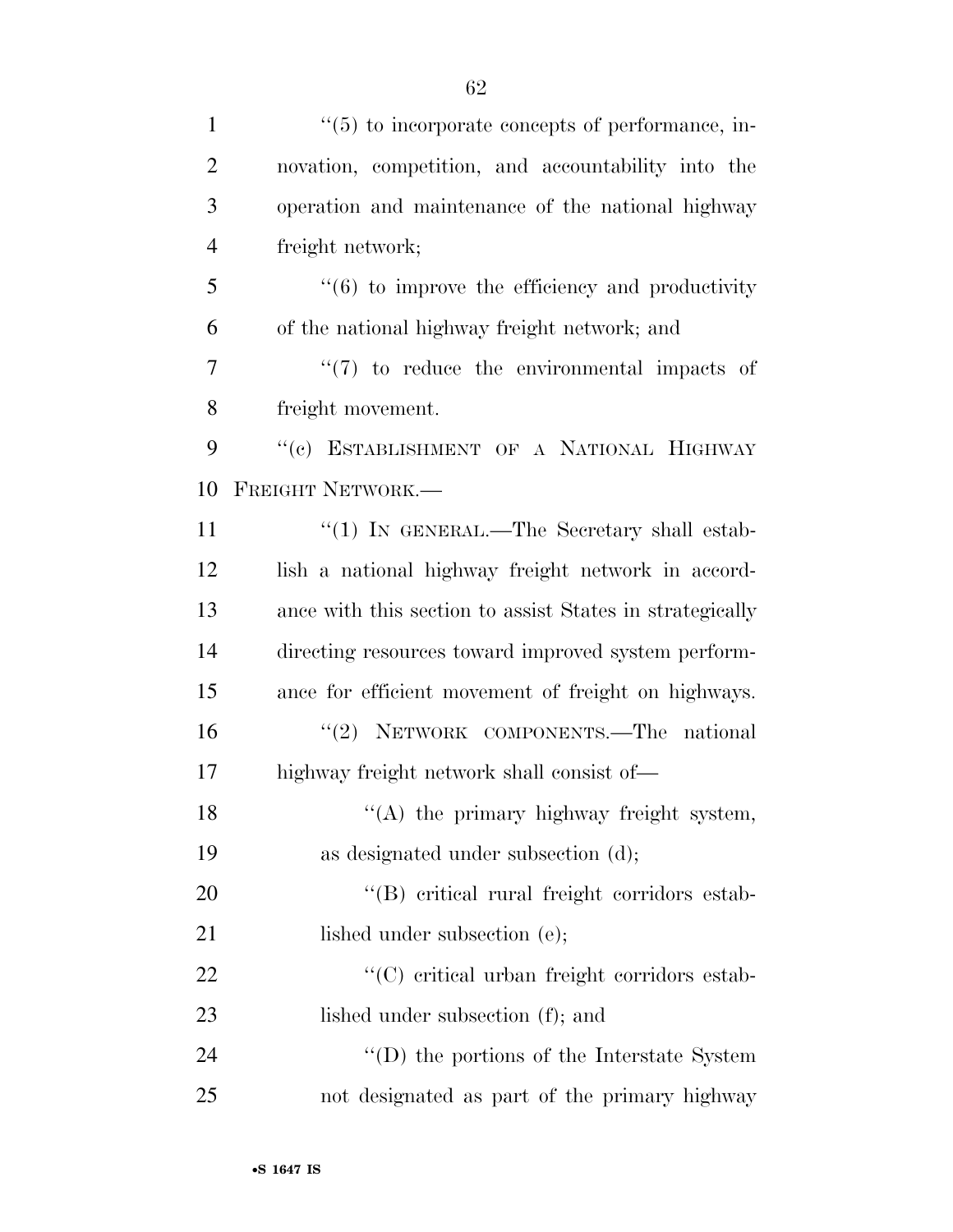| $\mathbf{1}$   | freight system, including designated future       |
|----------------|---------------------------------------------------|
| $\overline{2}$ | Interstate System routes as of the date of en-    |
| 3              | actment of the DRIVE Act.                         |
| $\overline{4}$ | "(d) DESIGNATION AND REDESIGNATION OF THE         |
| 5              | PRIMARY HIGHWAY FREIGHT SYSTEM.-                  |
| 6              | "(1) INITIAL DESIGNATION OF PRIMARY HIGH-         |
| 7              | WAY FREIGHT SYSTEM.—The initial designation of    |
| 8              | the primary highway freight system shall be—      |
| 9              | $\lq\lq$ the network designated by the Sec-       |
| 10             | retary under section $167(d)$ of title 23, United |
| 11             | States Code, as in effect on the day before the   |
| 12             | date of enactment of the DRIVE Act; and           |
| 13             | "(B) all National Highway System freight          |
| 14             | intermodal connectors.                            |
| 15             | "(2) REDESIGNATION OF PRIMARY HIGHWAY             |
| 16             | FREIGHT SYSTEM.-                                  |
| 17             | "(A) IN GENERAL.—Beginning on the date            |
| 18             | that is 1 year after the date of enactment of the |
| 19             | DRIVE Act and every 5 years thereafter, using     |
| 20             | the designation factors described in subpara-     |
| 21             | graph (E), the Secretary shall redesignate the    |
| 22             | primary highway freight system (including any     |
| 23             | additional mileage added to the primary high-     |
| 24             | way freight system under this paragraph as of     |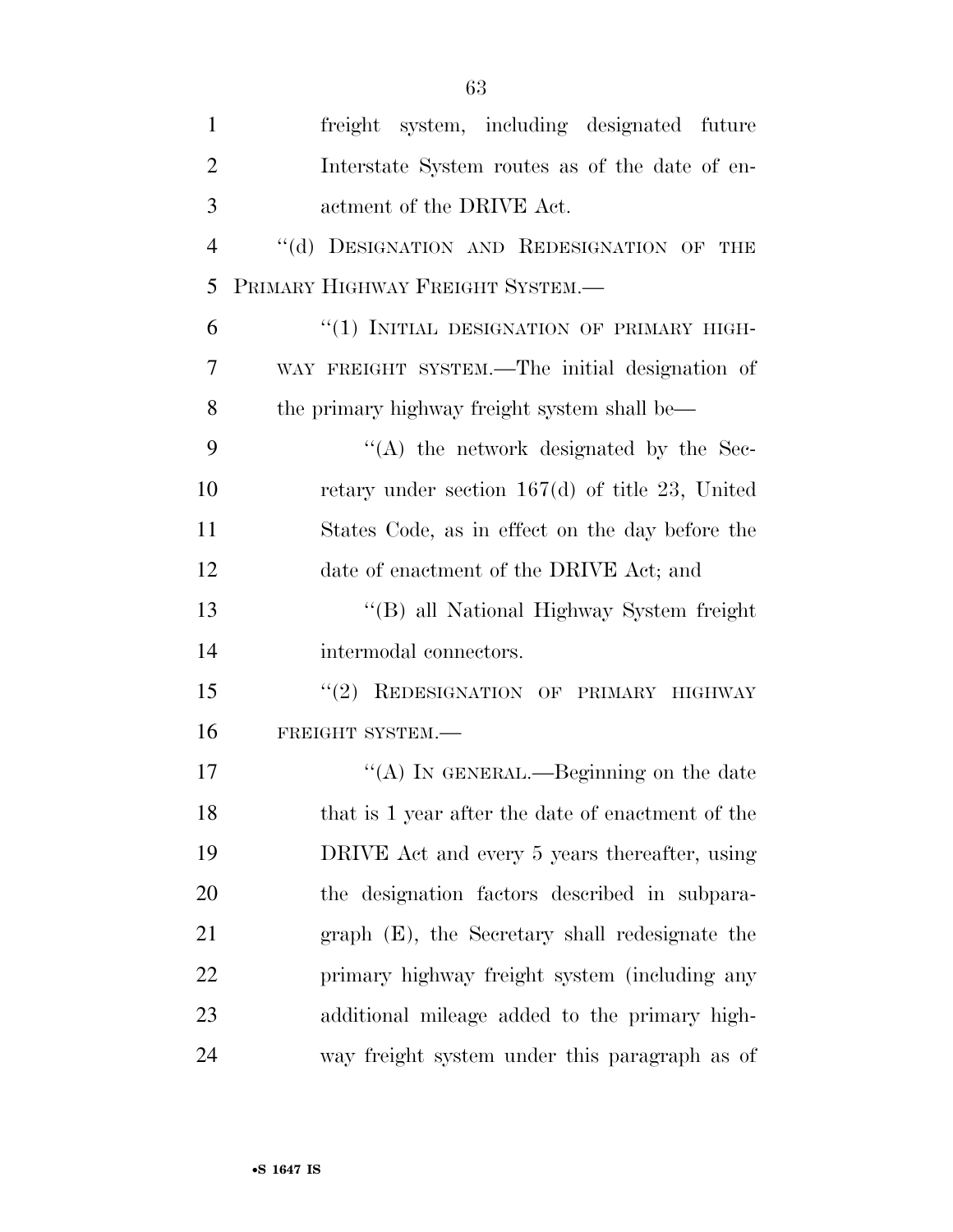| $\mathbf{1}$   | the date on which the redesignation process is |
|----------------|------------------------------------------------|
| $\overline{2}$ | effective).                                    |
| 3              | $\lq\lq (B)$ MILEAGE.—                         |
| $\overline{4}$ | "(i) FIRST REDESIGNATION.—In re-               |
| 5              | designating the primary highway freight        |
| 6              | system on the date that is 1 year after the    |
| 7              | date of enactment of the DRIVE Act, the        |
| 8              | Secretary shall limit the system to 30,000     |
| 9              | centerline miles, without regard to the        |
| 10             | connectivity of the primary highway freight    |
| 11             | system.                                        |
| 12             | SUBSEQUENT REDESIGNA-<br>``(ii)                |
| 13             | TIONS.—Each redesignation after the re-        |
| 14             | designation described in clause (i), the Sec-  |
| 15             | retary may increase the primary highway        |
| 16             | freight system by up to 5 percent of the       |
| 17             | total mileage of the system, without regard    |
| 18             | to the connectivity of the primary highway     |
| 19             | freight system.                                |
| 20             | "(C) CONSIDERATIONS.—                          |
| 21             | "(i) IN GENERAL.—In redesignating              |
| 22             | the primary highway freight system, to the     |
| 23             | maximum extent practicable, the Secretary      |
| 24             | shall use measurable data to assess the        |
| 25             | significance of goods movement, including      |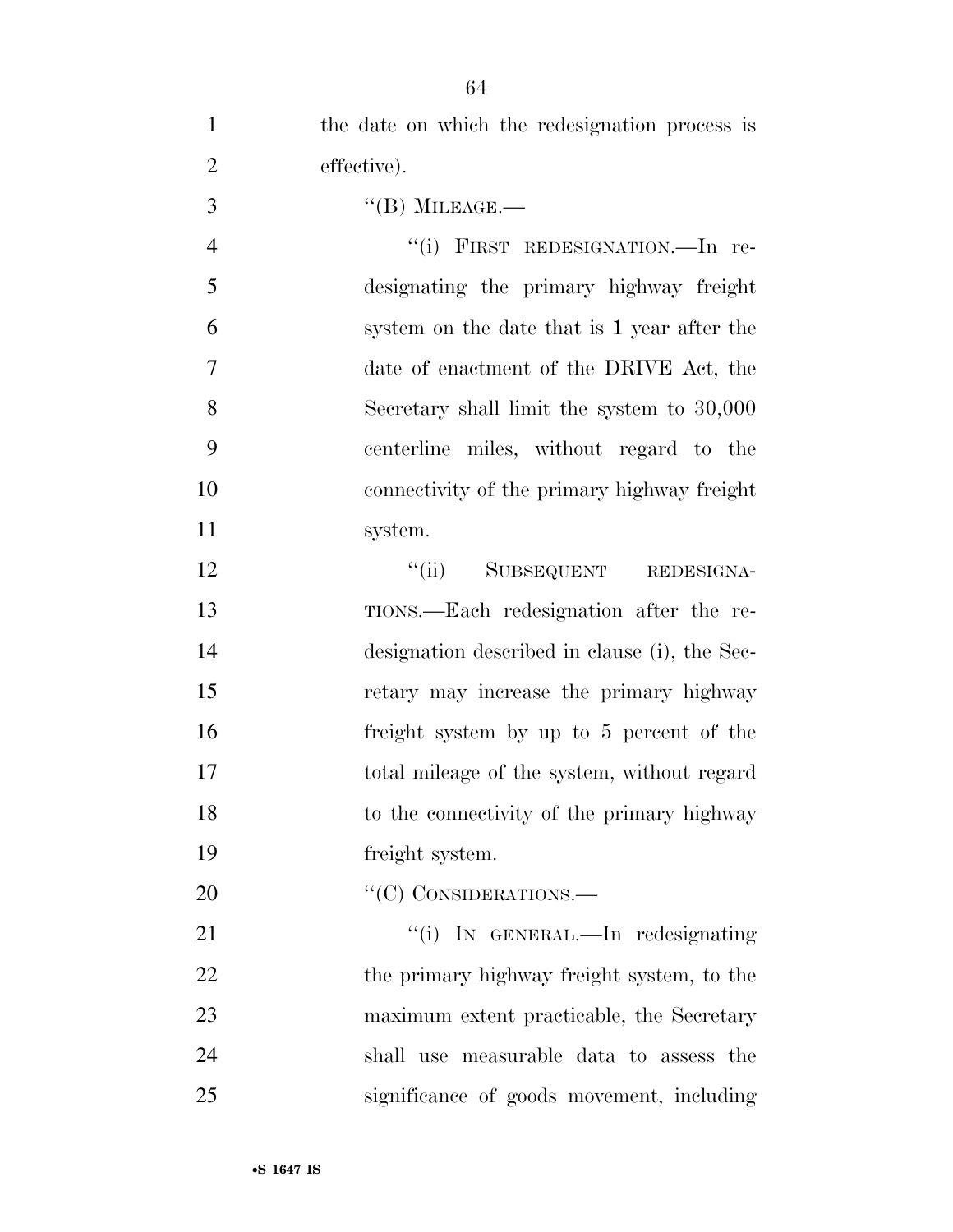- consideration of points of origin, destina- tion, and linking components of the United States global and domestic supply chains. ''(ii) INTERMODAL CONNECTORS.—In redesignating the primary highway freight system, the Secretary shall include all Na- tional Highway System freight intermodal connectors. ''(D) INPUT.—In addition to the process provided to State freight advisory committees under paragraph (3), in redesignating the pri- mary highway freight system, the Secretary shall provide an opportunity for State freight advisory committees to submit additional miles for consideration. ''(E) FACTORS FOR REDESIGNATION.—In redesignating the primary highway freight sys-18 tem, the Secretary shall consider— ''(i) the origins and destinations of freight movement in, to, and from the 21 United States; 22  $\frac{1}{1}$   $\frac{1}{1}$  land and water ports of entry; 23  $\frac{1}{1}$  access to energy exploration, de-
- velopment, installation, or production areas;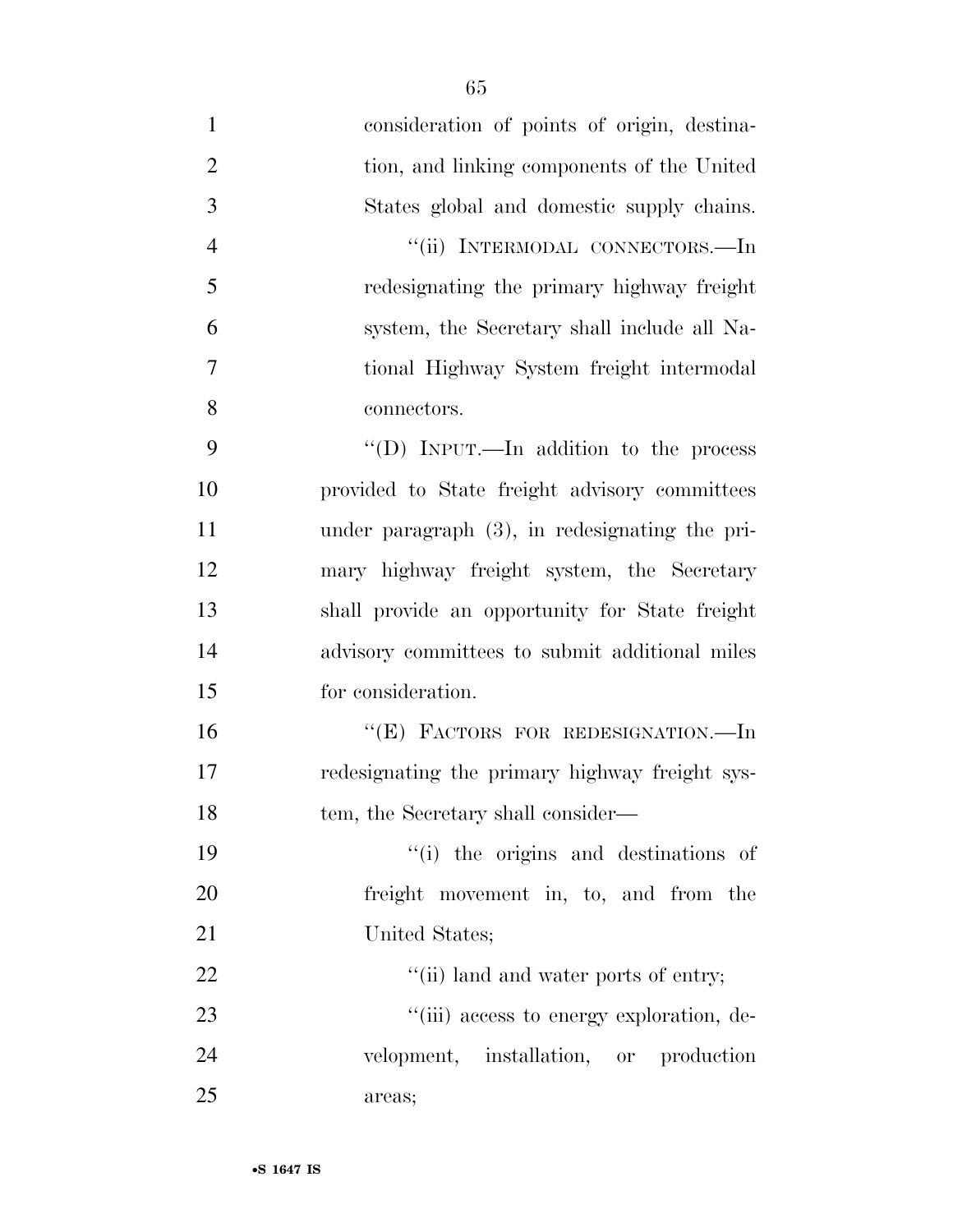1 ''(iv) proximity of access to other freight intermodal facilities, including rail, air, water, and pipelines; ''(v) the total freight tonnage and value moved via highways; ''(vi) significant freight bottlenecks, as identified by the Secretary; 8 ''(vii) the annual average daily truck traffic on principal arterials; and  $"$ (viii) the significance of goods move- ment on principal arterials, including con- sideration of global and domestic supply chains.  $(3)$  STATE FLEXIBILITY FOR ADDITIONAL 15 MILES ON PRIMARY HIGHWAY FREIGHT SYSTEM.— 16 "(A) IN GENERAL.—Not later than 1 year after each redesignation conducted by the Sec- retary under paragraph (2), each State freight advisory committee, as established in accord- ance with subsection (n), may increase the number of miles designated as part of the pri- mary highway freight system in that State by not more than 10 percent of the miles des- ignated in that State under this subsection if 25 the additional miles—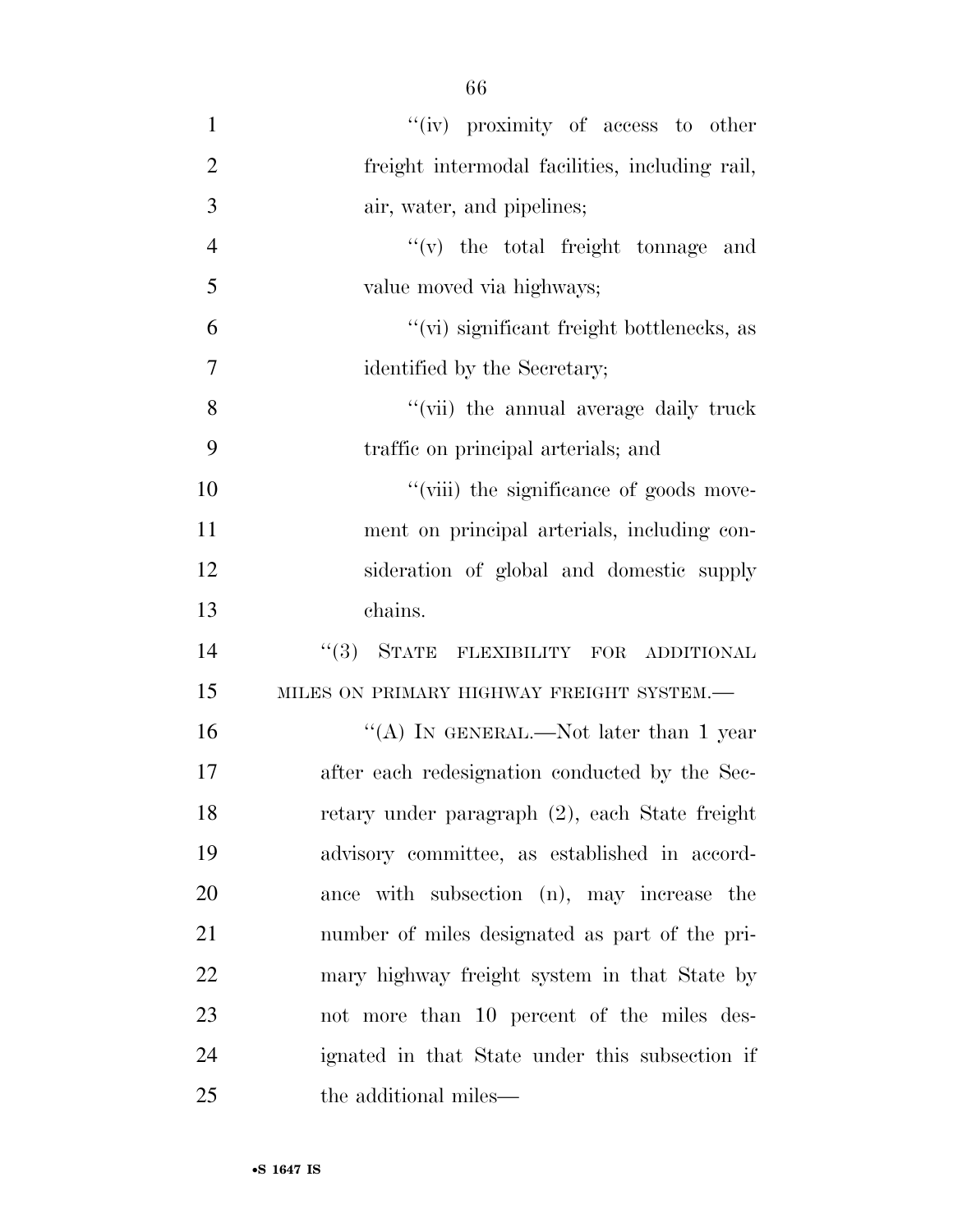| $\mathbf{1}$   | "(i) close gaps between primary high-          |
|----------------|------------------------------------------------|
| $\overline{2}$ | way freight system segments;                   |
| 3              | "(ii) establish connections of the pri-        |
| $\overline{4}$ | mary highway freight system critical to the    |
| 5              | efficient movement of goods, including         |
| 6              | ports, international border crossings, air-    |
| 7              | ports, intermodal facilities, logistics cen-   |
| 8              | ters, warehouses, and agricultural facili-     |
| 9              | ties; or                                       |
| 10             | "(iii) designate critical emerging             |
| 11             | freight routes.                                |
| 12             | "(B) CONSIDERATIONS.—Each State                |
| 13             | freight advisory committee that increases the  |
| 14             | number of miles on the primary highway freight |
| 15             | system under subparagraph (A) shall—           |
| 16             | "(i) consider nominations for the ad-          |
| 17             | ditional miles from metropolitan planning      |
| 18             | organizations within the State;                |
| 19             | "(ii) ensure that the additional miles         |
| 20             | are consistent with the freight plan of the    |
| 21             | State; and                                     |
| 22             | "(iii) review the primary highway              |
| 23             | freight system of the State designated         |
| 24             | under paragraph (1) and redesignate miles      |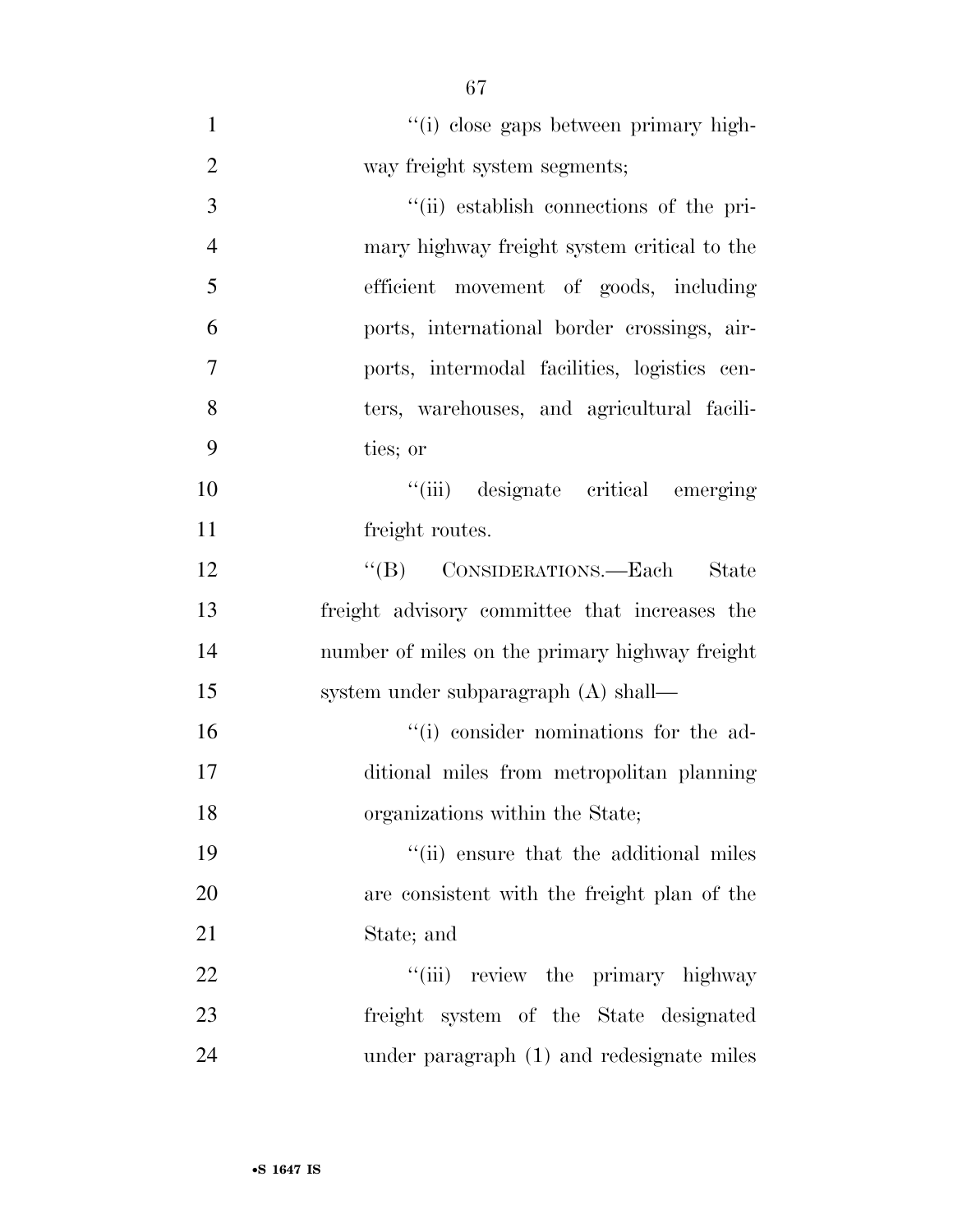| $\mathbf{1}$   | in a manner that is consistent with para-                       |
|----------------|-----------------------------------------------------------------|
| $\overline{2}$ | graph(2).                                                       |
| 3              | "(C) SUBMISSION.—Each State freight ad-                         |
| $\overline{4}$ | visory committee shall—                                         |
| 5              | "(i) submit to the Secretary a list of                          |
| 6              | the additional miles added under this sub-                      |
| 7              | section; and                                                    |
| 8              | $\lq\lq$ (ii) certify that—                                     |
| 9              | $\lq\lq$ (I) the additional miles meet the                      |
| 10             | requirements of subparagraph (A);                               |
| 11             | and                                                             |
| 12             | "(II) the State freight advisory                                |
| 13             | committee has satisfied the require-                            |
| 14             | ments of subparagraph $(B)$ .                                   |
| 15             | CRITICAL RURAL FREIGHT CORRIDORS. $-A$<br>``(e)                 |
| 16             | State may designate a public road within the borders of         |
|                | 17 the State as a critical rural freight corridor if the public |
|                | $18$ road—                                                      |
| 19             | $(1)$ is a rural principal arterial roadway and                 |
| 20             | has a minimum of 25 percent of the annual average               |
| 21             | daily traffic of the road measured in passenger vehi-           |
| 22             | cle equivalent units from trucks (Federal Highway               |
| 23             | Administration vehicle class 8 to 13);                          |
| 24             | $\lq(2)$ provides access to energy exploration, de-             |
| 25             | velopment, installation, or production areas;                   |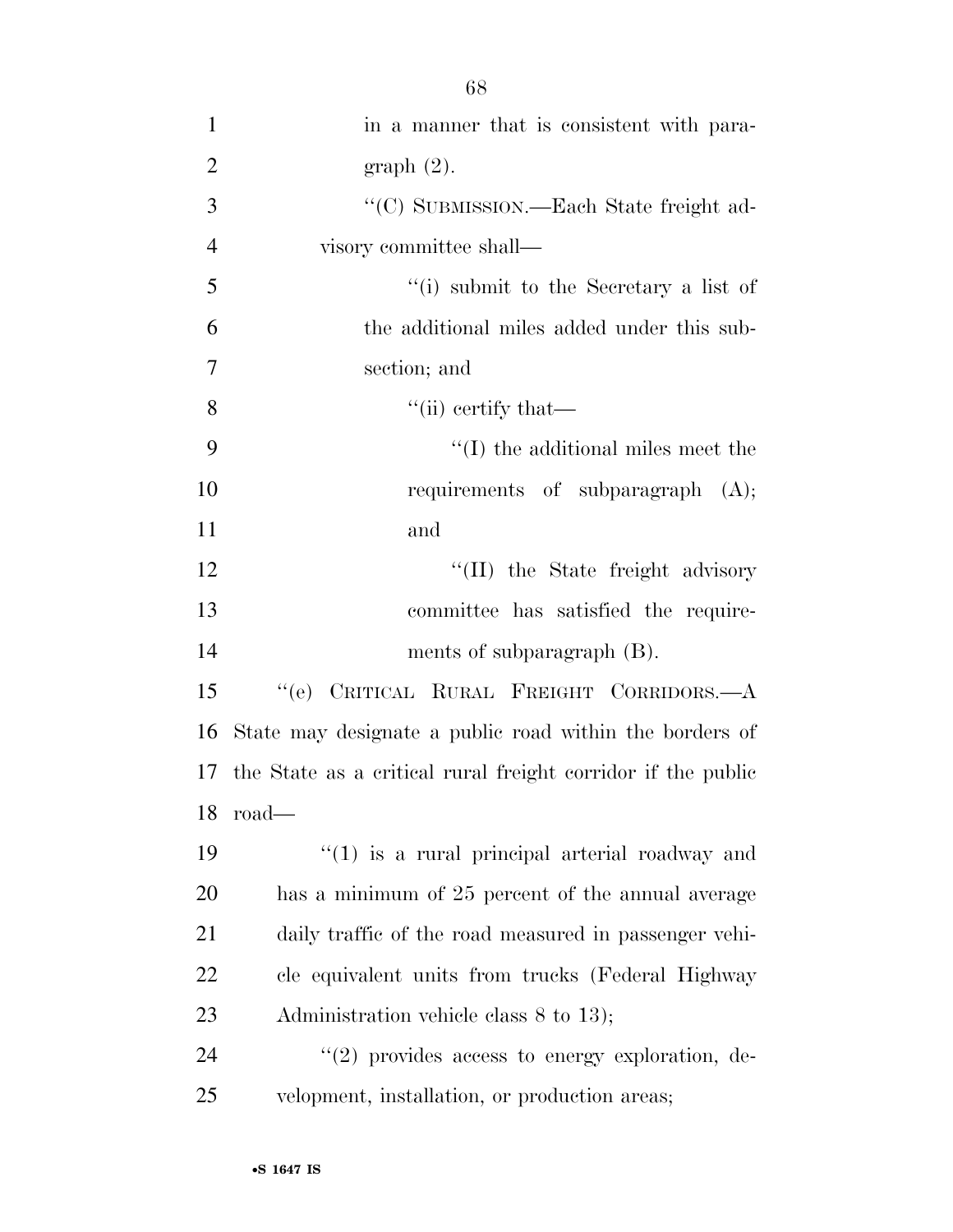| $\mathbf{1}$   | "(3) connects the primary highway freight sys-               |
|----------------|--------------------------------------------------------------|
| $\overline{2}$ | tem, a roadway described in paragraph $(1)$ or $(2)$ ,       |
| 3              | or the Interstate System to facilities that handle           |
| $\overline{4}$ | more than—                                                   |
| 5              | "(A) $50,000$ 20-foot equivalent units per                   |
| 6              | year; or                                                     |
| $\tau$         | "(B) $500,000$ tons per year of bulk com-                    |
| 8              | modities;                                                    |
| 9              | $\lq(4)$ provides access to —                                |
| 10             | $\lq\lq$ (A) a grain elevator;                               |
| 11             | $\lq$ (B) an agricultural facility;                          |
| 12             | $\lq\lq$ (C) a mining facility;                              |
| 13             | $\lq\lq$ (D) a forestry facility; or                         |
| 14             | $\lq\lq(E)$ an intermodal facility;                          |
| 15             | $\cdot\cdot$ (5) connects to an international port of entry; |
| 16             | "(6) provides access to significant air, rail,               |
| 17             | water, or other freight facilities in the State; or          |
| 18             | $\lq(7)$ is, in the determination of the State, vital        |
| 19             | to improving the efficient movement of freight of im-        |
| 20             | portance to the economy of the State.                        |
| 21             | "(f) CRITICAL URBAN FREIGHT CORRIDORS.—                      |
| 22             | "(1) URBANIZED AREA WITH POPULATION OF                       |
| 23             | 500,000 OR MORE.—In an urbanized area with a pop-            |
| 24             | ulation of 500,000 or more individuals, the rep-             |
| 25             | resentative metropolitan planning organization, in           |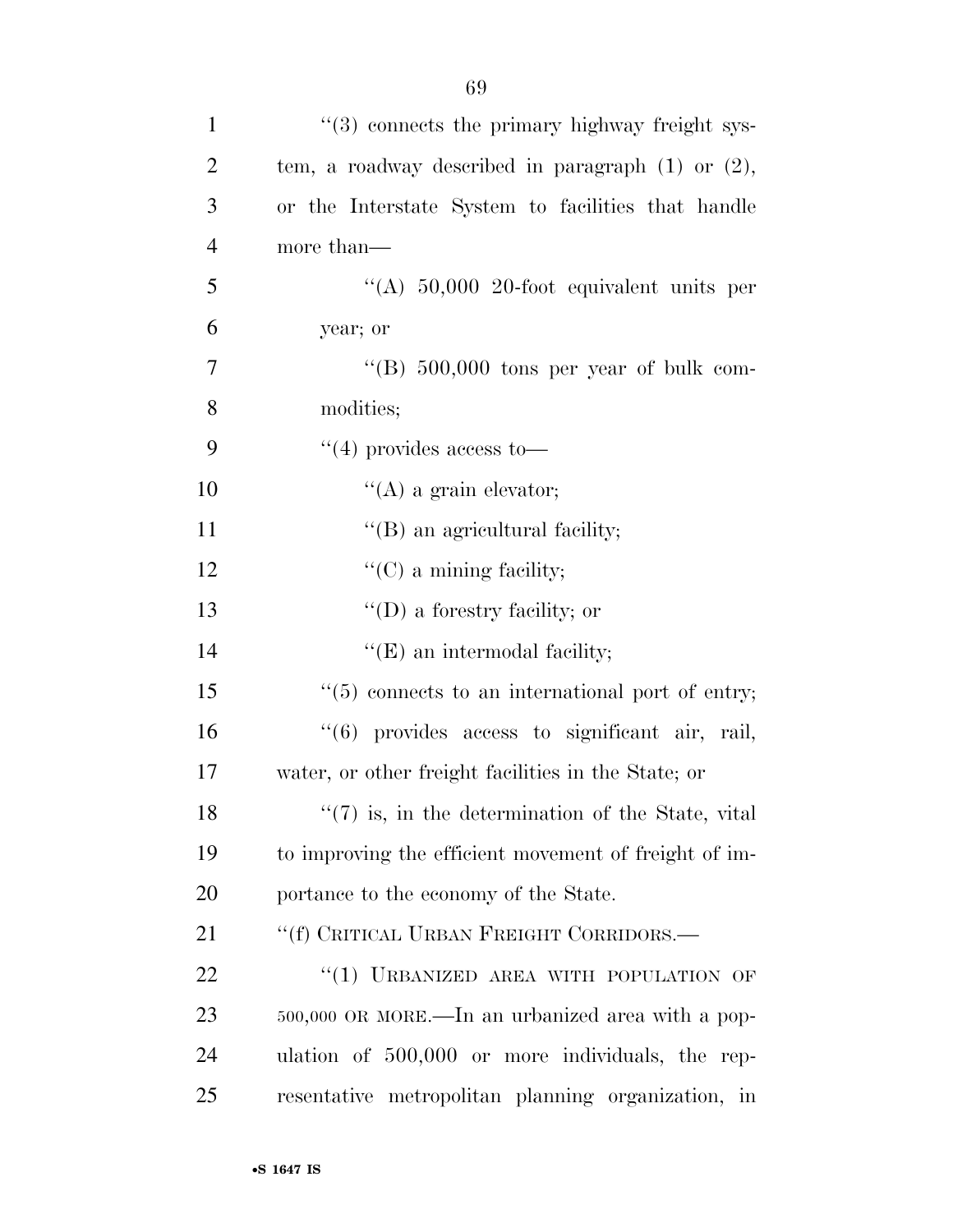| $\mathbf{1}$   | consultation with the State, may designate a public   |
|----------------|-------------------------------------------------------|
| $\overline{2}$ | road within the borders of that area of the State as  |
| 3              | a critical urban freight corridor.                    |
| $\overline{4}$ | "(2) URBANIZED AREA WITH A POPULATION                 |
| 5              | LESS THAN 500,000.—In an urbanized area with a        |
| 6              | population of less than 500,000 individuals, the      |
| 7              | State, in consultation with the representative metro- |
| 8              | politan planning organization, may designate a pub-   |
| 9              | lic road within the borders of that area of the State |
| 10             | as a critical urban freight corridor.                 |
| 11             | "(3) REQUIREMENTS FOR DESIGNATION.—A                  |
| 12             | designation may be made under paragraphs (1) or       |
| 13             | $(2)$ if the public road—                             |
| 14             | $\lq\lq$ is in an urbanized area, regardless of       |
| 15             | population; and                                       |
| 16             | $\lq\lq(B)(i)$ connects an intermodal facility        |
| 17             | $to-$                                                 |
| 18             | "(I) the primary highway freight net-                 |
| 19             | work;                                                 |
| 20             | $\lq\lq$ (II) the Interstate System; or               |
| 21             | "(III) an intermodal freight facility;                |
| 22             | "(ii) is located within a corridor of a route         |
| 23             | on the primary highway freight network and            |
| 24             | provides an alternative highway option impor-         |
| 25             | tant to goods movement;                               |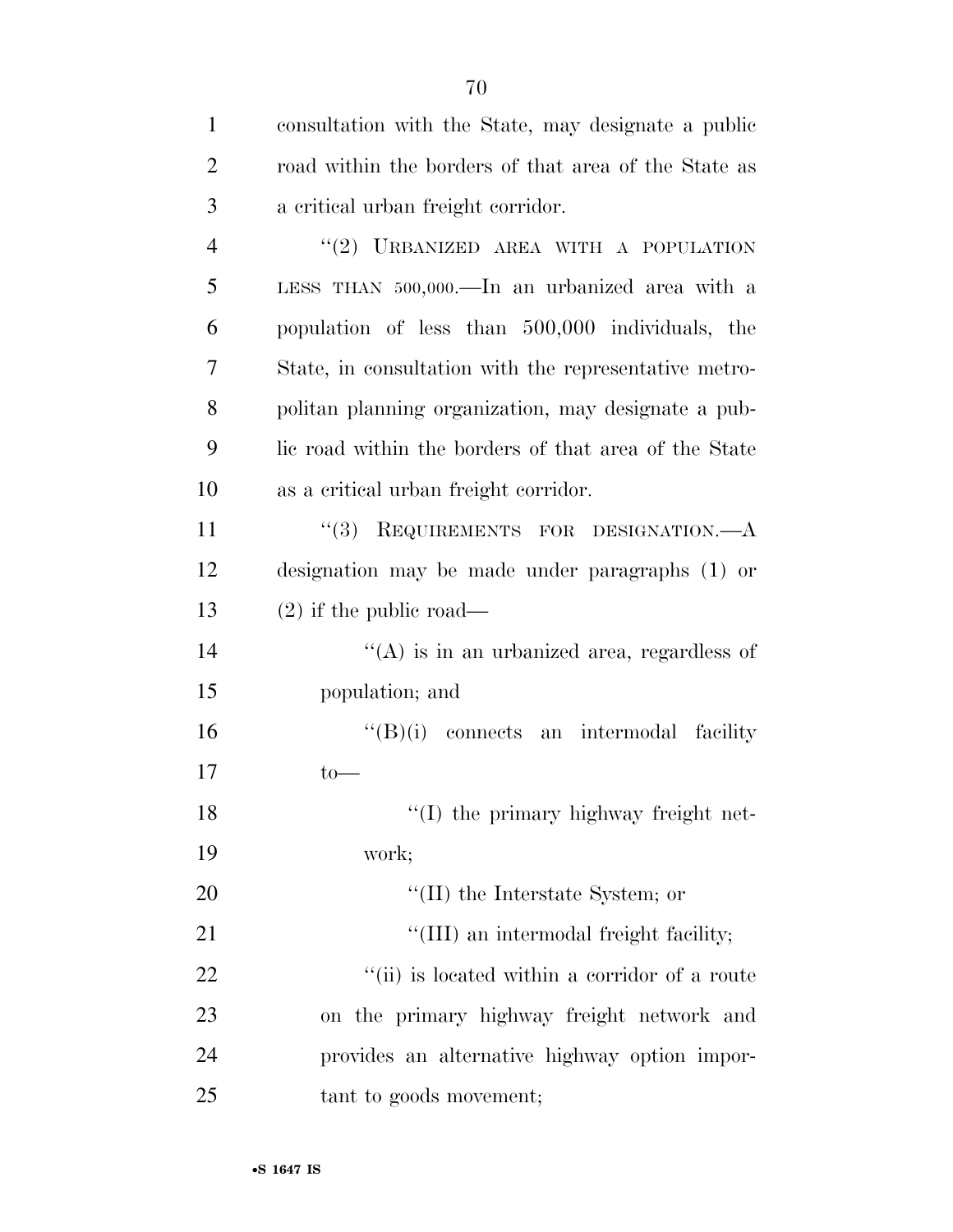| $\mathbf{1}$   | "(iii) serves a major freight generator, lo-           |
|----------------|--------------------------------------------------------|
| $\overline{2}$ | gistic center, or manufacturing and warehouse          |
| 3              | industrial land; or                                    |
| $\overline{4}$ | $``(iv)$ is important to the movement of               |
| 5              | freight within the region, as determined by the        |
| 6              | metropolitan planning organization or the              |
| 7              | State.                                                 |
| 8              | "(g) DESIGNATION AND CERTIFICATION.-                   |
| 9              | "(1) DESIGNATION.—States and metropolitan              |
| 10             | planning organizations may designate corridors         |
| 11             | under subsections (e) and (f) and submit the des-      |
| 12             | ignated corridors to the Secretary on a rolling basis. |
| 13             | "(2) CERTIFICATION.—Each State or metro-               |
| 14             | politan planning organization that designates a cor-   |
| 15             | ridor under subsection (e) or (f) shall certify to the |
| 16             | Secretary that the designated corridor meets the re-   |
| 17             | quirements of the applicable subsection.               |
| 18             | "(h) NATIONAL FREIGHT STRATEGIC PLAN.—                 |
| 19             | INITIAL DEVELOPMENT<br>``(1)<br>OF<br><b>NATIONAL</b>  |
| 20             | FREIGHT STRATEGIC PLAN.—Not later than 3 years         |
| 21             | after the date of enactment of the DRIVE Act, the      |
| 22             | Secretary, in consultation with State departments of   |
| 23             | transportation, metropolitan planning organizations,   |
| 24             | and other appropriate public and private transpor-     |
| 25             | tation stakeholders, shall develop and post on the     |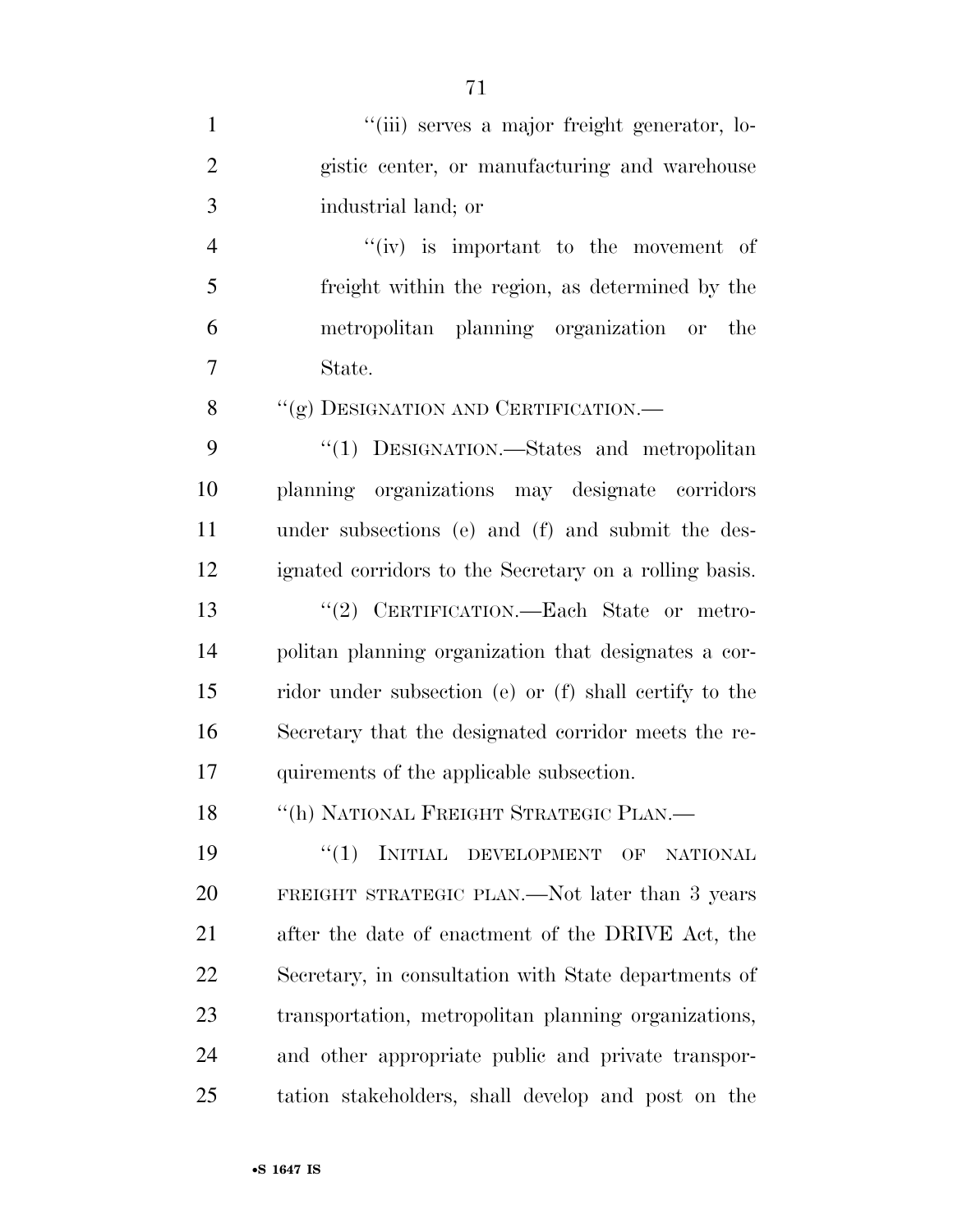| $\mathbf{1}$   | public website of the Department of Transportation |
|----------------|----------------------------------------------------|
| $\overline{2}$ | a national freight strategic plan that includes—   |
| 3              | "(A) an assessment of the condition and            |
| $\overline{4}$ | performance of the national highway freight        |
| 5              | network;                                           |
| 6              | "(B) an identification of highway bottle-          |
| 7              | necks on the national highway freight network      |
| 8              | that create significant freight congestion (in-    |
| 9              | cluding congestion on other nonhighway freight     |
| 10             | routes) based on a quantitative methodology de-    |
| 11             | veloped by the Secretary, which shall, at a min-   |
| 12             | imum, include—                                     |
| 13             | "(i) information from the Freight                  |
| 14             | Analysis Framework of the Federal High-            |
| 15             | way Administration; and                            |
| 16             | "(ii) to the maximum extent prac-                  |
| 17             | ticable, an estimate of the cost of address-       |
| 18             | ing each bottleneck and any operational            |
| 19             | improvements that could be implemented;            |
| 20             | "(C) forecasts of freight volumes, based on        |
| 21             | the most recent data available, for the 10- and    |
| 22             | 20-year period beginning in the year during        |
| 23             | which the plan is issued;                          |
| 24             | "(D) an identification of major trade gate-        |
| 25             | ways and national freight corridors, including     |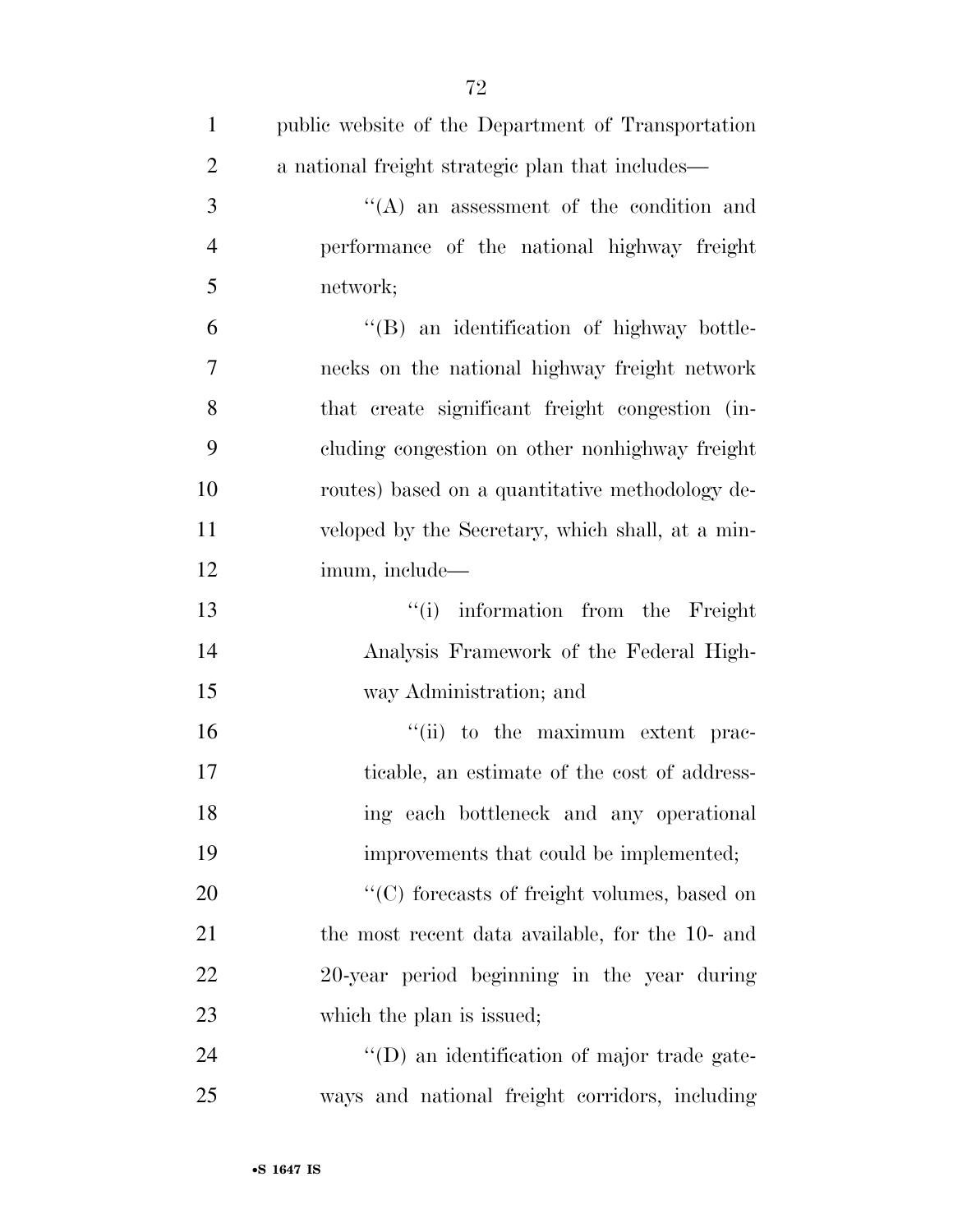| $\mathbf{1}$   | nonhighway corridors, that connect major popu-     |
|----------------|----------------------------------------------------|
| $\overline{2}$ | lation centers, trade gateways, and other major    |
| 3              | freight generators for current and forecasted      |
| $\overline{4}$ | traffic and freight volumes, the identification of |
| 5              | which shall be revised, as appropriate, in subse-  |
| 6              | quent plans;                                       |
| 7              | $\lq\lq(E)$ an assessment of statutory, regu-      |
| 8              | latory, technological, institutional, financial,   |
| 9              | and other barriers to improved freight transpor-   |
| 10             | tation performance (including opportunities for    |
| 11             | overcoming the barriers);                          |
| 12             | $\lq\lq(F)$ an identification of routes providing  |
| 13             | access to energy exploration, development, in-     |
| 14             | stallation, or production areas;                   |
| 15             | $\lq\lq(G)$ best practices for improving the per-  |
| 16             | formance of the national highway freight net-      |
| 17             | work;                                              |
| 18             | "(H) best practices to mitigate the impacts        |
| 19             | of freight movement on communities;                |
| 20             | $\lq\lq$ (I) a process for addressing multistate   |
| 21             | projects and encouraging jurisdictions to col-     |
| 22             | laborate on multistate projects;                   |
| 23             | $\lq\lq(J)$ identification of locations or areas   |
| 24             | with high crash rates or congestion involving      |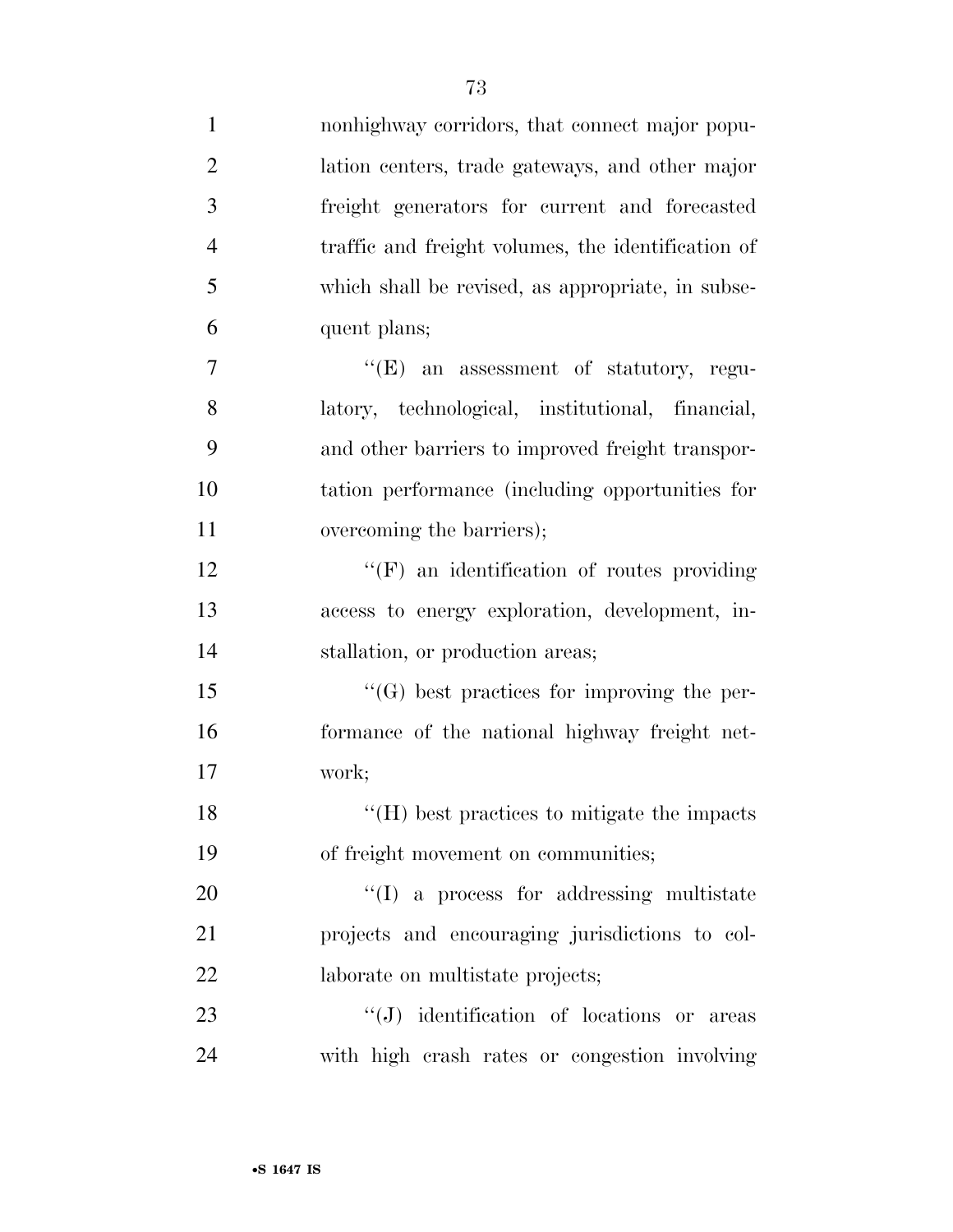| $\mathbf{1}$   | freight traffic, and strategies to address those            |
|----------------|-------------------------------------------------------------|
| $\overline{2}$ | issues; and                                                 |
| 3              | "(K) strategies to improve freight inter-                   |
| $\overline{4}$ | modal connectivity.                                         |
| 5              | "(2) UPDATES TO NATIONAL FREIGHT STRA-                      |
| 6              | TEGIC PLAN.—Not later than 5 years after the date           |
| 7              | of completion of the first national freight strategic       |
| 8              | plan under paragraph (1) and every 5 years there-           |
| 9              | after, the Secretary shall update and repost on the         |
| 10             | public website of the Department of Transportation          |
| 11             | a revised national freight strategic plan.                  |
| 12             | "(i) HIGHWAY FREIGHT TRANSPORTATION CONDI-                  |
| 13             | TIONS AND PERFORMANCE REPORTS.—Not later than 2             |
| 14             | years after the date of enactment of the DRIVE Act and      |
| 15             | biennially thereafter, the Secretary shall prepare and sub- |
| 16             | mit to Congress a report that describes the conditions and  |
| 17             | performance of the national highway freight network in      |
|                | 18 the United States.                                       |
| 19             | "(j) TRANSPORTATION INVESTMENT DATA AND                     |
| 20             | PLANNING TOOLS.                                             |
| 21             | "(1) IN GENERAL.—Not later than 1 year after                |
| 22             | the date of enactment of the DRIVE Act, the Sec-            |
| 23             | retary shall—                                               |
| 24             | $\lq\lq$ begin development of new tools and                 |
| 25             | improvement of existing tools to support an                 |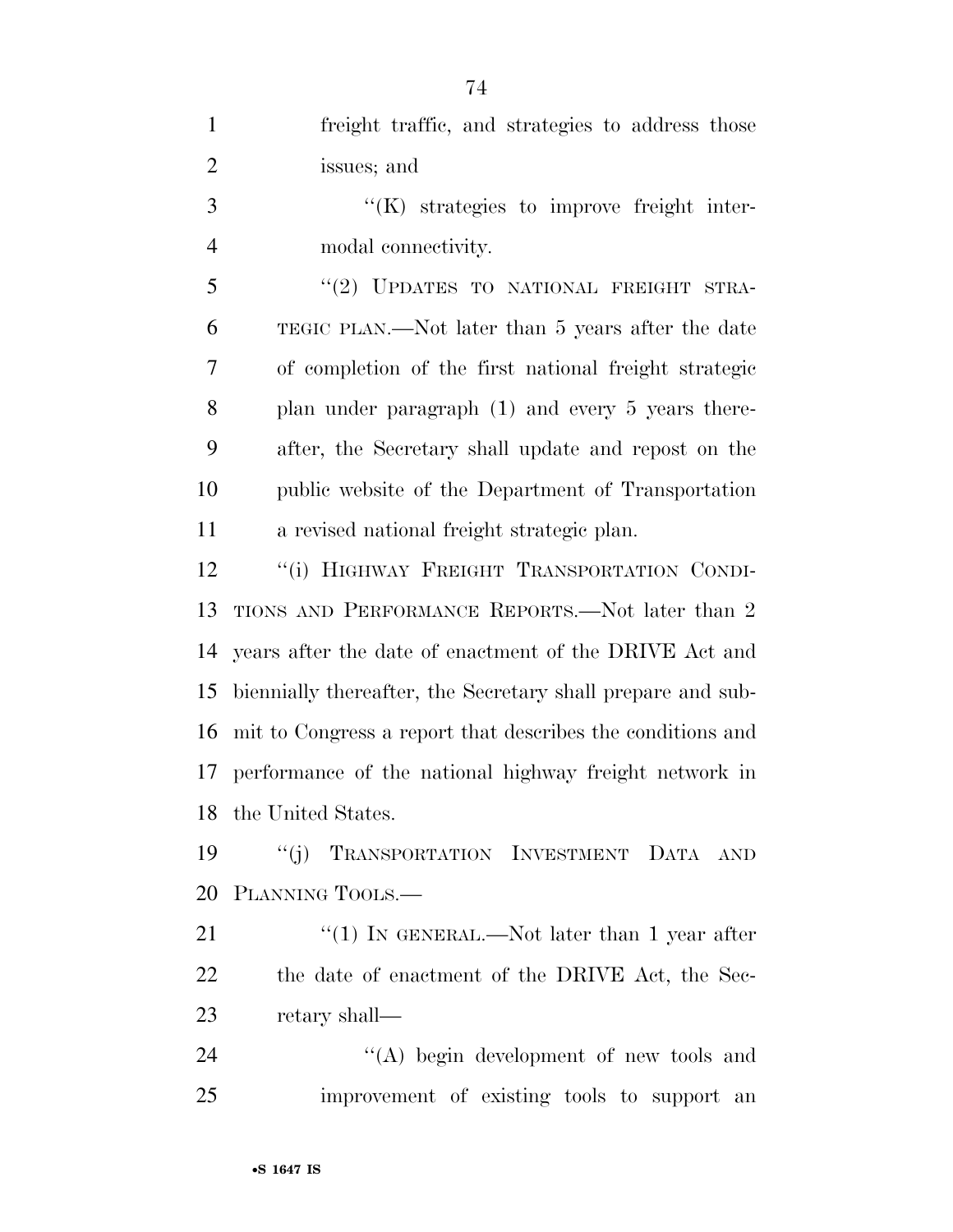| $\mathbf{1}$   | outcome-oriented, performance-based approach    |
|----------------|-------------------------------------------------|
| $\overline{2}$ | to evaluate proposed freight-related and other  |
| 3              | transportation projects, including—             |
| $\overline{4}$ | "(i) methodologies for systematic               |
| 5              | analysis of benefits and costs on a national    |
| 6              | and regional basis;                             |
| 7              | "(ii) tools for ensuring that the eval-         |
| 8              | uation of freight-related and other trans-      |
| 9              | portation projects could consider safety,       |
| 10             | economic competitiveness, environmental         |
| 11             | sustainability, and system condition in the     |
| 12             | project selection process;                      |
| 13             | "(iii) improved methods for data col-           |
| 14             | lection and trend analysis;                     |
| 15             | "(iv) encouragement of public-private           |
| 16             | partnerships to carry out data sharing ac-      |
| 17             | tivities while maintaining the confiden-        |
| 18             | tiality of all proprietary data; and            |
| 19             | $``(v)$ other tools to assist in effective      |
| 20             | transportation planning;                        |
| 21             | "(B) identify transportation-related model      |
| 22             | data elements to support a broad range of eval- |
| 23             | uation methods and techniques to assist in      |
| 24             | making transportation investment decisions;     |
| 25             | and                                             |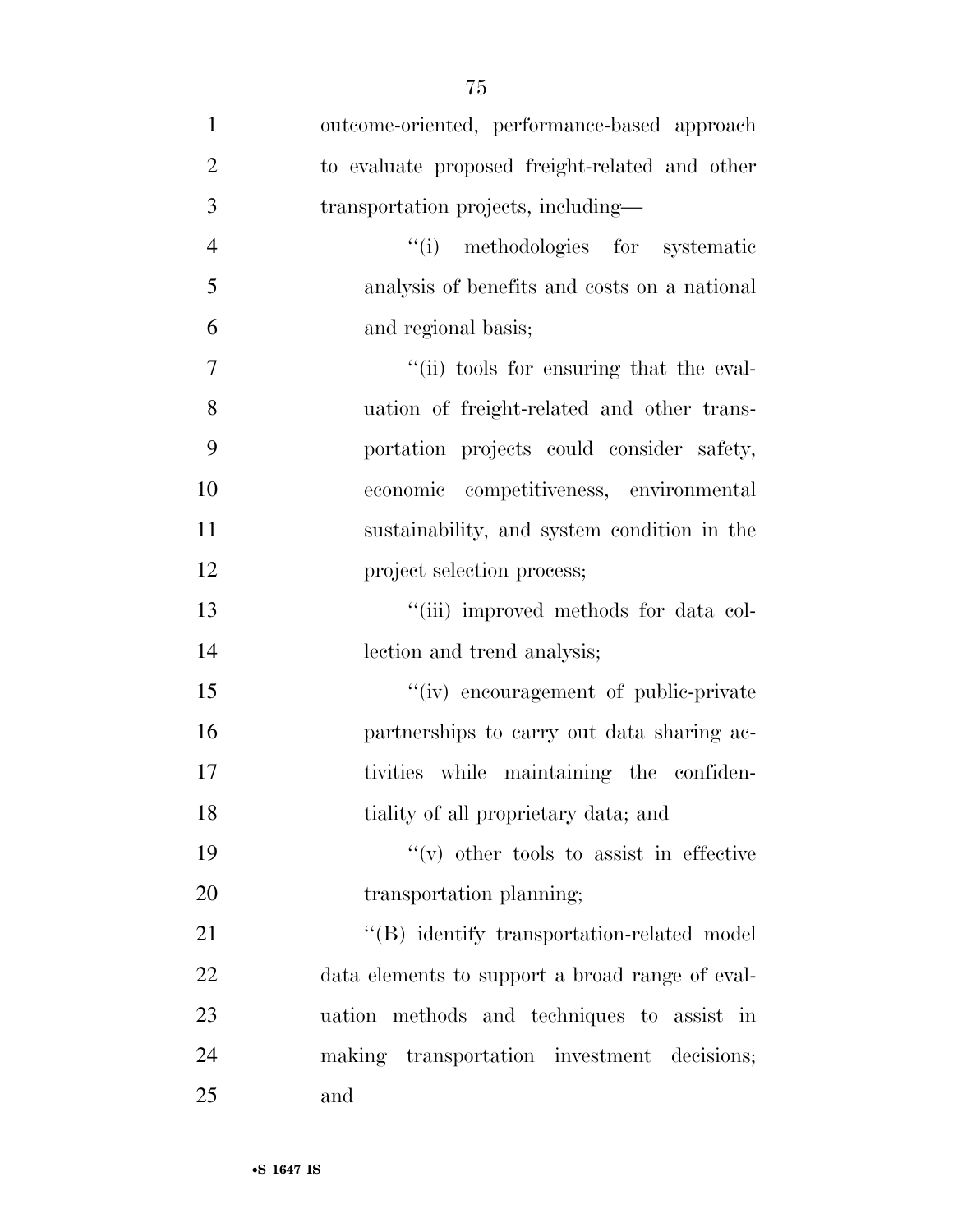| $\mathbf{1}$   | $\lq\lq$ (C) at a minimum, in consultation with       |
|----------------|-------------------------------------------------------|
| $\overline{2}$ | other relevant Federal agencies, consider any         |
| 3              | improvements to existing freight flow data col-       |
| $\overline{4}$ | lection efforts that could reduce identified          |
| 5              | freight data gaps and deficiencies and help im-       |
| 6              | prove forecasts of freight transportation de-         |
| 7              | mand.                                                 |
| 8              | "(2) CONSULTATION.—The Secretary shall con-           |
| 9              | sult with Federal, State, and other stakeholders to   |
| 10             | develop, improve, and implement the tools and col-    |
| 11             | lect the data described in paragraph (1).             |
| 12             | "(k) USE OF APPORTIONED FUNDS.—                       |
| 13             | "(1) IN GENERAL.—A State shall obligate               |
| 14             | funds apportioned to the State under section          |
| 15             | $104(b)(5)$ to improve the movement of freight on the |
| 16             | national highway freight network.                     |
| 17             | "(2) FORMULA.—The Secretary shall calculate           |
| 18             | for each State the proportion that—                   |
| 19             | $\lq\lq$ the total mileage in the State des-          |
| 20             | ignated as part of the primary highway freight        |
| 21             | system; bears to                                      |
| 22             | $\lq\lq$ the total mileage of the primary high-       |
| 23             | way freight system in all States.                     |
| 24             | $\lq(3)$ USE OF FUNDS.—                               |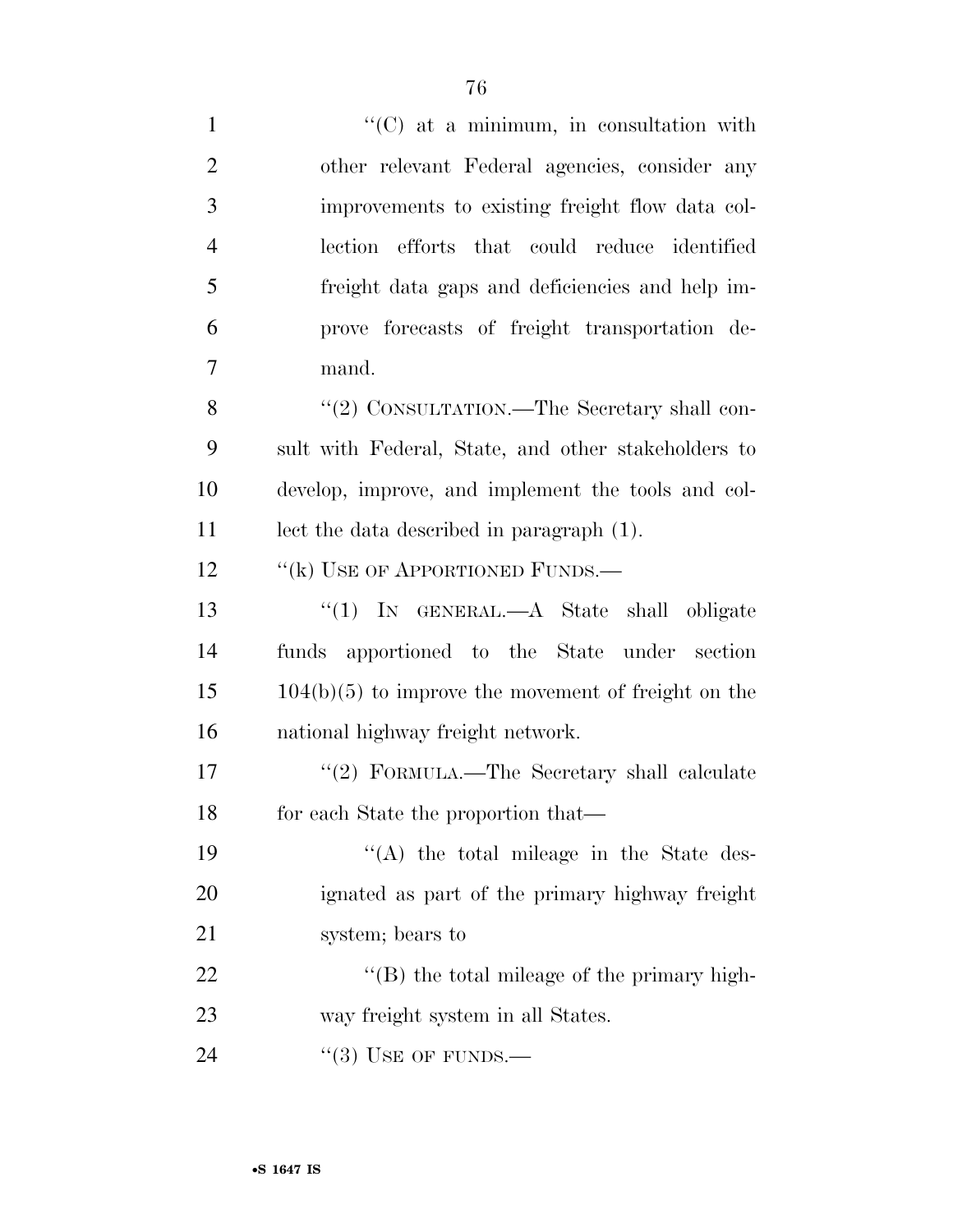| $\mathbf{1}$   | "(A) STATES WITH HIGH PRIMARY HIGH-                  |
|----------------|------------------------------------------------------|
| $\overline{2}$ | WAY FREIGHT SYSTEM MILEAGE.—If the pro-              |
| 3              | portion of a State under paragraph (2) is great-     |
| $\overline{4}$ | er than or equal to 3 percent, the State may ob-     |
| 5              | ligate funds apportioned to the State under sec-     |
| 6              | tion $104(b)(5)$ for projects on—                    |
| 7              | "(i) the primary highway freight sys-                |
| 8              | tem;                                                 |
| 9              | "(ii) critical rural freight corridors;              |
| 10             | and                                                  |
| 11             | "(iii) critical urban freight corridors.             |
| 12             | "(B) STATES WITH LOW PRIMARY HIGH-                   |
| 13             | WAY FREIGHT SYSTEM MILEAGE.—If the pro-              |
| 14             | portion of a State under paragraph $(2)$ is less     |
| 15             | than 3 percent, the State may obligate funds         |
| 16             | apportioned to the State under<br>section            |
| 17             | $104(b)(5)$ for projects on any component of the     |
| 18             | national highway freight network.                    |
| 19             | FREIGHT PLANNING.-Notwithstanding<br>(4)             |
| 20             | any other provision of law, effective beginning 2    |
| 21             | years after the date of enactment of the DRIVE       |
| 22             | Act, a State may not obligate funds apportioned to   |
| 23             | the State under section $104(b)(5)$ unless the State |
| 24             | $has-$                                               |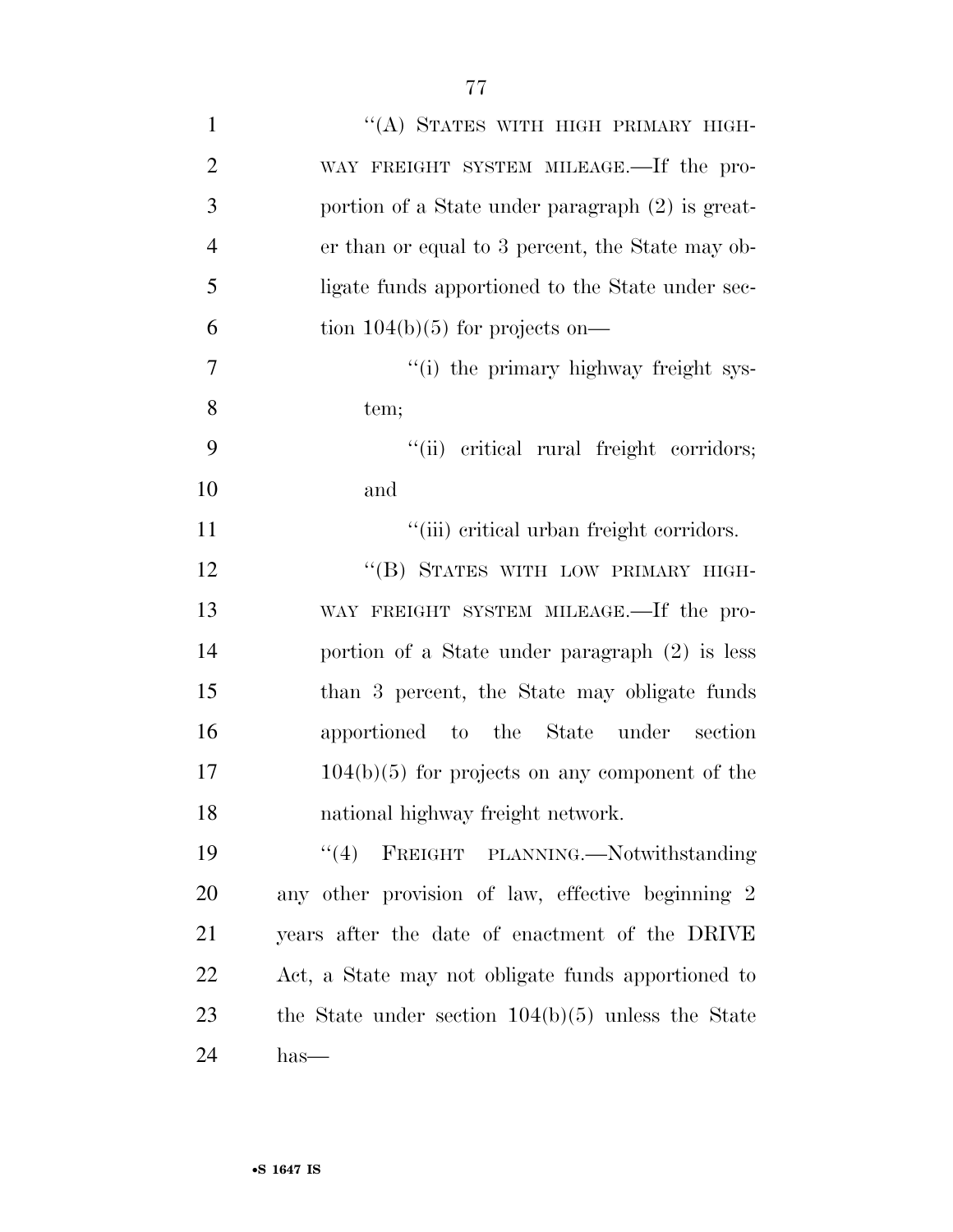| $\mathbf{1}$   | "(A) established a freight advisory com-          |
|----------------|---------------------------------------------------|
| $\overline{2}$ | mittee in accordance with subsection (n); and     |
| 3              | "(B) developed a freight plan in accord-          |
| $\overline{4}$ | ance with subsection (o).                         |
| 5              | $\lq(5)$ ELIGIBILITY.—                            |
| 6              | "(A) IN GENERAL.—Except as provided in            |
| 7              | this subsection, for a project to be eligible for |
| 8              | funding under this section the project shall—     |
| 9              | "(i) contribute to the efficient move-            |
| 10             | ment of freight on the national highway           |
| 11             | freight network; and                              |
| 12             | "(ii) be consistent with a freight in-            |
| 13             | vestment plan included in a freight plan of       |
| 14             | the State that is in effect.                      |
| 15             | "(B) OTHER PROJECTS.—A State may ob-              |
| 16             | ligate not more than 10 percent of the total ap-  |
| 17             | portionment of the State<br>under<br>section      |
| 18             | $104(b)(5)$ for projects—                         |
| 19             | "(i) within the boundaries of public              |
| 20             | and private freight rail, water facilities (in-   |
| 21             | cluding ports), and intermodal facilities;        |
| 22             | and                                               |
| 23             | "(ii) that provide surface transpor-              |
| 24             | tation infrastructure necessary to facilitate     |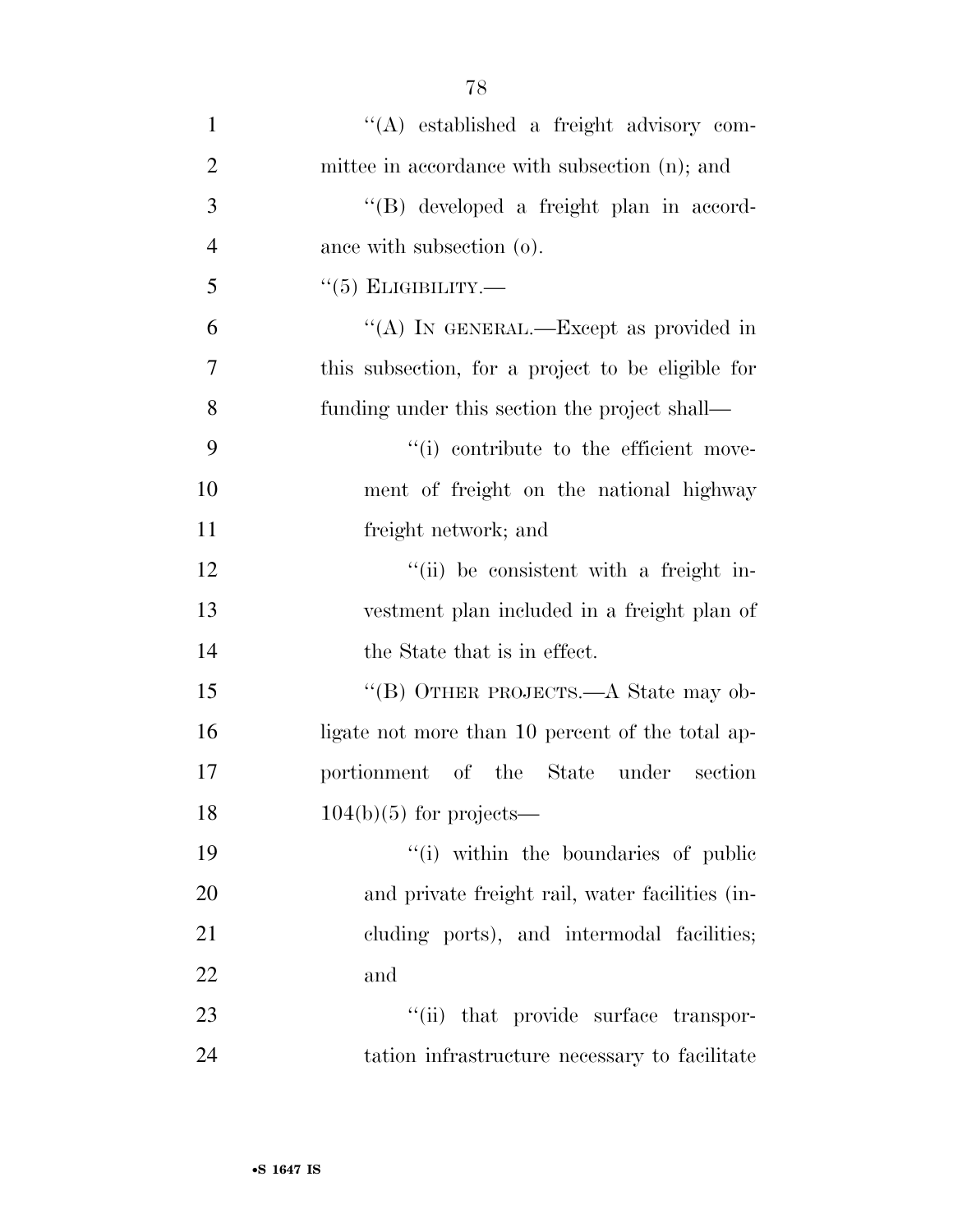| $\mathbf{1}$   | direct intermodal interchange, transfer,          |
|----------------|---------------------------------------------------|
| $\overline{2}$ | and access into and out of the facility.          |
| 3              | "(C) ELIGIBLE PROJECTS.—Funds appor-              |
| $\overline{4}$ | tioned to the State under section $104(b)(5)$ for |
| 5              | the national freight program may be obligated     |
| 6              | to carry out 1 or more of the following:          |
| 7              | "(i) Development phase activities, in-            |
| 8              | cluding planning, feasibility analysis, rev-      |
| 9              | forecasting, environmental review,<br>enue        |
| 10             | preliminary engineering and design work,          |
| 11             | and other preconstruction activities.             |
| 12             | "(ii) Construction, reconstruction, re-           |
| 13             | habilitation, acquisition of real property        |
| 14             | (including land relating to the project and       |
| 15             | improvements to land), construction con-          |
| 16             | tingencies, acquisition of equipment, and         |
| 17             | operational improvements directly relating        |
| 18             | to improving system performance.                  |
| 19             | "(iii) Intelligent transportation sys-            |
| 20             | tems and other technology to improve the          |
| 21             | flow of freight, including intelligent freight    |
| 22             | transportation systems.                           |
| 23             | "(iv) Efforts to reduce the environ-              |
| 24             | mental impacts of freight movement.               |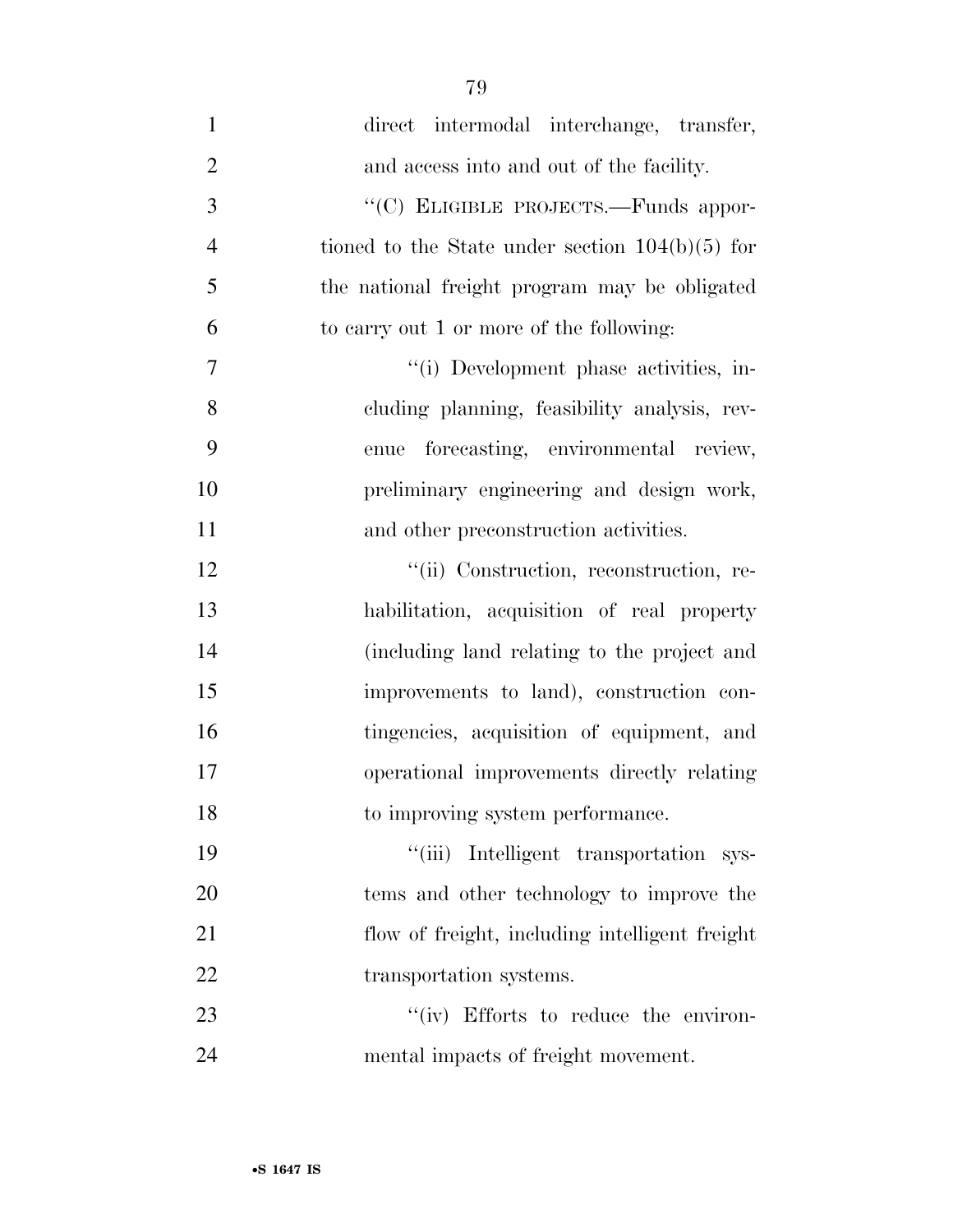| $\mathbf{1}$   | $f'(v)$ Environmental and community          |
|----------------|----------------------------------------------|
| $\overline{2}$ | mitigation of freight movement.              |
| 3              | "(vi) Railway-highway grade separa-          |
| $\overline{4}$ | tion.                                        |
| 5              | "(vii) Geometric improvements<br>$\qquad$ to |
| 6              | interchanges and ramps.                      |
| 7              | "(viii) Truck-only lanes.                    |
| 8              | "(ix) Climbing and runaway truck             |
| 9              | lanes.                                       |
| 10             | " $(x)$ Adding or widening of shoulders.     |
| 11             | "(xi) Truck parking facilities eligible      |
| 12             | for funding under section 1401 of MAP-       |
| 13             | 21 (23 U.S.C. 137 note; Public Law 112–      |
| 14             | 141).                                        |
| 15             | "(xii) Real-time traffic, truck parking,     |
| 16             | roadway condition, and multimodal trans-     |
| 17             | portation information systems.               |
| 18             | "(xiii) Electronic screening and             |
| 19             | credentialing systems for vehicles, includ-  |
| 20             | ing weigh-in-motion truck inspection tech-   |
| 21             | nologies.                                    |
| 22             | "(xiv) Traffic signal optimization, in-      |
| 23             | cluding synchronized and adaptive signals.   |
| 24             | "(xv) Work zone management and in-           |
| 25             | formation systems.                           |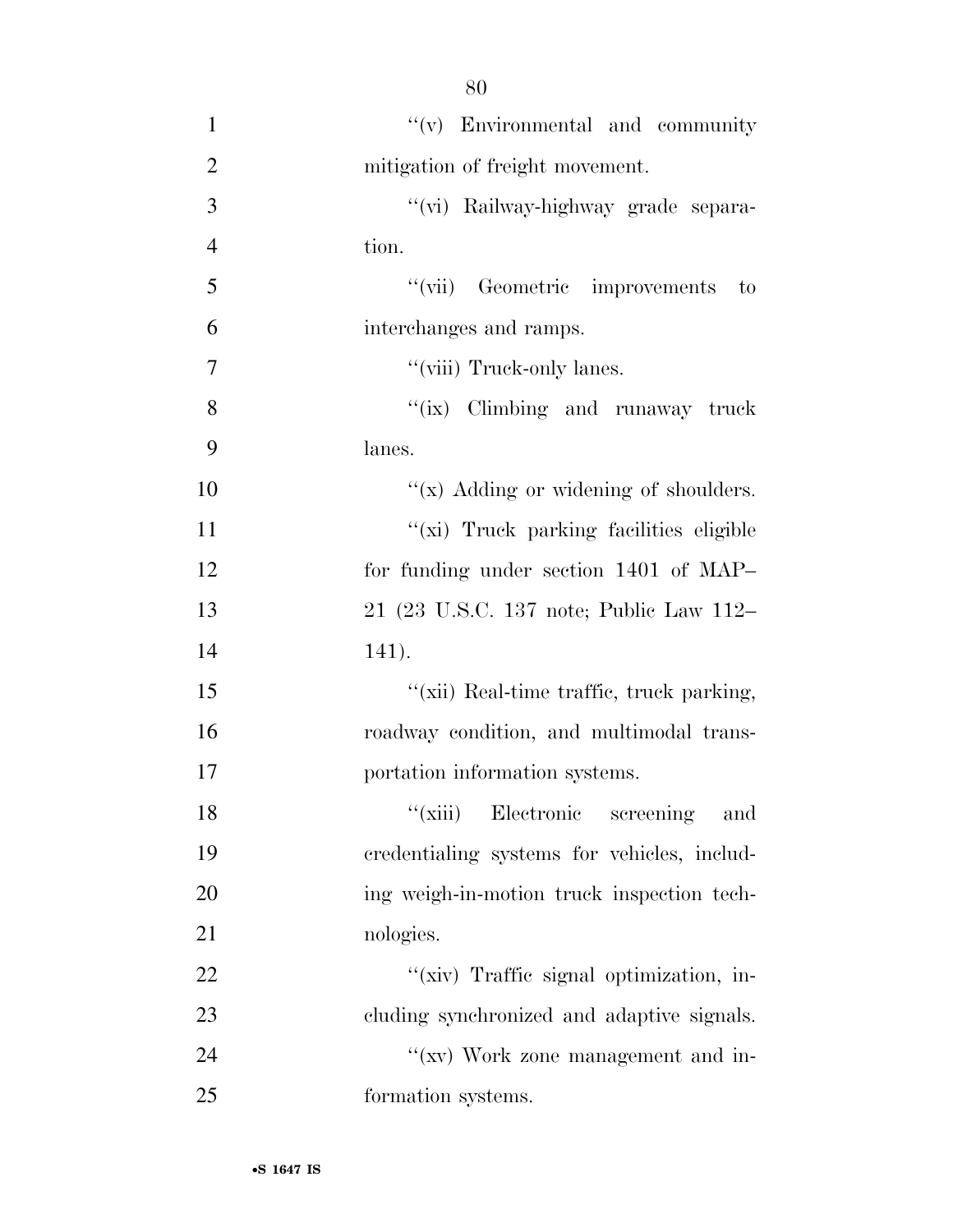| $\mathbf{1}$   | "(xvi) Highway ramp metering.                        |
|----------------|------------------------------------------------------|
| $\overline{2}$ | "(xvii) Electronic cargo and border se-              |
| 3              | curity technologies that improve truck               |
| $\overline{4}$ | freight movement.                                    |
| 5              | "(xviii) Intelligent transportation sys-             |
| 6              | tems that would increase truck freight effi-         |
| $\overline{7}$ | ciencies inside the boundaries of inter-             |
| 8              | modal facilities.                                    |
| 9              | "(xix) Additional road capacity to ad-               |
| 10             | dress highway freight bottlenecks.                   |
| 11             | "(xx) A highway project, other than a                |
| 12             | project described in clauses (i) through             |
| 13             | (xix), to improve the flow of freight on the         |
| 14             | national highway freight network.                    |
| 15             | "(xxi) Any other surface transpor-                   |
| 16             | tation project to improve the flow of                |
| 17             | freight into and out of a facility described         |
| 18             | in subparagraph (B).                                 |
| 19             | " $(6)$ OTHER ELIGIBLE COSTS.—In addition to         |
| 20             | the eligible projects identified in paragraph (5), a |
| 21             | State may use funds apportioned under section        |
| 22             | $104(b)(5)$ for—                                     |
| 23             | $\lq\lq$ carrying out diesel retrofit or alter-      |
| 24             | native fuel projects under section 149 for class     |
| 25             | 8 vehicles; and                                      |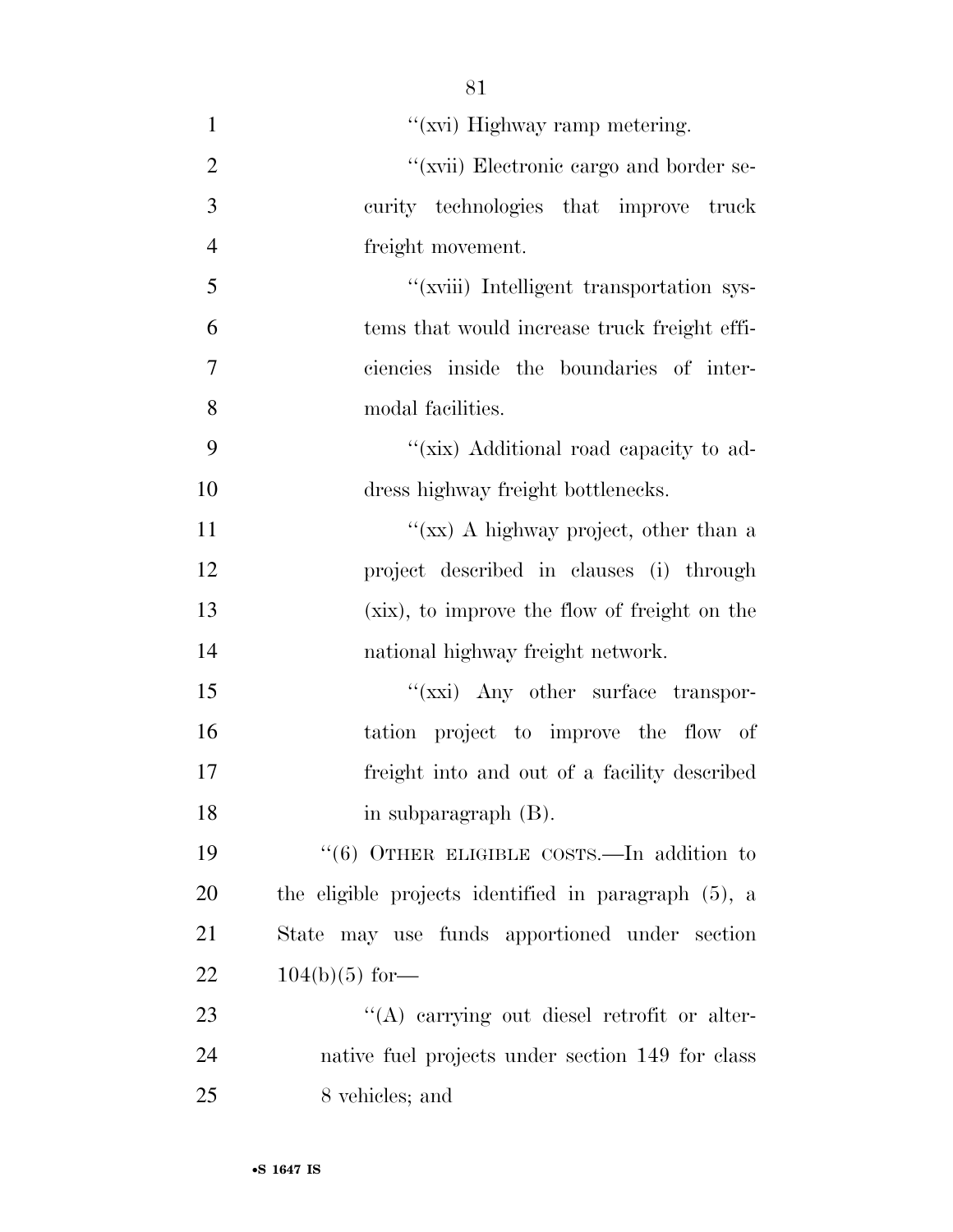| $\mathbf{1}$   | $\lq\lq$ the necessary costs of —                           |
|----------------|-------------------------------------------------------------|
| $\overline{2}$ | "(i) conducting analyses and data col-                      |
| 3              | lection related to the national freight pro-                |
| $\overline{4}$ | gram;                                                       |
| 5              | "(ii) developing and updating per-                          |
| 6              | formance targets to carry out this section;                 |
| $\overline{7}$ | and                                                         |
| 8              | "(iii) reporting to the Secretary to                        |
| 9              | comply with section 150.                                    |
| 10             | "(7) APPLICABILITY OF PLANNING REQUIRE-                     |
| 11             | MENTS.—Programming and expenditure of funds for             |
| 12             | projects under this section shall be consistent with        |
| 13             | the requirements of sections 134 and 135.                   |
| 14             | "(1) STATE PERFORMANCE TARGETS.—If the Sec-                 |
| 15             | retary determines that a State has not met or made sig-     |
| 16             | nificant progress toward meeting the performance targets    |
| 17             | related to freight movement of the State established under  |
| 18             | section $150(d)$ by the date that is 2 years after the date |
| 19             | of the establishment of the performance targets, until the  |
| 20             | date on which the Secretary determines that the State has   |
| 21             | met or has made significant progress towards meeting the    |
| 22             | performance targets, the State shall submit to the Sec-     |
| 23             | retary, on a biennial basis, a freight performance improve- |
| 24             | ment plan that includes—                                    |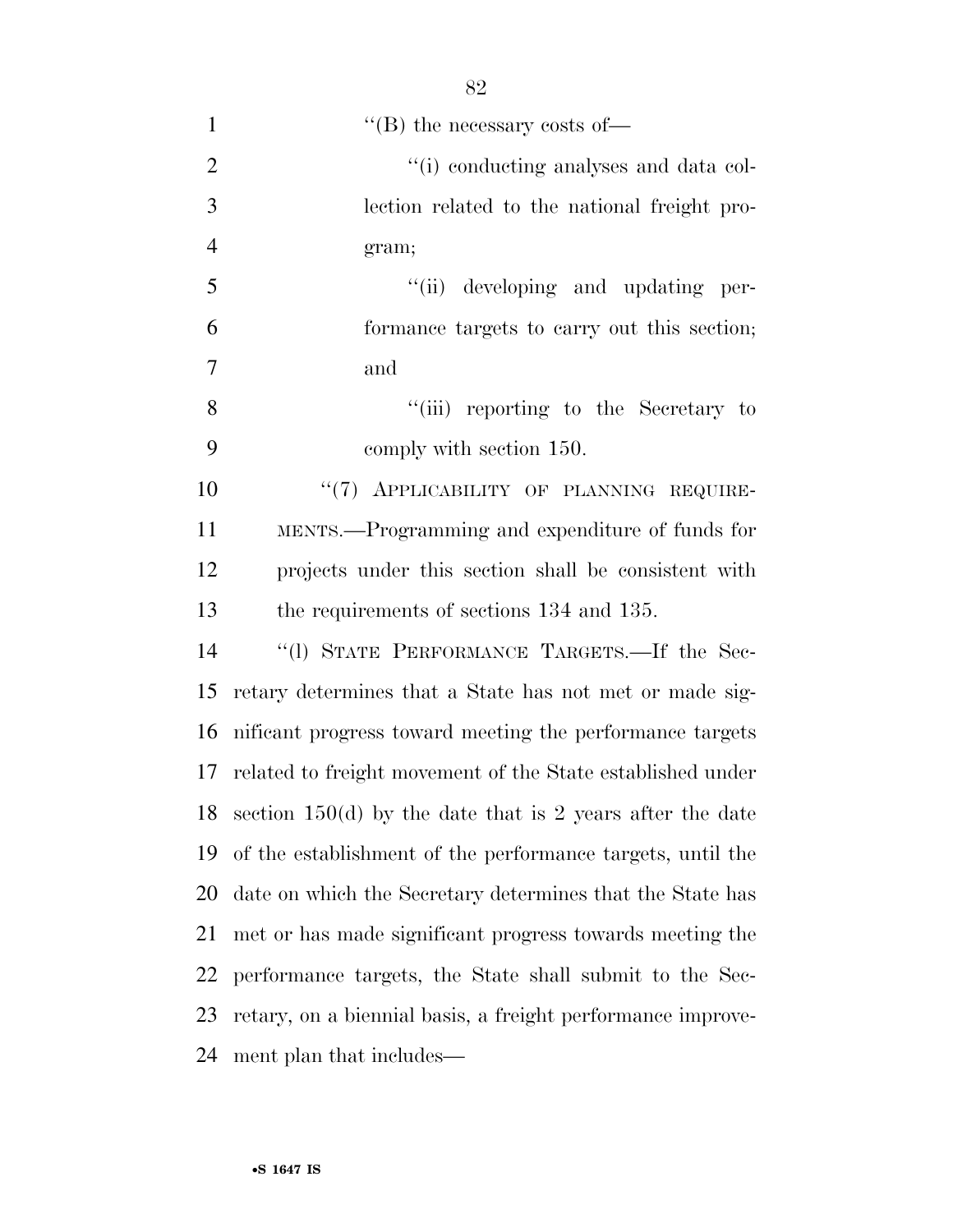| $\mathbf{1}$   | $\cdot$ (1) an identification of significant freight sys-   |
|----------------|-------------------------------------------------------------|
| $\overline{2}$ | tem trends, needs, and issues within the State;             |
| 3              | $f'(2)$ a description of the freight policies and           |
| $\overline{4}$ | strategies that will guide the freight-related trans-       |
| 5              | portation investments of the State;                         |
| 6              | $\cdot\cdot$ (3) an inventory of freight bottlenecks within |
| 7              | the State and a description of the ways in which the        |
| 8              | State is allocating the national freight program            |
| 9              | funds to improve those bottlenecks; and                     |
| 10             | $\cdot$ (4) a description of the actions the State will     |
| 11             | undertake to meet the performance targets of the            |
| 12             | State.                                                      |
| 13             | "(m) STUDY OF MULTIMODAL PROJECTS.—Not later                |
| 14             | than 2 years after the date of enactment of the DRIVE       |
| 15             | Act, the Secretary shall submit to Congress a report that   |
| 16             | contains—                                                   |
| 17             | $f'(1)$ a study of freight projects identified in           |
| 18             | State freight plans under subsection (o); and               |
| 19             | (2)<br>evaluation of multimodal<br>freight<br>an            |
| 20             | projects included in the State freight plans, or other-     |
| 21             | wise identified by States, that are subject to the lim-     |
| 22             | itation of funding for such projects under this sec-        |
| 23             | tion.                                                       |
| 24             | "(n) STATE FREIGHT ADVISORY COMMITTEES.—                    |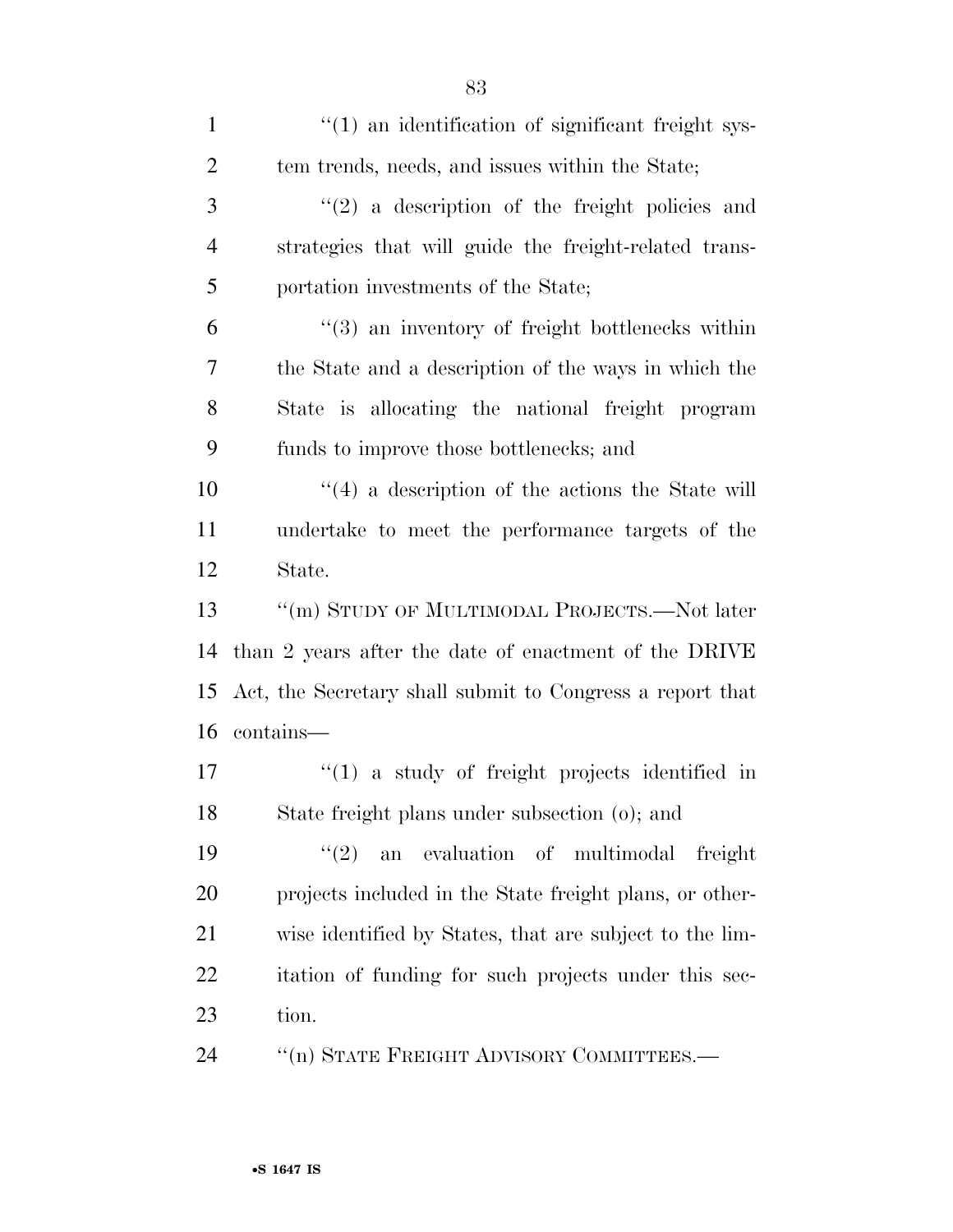| $\mathbf{1}$   | "(1) IN GENERAL.—Each State shall establish              |
|----------------|----------------------------------------------------------|
| $\overline{2}$ | a freight advisory committee consisting of a rep-        |
| 3              | resentative cross-section of public and private sector   |
| $\overline{4}$ | freight stakeholders, including representatives of       |
| 5              | ports, shippers, carriers, freight-related associations, |
| 6              | the freight industry workforce, the transportation       |
| 7              | department of the State, and local governments.          |
| 8              | "(2) ROLE OF COMMITTEE.—A freight advisory               |
| 9              | committee of a State described in paragraph (1)          |
| 10             | shall—                                                   |
| 11             | "(A) advise the State on freight-related                 |
| 12             | priorities, issues, projects, and funding needs;         |
| 13             | $\lq\lq (B)$ serve as a forum for discussion for         |
| 14             | State transportation decisions affecting freight         |
| 15             | mobility;                                                |
| 16             | "(C) communicate and coordinate regional                 |
| 17             | priorities with other organizations;                     |
| 18             | $\lq\lq$ (D) promote the sharing of information          |
| 19             | between the private and public sectors<br>on             |
| 20             | freight issues; and                                      |
| 21             | $\lq\lq(E)$ participate in the development of the        |
| 22             | freight plan of the State described in subsection        |
| 23             | (o).                                                     |
| 24             | "(0) STATE FREIGHT PLANS.—                               |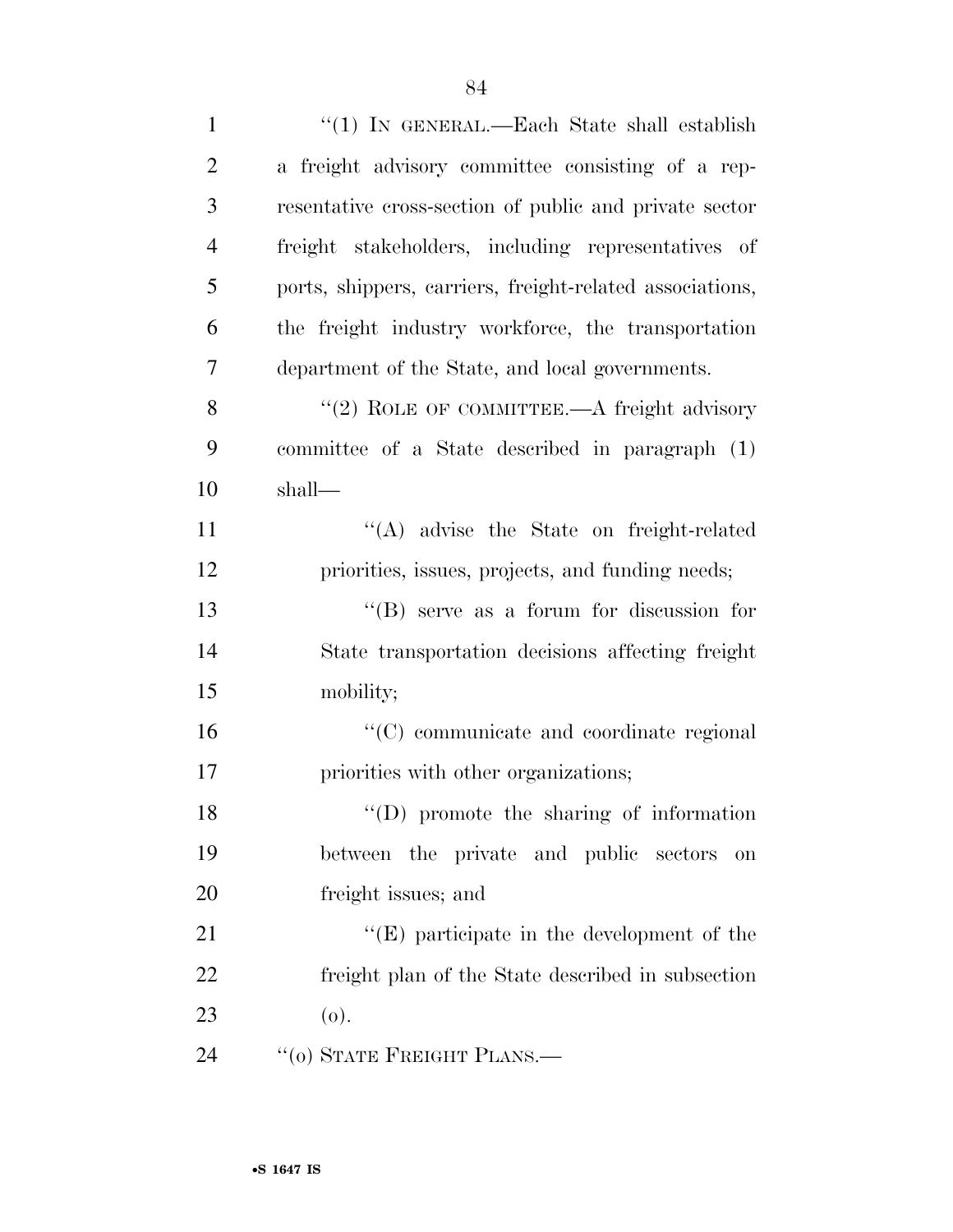| $\mathbf{1}$   | "(1) IN GENERAL.—Each State shall develop a           |
|----------------|-------------------------------------------------------|
| $\overline{2}$ | freight plan that provides a comprehensive plan for   |
| 3              | the immediate and long-range planning activities      |
| $\overline{4}$ | and investments of the State with respect to freight. |
| 5              | "(2) PLAN CONTENTS.—A freight plan de-                |
| 6              | scribed in paragraph (1) shall include, at a min-     |
| $\overline{7}$ | imum—                                                 |
| 8              | $\lq\lq$ an identification of significant freight     |
| 9              | system trends, needs, and issues with respect to      |
| 10             | the State;                                            |
| 11             | $\lq\lq (B)$ a description of the freight policies,   |
| 12             | strategies, and performance measures that will        |
| 13             | guide the freight-related transportation invest-      |
| 14             | ment decisions of the State;                          |
| 15             | $\lq\lq$ (C) when applicable, a listing of critical   |
| 16             | rural and urban freight corridors designated          |
| 17             | within the State under this section;                  |
| 18             | $\lq\lq$ (D) a description of how the plan will im-   |
| 19             | prove the ability of the State to meet the na-        |
| 20             | tional freight goals established under subsection     |
| 21             | (b);                                                  |
| 22             | "(E) evidence of consideration of innova-             |
| 23             | tive technologies and operational strategies, in-     |
| 24             | cluding intelligent transportation systems, that      |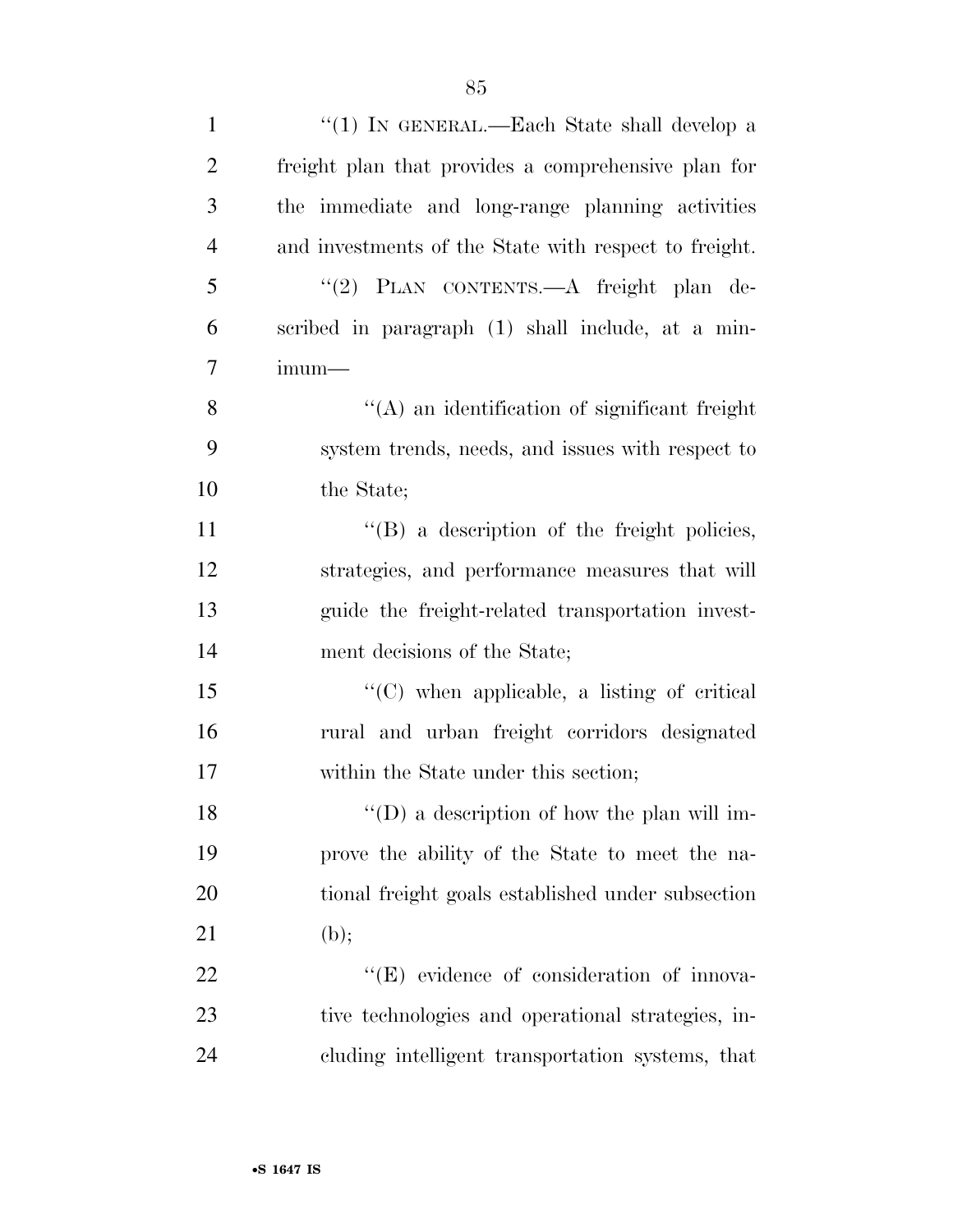| $\mathbf{1}$   | improve the safety and efficiency of freight        |
|----------------|-----------------------------------------------------|
| $\overline{2}$ | movement;                                           |
| 3              | $\lq\lq(F)$ in the case of routes on which travel   |
| $\overline{4}$ | by heavy vehicles (including mining, agricul-       |
| 5              | tural, energy cargo or equipment, and timber        |
| 6              | vehicles) is projected to substantially deteriorate |
| 7              | the condition of roadways, a description of im-     |
| 8              | provements that may be required to reduce or        |
| 9              | impede the deterioration;                           |
| 10             | $\lq\lq(G)$ an inventory of facilities with freight |
| 11             | mobility issues, such as truck bottlenecks, with-   |
| 12             | in the State, and a description of the strategies   |
| 13             | the State is employing to address those freight     |
| 14             | mobility issues;                                    |
| 15             | "(H) consideration of any significant con-          |
| 16             | gestion or delay caused by freight movements        |
| 17             | and any strategies to mitigate that congestion      |
| 18             | or delay; and                                       |
| 19             | $\lq\lq$ a freight investment plan that, subject    |
| 20             | to paragraph $(3)(B)$ , includes a list of priority |
| 21             | projects and describes how funds made avail-        |
| 22             | able to carry out this section would be invested    |
| 23             | and matched.                                        |

24 ''(3) RELATIONSHIP TO LONG-RANGE PLAN.—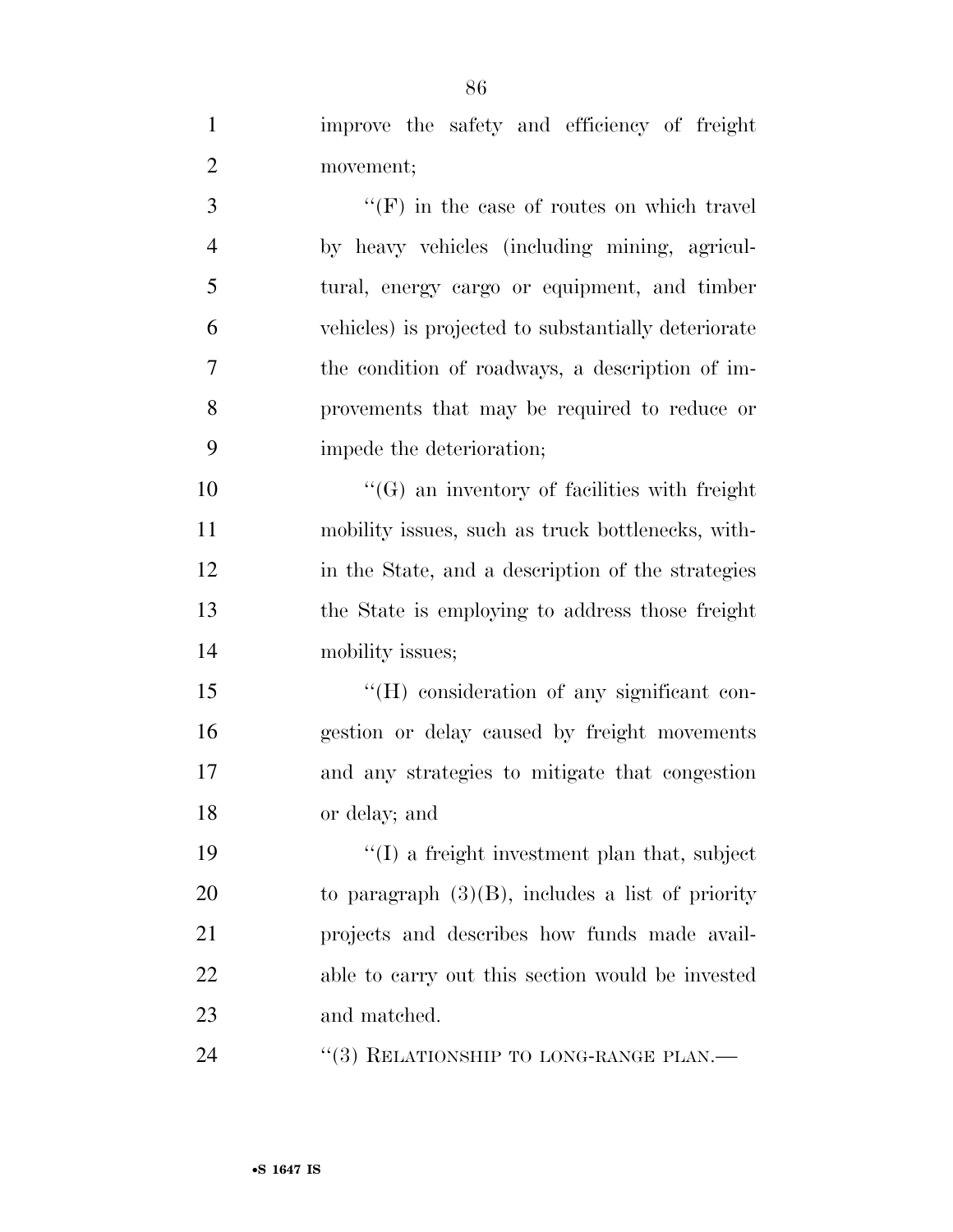| $\mathbf{1}$   | "(A) INCORPORATION.—A freight plan de-             |
|----------------|----------------------------------------------------|
| $\overline{2}$ | scribed in paragraph (1) may be developed sep-     |
| 3              | arately from or incorporated into the statewide    |
| $\overline{4}$ | strategic long-range transportation plan re-       |
| 5              | quired by section 135.                             |
| 6              | "(B) FISCAL CONSTRAINT.—The freight                |
| 7              | investment plan component of a freight plan        |
| 8              | shall include a project, or an identified phase of |
| 9              | a project, only if funding for completion of the   |
| 10             | project can reasonably be anticipated to be        |
| 11             | available for the project within the time period   |
| 12             | identified in the freight investment plan.         |
| 13             | "(4) PLANNING PERIOD.—The freight plan             |
| 14             | shall address a 10-year forecast period.           |
| 15             | $``(5)$ UPDATES.—                                  |
| 16             | "(A) IN GENERAL.—A State shall update              |
| 17             | the freight plan not less frequently than once     |
| 18             | every 5 years.                                     |
| 19             | "(B) FREIGHT INVESTMENT PLAN.— $A$                 |
| 20             | State may update the freight investment plan       |
| 21             | more frequently than is required under sub-        |
| 22             | paragraph $(A)$ .                                  |
| 23             | "(p) INTELLIGENT FREIGHT TRANSPORTATION SYS-       |
| 24             | TEM.                                               |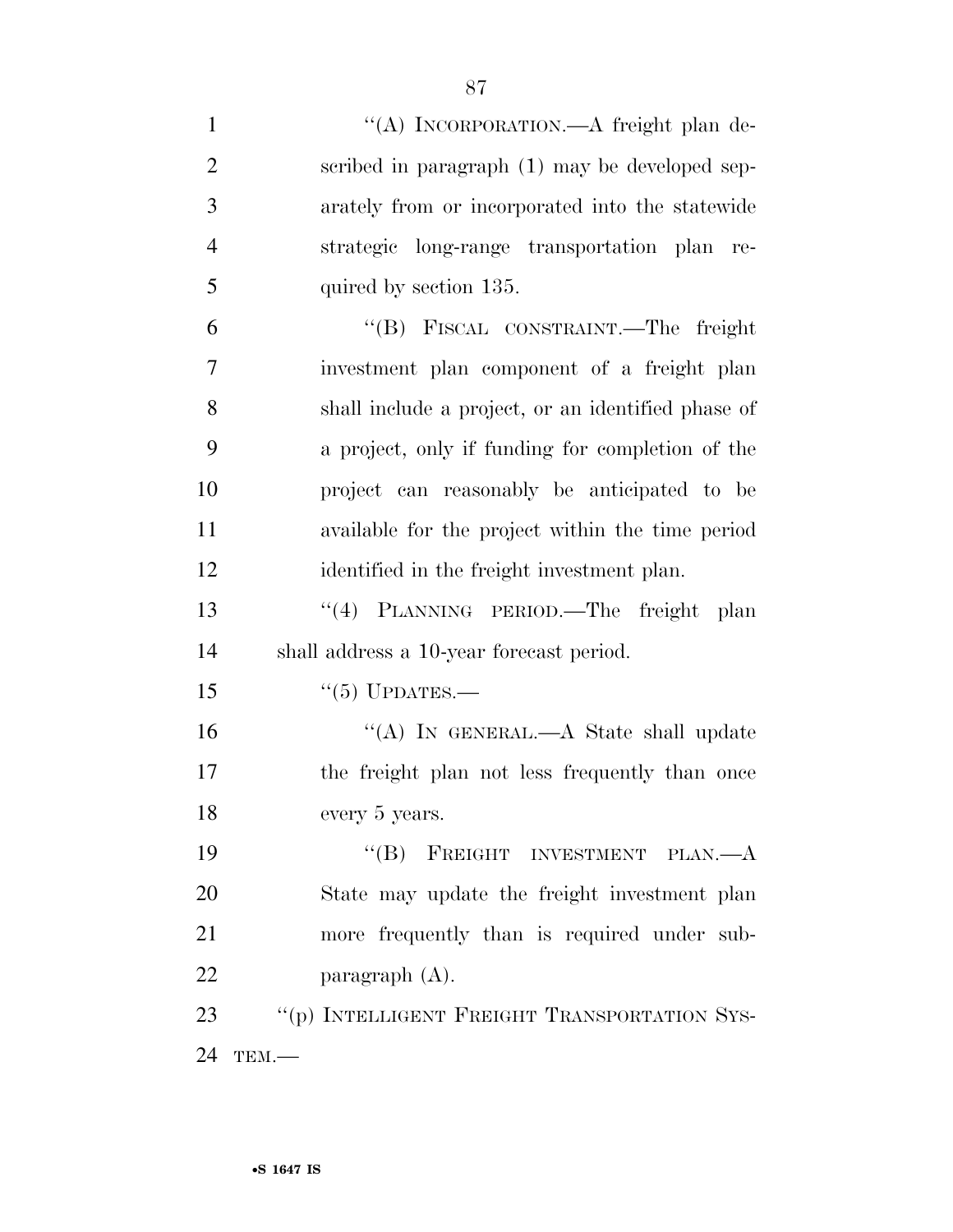| $\mathbf{1}$   | "(1) DEFINITION OF INTELLIGENT FREIGHT               |
|----------------|------------------------------------------------------|
| $\overline{2}$ | TRANSPORTATION SYSTEM.—In this section, the          |
| 3              | term 'intelligent freight transportation system'     |
| $\overline{4}$ | means-                                               |
| 5              | $\lq\lq$ an innovative or intelligent techno-        |
| 6              | logical transportation system, infrastructure, or    |
| 7              | facilities, including electronic roads, driverless   |
| 8              | trucks, elevated freight transportation facilities,  |
| 9              | and other intelligent freight transportation sys-    |
| 10             | tems; and                                            |
| 11             | $\lq\lq (B)$ a communications or information         |
| 12             | processing system used singly or in combination      |
| 13             | for dedicated intelligent freight lanes and con-     |
| 14             | veyances that improve the efficiency, security,      |
| 15             | or safety of freight on the Federal-aid highway      |
| 16             | system or that operate to convey freight or im-      |
| 17             | prove existing freight movements.                    |
| 18             | "(2) LOCATION.—An intelligent freight trans-         |
| 19             | portation system shall be located—                   |
| 20             | $\lq\lq (A)(i)$ along existing Federal-aid high-     |
| 21             | ways; or                                             |
| 22             | "(ii) in a manner that connects ports-of-            |
| 23             | entry to existing Federal-aid highways; and          |
| 24             | $\lq\lq$ (B) in proximity to, or within, an existing |
| 25             | right-of-way on a Federal-aid highway.               |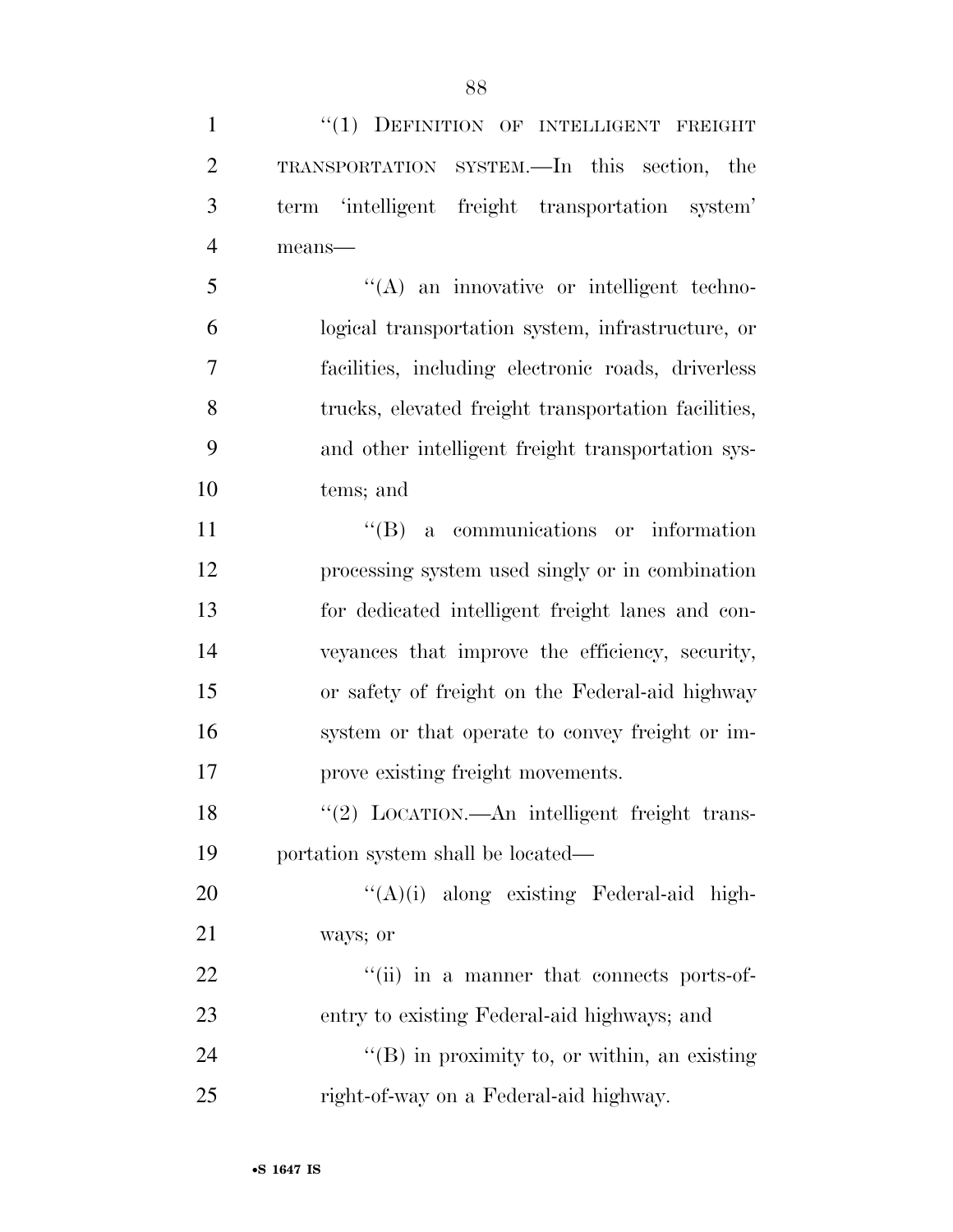| 1              | "(3) OPERATING STANDARDS.-The Adminis-                                       |
|----------------|------------------------------------------------------------------------------|
| 2              | trator of the Federal Highway Administration shall                           |
| 3              | determine the need for establishing operating stand-                         |
| $\overline{4}$ | ards for intelligent freight transportation systems.".                       |
| 5              | (b) CONFORMING AMENDMENTS.-                                                  |
| 6              | $(1)$ The analysis for chapter 1 of title 23,                                |
| 7              | United States Code, is amended by adding at the                              |
| 8              | end the following:                                                           |
|                | "167. National freight program.".                                            |
| 9              | $(2)$ Sections 1116, 1117, and 1118 of MAP-21                                |
| 10             | $(23 \text{ U.S.C. } 167 \text{ note}; \text{ Public Law } 112-141)$ are re- |
| 11             | pealed.                                                                      |
| 12             | SEC. 1015. ASSISTANCE FOR MAJOR PROJECTS PROGRAM.                            |
| 13             | (a) IN GENERAL.—Chapter 1 of title 23, United                                |
| 14             | States Code, is amended by adding at the end the fol-                        |
| 15             | lowing:                                                                      |
| 16             | "\\$171. Assistance for major projects program                               |
| 17             | "(a) PURPOSE OF PROGRAM.—The purpose of the as-                              |
| 18             | sistance for major projects program shall be to assist in                    |
| 19             | funding critical high-cost surface transportation infra-                     |
| 20             | structure projects that—                                                     |
| 21             | $\lq(1)$ are difficult to complete with existing Fed-                        |
| 22             | eral, State, local, and private funds; and                                   |
|                |                                                                              |

23  $\text{``(2)}$  will achieve 1 or more of—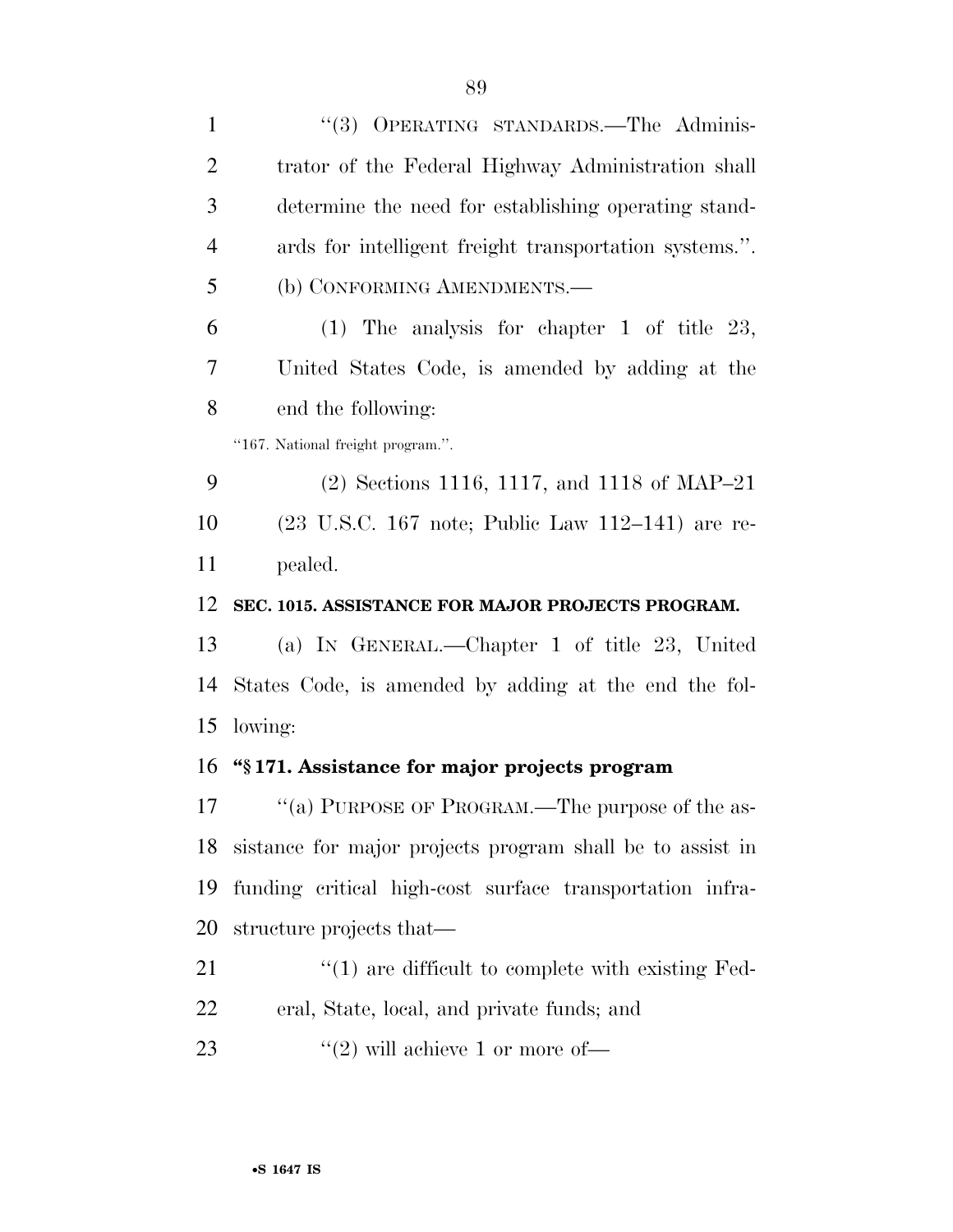| $\mathbf{1}$   | $\lq\lq$ generation of national or regional        |
|----------------|----------------------------------------------------|
| $\overline{2}$ | economic benefits and an increase in the global    |
| 3              | economic competitiveness of the United States;     |
| $\overline{4}$ | "(B) reduction of congestion and the im-           |
| 5              | pacts of congestion;                               |
| 6              | " $(C)$ improvement of roadways vital to na-       |
| $\overline{7}$ | tional energy security;                            |
| 8              | "(D) improvement of the efficiency, reli-          |
| 9              | ability, and affordability of the movement of      |
| 10             | freight;                                           |
| 11             | $\lq\lq$ (E) improvement of transportation safety; |
| 12             | $\lq\lq(F)$ improvement of existing and des-       |
| 13             | ignated future Interstate System routes; or        |
| 14             | $\lq\lq(G)$ improvement of the movement of peo-    |
| 15             | ple through improving rural connectivity and       |
| 16             | metropolitan accessibility.                        |
| 17             | "(b) DEFINITIONS.—In this section:                 |
| 18             | $(1)$ ADMINISTRATOR.—The term 'Adminis-            |
| 19             | trator' means the Administrator of the Federal     |
| 20             | Highway Administration.                            |
| 21             | "(2) ELIGIBLE APPLICANT.—The term 'eligible        |
| 22             | applicant' means—                                  |
| 23             | "(A) a State (or a group of States);               |
| 24             | $\lq\lq (B)$ a local government;                   |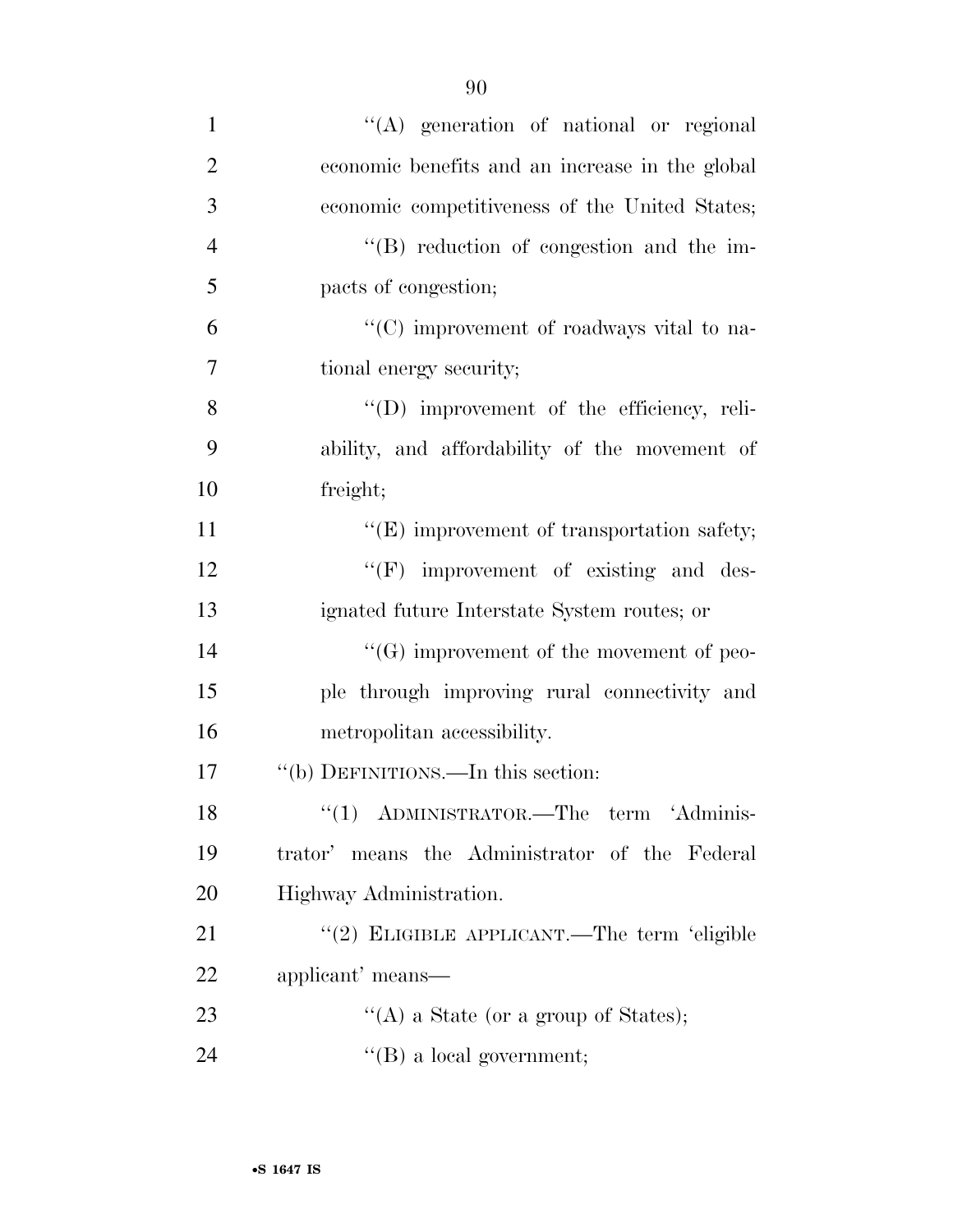| $\mathbf{1}$   | $\lq\lq$ (C) a tribal government (or a consortium |
|----------------|---------------------------------------------------|
| $\overline{2}$ | of tribal governments);                           |
| 3              | $\lq\lq$ (D) a transit agency;                    |
| $\overline{4}$ | "(E) a special purpose district or a public       |
| 5              | authority with a transportation function;         |
| 6              | $\lq\lq(F)$ a port authority;                     |
| $\overline{7}$ | $\lq\lq(G)$ a political subdivision of a State or |
| 8              | local government;                                 |
| 9              | "(H) a Federal land management agency,            |
| 10             | jointly with the applicable State; or             |
| 11             | ``(I)<br>a multistate or multijurisdictional      |
| 12             | group of entities described in subparagraphs      |
| 13             | $(A)$ through $(H)$ .                             |
| 14             | $``(3)$ ELIGIBLE PROJECT.—                        |
| 15             | "(A) IN GENERAL.—The term 'eligible               |
| 16             | project' means a surface transportation project,  |
| 17             | or a program of integrated surface transpor-      |
| 18             | tation projects closely related in the function   |
| 19             | the projects perform, that—                       |
| 20             | "(i) is a capital project that is eligible        |
| 21             | for Federal financial assistance under—           |
| 22             | $\lq(1)$ this title; or                           |
| 23             | $\text{``(II)}$ chapter 53 of title 49; and       |
| 24             | "(ii) except as provided in subpara-              |
| 25             | graph (B), has eligible project costs that        |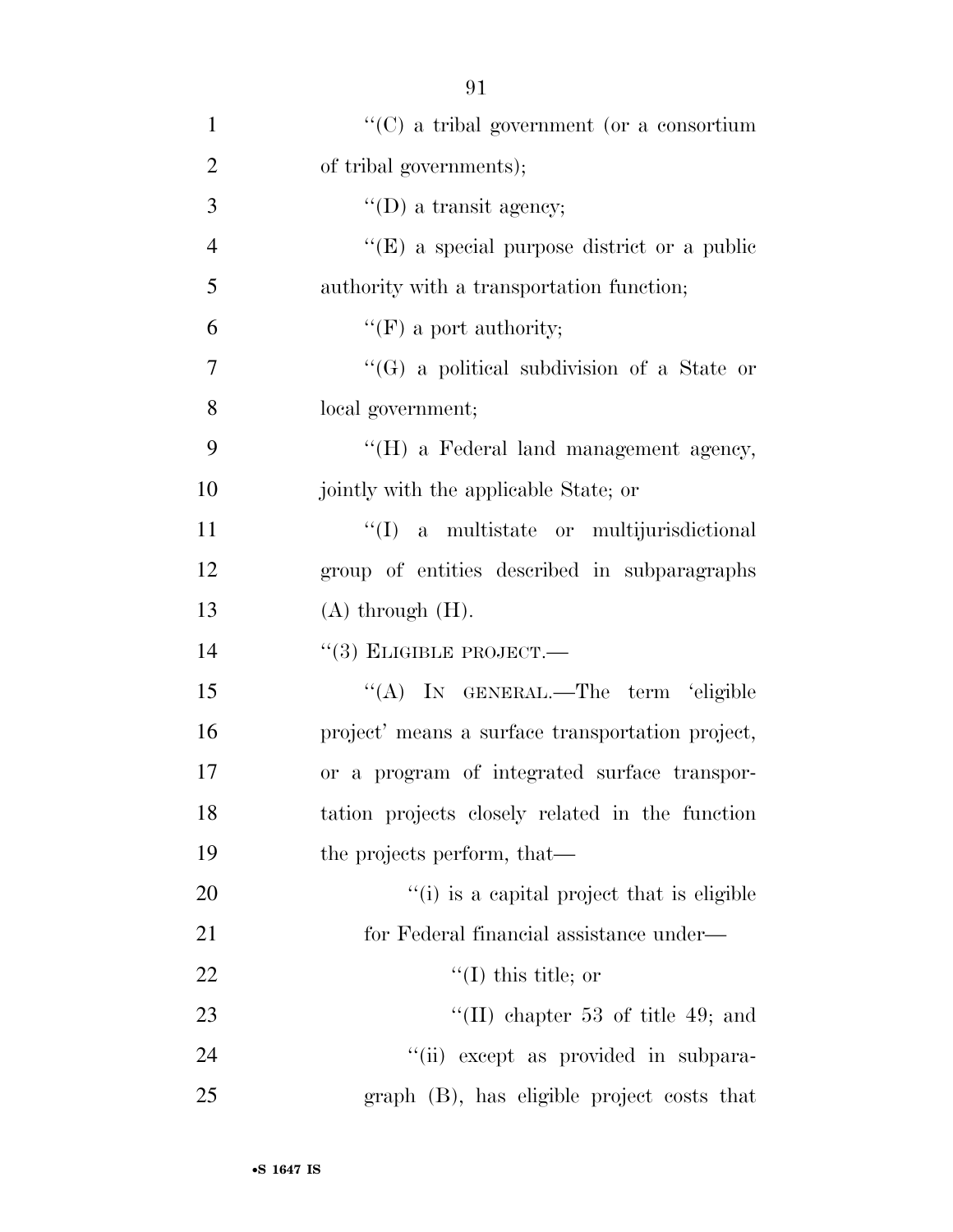| $\mathbf{1}$   | are reasonably anticipated to equal or ex-     |
|----------------|------------------------------------------------|
| $\overline{2}$ | ceed the lesser of-                            |
| 3              | $\lq(1)$ \$350,000,000; and                    |
| $\overline{4}$ | "(II)(aa) for a project located in             |
| 5              | a single State, 30 percent of the              |
| 6              | amount of Federal-aid highway funds            |
| $\tau$         | apportioned to the State for the most          |
| 8              | recently completed fiscal year;                |
| 9              | "(bb) for a project located in a               |
| 10             | single rural State with a population           |
| 11             | density of 75 or fewer persons per             |
| 12             | square mile based on the most recent           |
| 13             | decennial census, 10 percent of the            |
| 14             | amount of Federal-aid highway funds            |
| 15             | apportioned to the State for the most          |
| 16             | recently completed fiscal year; or             |
| 17             | "(cc) for a project located in                 |
| 18             | more than 1 State, 75 percent of the           |
| 19             | amount of Federal-aid highway funds            |
| 20             | apportioned to the participating State         |
| 21             | that has the largest apportionment for         |
| 22             | most recently completed fiscal<br>the          |
| 23             | year.                                          |
| 24             | $\lq\lq (B)$<br>FEDERAL LAND TRANSPORTATION    |
| 25             | FACILITY.—In the case of a Federal land trans- |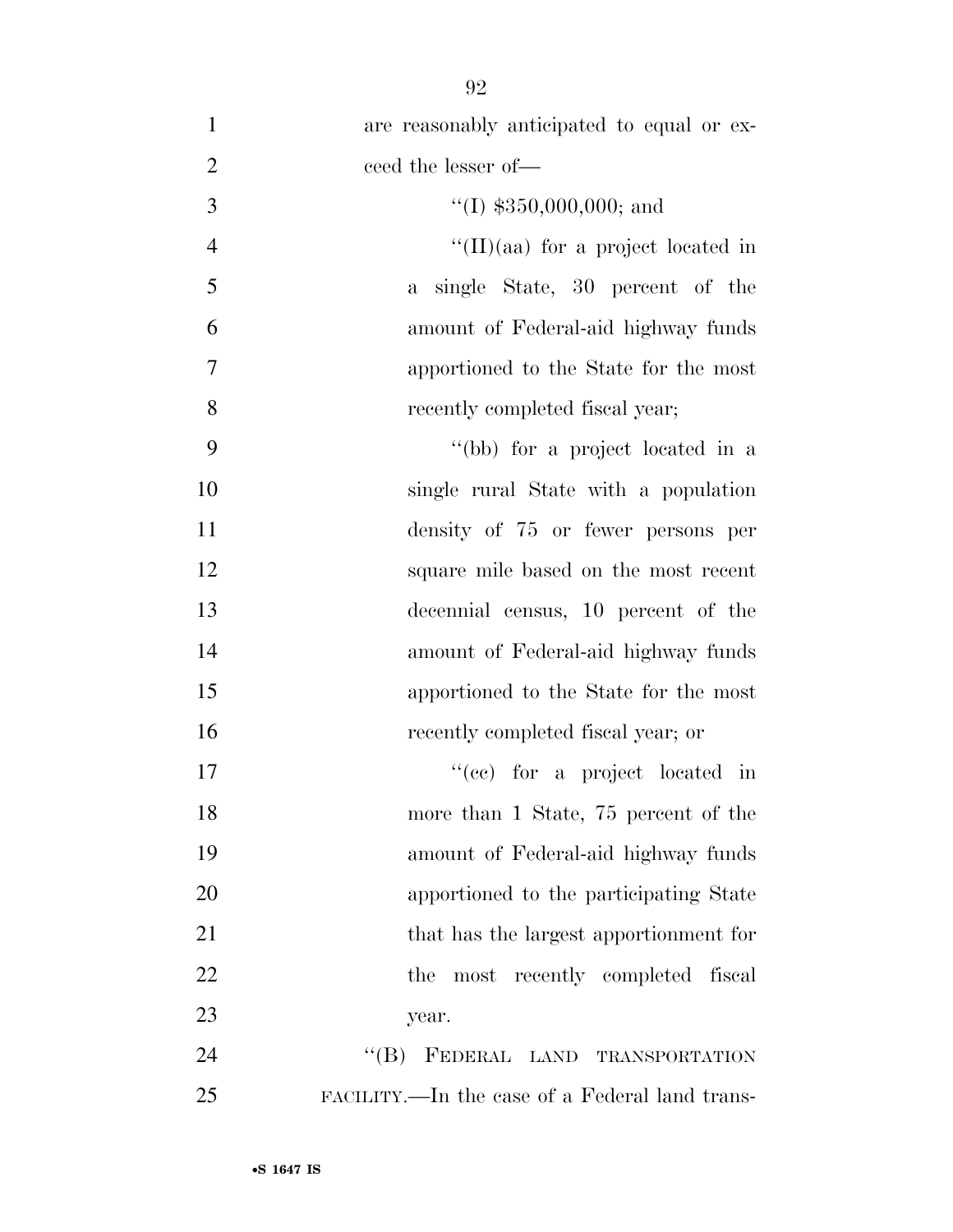| $\mathbf{1}$   | portation facility, the term 'eligible project'     |
|----------------|-----------------------------------------------------|
| $\overline{2}$ | means a Federal land transportation facility        |
| 3              | that has eligible project costs that are reason-    |
| $\overline{4}$ | ably anticipated to equal or exceed                 |
| 5              | \$150,000,000.                                      |
| 6              | "(4) ELIGIBLE PROJECT COSTS.—The term 'eli-         |
| 7              | gible project costs' means the costs of—            |
| 8              | "(A) development phase activities, includ-          |
| 9              | ing planning, feasibility analysis, revenue fore-   |
| 10             | casting, environmental review, preliminary engi-    |
| 11             | neering and design work, and other                  |
| 12             | preconstruction activities; and                     |
| 13             | "(B) construction, reconstruction, rehabili-        |
| 14             | tation, and acquisition of real property (includ-   |
| 15             | ing land related to the project and improve-        |
| 16             | ments to land), environmental mitigation, con-      |
| 17             | struction contingencies, acquisition of equip-      |
| 18             | ment directly related to improving system per-      |
| 19             | formance, and operational improvements.             |
| 20             | "(5) RURAL AREA.—The term 'rural area'              |
| 21             | means an area that is outside of an urbanized area  |
| 22             | with a population greater than 150,000 individuals, |
| 23             | as determined by the Bureau of the Census.          |
| 24             | "(6) RURAL STATE.—The term 'rural State'            |
| 25             | means a State that has a population density of 75   |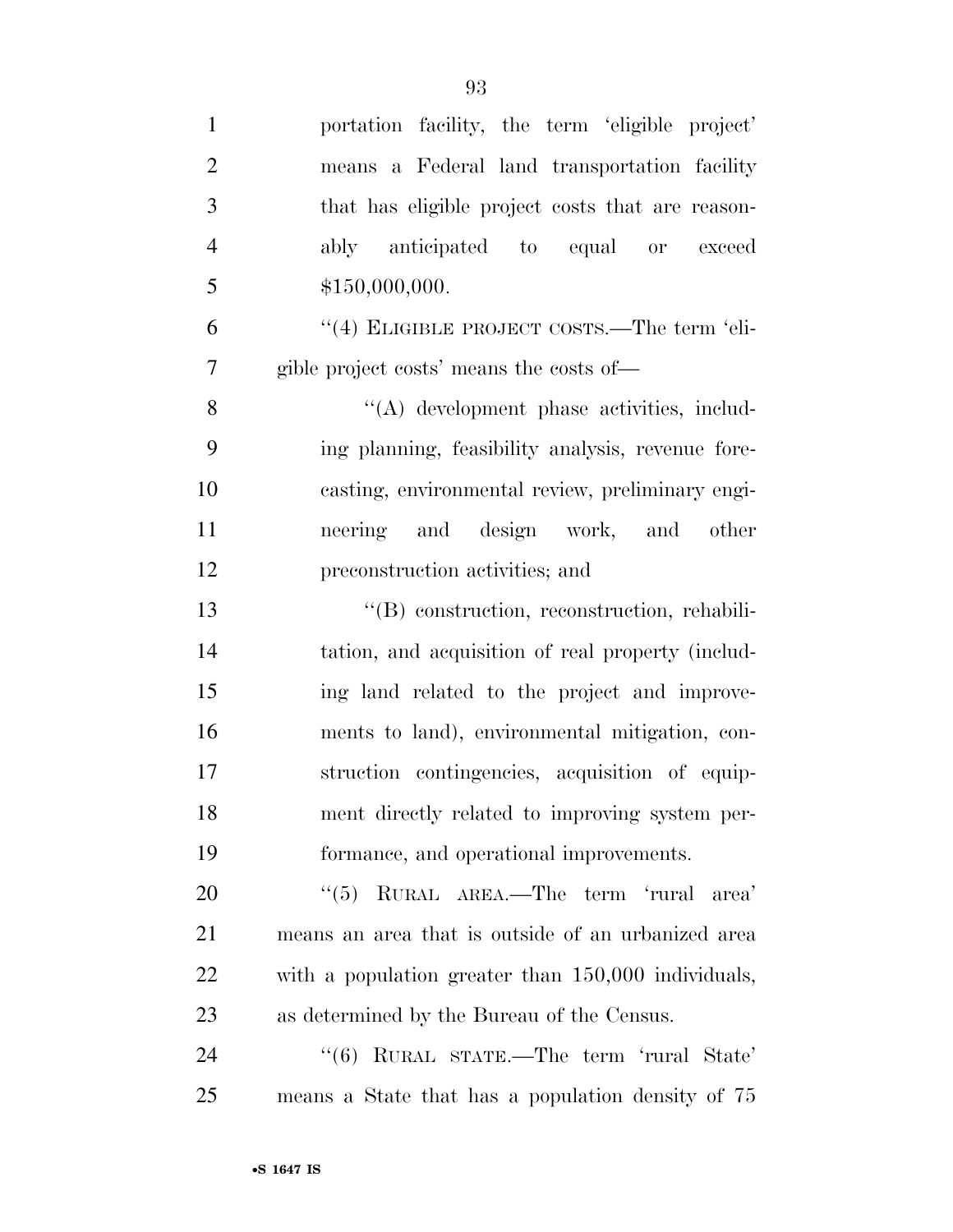| 1              | or fewer persons per square mile, based on the most          |
|----------------|--------------------------------------------------------------|
| $\overline{2}$ | recent decennial census.                                     |
| 3              | "(c) ESTABLISHMENT OF PROGRAM.—The Adminis-                  |
| 4              | trator shall establish a program in accordance with this     |
| 5              | section to provide grants for projects that will have a sig- |
| 6              | nificant impact on a region or the Nation.                   |
| 7              | "(d) SOLICITATIONS AND APPLICATIONS.—                        |
| 8              | "(1) GRANT SOLICITATIONS.—The Adminis-                       |
| 9              | trator shall conduct a transparent and competitive           |
| 10             | national solicitation process to review eligible             |
| 11             | projects for funding under this section.                     |
| 12             | $"(2)$ APPLICATIONS.—                                        |
| 13             | "(A) IN GENERAL.—An eligible applicant                       |
| 14             | seeking a grant under this section shall submit              |
| 15             | to the Administrator an application in such                  |
| 16             | form and containing such information as the                  |
| 17             | Administrator determines necessary, including                |
| 18             | the total amount of the grant requested.                     |
| 19             | "(B) CONTENTS.—Each application sub-                         |
| 20             | mitted under this paragraph shall include data               |
| 21             | on the most recent system performance and es-                |
| 22             | timated system improvements that will result                 |
| 23             | from completion of the eligible project, includ-             |
| 24             | ing projections for improvements $5, 10,$ and $20$           |
| 25             | years after completion of the project.                       |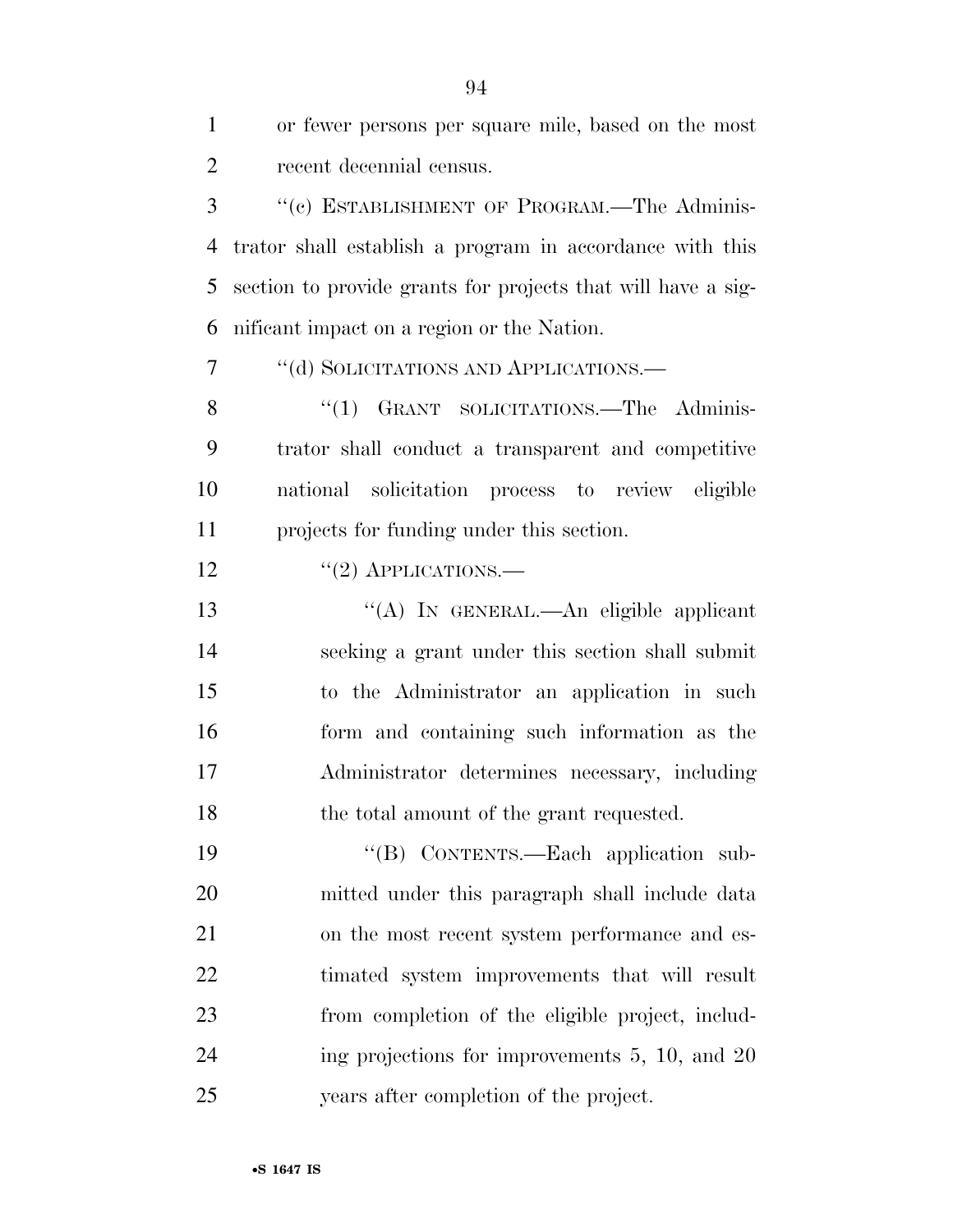| $\mathbf{1}$   | "(C) RESUBMISSION OF APPLICATIONS.—                   |
|----------------|-------------------------------------------------------|
| $\overline{2}$ | An eligible applicant whose project is not se-        |
| 3              | lected under this section may resubmit an appli-      |
| $\overline{4}$ | cation in a subsequent solicitation.                  |
| 5              | "(e) CRITERIA FOR PROJECT EVALUATION AND SE-          |
| 6              | LECTION.                                              |
| 7              | "(1) IN GENERAL.—The Administrator may se-            |
| 8              | lect a project for funding under this section only if |
| 9              | the Administrator determines that the project—        |
| 10             | $\lq\lq$ is consistent with the national goals        |
| 11             | described in section $150(b)$ ;                       |
| 12             | "(B) will significantly improve the per-              |
| 13             | formance of the national surface transportation       |
| 14             | network, nationally or regionally;                    |
| 15             | $\lq\lq$ (C) is based on the results of preliminary   |
| 16             | engineering;                                          |
| 17             | $\lq\lq$ (D) is consistent with the long-range        |
| 18             | statewide transportation plan;                        |
| 19             | "(E) cannot be readily and efficiently com-           |
| 20             | pleted without Federal financial assistance;          |
| 21             | $f'(F)$ is justified based on the ability of the      |
| 22             | project to achieve 1 or more of—                      |
| 23             | "(i) generation of national economic                  |
| 24             | benefits that reasonably exceed the costs of          |
| 25             | the project;                                          |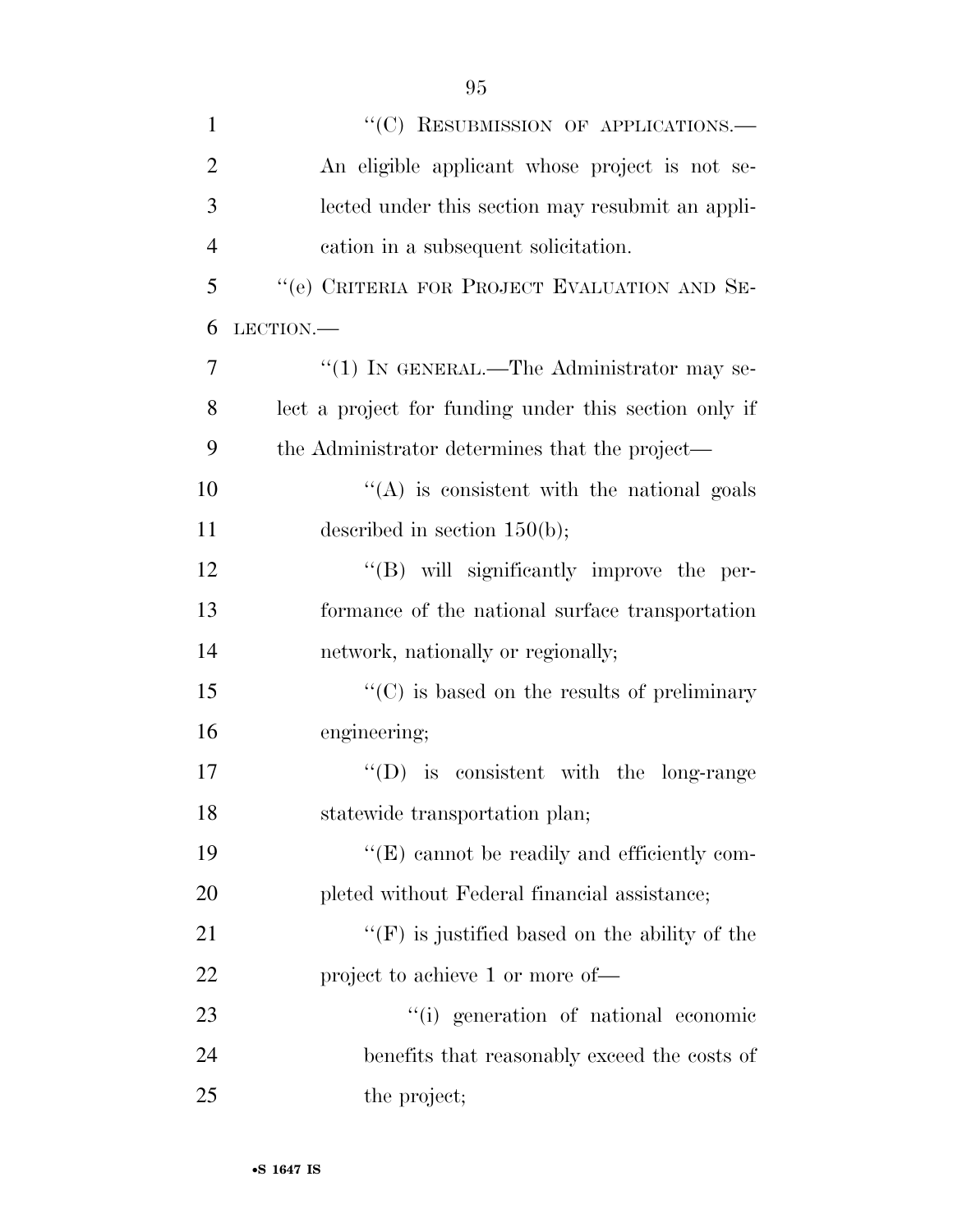| $\mathbf{1}$   | "(ii) reduction of long-term conges-                   |
|----------------|--------------------------------------------------------|
| $\overline{2}$ | tion, including impacts on a national, re-             |
| 3              | gional, and statewide basis;                           |
| $\overline{4}$ | "(iii) an increase in the speed, reli-                 |
| 5              | ability, and accessibility of the movement             |
| 6              | of people or freight; or                               |
| $\overline{7}$ | "(iv) improvement of transportation                    |
| 8              | safety, including reducing transportation              |
| 9              | accident and serious injuries and fatalities;          |
| 10             | and                                                    |
| 11             | $\lq\lq(G)$ is supported by a sufficient amount        |
| 12             | of non-Federal funding, including evidence of          |
| 13             | stable and dependable financing to construct,          |
| 14             | maintain, and operate the infrastructure facil-        |
| 15             | ity.                                                   |
| 16             | "(2) ADDITIONAL CONSIDERATIONS.—In evalu-              |
| 17             | ating a project under this section, in addition to the |
| 18             | criteria described in paragraph (1), the Adminis-      |
| 19             | trator shall consider the extent to which the          |
| 20             | project—                                               |
| 21             | $\lq\lq$ leverages Federal investment by en-           |
| 22             | couraging non-Federal contributions to the             |
| 23             | project, including contributions from public-pri-      |
| 24             | vate partnerships;                                     |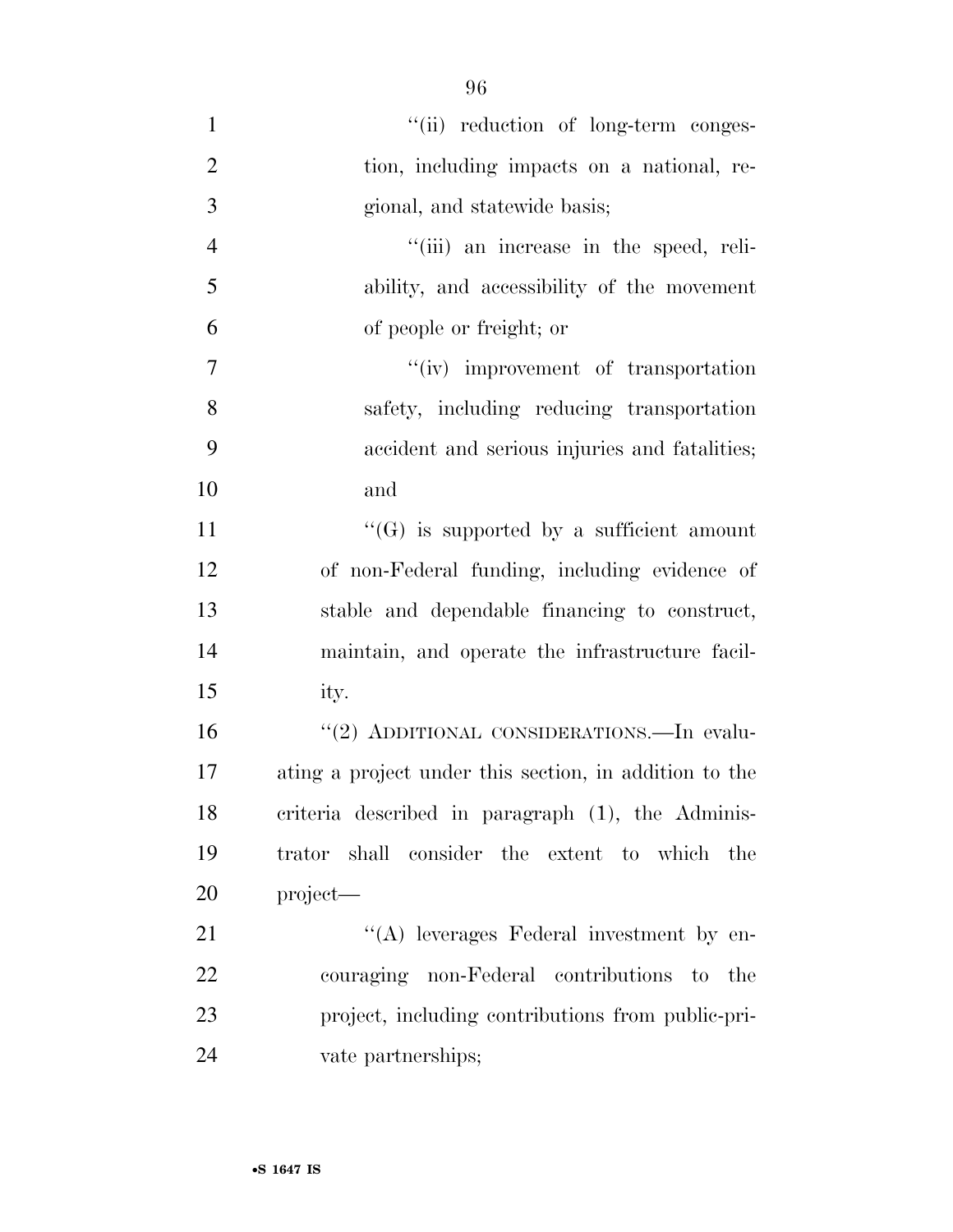| $\mathbf{1}$   | $\lq\lq (B)$ is able to begin construction by the       |
|----------------|---------------------------------------------------------|
| $\overline{2}$ | date that is not later than 18 months after the         |
| 3              | date on which the project is selected;                  |
| $\overline{4}$ | "(C) incorporates innovative project deliv-             |
| 5              | ery and financing to the maximum extent prac-           |
| 6              | ticable;                                                |
| 7              | "(D) helps maintain or protect the envi-                |
| 8              | ronment;                                                |
| 9              | "(E) improves roadways vital to national                |
| 10             | energy security;                                        |
| 11             | $\lq\lq(F)$ improves or upgrades designated fu-         |
| 12             | ture Interstate System routes;                          |
| 13             | $\lq\lq(G)$ uses innovative technologies, includ-       |
| 14             | ing intelligent transportation systems, that en-        |
| 15             | hance the efficiency of the project; and                |
| 16             | $\lq\lq (H)$ helps to improve mobility and acces-       |
| 17             | sibility.                                               |
|                | 18 "(f) GEOGRAPHIC DISTRIBUTION.—In<br>awarding         |
| 19             | grants under this section, the Administrator shall take |
| 20             | measures to ensure, to the maximum extent practicable—  |
| 21             | $\lq(1)$ an equitable geographic distribution of        |
| 22             | amounts; and                                            |
| 23             | $\lq(2)$ an appropriate balance in addressing the       |
| 24             | needs of rural and urban communities.                   |
| 25             | "(g) FUNDING REQUIREMENTS.—                             |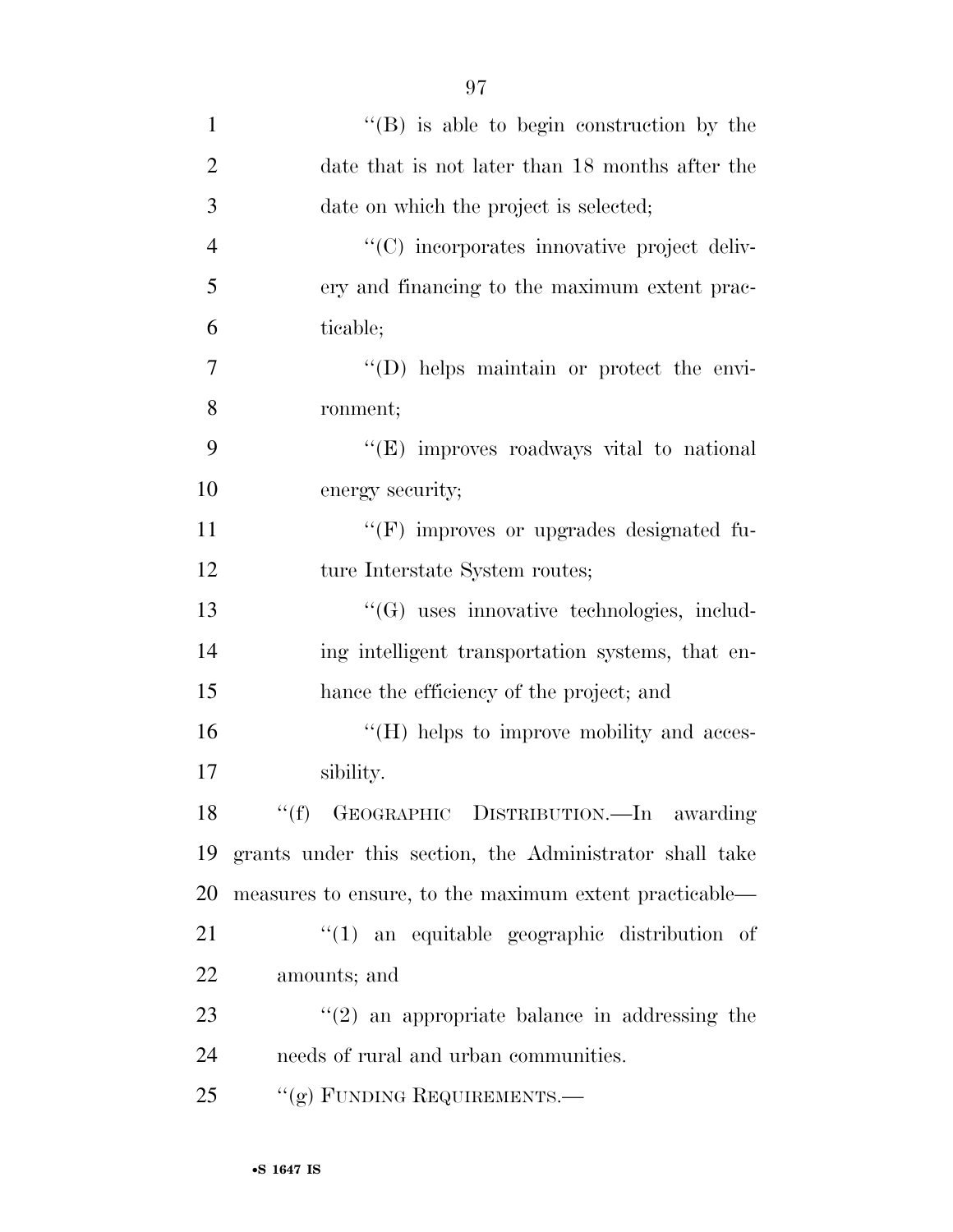| $\mathbf{1}$   | "(1) IN GENERAL.—Except in the case of                     |
|----------------|------------------------------------------------------------|
| $\overline{2}$ | projects described in paragraph $(2)$ , the amount of      |
| 3              | grant under this section shall be at least<br>$\mathbf{a}$ |
| $\overline{4}$ | \$50,000,000.                                              |
| 5              | "(2) RURAL PROJECTS.—The amounts made                      |
| 6              | available for a fiscal year under this section for eligi-  |
| 7              | ble projects located in rural areas or in rural States     |
| 8              | shall not be—                                              |
| 9              | "(A) less than 20 percent of the amount                    |
| 10             | made available for the fiscal year under this              |
| 11             | section; and                                               |
| 12             | $\lq\lq$ (B) subject to paragraph (1).                     |
| 13             | "(3) LIMITATION OF FUNDS.—Not more than                    |
| 14             | 20 percent of the funds made available for a fiscal        |
| 15             | year to carry out this section shall be allocated for      |
| 16             | projects eligible under section $167(k)(5)(B)$ or chap-    |
| 17             | ter $53$ of title $49$ .                                   |
| 18             | $``(4)$ STATE CAP.—                                        |
| 19             | "(A) IN GENERAL.—Not more than 20                          |
| 20             | percent of the funds made available for a fiscal           |
| 21             | year to carry out this section may be awarded              |
| 22             | to projects in a single State.                             |
| 23             | ``(B)<br><b>EXCEPTION</b><br>FOR<br>MULTISTATE             |
| 24             | PROJECTS.—For purposes of the limitation de-               |
| 25             | scribed in subparagraph $(A)$ , funds awarded for          |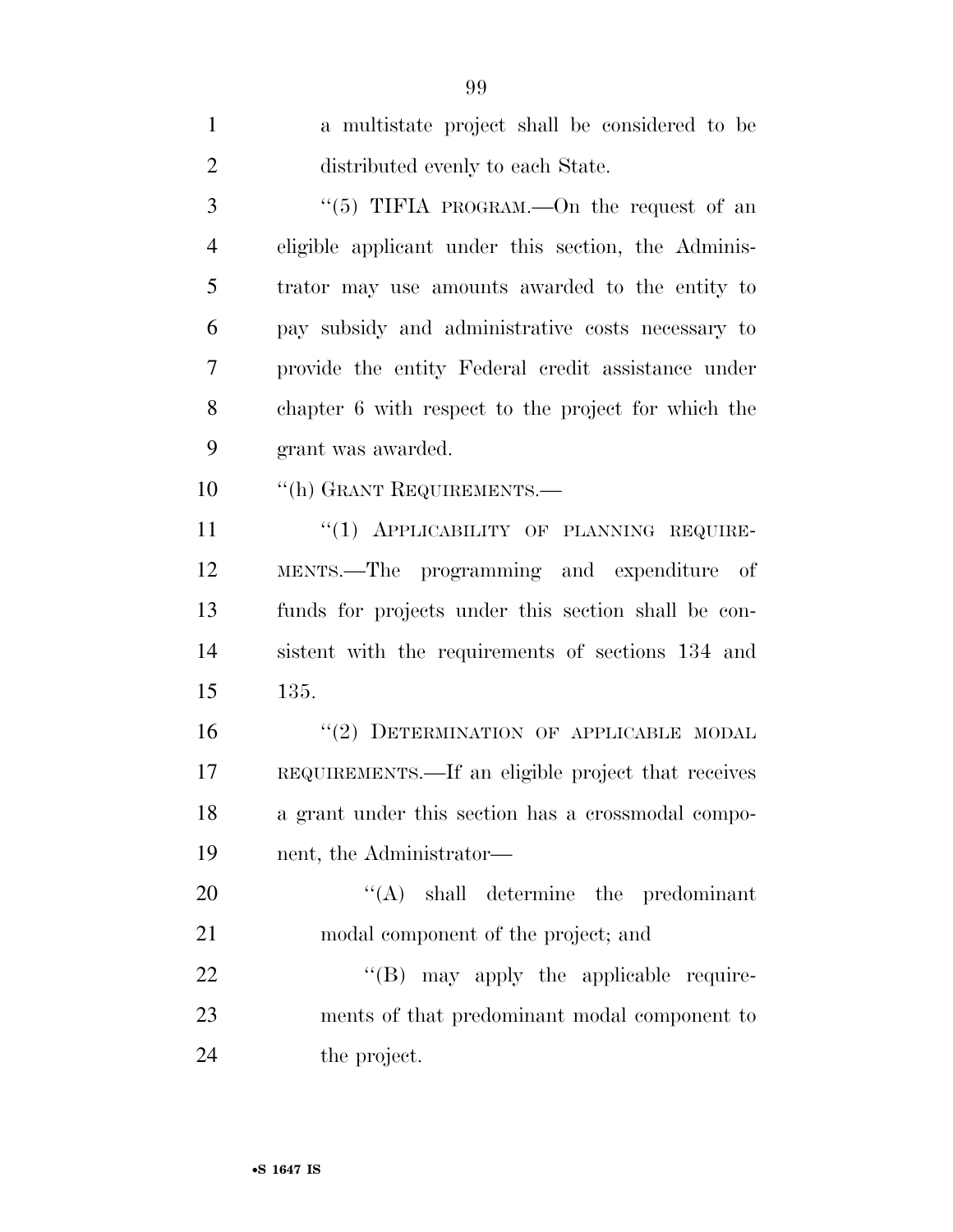''(i) REPORT TO THE ADMINISTRATOR.—For each project funded under this section, the project sponsor shall evaluate system performance and submit to the Adminis- trator a report not later than 5, 10, and 20 years after completion of the project to assess whether the project outcomes have met preconstruction projections.

''(j) CONGRESSIONAL APPROVAL.—

8 "(1) SUBMISSION OF APPLICATION.—Each eli- gible applicant shall submit to the Administrator an application in accordance with subsection (d)(2) at such time as the Administrator determines to meet 12 the requirements of paragraph  $(2)$ .

13 "(2) SUBMISSION TO CONGRESS OF PROPOSED PROJECTS.—

15 "(A) In GENERAL.—By January 1 of each fiscal year, the Administrator shall submit to the Committee on Environment and Public Works of the Senate and the Committee on Transportation and Infrastructure of the House of Representatives a list of all of the projects 21 that meet the requirements of this section.

22 "'(B) LIMITATION.—The list submitted under subparagraph (A) shall include a total re-quested grant amount at least 2 times, but not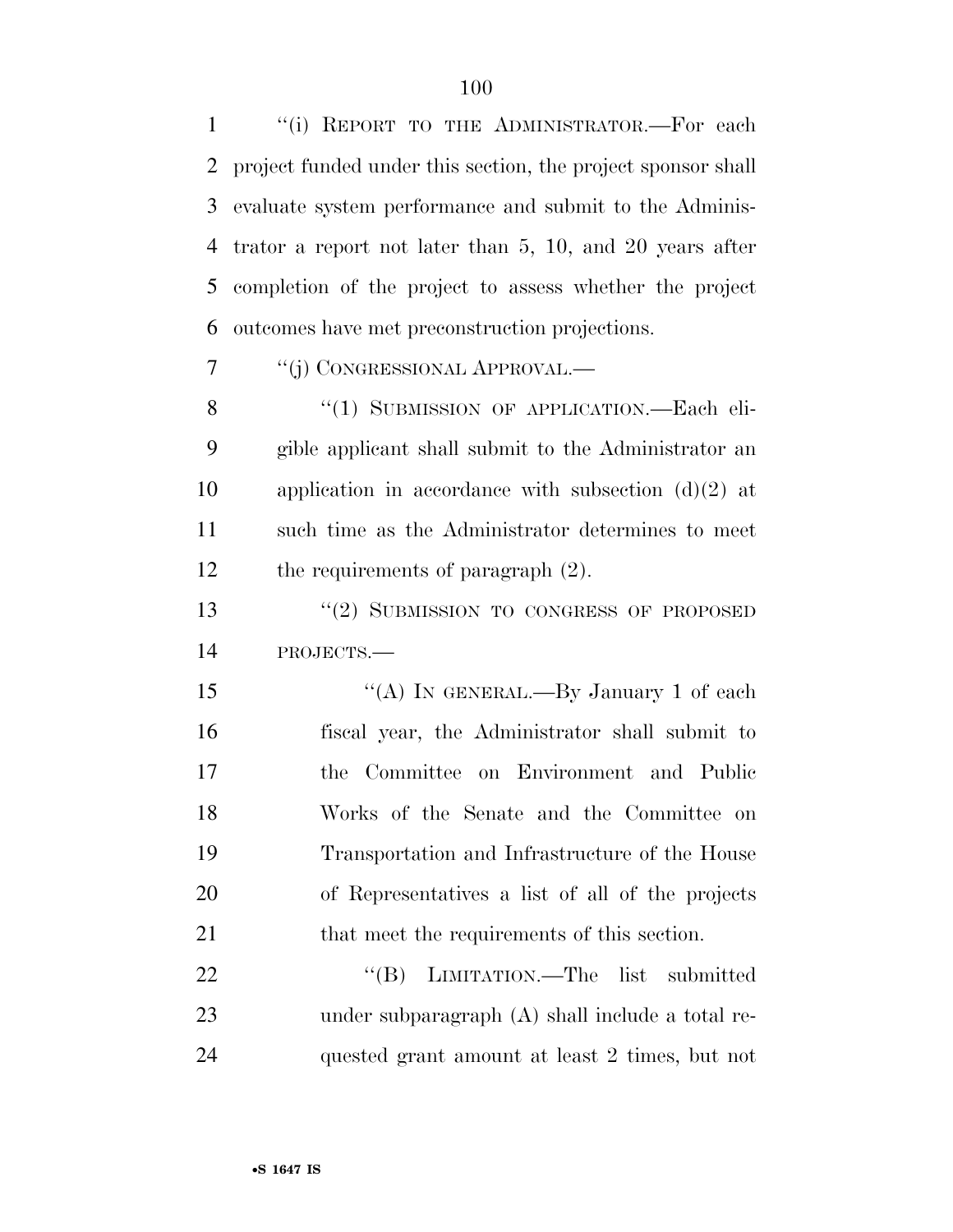| $\mathbf{1}$   | to exceed 4 times, the authorization level of the     |
|----------------|-------------------------------------------------------|
| $\overline{2}$ | program in each fiscal year.                          |
| 3              | "(3) COMMITTEE REVIEW.—Not later than $90$            |
| $\overline{4}$ | days after the date of the receipt of the submission  |
| 5              | under paragraph (2), each Committee described in      |
| 6              | subparagraph $(A)$ of that paragraph shall—           |
| 7              | $\lq\lq$ select projects and determine the            |
| 8              | amounts to be awarded to each project, not to         |
| 9              | exceed the total authorization level of the pro-      |
| 10             | gram for each fiscal year; and                        |
| 11             | "(B) adopt a resolution making such deter-            |
| 12             | mination.                                             |
| 13             | CONGRESSIONAL APPROVAL.-Projects<br>``(4)             |
| 14             | shall be awarded on congressional adoption of a joint |
| 15             | resolution based on the Committee action under        |
| 16             | paragraph $(3)$ .                                     |
| 17             | $\cdot$ (5) ADMINISTRATIVE APPROVAL.—                 |
| 18             | "(A) IN GENERAL.—The Administrator                    |
| 19             | shall award grants to eligible projects in a fiscal   |
| 20             | year-                                                 |
| 21             | "(i) if Congress does not adopt a joint               |
| 22             | resolution under paragraph (4) by the date            |
| 23             | that is 90 days after the date on which the           |
| 24             | first Committee adopts a resolution under             |
| 25             | paragraph $(3)(B)$ ; or                               |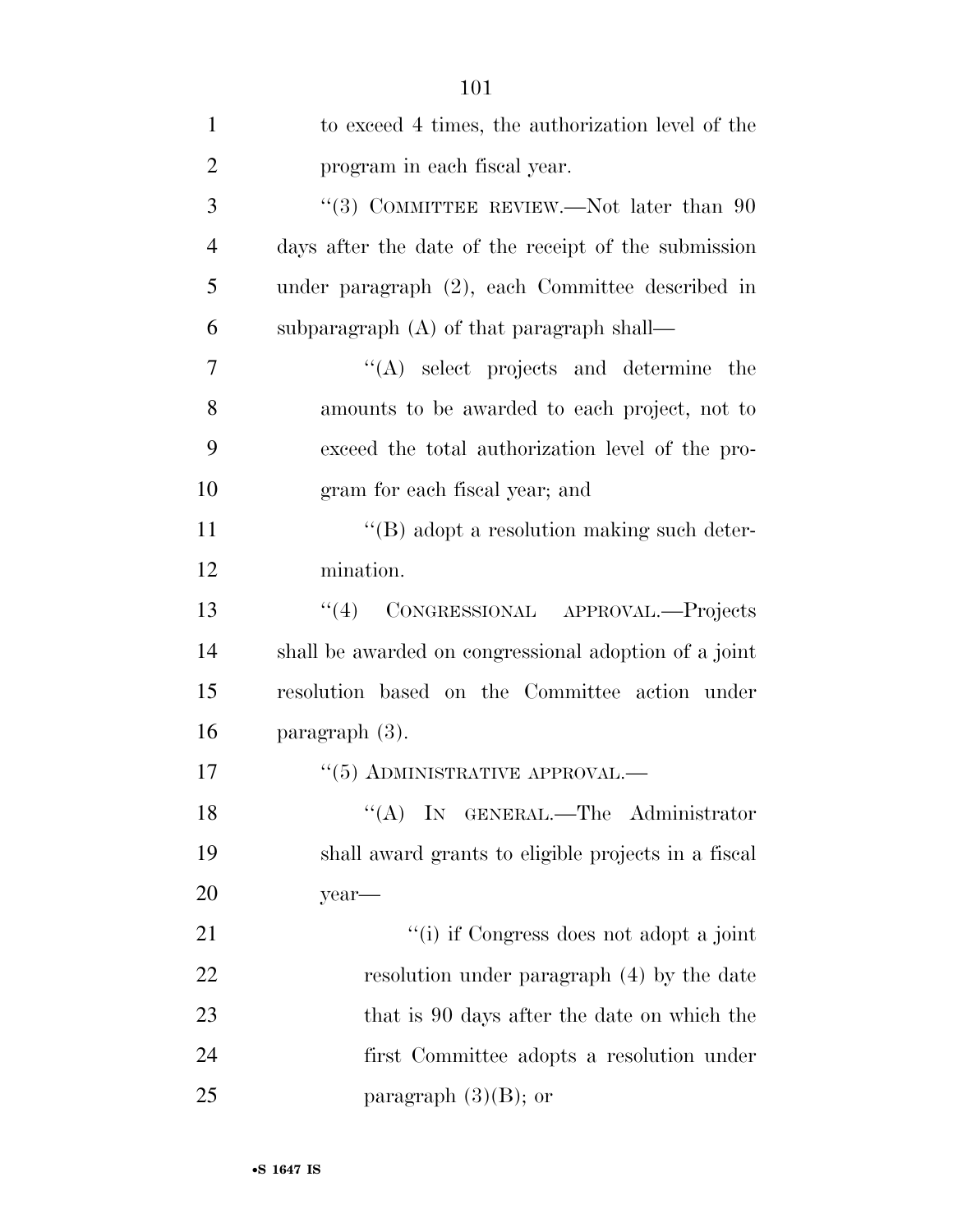| $\mathbf{1}$   | "(ii) if neither Committee acts in ac-               |
|----------------|------------------------------------------------------|
| $\overline{2}$ | cordance with paragraph (3).                         |
| 3              | "(B) TIMING.—The Administrator<br>shall              |
| 4              | award grants under subparagraph (A) not later        |
| 5              | than 90 days after the date on which the rel-        |
| 6              | evant event described in subparagraph (A) oc-        |
| 7              | curs.                                                |
| 8              | $f'(k)$ REPORTS.—                                    |
| 9              | " $(1)$ IN GENERAL.—The Administrator shall          |
| 10             | make available on the website of the Federal High-   |
| 11             | way Administration at the end of each fiscal year an |
| 12             | annual report that lists each project for which as-  |
| 13             | sistance has been provided under this section during |
| 14             | that fiscal year.                                    |
| 15             | $(2)$ COMPTROLLER GENERAL.—                          |
| 16             | "(A) ASSESSMENT.—The Comptroller Gen-                |
| 17             | eral of the United States shall conduct an as-       |
| 18             | sessment of the establishment, solicitation, se-     |
| 19             | lection, and justification process with respect to   |
| 20             | the funding of projects under this section.          |
| 21             | REPORT.—Not later than 1 year<br>$\lq\lq (B)$        |
| 22             | after the initial awarding of funding under this     |
| 23             | section, the Comptroller General of the United       |
| 24             | States shall submit to the Committee on Envi-        |
| 25             | ronment and Public Works of the Senate and           |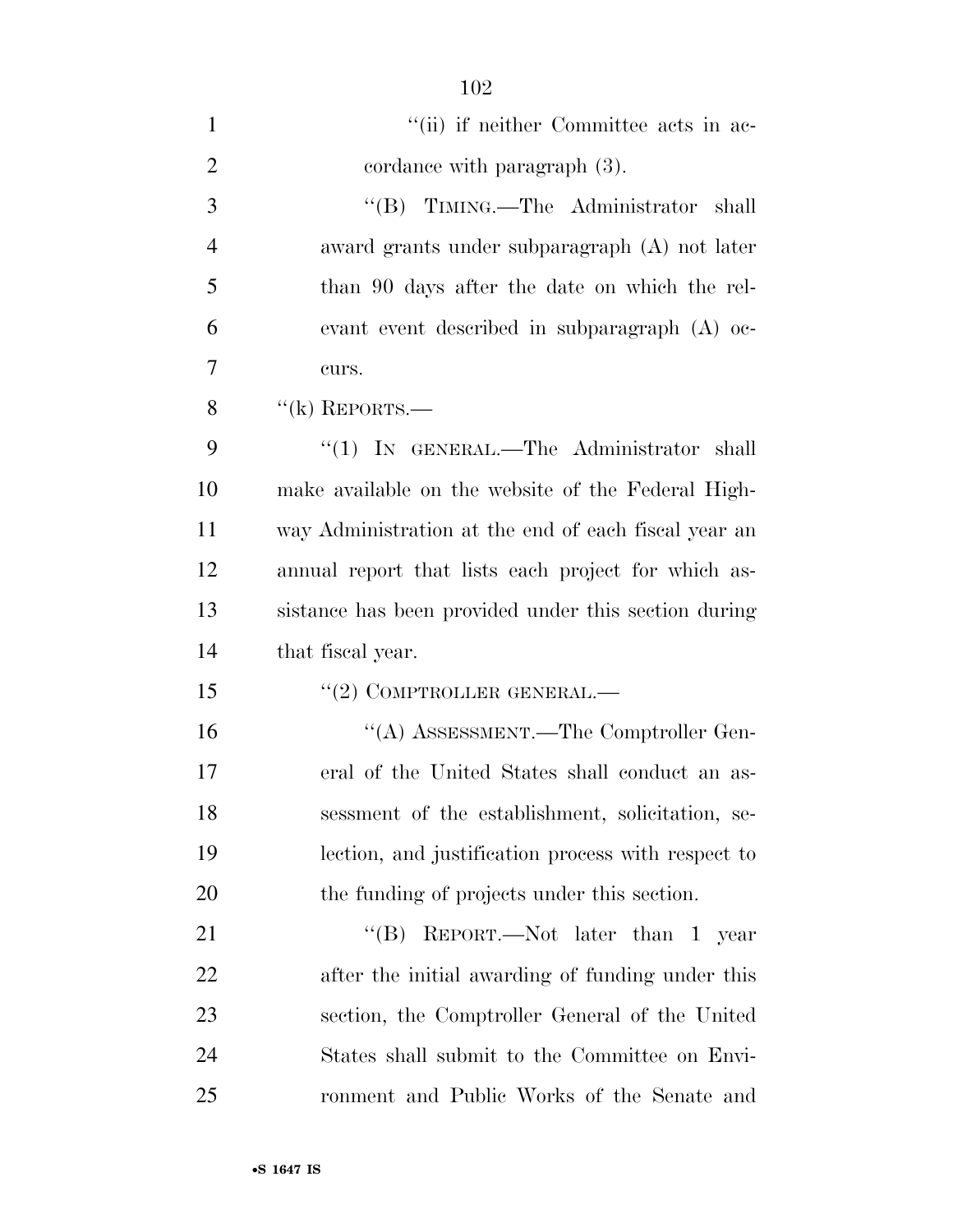| $\mathbf{1}$   | the Committee on Transportation and Infra-               |
|----------------|----------------------------------------------------------|
| $\overline{2}$ | structure of the House of Representatives a re-          |
| 3              | port that describes—                                     |
| $\overline{4}$ | "(i) the process by which each project                   |
| 5              | was selected;                                            |
| 6              | "(ii) the criteria used for the selection                |
| $\overline{7}$ | of each project; and                                     |
| 8              | "(iii) the justification for the selection               |
| 9              | of each project based on the criteria de-                |
| 10             | scribed in subsection (e).".                             |
| 11             | (b) CONFORMING AMENDMENT.—The analysis for               |
| 12             | chapter 1 of title 23, United States Code, is amended by |
| 13             | adding at the end the following:                         |
|                | "171. Assistance for major projects program.".           |
| 14             | SEC. 1016. TRANSPORTATION ALTERNATIVES.                  |
| 15             | (a) IN GENERAL.—Section 213 of title 23, United          |
| 16             | States Code, is amended—                                 |
| 17             | (1) by striking subsection (a) and inserting the         |
| 18             | following:                                               |
| 19             | "(a) RESERVATION OF FUNDS.—                              |
| <b>20</b>      | "(1) IN GENERAL.—On October 1 of each fiscal             |
| 21             | year, the Secretary shall set aside from the amount      |
| 22             | determined for a State under section $104(c)$ an         |
| 23             | amount determined for the State under paragraphs         |
| 24             | $(2)$ and $(3)$ .                                        |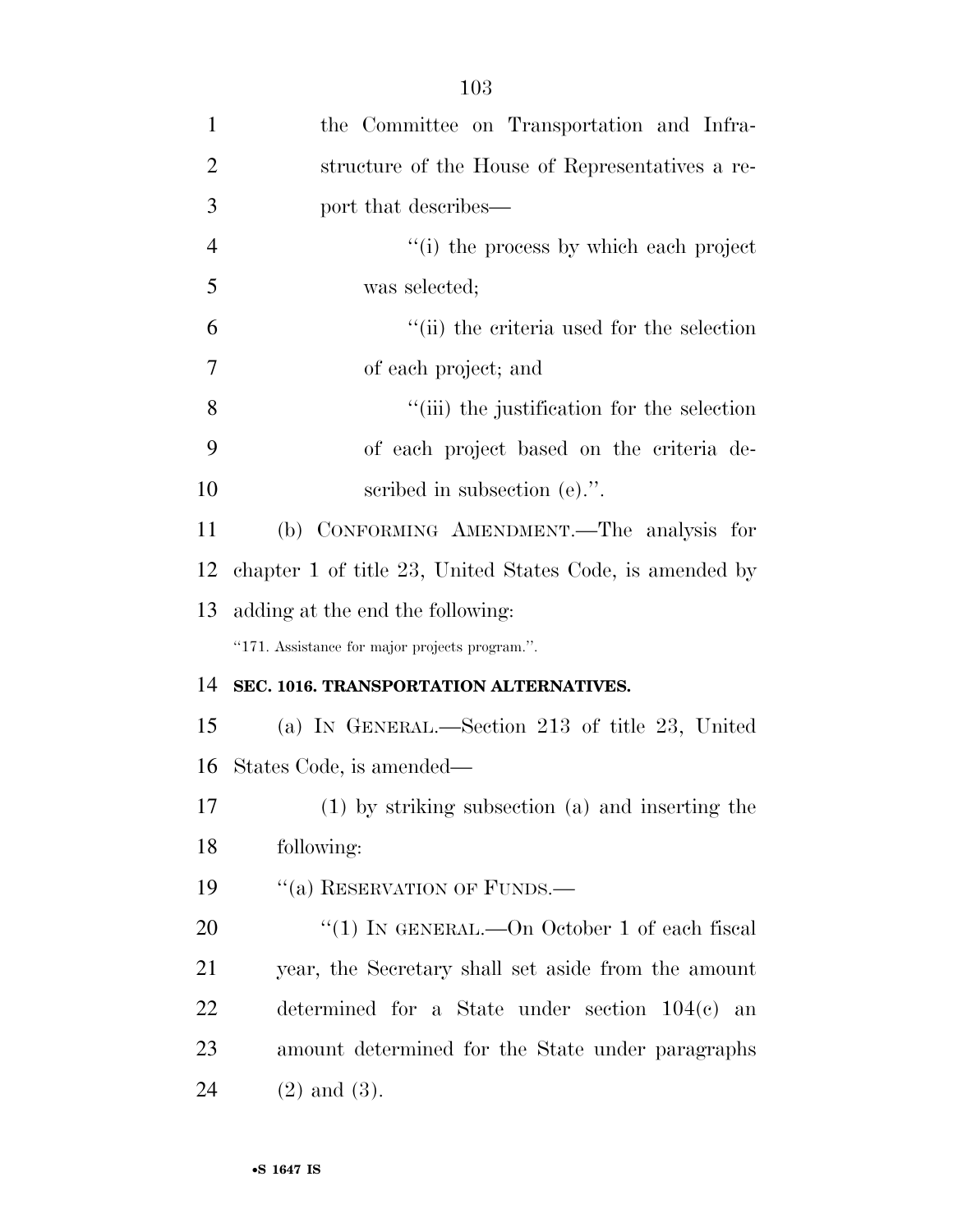| $\mathbf{1}$   | "(2) TOTAL AMOUNT.—The total amount set              |
|----------------|------------------------------------------------------|
| $\overline{2}$ | aside for the program under this section shall be    |
| 3              | $$850,000,000$ for each fiscal year.                 |
| $\overline{4}$ | "(3) STATE SHARE.—The Secretary shall dis-           |
| 5              | tribute among the States the total set-aside amount  |
| 6              | under paragraph $(2)$ so that each State receives an |
| 7              | amount equal to the proportion that—                 |
| 8              | $\cdot$ (A) the amount apportioned to the State      |
| 9              | for the transportation enhancements program          |
| 10             | for fiscal year 2009 under section $133(d)(2)$ , as  |
| 11             | in effect on the day before the date of enact-       |
| 12             | ment of MAP $-21$ (Public Law 112 $-141$ ; 126       |
| 13             | Stat. $405$ ; bears to                               |
| 14             | "(B) the total amount of funds appor-                |
| 15             | tioned to all States for that fiscal year for the    |
| 16             | transportation enhancements program for fiscal       |
| 17             | year $2009."$ ;                                      |
| 18             | $(2)$ in subsection $(e)$ —                          |
| 19             | $(A)$ in paragraph $(1)$ —                           |
| <b>20</b>      | (i) in the matter preceding subpara-                 |
| 21             | graph $(A)$ , by striking "Of the funds" and         |
| 22             | all that follows through "shall be obligated         |
| 23             | under this section" in subparagraph $(A)$            |
| 24             | and inserting "Funds reserved in a State             |
| 25             | under this section shall be obligated";              |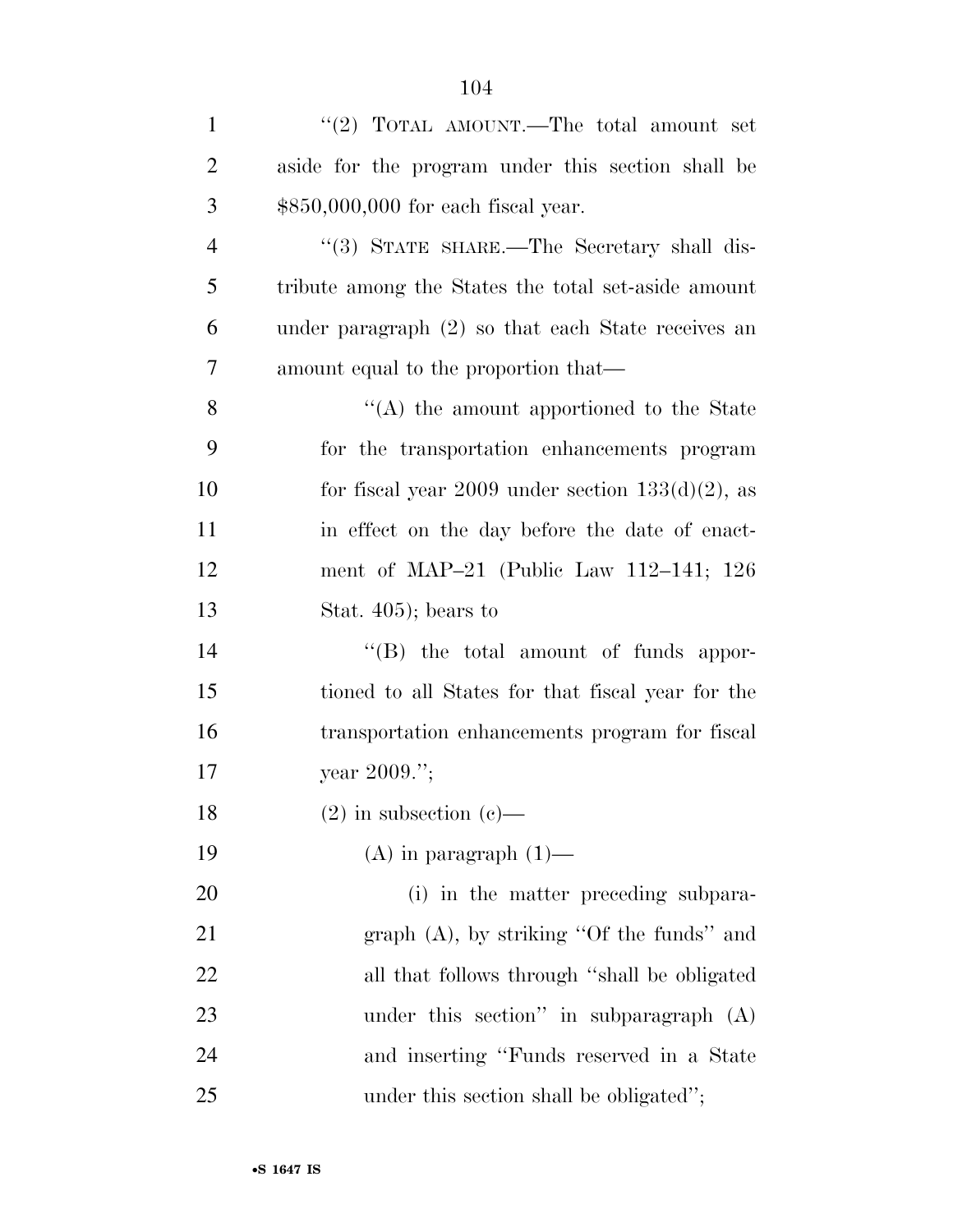| $\mathbf{1}$   | (ii) by striking subparagraph $(B)$ ;         |
|----------------|-----------------------------------------------|
| $\overline{2}$ | by redesignating clauses<br>(iii)<br>(i)      |
| 3              | through (iii) as subparagraphs (A) through    |
| $\overline{4}$ | (C), respectively; and                        |
| 5              | (iv) in subparagraph (C) (as so redes-        |
| 6              | ignated), by striking "; and" and inserting   |
| 7              | a period;                                     |
| 8              | $(B)$ in paragraph $(2)$ , by striking "para- |
| 9              | graph $(1)(A)(i)$ " and inserting "paragraph" |
| 10             | $(1)(A)$ ";                                   |
| 11             | (C) in paragraph $(3)(A)$ —                   |
| 12             | (i) by striking "Except as provided in        |
| 13             | paragraph $(1)(B)$ , the" and inserting       |
| 14             | "The"; and                                    |
| 15             | (ii) by striking "paragraph $(1)(A)(i)$ "     |
| 16             | both places it appears and inserting "para-   |
| $17\,$         | graph $(1)(A)$ ";                             |
| 18             | (D) in paragraph $(4)(B)$ —                   |
| 19             | (i) in clause (vi), by striking "and" at      |
| 20             | the end;                                      |
| 21             | (ii) by redesignating clause (vii) as         |
| 22             | clause (viii); and                            |
| 23             | (iii) by inserting after clause (vi) the      |
| 24             | following:                                    |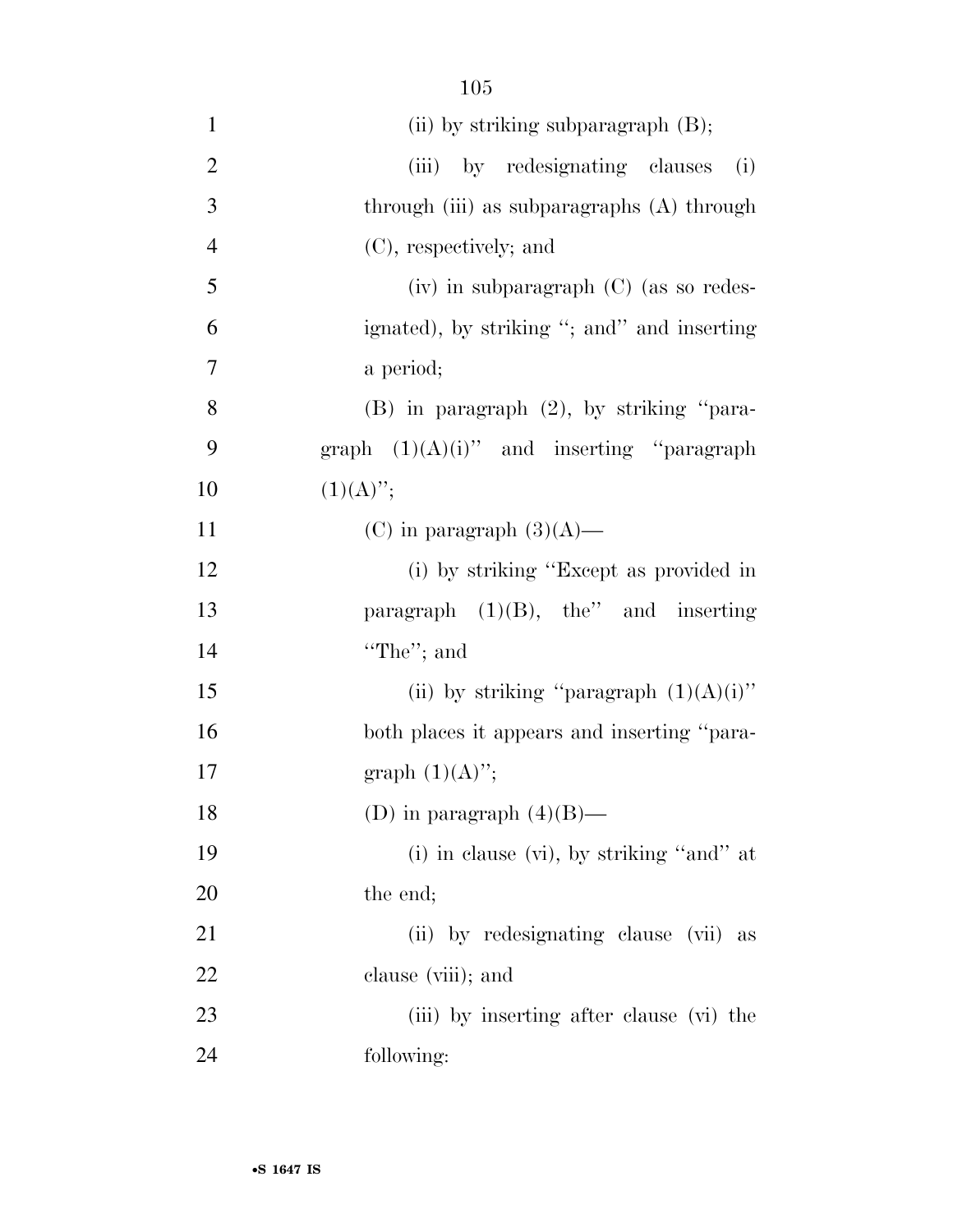| $\mathbf{1}$   | "(vii) a nonprofit entity responsible                |
|----------------|------------------------------------------------------|
| $\overline{2}$ | for the administration of local transpor-            |
| 3              | tation safety programs; and"; and                    |
| $\overline{4}$ | $(E)$ in paragraph $(5)$ —                           |
| 5              | (i) by striking "For funds reserved"                 |
| 6              | and inserting the following:                         |
| $\overline{7}$ | "(A) IN GENERAL.—For funds reserved";                |
| 8              | (ii) by striking "paragraph $(1)(A)(i)$ "            |
| 9              | and inserting "paragraph $(1)(A)$ "; and             |
| 10             | (iii) by adding at the end the fol-                  |
| 11             | lowing:                                              |
| 12             | "(B) NO RESTRICTION ON SUBALLOCA-                    |
| 13             | TION.—Nothing in this section prevents a met-        |
| 14             | ropolitan planning organization from further         |
| 15             | suballocating funds within the boundaries of the     |
| 16             | metropolitan planning area if a competitive          |
| 17             | process is implemented for the award of the          |
| 18             | suballocated funds."; and                            |
| 19             | $(3)$ by adding at the end the following:            |
| 20             | "(h) ANNUAL REPORTS.—                                |
| 21             | "(1) IN GENERAL.—Each State or metropolitan          |
| 22             | planning organization responsible for carrying out   |
| 23             | the requirements of this section shall submit to the |
| 24             | Secretary an annual report that describes—           |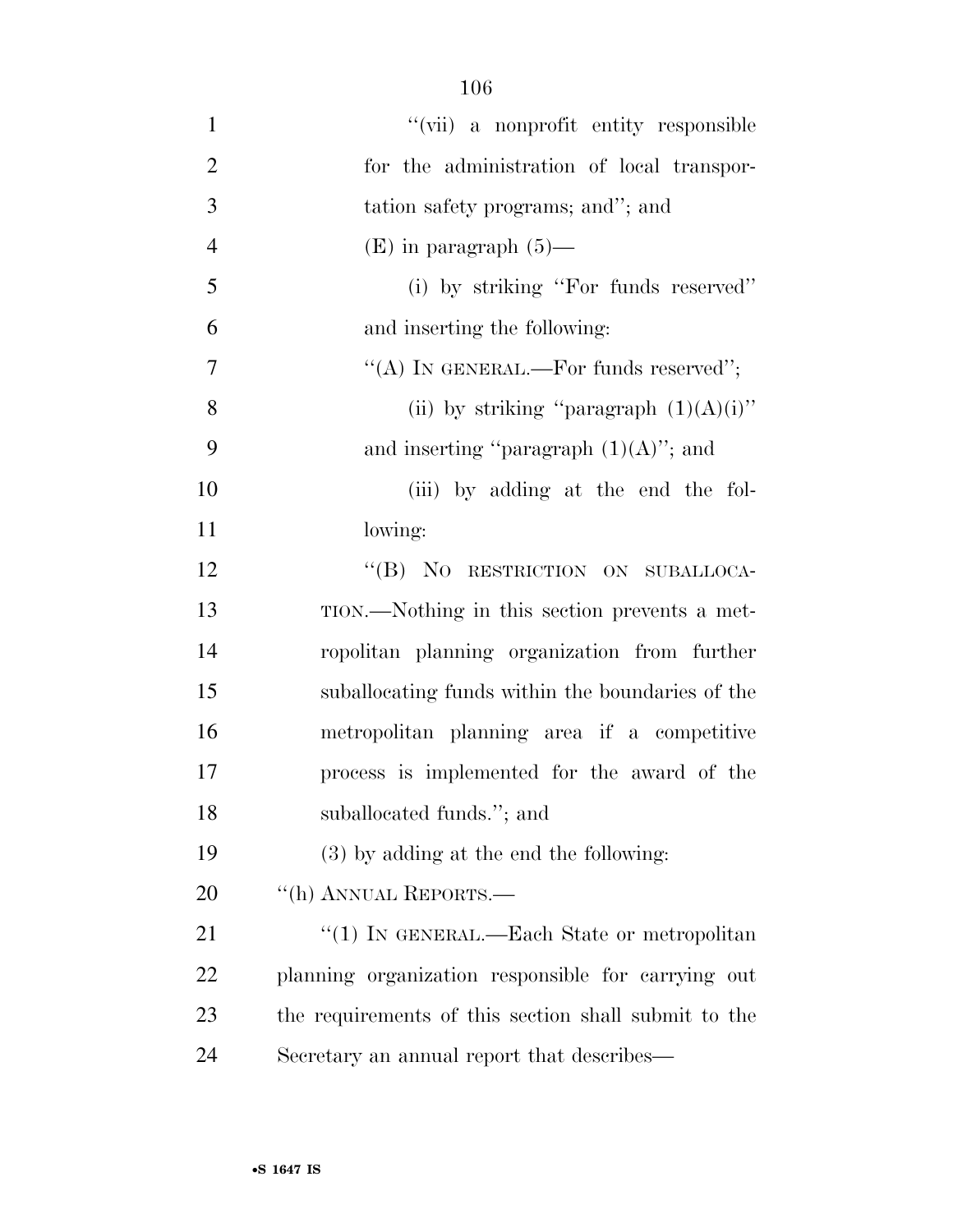| $\mathbf{1}$   | $\lq\lq$ the number of project applications re-        |
|----------------|--------------------------------------------------------|
| $\overline{2}$ | ceived for each fiscal year, including—                |
| 3              | "(i) the aggregate cost of the projects                |
| $\overline{4}$ | for which applications are received; and               |
| 5              | "(ii) the types of project to be carried               |
| 6              | out (as described in subsection (b)), ex-              |
| 7              | pressed as percentages of the total appor-             |
| 8              | tionment of the State under subsection (a);            |
| 9              | and                                                    |
| 10             | "(B) the number of projects selected for               |
| 11             | funding for each fiscal year, including the ag-        |
| 12             | gregate cost and location of projects selected.        |
| 13             | PUBLIC AVAILABILITY.-The Secretary<br>(2)              |
| 14             | shall make available to the public, in a user-friendly |
| 15             | format on the website of the Department, a copy of     |
| 16             | each annual report submitted under paragraph (1).      |
| 17             | "(i) EXPEDITING INFRASTRUCTURE PROJECTS.-              |
| 18             | "(1) IN GENERAL.—Not later than 1 year after           |
| 19             | the date of enactment of this subsection, the Sec-     |
| <b>20</b>      | retary shall develop regulations or guidance relating  |
| 21             | to the implementation of this section that encour-     |
| 22             | ages the use of the programmatic approaches to en-     |
| 23             | vironmental reviews, expedited procurement tech-       |
| 24             | niques, and other best practices to facilitate produc- |
| 25             | tive and timely expenditure for projects that are      |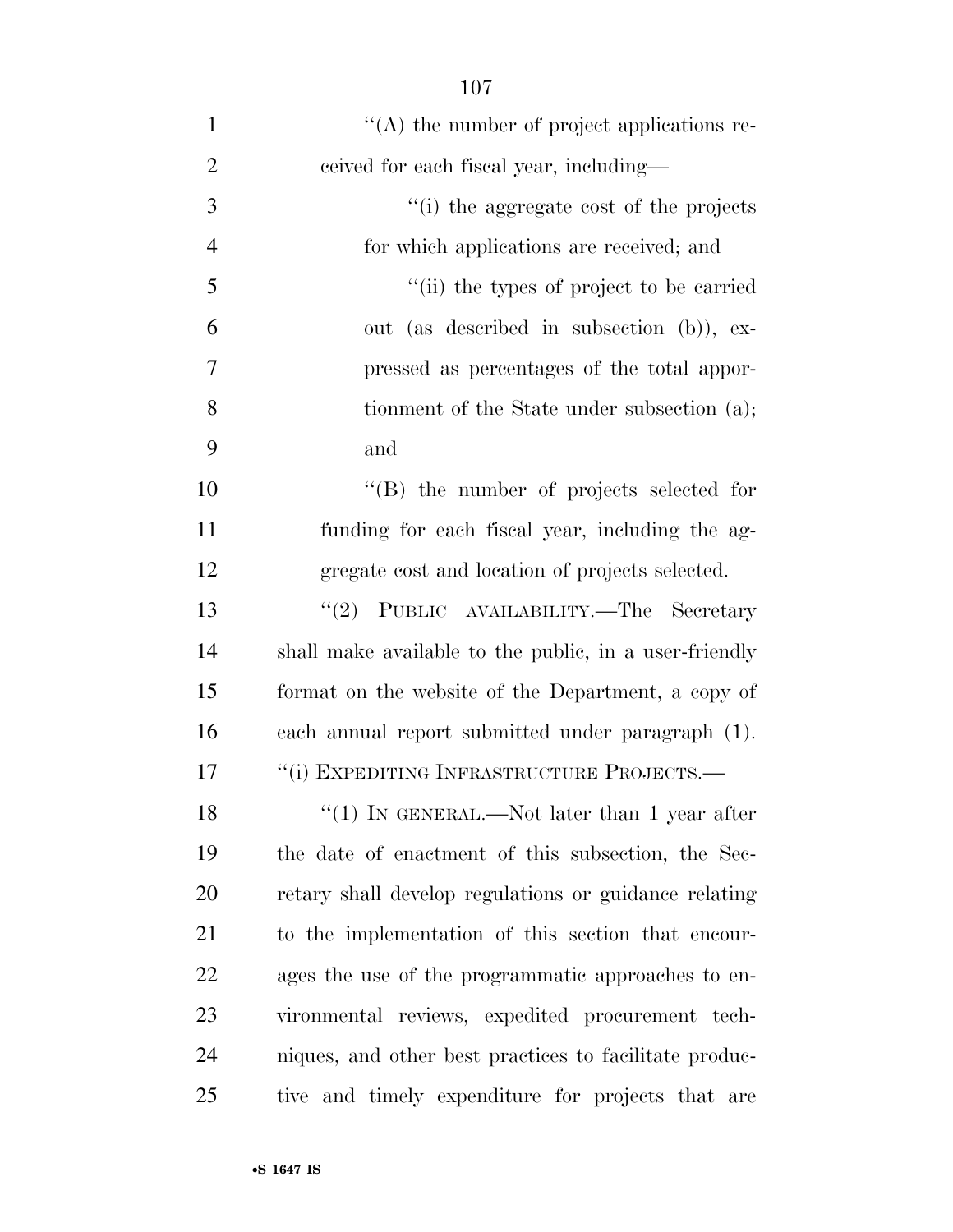small, low-impact, and constructed within an exist-ing built environment.

3 "(2) STATE PROCESSES.—The Secretary shall work with State departments of transportation to ensure that any regulation or guidance developed under paragraph (1) is consistently implemented by States and the Federal Highway Administration to avoid unnecessary delays in implementing projects and to ensure the effective use of Federal dollars.''. (b) CONFORMING AMENDMENT.—Section 126 of title 23, United States Code, is amended—

 (1) by striking ''SET-ASIDES.—'' and all that follows through ''Funds that'' in paragraph (1) and inserting ''SET-ASIDES.—Funds that''; and

(2) by striking paragraph (2).

## **SEC. 1017. CONSOLIDATION OF PROGRAMS.**

 Section 1519(a) of MAP–21 (Public Law 112–141; 126 Stat. 574) is amended in the matter preceding para- graph (1) by striking ''fiscal years 2013 and 2014'' and inserting ''fiscal years 2013 through 2021''.

## **SEC. 1018. STATE FLEXIBILITY FOR NATIONAL HIGHWAY SYSTEM MODIFICATIONS.**

 (a) NATIONAL HIGHWAY SYSTEM FLEXIBILITY.— Not later than 90 days after the date of enactment of this Act, the Secretary shall issue guidance relating to working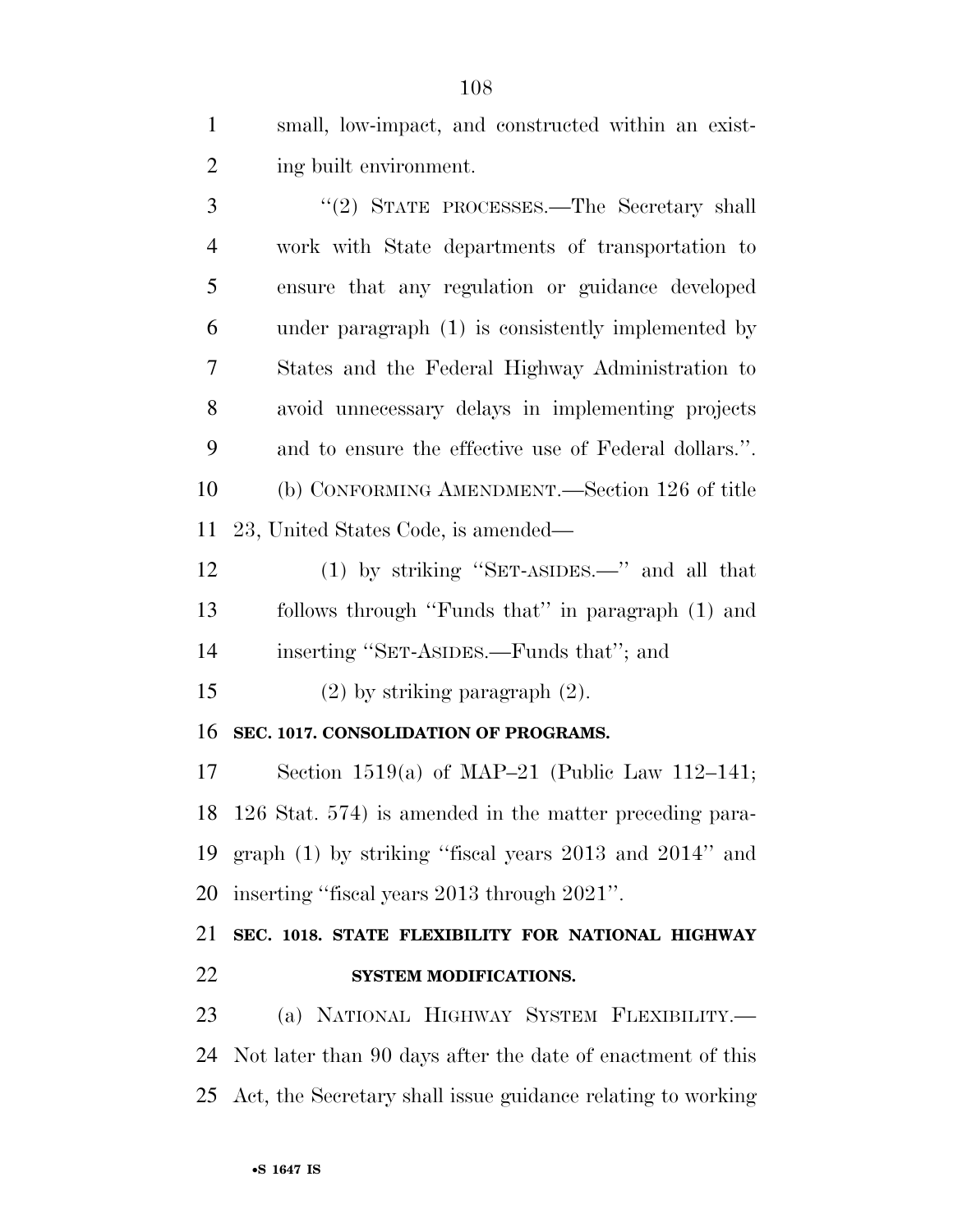with State departments of transportation that request as- sistance from the division offices of the Federal Highway Administration—

 (1) to review roads classified as principal arte- rials in the State that were added to the National Highway System as of October 1, 2012, so as to comply with section 103 of title 23, United States Code; and

 (2) to identify any necessary functional classi- fication changes to rural and urban principal arte-rials.

 (b) ADMINISTRATIVE ACTIONS.—The Secretary shall direct the division offices of the Federal Highway Admin- istration to work with the applicable State department of transportation that requests assistance under this sec-tion—

 (1) to assist in the review of roads in accord-18 ance with guidance issued under subsection (a);

 (2) to expeditiously review and facilitate re- quests from States to reclassify roads classified as principal arterials; and

 (3) in the case of a State that requests the withdrawal of reclassified roads from the National Highway System under section 103(b)(3) of title 23, United States Code, to carry out that withdrawal if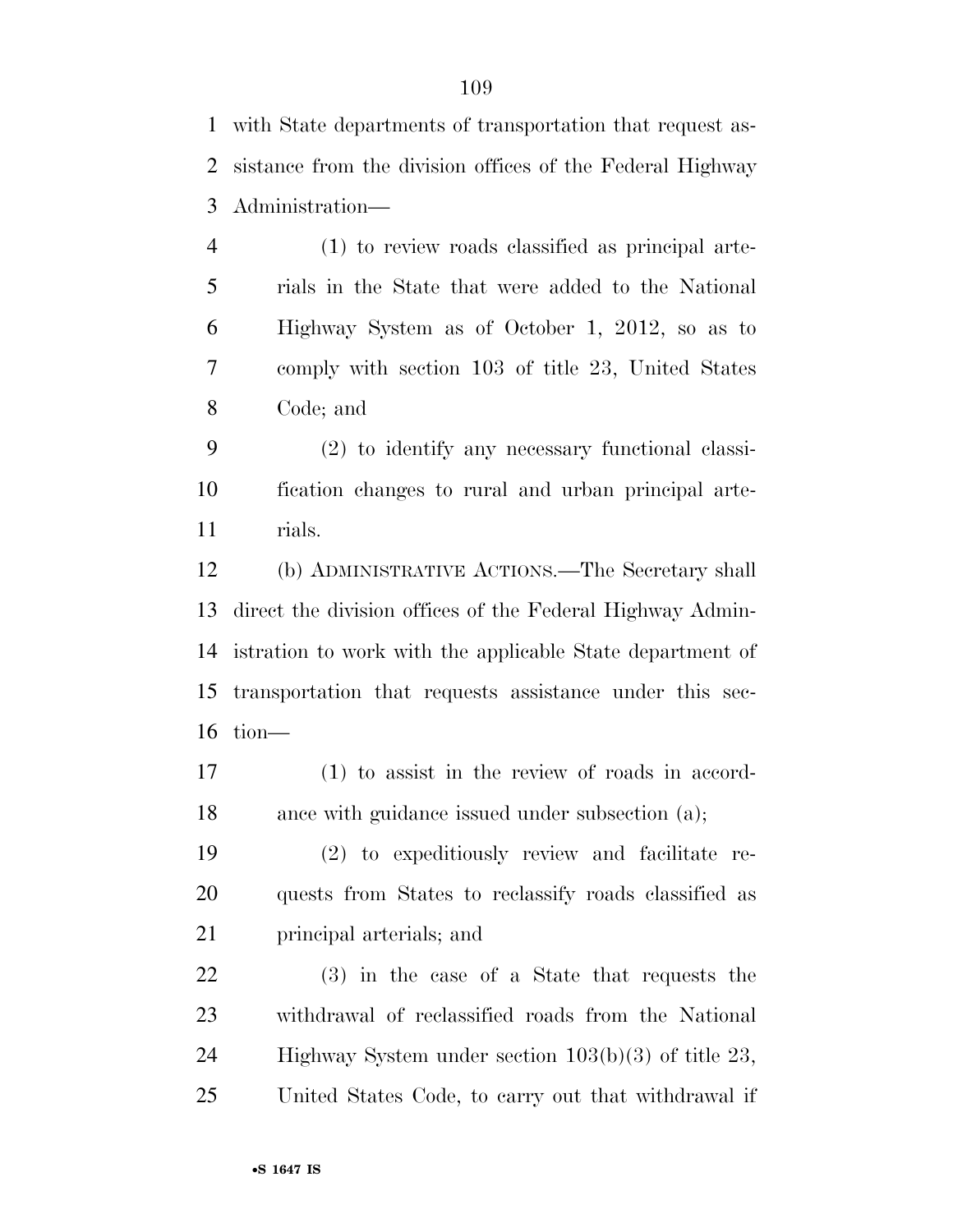the inclusion of the reclassified road in the National Highway System is not consistent with the needs and priorities of the community or region in which the reclassified road is located. (c) NATIONAL HIGHWAY SYSTEM MODIFICATION REGULATIONS.—The Secretary shall— (1) review the National Highway System modi- fication process described in appendix D of part 470 of title 23, Code of Federal Regulations (or suc- cessor regulations); and (2) take any action necessary to ensure that a State may submit to the Secretary a request to mod- ify the National Highway System by withdrawing a road from the National Highway System. (d) REPORT TO CONGRESS.—Not later than 1 year after the date of enactment of this Act, and annually thereafter, the Secretary shall submit to the Committee on Environment and Public Works of the Senate and the Committee on Transportation and Infrastructure of the House of Representatives a report that includes a descrip-tion of—

 (1) each request for reclassification of National Highway System roads;

(2) the status of each request; and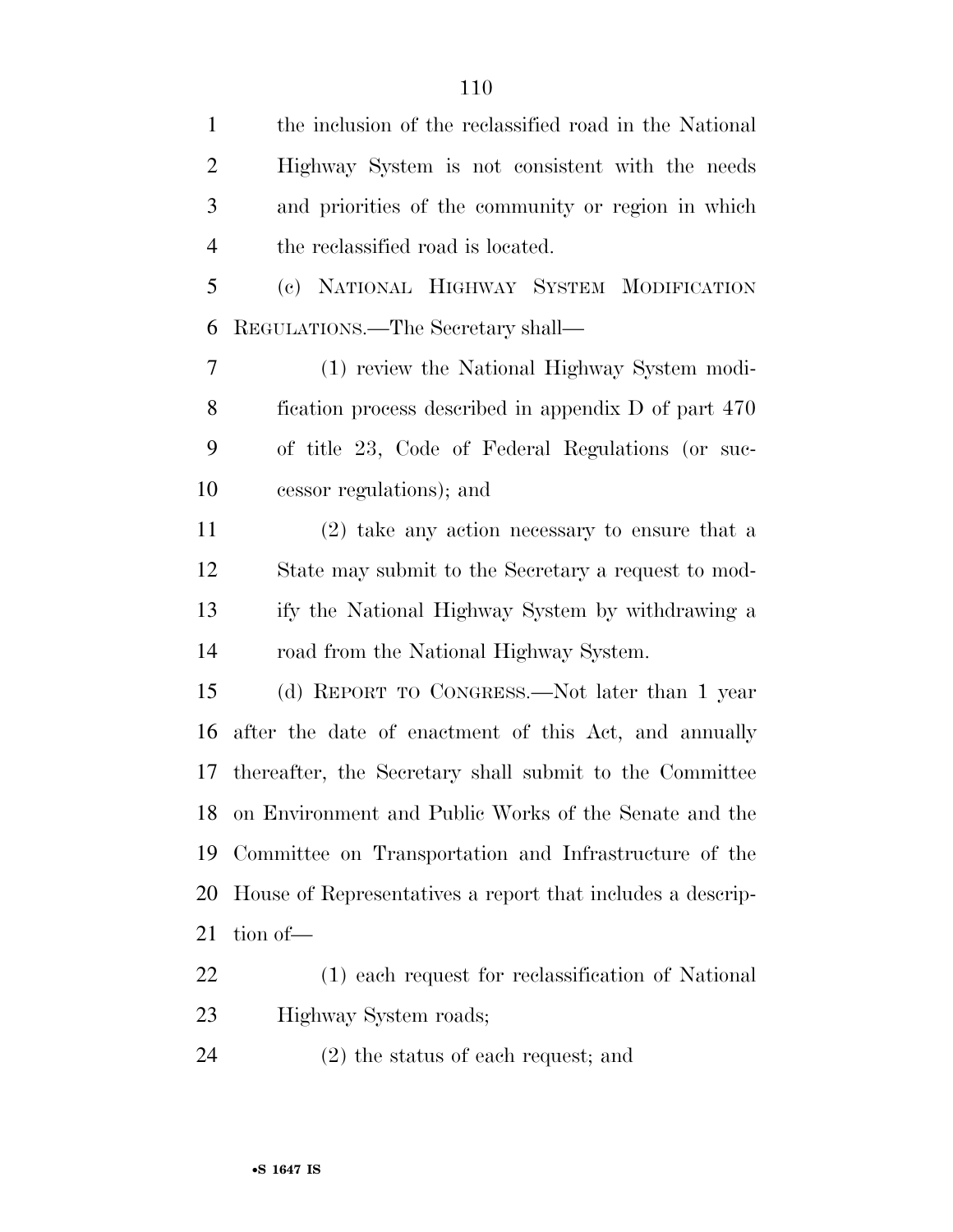| $\mathbf{1}$   | (3) if applicable, the justification for the denial       |
|----------------|-----------------------------------------------------------|
| $\overline{2}$ | by the Secretary of a request.                            |
| 3              | (e) MODIFICATIONS TO THE NATIONAL HIGHWAY                 |
| $\overline{4}$ | SYSTEM.—Section $103(b)(3)(A)$ of title 23, United States |
| 5              | Code, is amended—                                         |
| 6              | $(1)$ in the matter preceding clause $(i)$ —              |
| 7              | $(A)$ by striking ", including any modifica-              |
| 8              | tion consisting of a connector to a major inter-          |
| 9              | modal terminal,"; and                                     |
| 10             | (B) by inserting ", including any modifica-               |
| 11             | tion consisting of a connector to a major inter-          |
| 12             | modal terminal or the withdrawal of a road                |
| 13             | from that system," after "the National High-              |
| 14             | way System"; and                                          |
| 15             | $(2)$ in clause (ii)—                                     |
| 16             | $(A)$ by striking " $(ii)$ enhances" and insert-          |
| 17             | ing $\lq\lq$ (ii)(I) enhances";                           |
| 18             | (B) by striking the period at the end and                 |
| 19             | inserting "; or"; and                                     |
| 20             | (C) by adding at the end the following:                   |
| 21             | $\lq$ (II) in the case of the withdrawal of               |
| 22             | a road, is reasonable and appropriate.".                  |
| 23             | SEC. 1019. TOLL ROADS, BRIDGES, TUNNELS, AND FERRIES.     |
| 24             | Section $129(a)$ of title 23, United States Code, is      |
| 25             | amended—                                                  |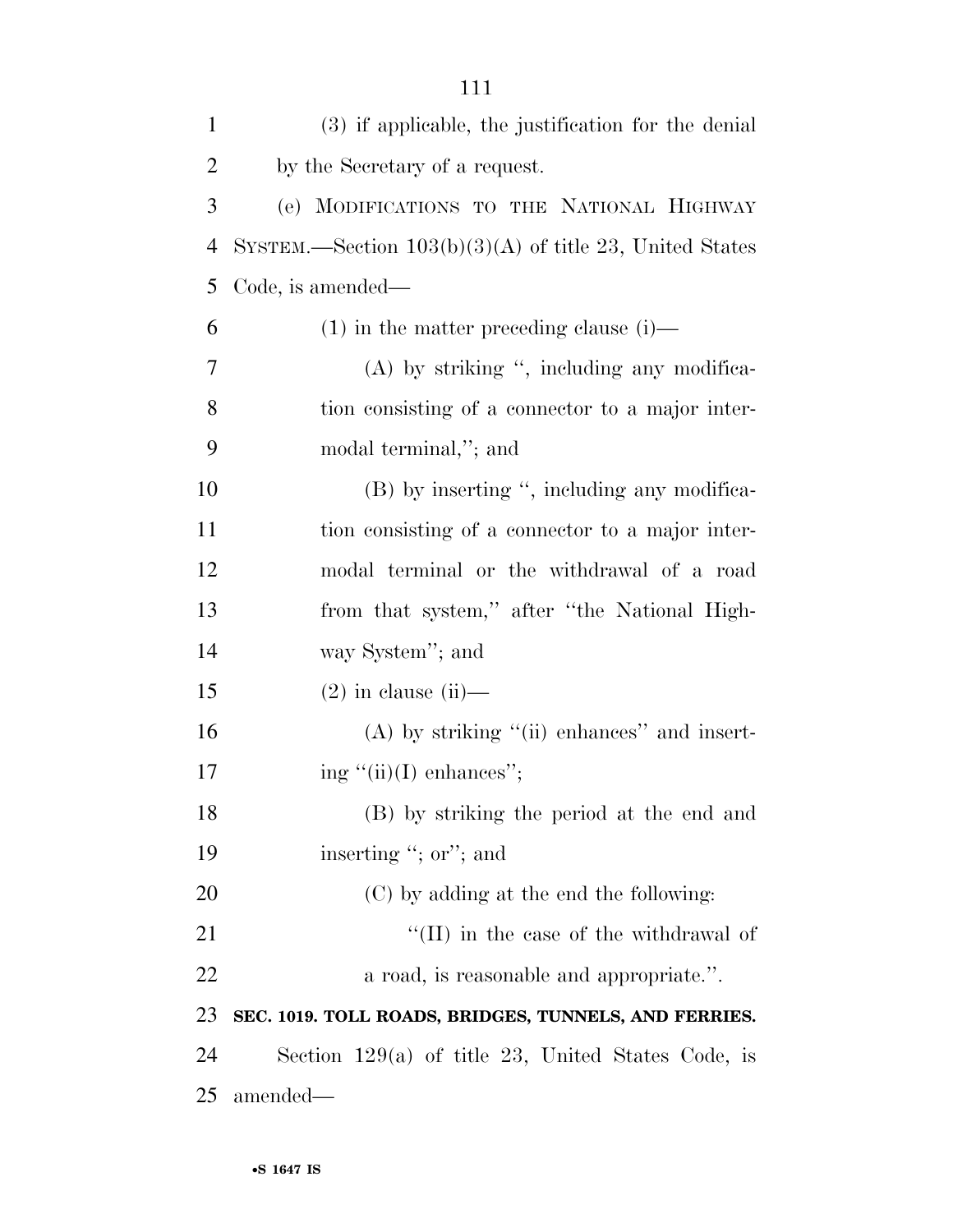| $\mathbf{1}$   | $(1)$ in paragraph $(1)$ —                                           |
|----------------|----------------------------------------------------------------------|
| $\overline{2}$ | $(A)$ in subparagraph $(B)$ —                                        |
| 3              | (i) by striking "(other than a highway                               |
| $\overline{4}$ | on the Interstate System)"; and                                      |
| 5              | (ii) by inserting "non-HOV" after                                    |
| 6              | "toll-free" each place it appears;                                   |
| 7              | $(B)$ by striking subparagraph $(C)$ ; and                           |
| 8              | (C) by redesignating subparagraphs (D)                               |
| 9              | through $(I)$ as subparagraphs $(C)$ through $(H)$ ,                 |
| 10             | respectively;                                                        |
| 11             | (2) by striking paragraph (4) and paragraph                          |
| 12             | (6);                                                                 |
| 13             | $(3)$ by redesignating paragraphs $(5)$ , $(7)$ , $(8)$ ,            |
| 14             | $(9)$ , and $(10)$ as paragraphs $(4)$ , $(5)$ , $(6)$ , $(7)$ , and |
| 15             | $(9)$ , respectively;                                                |
| 16             | $(4)$ in paragraph $(4)(B)$ (as so redesignated),                    |
| 17             | by striking "the Federal-aid system" and inserting                   |
| 18             | "Federal-aid highways"; and                                          |
| 19             | $(5)$ by inserting after paragraph $(7)$ (as so re-                  |
| 20             | designated) the following:                                           |
| 21             | "(8) EQUAL ACCESS FOR MOTORCOACHES. $-A$                             |
| 22             | private motorcoach that serves the public shall be                   |
| 23             | provided access to a toll facility under the same                    |
| 24             | rates, terms, and conditions as public transportation                |
| 25             | buses in the State.".                                                |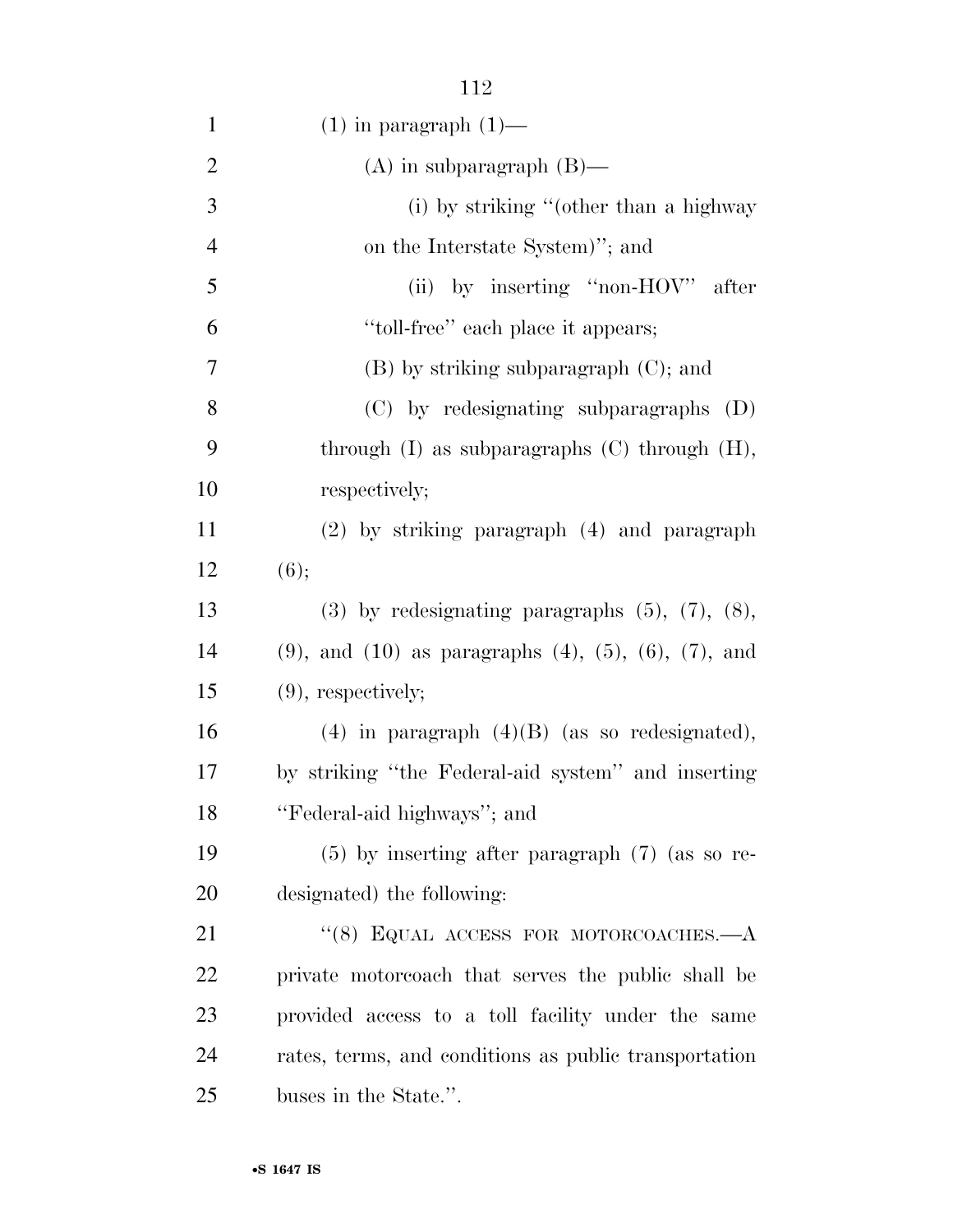#### **SEC. 1020. HOV FACILITIES.**

 Section 166 of title 23, United States Code, is amended—

4 (1) in subsection (b)— (A) by striking paragraph (4) and insert- ing the following: 7 "(4) HIGH OCCUPANCY TOLL VEHICLES.— 8 ''(A) IN GENERAL.—The State agency may allow vehicles not otherwise exempt under this subsection to use the HOV facility if the opera- tors of the vehicles pay a toll charged by the agency for use of the facility and the agency— ''(i) establishes a program that ad- dresses how motorists can enroll and par- ticipate in the toll program; 16 ''(ii) in the case of a high occupancy vehicle facility that affects a metropolitan area, submits to the Secretary a written statement that the metropolitan planning organization designated under section 134 for the area has been consulted concerning 22 the placement and amount of tolls on the 23 converted facility;  $\frac{1}{1}$  (iii) develops, manages, and main-

 tains a system that will automatically col-lect the toll; and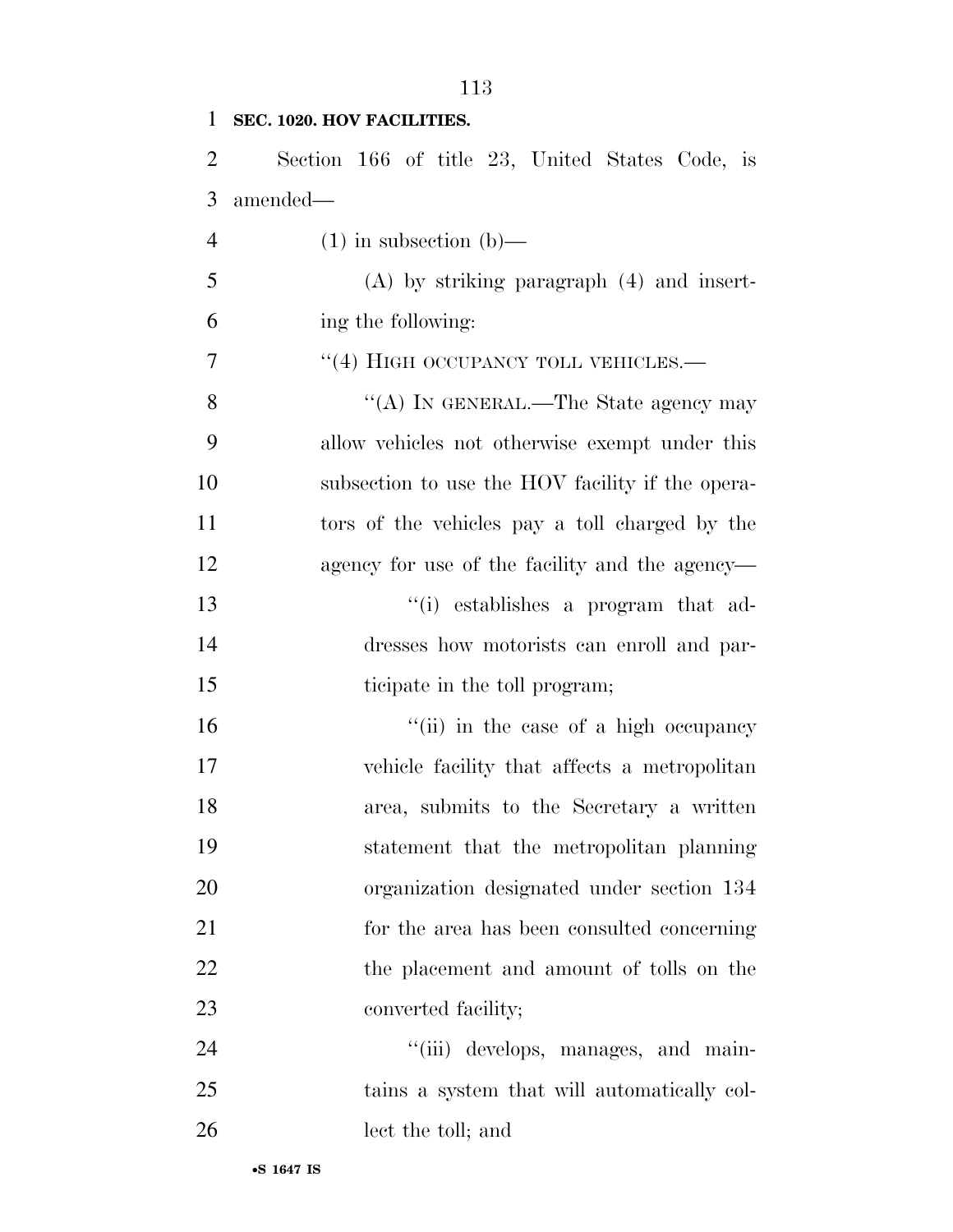- 1  $''(iv)$  establishes policies and proce-2 dures— 3  $\frac{1}{2}$  to manage the demand to 4 use the facility by varying the toll 5 amount that is charged;  $^{\prime\prime}$ (II) to enforce violations of the 7 use of the facility; and 8 ''(III) to ensure that private 9 motorcoaches that serve the public are 10 provided access to the facility under 11 the same rates, terms, and conditions, 12 as public transportation buses in the 13 State. 14 "(B) EXEMPTION FROM TOLLS.—In lev-15 ying a toll on a facility under subparagraph 16 (A), a State agency may— 17  $\frac{1}{2}$  (i) designate classes of vehicles that 18 are exempt from the toll; and 19  $\frac{1}{2}$  ''(ii) charge different toll rates for dif-20 ferent classes of vehicles."; and 21 (B) in paragraph (5), by striking subpara-22 graph (A) and inserting the following: 23 "(A) INHERENTLY LOW EMISSION VEHI-
- 24 CLE.—If a State agency establishes procedures 25 for enforcing the restrictions on the use of a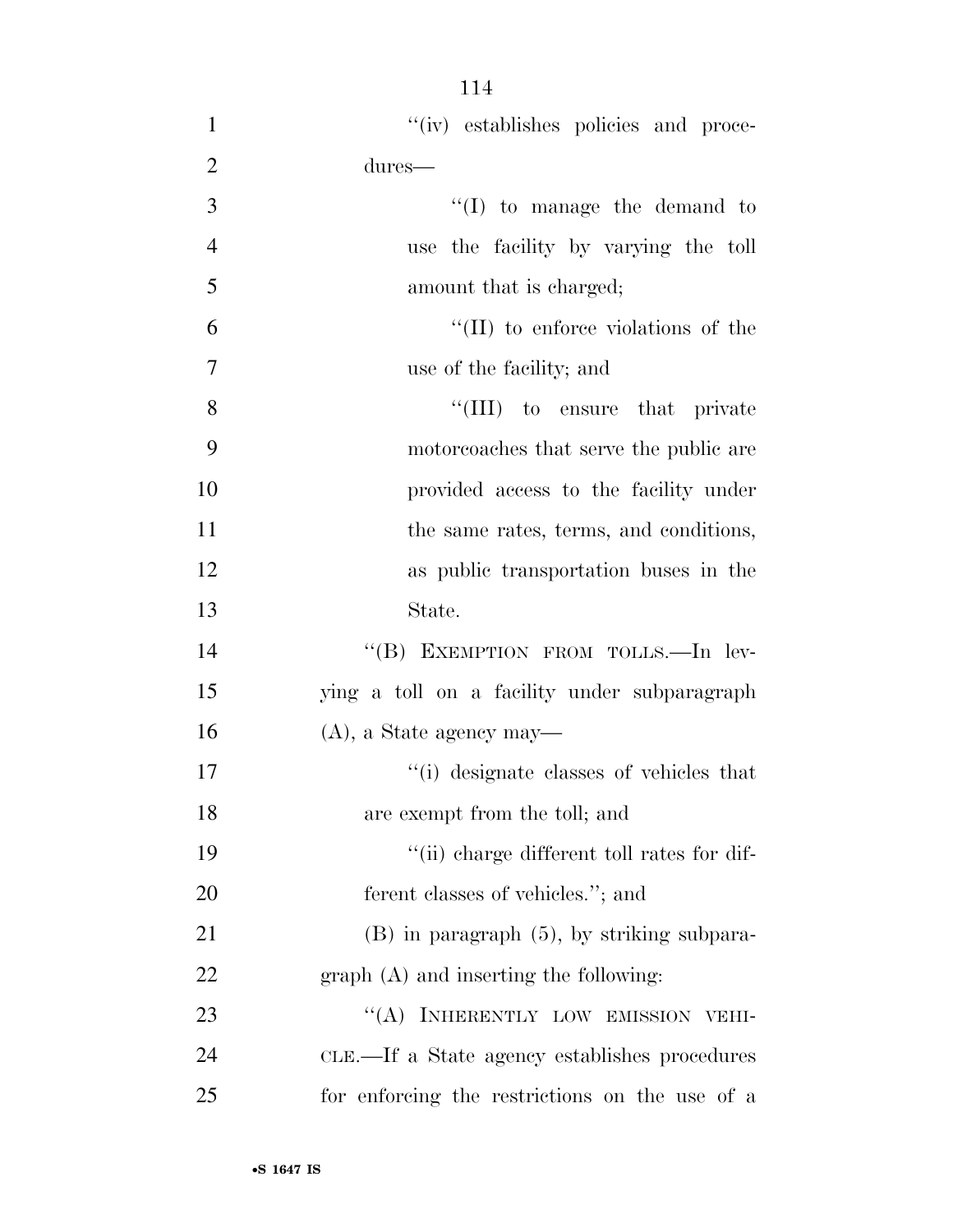| $\mathbf{1}$   | HOV facility by vehicles described in clauses (i)   |
|----------------|-----------------------------------------------------|
| $\overline{2}$ | and (ii), the State agency may allow the use of     |
| 3              | the HOV facility by—                                |
| $\overline{4}$ | "(i) alternative fuel vehicles; and                 |
| 5              | "(ii) any motor vehicle described in                |
| 6              | section $30D(d)(1)$ of the Internal Revenue         |
| 7              | Code of $1986$ .";                                  |
| 8              | $(2)$ in subsection $(e)$ —                         |
| 9              | $(A)$ in paragraph $(1)$ —                          |
| 10             | (i) by striking "Tolls" and inserting               |
| 11             | "Notwithstanding section 301, tolls"; and           |
| 12             | (ii) by striking "notwithstanding sec-              |
| 13             | tion 301 and, except as provided in para-           |
| 14             | graphs $(2)$ and $(3)$ ";                           |
| 15             | $(B)$ by striking paragraph $(2)$ ; and             |
| 16             | (C) by redesignating paragraph (3) as               |
| 17             | paragraph $(2)$ ; and                               |
| 18             | $(3)$ in subsection $(d)(1)$ , by striking subpara- |
| 19             | graphs $(D)$ and $(E)$ and inserting the following: |
| 20             | "(D) MAINTENANCE OF OPERATING PER-                  |
| 21             | FORMANCE.-                                          |
| 22             | "(i) SUBMISSION OF PLAN.—Not later                  |
| 23             | than 180 days after the date on which a             |
| 24             | facility is degraded under paragraph (2),           |
| 25             | the State agency with jurisdiction over the         |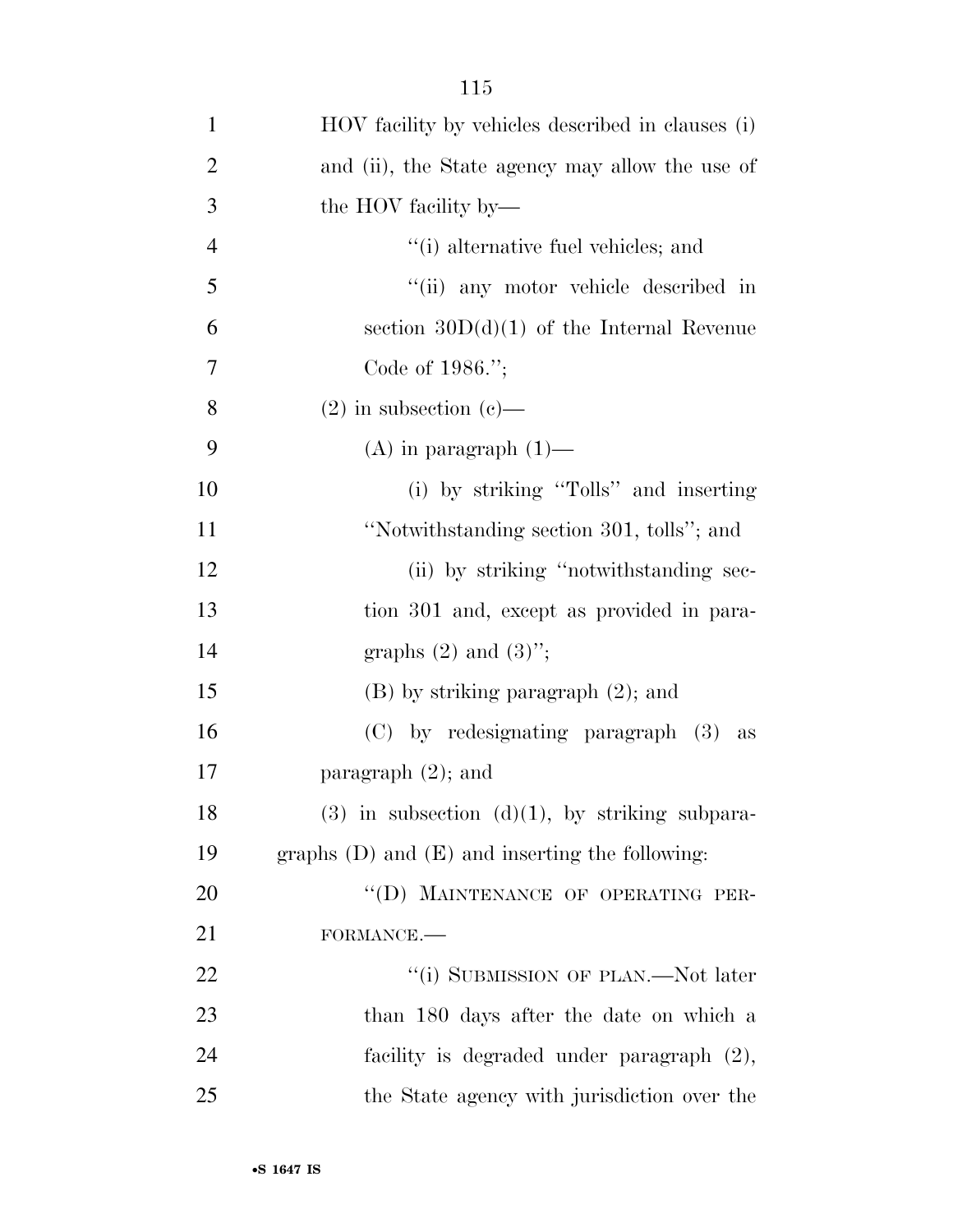| $\mathbf{1}$   | facility shall submit to the Secretary for    |
|----------------|-----------------------------------------------|
| $\overline{2}$ | approval a plan that details the actions the  |
| 3              | State agency will take to bring the facility  |
| $\overline{4}$ | into compliance with the minimum average      |
| 5              | operating speed performance standard          |
| 6              | through changes to operation of the facil-    |
| $\tau$         | ity, including—                               |
| 8              | $\lq\lq$ (I) increasing the occupancy re-     |
| 9              | quirement for HOV lanes;                      |
| 10             | "(II) varying the toll charged to             |
| 11             | vehicles allowed under subsection (b)         |
| 12             | to reduce demand;                             |
| 13             | "(III) discontinuing allowing                 |
| 14             | non-HOV vehicles to use HOV lanes             |
| 15             | under subsection (b); or                      |
| 16             | $``(IV)$ increasing the available ca-         |
| 17             | pacity of the HOV facility.                   |
| 18             | "(ii) NOTICE OF APPROVAL OR DIS-              |
| 19             | APPROVAL.—Not later than 60 days after        |
| 20             | the date of receipt of a plan under clause    |
| 21             | (i), the Secretary shall provide to the State |
| 22             | agency a written notice indicating whether    |
| 23             | the Secretary has approved or disapproved     |
| 24             | the plan based on a determination of          |
| 25             | whether the implementation of the plan        |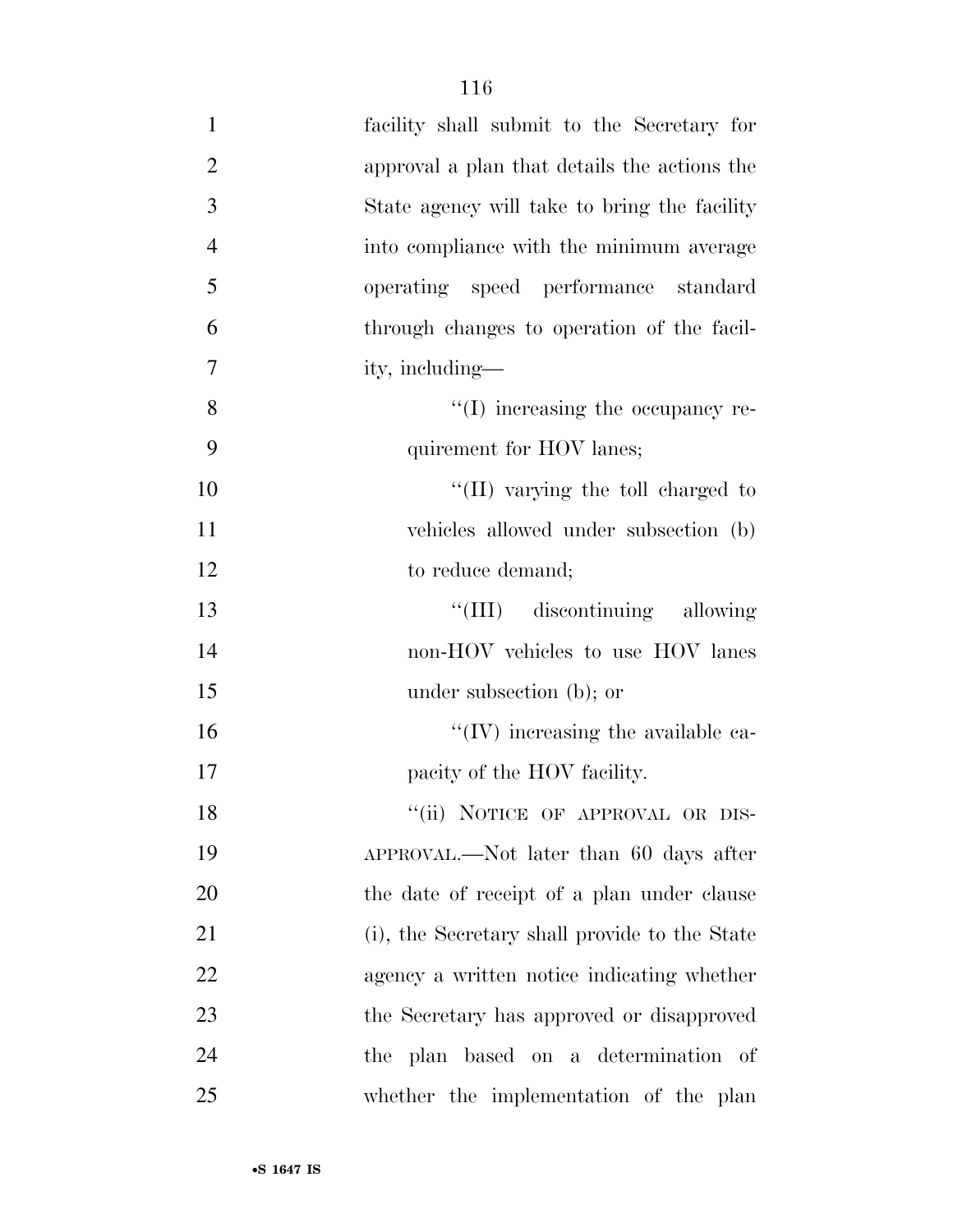| $\mathbf{1}$   | will bring the HOV facility into compli-        |
|----------------|-------------------------------------------------|
| $\overline{2}$ | ance.                                           |
| 3              | ``(iii)<br>BIANNUAL PROGRESS<br>$UP-$           |
| $\overline{4}$ | DATES.—Until the date on which the Sec-         |
| 5              | retary determines that the State agency         |
| 6              | has brought the HOV facility into compli-       |
| $\tau$         | ance with this subsection, the State agency     |
| 8              | shall submit biannual updates that de-          |
| 9              | scribe—                                         |
| 10             | $\lq\lq$ (I) the actions taken to bring         |
| 11             | the HOV facility into compliance; and           |
| 12             | "(II) the progress made by those                |
| 13             | actions.                                        |
| 14             | "(E) COMPLIANCE.—The Secretary shall            |
| 15             | subject the State to appropriate program sanc-  |
| 16             | tions under section 1.36 of title 23, Code of   |
| 17             | Federal Regulations (or successor regulations), |
| 18             | until the performance is no longer degraded,    |
| 19             | $if$ —                                          |
| 20             | "(i) the State agency fails to submit           |
| 21             | an approved action plan under subpara-          |
| 22             | $graph$ (D) to bring a degraded facility into   |
| 23             | compliance; or                                  |
| 24             | "(ii) after the State submits and the           |
| 25             | Secretary approves an action plan under         |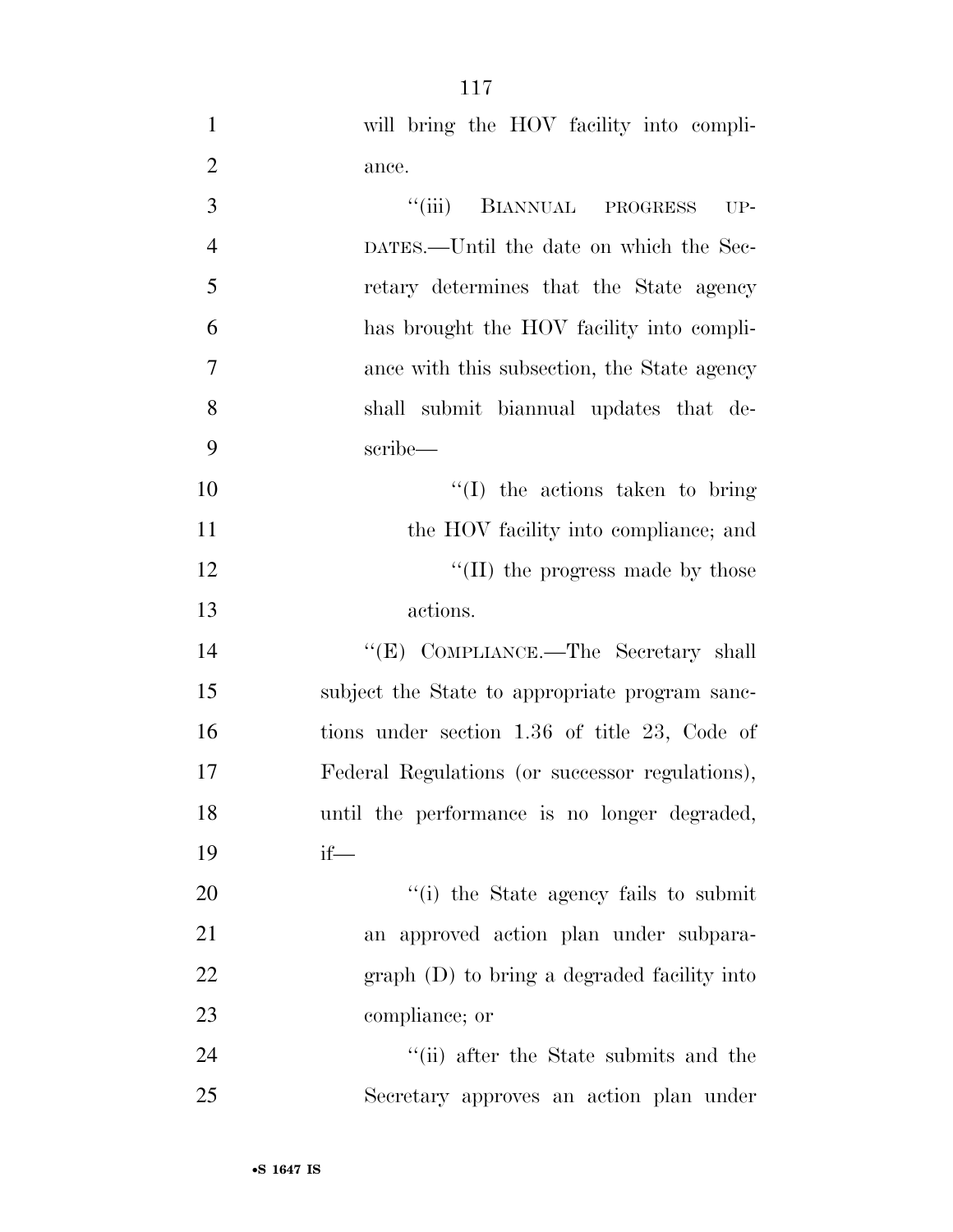| $\mathbf{1}$   | subparagraph $(D)$ , the Secretary deter-               |
|----------------|---------------------------------------------------------|
| $\overline{2}$ | mines that, on a date that is not earlier               |
| 3              | than 1 year after the approval of the ac-               |
| $\overline{4}$ | tion plan, the State agency is not making               |
| 5              | significant progress toward bringing the                |
| 6              | HOV facility into compliance with the min-              |
| 7              | imum average operating speed performance                |
| 8              | standard.".                                             |
| 9              | SEC. 1021. INTERSTATE SYSTEM RECONSTRUCTION AND         |
| 10             | REHABILITATION PILOT PROGRAM.                           |
| 11             | Section 1216(b) of the Transportation Equity Act for    |
| 12             | the 21st Century (Public Law $105-178$ ; 112 Stat. 212) |
| 13             | is amended—                                             |
| 14             | $(1)$ in paragraph $(3)$ —                              |
|                |                                                         |
| 15             | $(A)$ in subparagraph $(A)$ , by striking "the          |
| 16             | age, condition, and intensity of use of the facil-      |
| 17             | ity" and inserting "an analysis demonstrating           |
| 18             | that the facility has a significant age, condition,     |
| 19             | or intensity of use to require expedited recon-         |
| 20             | struction or rehabilitation";                           |
| 21             | $(B)$ in subparagraph $(D)(iii)$ , by inserting         |
| 22             | ", and that demonstrates the capability of that         |
| 23             | agency to perform or oversee the building, oper-        |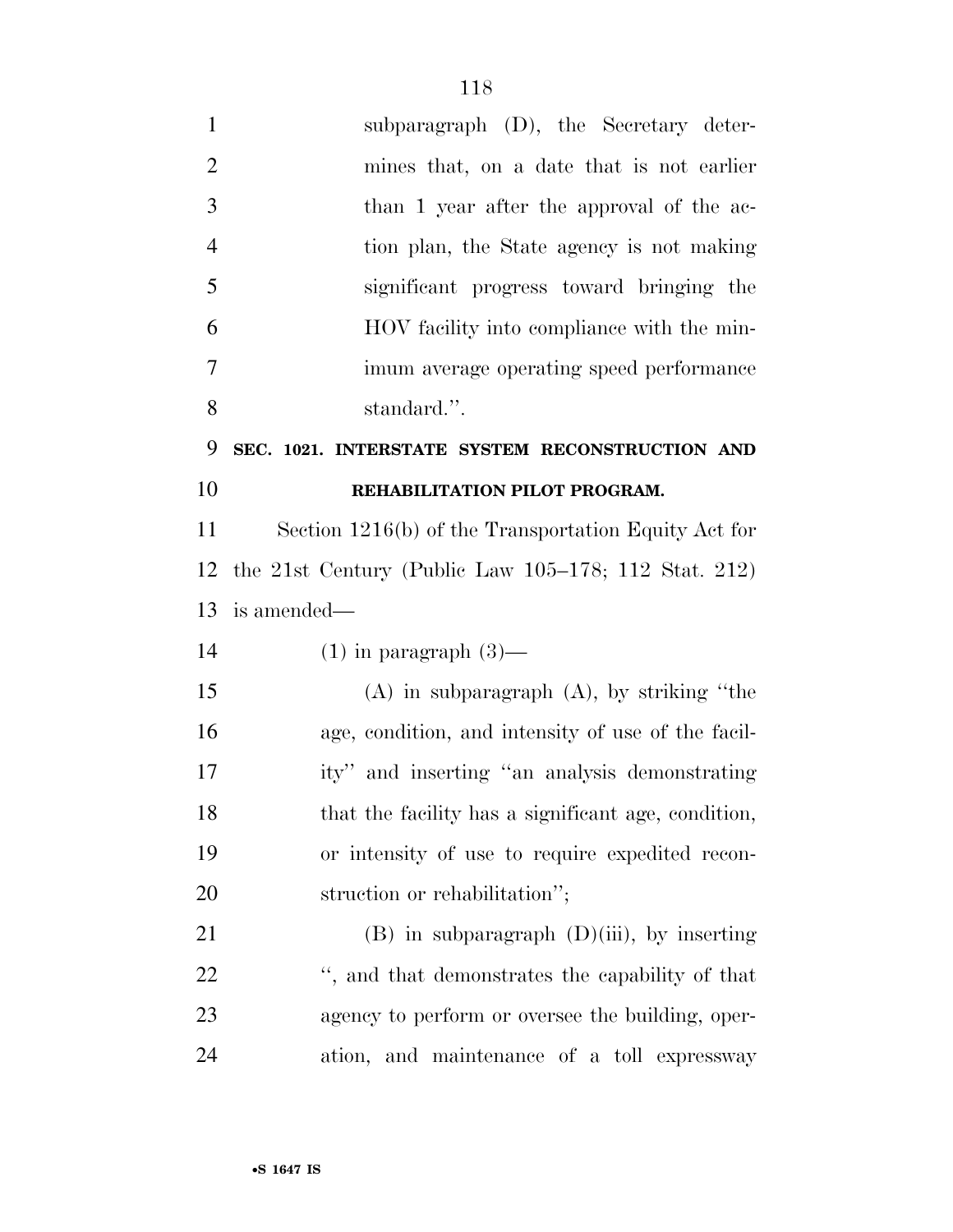| $\mathbf{1}$   | system meeting criteria for the Interstate Sys-       |
|----------------|-------------------------------------------------------|
| $\overline{2}$ | tem" before the semicolon at the end; and             |
| 3              | (C) by adding at the end the following:               |
| $\overline{4}$ | "(E) An analysis showing how the State                |
| 5              | plan for implementing tolls on the facility takes     |
| 6              | into account the interests and use of local, re-      |
| 7              | gional, and interstate travelers.                     |
| 8              | "(F) An explanation of how the State will             |
| 9              | collect tolls using electronic toll collection, in-   |
| 10             | cluding at highway speeds, if practicable.            |
| 11             | $\lq\lq (G)$ A plan describing the proposed loca-     |
| 12             | tion for the collection of tolls on the facility, in- |
| 13             | cluding any locations in proximity to a State         |
| 14             | border.                                               |
| 15             | "(H) Approved documentation that the                  |
| 16             | project—                                              |
| 17             | "(i) has received a categorical exclu-                |
| 18             | sion, a finding of no significant impact, or          |
| 19             | a record of decision under the National               |
| 20             | Environmental Policy Act of 1969 (42                  |
| 21             | U.S.C. $4321$ et seq.); and                           |
| <u>22</u>      | "(ii) complies with the Uniform Relo-                 |
| 23             | cation Assistance and Real Property Ac-               |
| 24             | quisition Policies Act of 1970 (42 U.S.C.             |
| 25             | 4601 et seq.).";                                      |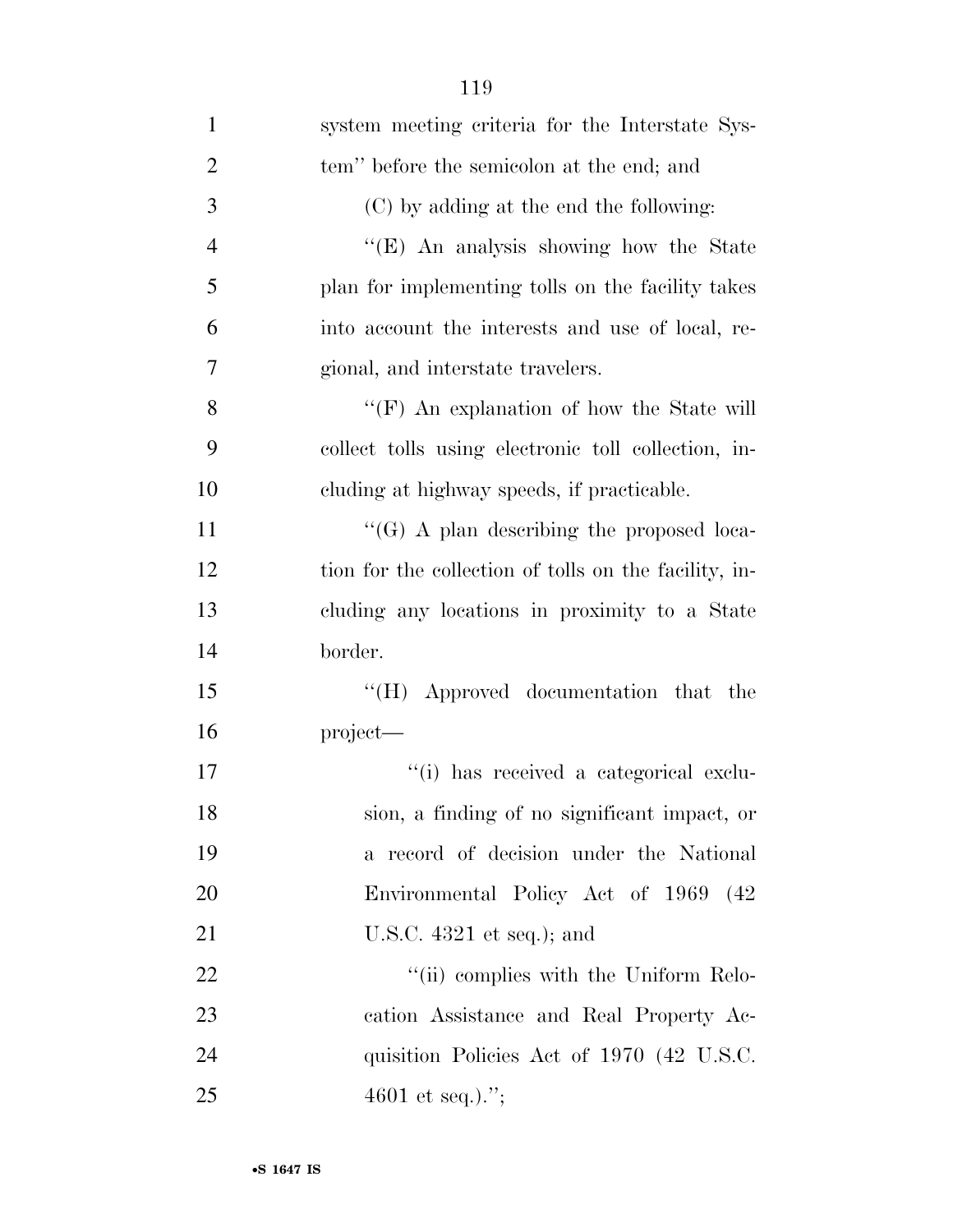| $\mathbf{1}$   | $(2)$ by striking paragraphs $(4)$ and $(6)$ ;                     |
|----------------|--------------------------------------------------------------------|
| $\overline{2}$ | (3) by redesignating paragraph (5) as para-                        |
| 3              | graph(4);                                                          |
| $\overline{4}$ | $(4)$ in paragraph $(4)$ (as so redesignated)—                     |
| 5              | (A) in the matter preceding subparagraph                           |
| 6              | $(A)$ , by striking "Before the Secretary may per-                 |
| 7              | mit" and inserting "As a condition of permit-                      |
| 8              | $\text{ting}''$ ; and                                              |
| 9              | $(B)$ in subparagraph $(A)$ —                                      |
| 10             | (i) in the matter preceding clause (i),                            |
| 11             | by striking "for-" and inserting "for per-                         |
| 12             | missible<br>described<br>$\overline{\text{in}}$<br>section<br>uses |
| 13             | $129(a)(3)$ of title 23, United States Code;                       |
| 14             | and"; and                                                          |
| 15             | (ii) by striking clauses (i) through                               |
| 16             | (iii);                                                             |
| 17             | $(5)$ by inserting after paragraph $(4)$ (as so re-                |
| 18             | designated) the following:                                         |
| 19             | "(5) APPLICATION PROCESSING PROCEDURE.                             |
| 20             | "(A) IN GENERAL.—Not later than<br>-60                             |
| 21             | days after receipt of an application under this                    |
| 22             | subsection, the Secretary shall provide to the                     |
| 23             | applicant a written notice informing the appli-                    |
| 24             | cant whether—                                                      |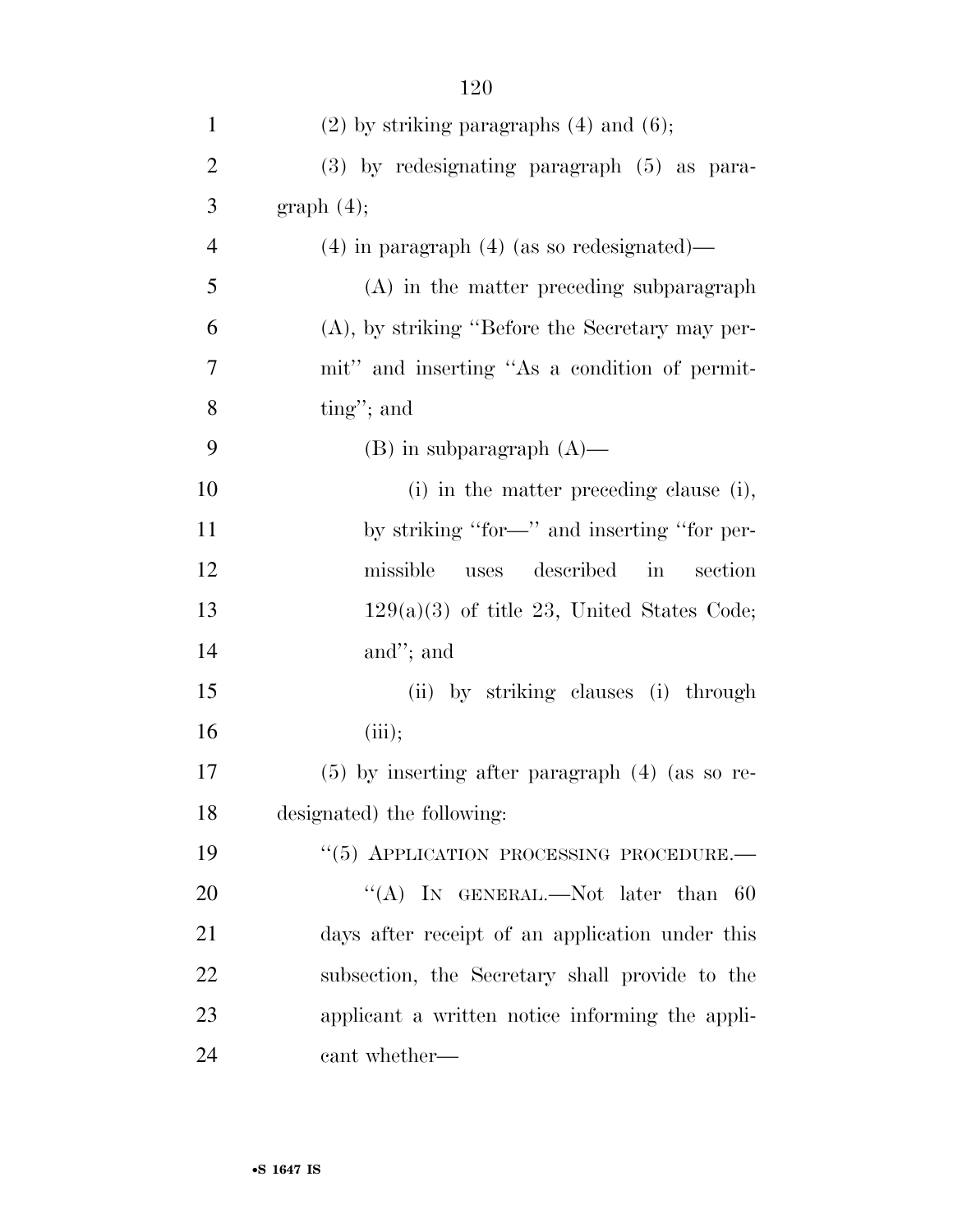| $\mathbf{1}$   | "(i) the application is complete and        |
|----------------|---------------------------------------------|
| $\overline{2}$ | meets all requirements under this sub-      |
| 3              | section; or                                 |
| $\overline{4}$ | "(ii) additional information or mate-       |
| 5              | rials are needed—                           |
| 6              | $\lq\lq$ to complete the application;       |
| $\overline{7}$ | <b>or</b>                                   |
| 8              | $\lq\lq$ (II) to meet the eligibility re-   |
| 9              | quirements under paragraph (3).             |
| 10             | "(B) ADDITIONAL INFORMATION OR MATE-        |
| 11             | $RLALS$ .                                   |
| 12             | "(i) IN GENERAL.—Not later than 60          |
| 13             | days after receipt of an application, the   |
| 14             | Secretary shall—                            |
| 15             | "(I) identify any additional infor-         |
| 16             | mation or materials that are needed         |
| 17             | under subparagraph $(A)(ii)$ ; and          |
| 18             | $\lq\lq$ (II) provide to the applicant      |
| 19             | written notice specifying the details of    |
| 20             | the additional required information or      |
| 21             | materials.                                  |
| 22             | "(ii) AMENDED APPLICATION.—Not              |
| 23             | later than 60 days after receipt of the ad- |
| 24             | ditional information under clause (i), the  |
| 25             | Secretary shall determine if the amended    |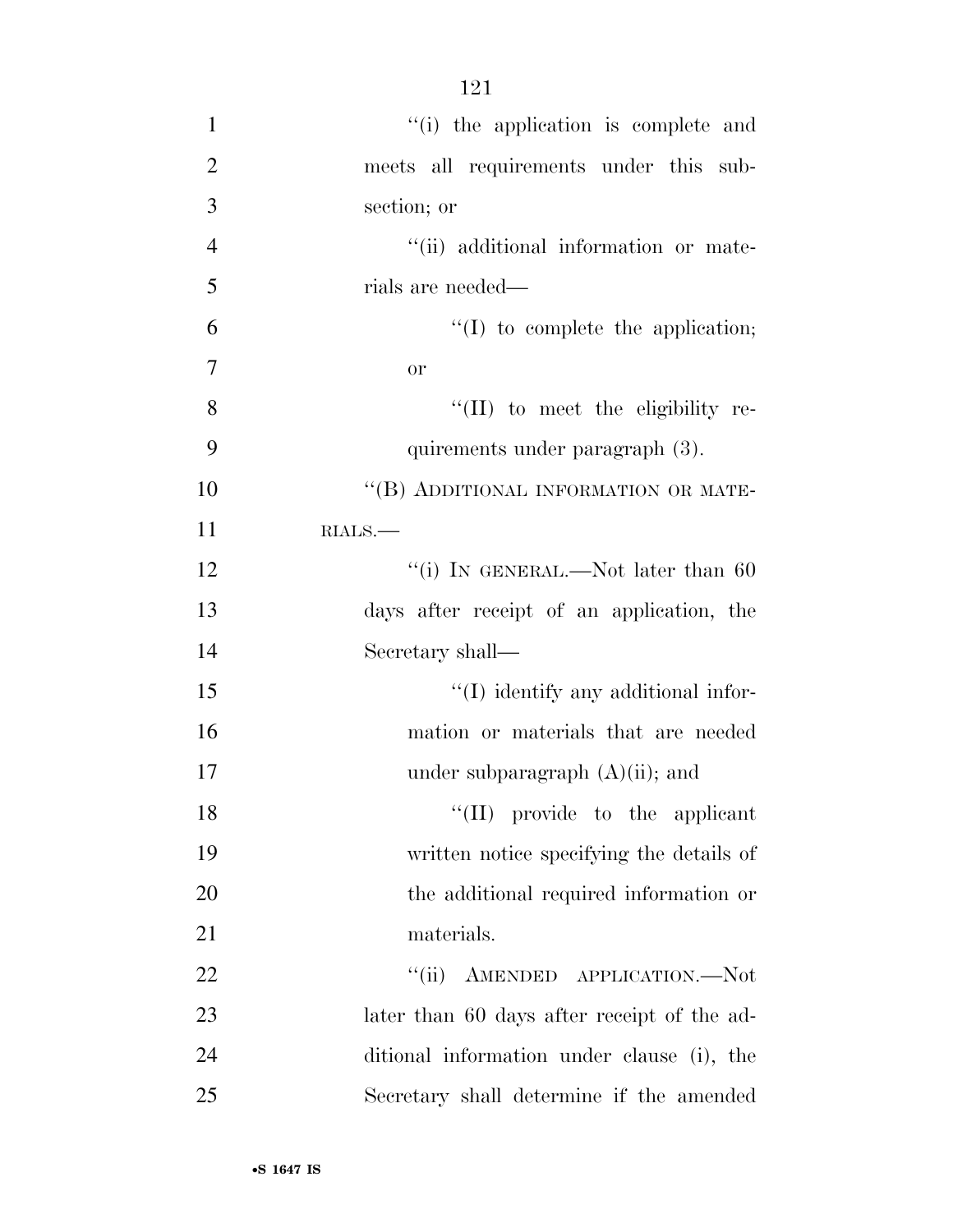| $\mathbf{1}$   | application is complete and meets all re-            |
|----------------|------------------------------------------------------|
| $\overline{2}$ | quirements under this subsection.                    |
| 3              | "(C) TECHNICAL ASSISTANCE.—On the re-                |
| $\overline{4}$ | quest of a State, the Secretary shall provide        |
| 5              | technical assistance to facilitate the develop-      |
| 6              | ment of a complete application under this para-      |
| 7              | graph that is likely to satisfy the eligibility cri- |
| 8              | teria under paragraph (3).                           |
| 9              | "(D) APPROVAL OF APPLICATION.— $On$                  |
| 10             | written notice by the Secretary that the applica-    |
| 11             | tion is complete and meets all requirements of       |
| 12             | this subsection, the project is considered ap-       |
| 13             | proved and shall be permitted to participate in      |
| 14             | the program under this subsection.                   |
| 15             | "(E) LIMITATION ON APPROVED APPLICA-                 |
| 16             | TION.                                                |
| 17             | "(i) IN GENERAL.—For an application                  |
| 18             | received under this subsection on or after           |
| 19             | the date of enactment of the DRIVE Act               |
| 20             | for the reconstruction or rehabilitation of a        |
| 21             | facility, a State shall—                             |
| <u>22</u>      | $\lq (I)$ not later than 1 year after                |
| 23             | the date on which the application is                 |
| 24             | approved, issue a solicitation for a                 |
| 25             | contract to provide for the reconstruc-              |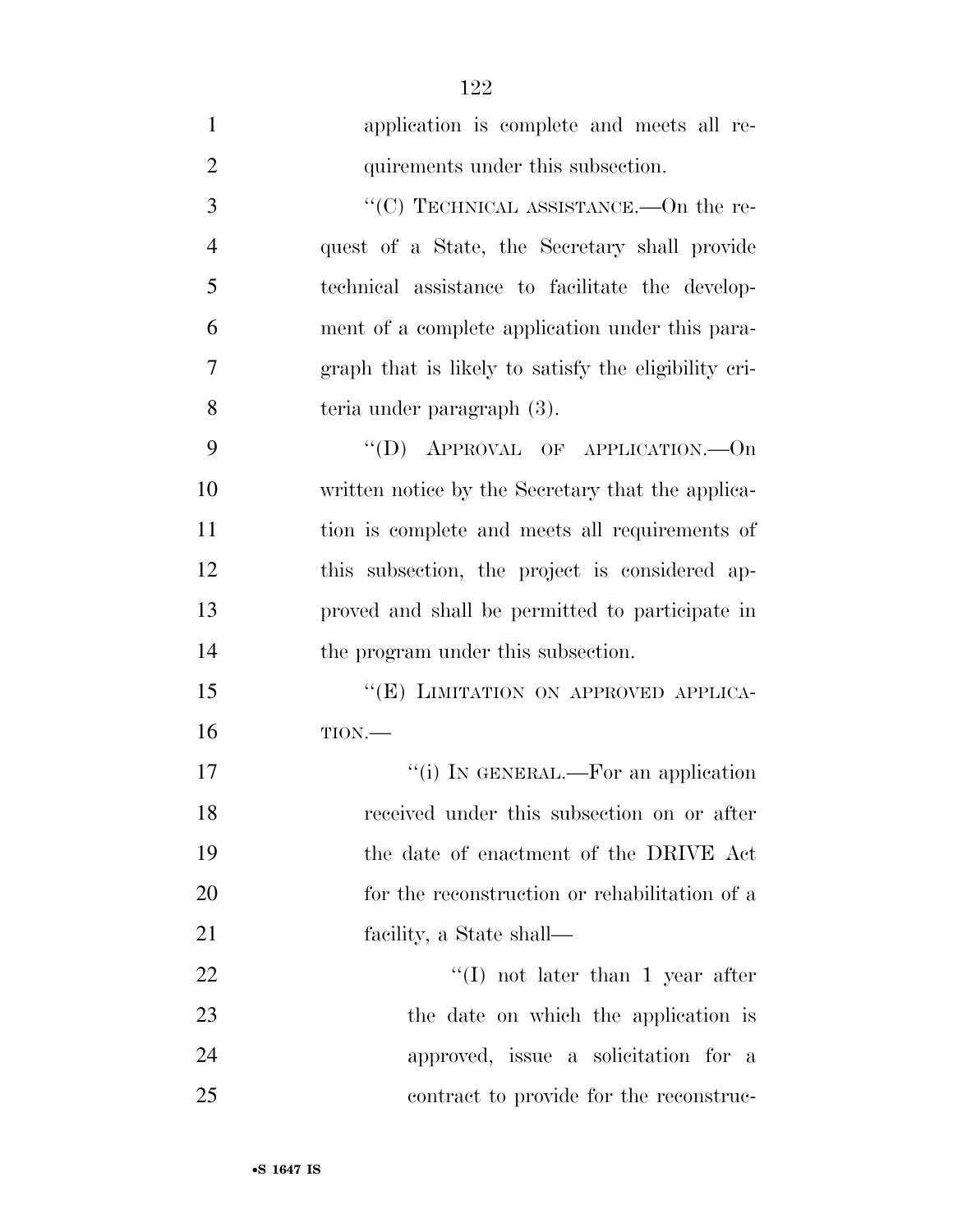| $\mathbf{1}$   | tion or rehabilitation of the facility;            |
|----------------|----------------------------------------------------|
| $\overline{2}$ | and                                                |
| 3              | "(II) not later than 2 years after                 |
| $\overline{4}$ | the date on which the application is               |
| 5              | approved, execute a contract for the               |
| 6              | reconstruction or rehabilitation of the            |
| 7              | facility.                                          |
| 8              | "(ii) PRIOR APPLICATIONS.—For an                   |
| 9              | application that received a conditional pro-       |
| 10             | visional approval under this subsection be-        |
| 11             | fore the date of enactment of the DRIVE            |
| 12             | Act, for the reconstruction or rehabilitation      |
| 13             | of a facility, a State shall—                      |
| 14             | $\lq (I)$ not later than 1 year after              |
| 15             | the date of enactment of the DRIVE                 |
| 16             | Act, issue a solicitation for a contract           |
| 17             | to provide for the reconstruction or               |
| 18             | rehabilitation of the facility; and                |
| 19             | "(II) not later than 2 years after                 |
| 20             | the date of enactment of the DRIVE                 |
| 21             | Act, execute a contract for the recon-             |
| 22             | struction or rehabilitation of the facil-          |
| 23             | ity.                                               |
| 24             | ``(iii)<br>CANCELLATION OR<br><b>EXTEN-</b>        |
| 25             | an applicable deadline under<br>$\text{SION}$ .—If |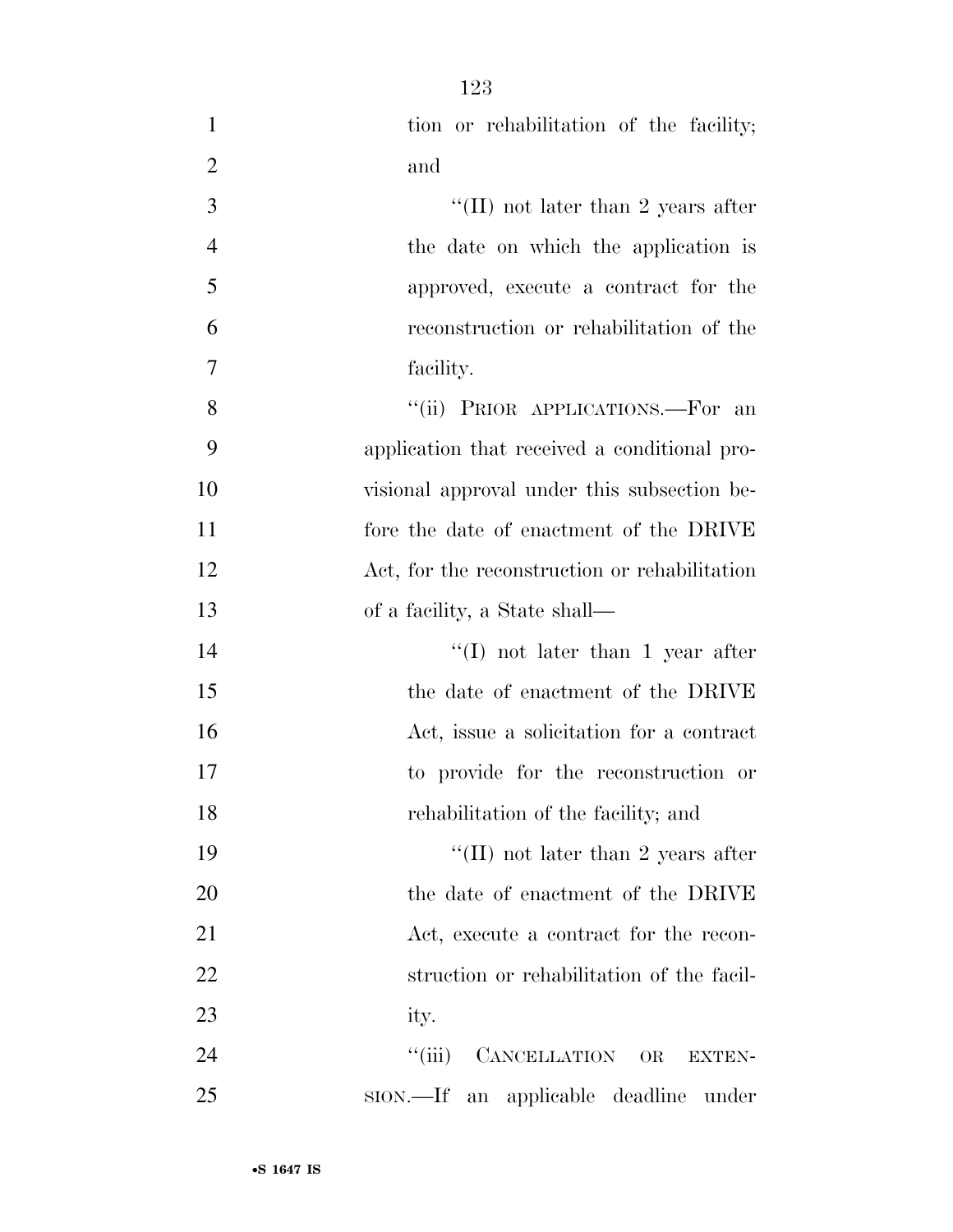| $\mathbf{1}$   | clause (i) or (ii) is not met, the Secretary         |
|----------------|------------------------------------------------------|
| $\overline{2}$ | shall—                                               |
| 3              | $\lq\lq$ (I) cancel the application ap-              |
| $\overline{4}$ | proval; or                                           |
| 5              | $\lq\lq$ (II) grant an extension of not              |
| 6              | more than 1 year for the applicable                  |
| $\overline{7}$ | deadline, on the condition that—                     |
| 8              | $\cdot$ (aa) there has been demon-                   |
| 9              | strable progress toward meeting                      |
| 10             | the applicable requirements; and                     |
| 11             | "(bb) the requirements are                           |
| 12             | likely to be met within 1 year.                      |
| 13             | "(6) LIMITATION ON THE USE OF NATIONAL               |
| 14             | HIGHWAY PERFORMANCE PROGRAM FUNDS.-During            |
| 15             | the term of the pilot program, funds apportioned for |
| 16             | the national highway performance program under       |
| 17             | section $104(b)(1)$ of title 23, United States Code, |
| 18             | may not be used for a facility for which tolls are   |
| 19             | being collected under the pilot program unless the   |
| 20             | funds are used for a maintenance purpose, as de-     |
| 21             | fined in section $101(a)$ of title 23, United States |
| 22             | Code.";                                              |
| 23             | $(6)$ by redesignating paragraphs $(7)$ and $(8)$ as |
| 24             | paragraphs $(8)$ and $(9)$ , respectively;           |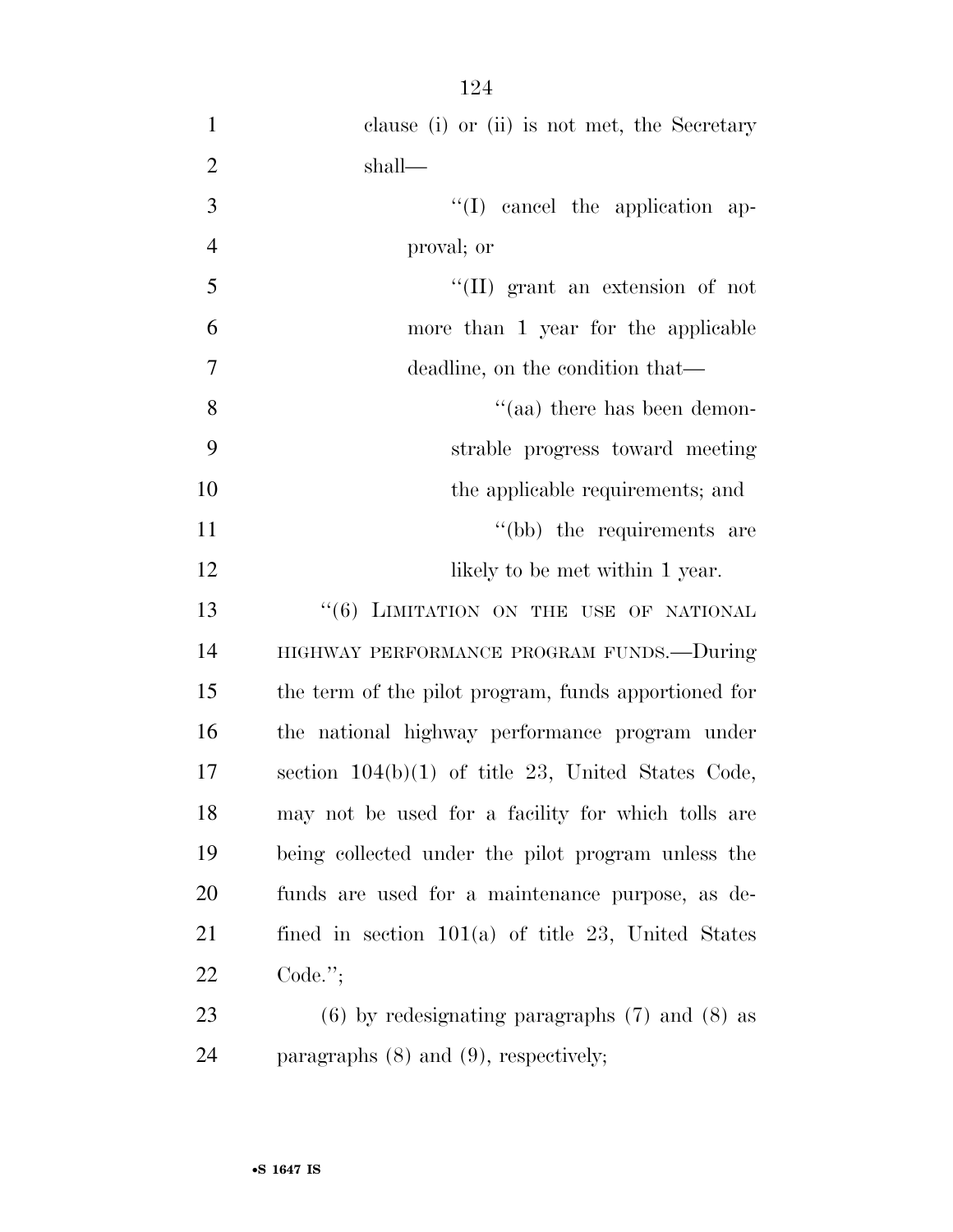| $\mathbf{1}$   | $(7)$ by inserting after paragraph $(6)$ the fol-         |
|----------------|-----------------------------------------------------------|
| $\overline{2}$ | lowing:                                                   |
| 3              | "(7) WITHDRAWAL.—A State may elect to                     |
| $\overline{4}$ | withdraw participation of the State in the pilot pro-     |
| 5              | gram at any time."; and                                   |
| 6              | $(8)$ in paragraph $(8)$ (as redesignated by para-        |
| 7              | graph $(6)$ ), by inserting "after the date of enactment" |
| $8\,$          | of the DRIVE Act" after "10 years".                       |
| 9              | SEC. 1022. EMERGENCY RELIEF FOR FEDERALLY OWNED           |
| 10             | ROADS.                                                    |
| 11             | (a) ELIGIBILITY.—Section $125(d)(3)$ of title 23,         |
| 12             | United States Code, is amended—                           |
| 13             | (1) in subparagraph $(A)$ , by striking "or" at           |
| 14             | the end;                                                  |
| 15             | $(2)$ in subparagraph $(B)$ , by striking the period      |
| 16             | at the end and inserting "; or"; and                      |
| 17             | (3) by adding at the end the following:                   |
| 18             | $\cdot$ (C) projects eligible for assistance under        |
| 19             | this section located on tribal transportation fa-         |
| 20             | cilities, Federal lands transportation facilities,        |
| 21             | or other federally owned roads that are open to           |
| 22             | public travel (as defined in subsection $(e)(1)$ ).".     |
| 23             | (b) DEFINITION.—Section $125(e)$ of title 23, United      |
| 24             | States Code, is amended by striking paragraph (1) and     |
| 25             | inserting the following:                                  |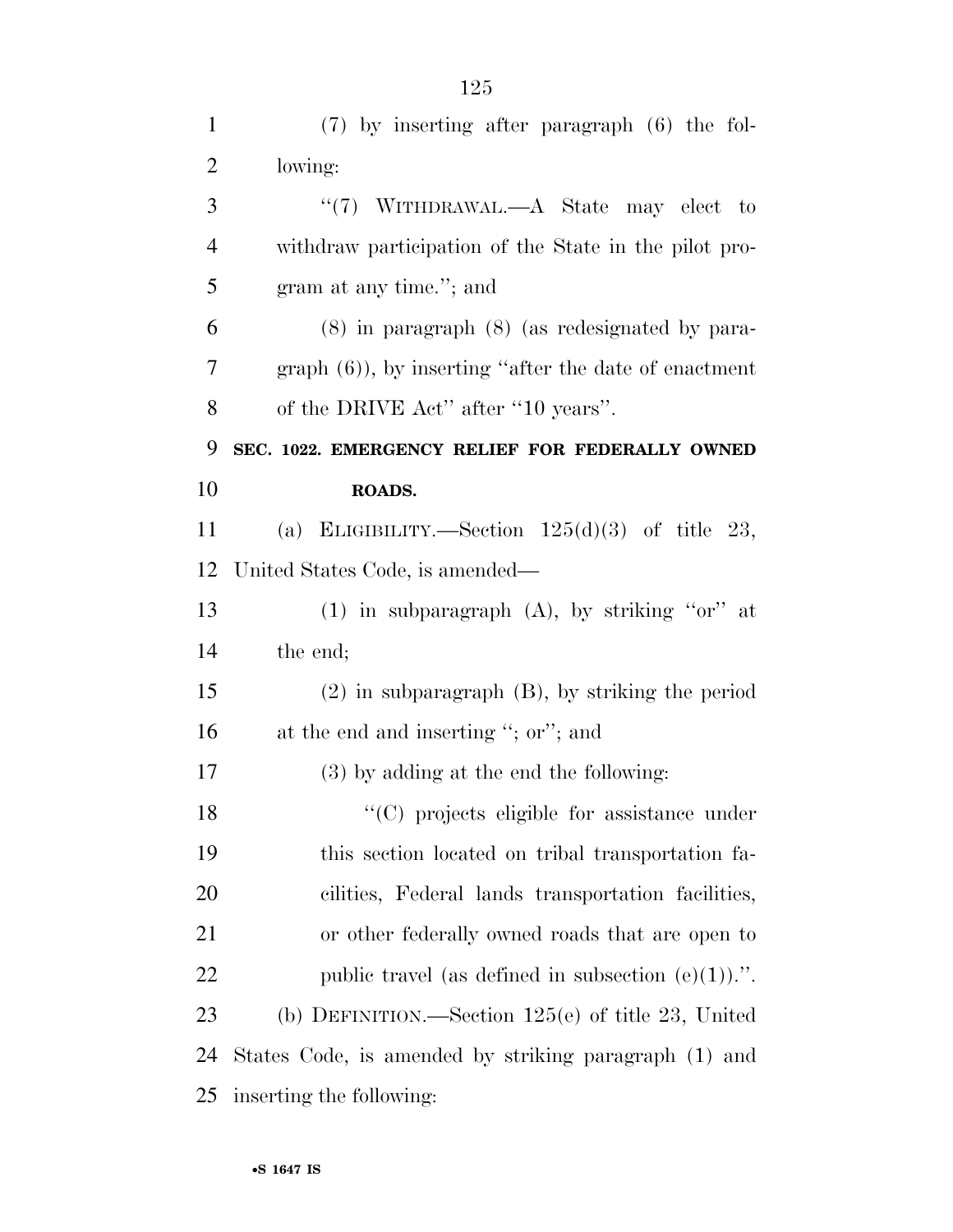| $\mathbf{1}$   | " $(1)$ DEFINITIONS.—In this subsection:             |
|----------------|------------------------------------------------------|
| $\overline{2}$ | "(A) OPEN TO PUBLIC TRAVEL.—The term                 |
| 3              | 'open to public travel' means, with respect to a     |
| $\overline{4}$ | road, that, except during scheduled periods, ex-     |
| 5              | treme weather conditions, or emergencies, the        |
| 6              | road                                                 |
| $\overline{7}$ | $"(i)$ is maintained;                                |
| 8              | "(ii) is open to the general public; and             |
| 9              | "(iii) can accommodate travel by a                   |
| 10             | standard passenger vehicle, without restric-         |
| 11             | tive gates or prohibitive signs or regula-           |
| 12             | tions, other than for general traffic control        |
| 13             | or restrictions based on size, weight, or            |
| 14             | class of registration.                               |
| 15             | "(B) STANDARD PASSENGER VEHICLE.-                    |
| 16             | The term 'standard passenger vehicle' means a        |
| 17             | vehicle with 6 inches of clearance from the low-     |
| 18             | est point of the frame, body, suspension, or dif-    |
| 19             | ferential to the ground.".                           |
| 20             | SEC. 1023. BRIDGES REQUIRING CLOSURE OR LOAD RE-     |
| 21             | STRICTIONS.                                          |
| 22             | Section $144(h)$ of title 23, United States Code, is |
| 23             | amended—                                             |
| 24             | $(1)$ by redesignating paragraphs $(6)$ and $(7)$ as |
| 25             | paragraphs $(7)$ and $(8)$ , respectively;           |
|                |                                                      |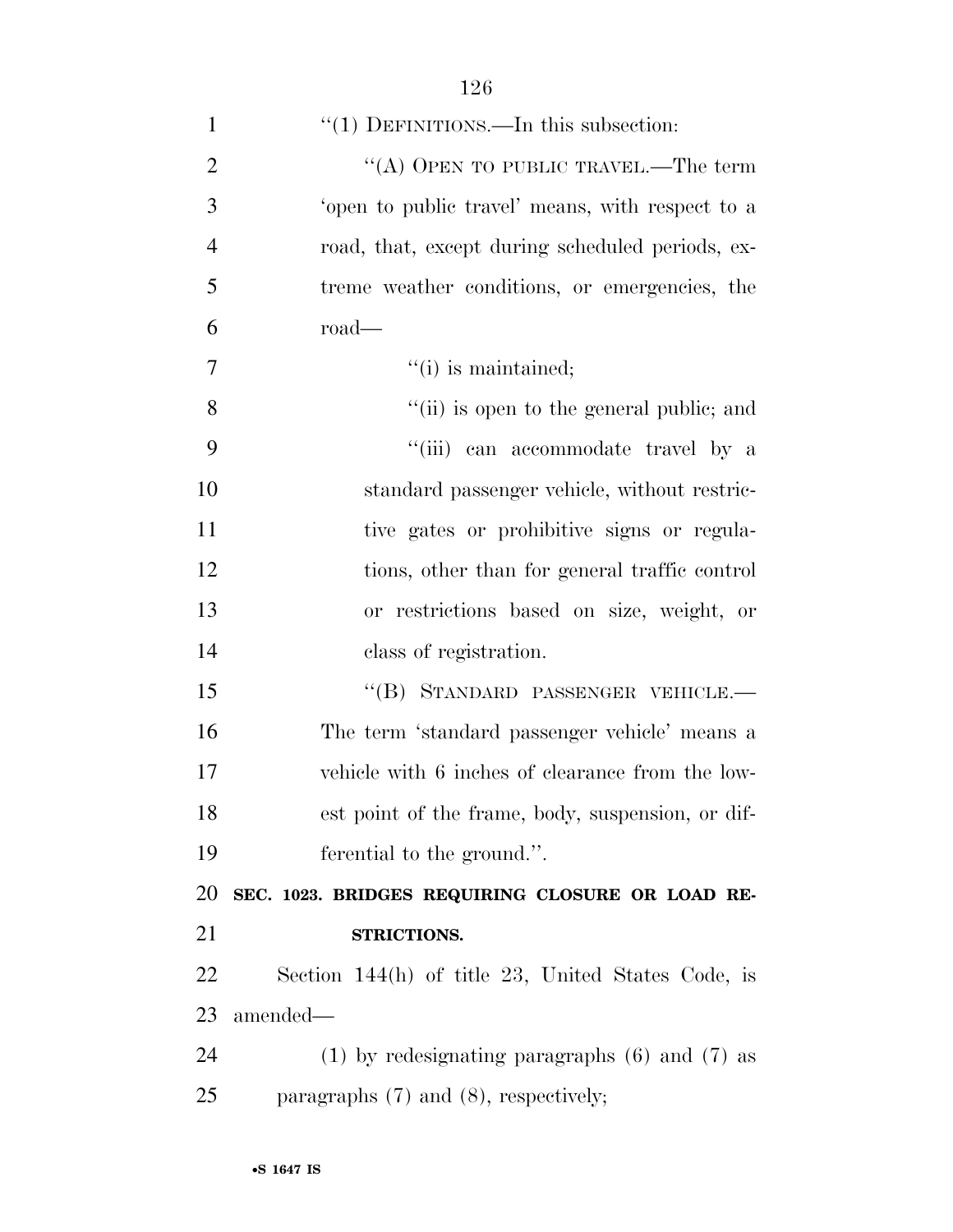| $\mathbf{1}$   | $(2)$ by inserting after paragraph $(5)$ the fol- |
|----------------|---------------------------------------------------|
| $\overline{2}$ | lowing:                                           |
| 3              | "(6) BRIDGES REQUIRING CLOSURE OR LOAD            |
| $\overline{4}$ | RESTRICTIONS.                                     |
| 5              | "(A) BRIDGES OWNED BY FEDERAL AGEN-               |
| 6              | CIES OR TRIBAL GOVERNMENTS.—If a Federal          |
| 7              | agency or tribal government fails to ensure that  |
| 8              | any highway bridge that is open to public travel  |
| 9              | and located in the jurisdiction of the Federal    |
| 10             | agency or tribal government is properly closed    |
| 11             | or restricted to loads that the bridge can carry  |
| 12             | safely, the Secretary—                            |
| 13             | "(i) shall, on learning of the need to            |
| 14             | close or restrict loads on the bridge, re-        |
| 15             | quire the Federal agency or tribal govern-        |
| 16             | ment to take action necessary—                    |
| 17             | $\lq(1)$ to close the bridge within 48            |
| 18             | hours; or                                         |
| 19             | $\lq\lq$ (II) within 30 days, to restrict         |
| 20             | public travel on the bridge to loads              |
| 21             | that the bridge can carry safely; and             |
| 22             | "(ii) may, if the Federal agency or               |
| 23             | tribal government fails to take action re-        |
| 24             | quired under clause (i), withhold all fund-       |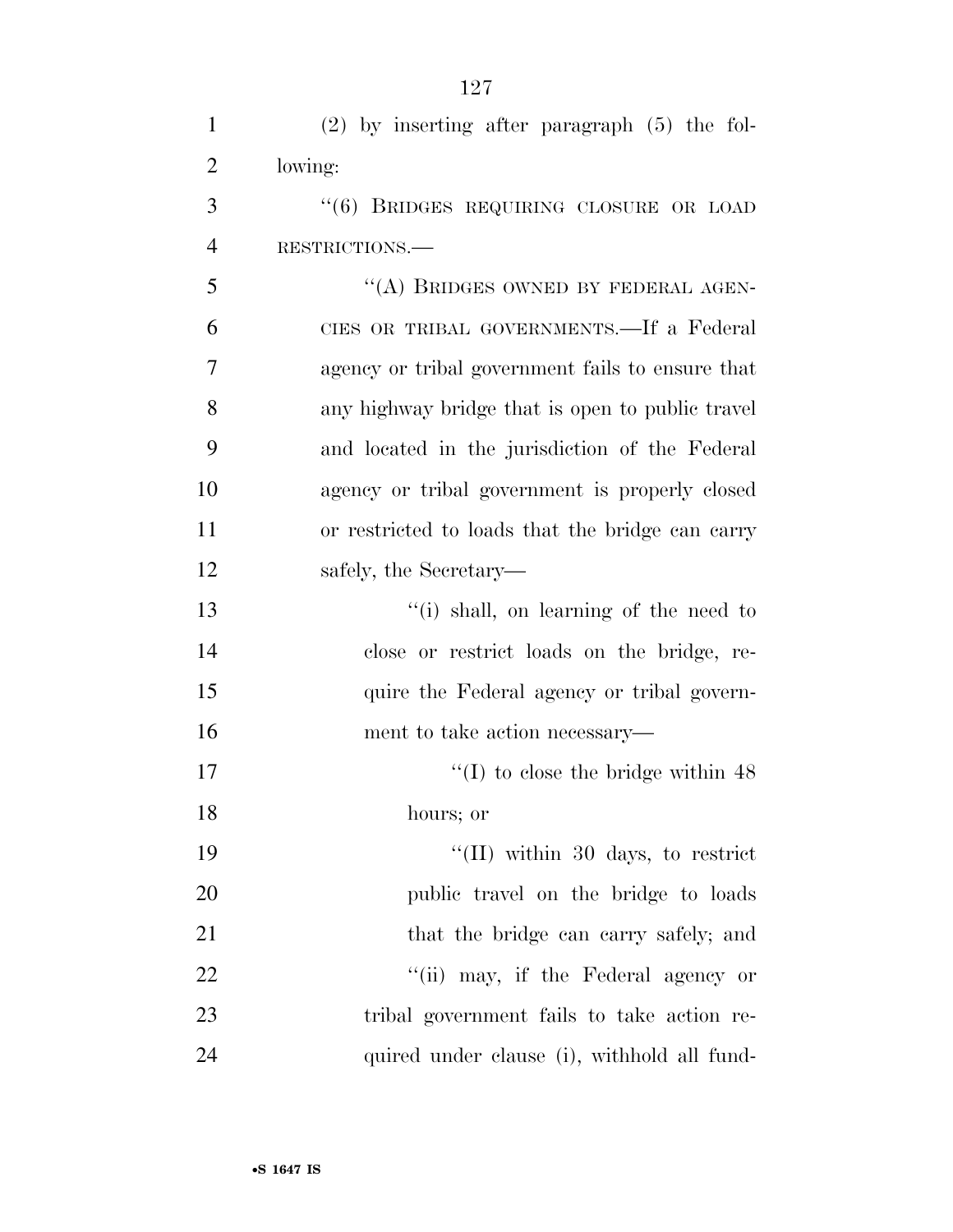| $\mathbf{1}$   | ing authorized under this title for the Fed-                  |
|----------------|---------------------------------------------------------------|
| $\overline{2}$ | eral agency or tribal government.".                           |
| 3              | "(B) OTHER BRIDGES.—If a State fails to                       |
| $\overline{4}$ | ensure that any highway bridge, other than a                  |
| 5              | bridge described in subparagraph $(A)$ , that is              |
| 6              | open to public travel and is located within the               |
| 7              | boundaries of the State is properly closed or re-             |
| 8              | stricted to loads the bridge can carry safely, the            |
| 9              | Secretary—                                                    |
| 10             | "(i) shall, on learning of the need to                        |
| 11             | close or restrict loads on the bridge, re-                    |
| 12             | quire the State to take action necessary—                     |
| 13             | $\lq(1)$ to close the bridge within 48                        |
| 14             | hours; or                                                     |
| 15             | $\lq$ (II) within 30 days, to restrict                        |
| 16             | public travel on the bridge to loads                          |
| 17             | that the bridge can carry safely; and                         |
| 18             | "(ii) may, if the State fails to take ac-                     |
| 19             | tion required under clause (i), withhold ap-                  |
| 20             | proval for Federal-aid projects in that                       |
| 21             | State."; and                                                  |
| 22             | $(3)$ in paragraph $(8)$ (as redesignated by para-            |
| 23             | graph $(1)$ ), by striking " $(6)$ " and inserting " $(7)$ ". |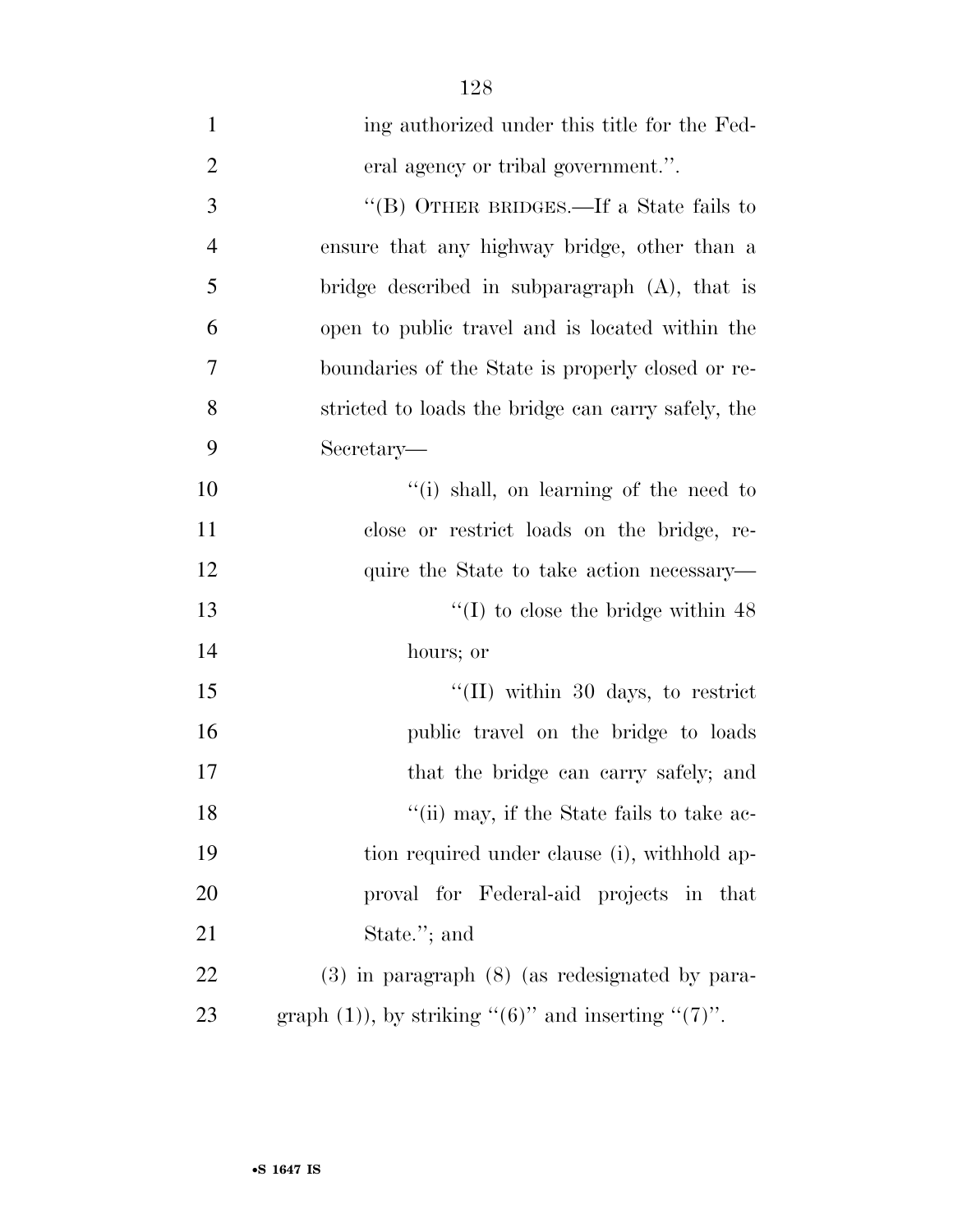# **SEC. 1024. NATIONAL ELECTRIC VEHICLE CHARGING AND NATURAL GAS FUELING CORRIDORS.**  (a) IN GENERAL.—Chapter 1 of title 23, United

 States Code, is amended by inserting after section 150 the following:

### **''§ 151. National electric vehicle charging and natural gas fueling corridors**

 ''(a) IN GENERAL.—Not later than 1 year after the date of enactment of the DRIVE Act, the Secretary shall designate national electric vehicle charging and natural gas fueling corridors that identify the near- and long-term need for, and location of, electric vehicle charging infra- structure and natural gas fueling infrastructure at stra- tegic locations along major national highways to improve the mobility of passenger and commercial vehicles that employ electric and natural gas fueling technologies across the United States.

 ''(b) DESIGNATION OF CORRIDORS.—In designating the corridors under subsection (a), the Secretary shall—  $\frac{1}{20}$  (1) solicit nominations from State and local officials for facilities to be included in the corridors;  $\frac{1}{22}$  ''(2) incorporate existing electric vehicle charg- ing and natural gas fueling corridors designated by a State or group of States; and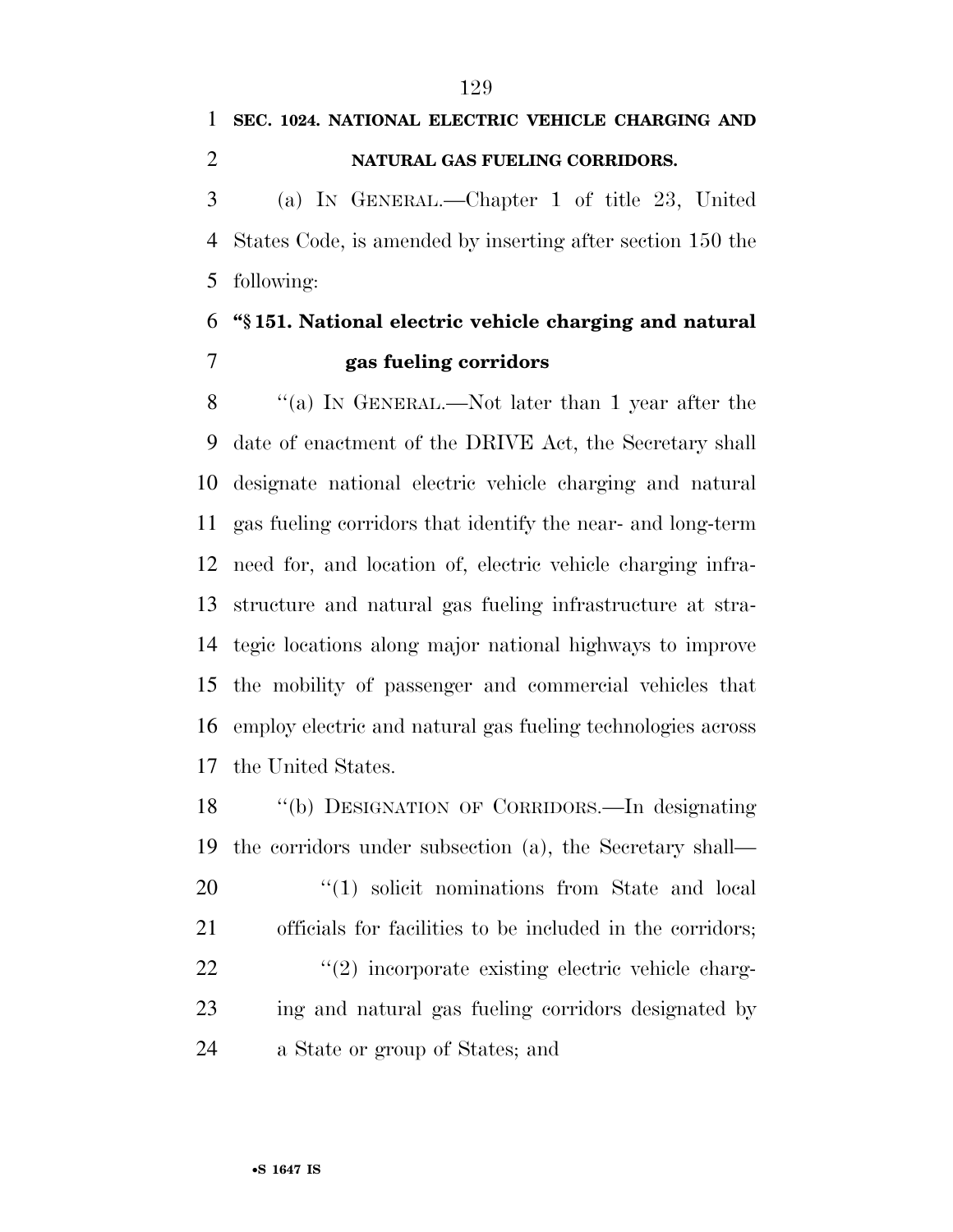| $\mathbf{1}$   | $(3)$ consider the demand for, and location of,              |
|----------------|--------------------------------------------------------------|
| $\overline{2}$ | existing electric vehicle charging and natural gas           |
| 3              | fueling infrastructure.                                      |
| $\overline{4}$ | "(c) STAKEHOLDERS.—In designating corridors                  |
| 5              | under subsection (a), the Secretary shall involve, on a vol- |
| 6              | untary basis, stakeholders that include—                     |
| $\overline{7}$ | $\cdot\cdot(1)$ the heads of other Federal agencies;         |
| 8              | $"(2)$ State and local officials;                            |
| 9              | $(3)$ representatives of-                                    |
| 10             | $\lq\lq$ energy utilities;                                   |
| 11             | "(B) the electric and natural gas vehicle                    |
| 12             | industries;                                                  |
| 13             | $\lq\lq$ (C) the freight and shipping industry;              |
| 14             | $\lq\lq$ (D) clean technology firms;                         |
| 15             | $\lq\lq(E)$ the hospitality industry;                        |
| 16             | $\lq\lq(F)$ the restaurant industry; and                     |
| 17             | $\lq\lq(G)$ highway rest stop vendors; and                   |
| 18             | $(4)$ such other stakeholders as the Secretary               |
| 19             | determines to be necessary.                                  |
| 20             | "(d) REDESIGNATION.—Not later than 5 years after             |
| 21             | the date of establishment of the corridors under subsection  |
| 22             | (a), and every 5 years thereafter, the Secretary shall up-   |
| 23             | date and redesignate the corridors.                          |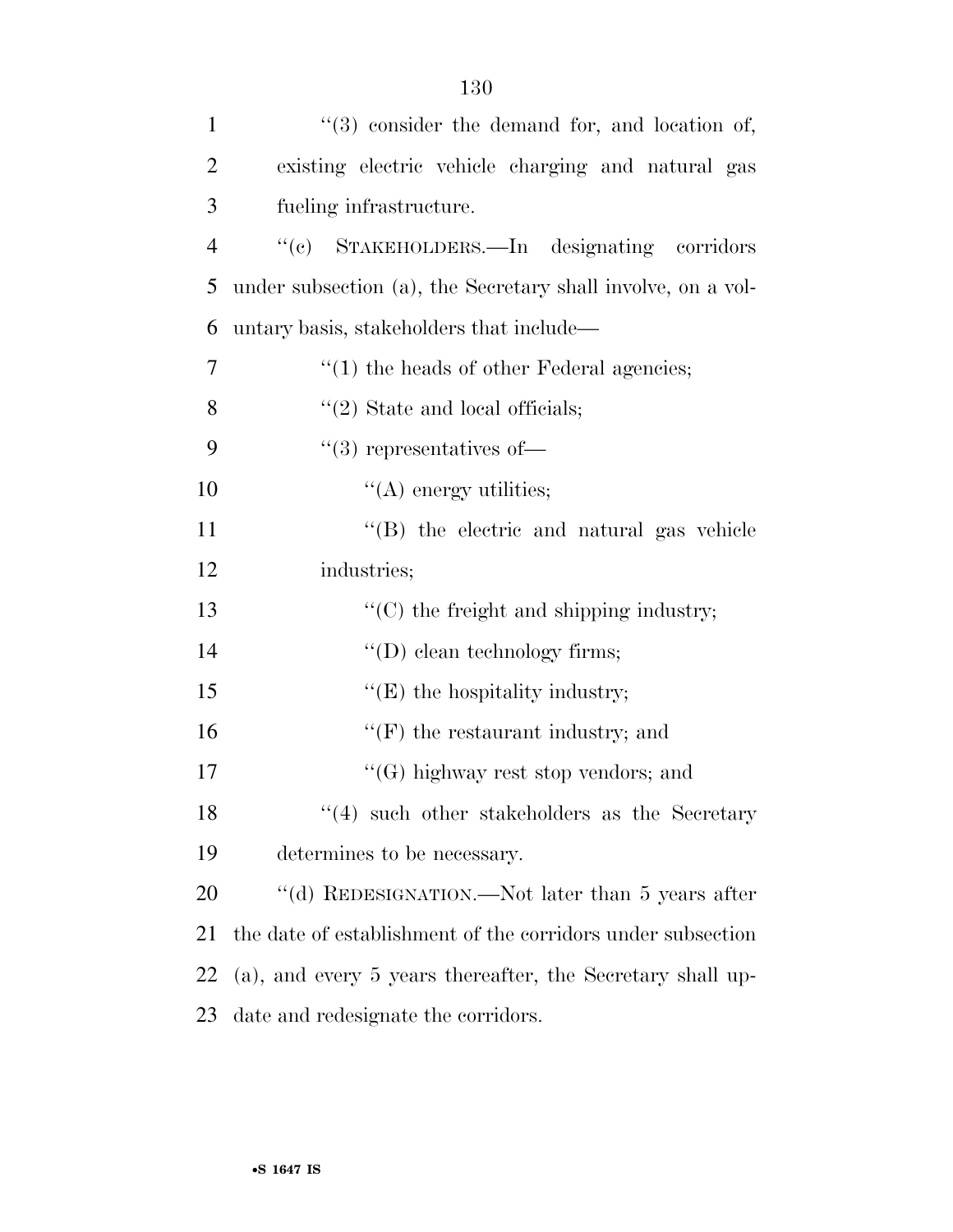''(e) REPORT.—During designation and redesignation of the corridors under this section, the Secretary shall issue a report that—

 $\frac{4}{1}$  identifies electric vehicle charging and nat- ural gas fueling infrastructure and standardization needs for electricity providers, natural gas providers, infrastructure providers, vehicle manufacturers, elec- tricity purchasers, and natural gas purchasers; and ''(2) establishes an aspirational goal of achiev- ing strategic deployment of electric vehicle charging and natural gas fueling infrastructure in those cor-ridors by the end of fiscal year 2021.''.

 (b) CONFORMING AMENDMENT.—The analysis of chapter 1 of title 23, United States Code, is amended by striking the item relating to section 151 and inserting the following:

''151. National Electric Vehicle Charging and Natural Gas Fueling Corridors.''.

#### **SEC. 1025. ASSET MANAGEMENT.**

18 (a) Section  $119(f)(2)$  of title 23, United States Code, is amended—

 (1) in subparagraph (A), by striking ''struc- turally deficient'' and inserting ''being in poor condi-tion''; and

23 (2) in subparagraph (B), by striking "struc- turally deficient'' and inserting ''being in poor condi-tion''.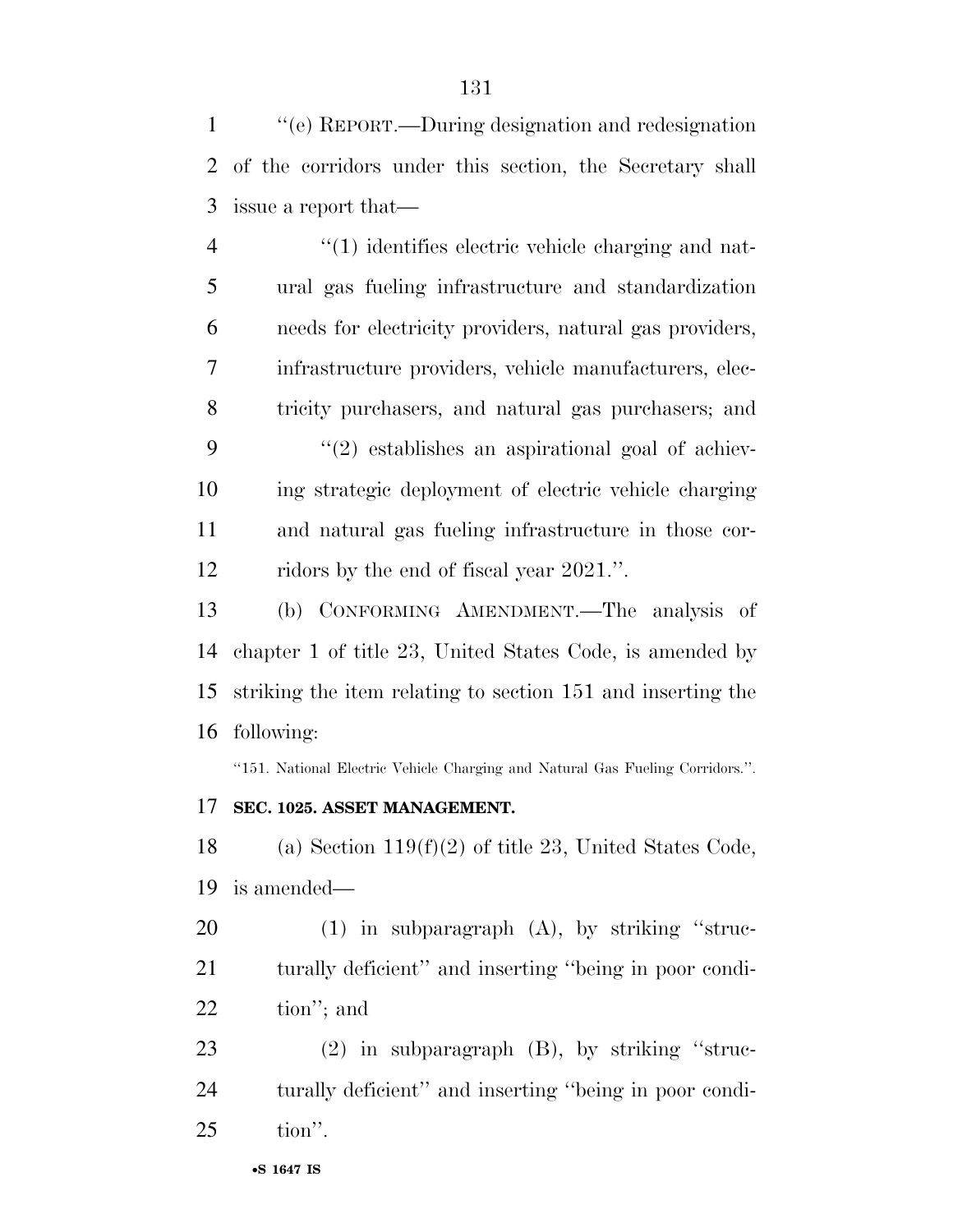| 1              | (b) Section 144 of title 23, United States Code, is    |
|----------------|--------------------------------------------------------|
| $\overline{2}$ | amended—                                               |
| 3              | (1) in subsection (a)(1)(B), by striking "defi-        |
| 4              | cient"; and                                            |
| 5              | (2) in subsection (b)(5), by striking "each            |
| 6              | structurally deficient bridge" and inserting "each     |
| 7              | bridge in poor condition".                             |
| 8              | (c) Section $202(d)$ of title 23, United States Code,  |
| 9              | is amended—                                            |
| 10             | $(1)$ in paragraph $(1)$ , by striking "deficient";    |
| 11             | $(2)$ in paragraph $(2)(B)$ , by striking "defi-       |
| 12             | cient"; and                                            |
| 13             | $(3)$ in paragraph $(3)$ —                             |
| 14             | $(A)$ in subparagraph $(A)$ , by striking the          |
| 15             | semicolon at the end and inserting "; and";            |
| 16             | $(B)$ in subparagraph $(B)$ , by striking ";           |
| 17             | and" at the end and inserting a period; and            |
| 18             | $(C)$ by striking subparagraph $(C)$ .                 |
| 19             | SEC. 1026. TRIBAL TRANSPORTATION PROGRAM AMEND-        |
| <b>20</b>      | MENT.                                                  |
| 21             | Section 202 of title 23, United States Code, is        |
| 22             | amended—                                               |
| 23             | $(1)$ in subsection $(a)(6)$ , by striking "6 percent" |
| 24             | and inserting "5 percent"; and                         |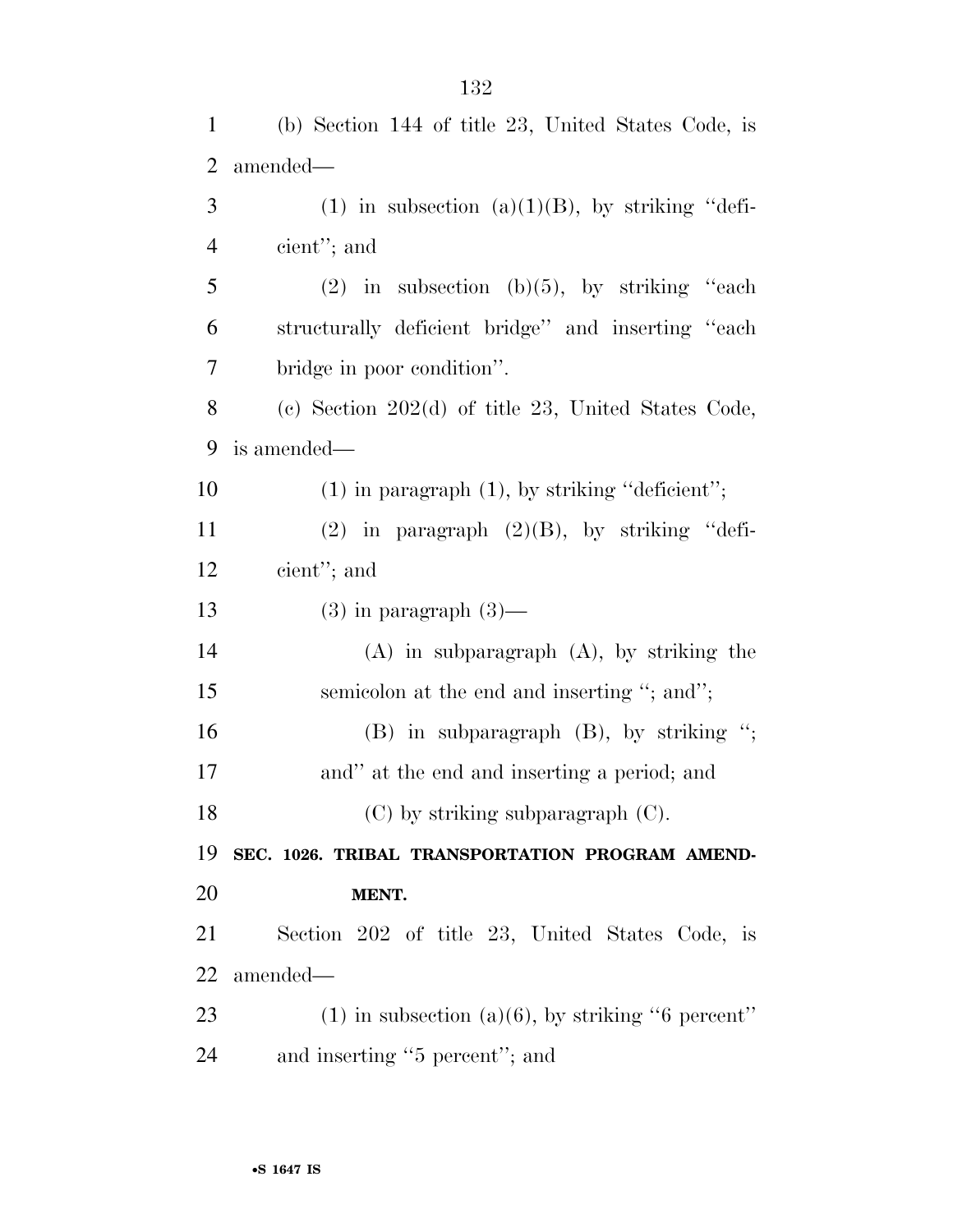|   | (2) in subsection (d)(2), in the matter pre-      |
|---|---------------------------------------------------|
| 2 | ceding subparagraph $(A)$ by striking "2 percent" |
| 3 | and inserting "3 percent".                        |

## **SEC. 1027. NATIONALLY SIGNIFICANT FEDERAL LANDS AND**

#### **TRIBAL PROJECTS PROGRAM.**

 (a) PURPOSE.—The Secretary shall establish a na- tionally significant Federal lands and tribal projects pro- gram (referred to in this section as the ''program'') to pro- vide funding to construct, reconstruct, or rehabilitate na- tionally significant Federal lands and tribal transportation projects.

(b) ELIGIBLE APPLICANTS.—

 (1) IN GENERAL.—Except as provided in para- graph (2), entities eligible to receive funds under sections 201, 202, 203, and 204 of title 23, United States Code, may apply for funding under the pro-gram.

 (2) SPECIAL RULE.—A State, county, or unit of local government may only apply for funding under the program if sponsored by an eligible Federal land management agency or Indian tribe.

 (c) ELIGIBLE PROJECTS.—An eligible project under the program shall be a single continuous project—

 (1) on a Federal lands transportation facility, a Federal lands access transportation facility, or a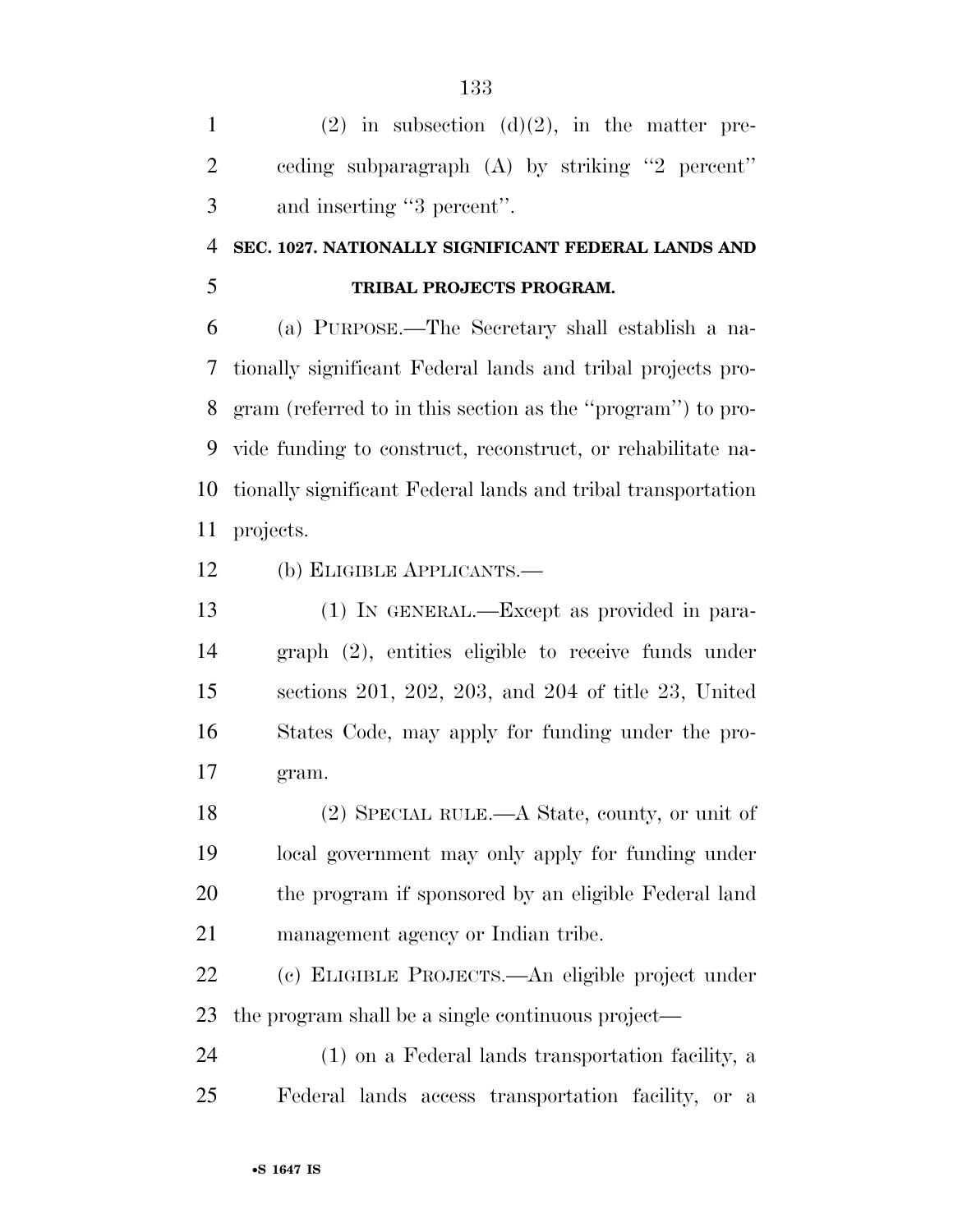| $\mathbf{1}$ | tribal transportation facility (as those terms are de-   |
|--------------|----------------------------------------------------------|
| 2            | fined in section 101 of title 23, United States Code),   |
| 3            | except that such facility is not required to be in-      |
| 4            | cluded on an inventory described in sections 202 or      |
| 5            | 203 of title 23, United States Code;                     |
| 6            | (2) for which completion of activities required          |
| 7            | under the National Environmental Policy Act of           |
| 8            | 1969 (42 U.S.C. 4321 et seq.) has been dem-              |
| 9            | onstrated through—                                       |
| 10           | $(A)$ a record of decision with respect to the           |
| 11           | project;                                                 |
| 12           | (B) a finding that the project has no sig-               |
| 13           | nificant impact; or                                      |
| 14           | (C) a determination that the project is cat-             |
| 15           | egorically excluded; and                                 |
| 16           | (3) having an estimated cost, based on the re-           |
| 17           | sults of preliminary engineering, equal to or exceed-    |
| 18           | ing $$25,000,000$ , with priority consideration given to |
| 19           | projects with an estimated cost equal to or exceeding    |
| 20           | \$50,000,000.                                            |
| 21           | (d) ELIGIBLE ACTIVITIES.—                                |
| 22           | $(1)$ In GENERAL.—Subject to paragraph $(2)$ , an        |
| 23           | eligible applicant receiving funds under the program     |
| 24           | may only use the funds for construction, reconstruc-     |
| 25           | tion, and rehabilitation activities.                     |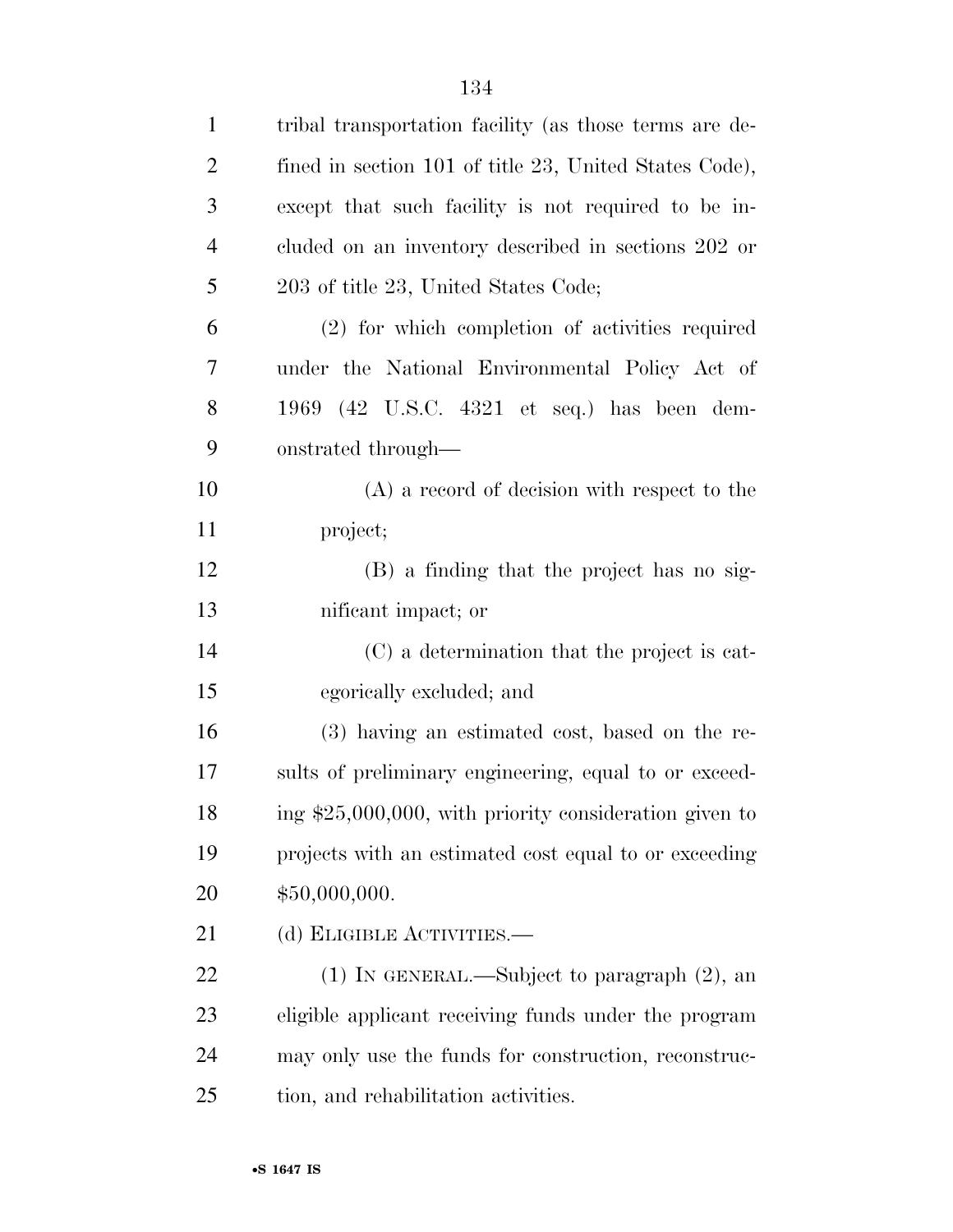(2) INELIGIBLE ACTIVITIES.—An eligible appli- cant may not use funds received under the program for activities relating to project design.

 (e) APPLICATIONS.—Eligible applicants shall submit to the Secretary an application at such time, in such form, and containing such information as the Secretary may re-quire.

 (f) SELECTION CRITERIA.—In selecting a project to receive funds under the program, the Secretary shall con-sider the extent to which the project—

 (1) furthers the goals of the Department, in- cluding state of good repair, environmental sustain- ability, economic competitiveness, quality of life, and safety;

 (2) improves the condition of critical multimodal transportation facilities;

 (3) needs construction, reconstruction, or reha-bilitation;

 (4) is included in or eligible for inclusion in the National Register of Historic Places;

 (5) enhances environmental ecosystems; (6) uses new technologies and innovations that enhance the efficiency of the project;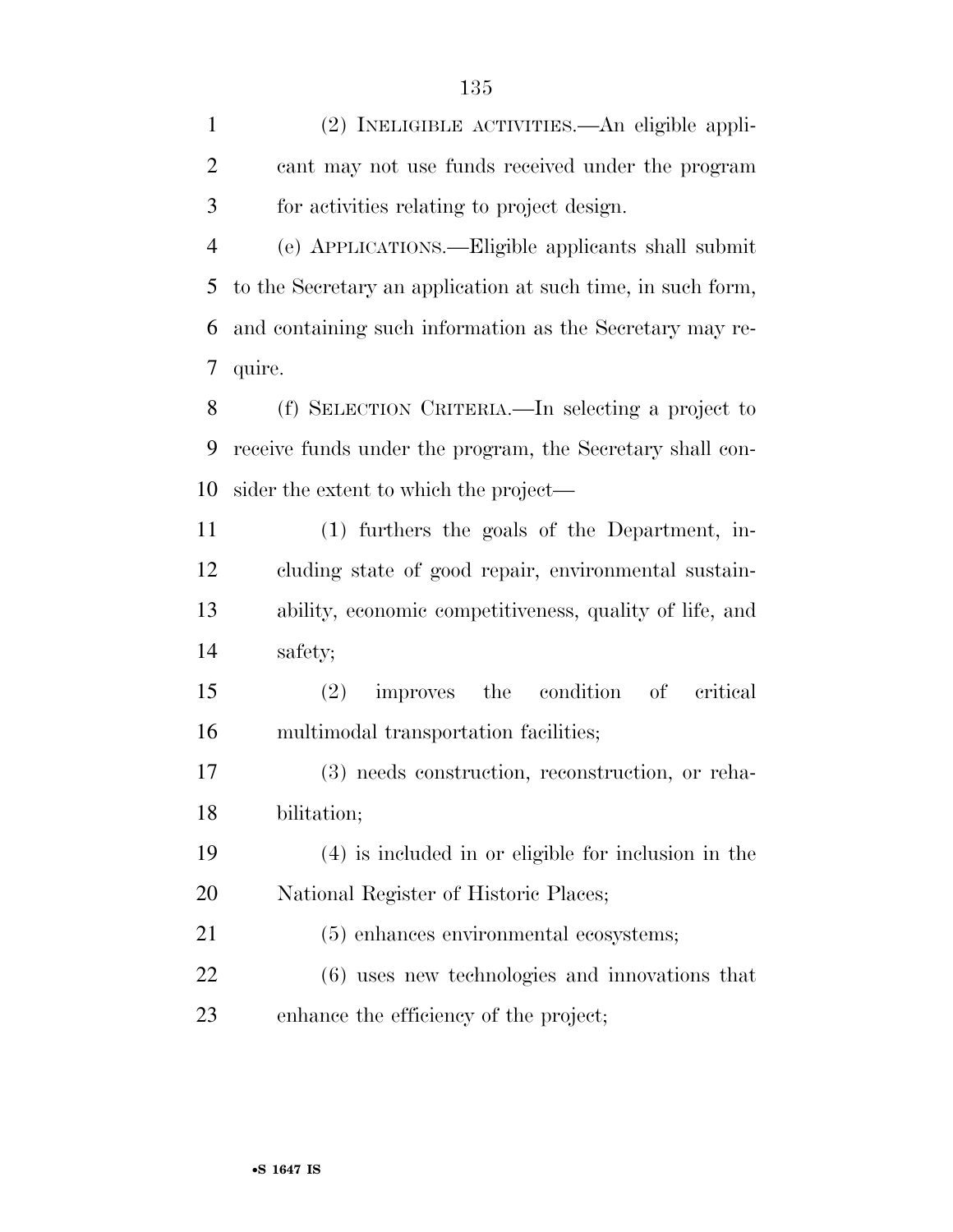| $\mathbf{1}$   | (7) is supported by funds, other than the funds              |
|----------------|--------------------------------------------------------------|
| $\overline{2}$ | received under the program, to construct, maintain,          |
| 3              | and operate the facility;                                    |
| 4              | (8) spans 2 or more States; and                              |
| 5              | (9) serves land owned by multiple Federal agen-              |
| 6              | cies or Indian tribes.                                       |
| 7              | (g) FEDERAL SHARE.—The Federal share of the cost             |
| 8              | of a project shall be 95 percent.                            |
| 9              | (h) AUTHORIZATION OF APPROPRIATIONS.—There is                |
| 10             | authorized to be appropriated to carry out this section      |
| 11             | $$150,000,000$ for each of fiscal years 2016 through 2021,   |
| 12             | to remain available for a period of 3 fiscal years following |
| 13             | the fiscal year for which the amounts were appropriated.     |
| 14             | SEC. 1028. FEDERAL LANDS PROGRAMMATIC ACTIVITIES.            |
| 15             | Section $201(c)$ of title 23, United States Code, is         |
| 16             | amended—                                                     |
| 17             | $(1)$ in paragraph $(6)(A)$ —                                |
| 18             | (A) by redesignating clauses (i) and (ii) as                 |
| 19             | subclauses (I) and (II), respectively;                       |
| 20             | $(B)$ in the matter preceding subclause $(I)$                |
| 21             | (as so redesignated), by striking "The Secre-                |
| 22             | taries" and inserting the following:                         |
| 23             | "(i) IN GENERAL.—The Secretaries";                           |
| 24             | (C) by inserting a period after "tribal"                     |
| 25             | transportation program"; and                                 |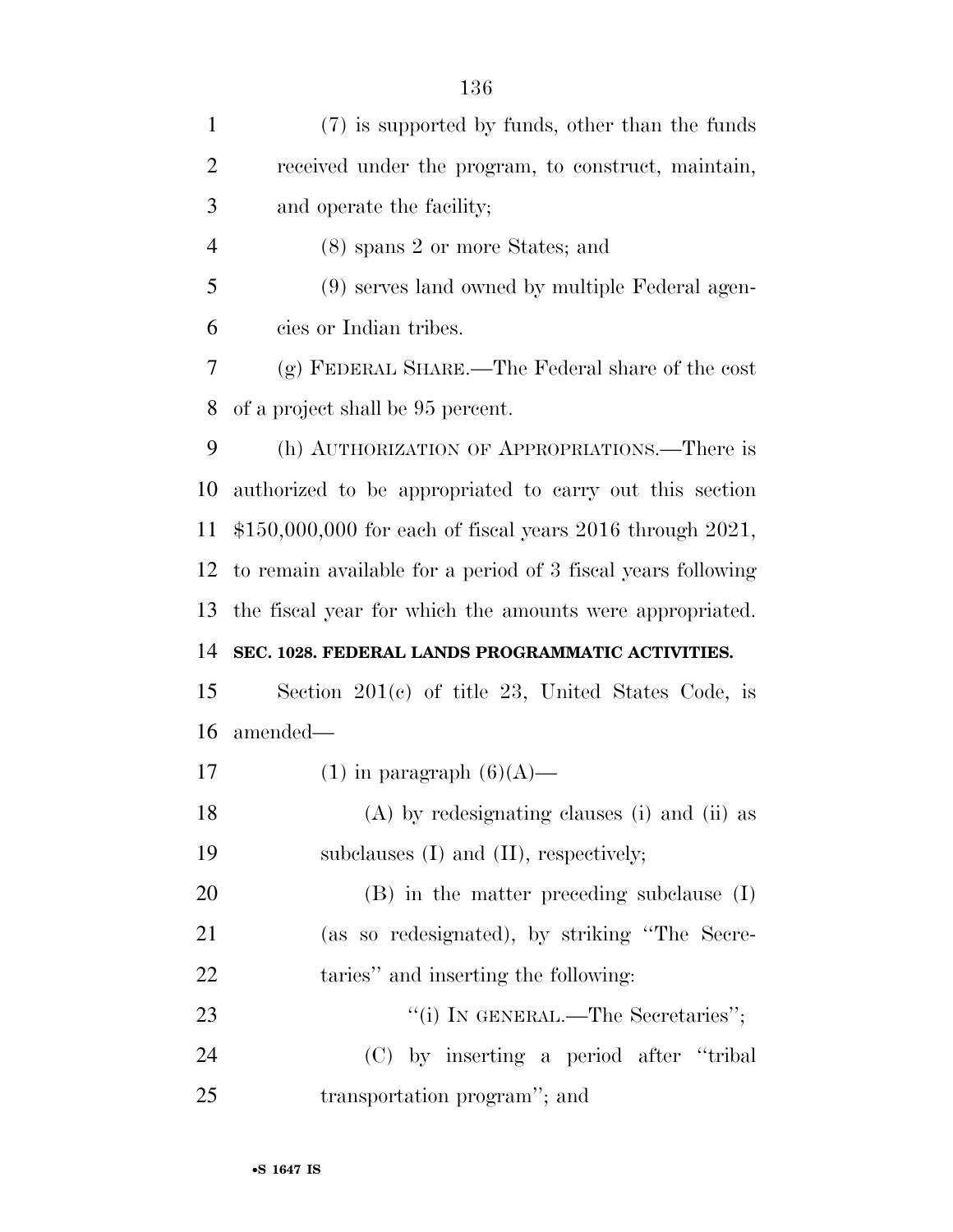| $\mathbf{1}$   | (D) by striking "in accordance with" and              |
|----------------|-------------------------------------------------------|
| $\overline{2}$ | all that follows through "including-" and in-         |
| 3              | serting the following:                                |
| $\overline{4}$ | "(ii) REQUIREMENT.—Data collected                     |
| 5              | to implement the tribal transportation pro-           |
| 6              | gram shall be in accordance with the In-              |
| 7              | dian Self-Determination and Education                 |
| 8              | Assistance Act (25 U.S.C. 450 et seq.).               |
| 9              | "(iii) INCLUSIONS.—Data collected                     |
| 10             | under this paragraph includes—"; and                  |
| 11             | $(2)$ by striking paragraph $(7)$ and inserting the   |
| 12             | following:                                            |
| 13             | COOPERATIVE RESEARCH<br>(5(7))<br><b>AND</b><br>TECH- |
| 14             | NOLOGY DEPLOYMENT.—The Secretary may conduct          |
| 15             | cooperative research and technology deployment in     |
| 16             | coordination with Federal land management agen-       |
| 17             | cies, as determined appropriate by the Secretary.     |
| 18             | $``(8)$ FUNDING.—                                     |
| 19             | "(A) IN GENERAL.—To carry out the ac-                 |
| 20             | tivities described in this subsection for Federal     |
| 21             | lands transportation facilities, Federal lands ac-    |
| 22             | cess transportation facilities, and other federally   |
| 23             | owned roads open to public travel (as that term       |
| 24             | is defined in section $125(e)$ , the Secretary shall  |
| 25             | combine and use not greater than 5 percent for        |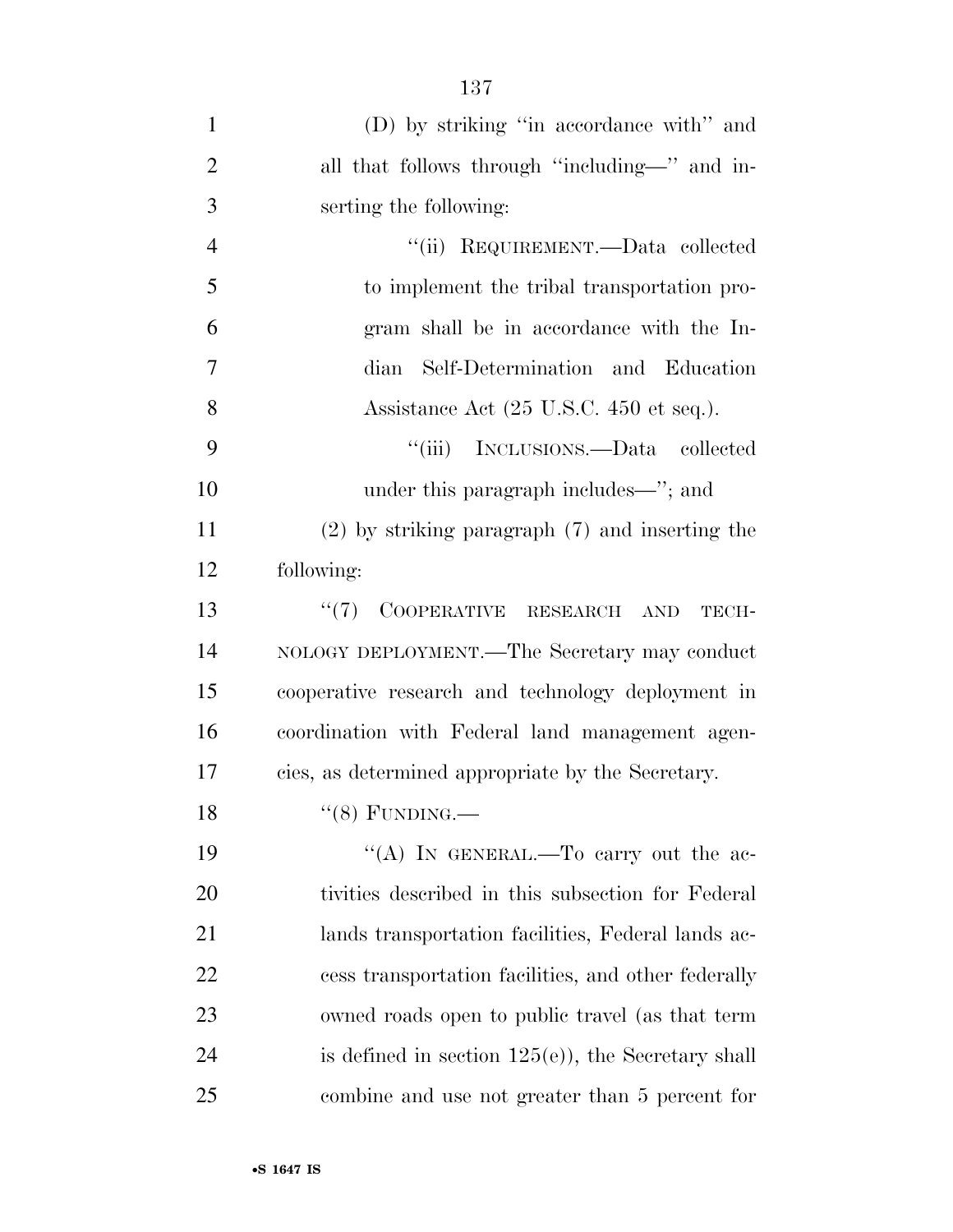| $\mathbf{1}$   | each fiscal year of the funds authorized for pro- |
|----------------|---------------------------------------------------|
| $\overline{2}$ | grams under sections 203 and 204.                 |
| 3              | "(B) OTHER ACTIVITIES.—In addition to             |
| $\overline{4}$ | the activities described in subparagraph $(A)$ ,  |
| 5              | funds described under that subparagraph may       |
| 6              | be used for-                                      |
| 7              | "(i) bridge inspections on any feder-             |
| 8              | ally owned bridge even if that bridge is not      |
| 9              | included on the inventory described under         |
| 10             | section 203; and                                  |
| 11             | "(ii) transportation planning activities          |
| 12             | carried out by Federal land management            |
| 13             | agencies eligible for funding under this          |
| 14             | chapter.".                                        |
| 15             | SEC. 1029. FEDERAL LANDS TRANSPORTATION PROGRAM.  |
| 16             | Section 203 of title 23, United States Code, is   |
| 17             | amended—                                          |
| 18             | $(1)$ in subsection $(a)(1)$ —                    |
| 19             | $(A)$ in subparagraph $(B)$ , by striking "op-    |
| 20             | eration" and inserting "capital, operations,";    |
| 21             | and                                               |
| 22             | $(B)$ in subparagraph $(D)$ , by striking "sub-   |
| 23             | paragraph $(A)(iv)$ " and inserting "subpara-     |
| 24             | graph $(A)(iv)(I)$ ";                             |
| 25             | $(2)$ in subsection $(b)$ —                       |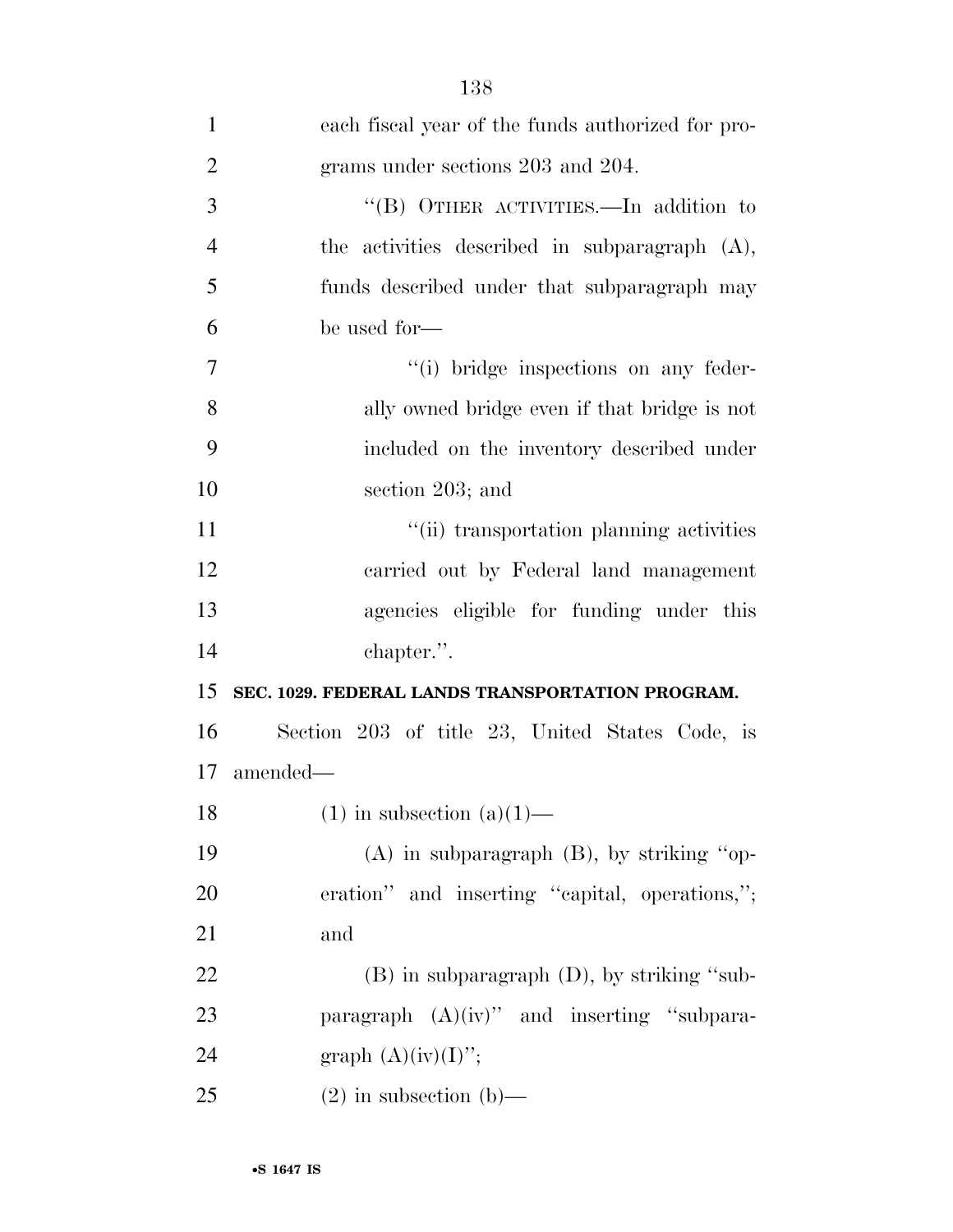| $\mathbf{1}$   | (A) in paragraph $(1)(B)$ —                        |
|----------------|----------------------------------------------------|
| $\overline{2}$ | (i) in clause (iv), by striking "and" at           |
| 3              | the end;                                           |
| $\overline{4}$ | $(ii)$ in clause $(v)$ , by striking the pe-       |
| 5              | riod at the end and inserting a semicolon;         |
| 6              | and                                                |
| 7              | (iii) by adding at the end the fol-                |
| 8              | lowing:                                            |
| 9              | "(vi) the Bureau of Reclamation; and               |
| 10             | "(vii) independent Federal agencies                |
| 11             | with natural resource and land manage-             |
| 12             | ment responsibilities."; and                       |
| 13             | $(B)$ in paragraph $(2)(B)$ , in the matter        |
| 14             | preceding clause (i), by inserting "performance    |
| 15             | management, including" after "support"; and        |
| 16             | (3) in subsection (c)(2)(B), by adding at the      |
| 17             | end the following:                                 |
| 18             | "(vi) The Bureau of Reclamation.".                 |
| 19             | <b>Subtitle B-Acceleration of Project</b>          |
| 20             | <b>Delivery</b>                                    |
| 21             | SEC. 1101. CATEGORICAL EXCLUSION FOR PROJECTS OF   |
| 22             | LIMITED FEDERAL ASSISTANCE.                        |
| 23             | Section 1317 of MAP-21 (23 U.S.C. 109 note; Public |
| 24             | Law 112–141) is amended—                           |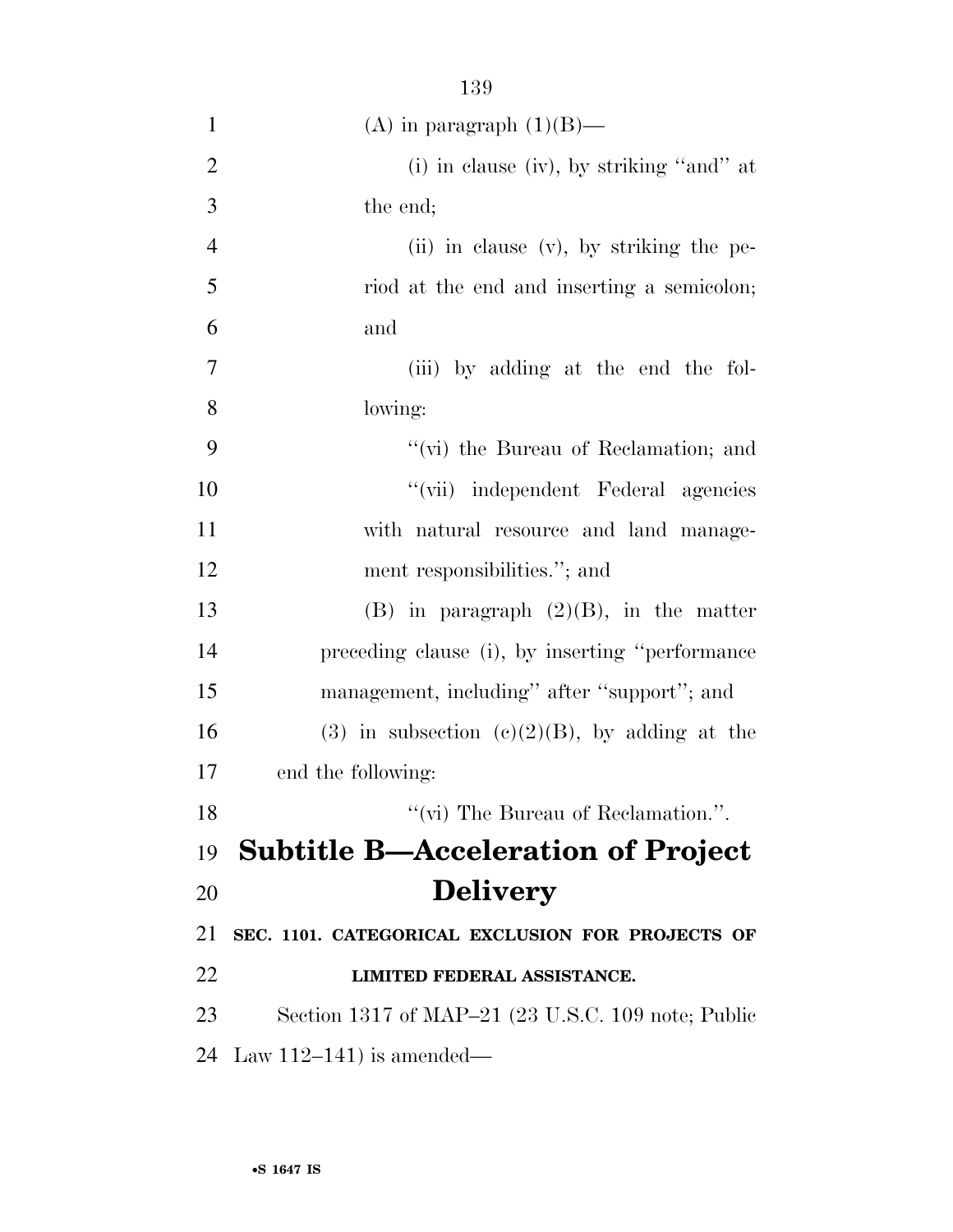(1) in the matter preceding paragraph (1), by striking ''Not later than'' and inserting the fol- lowing: 4 "(a) IN GENERAL.—Not later than"; and (2) by adding at the end the following: ''(b) INFLATIONARY ADJUSTMENT.—The dollar amounts described in subsection (a) shall be adjusted for inflation— ''(1) effective October 1, 2015, to reflect changes since July 1, 2012, in the Consumer Price Index for All Urban Consumers published by the Bureau of Labor Statistics of the Department of Labor; and 14 ''(2) effective October 1, 2016, and each suc- ceeding October 1, to reflect changes for the pre- ceding 12-month period in the Consumer Price Index for All Urban Consumers published by the Bureau of Labor Statistics of the Department of Labor.''. **SEC. 1102. PROGRAMMATIC AGREEMENT TEMPLATE.**  (a) IN GENERAL.—Section 1318 of MAP–21 (23 U.S.C. 109 note; Public Law 112–141) is amended by adding at the end the following: 24 "'(e) PROGRAMMATIC AGREEMENT TEMPLATE.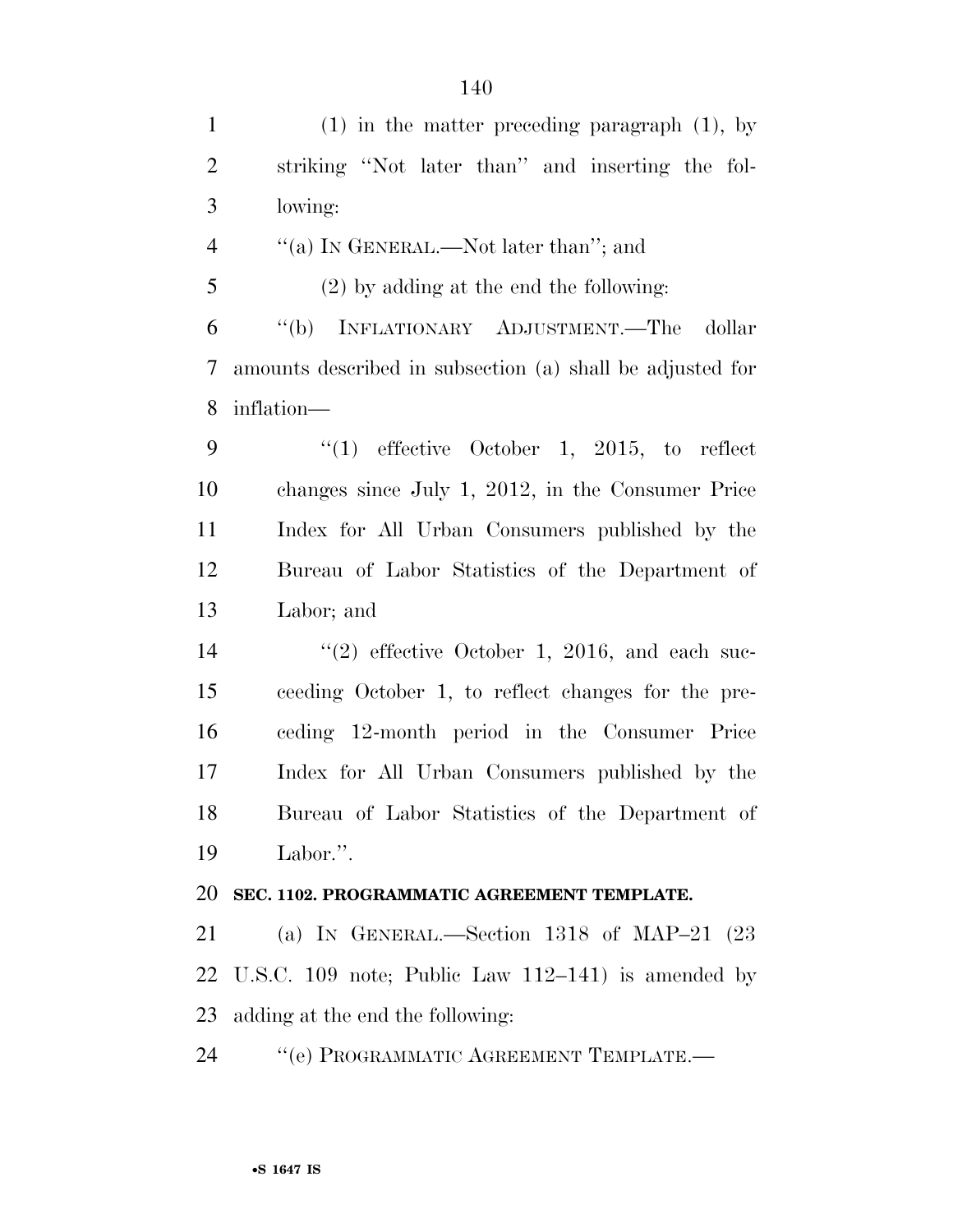| $\mathbf{1}$   | " $(1)$ IN GENERAL.—The Secretary shall develop        |
|----------------|--------------------------------------------------------|
| $\overline{2}$ | a template programmatic agreement described in         |
| 3              | subsection (d) that provides for efficient and ade-    |
| $\overline{4}$ | quate procedures for evaluating Federal actions de-    |
| 5              | scribed in section $771.117(c)$ of title 23, Code of   |
| 6              | Federal Regulations (as in effect on the date of en-   |
| $\overline{7}$ | actment of this subsection).                           |
| 8              | "(2) USE OF TEMPLATE.—The Secretary—                   |
| 9              | "(A) on receipt of a request from a State,             |
| 10             | shall use the template programmatic agreement          |
| 11             | developed under paragraph (1) in carrying out          |
| 12             | this section; and                                      |
| 13             | "(B) on consent of the applicable State,               |
| 14             | may modify the template as necessary to ad-            |
| 15             | dress the unique needs and characteristics of          |
| 16             | the State.                                             |
| 17             | OUTCOME MEASUREMENTS.-The<br>(3)<br>Sec-               |
| 18             | retary shall establish a method to verify that actions |
| 19             | described in section $771.117(c)$ of title 23, Code of |
| 20             | Federal Regulations (as in effect on the date of en-   |
| 21             | actment of this subsection), are evaluated and docu-   |
| 22             | mented in a consistent manner by the State that        |
| 23             | uses the template programmatic agreement under         |
| 24             | this subsection.".                                     |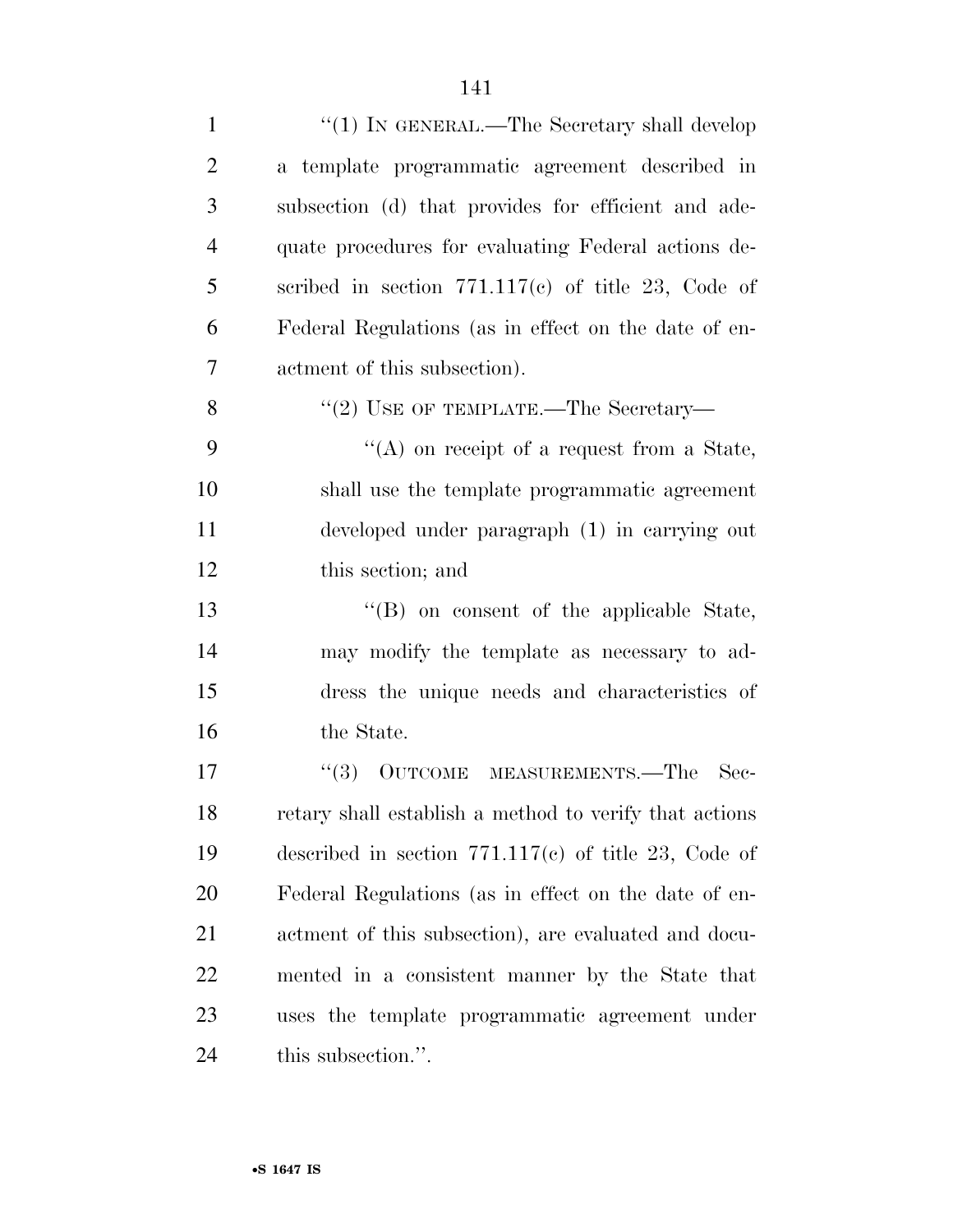(b) CATEGORICAL EXCLUSION DETERMINATIONS.— Not later than 30 days after the date of enactment of this Act, the Secretary shall revise section 771.117(g) of title 23, Code of Federal Regulations, to allow a programmatic agreement under this section to include responsibility for making categorical exclusion determinations—

 (1) for actions described in subsections (c) and (d) of section 771.117 of title 23, Code of Federal Regulations; and

 (2) that meet the criteria for a categorical ex- clusion under section 1508.4 of title 40, Code of Federal Regulations (as in effect on the date of en- actment of this Act), and are identified in the pro-grammatic agreement.

#### **SEC. 1103. AGENCY COORDINATION.**

 (a) ROLES AND RESPONSIBILITY OF LEAD AGEN-17 CY.—Section  $139(c)(6)$  of title 23, United States Code, is amended—

19  $(1)$  in subparagraph  $(A)$ , by striking "and" at the end;

 (2) in subparagraph (B), by striking the period 22 at the end and inserting "; and"; and

(3) by adding at the end the following:

24  $\cdot$  (C) to consider and respond to comments received from participating agencies on matters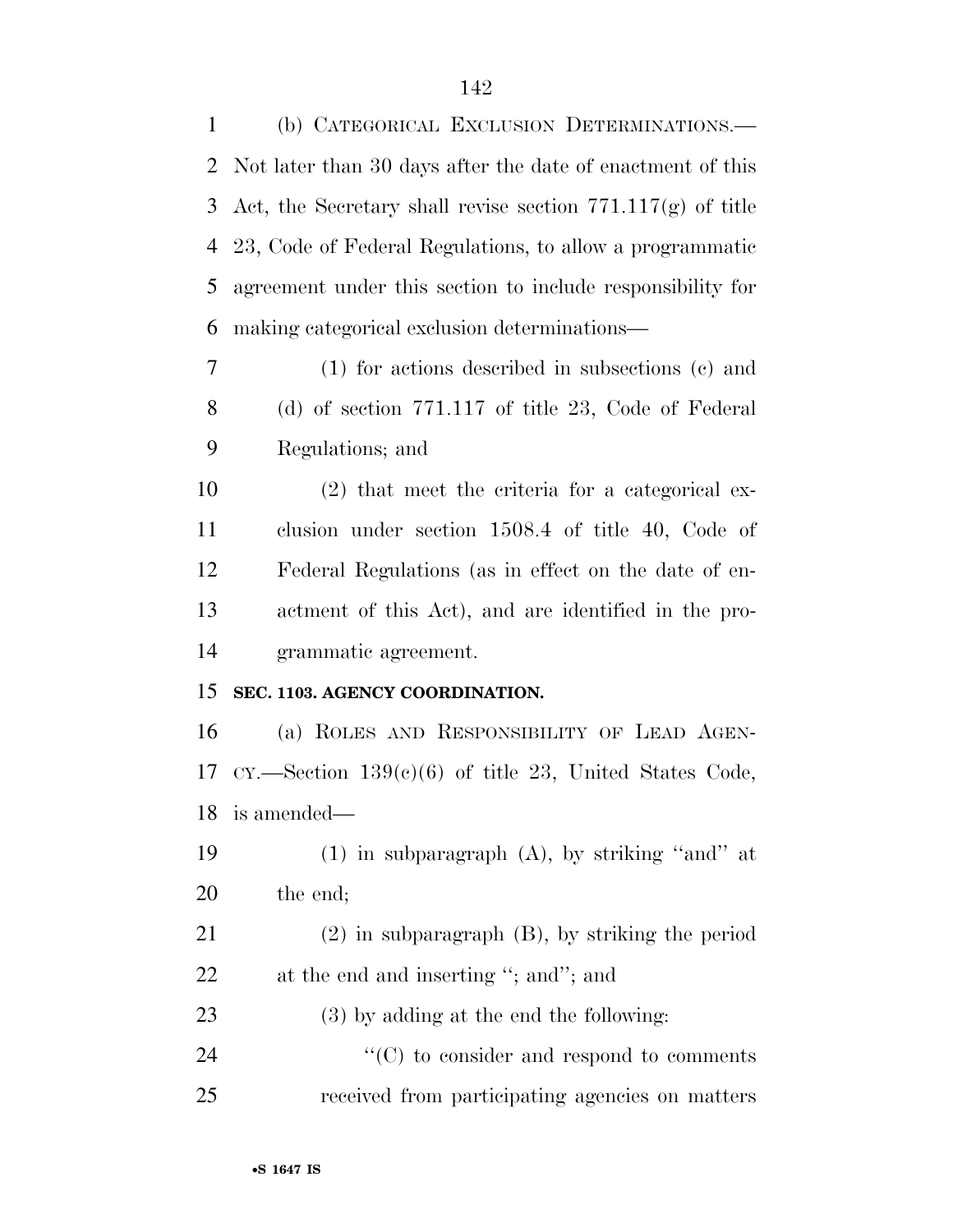| $\mathbf{1}$   | within the special expertise or jurisdiction of            |
|----------------|------------------------------------------------------------|
| $\overline{2}$ | the participating agencies.".                              |
| 3              | (b) PARTICIPATING AGENCY RESPONSIBILITIES.                 |
| $\overline{4}$ | Section 139(d) of title 23, United States Code, is amended |
| 5              | by adding at the end the following:                        |
| 6              | "(8) PARTICIPATING AGENCY RESPONSIBIL-                     |
| 7              | ITIES.—An agency participating in the collaborative        |
| 8              | environmental review process under this section            |
| 9              | shall—                                                     |
| 10             | $\lq\lq$ provide comments, responses, studies,             |
| 11             | or methodologies on those areas within the spe-            |
| 12             | cial expertise or jurisdiction of the Federal par-         |
| 13             | ticipating or cooperating agency; and                      |
| 14             | $\lq\lq (B)$ use the process to address any envi-          |
| 15             | ronmental issues of concern to the participating           |
| 16             | or cooperating agency.".                                   |
| 17             | SEC. 1104. INITIATION OF ENVIRONMENTAL REVIEW PROC-        |
| 18             | ESS.                                                       |
| 19             | Section 139 of title 23, United States Code, is            |
| 20             | amended-                                                   |
| 21             | $(1)$ in subsection $(a)$ , by striking paragraph $(6)$    |
| 22             | and inserting the following:                               |
| 23             | $``(6)$ Project.—                                          |
| 24             | "(A) IN GENERAL.—The term 'project'                        |
| 25             | means any highway project, public transpor-                |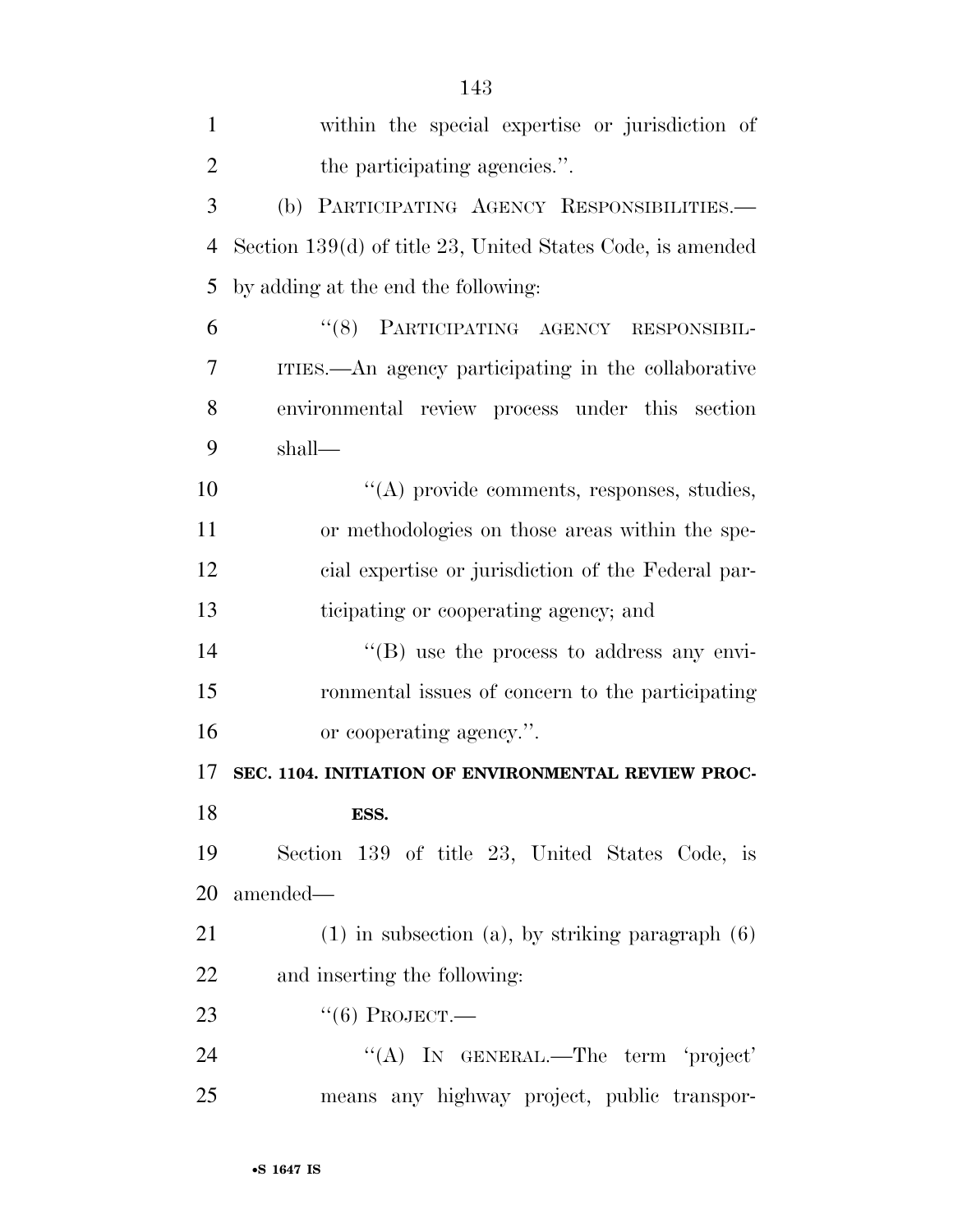| $\mathbf{1}$   | tation capital project, or multimodal project          |
|----------------|--------------------------------------------------------|
| $\overline{2}$ | that, if implemented as proposed by the project        |
| 3              | sponsor, would require approval by any oper-           |
| $\overline{4}$ | ating administration or secretarial office within      |
| 5              | the Department.                                        |
| 6              | "(B) CONSIDERATIONS.—For purposes of                   |
| 7              | this paragraph, the Secretary shall take into ac-      |
| 8              | count, if known, any sources of Federal funding        |
| 9              | or financing identified by the project sponsor,        |
| 10             | including discretionary grant, loan, and loan          |
| 11             | guarantee programs administered by the De-             |
| 12             | partment.";                                            |
| 13             | $(2)$ in subsection $(e)$ —                            |
| 14             | $(A)$ in paragraph $(1)$ , by inserting " $(in-)$      |
| 15             | cluding any additional information that the            |
| 16             | project sponsor considers to be important to ini-      |
| 17             | tiate the process for the proposed project)"           |
| 18             | after "location of the proposed project"; and          |
| 19             | (B) by adding at the end the following:                |
| 20             | "(3) REVIEW OF APPLICATION.—Not later than             |
| 21             | 45 days after the date on which an application is re-  |
| 22             | ceived by the Secretary under this subsection, the     |
| 23             |                                                        |
|                | Secretary shall provide to the project sponsor a writ- |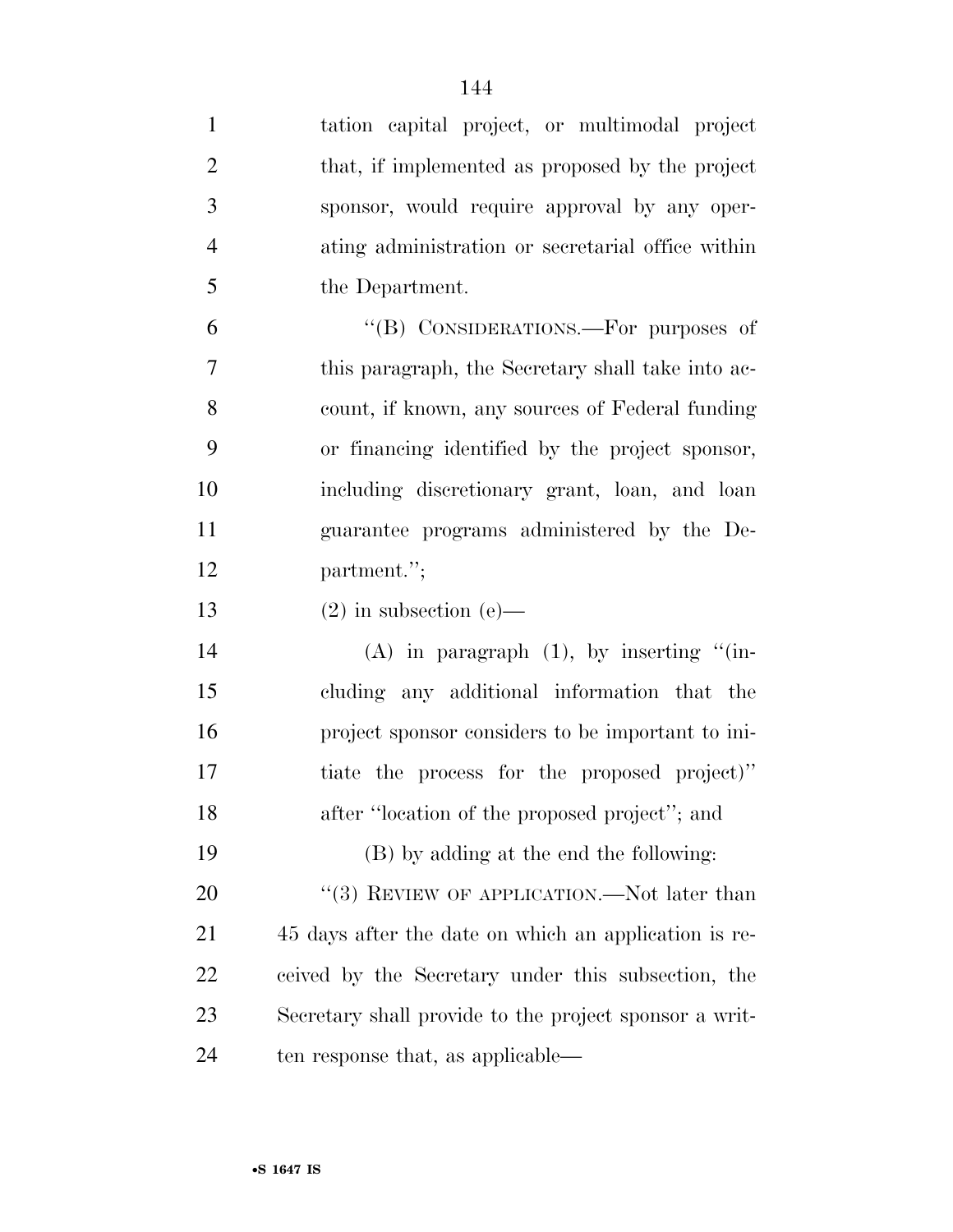| $\mathbf{1}$   | $\lq\lq$ describes the determination of the       |
|----------------|---------------------------------------------------|
| $\overline{2}$ | Secretary—                                        |
| 3              | "(i) to initiate the environmental re-            |
| $\overline{4}$ | view process, including a timeline and an         |
| 5              | expected date for the publication in the          |
| 6              | Federal Register of the relevant notice of        |
| $\tau$         | intent; or                                        |
| 8              | "(ii) to decline the application, includ-         |
| 9              | ing an explanation of the reasons for that        |
| 10             | decision; or                                      |
| 11             | "(B) requests additional information, and         |
| 12             | provides to the project sponsor an accounting,    |
| 13             | regarding what is necessary to initiate the envi- |
| 14             | ronmental review process.                         |
| 15             | "(4) REQUEST TO DESIGNATE A LEAD AGEN-            |
| 16             | CY.                                               |
| 17             | "(A) IN GENERAL.—Any project sponsor              |
| 18             | may submit a request to the Secretary to des-     |
| 19             | ignate a specific operating administration or     |
| 20             | secretarial office within the Department of       |
| 21             | Transportation to serve as the Federal lead       |
| 22             | agency for a project.                             |
| 23             | "(B) PROPOSED SCHEDULE.—A request                 |

under subparagraph (A) may include a pro-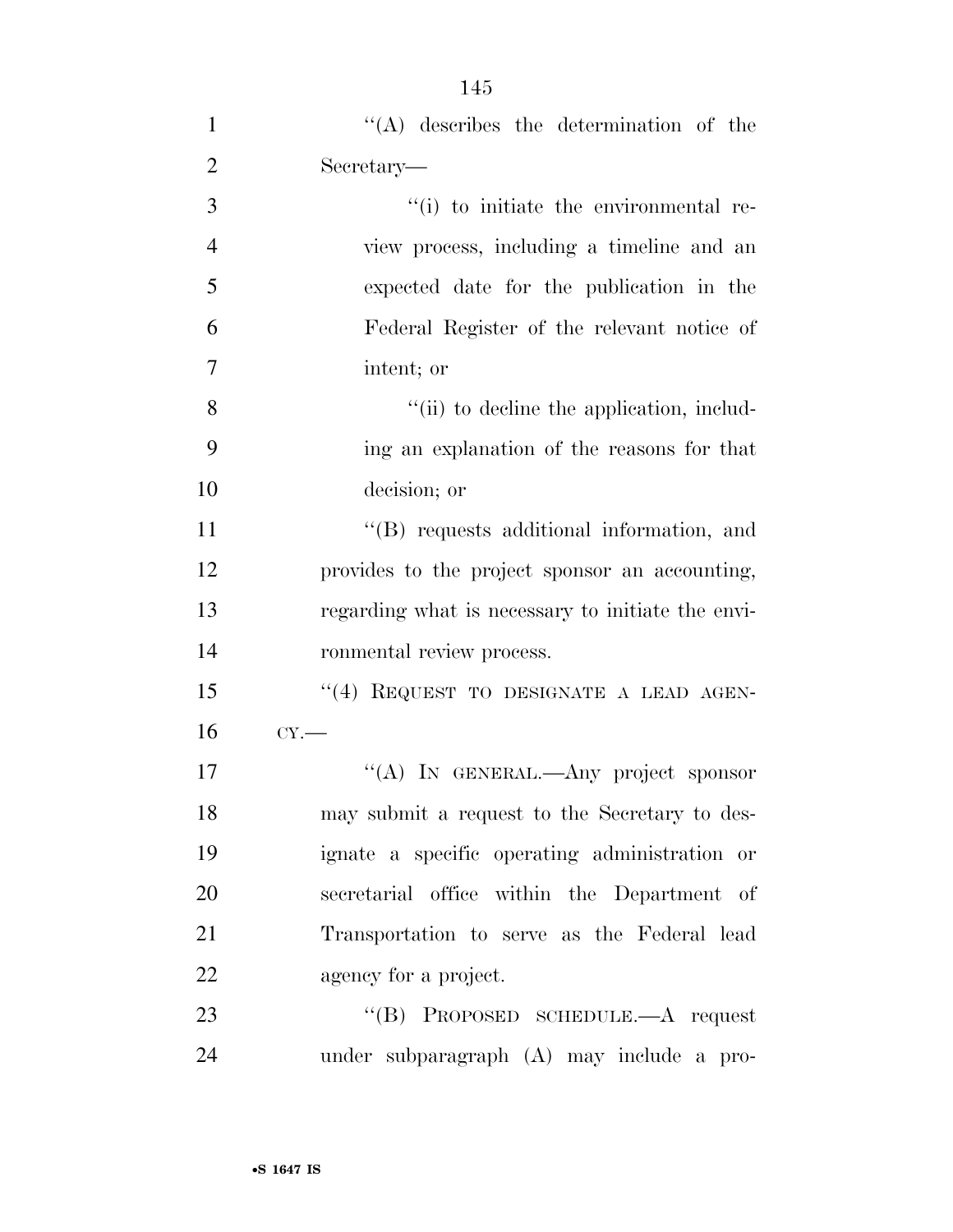| $\mathbf{1}$   | posed schedule for completing the environ-          |
|----------------|-----------------------------------------------------|
| $\overline{2}$ | mental review process.                              |
| 3              | $``(C)$ SECRETARIAL ACTION.—                        |
| $\overline{4}$ | "(i) IN GENERAL.—If a request under                 |
| 5              | subparagraph $(A)$ is received, the Sec-            |
| 6              | retary shall respond to the request not             |
| $\overline{7}$ | later than 45 days after the date of re-            |
| 8              | ceipt.                                              |
| 9              | "(ii) REQUIREMENTS.—The response                    |
| 10             | shall—                                              |
| 11             | $\lq\lq$ (I) approve the request;                   |
| 12             | $\lq\lq$ (II) deny the request, with an             |
| 13             | explanation of the reasons; or                      |
| 14             | "(III) require the submission of                    |
| 15             | additional information.                             |
| 16             | "(iii) ADDITIONAL INFORMATION.—If                   |
| 17             | additional information is submitted in ac-          |
| 18             | cordance with clause (ii)(III), the Sec-            |
| 19             | retary shall respond to that submission not         |
| 20             | later than 45 days after the date of re-            |
| 21             | ceipt."; and                                        |
| 22             | $(3)$ in subsection $(f)(4)$ , by adding at the end |
| 23             | the following:                                      |
| 24             | "(E) REDUCTION OF DUPLICATION.—                     |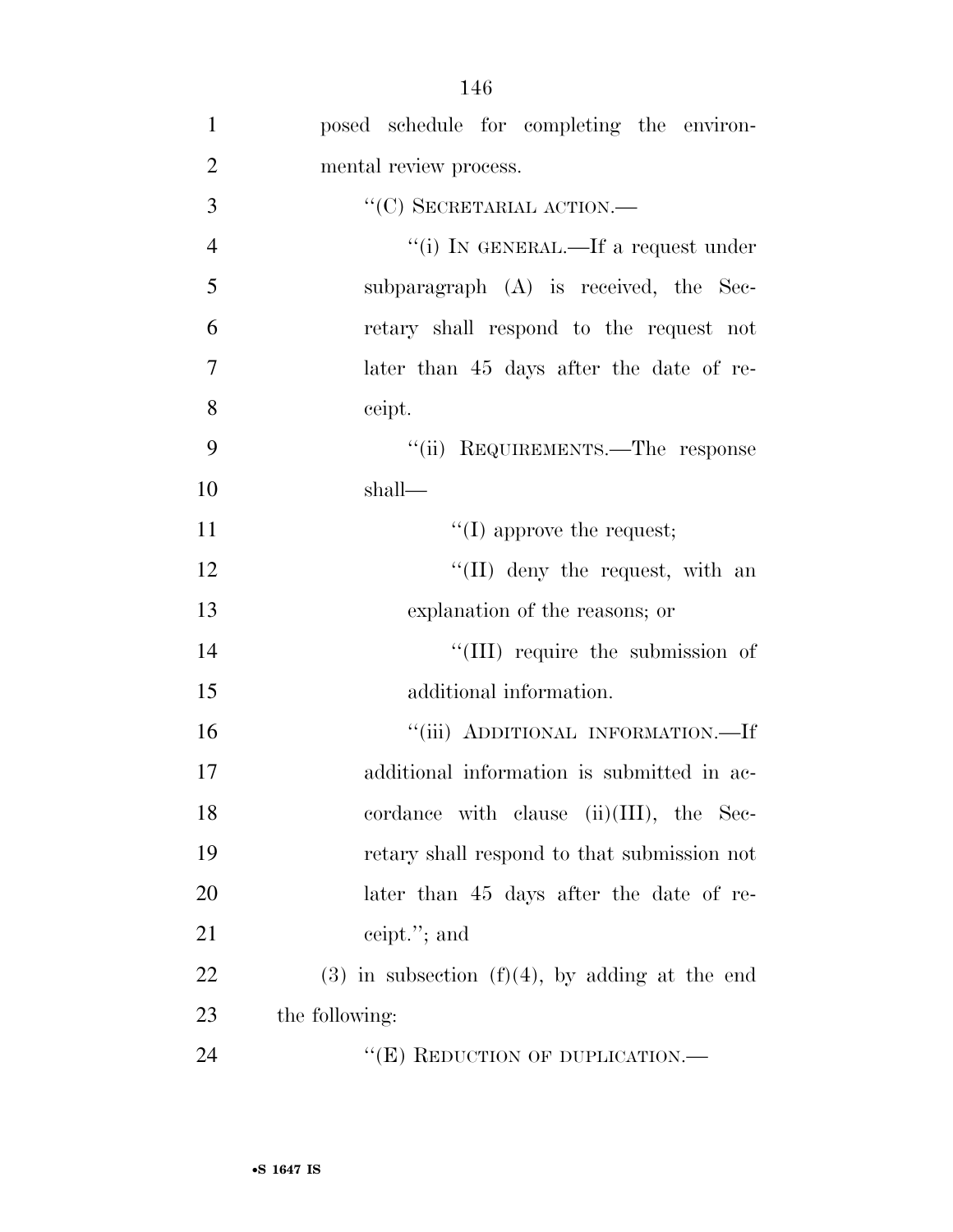| $\mathbf{1}$   | "(i) IN GENERAL.—In carrying out           |
|----------------|--------------------------------------------|
| $\overline{2}$ | this paragraph, the lead agency shall re-  |
| 3              | duce duplication, to the maximum extent    |
| $\overline{4}$ | practicable, between—                      |
| 5              | $\lq\lq$ the evaluation of alternatives    |
| 6              | under the National Environmental           |
| $\tau$         | Policy Act of 1969 (42 U.S.C. 4321)        |
| 8              | et seq.); and                              |
| 9              | $\lq\lq$ (II) the evaluation of alter-     |
| 10             | natives in the metropolitan transpor-      |
| 11             | tation planning process under section      |
| 12             | 134 of title 23, United States Code,       |
| 13             | or an environmental review process         |
| 14             | carried out under State law (referred      |
| 15             | to in this subparagraph as a 'State        |
| 16             | environmental review process').            |
| 17             | "(ii) CONSIDERATION OF ALTER-              |
| 18             | NATIVES.-The lead agency may eliminate     |
| 19             | from detailed consideration an alternative |
| 20             | proposed in an environmental impact state- |
| 21             | ment regarding a project if, as determined |
| 22             | by the lead agency—                        |
| 23             | $\lq\lq$ the alternative was consid-       |
| 24             | ered in a metropolitan planning proc-      |
| 25             | ess or a State environmental review        |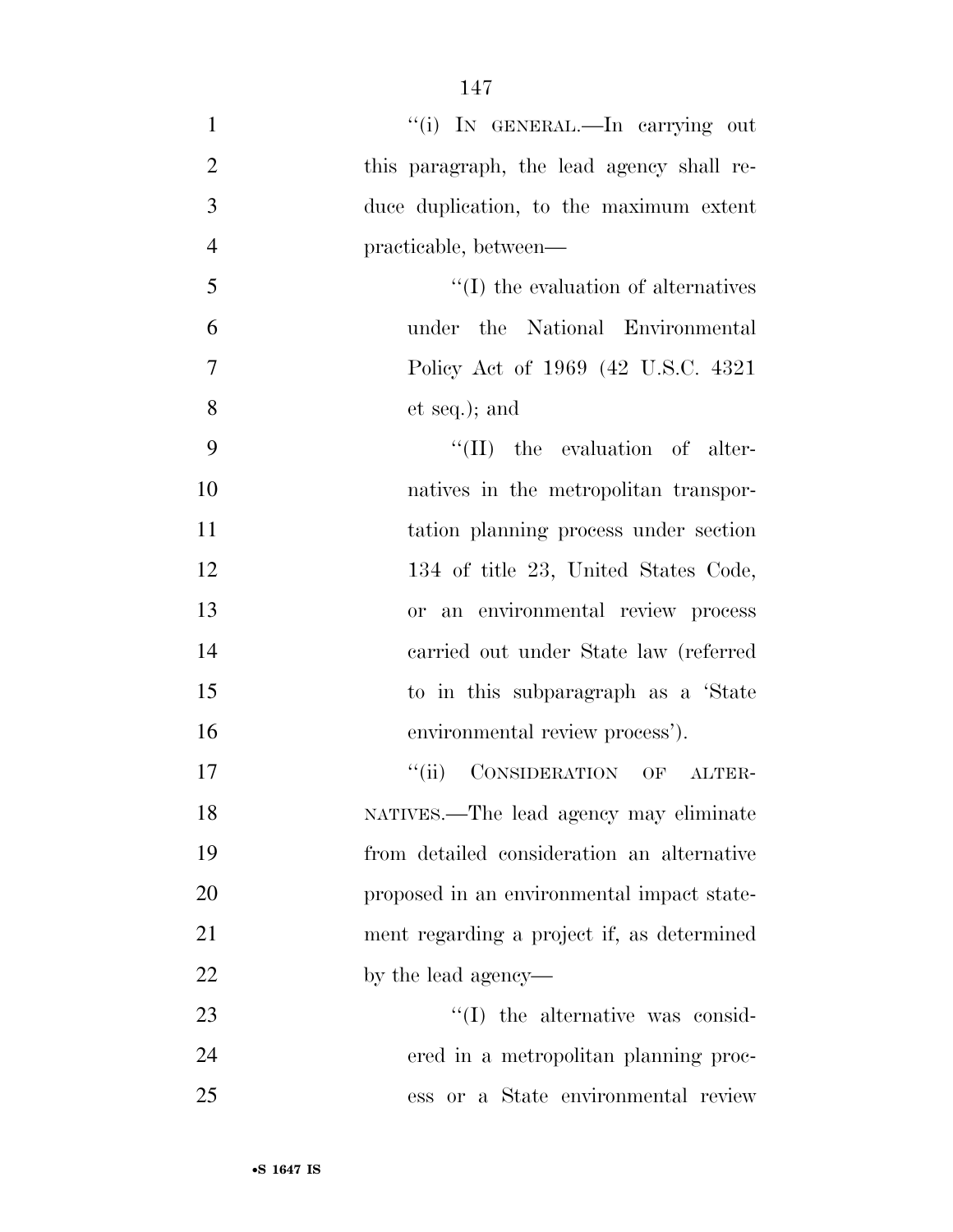|                | process by a metropolitan planning or- |
|----------------|----------------------------------------|
| $\overline{2}$ | ganization or a State or local trans-  |
|                | portation agency, as applicable;       |

4 ''(II) the lead agency provided guidance to the metropolitan planning organization or State or local trans- portation agency, as applicable, re- garding analysis of alternatives in the metropolitan planning process or State environmental review process, 11 including guidance on the require- ments under the National Environ-13 mental Policy Act of 1969 (42 U.S.C. 14 4321 et seq.) and any other require- ments of Federal law necessary for approval of the project;

 $\text{``(III)}$  the applicable metropolitan planning process or State environ- mental review process included an op- portunity for public review and com-ment;

22  $\langle$  ''(IV) the applicable metropolitan planning organization or State or local transportation agency rejected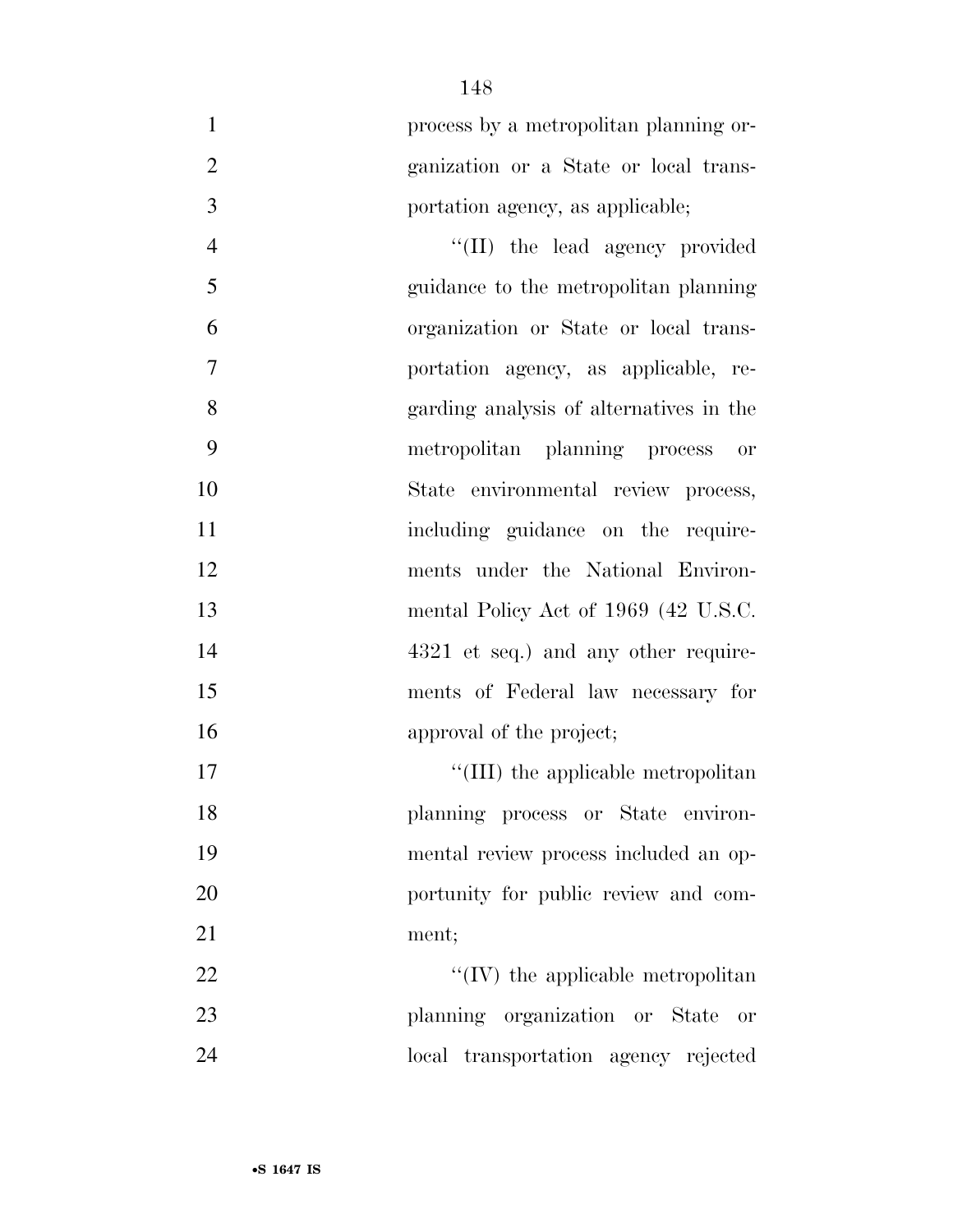| $\mathbf{1}$   | the alternative after considering pub-          |
|----------------|-------------------------------------------------|
| $\overline{2}$ | lic comments;                                   |
| 3              | $\lq\lq(V)$ the Federal lead agency             |
| $\overline{4}$ | independently reviewed the alternative          |
| 5              | evaluation approved by the applicable           |
| 6              | metropolitan planning organization or           |
| $\tau$         | State or local transportation agency;           |
| 8              | and                                             |
| 9              | "(VI) the Federal lead agency                   |
| 10             | has determined—                                 |
| 11             | "(aa) in consultation with                      |
| 12             | Federal participating or cooper-                |
| 13             | ating agencies, that the alter-                 |
| 14             | native to be eliminated from con-               |
| 15             | sideration is not necessary for                 |
| 16             | compliance with the National En-                |
| 17             | vironmental Policy Act of 1969                  |
| 18             | $(42 \text{ U.S.C. } 4321 \text{ et seq.});$ or |
| 19             | "(bb) with the concurrence                      |
| 20             | of Federal agencies with jurisdic-              |
| 21             | tion over a permit or approval re-              |
| 22             | quired for a project, that the al-              |
| 23             | ternative to be eliminated from                 |
| 24             | consideration is not necessary for              |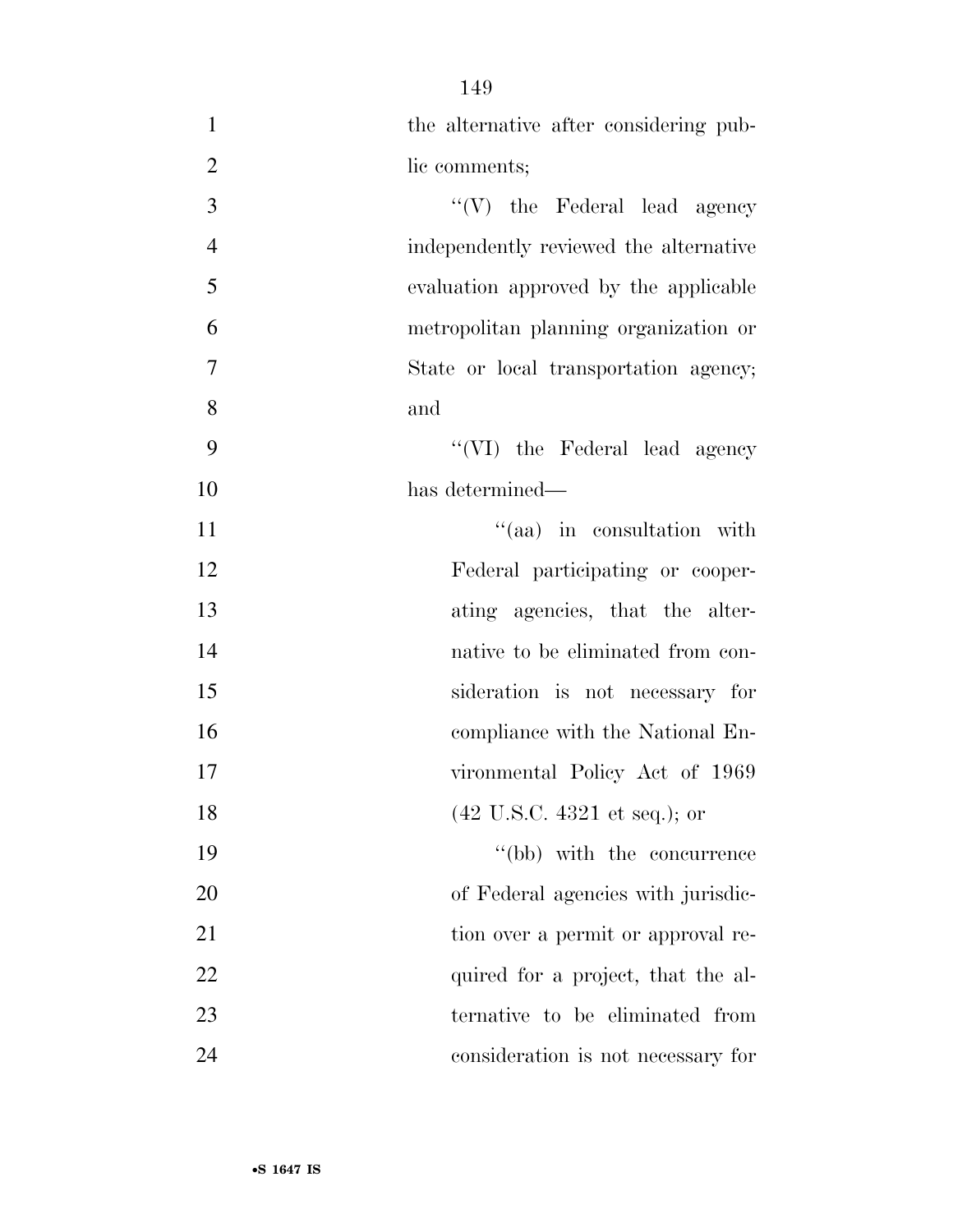|                | 150                                                          |
|----------------|--------------------------------------------------------------|
| $\mathbf{1}$   | any permit or approval under any                             |
| $\sqrt{2}$     | other Federal law.".                                         |
| 3              | SEC. 1105. IMPROVING COLLABORATION FOR ACCELER-              |
| $\overline{4}$ | ATED DECISIONMAKING.                                         |
| 5              | COORDINATION AND SCHEDULING.-Section<br>(a)                  |
| 6              | $139(g)(1)(B)(i)$ of title 23, United States Code, is amend- |
| 7              | $ed$ —                                                       |
| 8              | (1) by striking "The lead agency" and inserting              |
| 9              | "For a project requiring an environmental impact             |
| 10             | statement or environmental assessment, the lead              |
| 11             | agency"; and                                                 |
| 12             | $(2)$ by striking "may" and inserting "shall".               |
| 13             | (b) ISSUE IDENTIFICATION AND RESOLUTION.—Sec-                |
| 14             | tion $139(h)$ of title 23, United States Code, is amended—   |
| 15             | $(1)$ in paragraph $(4)(C)$ , by striking "paragraph"        |
| 16             | $(5)$ and" and inserting "paragraph $(5)$ ";                 |
| 17             | (2) in paragraph $(5)(A)(ii)(I)$ , by inserting "            |
| 18             | including modifications to the project schedule"             |
| 19             | after "review process"; and                                  |
| 20             | $(3)$ in paragraph $(6)(B)$ , by striking clause (ii)        |
| 21             | and inserting the following:                                 |
| 22             | DESCRIPTION OF DATE.-The<br>``(ii)                           |
| 23             | date referred to in clause (i) is 1 of the fol-              |
| 24             | lowing:                                                      |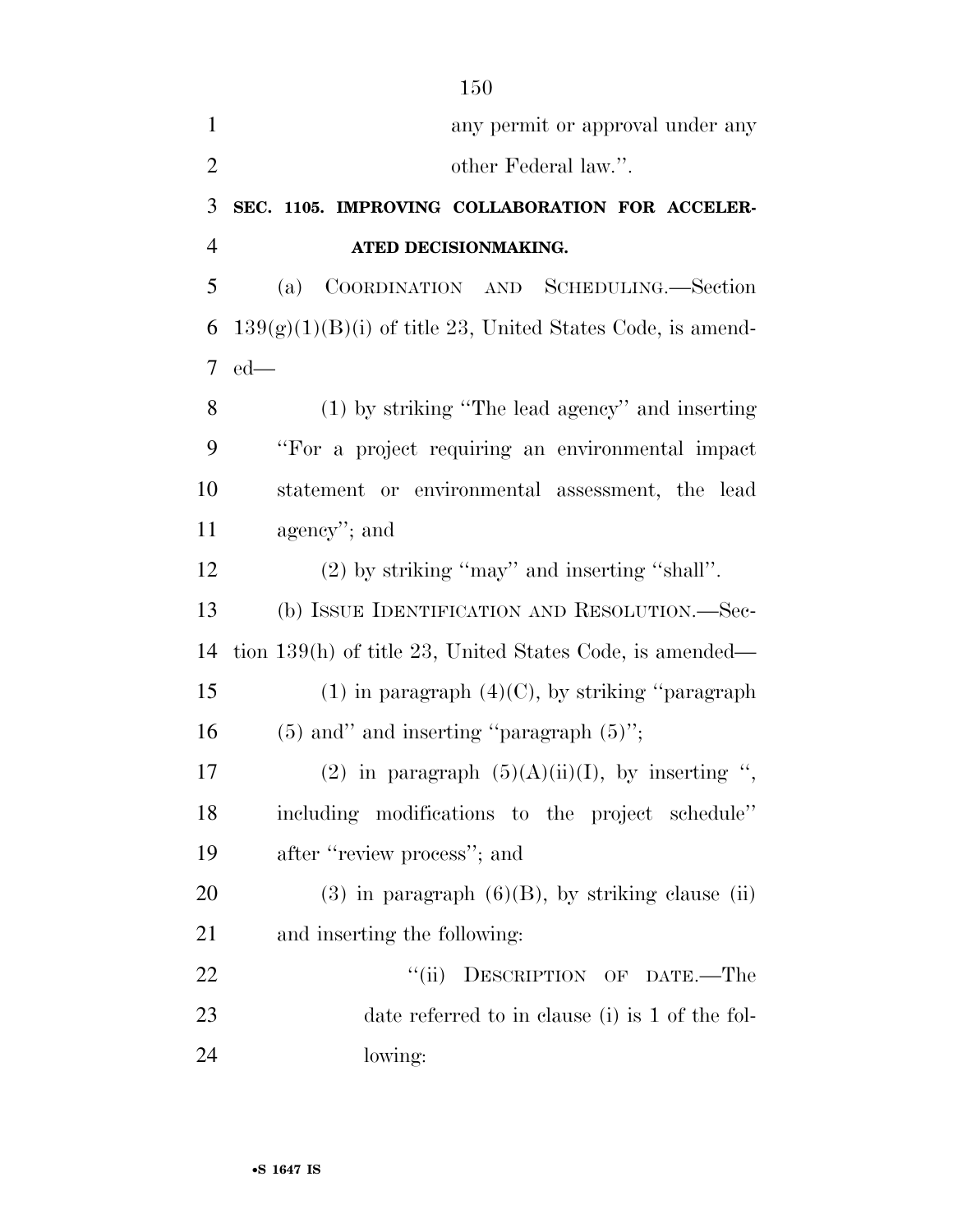| $\mathbf{1}$   | "(I) The date that is $30 \text{ days}$               |
|----------------|-------------------------------------------------------|
| $\overline{2}$ | after the date for rendering a decision               |
| 3              | as described in the project schedule                  |
| $\overline{4}$ | established pursuant to subsection                    |
| 5              | (g)(1)(B).                                            |
| 6              | "(II) If no schedule exists, the                      |
| $\overline{7}$ | later of-                                             |
| 8              | "(aa) the date that is $180$                          |
| 9              | days after the date on which an                       |
| 10             | application for the permit, license                   |
| 11             | or approval is complete; or                           |
| 12             | "(bb) the date that is $180$                          |
| 13             | days after the date on which the                      |
| 14             | Federal lead agency issues a de-                      |
| 15             | cision on the project under the                       |
| 16             | National Environmental Policy                         |
| 17             | Act of 1969 (42 U.S.C. 4321 et                        |
| 18             | $seq.$ ).                                             |
| 19             | "(III) A modified date consistent                     |
| 20             | with subsection $(g)(1)(D)$ .".                       |
| 21             | SEC. 1106. ACCELERATED DECISIONMAKING IN ENVIRON-     |
| 22             | <b>MENTAL REVIEWS.</b>                                |
| 23             | (a) IN GENERAL.—Section 139 of title 23, United       |
| 24             | States Code, is amended by adding at the end the fol- |
| 25             | lowing:                                               |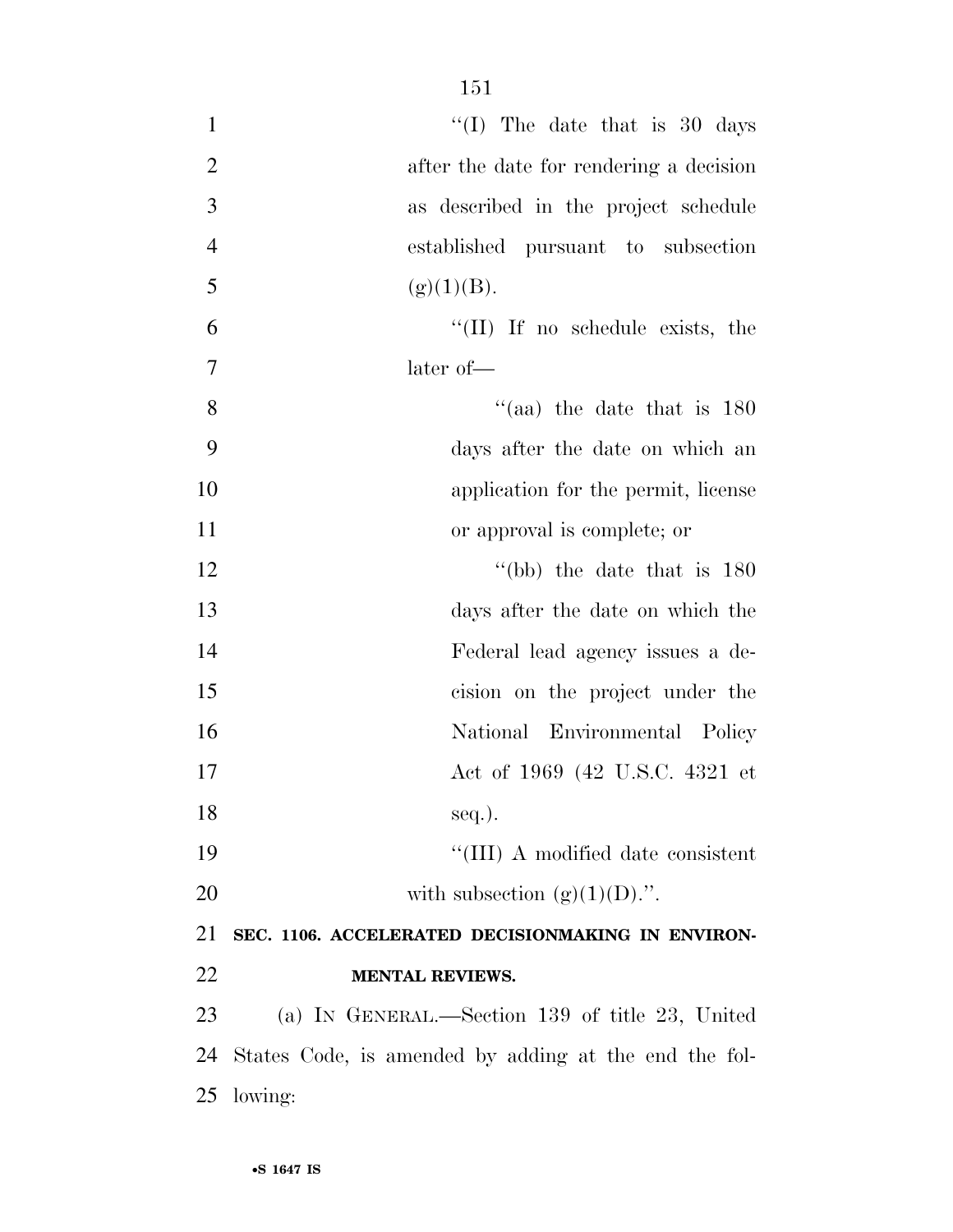1 "(n) ACCELERATED DECISIONMAKING IN ENVIRON-MENTAL REVIEWS.—

3 "(1) IN GENERAL.—In preparing a final envi- ronmental impact statement under the National En- vironmental Policy Act of 1969 (42 U.S.C. 4321 et seq.), if the lead agency modifies the statement in response to comments that are minor and are con- fined to factual corrections or explanations regarding why the comments do not warrant additional agency response, the lead agency may write on errata sheets attached to the statement instead of rewriting the draft statement, subject to the condition that the er-rata sheets shall—

14  $((A)$  cite the sources, authorities, or rea- sons that support the position of the lead agen-cy; and

17  $\text{``(B)}$  if appropriate, indicate the cir- cumstances that would trigger agency re-appraisal or further response.

20 "(2) INCORPORATION.—To the maximum ex- tent practicable, the lead agency shall expeditiously develop a single document that consists of a final en- vironmental impact statement and a record of deci-sion, unless—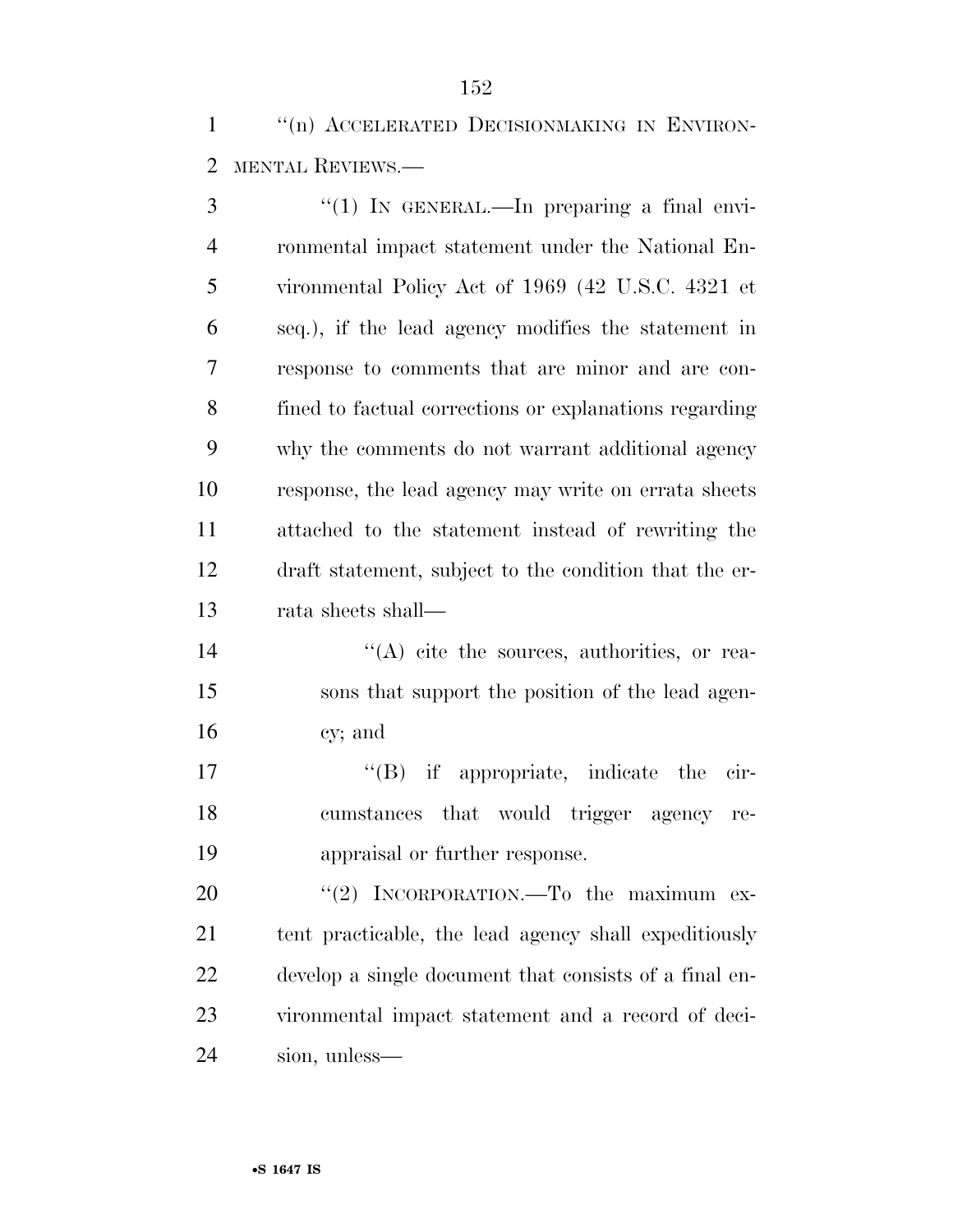| $\mathbf{1}$   | $\lq\lq$ the final environmental impact state-           |
|----------------|----------------------------------------------------------|
| $\overline{2}$ | ment makes substantial changes to the pro-               |
| 3              | posed action that are relevant to environmental          |
| $\overline{4}$ | or safety concerns; or                                   |
| 5              | $\lq\lq(B)$ there are significant new cir-               |
| 6              | cumstances or information that—                          |
| $\tau$         | "(i) are relevant to environmental                       |
| 8              | concerns; and                                            |
| 9              | "(ii) bear on the proposed action or                     |
| 10             | the impacts of the proposed action.".                    |
| 11             | (b) REPEAL.—Section 1319 of MAP-21 $(42 \text{ U.S.C.})$ |
| 12             | $4332a$ is repealed.                                     |
|                |                                                          |
| 13             | SEC. 1107. IMPROVING TRANSPARENCY IN ENVIRON-            |
| 14             | <b>MENTAL REVIEWS.</b>                                   |
| 15             | Section 139 of title 23, United States Code (as          |
| 16             | amended by section $1106(a)$ , is amended by adding at   |
|                | 17 the end the following:                                |
|                | 18 "(o) REVIEWS, APPROVALS, AND PERMITTING PLAT-         |
| 19             | FORM.                                                    |
| 20             | "(1) IN GENERAL.—Not later than 2 years                  |
| 21             | after the date of enactment of this subsection, the      |
| 22             | Secretary shall establish an online platform and, in     |
| 23             | coordination with agencies described in paragraph        |
| 24             | (2), issue reporting standards to make publicly avail-   |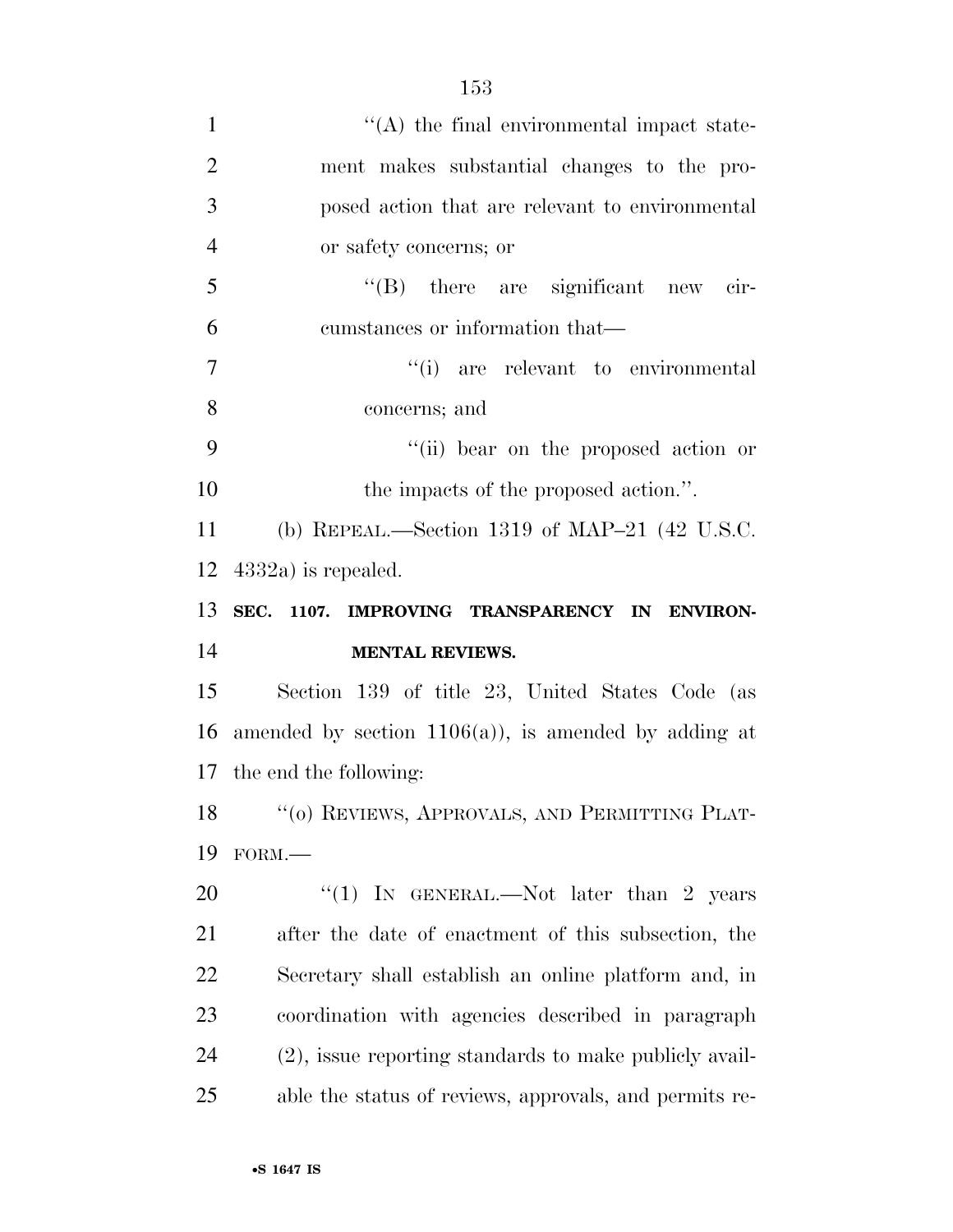| $\mathbf{1}$   | quired for compliance with the National Environ-       |
|----------------|--------------------------------------------------------|
| $\overline{2}$ | mental Policy Act of 1969 (42 U.S.C. 4321 et seq.)     |
| 3              | or other applicable Federal laws for projects and ac-  |
| $\overline{4}$ | tivities requiring an environmental assessment or an   |
| 5              | environmental impact statement.                        |
| 6              | "(2) FEDERAL AGENCY PARTICIPATION. $-A$                |
| 7              | Federal agency of jurisdiction over a review, ap-      |
| 8              | proval, or permit described in paragraph (1) shall     |
| 9              | provide status information in accordance with the      |
| 10             | standards established by the Secretary under para-     |
| 11             | $graph(1)$ .                                           |
| 12             | "(3) STATE RESPONSIBILITIES.—A State that              |
| 13             | is assigned and assumes responsibilities under sec-    |
| 14             | tion 326 or 327 shall provide applicable status infor- |
| 15             | mation in accordance with standards established by     |
| 16             | the Secretary under paragraph $(1)$ .".                |
| 17             | SEC. 1108. INTEGRATION OF PLANNING AND ENVIRON-        |
| 18             | <b>MENTAL REVIEW.</b>                                  |
| 19             | Section 168 of title 23, United States Code, is        |
| 20             | amended to read as follows:                            |
| 21             | "\\$168. Integration of planning and environmental re- |
| 22             | view                                                   |
| 23             | "(a) DEFINITIONS.—In this section, the following       |
| 24             | definitions apply:                                     |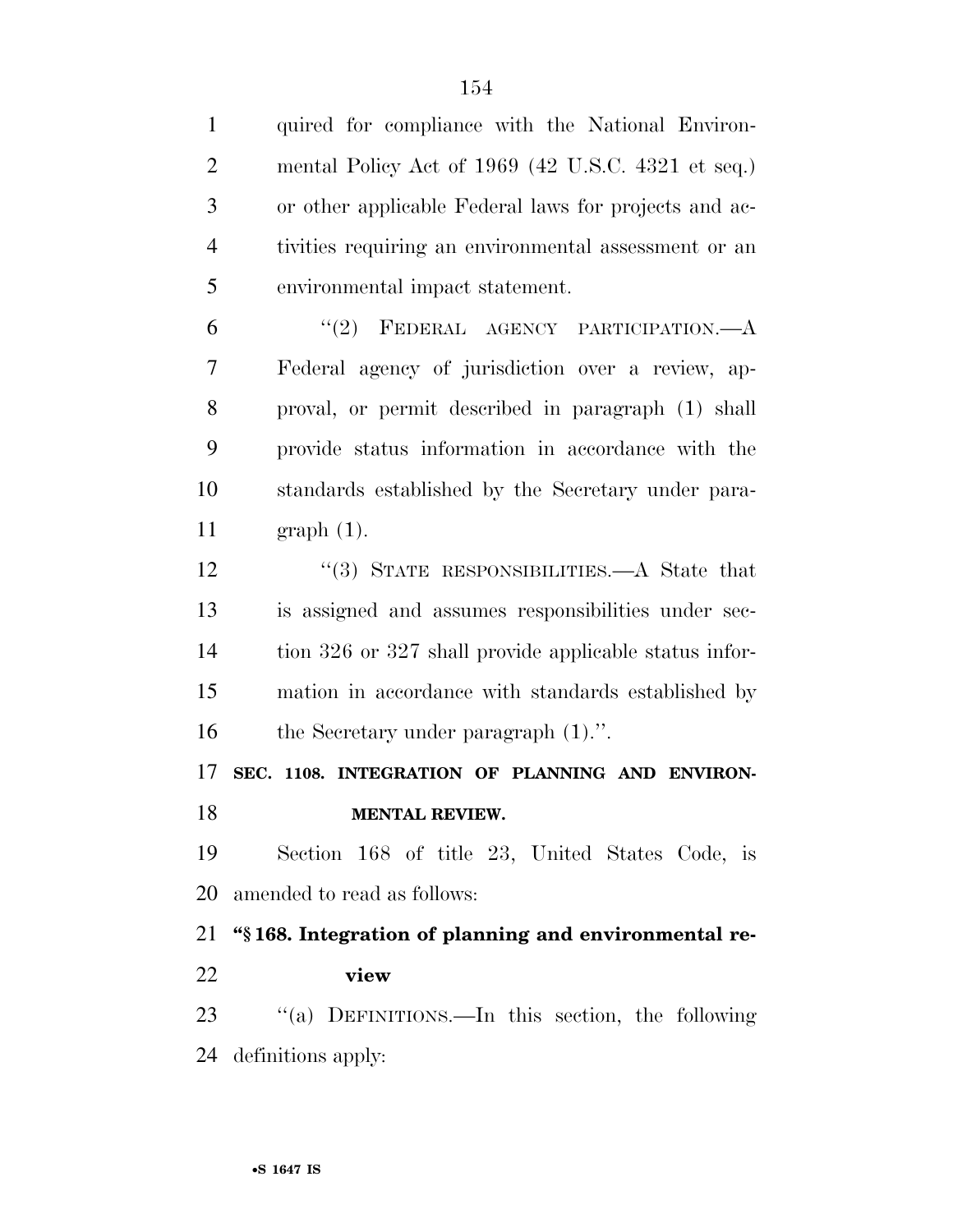| $\mathbf{1}$   | $``(1)$ ENVIRONMENTAL REVIEW PROCESS.—The             |
|----------------|-------------------------------------------------------|
| $\overline{2}$ | term 'environmental review process' means the proc-   |
| 3              | ess for preparing for a project an environmental im-  |
| $\overline{4}$ | pact statement, environmental assessment, categor-    |
| 5              | ical exclusion, or other document prepared under the  |
| 6              | National Environmental Policy Act of 1969 (42)        |
| 7              | U.S.C. 4321 et seq.).                                 |
| 8              | "(2) LEAD AGENCY.—The term 'lead agency'              |
| 9              | has the meaning given the term in section $139(a)$ .  |
| 10             | "(3) PLANNING PRODUCT.—The term 'planning             |
| 11             | product' means a decision, analysis, study, or other  |
| 12             | documented information that is the result of an eval- |
| 13             | uation or decision making process carried out by a    |
| 14             | metropolitan planning organization or a State, as     |
| 15             | appropriate, during metropolitan or statewide trans-  |
| 16             | portation planning under section 134 or 135, respec-  |
| 17             | tively.                                               |
| 18             | "(4) PROJECT.—The term 'project' has the              |
| 19             | meaning given the term in section $139(a)$ .          |
| 20             | "(b) ADOPTION OF PLANNING PRODUCTS FOR USE            |
| 21             | IN NEPA PROCEEDINGS.—                                 |
| 22             | " $(1)$ IN GENERAL.—Subject to subsection $(d)$ ,     |
| 23             | the Federal lead agency for a project may adopt and   |
| 24             | use a planning product in proceedings relating to     |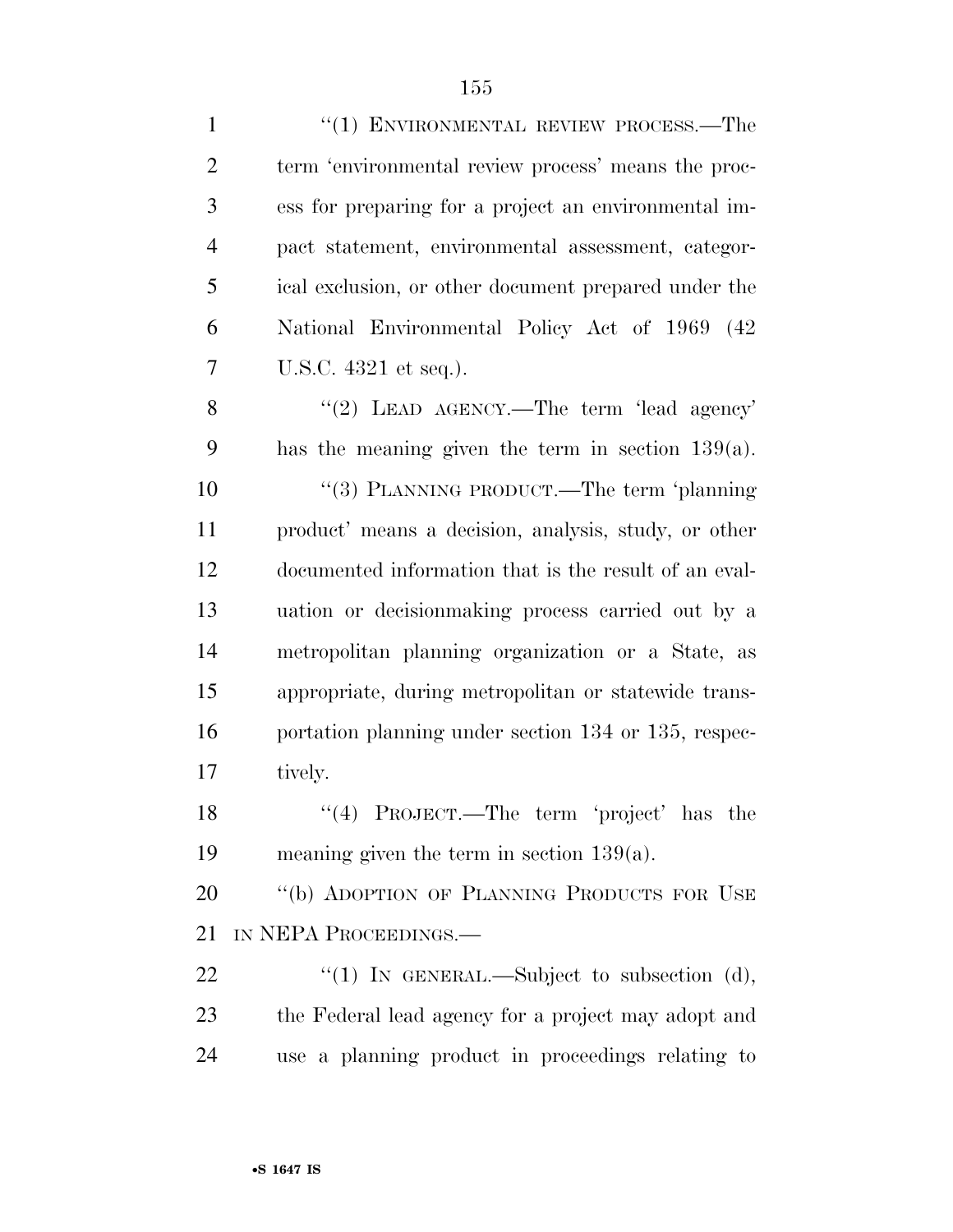| $\mathbf{1}$   | any class of action in the environmental review proc- |
|----------------|-------------------------------------------------------|
| $\overline{2}$ | ess of the project.                                   |
| 3              | "(2) IDENTIFICATION.—If the Federal lead              |
| $\overline{4}$ | agency makes a determination to adopt and use a       |
| 5              | planning product, the Federal lead agency shall       |
| 6              | identify the agencies that participated in the devel- |
| 7              | opment of the planning products.                      |
| 8              | "(3) PARTIAL ADOPTION OF PLANNING PROD-               |
| 9              | UCTS.—The Federal lead agency may—                    |
| 10             | "(A) adopt an entire planning product                 |
| 11             | under paragraph $(1)$ ; or                            |
| 12             | $\lq\lq (B)$ select portions of a planning project    |
| 13             | under paragraph $(1)$ for adoption.                   |
| 14             | "(4) TIMING.—A determination under para-              |
| 15             | $graph(1)$ with respect to the adoption of a planning |
| 16             | product may—                                          |
| 17             | $\lq\lq$ be made at the time the lead agencies        |
| 18             | decide the appropriate scope of environmental         |
| 19             | review for the project; or                            |
| 20             | $\lq\lq (B)$ occur later in the environmental re-     |
| 21             | view process, as appropriate.                         |
| 22             | $``(c)$ APPLICABILITY.—                               |
| 23             | "(1) PLANNING DECISIONS.—The lead agency              |
| 24             | in the environmental review process may adopt deci-   |
| 25             | sions from a planning product, including—             |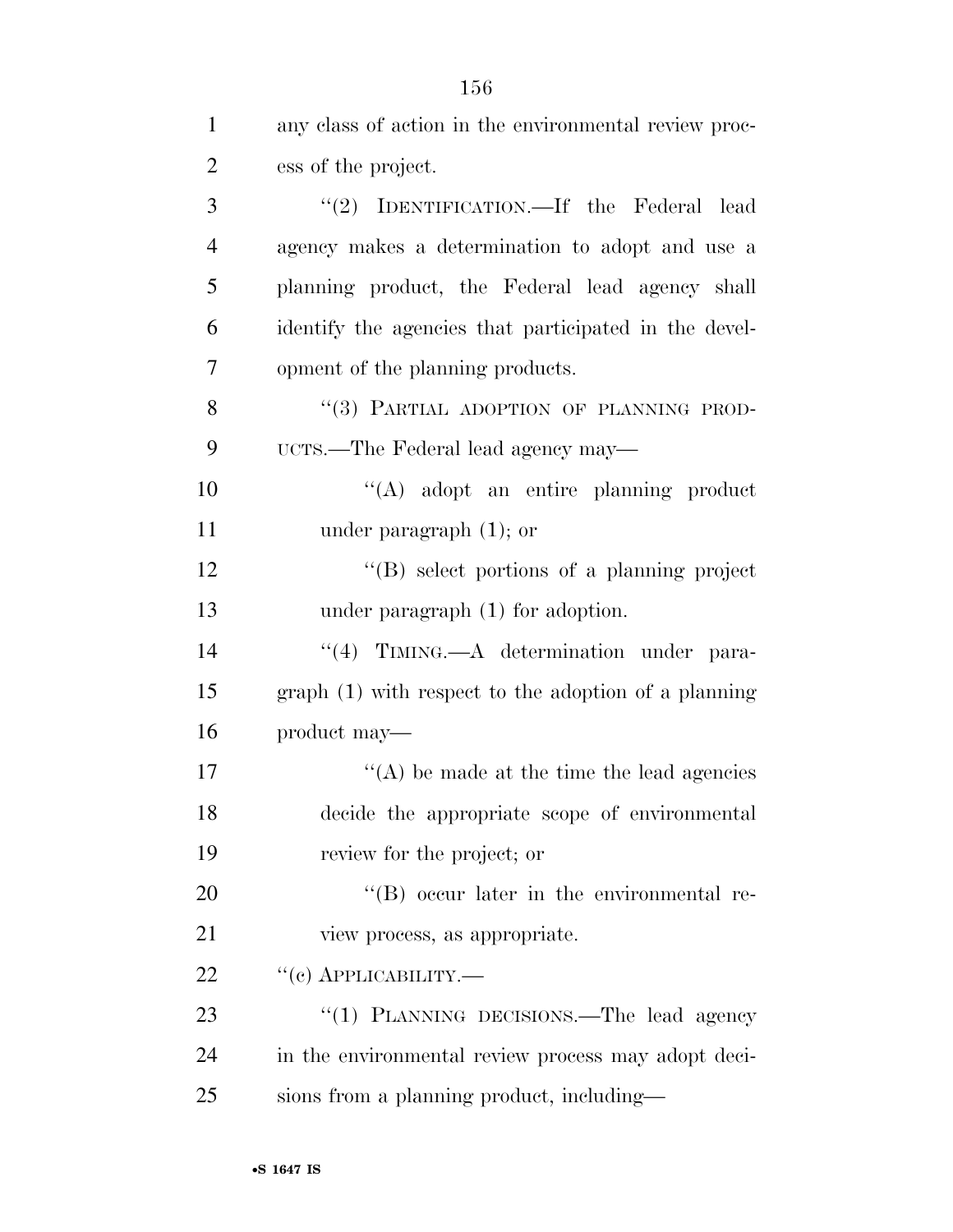| $\mathbf{1}$   | "(A) whether tolling, private financial as-        |
|----------------|----------------------------------------------------|
| 2              | sistance, or other special financial measures are  |
| 3              | necessary to implement the project;                |
| $\overline{4}$ | "(B) a decision with respect to general            |
| 5              | travel corridor or modal choice, including a de-   |
| 6              | cision to implement corridor or subarea study      |
| 7              | recommendations to advance different modal so-     |
| 8              | lutions as separate projects with independent      |
| 9              | utility;                                           |
| 10             | $\lq\lq$ (C) the purpose and the need for the pro- |
| 11             | posed action;                                      |
| 12             | "(D) preliminary screening of alternatives         |
| 13             | and elimination of unreasonable alternatives;      |
| 14             | $\lq\lq(E)$ a basic description of the environ-    |
| 15             | mental setting;                                    |
| 16             | $\lq\lq(F)$ a decision with respect to methodolo-  |
| 17             | gies for analysis; and                             |
| 18             | "(G) an identification of programmatic             |
| 19             | level mitigation for potential impacts of trans-   |
| 20             | portation projects, including—                     |
| 21             | "(i) measures to avoid, minimize, and              |
| 22             | mitigate impacts at a regional or national         |
| 23             | scale;                                             |
| 24             | "(ii) investments in regional<br>eco-              |
| 25             | system and water resources; and                    |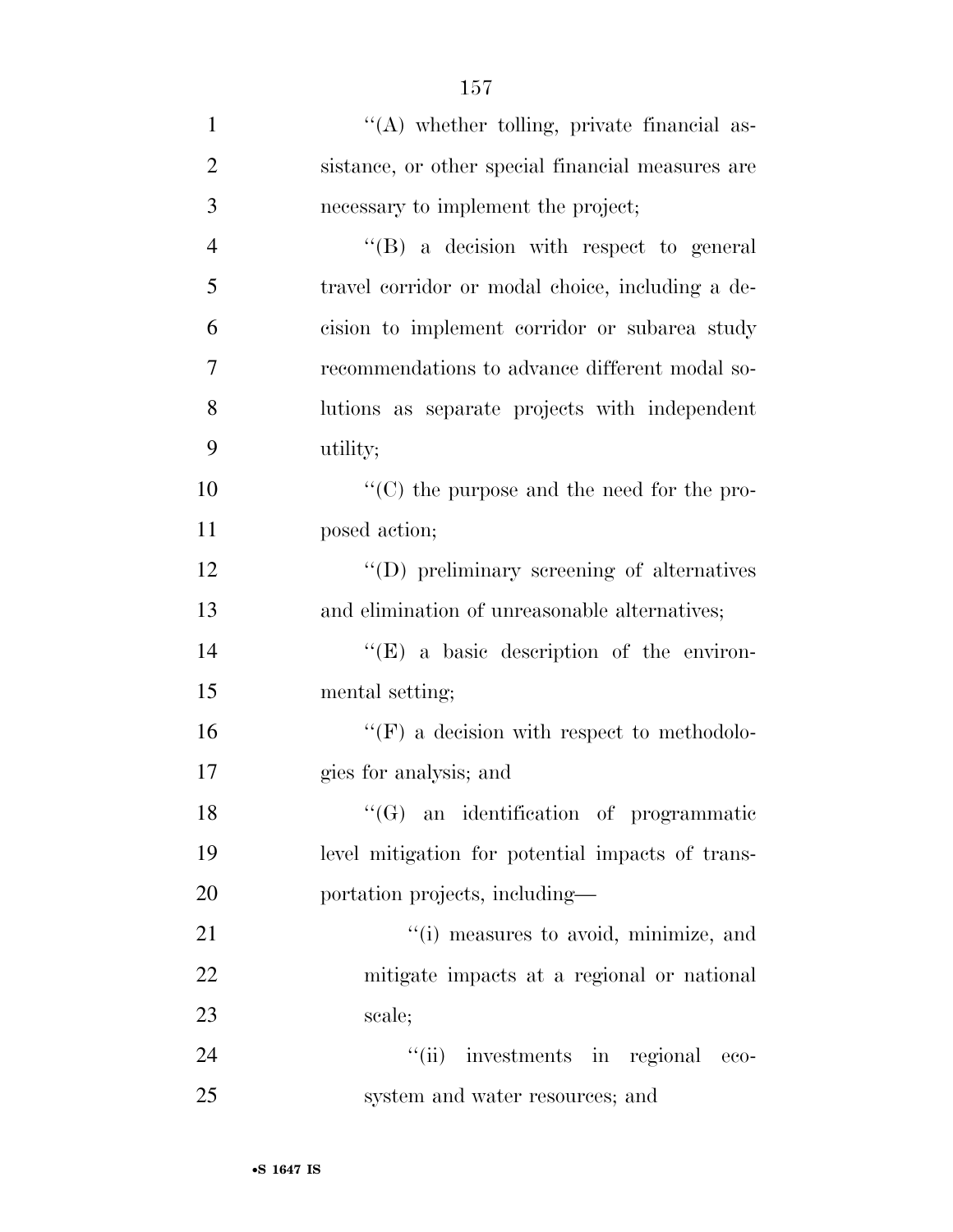| $\mathbf{1}$   | "(iii) a programmatic mitigation plan                    |
|----------------|----------------------------------------------------------|
| $\overline{2}$ | developed in accordance with section 169.                |
| 3              | "(2) PLANNING ANALYSES.—The lead agency                  |
| $\overline{4}$ | in the environmental review process may adopt anal-      |
| 5              | yses from a planning product, including—                 |
| 6              | $\lq\lq$ travel demands;                                 |
| 7              | $\lq\lq$ regional development and growth;                |
| 8              | "(C) local land use, growth management,                  |
| 9              | and development;                                         |
| 10             | "(D) population and employment;                          |
| 11             | $\lq\lq$ (E) natural and built environmental con-        |
| 12             | ditions;                                                 |
| 13             | $"$ (F) environmental resources and environ-             |
| 14             | mentally sensitive areas;                                |
| 15             | $\lq\lq(G)$ potential environmental effects, in-         |
| 16             | cluding the identification of resources of con-          |
| 17             | cern and potential indirect and cumulative ef-           |
| 18             | fects on those resources; and                            |
| 19             | $\lq\lq$ (H) mitigation needs for a proposed ac-         |
| 20             | tion, or for programmatic level mitigation, for          |
| 21             | potential effects that the Federal lead agency           |
| 22             | determines are most effectively addressed at a           |
| 23             | regional or national program level.                      |
| 24             | "(d) CONDITIONS.—The lead agency in the environ-         |
| 25             | mental review process may adopt and use a planning prod- |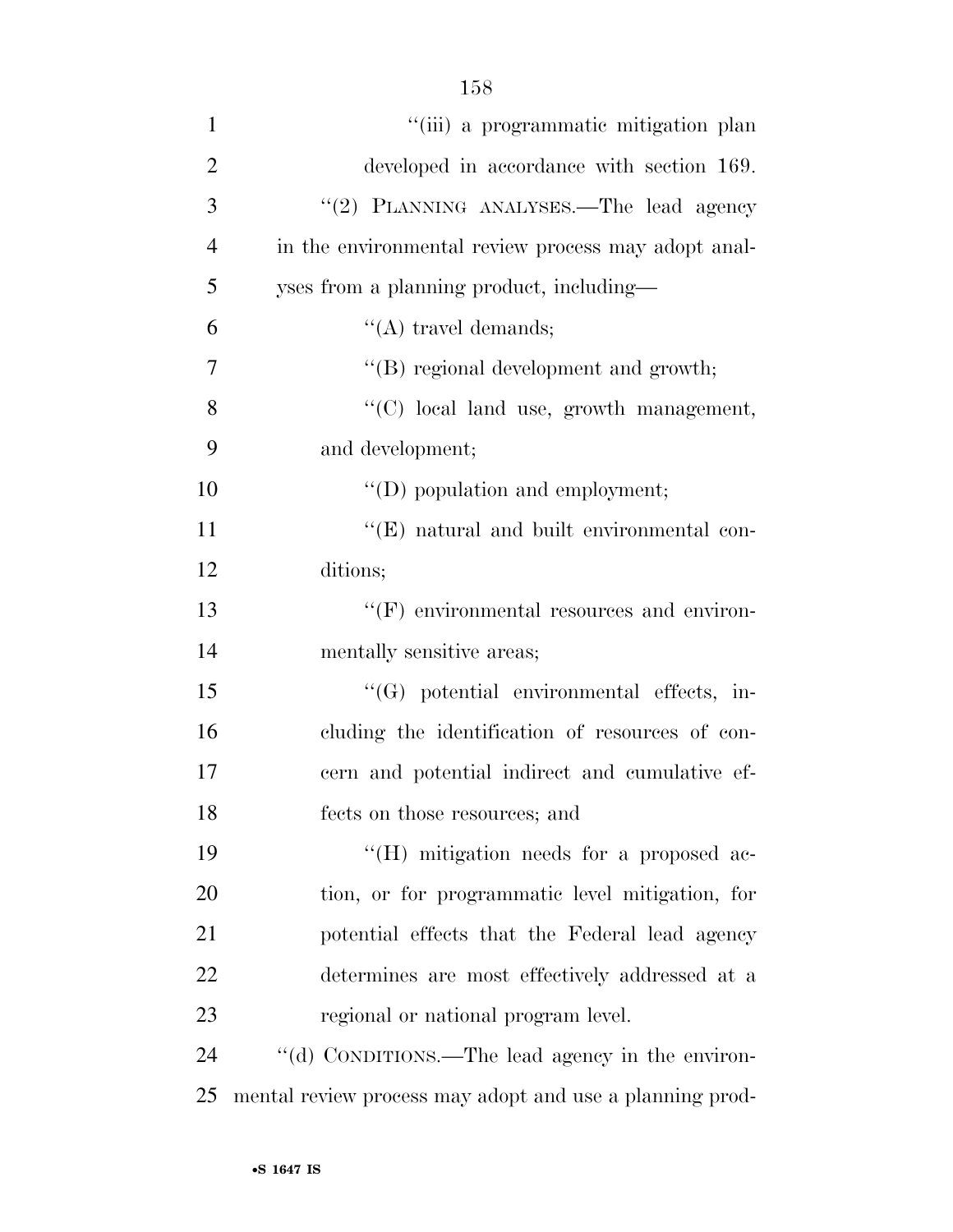uct under this section if the lead agency determines, with the concurrence of other participating agencies with rel- evant expertise and project sponsors, as appropriate, that the following conditions have been met:

5 "(1) The planning product was developed through a planning process conducted pursuant to applicable Federal law.

8 "(2) The planning product was developed in consultation with appropriate Federal and State re-source agencies and Indian tribes.

 $\frac{1}{3}$  The planning process included broad mul- tidisciplinary consideration of systems-level or cor- ridor-wide transportation needs and potential effects, including effects on the human and natural environ-ment.

 $\frac{16}{16}$  The planning process included public no- tice that the planning products produced in the plan- ning process may be adopted during a subsequent environmental review process in accordance with this section.

21  $\frac{1}{2}$  (5) During the environmental review process, 22 the lead agency has—

23  $\frac{u'(A)}{A}$  made the planning documents avail-24 able for public review and comment;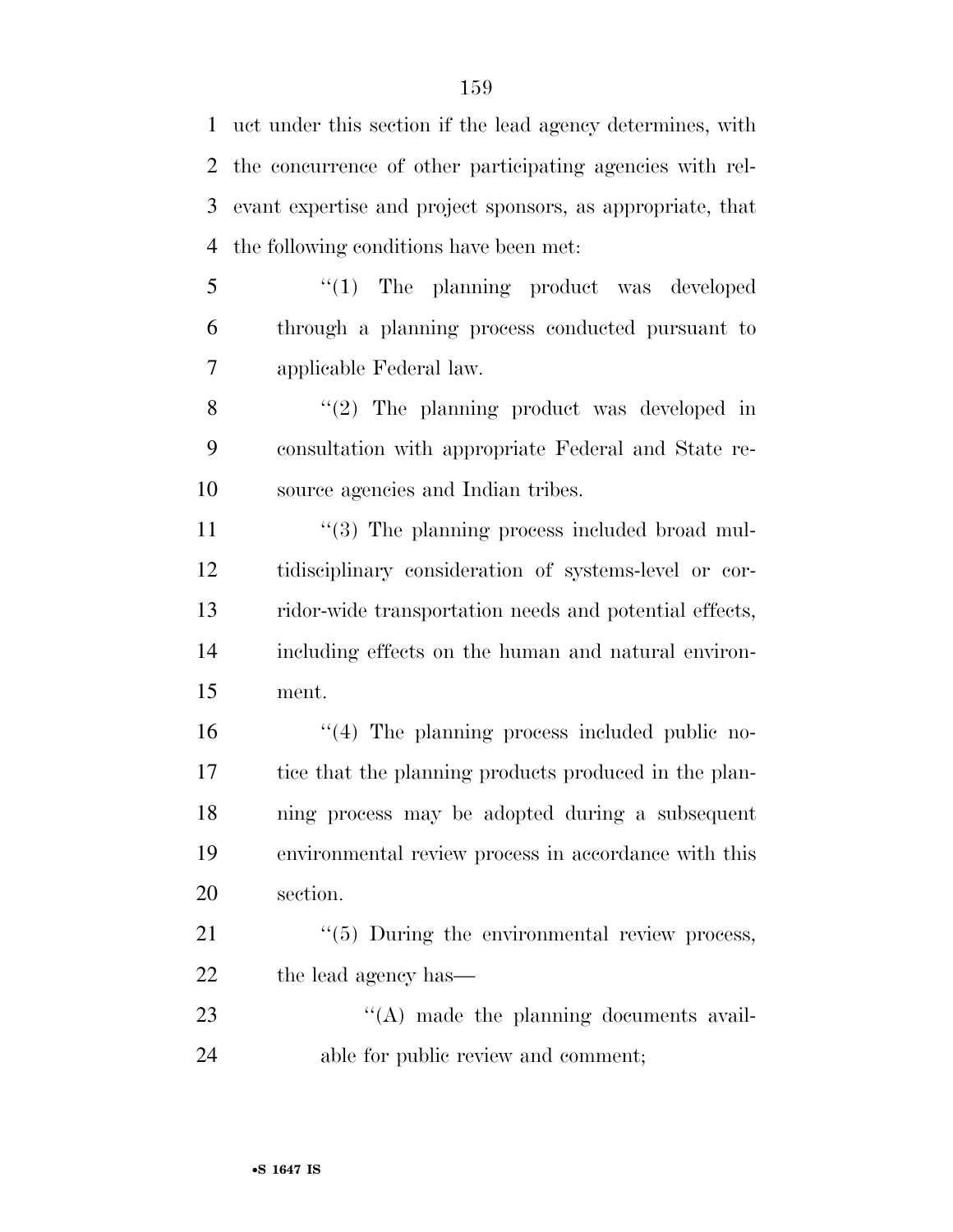| $\mathbf{1}$   | $\lq\lq (B)$ provided notice of the intention of the                               |
|----------------|------------------------------------------------------------------------------------|
| $\overline{2}$ | lead agency to adopt the planning product; and                                     |
| 3              | "(C) considered any resulting comments.                                            |
| $\overline{4}$ | $\cdot\cdot$ (6) There is no significant new information or                        |
| 5              | new circumstance that has a reasonable likelihood of                               |
| 6              | affecting the continued validity or appropriateness of                             |
| 7              | the planning product.                                                              |
| 8              | $\lq(7)$ The planning product has a rational basis                                 |
| 9              | and is based on reliable and reasonably current data                               |
| 10             | and reasonable and scientifically acceptable meth-                                 |
| 11             | odologies.                                                                         |
| 12             | $\cdot$ (8) The planning product is documented in                                  |
| 13             | sufficient detail to support the decision or the re-                               |
| 14             | sults of the analysis and to meet requirements for                                 |
| 15             | use of the information in the environmental review                                 |
| 16             | process.                                                                           |
| 17             | $(9)$ The planning product is appropriate for                                      |
| 18             | adoption and use in the environmental review proc-                                 |
| 19             | ess for the project and is incorporated in accordance                              |
| <b>20</b>      | with the National Environmental Policy Act of 1969                                 |
| 21             | $(42 \text{ U.S.C. } 4321 \text{ et seq.})$ and section $1502.21 \text{ of title}$ |
| 22             | 40, Code of Federal Regulations (as in effect on the                               |
| 23             | date of enactment of the DRIVE Act).                                               |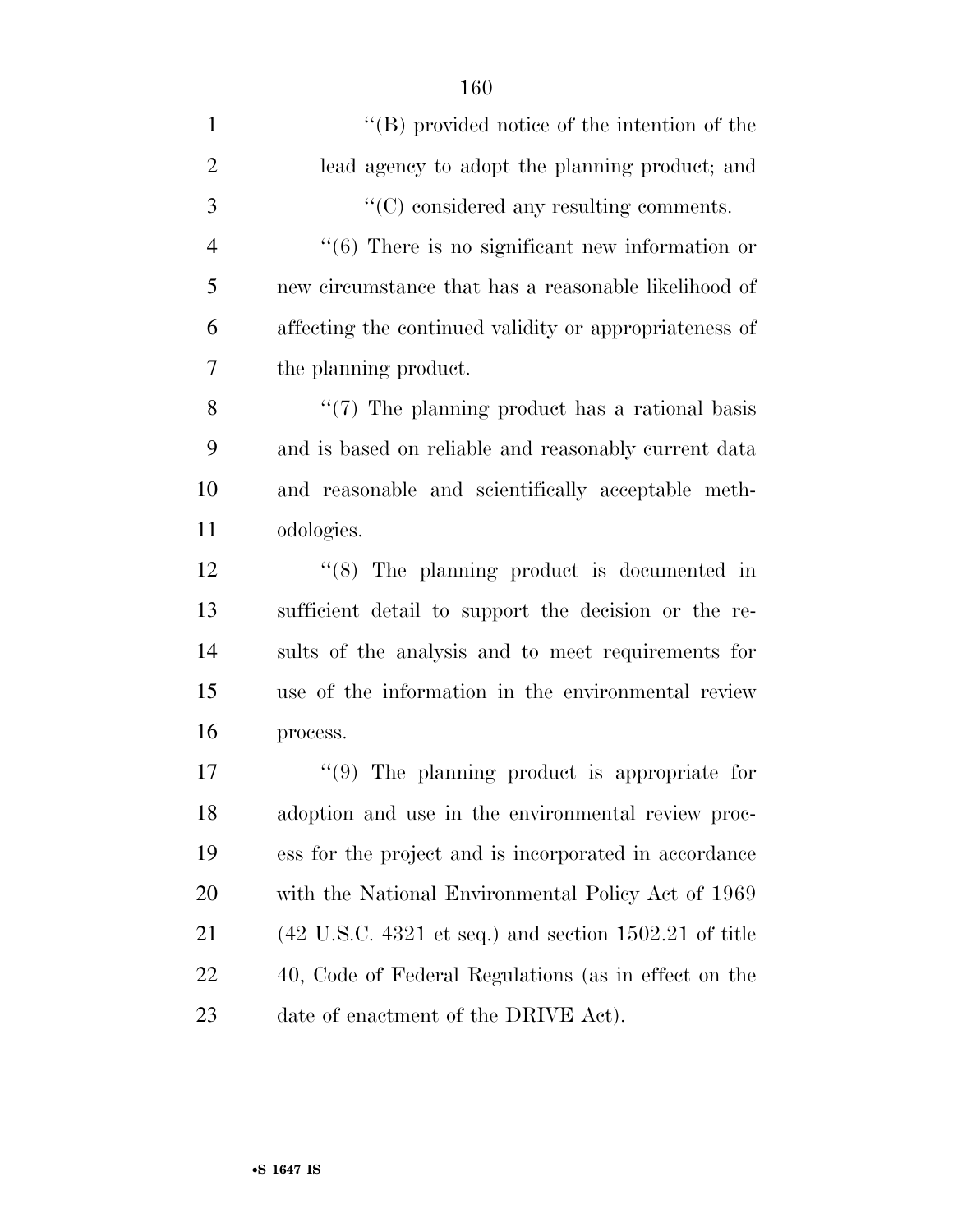| $\mathbf{1}$   | "(e) EFFECT OF ADOPTION.—Any planning product          |
|----------------|--------------------------------------------------------|
| $\overline{2}$ | adopted by the Federal lead agency in accordance with  |
| 3              | this section may be—                                   |
| $\overline{4}$ | "(1) incorporated directly into an environmental       |
| 5              | review process document or other environmental doc-    |
| 6              | ument; and                                             |
| 7              | "(2) relied on and used by other Federal agen-         |
| 8              | cies in carrying out reviews of the project.           |
| 9              | "(f) RULES OF CONSTRUCTION.—                           |
| 10             | "(1) IN GENERAL.—This section does not make            |
| 11             | the environmental review process applicable to the     |
| 12             | transportation planning process conducted under        |
| 13             | this title and chapter 53 of title 49.                 |
| 14             | "(2) TRANSPORTATION PLANNING ACTIVI-                   |
| 15             | TIES.—Initiation of the environmental review proc-     |
| 16             | ess as a part of, or concurrently with, transportation |
| 17             | planning activities does not subject transportation    |
| 18             | plans and programs to the environmental review         |
| 19             | process.                                               |
| 20             | "(3) PLANNING PRODUCTS.—This section does              |
| 21             | not affect the use of planning products in the envi-   |
| 22             | ronmental review process pursuant to other authori-    |
| 23             | ties under any other provision of law or restrict the  |
| 24             | initiation of the environmental review process during  |
| 25             | planning.".                                            |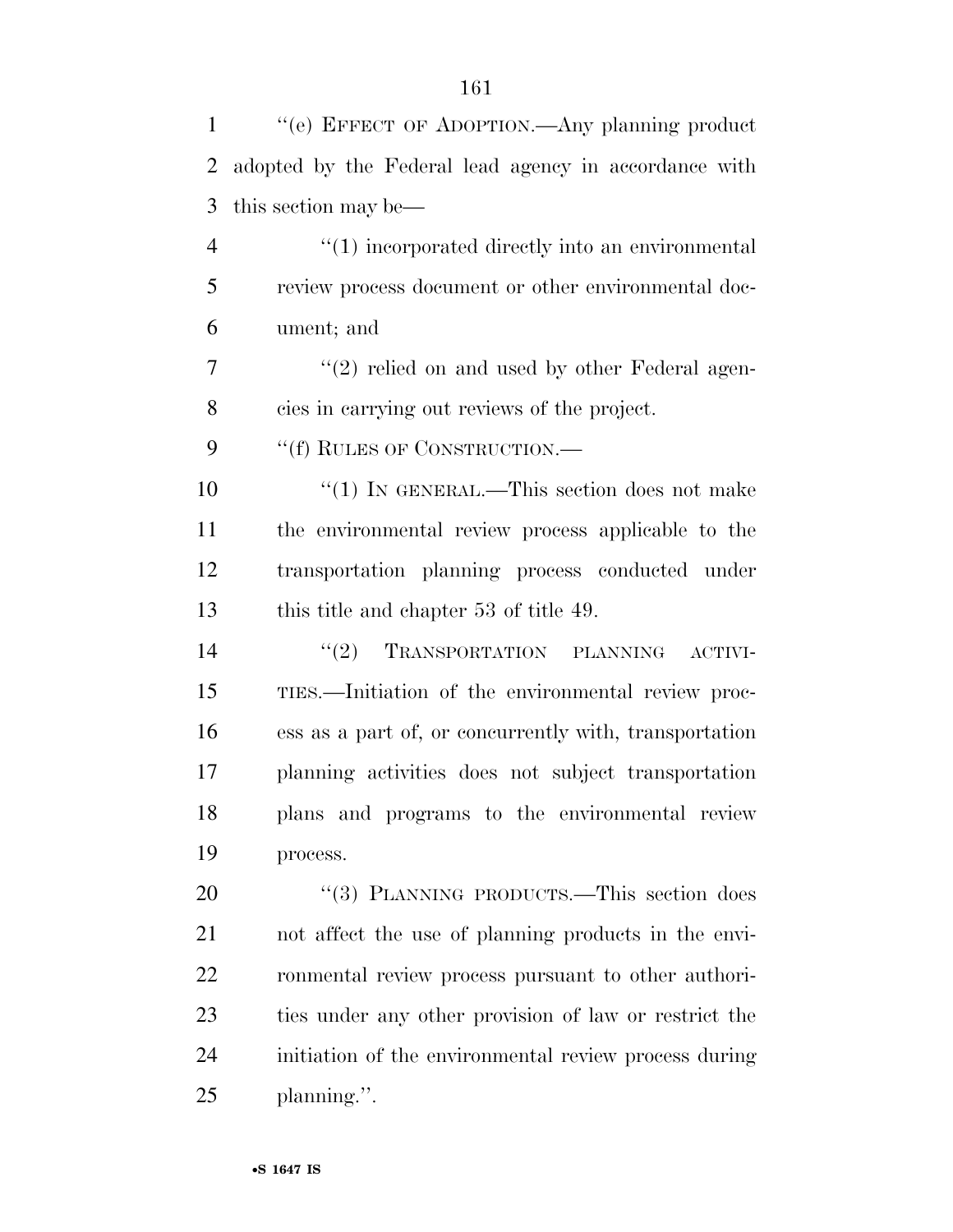•**S 1647 IS SEC. 1109. USE OF PROGRAMMATIC MITIGATION PLANS.**  Section 169(f) of title 23, United States Code, is amended— (1) by striking ''may use'' and inserting ''shall consider''; and (2) by inserting ''or other Federal environ- mental law'' before the period at the end. **SEC. 1110. ADOPTION OF DEPARTMENTAL ENVIRON- MENTAL DOCUMENTS.**  (a) IN GENERAL.—Title 49, United States Code, is amended by inserting after section 306 the following: **''§ 307. Adoption of Departmental environmental doc- uments**  ''(a) IN GENERAL.—An operating administration or secretarial office within the Department may adopt any draft environmental impact statement, final environmental impact statement, environmental assessment, or any other document issued under the National Environmental Policy Act of 1969 (42 U.S.C. 4321 et seq.) by another operating administration or secretarial office within the Depart- ment—  $\frac{1}{2}$   $\frac{1}{2}$  without recirculating the document (except that a final environmental impact statement shall be recirculated prior to adoption); and  $(2)$  if the operating administration or secre-tarial office adopting the document certifies that the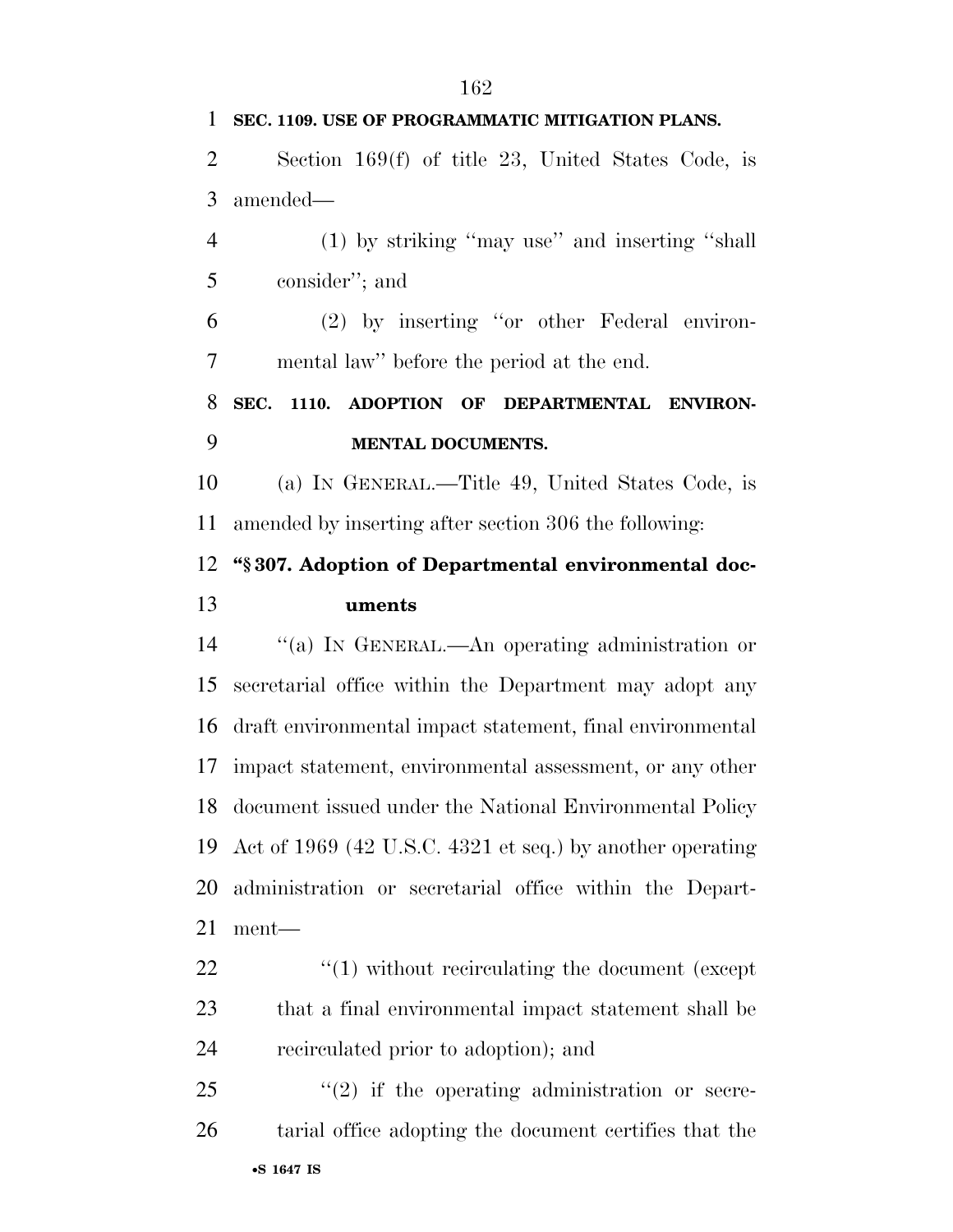| project is substantially the same as the project re- |
|------------------------------------------------------|
| viewed under the document to be adopted.             |

 ''(b) COOPERATING AGENCY.—An adopting operating administration or secretarial office that was a cooperating agency and certifies that the project is substantially the same as the project reviewed under the document to be adopted and that the comments and suggestions in the document have been addressed may adopt a document de- scribed in subsection (a) without recirculating the docu-ment.''.

 (b) CONFORMING AMENDMENT.—The analysis for chapter 3 of title 49, United States Code, is amended by striking the item relating to section 307 and inserting the following:

''Sec. 307. Adoption of Departmental environmental documents.''.

## **SEC. 1111. TECHNICAL ASSISTANCE FOR STATES.**

 Section 326 of title 23, United States Code, is amended—

- 18 (1) in subsection  $(c)$ —
- (A) by redesignating paragraphs (2) 20 through (4) as paragraphs (3) through (5), re-spectively; and

 (B) by inserting after paragraph (1) the following:

•**S 1647 IS** 24 ''(2) ASSISTANCE TO STATES.—On request of a Governor of a State, the Secretary shall provide to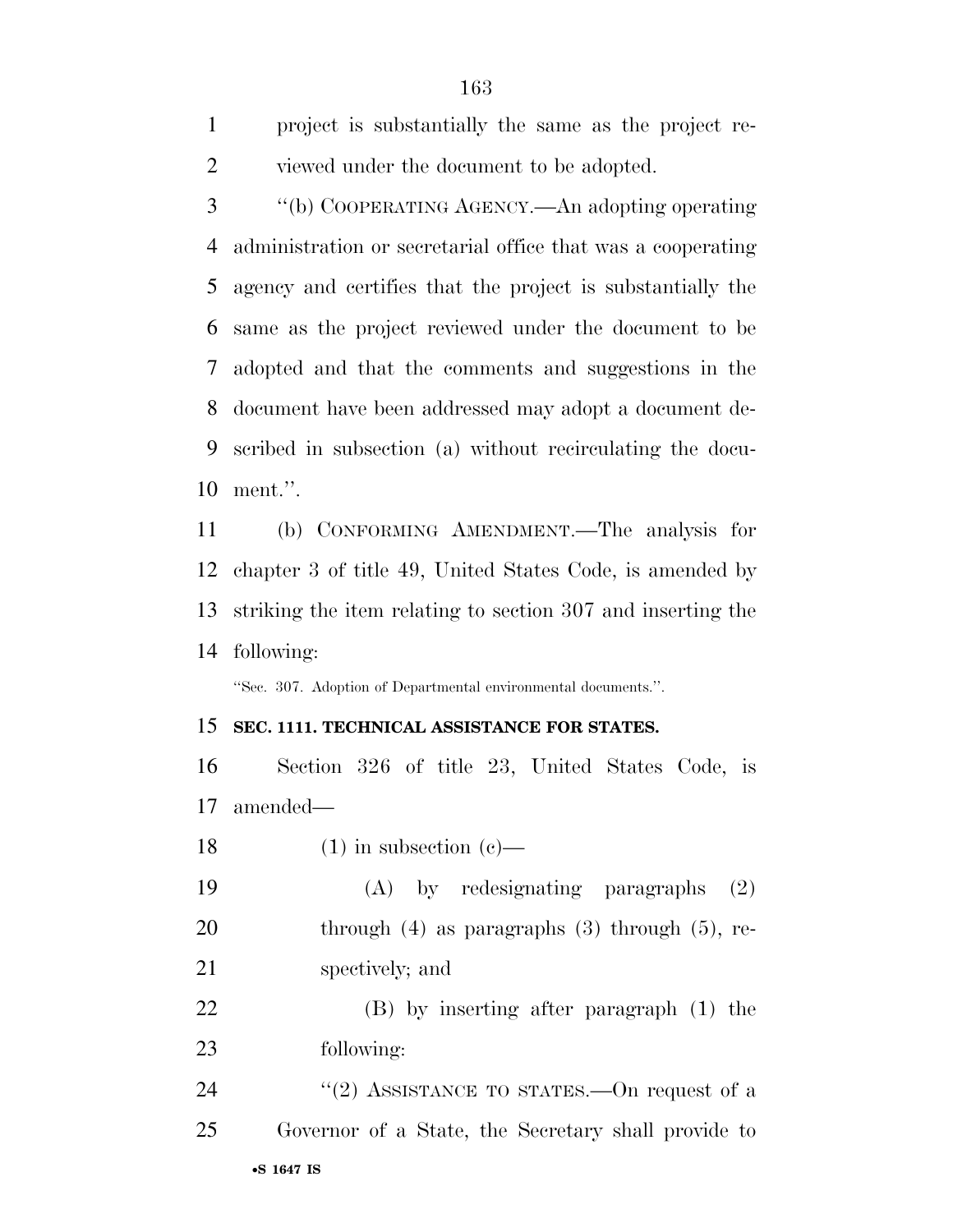| $\mathbf{1}$   | the State technical assistance, training, or other          |
|----------------|-------------------------------------------------------------|
| $\overline{2}$ | support relating to-                                        |
| 3              | "(A) assuming responsibility under sub-                     |
| $\overline{4}$ | section $(a)$ ;                                             |
| 5              | $\lq\lq (B)$ developing a memorandum of under-              |
| 6              | standing under this subsection; or                          |
| $\overline{7}$ | "(C) addressing a responsibility in need of                 |
| 8              | corrective action under subsection $(d)(1)(B)$ .";          |
| 9              | and                                                         |
| 10             | $(2)$ in subsection (d), by striking paragraph $(1)$        |
| 11             | and inserting the following:                                |
| 12             | "(1) TERMINATION BY SECRETARY.—The Sec-                     |
| 13             | retary may terminate the participation of any State         |
| 14             | in the program, if—                                         |
| 15             | $\lq\lq$ the Secretary determines that the                  |
| 16             | State is not adequately carrying out the respon-            |
| 17             | sibilities assigned to the State;                           |
| 18             | $\lq$ <sup>"</sup> (B) the Secretary provides to the State— |
| 19             | "(i) a notification of the determina-                       |
| 20             | tion of noncompliance;                                      |
| 21             | "(ii) a period of not less than $120$                       |
| 22             | days to take such corrective action as the                  |
| 23             | Secretary determines to be necessary to                     |
| 24             | comply with the applicable agreement; and                   |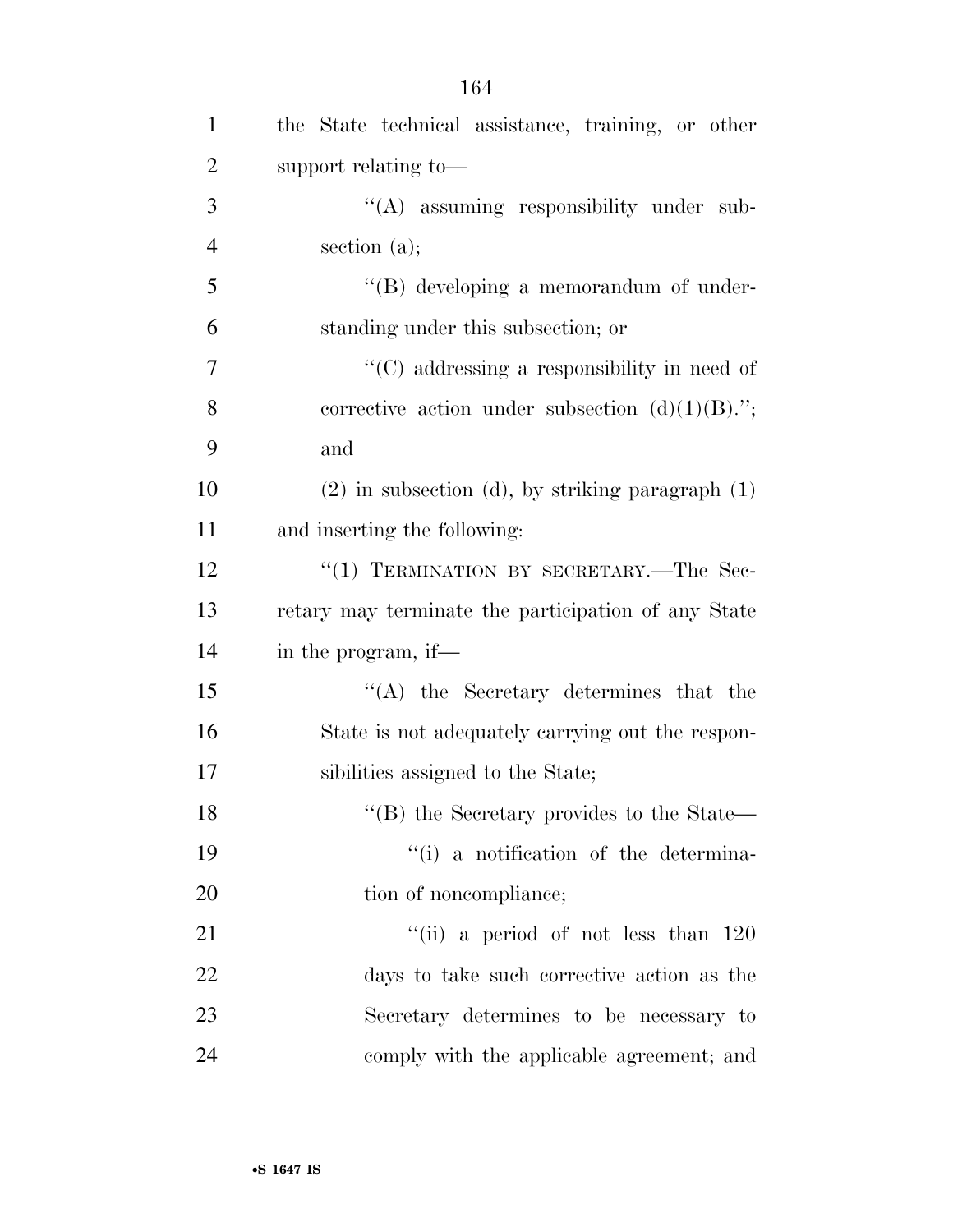| $\mathbf{1}$   | "(iii) on request of the Governor of                     |
|----------------|----------------------------------------------------------|
| $\overline{2}$ | the State, a detailed description of each re-            |
| 3              | sponsibility in need of corrective action re-            |
| $\overline{4}$ | garding an inadequacy identified under                   |
| 5              | subparagraph $(A)$ ; and                                 |
| 6              | $\cdot$ (C) the State, after the notification and        |
| 7              | period described in clauses (i) and (ii) of sub-         |
| 8              | paragraph (B), fails to take satisfactory correc-        |
| 9              | tive action, as determined by the Secretary.".           |
| 10             | SEC. 1112. SURFACE TRANSPORTATION PROJECT DELIV-         |
| 11             | ERY PROGRAM.                                             |
| 12             | Section $327(j)$ of title 23, United States Code, is     |
| 13             | amended by striking paragraph (1) and inserting the fol- |
| 14             | lowing:                                                  |
| 15             | "(1) TERMINATION BY SECRETARY.—The Sec-                  |
| 16             | retary may terminate the participation of any State      |
| 17             | in the program if—                                       |
| 18             | $\lq\lq$ the Secretary determines that the               |
| 19             | State is not adequately carrying out the respon-         |
| 20             | sibilities assigned to the State;                        |
| 21             | "(B) the Secretary provides to the State—                |
| 22             | "(i) a notification of the determina-                    |
| 23             | tion of noncompliance;                                   |
| 24             | "(ii) a period of not less than $120$                    |
| 25             | days to take such corrective action as the               |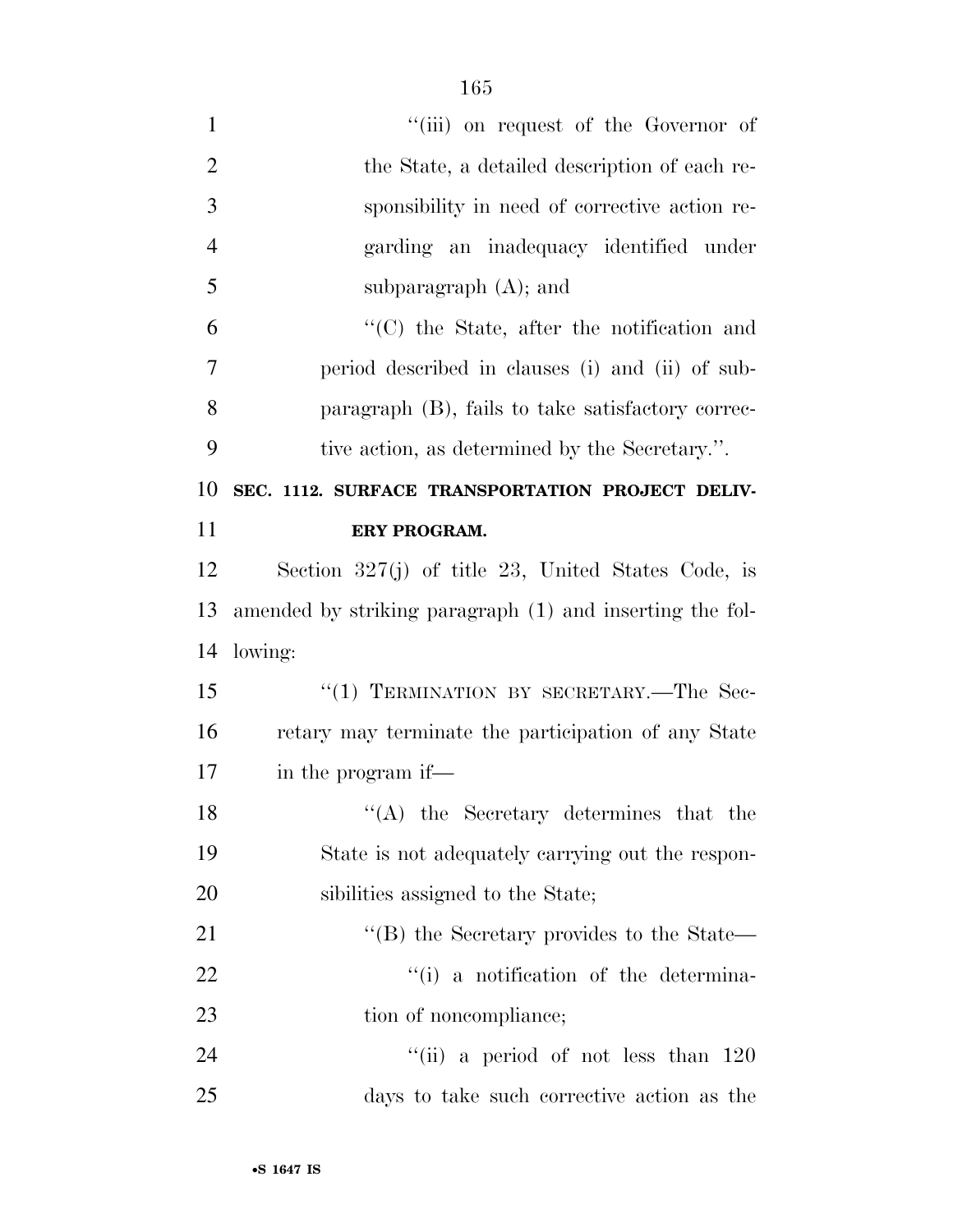| $\mathbf{1}$   | Secretary determines to be necessary to                 |
|----------------|---------------------------------------------------------|
| $\overline{2}$ | comply with the applicable agreement; and               |
| 3              | "(iii) on request of the Governor of                    |
| $\overline{4}$ | the State, a detailed description of each re-           |
| 5              | sponsibility in need of corrective action re-           |
| 6              | garding an inadequacy identified under                  |
| 7              | subparagraph $(A)$ ; and                                |
| 8              | "(C) the State, after the notification and              |
| 9              | period provided under subparagraph (B), fails           |
| 10             | to take satisfactory corrective action, as deter-       |
| 11             | mined by the Secretary.".                               |
| 12             | SEC. 1113. CATEGORICAL EXCLUSIONS FOR MULTIMODAL        |
|                |                                                         |
| 13             | PROJECTS.                                               |
| 14             | MULTIMODAL PROJECT DEFINED.-Section<br>(a)              |
| 15             | $139(a)$ of title 23, United States Code, is amended by |
| 16             | striking paragraph (5) and inserting the following:     |
| 17             | MULTIMODAL PROJECT.—The<br>(5)<br>term                  |
| 18             | 'multimodal project' means a project that requires      |
| 19             | approval by more than 1 Department of Transpor-         |
| 20             | tation operating administration or secretarial of-      |
| 21             | fice.".                                                 |
| 22             | (b) APPLICATION OF CATEGORICAL EXCLUSIONS FOR           |
| 23             | MULTIMODAL PROJECTS.—Section 304 of title 49, United    |
| 24             | States Code, is amended—                                |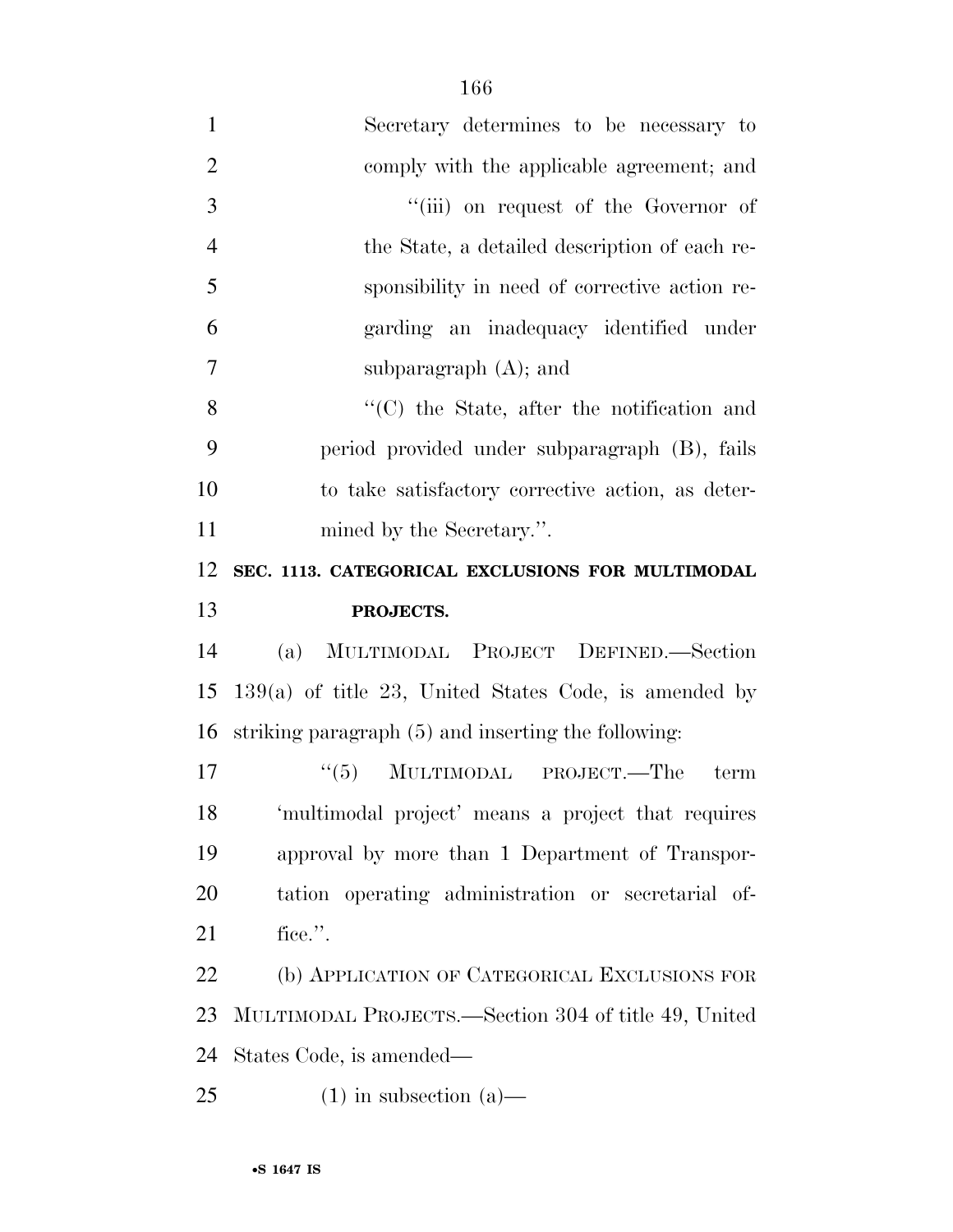| $\mathbf{1}$   | $(A)$ in paragraph $(1)$ , by striking "oper-         |
|----------------|-------------------------------------------------------|
| $\overline{2}$ | ating authority that is not the lead authority        |
| 3              | with respect to a project" and inserting "oper-       |
| $\overline{4}$ | ating administration or secretarial office that       |
| 5              | has expertise but is not the lead authority with      |
| 6              | respect to a proposed multimodal project"; and        |
| $\overline{7}$ | $(B)$ by striking paragraph $(2)$ and insert-         |
| 8              | ing the following:                                    |
| 9              | "(2) LEAD AUTHORITY.—The term 'lead au-               |
| 10             | thority' means a Department of Transportation op-     |
| 11             | erating administration or secretarial office that has |
| 12             | the lead responsibility for compliance with the Na-   |
| 13             | tional Environmental Policy Act of 1969 (42 U.S.C.    |
| 14             | 4321 et seq.) for a proposed multimodal project.";    |
| 15             | $(2)$ in subsection (b), by striking "under this      |
| 16             | title" and inserting "by the Secretary of Transpor-   |
| 17             | tation";                                              |
| 18             | $(3)$ in subsection $(e)$ —                           |
| 19             | (A) in the matter preceding paragraph                 |
| 20             | $(1)$ —                                               |
| 21             | (i) by striking "a categorical exclusion              |
| 22             | designated under the implementing regula-             |
| 23             | tions or" and inserting "a categorical ex-            |
| 24             | clusion designated under the National En-             |
| 25             | vironmental Policy Act of 1969 (42 U.S.C.             |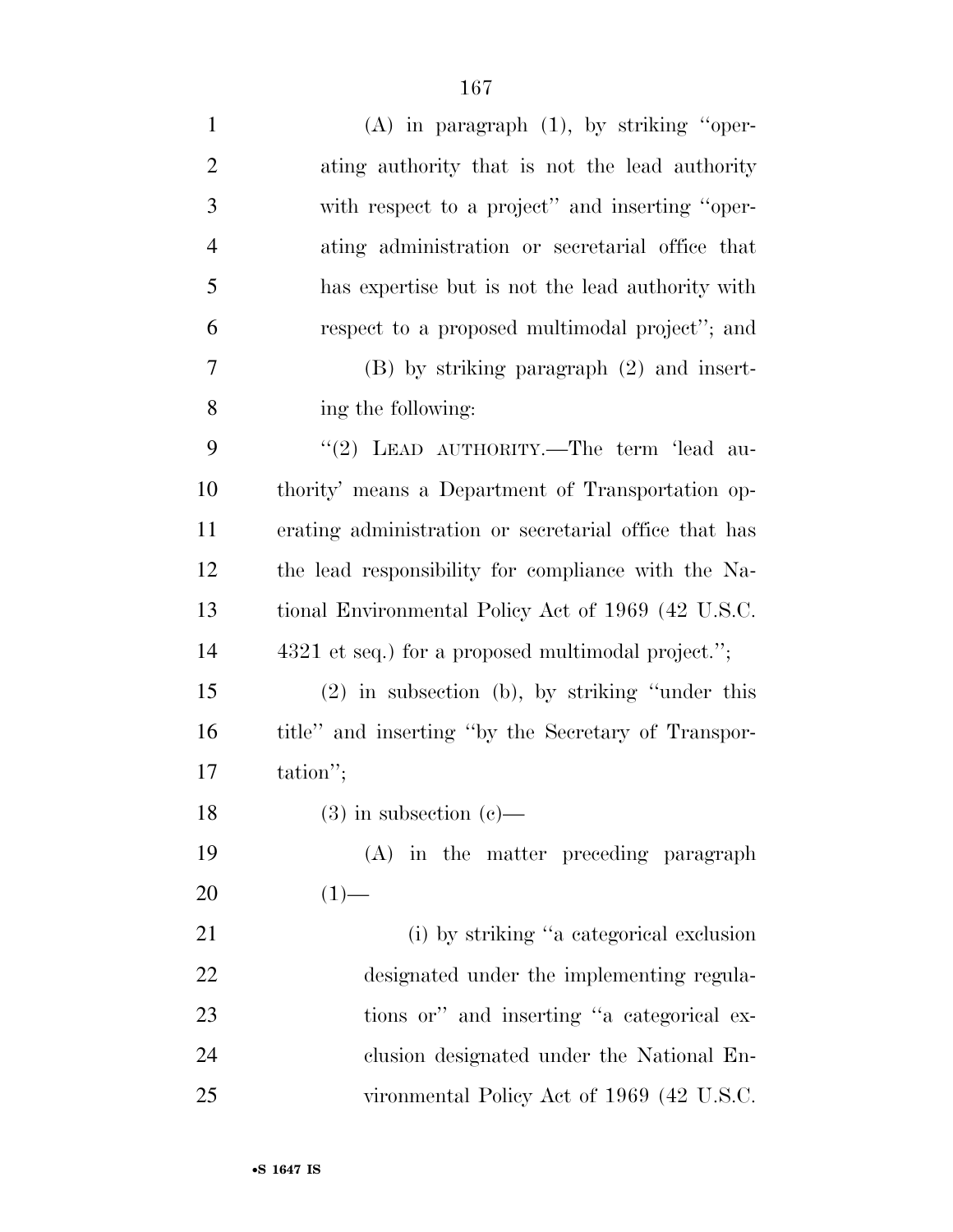| $\mathbf{1}$   | 4321 et seq.) implementing regulations                 |
|----------------|--------------------------------------------------------|
| $\overline{2}$ | $\alpha$ "; and                                        |
| 3              | (ii) by striking "other components of                  |
| $\overline{4}$ | the" and inserting "a proposed                         |
| 5              | multimodal"; and                                       |
| 6              | $(B)$ by striking paragraphs $(1)$ through $(5)$       |
| 7              | and inserting the following:                           |
| 8              | $"(1)$ the lead authority makes a determination,       |
| 9              | in consultation with the cooperating authority, on     |
| 10             | the applicability of a categorical exclusion to a pro- |
| 11             | posed multimodal project;                              |
| 12             | $\lq(2)$ the cooperating authority does not object     |
| 13             | to the determination of the lead authority of the ap-  |
| 14             | plicability of a categorical exclusion;                |
| 15             | $(3)$ the lead authority determines that the           |
| 16             | component of the proposed multimodal project to be     |
| 17             | covered by the categorical exclusion of the cooper-    |
| 18             | ating authority has independent utility; and           |
| 19             | $``(4)$ the lead authority determines that—            |
| 20             | "(A) the proposed multimodal project does              |
| 21             | not individually or cumulatively have a signifi-       |
| 22             | cant impact on the environment; and                    |
| 23             | "(B) extraordinary circumstances do not                |
| 24             | exist that merit additional analysis and docu-         |
| 25             | mentation in an environmental impact state-            |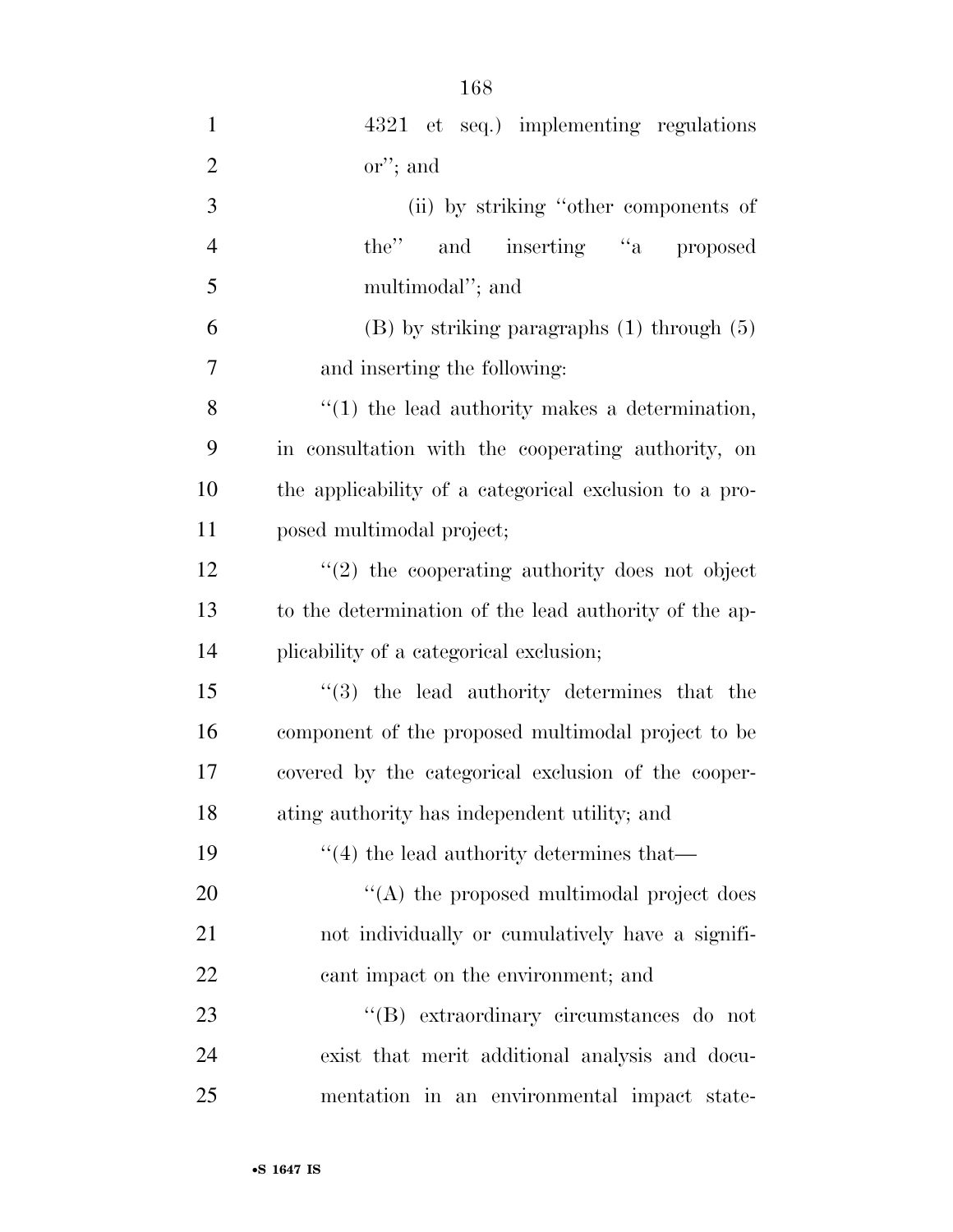| $\mathbf{1}$   |                                                             |
|----------------|-------------------------------------------------------------|
|                | environmental assessment required<br>ment<br>or             |
| $\overline{2}$ | under the National Environmental Policy Act of              |
| 3              | 1969 (42 U.S.C. 4321 et seq.)."; and                        |
| $\overline{4}$ | (4) by striking subsection (d) and inserting the            |
| 5              | following:                                                  |
| 6              | "(d) COOPERATIVE AUTHORITY EXPERTISE.—A co-                 |
| 7              | operating authority shall provide expertise to the lead au- |
| 8              | thority on aspects of the multimodal project in which the   |
| 9              | cooperating authority has expertise.".                      |
| 10             | SEC. 1114. MODERNIZATION OF THE ENVIRONMENTAL RE-           |
| 11             | <b>VIEW PROCESS.</b>                                        |
| 12             | (a) IN GENERAL.—Not later than 180 days after the           |
| 13             | date of enactment of this Act, the Secretary shall examine  |
| 14             | ways to modernize, simplify, and improve the implementa-    |
| 15             | tion of the National Environmental Policy Act of 1969 (42)  |
| 16             | U.S.C. 4231 et seq.) by the Department.                     |
| 17             | (b) INCLUSIONS.—In carrying out subsection (a), the         |
| 18             | Secretary shall consider—                                   |
| 19             | (1) the use of technology in the process, such              |
| 20             | $as-$                                                       |
| 21             | (A) searchable databases;                                   |
| 22             | (B) geographic information system map-                      |
| 23             | ping tools;                                                 |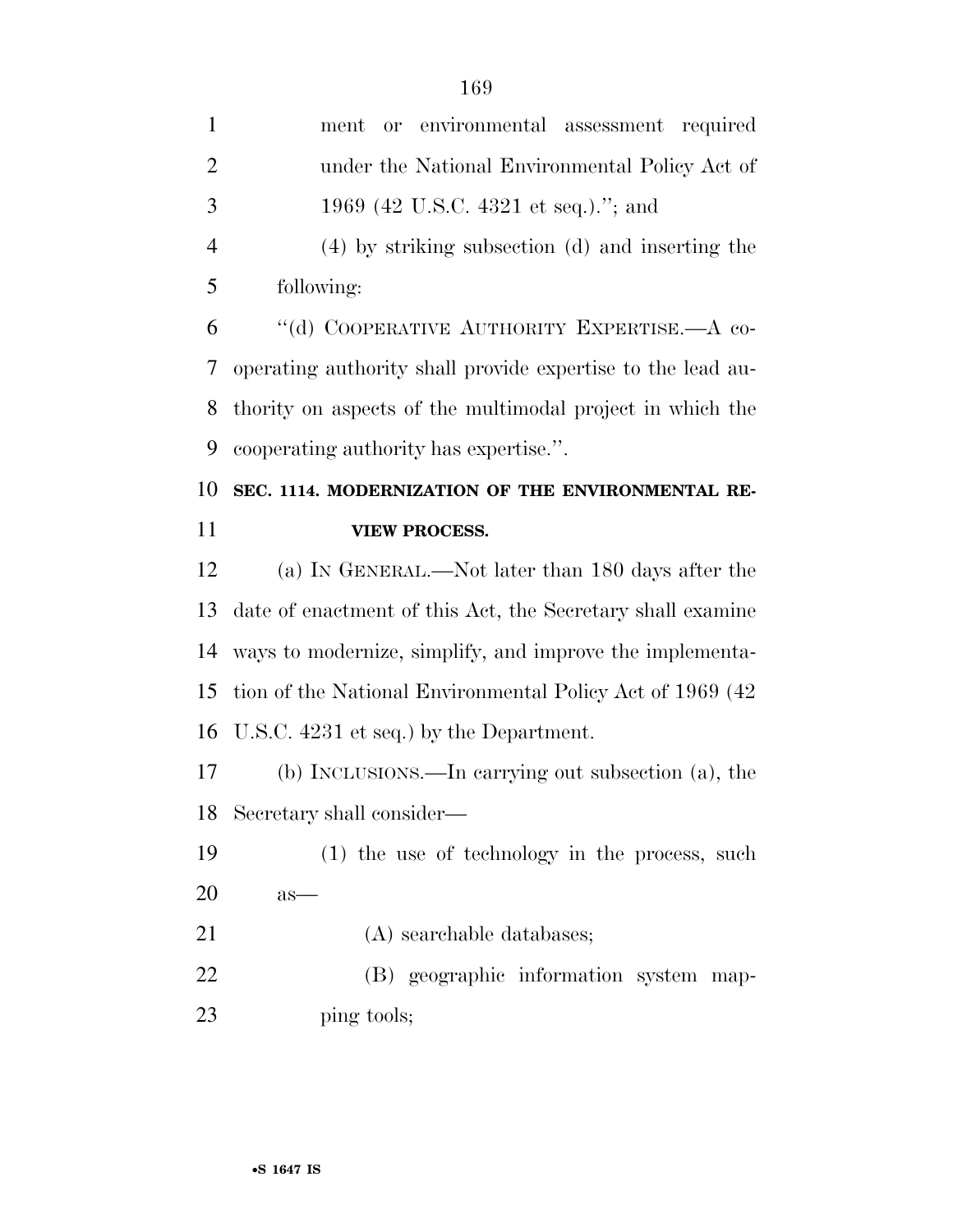| $\mathbf{1}$   | (C) integration of those tools with fiscal                  |
|----------------|-------------------------------------------------------------|
| $\overline{2}$ | management systems to provide more detailed                 |
| 3              | data; and                                                   |
| $\overline{4}$ | (D) other innovative technologies;                          |
| 5              | (2) ways to prioritize use of programmatic envi-            |
| 6              | ronmental impact statements;                                |
| 7              | (3) methods to encourage cooperating agencies               |
| 8              | to present analyses in a concise format; and                |
| 9              | (4) any other improvements that can be made                 |
| 10             | to modernize process implementation.                        |
| 11             | (c) REPORT.—Not later than 1 year after the date            |
| 12             | of enactment of this Act, the Secretary shall submit to     |
| 13             | the Committee on Environment and Public Works of the        |
| 14             | Senate and the Committee on Transportation and Infra-       |
| 15             | structure of the House of Representatives a report de-      |
| 16             | scribing the results of the review carried out under sub-   |
| 17             | section $(a)$ .                                             |
| 18             | SEC. 1115. SERVICE CLUB, CHARITABLE ASSOCIATION, OR         |
| 19             | RELIGIOUS SERVICE SIGNS.                                    |
| 20             | Notwithstanding section 131 of title 23, United             |
| 21             | States Code, and part 750 of title 23, Code of Federal      |
| 22             | Regulations (or successor regulations), a State may allow   |
| 23             | the maintenance of a sign of a service club, charitable as- |
| 24             | sociation, or religious service that was erected as of the  |

date of enactment of this Act, the area of which is less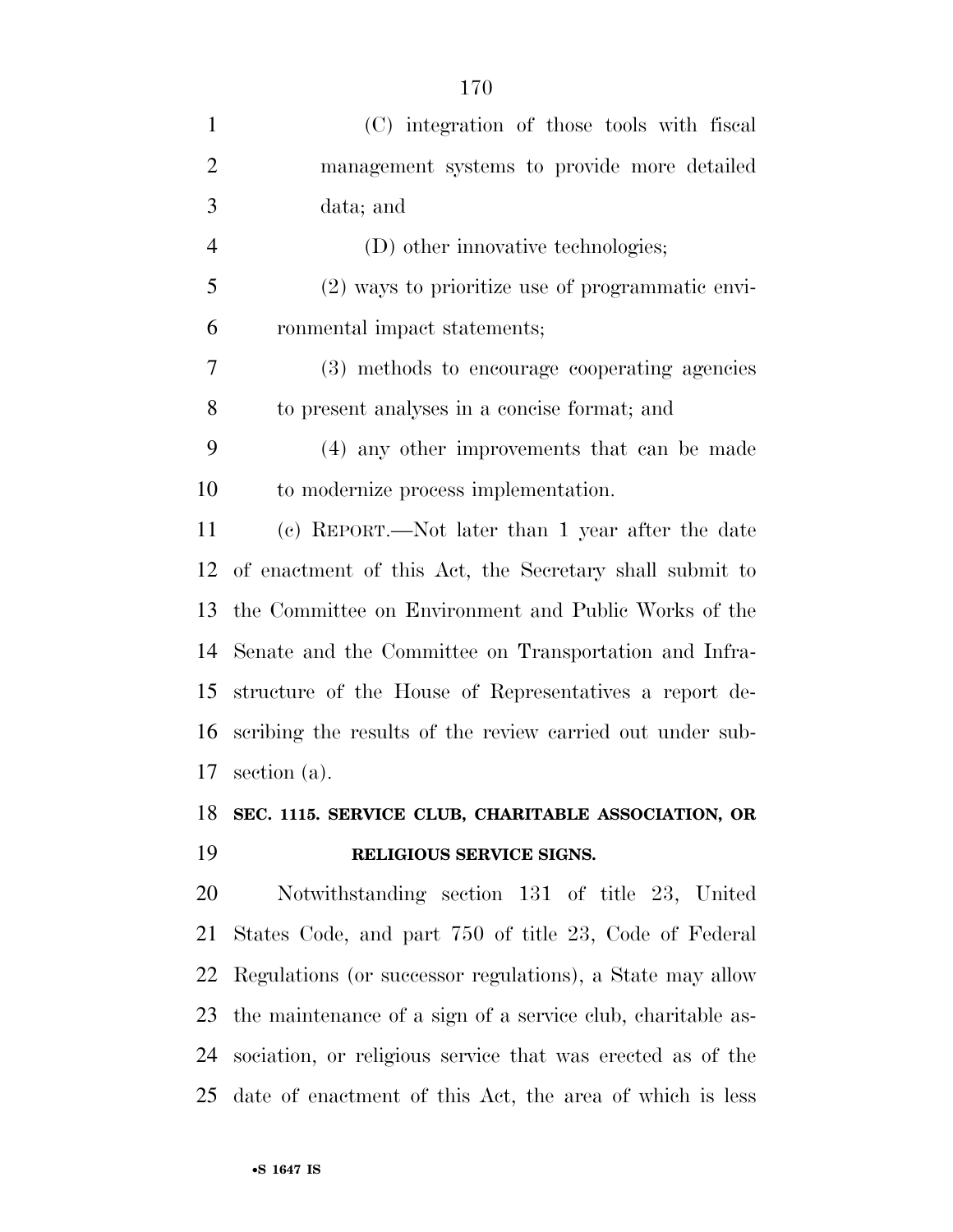than or equal to 32 square feet, if the State notifies the Federal Highway Administration.

## **SEC. 1116. SATISFACTION OF REQUIREMENTS FOR CER-TAIN HISTORIC SITES.**

 (a) HIGHWAYS.—Section 138 of title 23, United States Code, is amended by adding at the end the fol-lowing:

8 "(c) SATISFACTION OF REQUIREMENTS FOR CER-TAIN HISTORIC SITES.—

 $\text{``(1)}$  IN GENERAL.—The Secretary shall—  $"({\rm A})$  ensure that the requirements of this section are consistent with the requirements of the National Environmental Policy Act of 1969 (42 U.S.C. 4231 et seq.) and section 306108 of title 54, including implementing regulations; and

17 ''(B) not later than 90 days after the date of enactment of this subsection, coordinate with the Secretary of the Interior and the Executive Director of the Advisory Council on Historic Preservation (referred to in this subsection as 22 the 'Council') to establish procedures to satisfy 23 the requirements described in subparagraph (A) (including regulations).

25 "(2) AVOIDANCE ALTERNATIVE ANALYSIS.—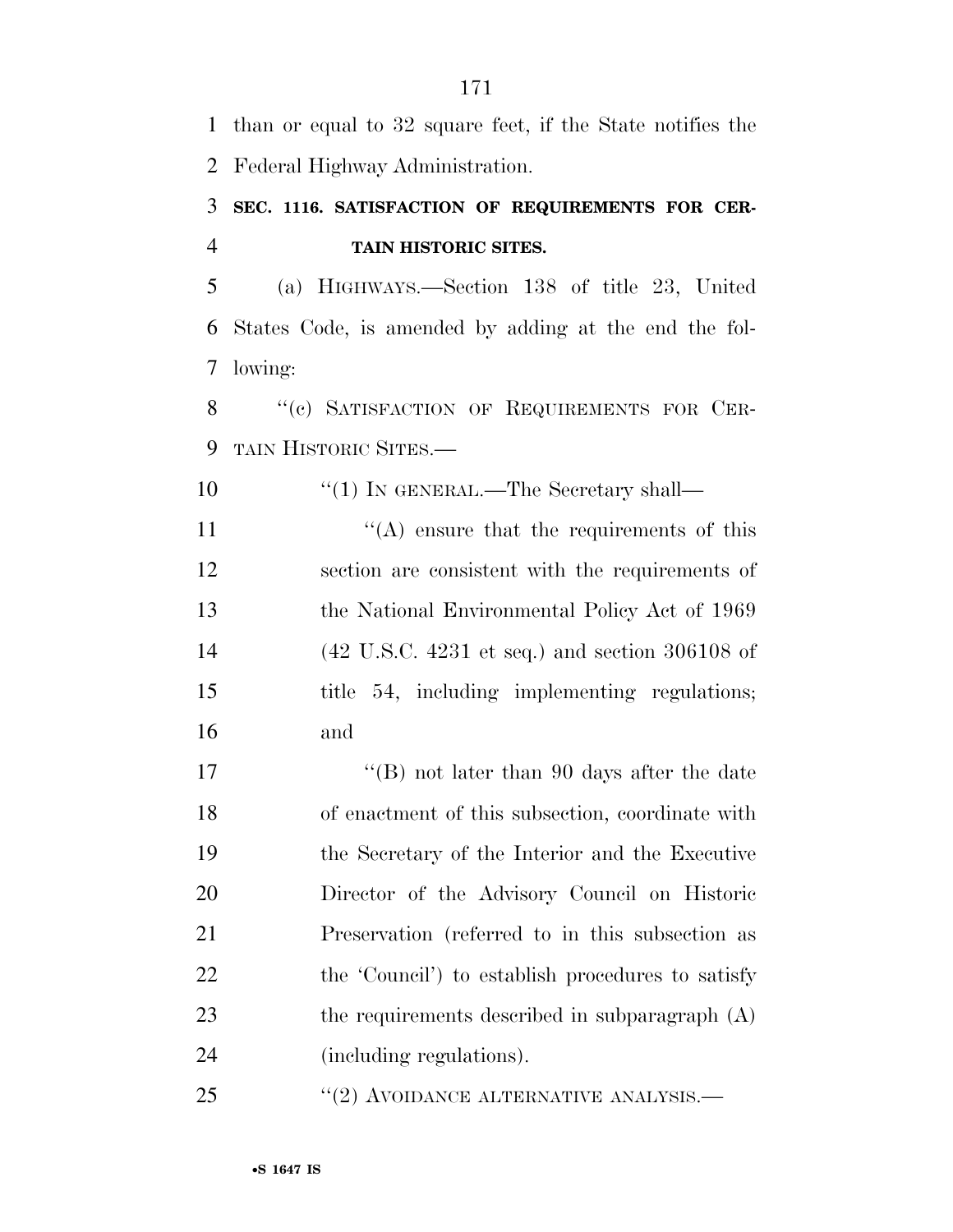| $\mathbf{1}$   | "(A) IN GENERAL.—If, in an analysis re-           |
|----------------|---------------------------------------------------|
| $\overline{2}$ | quired under the National Environmental Pol-      |
| 3              | icy Act of 1969 (42 U.S.C. 4231 et seq.), the     |
| $\overline{4}$ | Secretary determines that there is no feasible or |
| 5              | prudent alternative to avoid use of a historic    |
| 6              | site, the Secretary may—                          |
| 7              | "(i) include the determination of the             |
| 8              | Secretary in the analysis required under          |
| 9              | that Act;                                         |
| 10             | "(ii) provide a notice of the deter-              |
| 11             | mination to-                                      |
| 12             | "(I) each applicable State his-                   |
| 13             | toric preservation officer and tribal             |
| 14             | historic preservation officer;                    |
| 15             | "(II) the Council, if the Council                 |
| 16             | is participating in the consultation              |
| 17             | process under section 306108 of title             |
| 18             | 54; and                                           |
| 19             | "(III) the Secretary of the Inte-                 |
| 20             | rior; and                                         |
| 21             | "(iii) request from the applicable pres-          |
| 22             | ervation officer, the Council, and the Sec-       |
| 23             | retary of the Interior a concurrence that         |
| 24             | the determination is sufficient to satisfy        |
| 25             | the requirement of subsection $(a)(1)$ .          |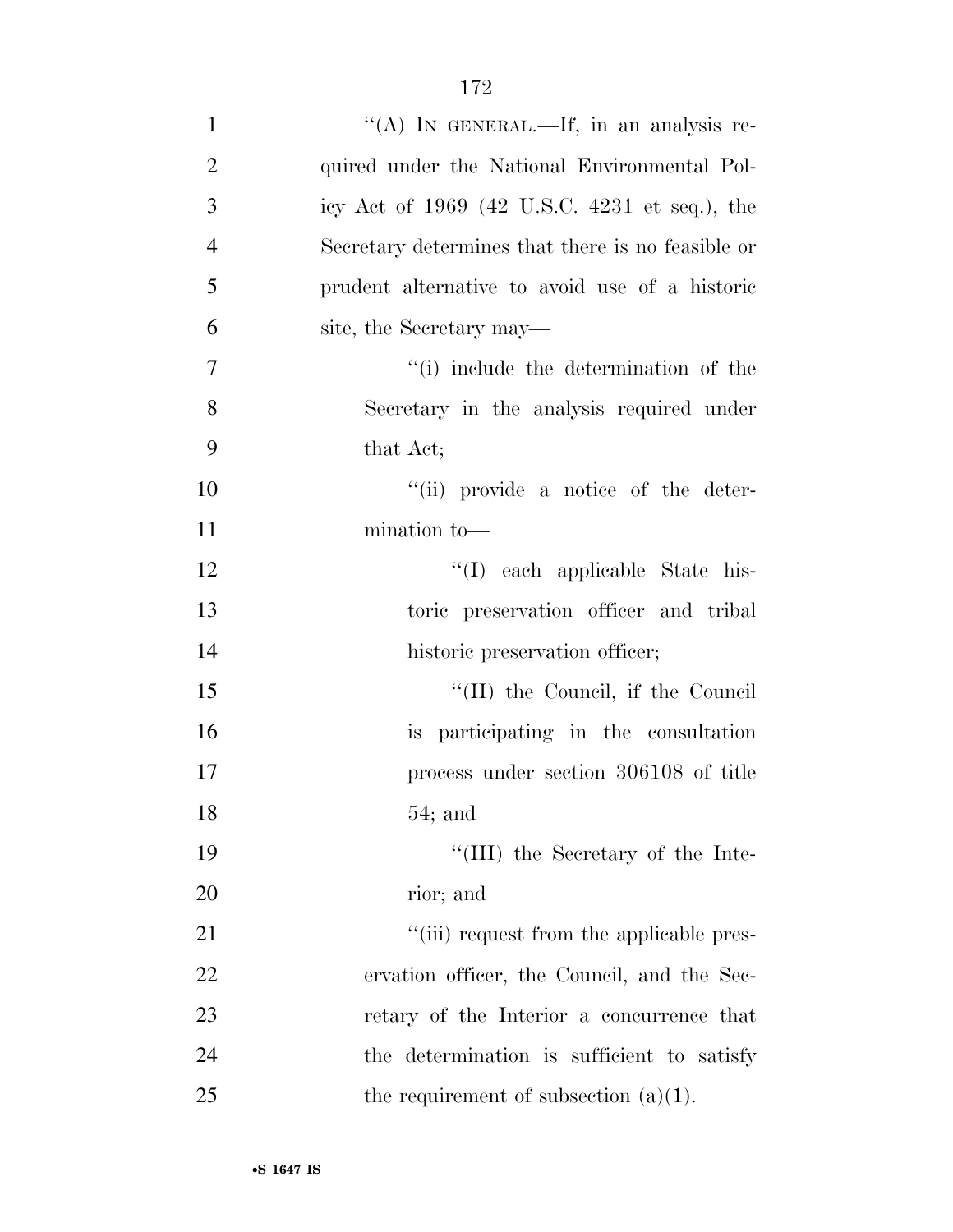1 ''(B) CONCURRENCE.—If the applicable preservation officer, the Council, and the Sec- retary of the Interior provide a concurrence re-4 quested under subparagraph  $(A)(iii)$ — ''(i) no further analysis under sub-6 section (a)(1) shall be required;  $''(ii)$  the Secretary shall include in the record of decision or finding of no signifi- cant impact a notice of a determination and each relevant concurrence to the deter-11 mination under subparagraph (A); and 12 ''(iii) not later than 3 days after the receipt by the Secretary of all concurrences requested under subparagraph (A)(iii), the Secretary shall post on an appropriate Federal website the determination and each relevant concurrence described in clause (ii). 19 "(3) ALIGNING HISTORICAL REVIEWS.— 20 "(A) IN GENERAL.—If the Secretary, the applicable preservation officer, the Council, and 22 the Secretary of the Interior concur that there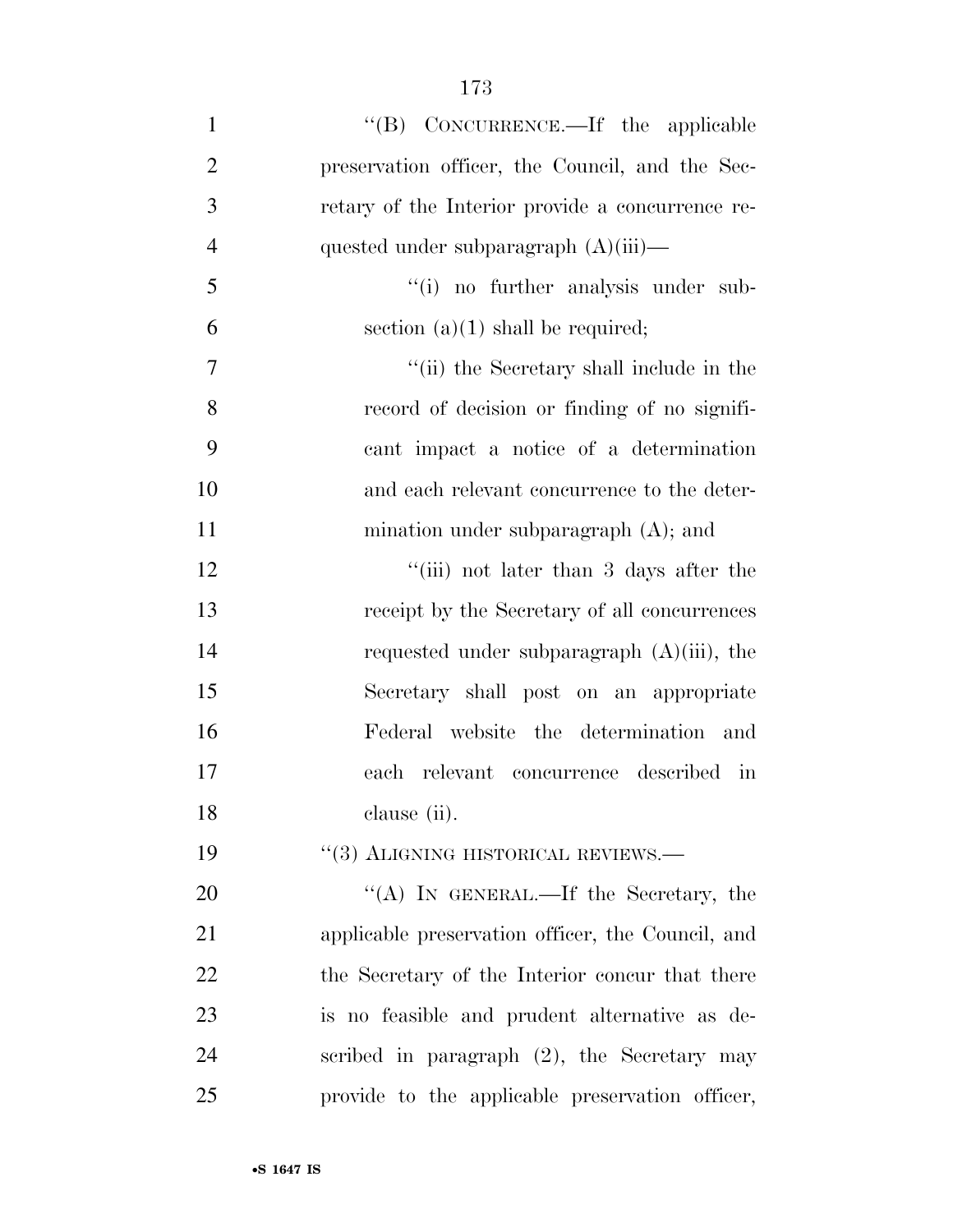| $\mathbf{1}$   | the Council, and the Secretary of the Interior            |
|----------------|-----------------------------------------------------------|
| $\overline{2}$ | notice of the intent of the Secretary to satisfy          |
| 3              | the requirements of subsection $(a)(2)$ through           |
| $\overline{4}$ | the consultation requirements of section 306108           |
| 5              | of title 54.                                              |
| 6              | "(B) SATISFACTION OF CONDITIONS.-To                       |
| 7              | satisfy the requirements of subsection $(a)(2)$ ,         |
| 8              | individual described in paragraph<br>each                 |
| 9              | $(2)(A)(ii)$ shall concur in the treatment of the         |
| 10             | applicable historic site described in the memo-           |
| 11             | randum of agreement or programmatic agree-                |
| 12             | ment developed under section 306108 of title              |
| 13             | $54.$ ".                                                  |
| 14             | (b) PUBLIC TRANSPORTATION.—Section 303 of title           |
| 15             | 49, United States Code, is amended—                       |
| 16             | $(1)$ in subsection $(e)$ , in the matter preceding       |
| 17             | paragraph $(1)$ , by striking "subsection $(d)$ " and in- |
| 18             | serting "subsections (d) and (e)"; and                    |
| 19             | $(2)$ by adding at the end the following:                 |
| 20             | "(e) SATISFACTION OF REQUIREMENTS FOR CER-                |
| 21             | TAIN HISTORIC SITES.-                                     |
| <u>22</u>      | $``(1)$ In GENERAL.—The Secretary shall—                  |
| 23             | $\lq\lq$ ensure that the requirements of this             |
| 24             | section are consistent with the requirements of           |
| 25             | the National Environmental Policy Act of 1969             |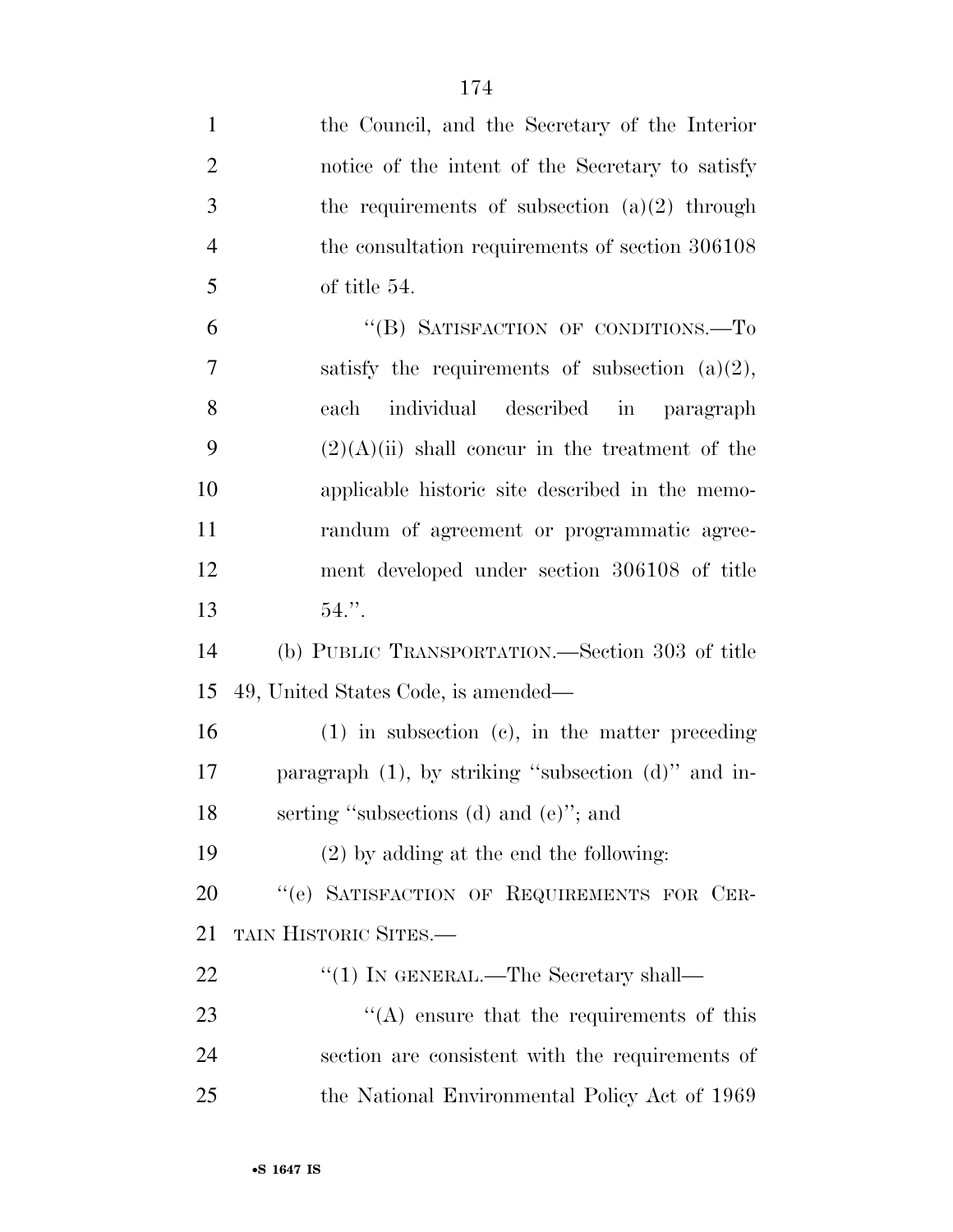| $\mathbf{1}$   | $(42 \text{ U.S.C. } 4231 \text{ et seq.})$ and section 306108 of |
|----------------|-------------------------------------------------------------------|
| $\overline{2}$ | title 54, including implementing regulations;                     |
| 3              | and                                                               |
| $\overline{4}$ | "(B) not later than 90 days after the date                        |
| 5              | of enactment of this subsection, coordinate with                  |
| 6              | the Secretary of the Interior and the Executive                   |
| 7              | Director of the Advisory Council on Historic                      |
| 8              | Preservation (referred to in this subsection as                   |
| 9              | the 'Council') to establish procedures to satisfy                 |
| 10             | the requirements described in subparagraph $(A)$                  |
| 11             | (including regulations).                                          |
| 12             | $``(2)$ AVOIDANCE ALTERNATIVE ANALYSIS.—                          |
| 13             | "(A) IN GENERAL.—If, in an analysis re-                           |
| 14             | quired under the National Environmental Pol-                      |
| 15             | icy Act of 1969 (42 U.S.C. 4231 et seq.), the                     |
| 16             | Secretary determines that there is no feasible or                 |
| 17             | prudent alternative to avoid use of a historic                    |
| 18             | site, the Secretary may—                                          |
| 19             | "(i) include the determination of the                             |
| 20             | Secretary in the analysis required under                          |
| 21             | that Act;                                                         |
| 22             | "(ii) provide a notice of the deter-                              |
| 23             | mination to-                                                      |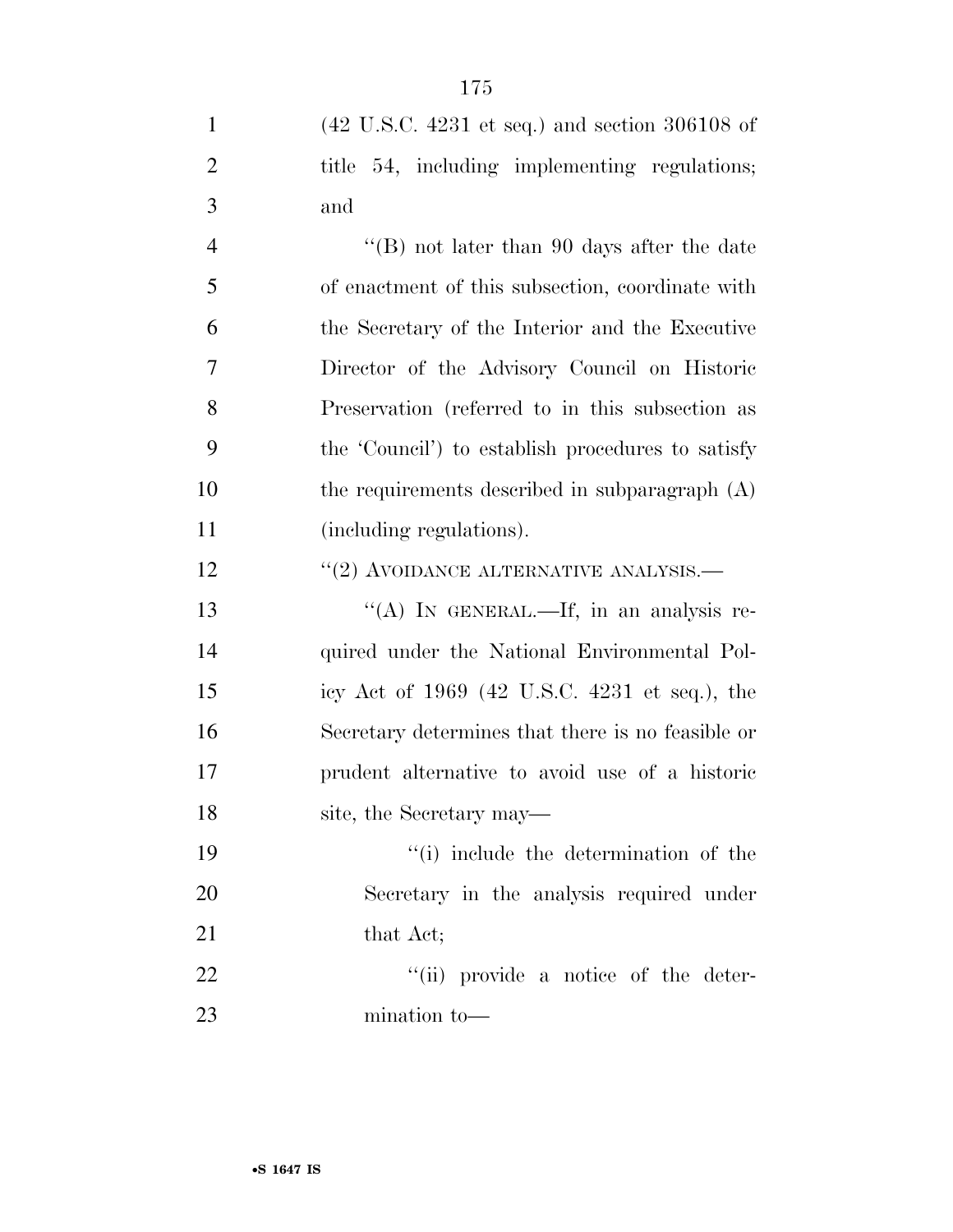| $\mathbf{1}$   | "(I) each applicable State his-                  |
|----------------|--------------------------------------------------|
| $\overline{2}$ | toric preservation officer and tribal            |
| 3              | historic preservation officer;                   |
| $\overline{4}$ | "(II) the Council, if the Council                |
| 5              | is participating in the consultation             |
| 6              | process under section 306108 of title            |
| 7              | $54;$ and                                        |
| 8              | "(III) the Secretary of the Inte-                |
| 9              | rior; and                                        |
| 10             | "(iii) request from the applicable pres-         |
| 11             | ervation officer, the Council, and the Sec-      |
| 12             | retary of the Interior a concurrence that        |
| 13             | the determination is sufficient to satisfy       |
| 14             | the requirement of subsection $(c)(1)$ .         |
| 15             | "(B) CONCURRENCE.—If the applicable              |
| 16             | preservation officer, the Council, and the Sec-  |
| 17             | retary of the Interior provide a concurrence re- |
| 18             | quested under subparagraph $(A)(iii)$ —          |
| 19             | "(i) no further analysis under sub-              |
| 20             | section $(c)(1)$ shall be required;              |
| 21             | "(ii) the Secretary shall include in the         |
| 22             | record of decision or finding of no signifi-     |
| 23             | cant impact a notice of a determination          |
| 24             | and each relevant concurrence to the deter-      |
| 25             | mination under subparagraph $(A)$ ; and          |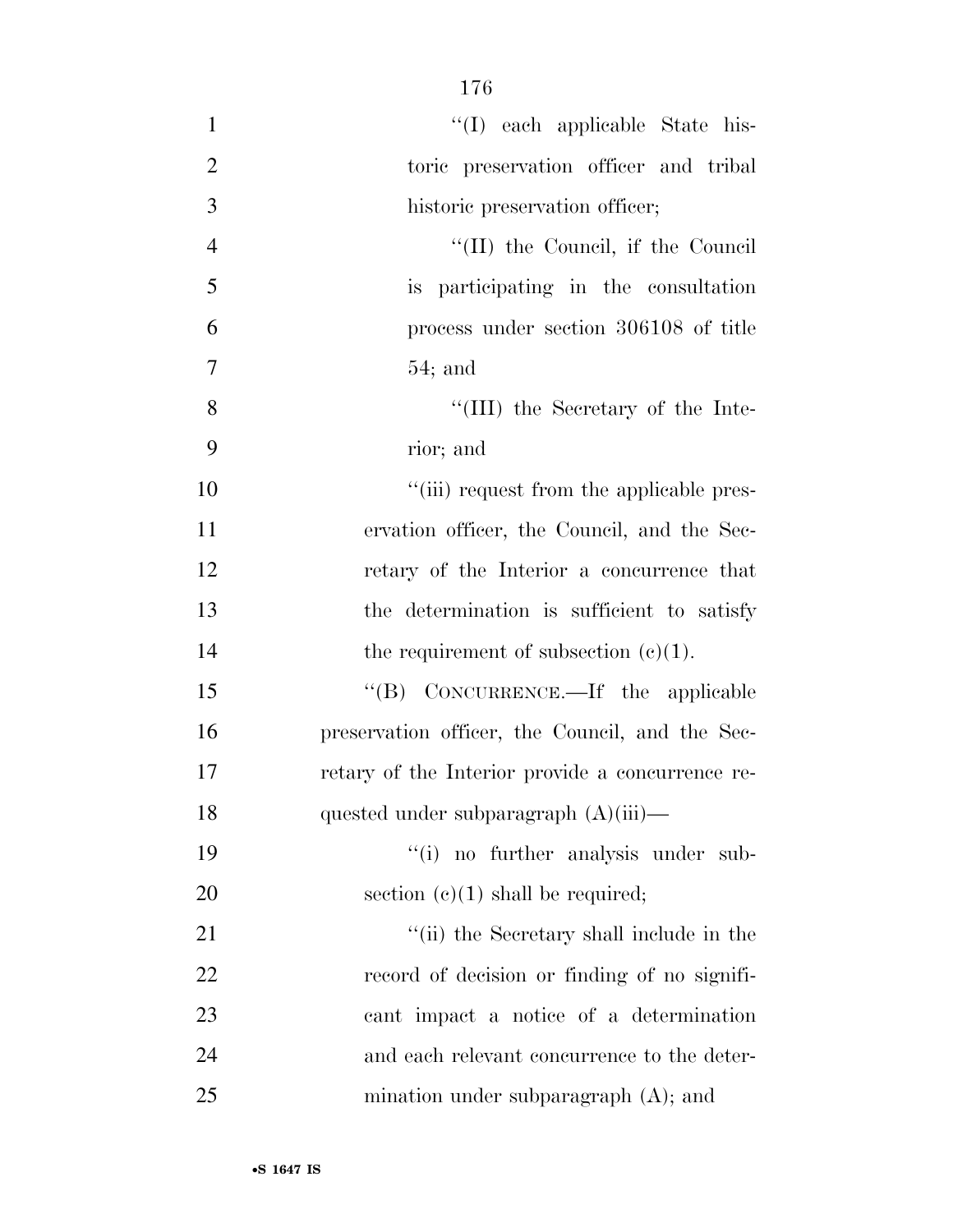| $\mathbf{1}$   | "(iii) not later than 3 days after the            |
|----------------|---------------------------------------------------|
| $\overline{2}$ | receipt by the Secretary of all concurrences      |
| 3              | requested under subparagraph $(A)(iii)$ , the     |
| $\overline{4}$ | Secretary shall post on an appropriate            |
| 5              | Federal website the determination and             |
| 6              | each relevant concurrence described in            |
| $\overline{7}$ | clause (ii).                                      |
| 8              | $``(3)$ ALIGNING HISTORICAL REVIEWS.—             |
| 9              | "(A) IN GENERAL.—If the Secretary, the            |
| 10             | applicable preservation officer, the Council, and |
| 11             | the Secretary of the Interior concur that there   |
| 12             | is no feasible and prudent alternative as de-     |
| 13             | scribed in paragraph (2), the Secretary may       |
| 14             | provide to the applicable preservation officer,   |
| 15             | the Council, and the Secretary of the Interior    |
| 16             | notice of the intent of the Secretary to satisfy  |
| 17             | the requirements of subsection $(e)(2)$ through   |
| 18             | the consultation requirements of section 306108   |
| 19             | of title 54.                                      |
| 20             | "(B) SATISFACTION OF CONDITIONS.-To               |
| 21             | satisfy the requirements of subsection $(c)(2)$ , |
| 22             | the applicable preservation officer, the Council, |
| 23             | and the Secretary of the Interior shall concur in |
| 24             | the treatment of the applicable historic site de- |
| 25             | scribed in the memorandum of agreement or         |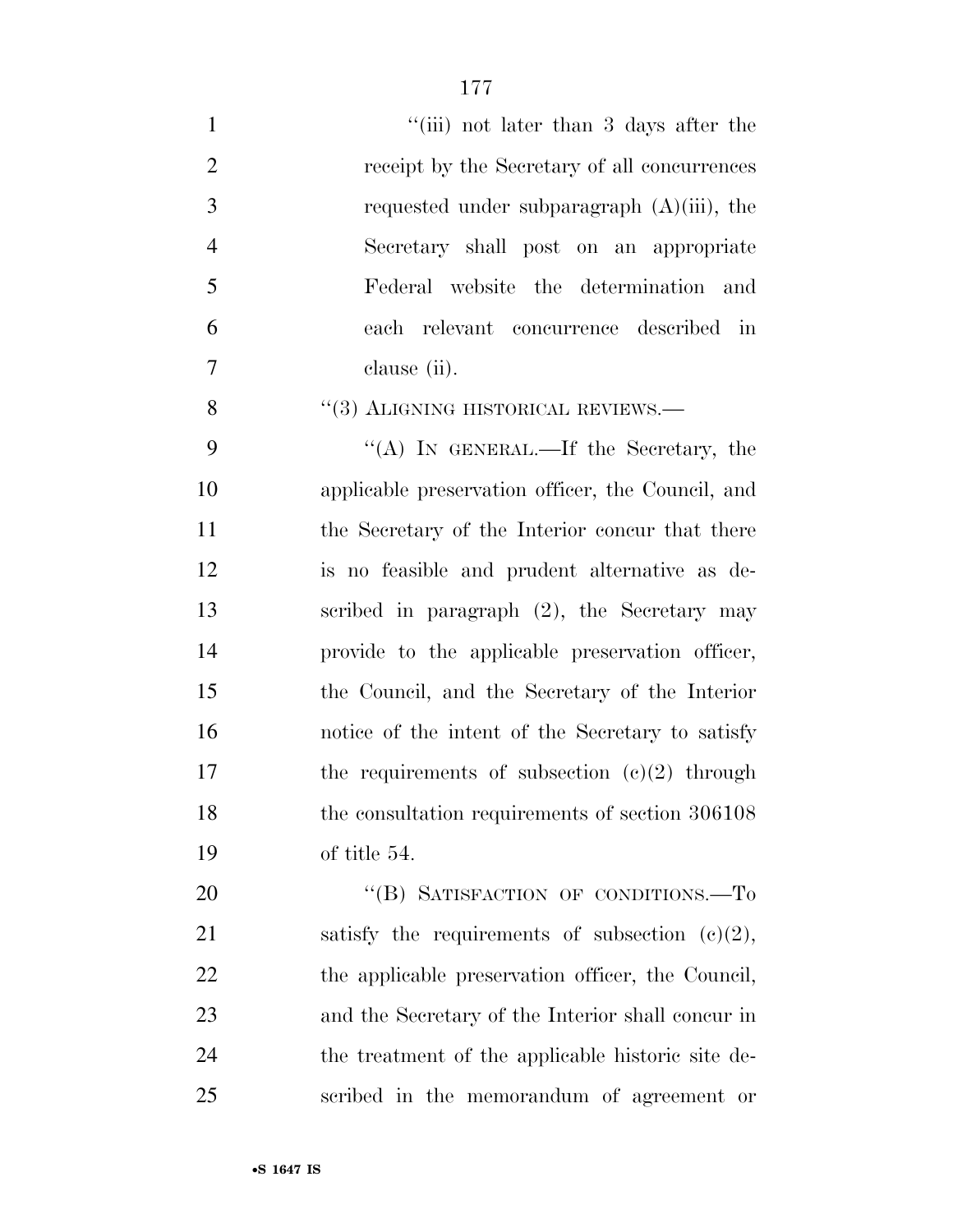| $\mathbf{1}$   | programmatic agreement developed under sec-                |
|----------------|------------------------------------------------------------|
| $\overline{2}$ | tion 306108 of title $54$ .".                              |
| 3              | SEC. 1117. BRIDGE EXEMPTION FROM CONSIDERATION             |
| $\overline{4}$ | UNDER CERTAIN PROVISIONS.                                  |
| 5              | (a) PRESERVATION OF PARKLANDS.—Section 138 of              |
| 6              | title 23, United States Code, as amended by section 1116,  |
| 7              | is amended by adding at the end the following:             |
| 8              | "(d) BRIDGE EXEMPTION FROM CONSIDERATION.—                 |
| 9              | A common post-1945 concrete or steel bridge or culvert     |
| 10             | (as described in 77 Fed. Reg. 68790) that is exempt from   |
| 11             | individual review under section 306108 of title 54, United |
| 12             | States Code, shall be exempt from consideration under      |
| 13             | this section.".                                            |
| 14             | (b) POLICY ON LANDS, WILDLIFE AND WATERFOWL                |
| 15             | REFUGES, AND HISTORIC SITES.—Section 303 of title 49,      |
| 16             | United States Code, as amended by section 1116, is         |
| 17             | amended by adding at the end the following:                |
| 18             | "(f) BRIDGE EXEMPTION FROM CONSIDERATION.-                 |
|                |                                                            |

 A common post-1945 concrete or steel bridge or culvert (as described in 77 Fed. Reg. 68790) that is exempt from individual review under section 306108 of title 54, United States Code, shall be exempt from consideration under this section.''.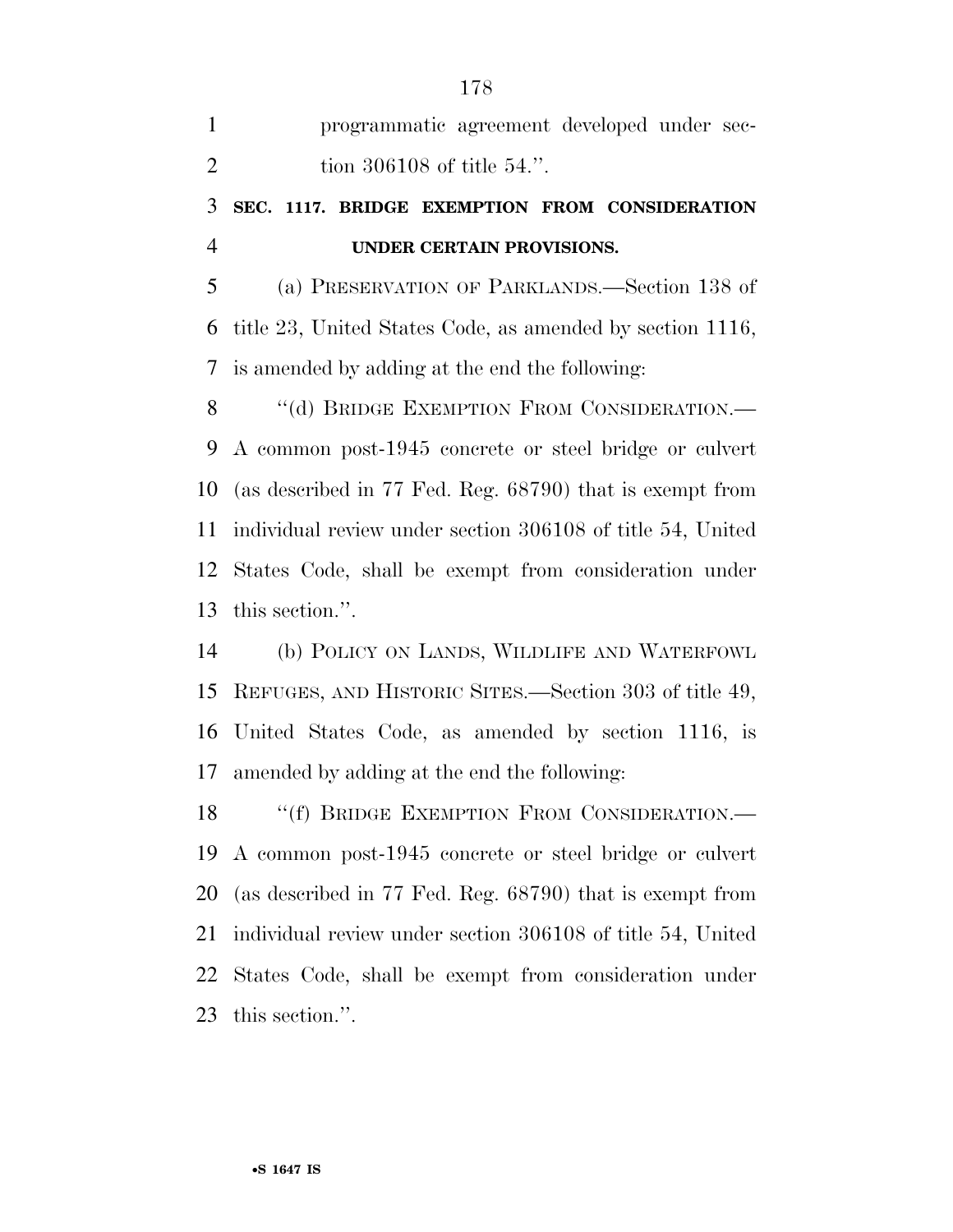| 1              | SEC. 1118. ELIMINATION OF BARRIERS TO IMPROVE AT-      |
|----------------|--------------------------------------------------------|
| 2              | <b>RISK BRIDGES.</b>                                   |
| 3              | (a) TEMPORARY AUTHORIZATION.                           |
| $\overline{4}$ | (1) IN GENERAL.—Notwithstanding any other              |
| 5              | provision of law, until the Secretary of the Interior  |
| 6              | takes the action described in subsection (b), the take |
| 7              | of nesting swallows to facilitate a construction       |
| 8              | project on a bridge eligible for funding under title   |
| 9              | 23, United States Code, with any component condi-      |
| 10             | tion rating of 3 or less (as defined by the National   |
| 11             | Bridge Inventory General Condition Guidance issued     |
| 12             | by the Federal Highway Administration) is author-      |
| 13             | ized under the Migratory Bird Treaty Act (16           |
| 14             | U.S.C. 703 et seq.) between April 1 and August 31.     |
| 15             | (2) MEASURES TO MINIMIZE IMPACTS.—                     |
| 16             | (A)<br>NOTIFICATION BEFORE<br>TAKING.                  |
| 17             | Prior to the taking of nesting swallows author-        |
| 1 Q            | ized under parament (1) any person taking              |

- ized under paragraph (1), any person taking that action shall submit to the Secretary of the Interior a document that contains—
- (i) the name of the person acting under the authority of paragraph (1) to 23 take nesting swallows;

 (ii) a list of practicable measures that will be undertaken to minimize or mitigate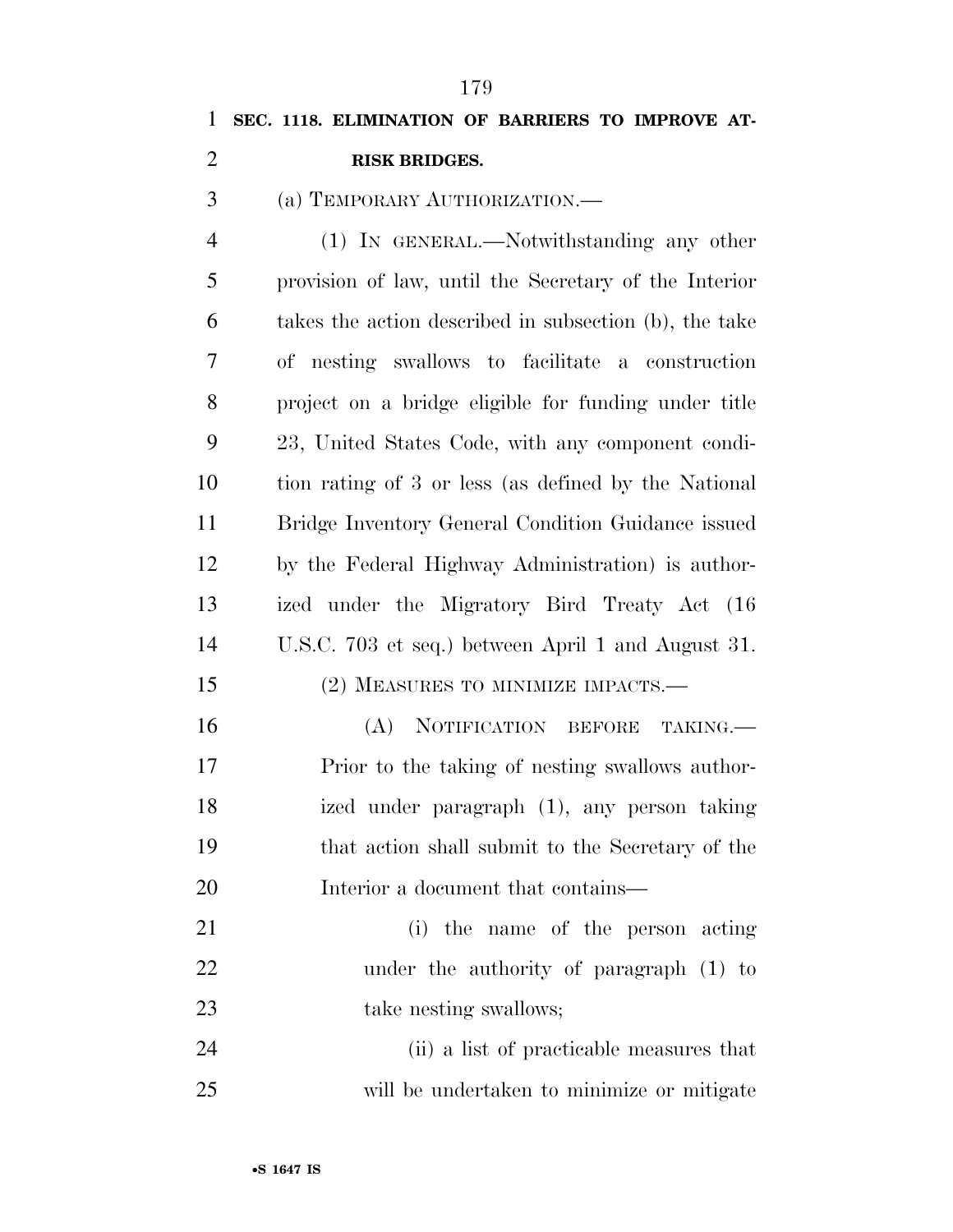| $\mathbf{1}$   | significant adverse impacts on the popu-               |
|----------------|--------------------------------------------------------|
| $\overline{2}$ | lation of that species;                                |
| 3              | (iii) the time period during which ac-                 |
| $\overline{4}$ | tivities will be carried out that will result          |
| 5              | in the taking of that species; and                     |
| 6              | (iv) an estimate of the number of                      |
| 7              | birds, by species, to be taken in the pro-             |
| 8              | posed action.                                          |
| 9              | (B) NOTIFICATION AFTER TAKING.—Not                     |
| 10             | later than 60 days after the taking of nesting         |
| 11             | swallows authorized under paragraph (1), any           |
| 12             | person taking that action shall submit to the          |
| 13             | Secretary of the Interior a document that con-         |
| 14             | tains the number of birds, by species, taken in        |
| 15             | the action.                                            |
| 16             | (b) AUTHORIZATION OF TAKE.—                            |
| 17             | (1) IN GENERAL.—The Secretary of the Inte-             |
| 18             | rior, in consultation with the Secretary, shall pro-   |
| 19             | mulgate a regulation under the authority of section    |
| 20             | 3 of the Migratory Bird Treaty Act (16 U.S.C. 704)     |
| 21             | authorizing the take of nesting swallows to facilitate |
| 22             | bridge repair, maintenance, or construction—           |
| 23             | without individual permit require-<br>(A)              |
| 24             | ments; and                                             |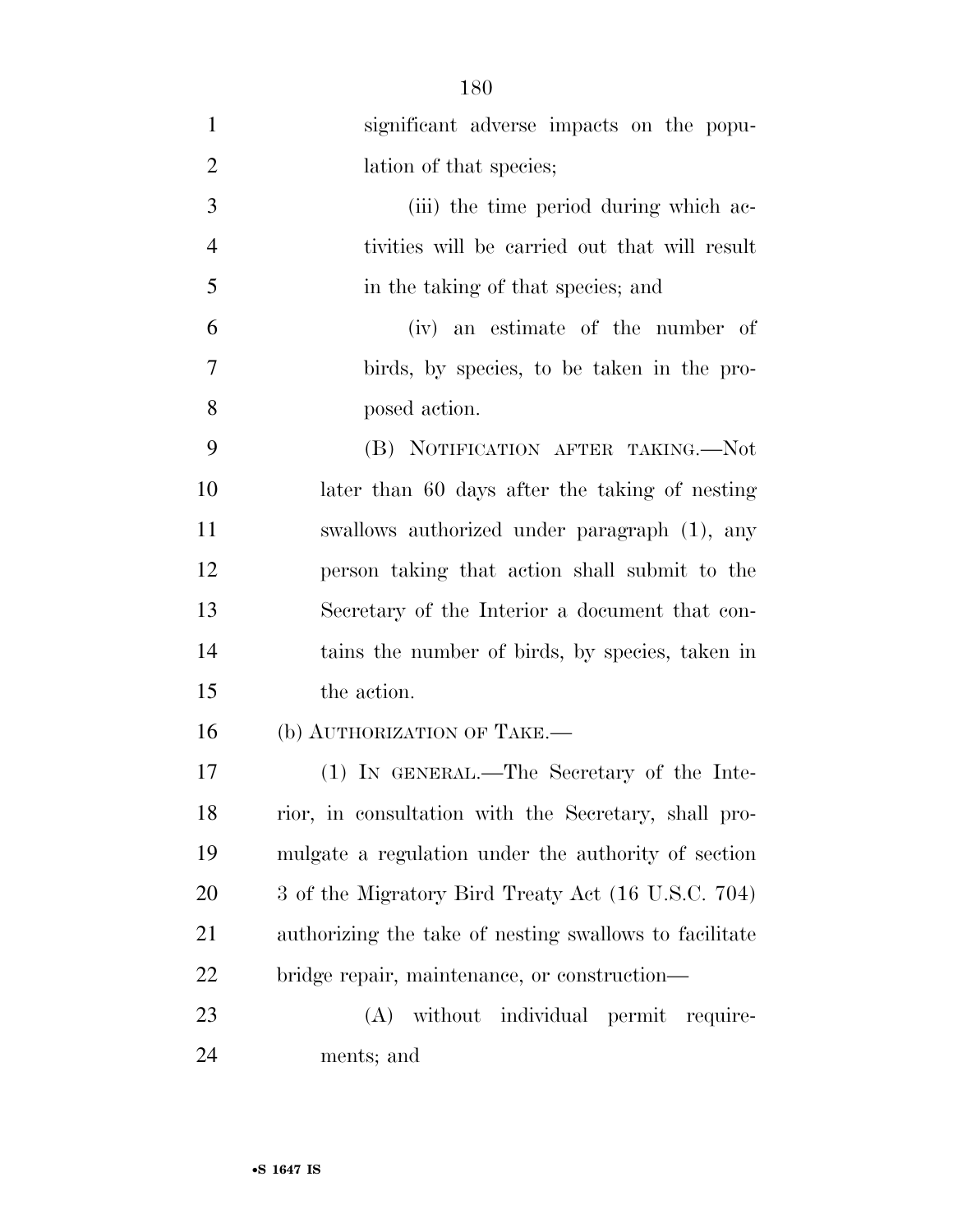(B) under terms and conditions determined 2 to be consistent with treaties relating to migra- tory birds that protect swallow species occur-4 ring in the United States.

 (2) TERMINATION.—On the effective date of a final rule under this subsection by the Secretary of the Interior, subsection (a) shall have no force or ef-fect.

 (c) SUSPENSION OR WITHDRAWAL OF TAKE AU- THORIZATION.—If the Secretary of the Interior, in con- sultation with the Secretary, determines that taking of nesting swallows carried out under the authority provided 13 in subsection  $(a)(1)$  is having a significant adverse impact on swallow populations, the Secretary of the Interior may suspend that authority through publication in the Federal Register.

#### **SEC. 1119. AT-RISK PROJECT PREAGREEMENT AUTHORITY.**

 (a) DEFINITION OF PRELIMINARY ENGINEERING.— In this section, the term ''preliminary engineering'' means allowable preconstruction project development and engi-neering costs.

 (b) AT-RISK PROJECT PREAGREEMENT AUTHOR- ITY.—A recipient or subrecipient of Federal-aid funds under title 23, United States Code, may—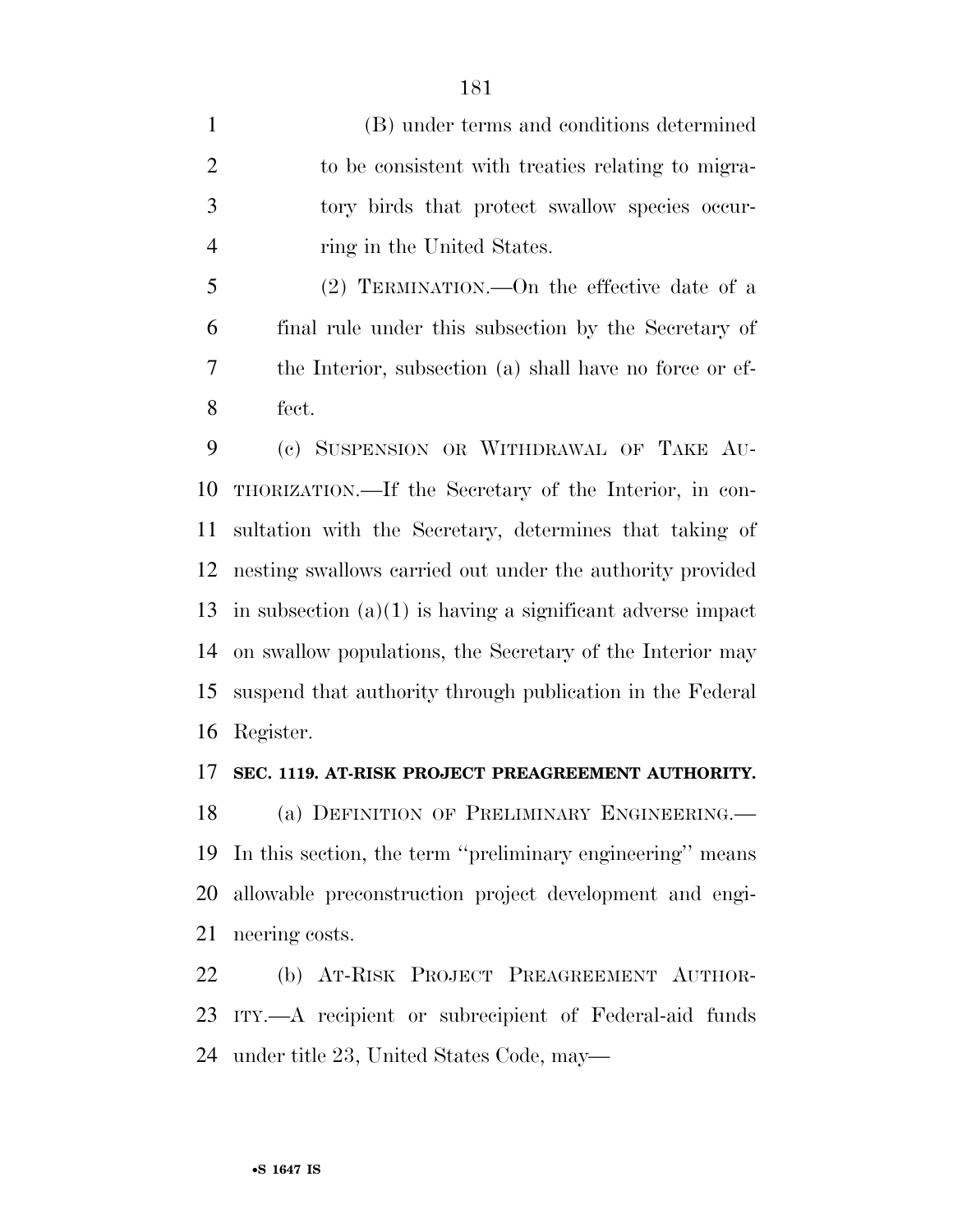| $\mathbf{1}$   | (1) incur preliminary engineering costs for an             |
|----------------|------------------------------------------------------------|
| $\overline{c}$ | eligible project under title 23, United States Code,       |
| 3              | before receiving project authorization from the            |
| $\overline{4}$ | State, in the case of a subrecipient, and the Sec-         |
| 5              | retary to proceed with the project; and                    |
| 6              | (2) request reimbursement of applicable Federal            |
| 7              | funds after the project authorization is received.         |
| 8              | (c) ELIGIBILITY.—The Secretary may reimburse pre-          |
| 9              | liminary engineering costs incurred by a recipient or sub- |
| 10             | recipient under subsection (b)—                            |
| 11             | (1) if the costs meet all applicable requirements          |
| 12             | under title 23, United States Code, at the time the        |
| 13             | costs are incurred and the Secretary concurs that          |
| 14             | the requirements have been met;                            |
| 15             | $(2)$ in the case of a project located within a des-       |
| 16             | ignated nonattainment or maintenance area for air          |
| 17             | quality, if the conformity requirements of the Clean       |
| 18             | Air Act (42 U.S.C. 7401 et seq.) have been met; and        |
| 19             | $(3)$ if the costs would have been allowable if in-        |
| 20             | curred after the date of the project authorization by      |
| 21             | the Department.                                            |
| 22             | (d) AT-RISK.—A recipient or subrecipient that elects       |
| 23             | to use the authority provided under this section shall—    |
| 24             | (1) assume all risk for preliminary engineering            |
| 25             | costs incurred prior to project authorization; and         |
|                |                                                            |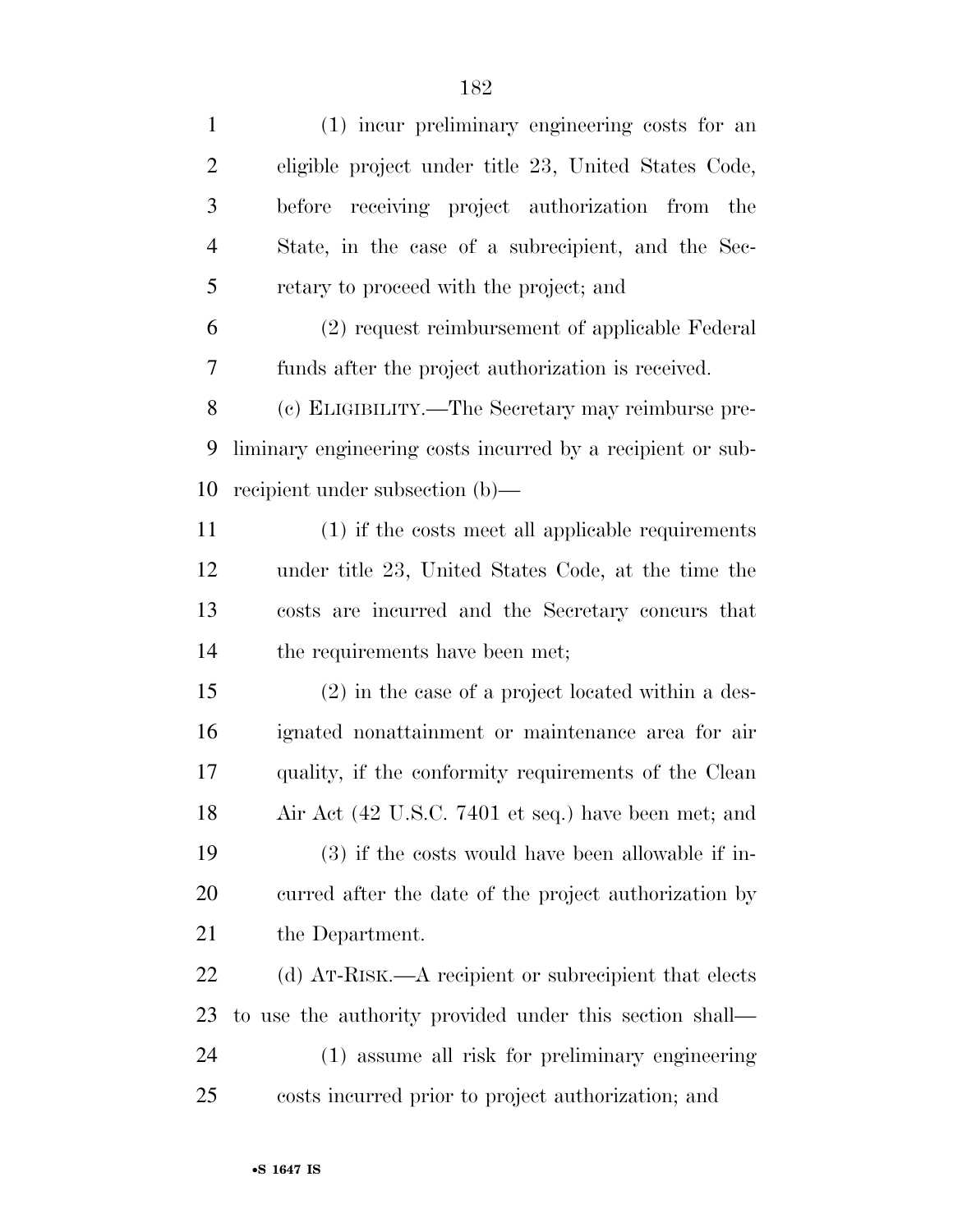| be responsible for ensuring and dem-<br>(2)              |
|----------------------------------------------------------|
| onstrating to the Secretary that all applicable cost     |
| eligibility conditions are met after the authorization   |
| is received.                                             |
| (e) RESTRICTIONS.—Nothing in this section—               |
| (1) allows a recipient or subrecipient to use the        |
| authority under this section to advance a project be-    |
| yond preliminary engineering prior to the completion     |
| of the environmental review process;                     |
| (2) waives the applicability of Federal require-         |
| ments to a project other than the reimbursement of       |
| preliminary engineering costs incurred prior to an       |
| authorization to proceed in accordance with this sec-    |
| tion; or                                                 |
| (3) guarantees Federal funding of the project            |
| or the eligibility of the project for future Federal-aid |
| highway funding.                                         |
| <b>Subtitle C-Miscellaneous</b>                          |
| SEC. 1201. CREDITS FOR UNTAXED TRANSPORTATION            |
| <b>FUELS.</b>                                            |
| (a) DEFINITION OF QUALIFIED REVENUES.—In this            |
| section, the term "qualified revenues" means<br>any      |
| amounts-                                                 |
| $(1)$ collected by a State—                              |
|                                                          |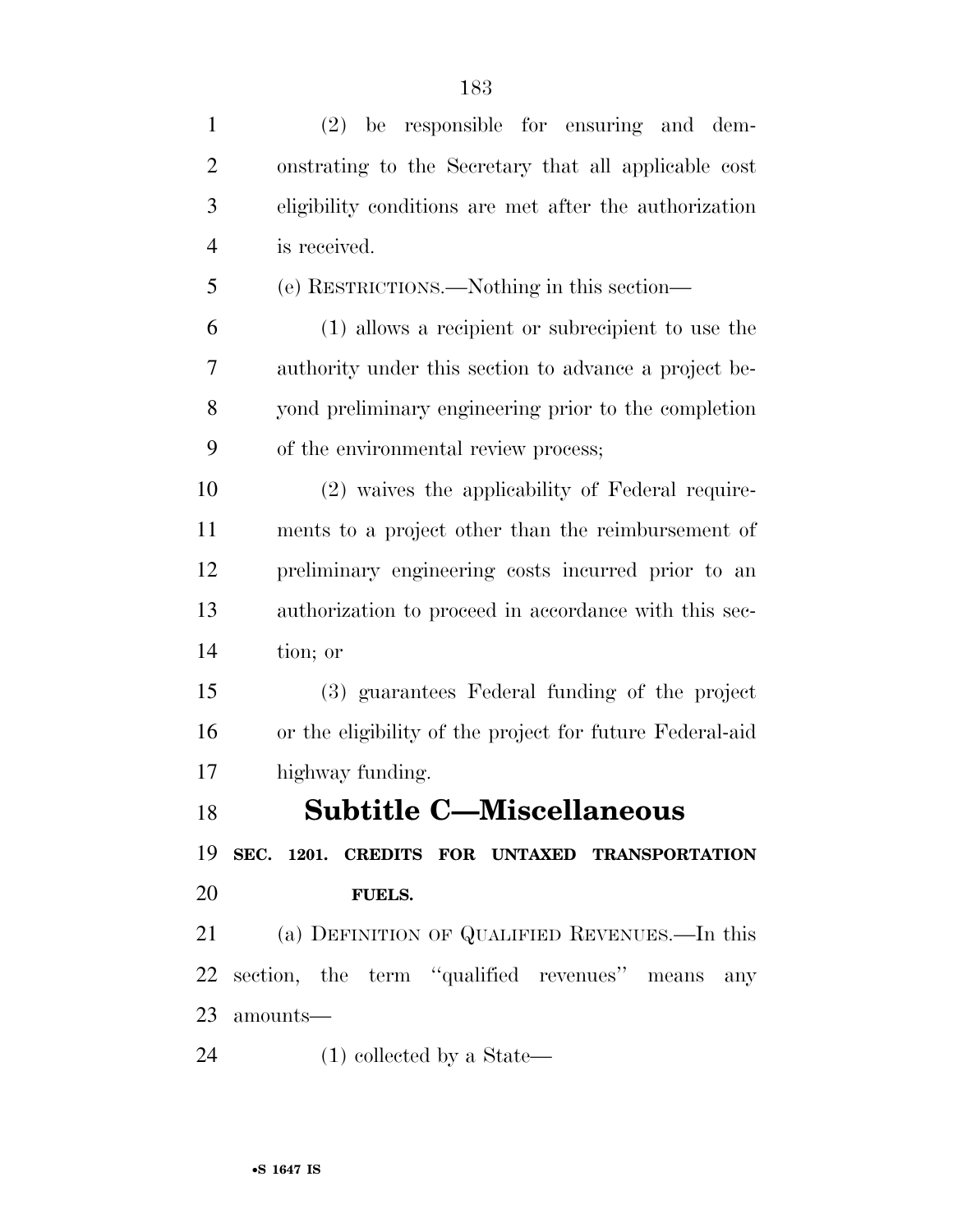| $\mathbf{1}$   | $(A)$ for the registration of a vehicle that            |
|----------------|---------------------------------------------------------|
| $\overline{2}$ | operates solely on a fuel that is not subject to        |
| 3              | a Federal tax; and                                      |
| 4              | (B) not sooner than the second registration             |
| 5              | period following the purchase of the vehicle; and       |
| 6              | (2) that do not exceed, for a vehicle described         |
| 7              | in paragraph (1), an annual amount determined by        |
| 8              | the Secretary to be equal to the annual amount paid     |
| 9              | for Federal motor fuels taxes on the fuel used by an    |
| 10             | average passenger car fueled solely by gasoline.        |
| 11             | (b) CREDIT.—                                            |
| 12             | (1) IN GENERAL.—Subject to paragraph (2), if            |
| 13             | a State contributes qualified revenues to cover not     |
| 14             | less than 5 percent of the total cost of a project eli- |
| 15             | gible for assistance under this title, the Federal      |
| 16             | share payable for the project under this section may    |
| 17             | be increased by an amount that is—                      |
| 18             | (A) equal to the percent of the total cost              |
| 19             | of the project from contributed qualified reve-         |
| 20             | nues; but                                               |
| 21             | (B) not more than 5 percent of the total                |
| 22             | cost of the project.                                    |
| 23             | (2) EXPIRATION.—The authorization of an in-             |
| 24             | creased Federal share for a project pursuant to         |
| 25             | paragraph (1) expires on September 30, 2023.            |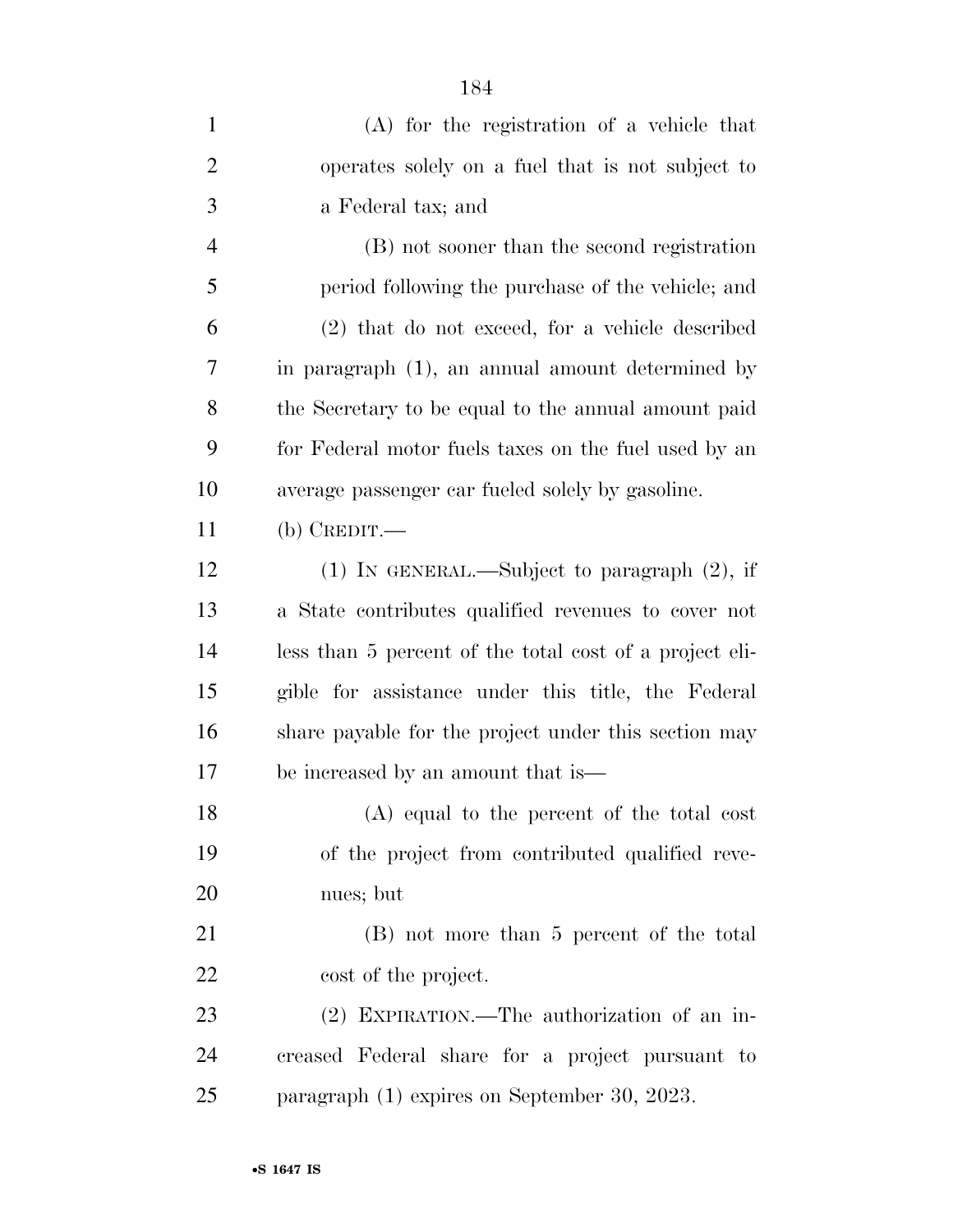(c) STUDY.—

 (1) IN GENERAL.—Before the expiration date of the credit under subsection (b)(2), the Secretary, in coordination with other appropriate Federal agen- cies, shall submit to the Committee on Environment and Public Works of the Senate and the Committee on Transportation and Infrastructure of the House of Representatives a report that describes the most efficient and equitable means of taxing motor vehicle fuels not subject to a Federal tax as of the date of submission of the report.

 (2) REQUIREMENT.—The means described in the report under paragraph (1) shall parallel, as closely as practicable, the structure of other Federal taxes on motor fuels.

# **SEC. 1202. JUSTIFICATION REPORTS FOR ACCESS POINTS ON THE INTERSTATE SYSTEM.**

 Section 111(e) of title 23, United States Code, is amended by inserting ''(including new or modified free- way-to-crossroad interchanges inside a transportation management area)'' after ''the Interstate System''.

### **SEC. 1203. EXEMPTIONS.**

 Section 127 of title 23, United States Code, is amended by adding at the end the following: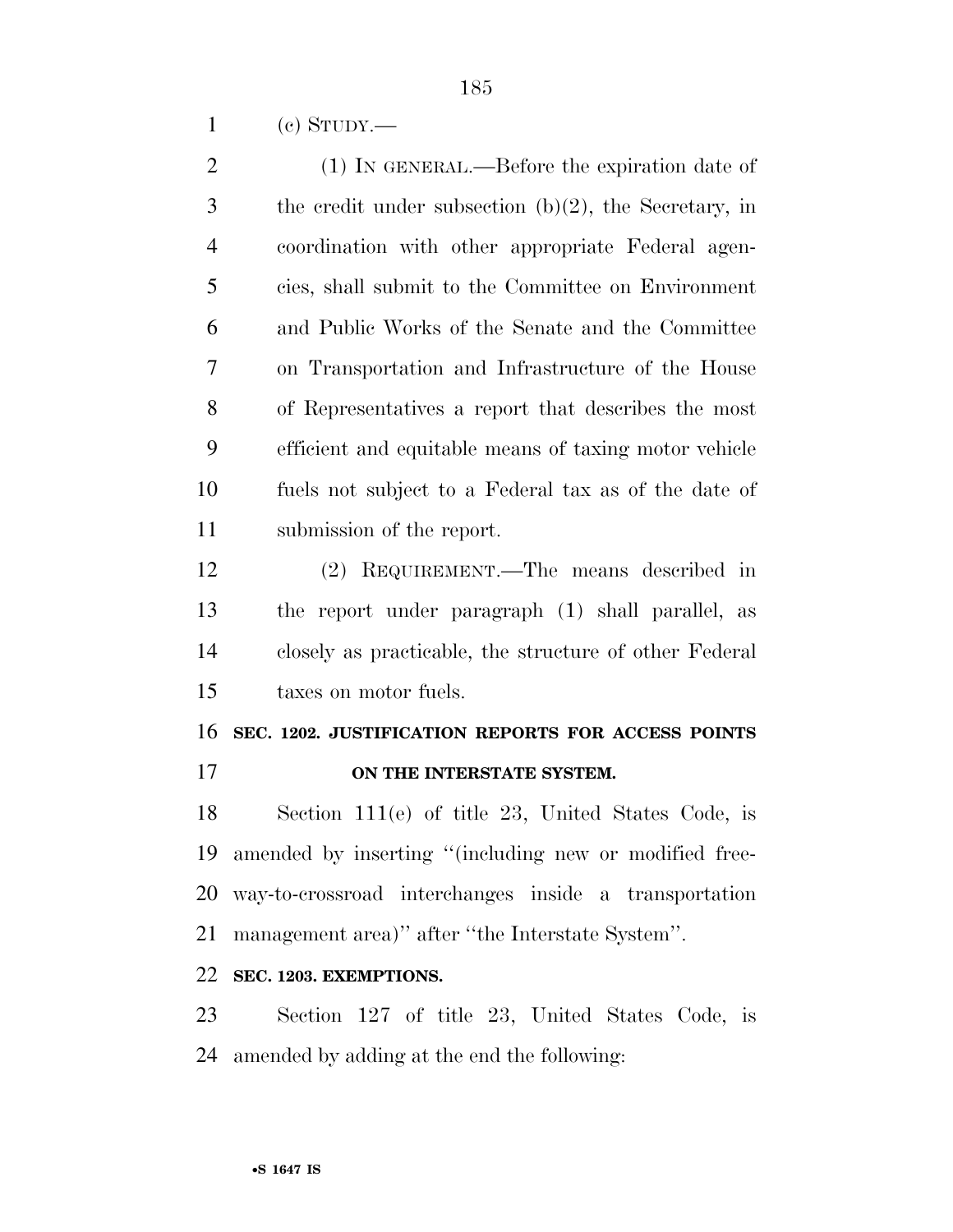| $\mathbf{1}$   | "(m) NATURAL GAS VEHICLES.—A vehicle, if oper-            |
|----------------|-----------------------------------------------------------|
| 2              | ated by an engine fueled primarily by natural gas, may    |
| 3              | exceed any vehicle weight limit (up to a maximum gross    |
| $\overline{4}$ | vehicle weight of 82,000 pounds) under this section by an |
| 5              | amount that is equal to the difference between—           |
| 6              | $f(1)$ the weight of the vehicle attributable to          |
| 7              | the natural gas tank and fueling system carried by        |
| 8              | that vehicle; and                                         |
| 9              | $\lq(2)$ the weight of a comparable diesel tank and       |
| 10             | fueling system.                                           |
| 11             | "(n) EMERGENCY VEHICLES.-                                 |
| 12             | "(1) DEFINITION OF EMERGENCY VEHICLE.-                    |
| 13             | In this subsection, the term 'emergency vehicle'          |
| 14             | means a vehicle designed to be used under emer-           |
| 15             | gency conditions—                                         |
| 16             | $\lq\lq$ to transport personnel and equip-                |
| 17             | ment; and                                                 |
| 18             | $\lq\lq (B)$ to support the suppression of fires          |
| 19             | and mitigation of other hazardous situations.             |
| 20             | EMERGENCY VEHICLE WEIGHT LIMIT.-<br>(2)                   |
| 21             | Notwithstanding subsection (a), a State shall not en-     |
| 22             | force against an emergency vehicle a vehicle weight       |
| 23             | limit (up to a maximum gross vehicle weight of            |
| 24             | $86,000$ pounds) of less than—                            |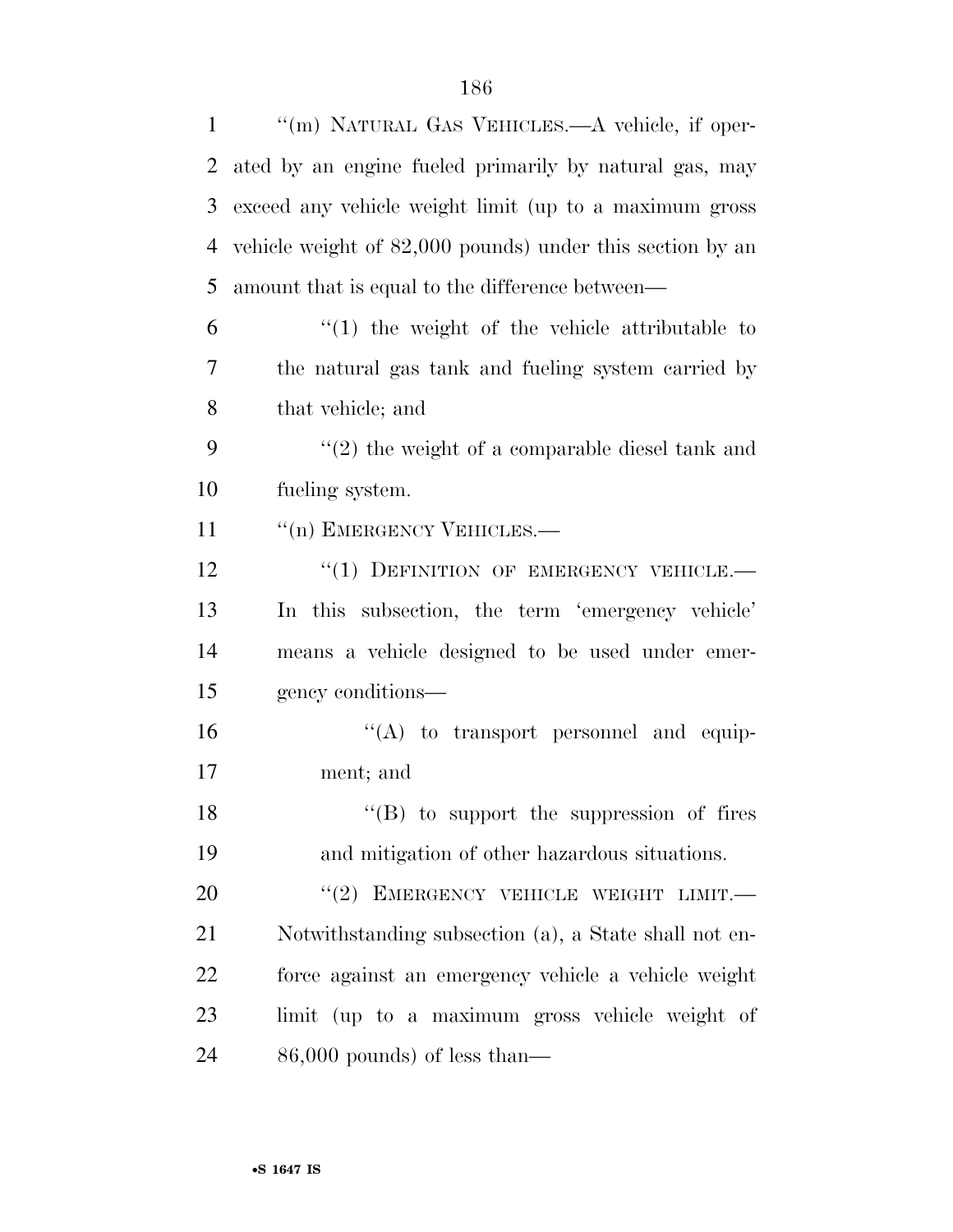| $\mathbf{1}$   | "(A) $24,000$ pounds on a single steering                 |
|----------------|-----------------------------------------------------------|
| $\overline{2}$ | axle;                                                     |
| 3              | "(B) $33,500$ pounds on a single drive axle;              |
| $\overline{4}$ | "(C) $62,000$ pounds on a tandem axle; or                 |
| 5              | "(D) $52,000$ pounds on a tandem rear                     |
| 6              | drive steer axle.                                         |
| 7              | "(0) OPERATION OF CERTAIN SPECIALIZED VEHI-               |
| 8              | CLES ON CERTAIN HIGHWAYS IN THE STATE OF ARKAN-           |
| 9              | SAS.—If any segment of United States Route 63 between     |
| 10             | the exits for highways 14 and 75 in the State of Arkansas |
| 11             | is designated as part of the Interstate System—           |
| 12             | $\lq(1)$ a vehicle that could legally operate on the      |
| 13             | segment before the date of the designation at the         |
| 14             | posted speed limit may continue to operate on that        |
| 15             | segment; and                                              |
| 16             | $(2)$ a vehicle that can only travel below the            |
| 17             | posted speed limit on the segment that could other-       |
| 18             | wise legally operate on the segment before the date       |
| 19             | of the designation may continue to operate on that        |
| 20             | segment during daylight hours.".                          |
| 21             | SEC. 1204. HIGH PRIORITY CORRIDORS ON THE NATIONAL        |
| 22             | <b>HIGHWAY SYSTEM.</b>                                    |
| 23             | Section 1105 of the Intermodal Surface Transpor-          |
| 24             | tation Efficiency Act of 1991 (105 Stat. 2031) is amend-  |

ed—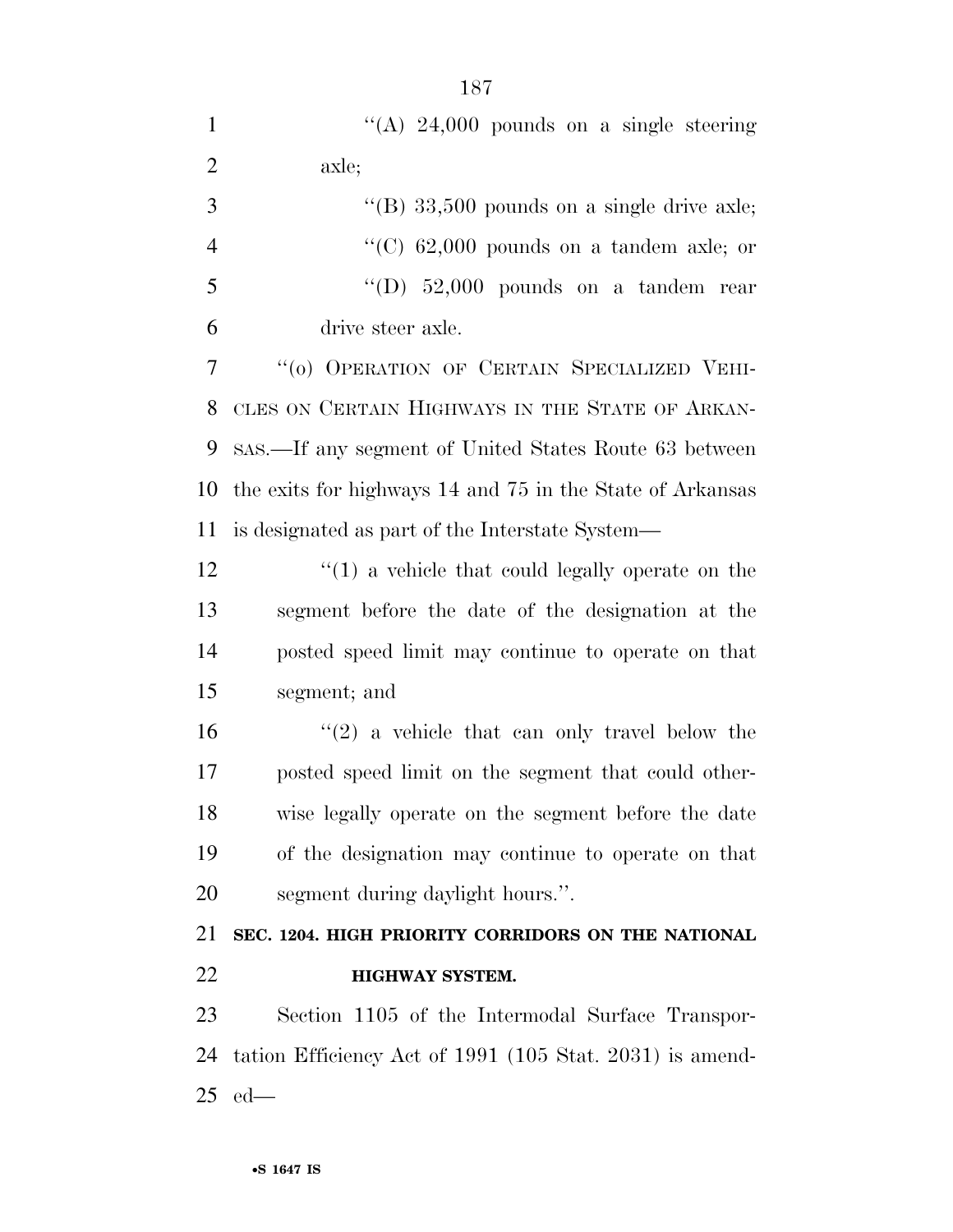| $\mathbf{1}$   | $(1)$ in subsection (c) $(105 \text{ Stat. } 2032; 119 \text{ Stat.})$ |
|----------------|------------------------------------------------------------------------|
| $\overline{2}$ | $1213$ —                                                               |
| 3              | $(A)$ by striking paragraph $(13)$ and insert-                         |
| $\overline{4}$ | ing the following:                                                     |
| 5              | "(13) Raleigh-Norfolk Corridor from Raleigh,                           |
| 6              | North Carolina, through Rocky Mount, Williamston                       |
| $\overline{7}$ | and Elizabeth City, North Carolina, to Norfolk, Vir-                   |
| 8              | $ginia.$ ";                                                            |
| 9              | $(B)$ by striking paragraph $(68)$ and insert-                         |
| 10             | ing the following:                                                     |
| 11             | "(68) The Washoe County Corridor and the                               |
| 12             | Intermountain West Corridor shall generally follow:                    |
| 13             | $\lq\lq$ in the case of the Washoe County                              |
| 14             | Corridor, along Interstate Route 580/United                            |
| 15             | States Route 95/United States Route 95A, from                          |
| 16             | Reno, Nevada, to Las Vegas, Nevada; and                                |
| 17             | $\lq\lq$ (B) in the case of the Intermountain                          |
| 18             | West Corridor, from the vicinity of Las Vegas                          |
| 19             | extending north along United States Route 95,                          |
| 20             | terminating at Interstate Route 80."; and                              |
| 21             | (C) by adding at the end the following:                                |
| 22             | (81)<br>United States Route<br>117/Interstate                          |
| 23             | Route 795 from United States Route 70 in Golds-                        |
| 24             | boro, Wayne County, North Carolina, to Interstate                      |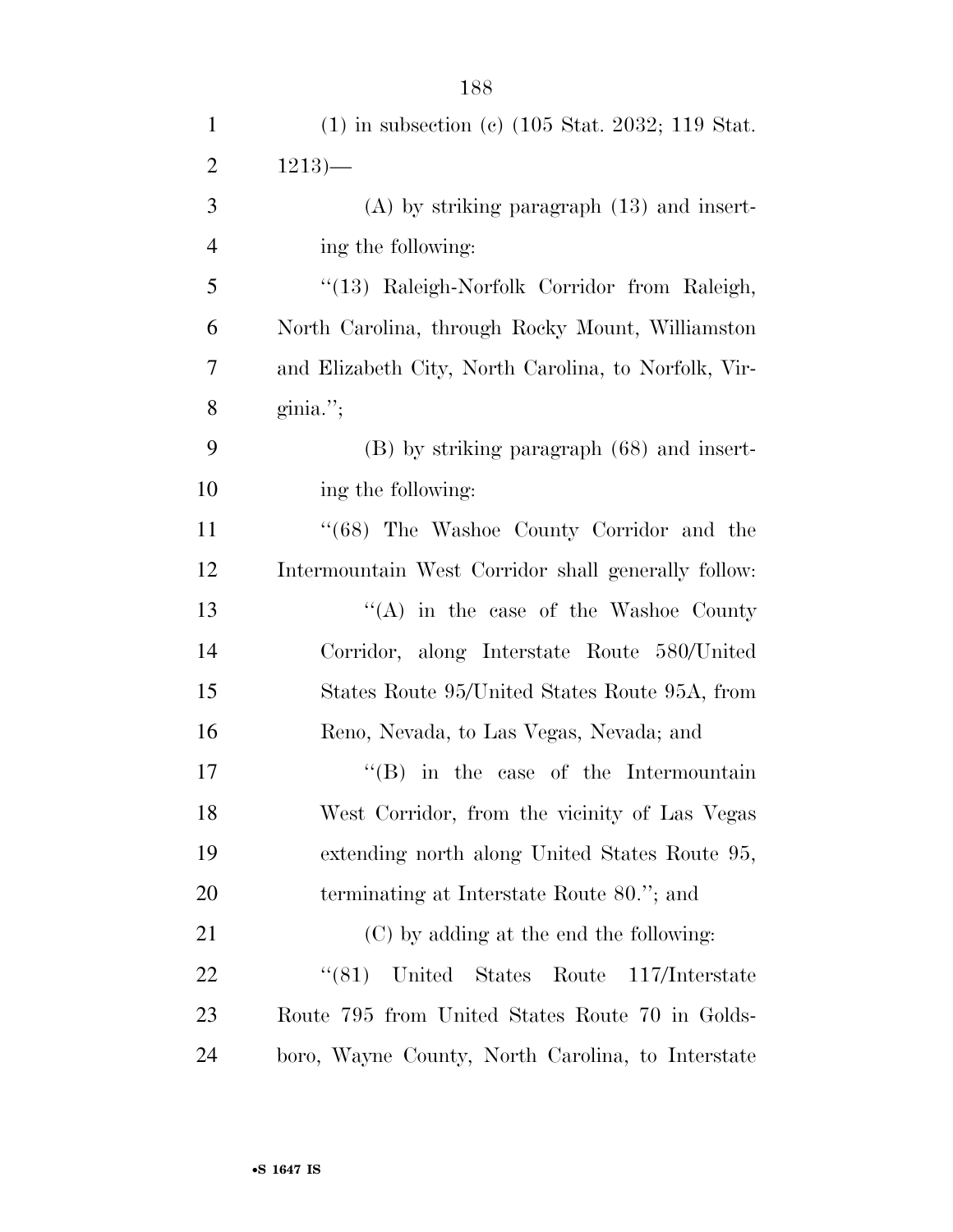| $\mathbf{1}$   | Route 40 west of Faison, Sampson County, North         |
|----------------|--------------------------------------------------------|
| $\overline{2}$ | Carolina.                                              |
| 3              | "(82) United States Route 70 from its intersec-        |
| $\overline{4}$ | tion with Interstate Route 40 in Garner, Wake          |
| 5              | County, North Carolina, to the Port at Morehead        |
| 6              | City, Carteret County, North Carolina."; and           |
| $\overline{7}$ | $(2)$ in subsection $(e)(5)$ —                         |
| 8              | $(A)$ in subparagraph $(A)$ $(109 \text{ Stat. } 597;$ |
| 9              | 118 Stat. 293; 119 Stat. 1213), in the first           |
| 10             | sentence—                                              |
| 11             | (i) by inserting "subsection $(c)(13)$ ,"              |
| 12             | after "subsection $(e)(9)$ ,";                         |
| 13             | (ii) by striking "subsections $(e)(18)$ "              |
| 14             | and all that follows through " $(e)(36)$ " and         |
| 15             | inserting "subsection $(c)(18)$ , subsection           |
| 16             | $(e)(20)$ , subparagraphs $(A)$ and $(B)(i)$ of        |
| 17             | subsection (c)(26), subsection (c)(36)";               |
| 18             | and                                                    |
| 19             | (iii) by striking "and subsection"                     |
| 20             | $(c)(57)$ " and inserting "subsection $(c)(57)$ ,      |
| 21             | subsection (c)(68)(B), subsection (c)(81),             |
| 22             | and subsection $(c)(82)$ "; and                        |
| 23             | (B) in subparagraph $(C)(i)$ (109 Stat. 598;           |
| 24             | 126 Stat. $427$ , by striking the last sentence        |
| 25             | and inserting "The routes referred to in sub-          |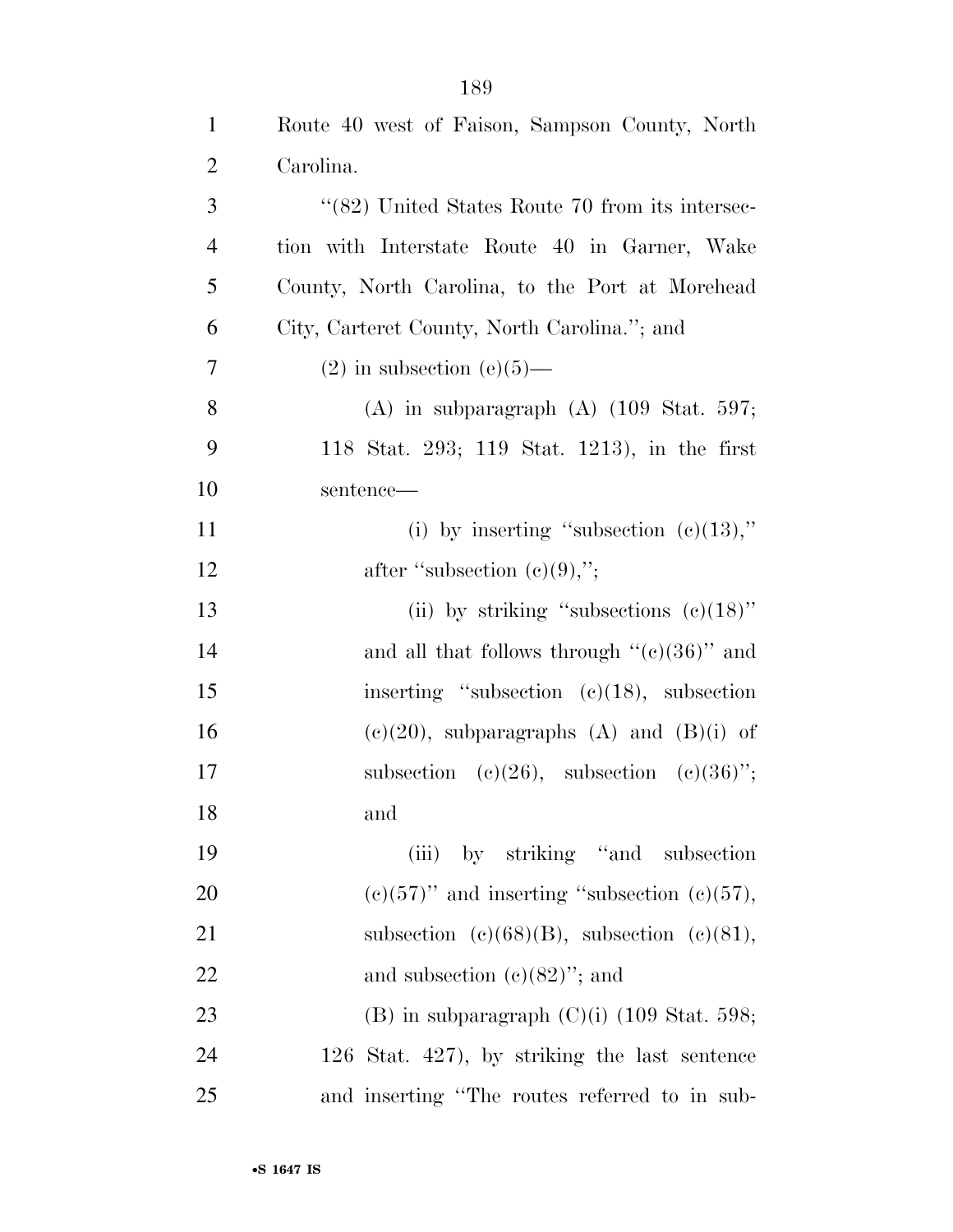1 paragraphs (A) and (B)(i) of subsection  $(c)(26)$ 2 and in subsection  $(e)(68)(B)$  are designated as Interstate Route I–11.''.

#### **SEC. 1205. REPEAT INTOXICATED DRIVER LAW.**

 Section 164(a)(4) of title 23, United States Code, is amended in the matter preceding subparagraph (A) by in- serting ''or combination of laws'' after ''means a State law''.

#### **SEC. 1206. VEHICLE-TO-INFRASTRUCTURE EQUIPMENT.**

 (a) NATIONAL HIGHWAY PERFORMANCE PRO- GRAM.—Section 119(d)(2)(L) of title 23, United States Code, is amended by inserting '', including the installation of vehicle-to-infrastructure communication equipment'' after ''capital improvements''.

 (b) SURFACE TRANSPORTATION PROGRAM.—Section 133(b)(16) of title 23, United States Code, is amended by inserting '', including the installation of vehicle-to-in- frastructure communication equipment'' after ''capital im-provements''.

## **SEC. 1207. DESIGNATED PROJECTS.**

 (a) DEFINITIONS.—In this section, the following defi-nitions apply:

23 (1) EARMARKED AMOUNT.—The term "ear-marked amount'' means—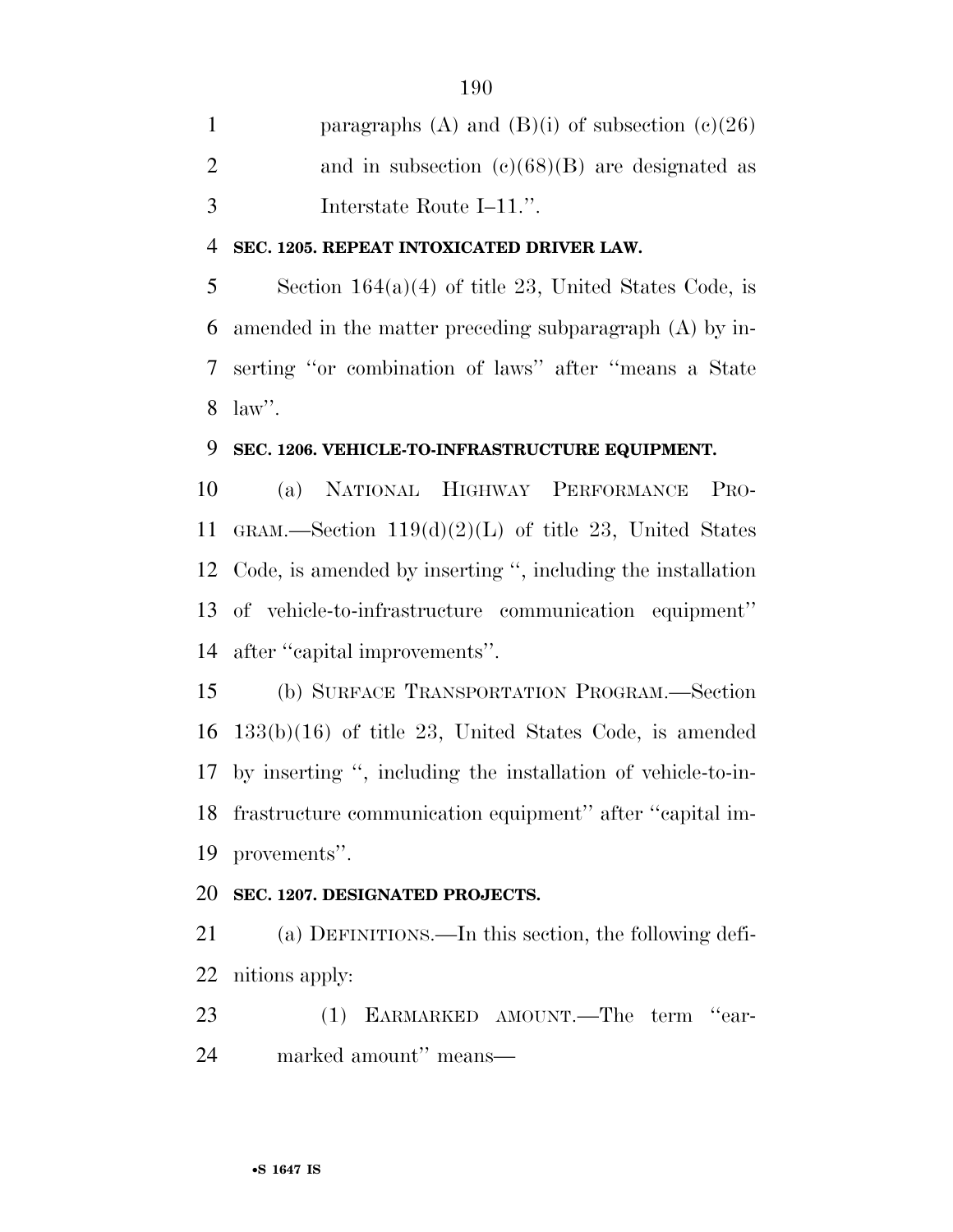| $\mathbf{1}$   | (A) congressionally directed spending, as               |
|----------------|---------------------------------------------------------|
| $\overline{2}$ | defined in rule XLIV of the Standing Rules of           |
| 3              | the Senate, identified in a prior law, report, or       |
| $\overline{4}$ | joint explanatory statement, that was author-           |
| 5              | ized to be appropriated or appropriated more            |
| 6              | than 10 fiscal years prior to the fiscal year in        |
| 7              | which this Act becomes effective, and adminis-          |
| 8              | tered by the Administrator of the Federal High-         |
| 9              | way Administration; and                                 |
| 10             | (B) a congressional earmark, as defined in              |
| 11             | rule XXI of the Rules of the House of Rep-              |
| 12             | resentatives identified in a prior law, report, or      |
| 13             | joint explanatory statement, that was author-           |
| 14             | ized to be appropriated or appropriated more            |
| 15             | than 10 fiscal years prior to the fiscal year in        |
| 16             | which this Act becomes effective, and adminis-          |
| 17             | tered by the Administrator of the Federal High-         |
| 18             | way Administration.                                     |
| 19             | (2) STATE.—The term "State" has the mean-               |
| <b>20</b>      | ing given the term in section $101(a)$ of title 23,     |
| 21             | United States Code.                                     |
| 22             | (3) TERRITORY.—The term "territory" has the             |
| 23             | meaning given the term in section $165(c)$ of title 23, |
| 24             | United States Code.                                     |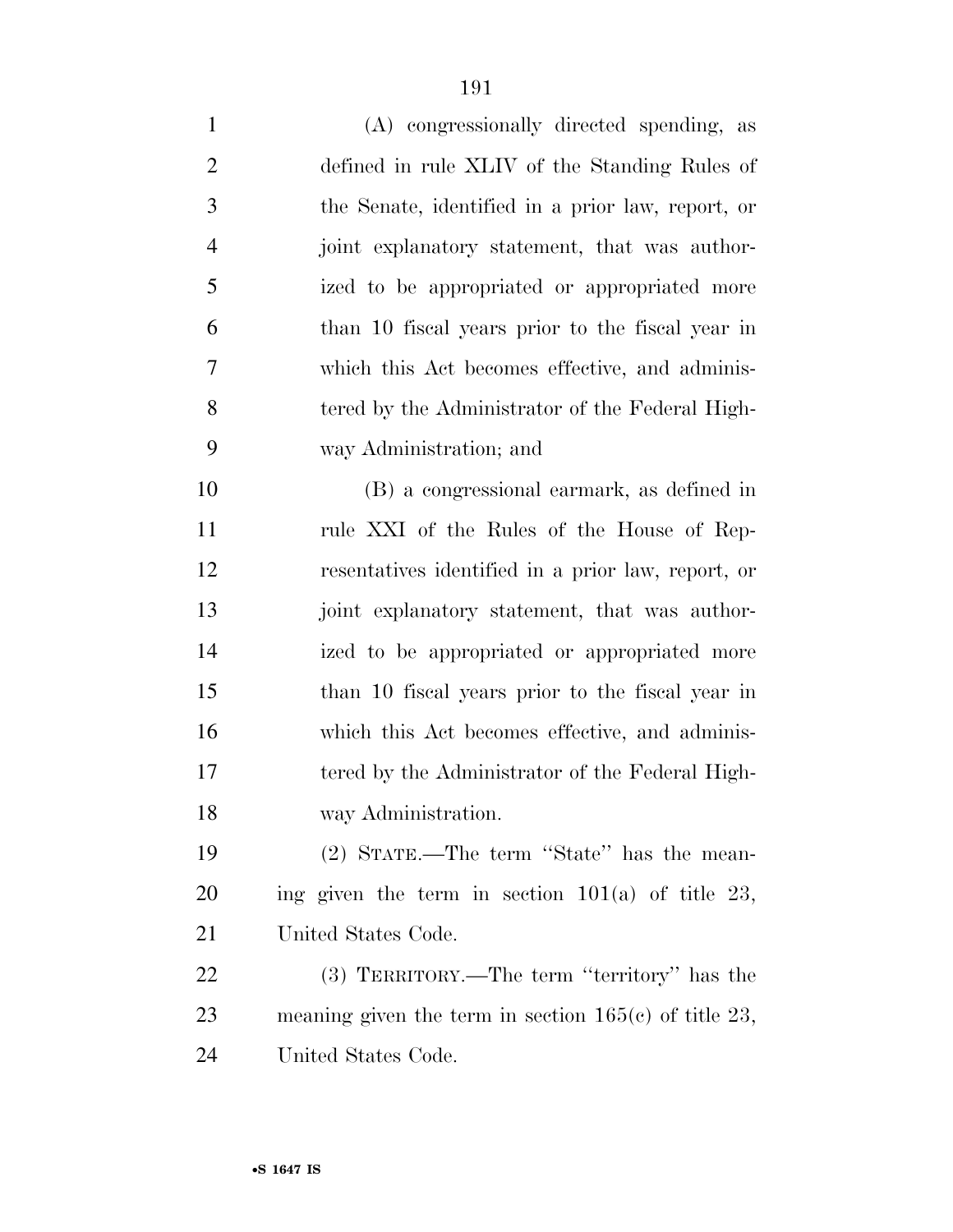| $\mathbf{1}$   | (b) AUTHORITY.—A State or territory may use any                |
|----------------|----------------------------------------------------------------|
| $\overline{2}$ | earmarked amount and any associated obligation limita-         |
| 3              | tion for any project eligible under sections $133(b)$ or $165$ |
| $\overline{4}$ | of title 23, United States Code, respectively.                 |
| 5              | $(c)$ TERMS.—                                                  |
| 6              | (1) NOTIFICATION.—The State transportation                     |
| 7              | agency for the State or territory for which the ear-           |
| 8              | marked amount was originally designated or directed            |
| 9              | shall—                                                         |
| 10             | (A) notify the Secretary of the intent of                      |
| 11             | the State transportation agency to use author-                 |
| 12             | ity under this section; and                                    |
| 13             | (B) submit to the Secretary a report not                       |
| 14             | later than September 30, 2016, identifying the                 |
| 15             | earmarked amount, and associated obligation                    |
| 16             | limitation, to be used and the projects to which               |
| 17             | the funding would be applied.                                  |
| 18             | (2) PERIOD OF AVAILABILITY.-Notwith-                           |
| 19             | standing the original period of availability of the ear-       |
| <b>20</b>      | marked amount and associated obligation limitation,            |
| 21             | the funds and associated obligation limitation shall           |
| 22             | remain available for obligation for a period of 3 fis-         |
| 23             | cal years after the fiscal year in which the Secretary         |
| 24             | is notified under paragraph (1).                               |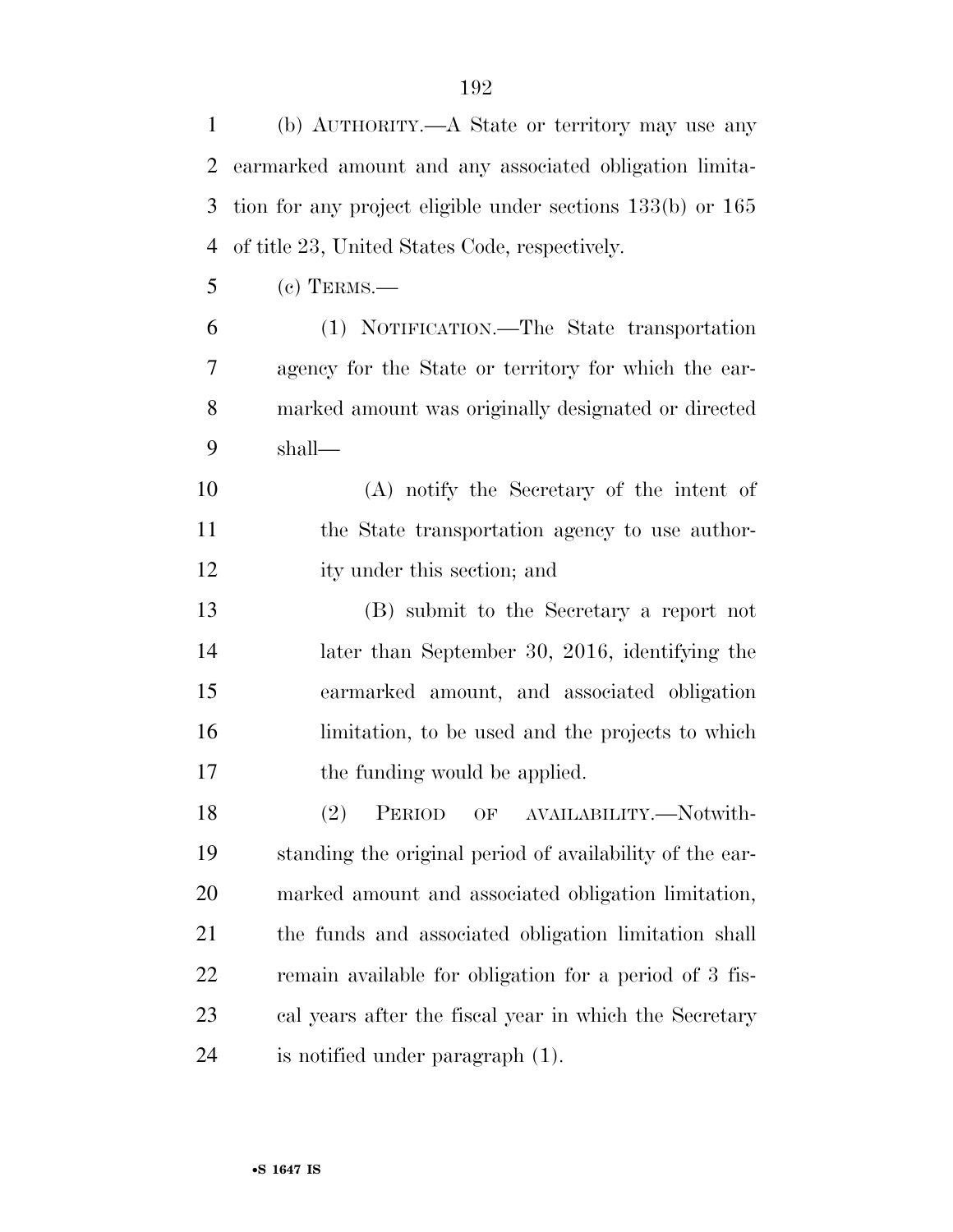| $\mathbf{1}$   | (3) FEDERAL SHARE.—The Federal share of            |
|----------------|----------------------------------------------------|
| $\overline{c}$ | the cost of a project carried out with funds made  |
| 3              | available under this section shall be the same as  |
| 4              | originally associated with the earmark.            |
| 5              | (d) LIMITATIONS.—                                  |
| 6              | (1) IN GENERAL.—The authority under sub-           |
| 7              | section (b) may be exercised only—                 |
| 8              | $(A)$ after September 30, 2016; and                |
| 9              | $(B)(i)$ for those projects or activities that     |
| 10             | have obligated less than 10 percent of the         |
| 11             | amount made available for obligation as of the     |
| 12             | date of enactment of this Act; or                  |
| 13             | (ii) for those projects with unexpended bal-       |
| 14             | ances of funds for which the earmarked amount      |
| 15             | that was originally designated or directed has     |
| 16             | been closed and for which payments have been       |
| 17             | made under a final voucher.                        |
| 18             | $(2)$ GEOGRAPHIC AREA.—                            |
| 19             | (A) IN GENERAL.—The earmarked amount               |
| 20             | and associated obligation limitation shall only    |
| 21             | be applied to projects within the same general     |
| 22             | geographic area within 50 miles and within the     |
| 23             | boundaries of the State or territory for which     |
| 24             | earmarked amount was originally des-<br>the        |
| 25             | ignated or directed, in consultation with the rel- |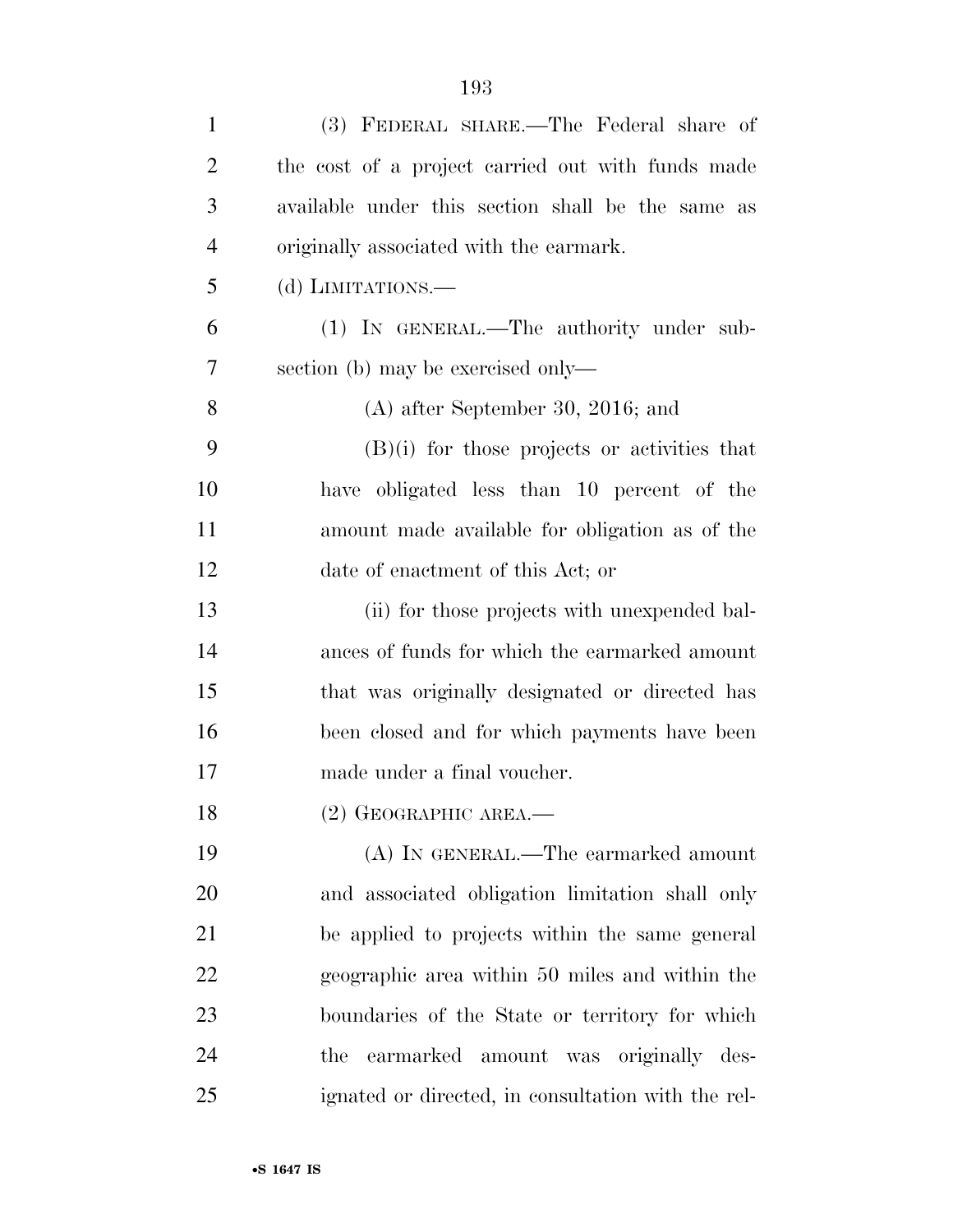evant metropolitan planning organization, if ap-2 plicable.

 (B) EXCEPTION.—A State or territory may apply the earmarked amount and associ- ated obligation limitation, to a project in any area of the State or territory if the State or ter- ritory certifies that the project for which the earmarked amount was originally designated or directed has been completed and payments have been made under a final voucher.

 (e) REPORT TO CONGRESS.—Not later than Decem- ber 16, 2016, the Secretary shall submit a consolidated report of the information provided by States and terri-tories under this section to—

 (1) the Committee on Appropriations of the Senate;

 (2) the Committee on Appropriations of the House of Representatives;

 (3) the Committee on Environment and Public Works of the Senate; and

 (4) the Committee on Transportation and In-frastructure of the House of Representatives.

#### **SEC. 1208. RELINQUISHMENT.**

 A State transportation agency may relinquish park-and-ride lot facilities or portions of park-and-ride lot facili-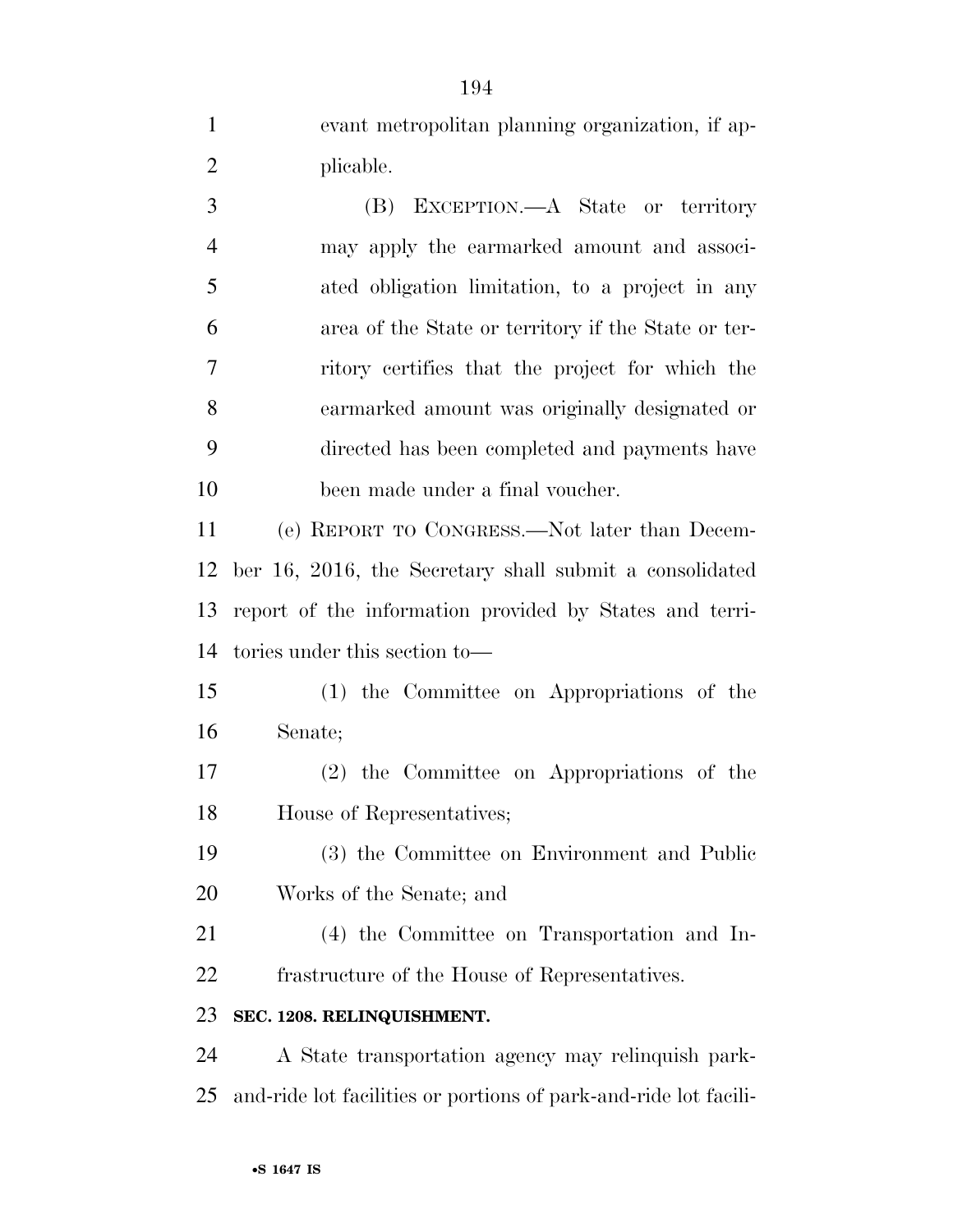| $\mathbf{1}$   | ties to a local government agency for highway purposes      |
|----------------|-------------------------------------------------------------|
| 2              | if authorized to do so under State law.                     |
| 3              | SEC. 1209. TRANSFER AND SALE OF TOLL CREDITS.               |
| $\overline{4}$ | (a) DEFINITIONS.—In this section, the following defi-       |
| 5              | nitions apply:                                              |
| 6              | (1) ELIGIBLE STATE.—The term "eligible                      |
| 7              | State" means a State that—                                  |
| 8              | $(A)$ is eligible to use a credit under section             |
| 9              | $120(i)$ of title 23, United States Code; and               |
| 10             | (B) has been selected by the Secretary                      |
| 11             | under subsection $(d)(2)$ .                                 |
| 12             | (2) RECIPIENT STATE.—The term "recipient"                   |
| 13             | State" means a State that receives a credit by trans-       |
| 14             | fer or by sale under this section from an eligible          |
| 15             | State.                                                      |
| 16             | (b) ESTABLISHMENT OF PILOT PROGRAM.-Not                     |
| 17             | later than 1 year after the date of the establishment of    |
|                | 18 a nationwide toll credit monitoring and tracking system  |
| 19             | under subsection (g), the Secretary shall establish and im- |
| 20             | plement a toll credit market place pilot program in accord- |
| 21             | ance with this section.                                     |
| 22             | (c) PURPOSES.—The purposes of the pilot program             |
| 23             | established under subsection (b) are—                       |
| 24             | (1) to identify whether a monetary value can be             |
| 25             | assigned to toll credits;                                   |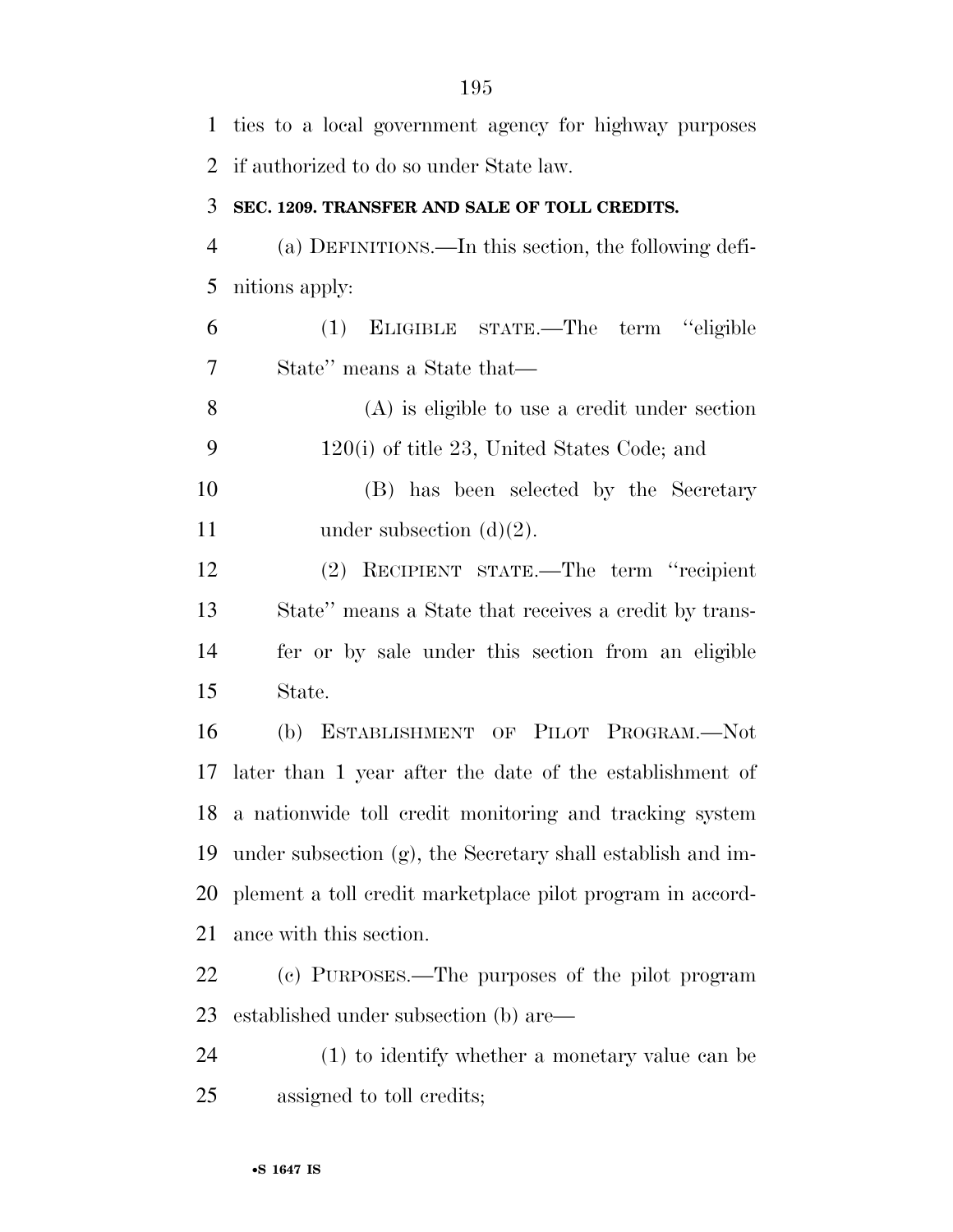| $\mathbf{1}$   | $(2)$ to identify the discounted rate of toll credits  |
|----------------|--------------------------------------------------------|
| $\overline{2}$ | for cash;                                              |
| 3              | $(3)$ to determine if the purchase of toll credits     |
| $\overline{4}$ | by States provides the purchasing State budget flexi-  |
| 5              | bility to deal with funding issues, including off-sys- |
| 6              | tem needs, transit systems with high operating costs,  |
| 7              | or cash flow issues; and                               |
| 8              | (4) to test the feasibility of expanding the toll      |
| 9              | credit market to allow all States to participate on a  |
| 10             | permanent basis.                                       |
| 11             | (d) SELECTION OF ELIGIBLE STATES.-                     |
| 12             | (1) APPLICATION TO SECRETARY.—In order to              |
| 13             | participate in the pilot program established under     |
| 14             | subsection (b), a State shall submit to the Secretary  |
| 15             | an application at such time, in such manner, and       |
| 16             | containing such information as the Secretary may       |
| 17             | require.                                               |
| 18             | (2) SELECTION.—Of the States that submit an            |
| 19             | application under paragraph $(1)$ , the Secretary may  |
| 20             | select not more than 10 States to be designated as     |
| 21             | an eligible State.                                     |
| 22             | (e) TRANSFER OR SALE OF CREDITS.-                      |
| 23             | (1) IN GENERAL.—In carrying out the pilot              |
| 24             | program established under subsection (b), the Sec-     |
| 25             | retary shall provide that an eligible State may trans- |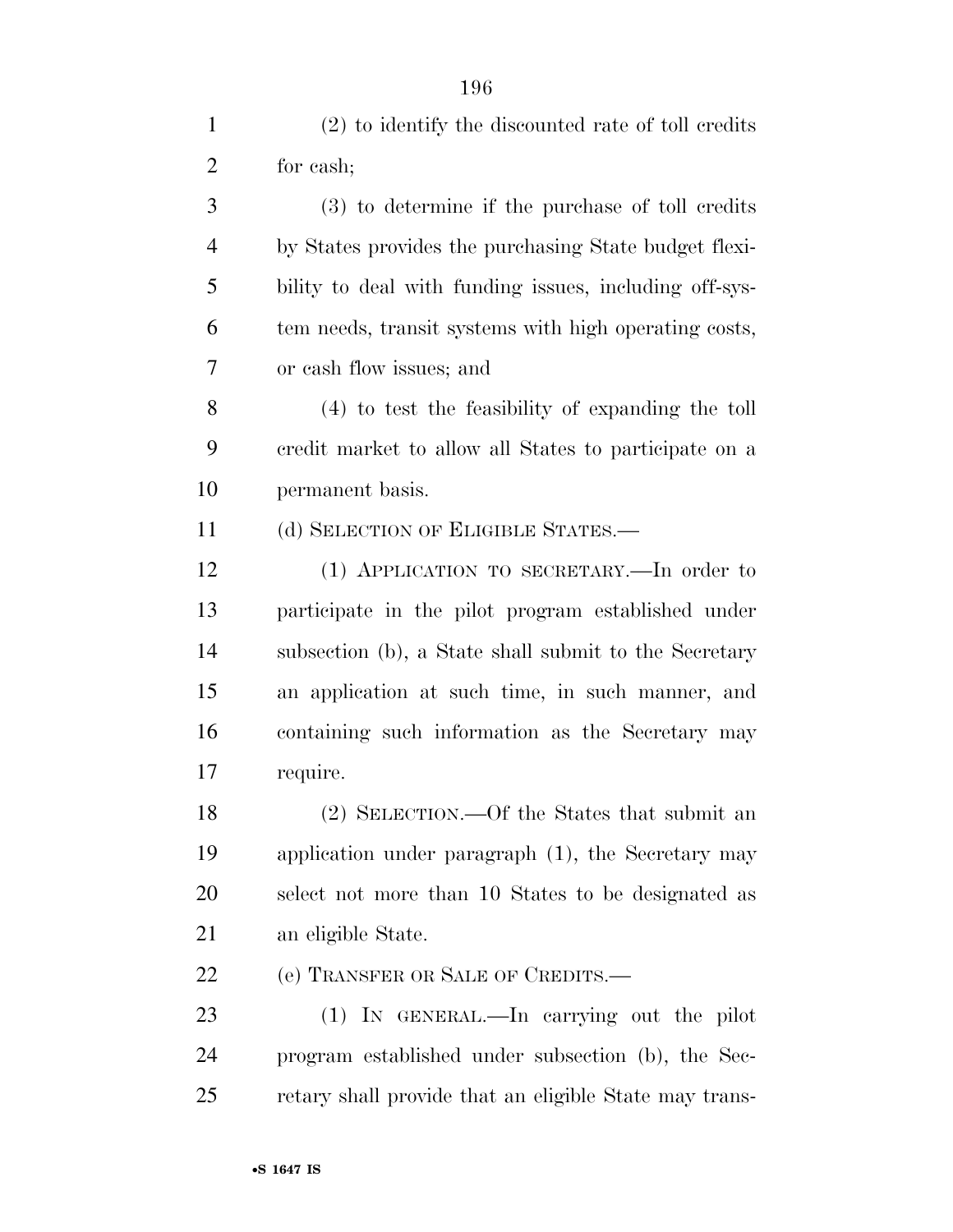fer or sell to a recipient State a credit not used by the eligible State under section 120(i) of title 23, United States Code.

 (2) USE OF CREDITS BY TRANSFEREE OR PUR- CHASER.—A recipient State may use a credit re- ceived under paragraph (1) toward the non-Federal share requirement for any funds made available to carry out title 23 or chapter 53 of title 49, United States Code.

 (3) CONDITION ON TRANSFER OR SALE OF CREDITS.—To receive a credit under paragraph (1), a recipient State shall enter into an agreement with the Secretary described in section 120(i) of title 23, United States Code.

 (f) USE OF PROCEEDS FROM SALE OF CREDITS.— An eligible State shall use the proceeds from the sale of a credit under subsection (e)(1) for any project in the eli- gible State that is eligible under the surface transportation program established under section 133 of title 23, United States Code.

21 (g) TOLL CREDIT MONITORING AND TRACKING. Not later than 180 days after the enactment of this sec- tion, the Secretary shall establish a nationwide toll credit monitoring and tracking system that functions as a real-time database on the inventory and use of toll credits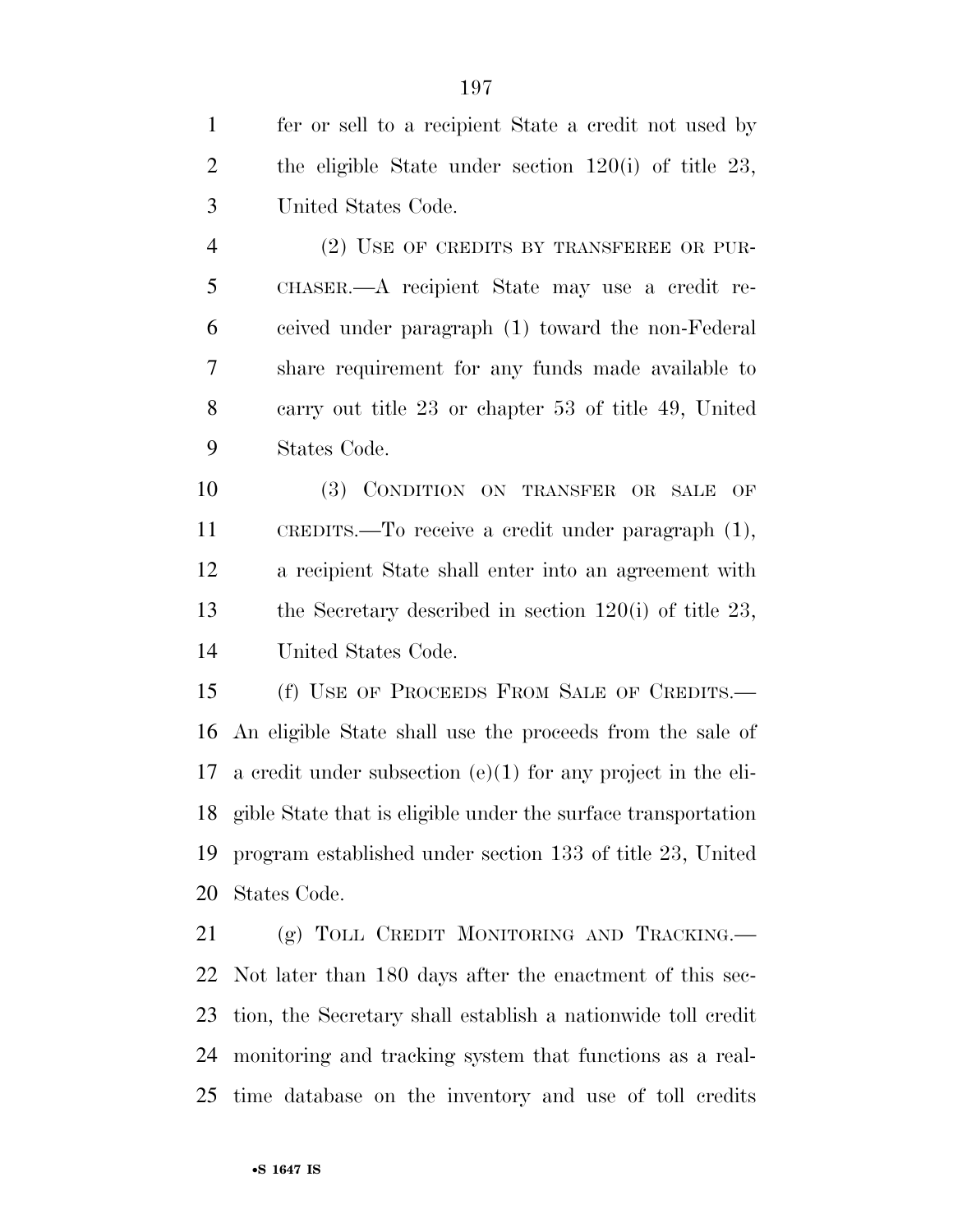among all States (as defined in section 101(a) of title 23, United States Code).

 (h) NOTIFICATION.—Not later than 30 days after the date on which a credit is transferred or sold under sub- section (e)(1), the eligible State shall submit to the Sec-retary in writing a notification of the transfer or sale.

(i) REPORTING REQUIREMENTS.—

 (1) INITIAL REPORT.—Not later than 180 days after the date of establishment of the pilot program under subsection (b), the Secretary shall submit to the Committee on Environment and Public Works of the Senate and the Committee on Transportation and Infrastructure of the House of Representatives a report on the progress of the pilot program.

(2) STATE REPORT.—

 (A) REPORT BY ELIGIBLE STATE.—Not later than 30 days after a purchase or sale under subsection (e)(1), an eligible State shall submit to the Secretary a report that de-scribes—

21 (i) information on the transaction;

 (ii) the amount of cash received and 23 the value of toll credits sold;

(iii) the intended use of the cash; and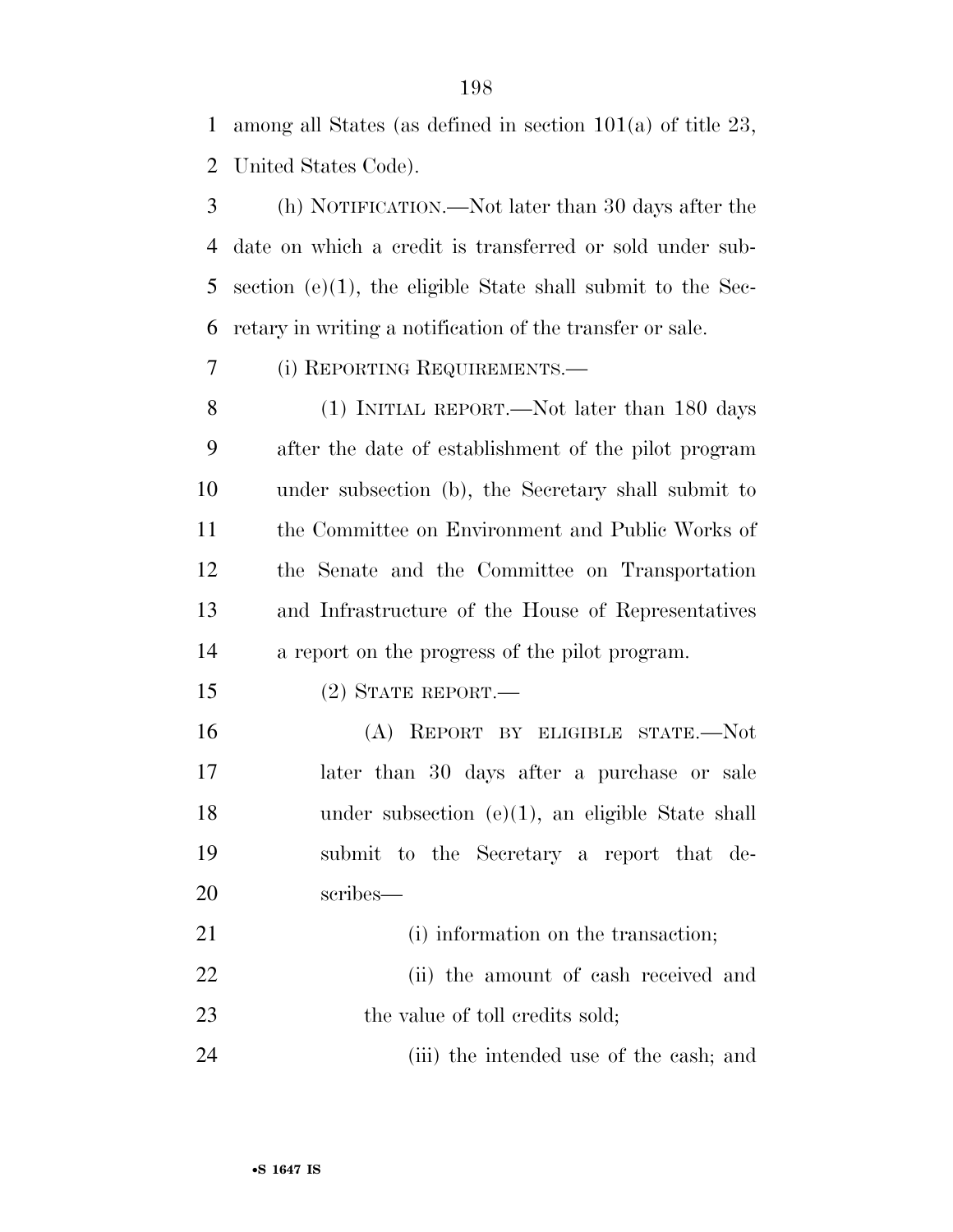| $\mathbf{1}$   | (iv) an update on the remaining toll                 |
|----------------|------------------------------------------------------|
| $\overline{2}$ | credit balance of the State.                         |
| 3              | (B) REPORT BY RECIPIENT STATE.—Not                   |
| $\overline{4}$ | later than 30 days after a purchase or sale          |
| 5              | under subsection $(e)(1)$ , a recipient State shall  |
| 6              | submit to the Secretary a report that de-            |
| 7              | scribes—                                             |
| 8              | (i) the value of toll credits purchased;             |
| 9              | (ii) the anticipated use of the toll                 |
| 10             | credits; and                                         |
| 11             | (iii) plans for maintaining mainte-                  |
| 12             | nance of effort for spending on Federal-aid          |
| 13             | highways projects.                                   |
| 14             | (3) ANNUAL REPORT.—Not later than 1 year             |
| 15             | after the date on which the pilot program under sub- |
| 16             | section (b) is established and each year thereafter  |
| 17             | that the pilot program is in effect, the Secretary   |
| 18             | shall—                                               |
| 19             | (A) submit to the Committee on Environ-              |
| 20             | ment and Public Works of the Senate and the          |
| 21             | Committee on Transportation and Infrastruc-          |
| 22             | ture of the House of Representatives a report        |
| 23             | $that-$                                              |
| 24             | (i) determines whether a toll credit                 |
| 25             | marketplace is viable;                               |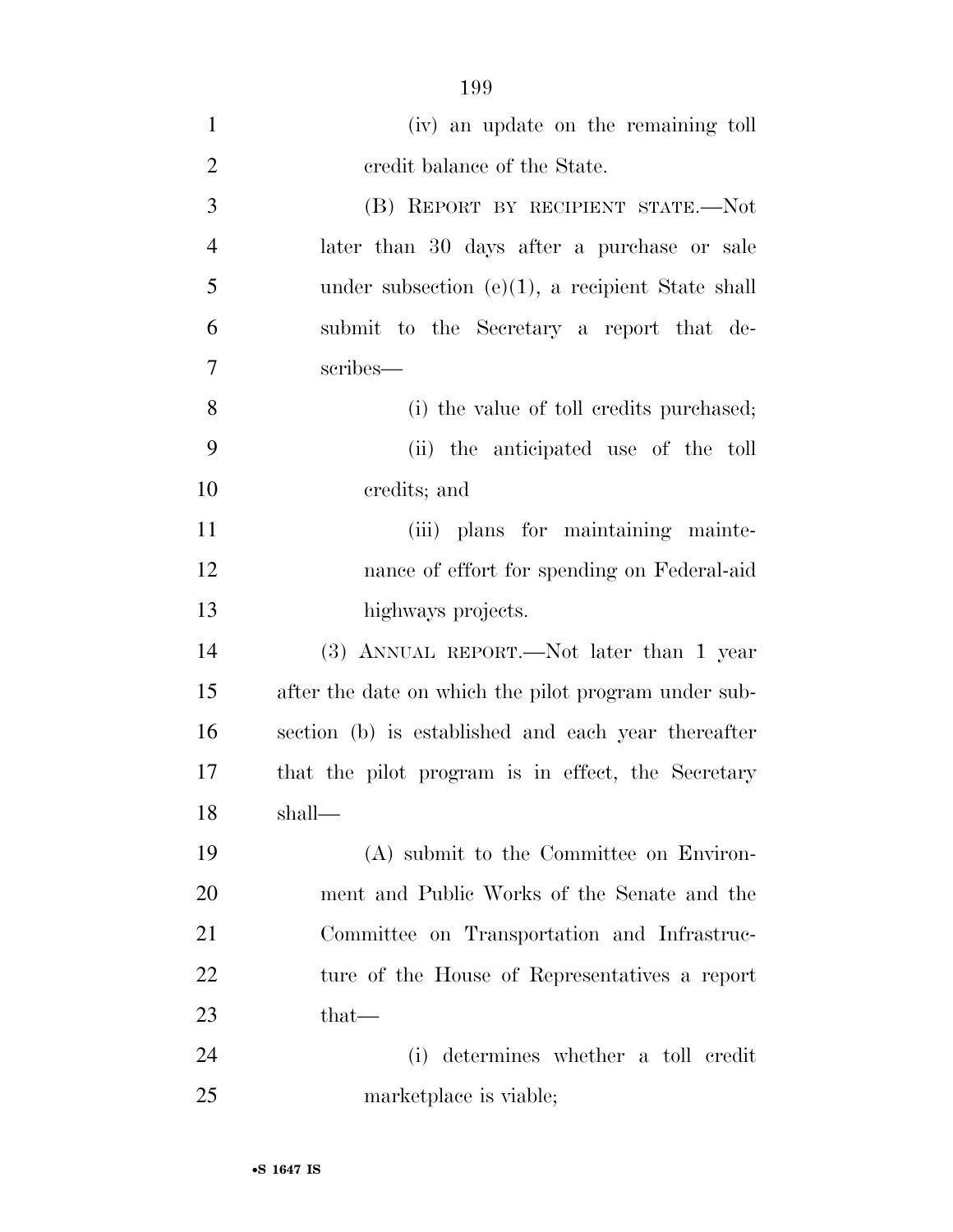| $\mathbf{1}$   | (ii) describes the buying and selling                        |
|----------------|--------------------------------------------------------------|
| $\overline{2}$ | activities of the pilot program;                             |
| 3              | (iii) describes the monetary value of                        |
| $\overline{4}$ | toll credits;                                                |
| 5              | (iv) determines whether the pilot pro-                       |
| 6              | gram could be expanded to more States or                     |
| 7              | all States; and                                              |
| 8              | (v) provides updated information on                          |
| 9              | the toll credit balance accumulated by each                  |
| 10             | State; and                                                   |
| 11             | (B) make the report described in subpara-                    |
| 12             | graph (A) publicly available on the website of               |
| 13             | the Department.                                              |
| 14             | (j) TERMINATION.—The Secretary may terminate the             |
| 15             | program established under this section or the participation  |
| 16             | of any State in the program if the Secretary determines      |
| 17             | that the program is not serving a public benefit.            |
| 18             | SEC. 1210. REGIONAL INFRASTRUCTURE ACCELERATOR               |
| 19             | DEMONSTRATION PROGRAM.                                       |
| 20             | (a) IN GENERAL.—The Secretary shall establish a re-          |
| 21             | gional infrastructure demonstration program (referred to     |
| 22             | in this section as the "program") to assist entities in de-  |
| 23             | veloping improved infrastructure priorities and financing    |
| 24             | strategies for the accelerated development of a project that |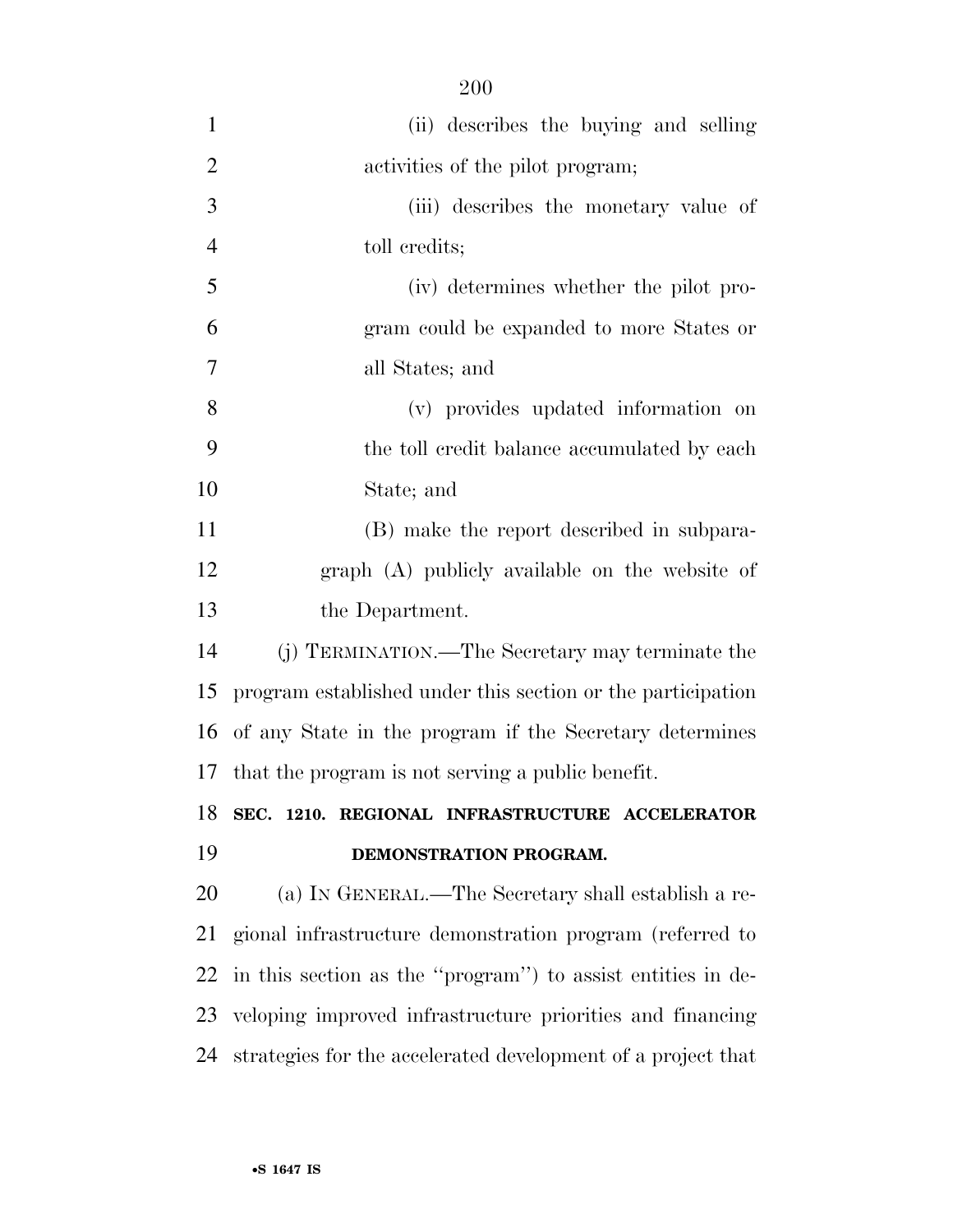is eligible for funding under the TIFIA program under chapter 6 of title 23, United States Code.

 (b) DESIGNATION OF REGIONAL INFRASTRUCTURE ACCELERATORS.—In carrying out the program, the Sec- retary may designate regional infrastructure accelerators that will—

(1) serve a defined geographic area; and

 (2) act as a resource in the geographic area to qualified entities in accordance with this section.

 (c) APPLICATION.—To be eligible for a designation under subsection (b), a proposed regional infrastructure accelerator shall submit to the Secretary a proposal at such time, in such manner, and containing such informa-tion as the Secretary may require.

 (d) CRITERIA.—In evaluating a proposal submitted under subsection (c), the Secretary shall consider—

 (1) the need for geographic diversity among re-gional infrastructure accelerators; and

 (2) the ability of the proposal to promote in- vestment in covered infrastructure projects, which 21 shall include a plan—

 (A) to evaluate and promote innovative fi- nancing methods for local projects, including 24 the use of the TIFIA program under chapter 6 of title 23, United States Code;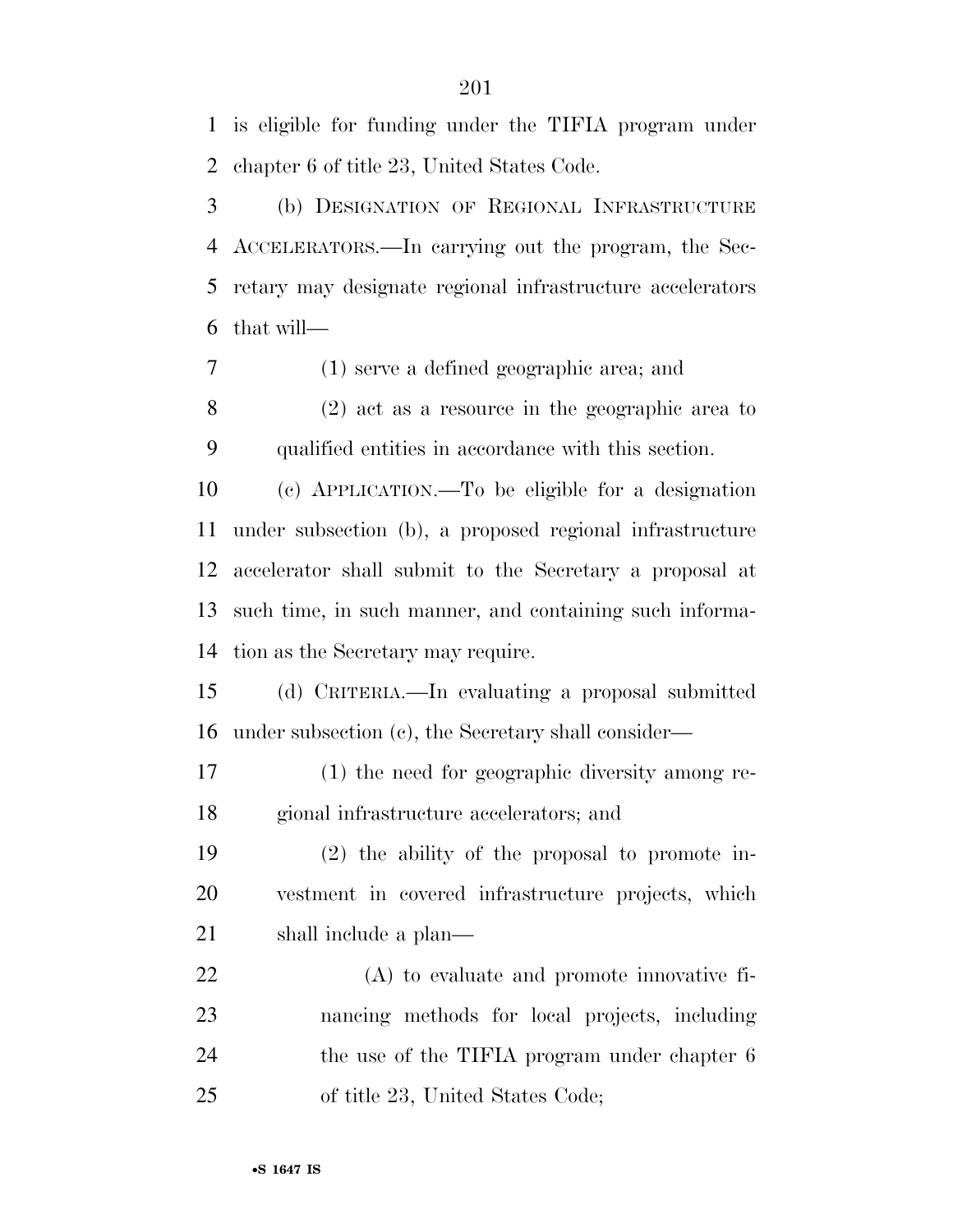| $\mathbf{1}$   | (B) to build capacity of State, local, and                 |
|----------------|------------------------------------------------------------|
| $\overline{2}$ | tribal governments to evaluate and structure               |
| 3              | projects involving the investment of private cap-          |
| $\overline{4}$ | ital;                                                      |
| 5              | (C) to provide technical assistance and in-                |
| 6              | formation on best practices with respect to fi-            |
| $\tau$         | nancing the projects;                                      |
| 8              | (D) to increase transparency with respect                  |
| 9              | to infrastructure project analysis and using in-           |
| 10             | novative financing for public infrastructure               |
| 11             | projects;                                                  |
| 12             | (E) to deploy predevelopment capital pro-                  |
| 13             | grams designed to facilitate the creation of a             |
| 14             | pipeline of infrastructure projects available for          |
| 15             | investment;                                                |
| 16             | (F) to bundle smaller-scale and rural                      |
| 17             | projects into larger proposals that may be more            |
| 18             | attractive for investment; and                             |
| 19             | (G) to reduce transaction costs for public                 |
| 20             | project sponsors.                                          |
| 21             | (e) ANNUAL REPORT.—Not less frequently than once           |
| 22             | each year, the Secretary shall submit to Congress a report |
| 23             | that describes the findings and effectiveness of the pro-  |
| 24             | gram.                                                      |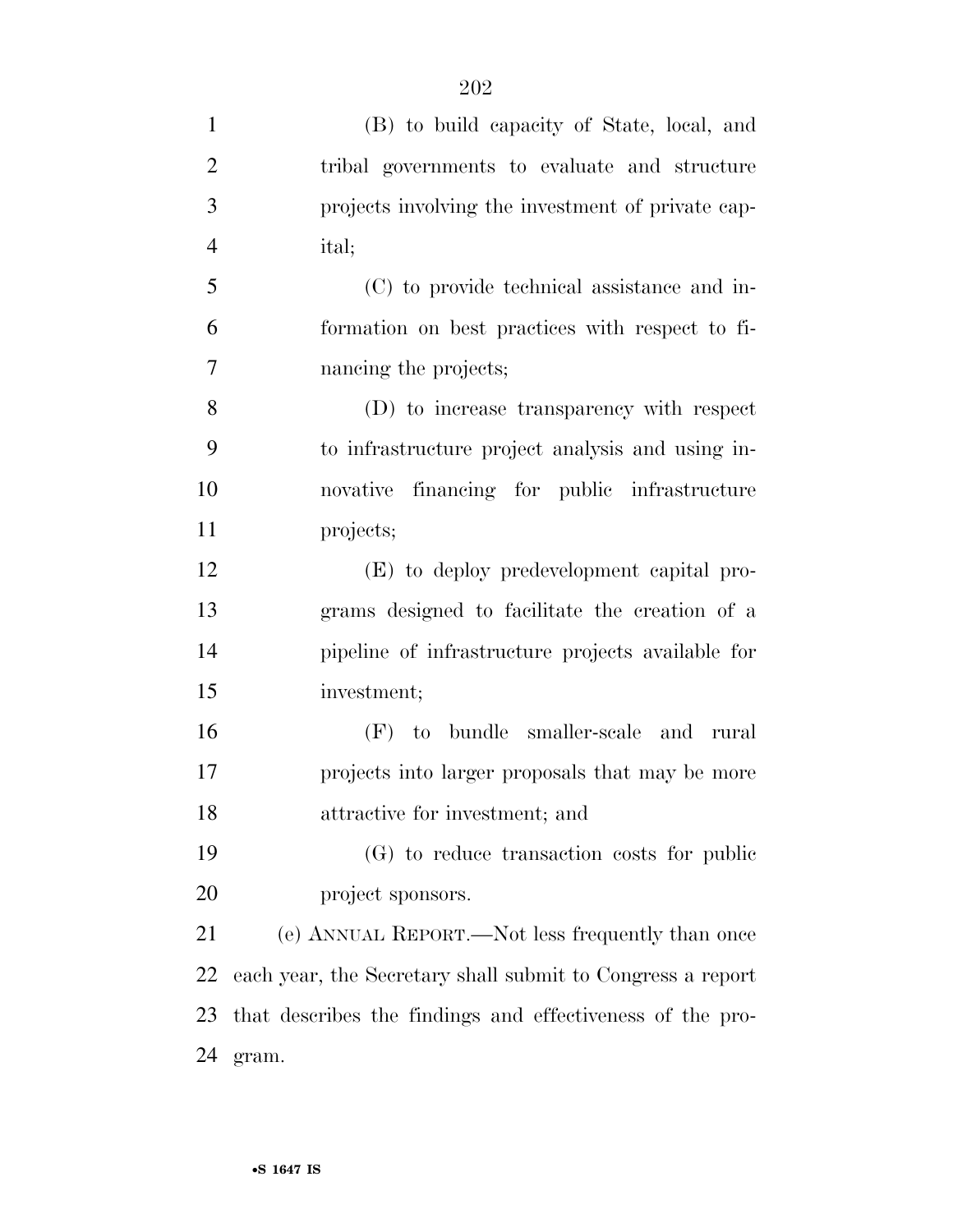| 1              | (f) AUTHORIZATION OF APPROPRIATIONS.—There is              |
|----------------|------------------------------------------------------------|
| $\overline{2}$ | authorized to be appropriated to carry out the program     |
| 3              | $$12,000,000,$ of which the Secretary shall use—           |
| $\overline{4}$ | $(1)$ \$11,750,000 for initial grants to regional          |
| 5              | infrastructure accelerators under subsection (b), to       |
| 6              | be expended not later than 270 days after the date         |
| 7              | of enactment of this Act; and                              |
| 8              | $(2)$ \$250,000 for administrative costs of car-           |
| 9              | rying out the program.                                     |
| 10             | TITLE II—TRANSPORTATION                                    |
| 11             | <b>INNOVATION</b>                                          |
| 12             | <b>Subtitle A—Research</b>                                 |
| 13             | SEC. 2001. RESEARCH, TECHNOLOGY, AND EDUCATION.            |
| 14             | (a) HIGHWAY RESEARCH AND DEVELOPMENT PRO-                  |
| 15             | GRAM.—Section $503(b)(3)$ of title 23, United States Code, |
| 16             | is amended—                                                |
| 17             | $(1)$ in subparagraph $(C)$ —                              |
| 18             | (A) in clause (xviii), by striking "and" at                |
| 19             | the end;                                                   |
| 20             | (B) in clause (xix), by striking the period                |
| 21             | at the end and inserting "; and"; and                      |
| 22             | (C) by adding at the end the following:                    |
| 23             | "(xx) accelerated mobile, highway-                         |
| 24             | speed, bridge inspection methods that pro-                 |
| 25             | vide<br>quantitative data-driven<br>decision-              |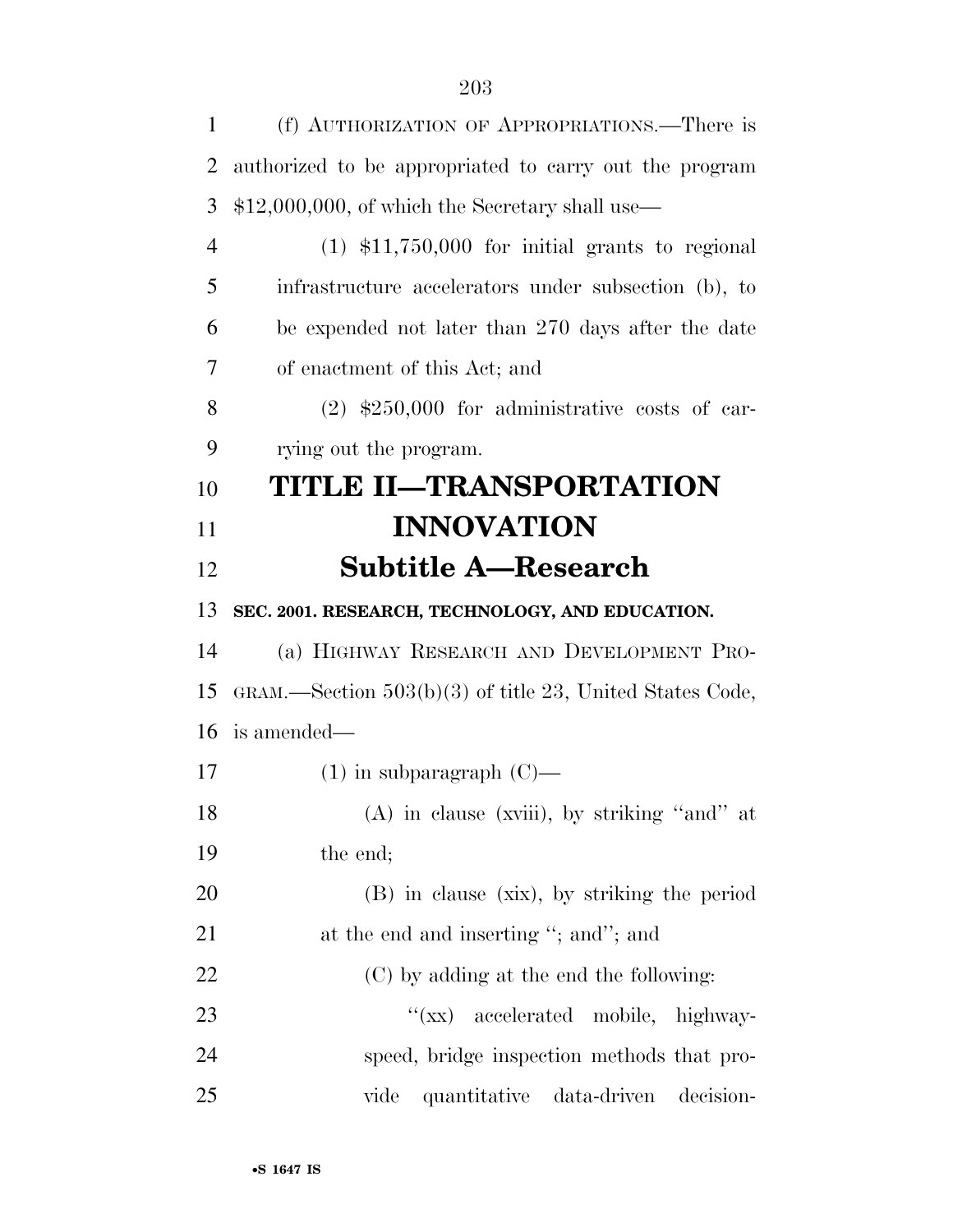| $\mathbf{1}$   | making capabilities without requiring lane           |
|----------------|------------------------------------------------------|
| $\overline{2}$ | closures."; and                                      |
| 3              | $(2)$ in subparagraph $(D)(i)$ , by inserting "and   |
| $\overline{4}$ | section $119(e)$ " after "this subparagraph".        |
| 5              | (b) TECHNOLOGY AND INNOVATION DEPLOYMENT             |
| 6              | PROGRAM.—Section $503(c)$ of title 23, United States |
| 7              | Code, is amended—                                    |
| 8              | $(1)$ in paragraph $(1)$ , in the matter preceding   |
| 9              | subparagraph (A), by striking "carry out" and in-    |
| 10             | serting "establish and implement";                   |
| 11             | $(2)$ in paragraph $(2)$ —                           |
| 12             | $(A)$ in subparagraph $(B)$ , by striking            |
| 13             | clause (i) and inserting the following:              |
| 14             | "(i) use not less than $50$ percent of               |
| 15             | the funds authorized to carry out this sub-          |
| 16             | section to make grants to, and enter into            |
| 17             | cooperative agreements and contracts with,           |
| 18             | States, other Federal agencies, institutions         |
| 19             | of higher education, private sector entities,        |
| 20             | and nonprofit organizations to carry out             |
| 21             | demonstration programs that will accel-              |
| 22             | erate the deployment and adoption of                 |
| 23             | transportation research activities;";                |
| 24             | $(B)$ by redesignating subparagraph $(C)$ as         |
| 25             | subparagraph $(D)$ ; and                             |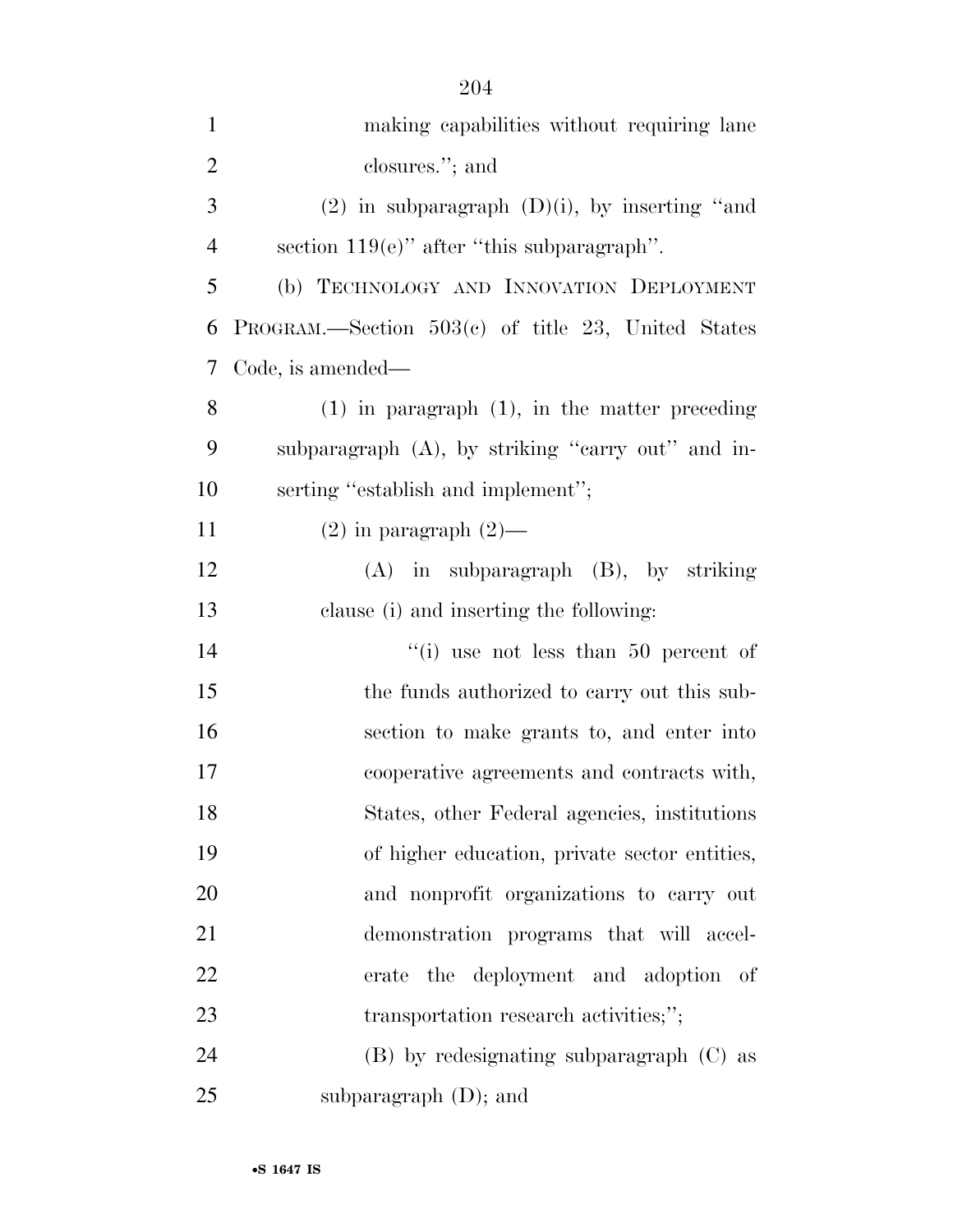| $\mathbf{1}$   | $(C)$ by inserting after subparagraph $(B)$   |
|----------------|-----------------------------------------------|
| $\overline{2}$ | the following:                                |
| 3              | "(C) INNOVATION GRANTS.-                      |
| $\overline{4}$ | "(i) IN GENERAL.—In carrying out              |
| 5              | the program established under subpara-        |
| 6              | $graph$ (B)(i), the Secretary shall establish |
| 7              | a transparent competitive process in which    |
| 8              | entities described in subparagraph $(B)(i)$   |
| 9              | may submit an application to receive a        |
| 10             | grant under this subsection.                  |
| 11             | "(ii) PUBLICATION OF APPLICATION              |
| 12             | PROCESS.—A description of the application     |
| 13             | process established by the Secretary          |
| 14             | shall—                                        |
| 15             | $\lq\lq$ (I) be posted on a public            |
| 16             | website;                                      |
| 17             | "(II) identify the information re-            |
| 18             | quired to be included in the applica-         |
| 19             | tion; and                                     |
| 20             | "(III) identify the criteria by               |
| 21             | which the Secretary shall select grant        |
| 22             | recipients.                                   |
| 23             | "(iii) SUBMISSION OF APPLICATION.—            |
| 24             | To receive a grant under this paragraph,      |
| 25             | an entity described in subparagraph $(B)(i)$  |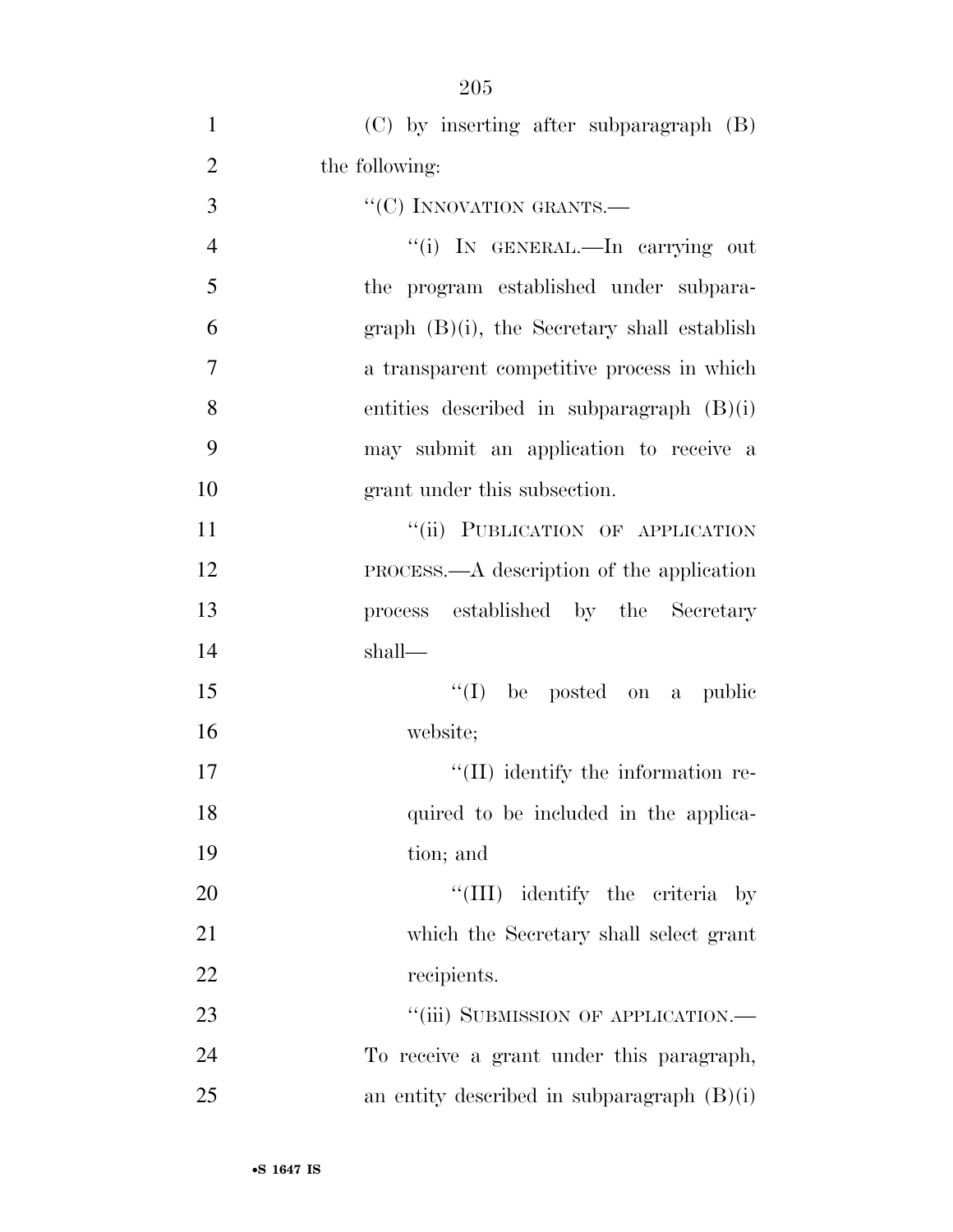| $\mathbf{1}$   | shall submit an application to the Sec-                 |
|----------------|---------------------------------------------------------|
| $\overline{2}$ | retary.                                                 |
| 3              | "(iv) SELECTION AND APPROVAL.-                          |
| $\overline{4}$ | The Secretary shall select and approve an               |
| 5              | application submitted under clause<br>(iii)             |
| 6              | based on whether the project described in               |
| $\tau$         | the application meets the goals of the pro-             |
| 8              | gram described in paragraph $(1)$ ."; and               |
| 9              | $(3)$ in paragraph $(3)(C)$ , by striking "each of      |
| 10             | fiscal years 2013 through 2014" and inserting "each"    |
| 11             | fiscal year".                                           |
| 12             | (c) CONFORMING AMENDMENT. Section $505(c)(1)$           |
|                |                                                         |
| 13             | of title 23, United States Code, is amended by striking |
| 14             | "section $503(c)(2)(C)$ " and inserting "section 503    |
| 15             | $(c)(2)(D)$ .                                           |
| 16             | SEC. 2002. INTELLIGENT TRANSPORTATION SYSTEMS.          |
| 17             | (a) INTELLIGENT TRANSPORTATION SYSTEMS DE-              |
| 18             | PLOYMENT.—Section 513 of title 23, United States Code,  |
| 19             | is amended by adding at the end the following:          |
| 20             | "(d) SYSTEM OPERATIONS AND ITS DEPLOYMENT               |
| 21             | <b>GRANT PROGRAM.</b>                                   |
| 22             | "(1) ESTABLISHMENT.—The Secretary shall es-             |
| 23             | tablish a competitive grant program to accelerate the   |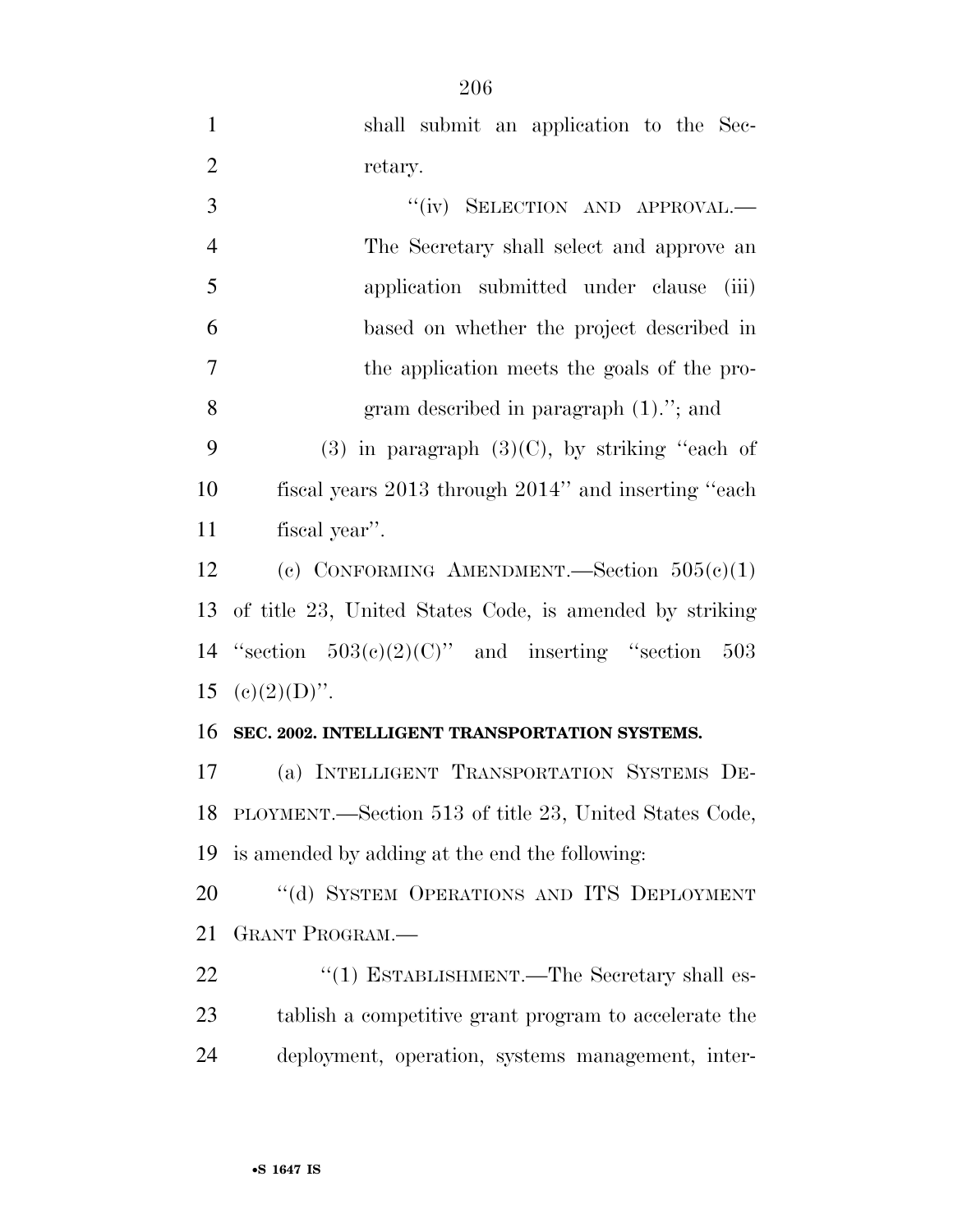| $\mathbf{1}$   | modal integration, and interoperability of the ITS     |
|----------------|--------------------------------------------------------|
| $\overline{2}$ | program and ITS-enabled operational strategies—        |
| 3              | "(A) to measure and improve the perform-               |
| $\overline{4}$ | ance of the surface transportation system;             |
| 5              | $\lq\lq$ to reduce traffic congestion and the          |
| 6              | economic and environmental impacts of traffic          |
| 7              | congestion;                                            |
| 8              | $\lq\lq$ (C) to minimize fatalities and injuries;      |
| 9              | "(D) to enhance mobility of people and                 |
| 10             | goods;                                                 |
| 11             | $\lq\lq(E)$ to improve traveler information and        |
| 12             | services; and                                          |
| 13             | $\lq\lq(F)$ to optimize existing roadway capacity.     |
| 14             | "(2) APPLICATION.—To be eligible for a grant           |
| 15             | under this subsection, an eligible entity shall submit |
| 16             | an application to the Secretary that includes—         |
| 17             | "(A) a plan to deploy and provide for the              |
| 18             | long-term operation and maintenance of intel-          |
| 19             | ligent transportation systems to improve safety,       |
| 20             | efficiency, system performance, and return on          |
| 21             | investment, such as—                                   |
| 22             | "(i) autonomous vehicle, vehicle-to-ve-                |
| 23             | hicle, and vehicle-to-infrastructure commu-            |
| 24             | nication technologies;                                 |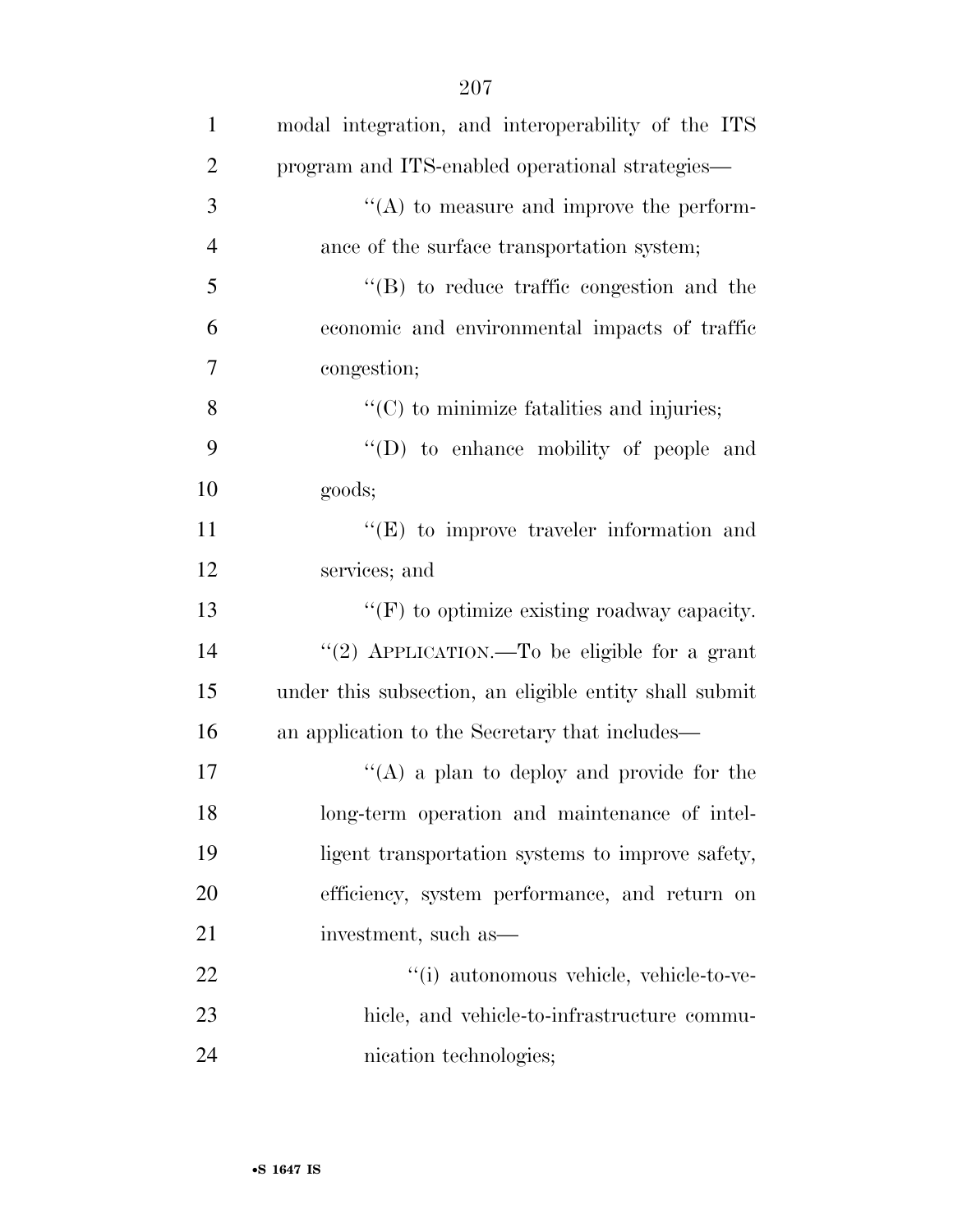- 1  $"$ (ii) real-time integrated traffic, tran- sit, and multimodal transportation infor- mation; ''(iii) advanced traffic, freight, park- ing, and incident management systems; ''(iv) advanced technologies to improve transit and commercial vehicle operations; ''(v) synchronized, adaptive, and tran- sit preferential traffic signals; ''(vi) advanced infrastructure condi-11 tion assessment technologies; and ''(vii) other technologies to improve system operations, including ITS applica- tions necessary for multimodal systems in- tegration and for achieving performance goals; ''(B) quantifiable system performance im- provements, including— ''(i) reductions in traffic-related crashes, congestion, and costs; 21  $"$ (ii) optimization of system efficiency; and 23  $\frac{1}{1}$  ''(iii) improvement of access to trans-
- portation services;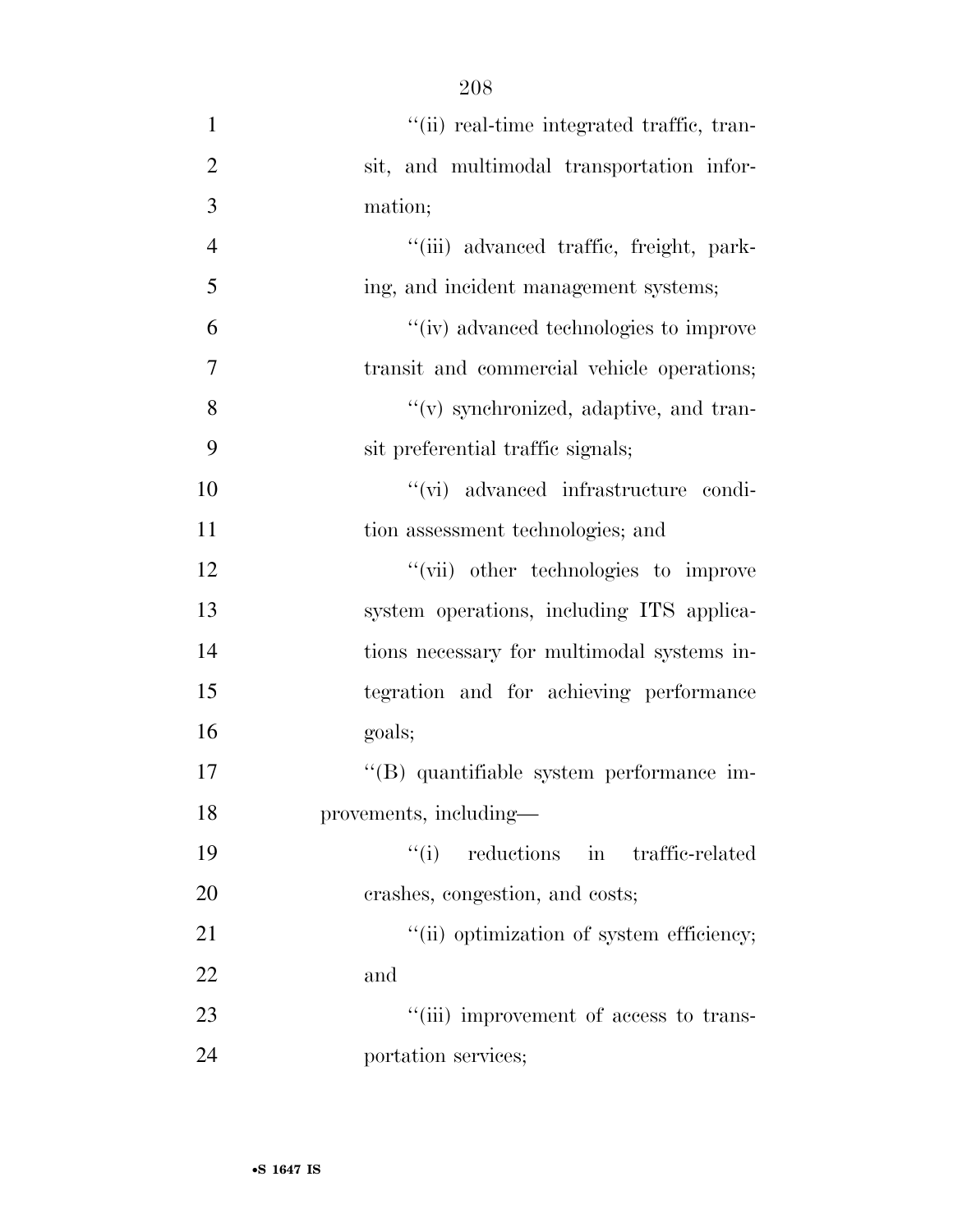$\langle ^{\prime}(C) \rangle$  quantifiable safety, mobility, and en- vironmental benefit projections, including data- driven estimates of the manner in which the project will improve the efficiency of the trans- portation system and reduce traffic congestion in the region; ''(D) a plan for partnering with the private sector, including telecommunications industries and public service utilities, public agencies (in- cluding multimodal and multijurisdictional enti- ties), research institutions, organizations rep- resenting transportation and technology leaders, and other transportation stakeholders;  $((E)$  a plan to leverage and optimize exist- ing local and regional ITS investments; and ''(F) a plan to ensure interoperability of deployed technologies with other tolling, traffic management, and intelligent transportation sys-

tems.

20 "(3) SELECTION.—

21 "(A) IN GENERAL.—Effective beginning not later than 1 year after the date of enact- ment of the DRIVE Act, the Secretary may provide grants to eligible entities under this subsection.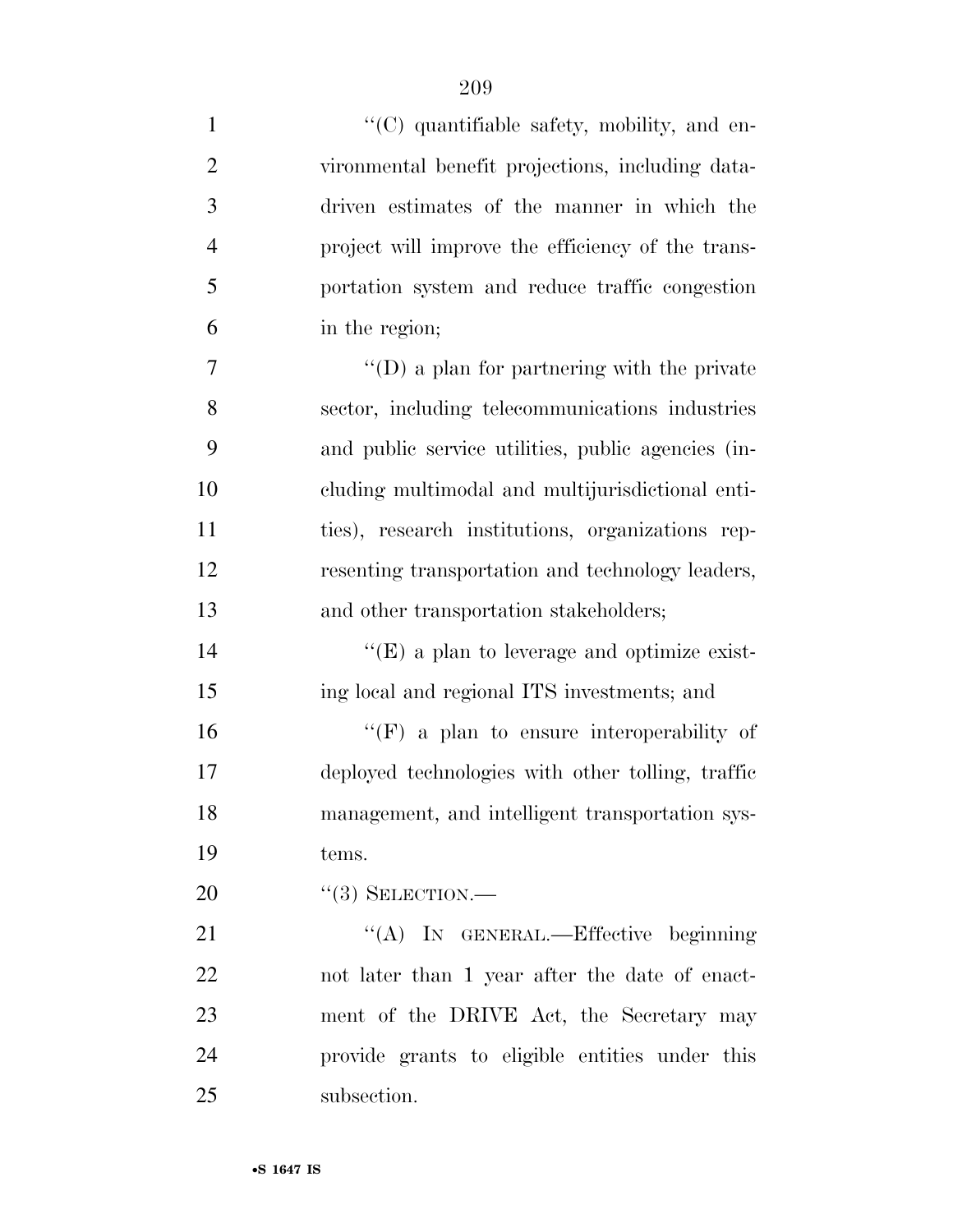| $\mathbf{1}$   | "(B) GEOGRAPHIC DIVERSITY.—In award-                |
|----------------|-----------------------------------------------------|
| $\overline{2}$ | ing a grant under this subsection, the Secretary    |
| 3              | shall ensure, to the maximum extent prac-           |
| $\overline{4}$ | ticable, that grant recipients represent diverse    |
| 5              | geographical areas of the United States, includ-    |
| 6              | ing urban, suburban, and rural areas.               |
| 7              | "(C) NON-FEDERAL SHARE.—In awarding                 |
| 8              | a grant under the subsection, the Secretary         |
| 9              | shall give priority to grant recipients that dem-   |
| 10             | onstrate an ability to contribute a significant     |
| 11             | non-Federal share to the cost of carrying out       |
| 12             | the project for which the grant is received.        |
| 13             | "(4) ELIGIBLE USES.—Projects for which              |
| 14             | grants awarded under this subsection may be used    |
| 15             | include-                                            |
| 16             | $\lq\lq$ the deployment of autonomous vehi-         |
| 17             | cle, vehicle-to-vehicle, and vehicle-to-infrastruc- |
| 18             | ture communication technologies;                    |
| 19             | "(B) the establishment and implementa-              |
| 20             | tion of ITS and ITS-enabled operations strate-      |
| 21             | gies that improve performance in the areas of—      |
| 22             | "(i) traffic operations;                            |
| 23             | "(ii) emergency response to surface                 |
| 24             | transportation incidents;                           |
| 25             | "(iii) incident management;                         |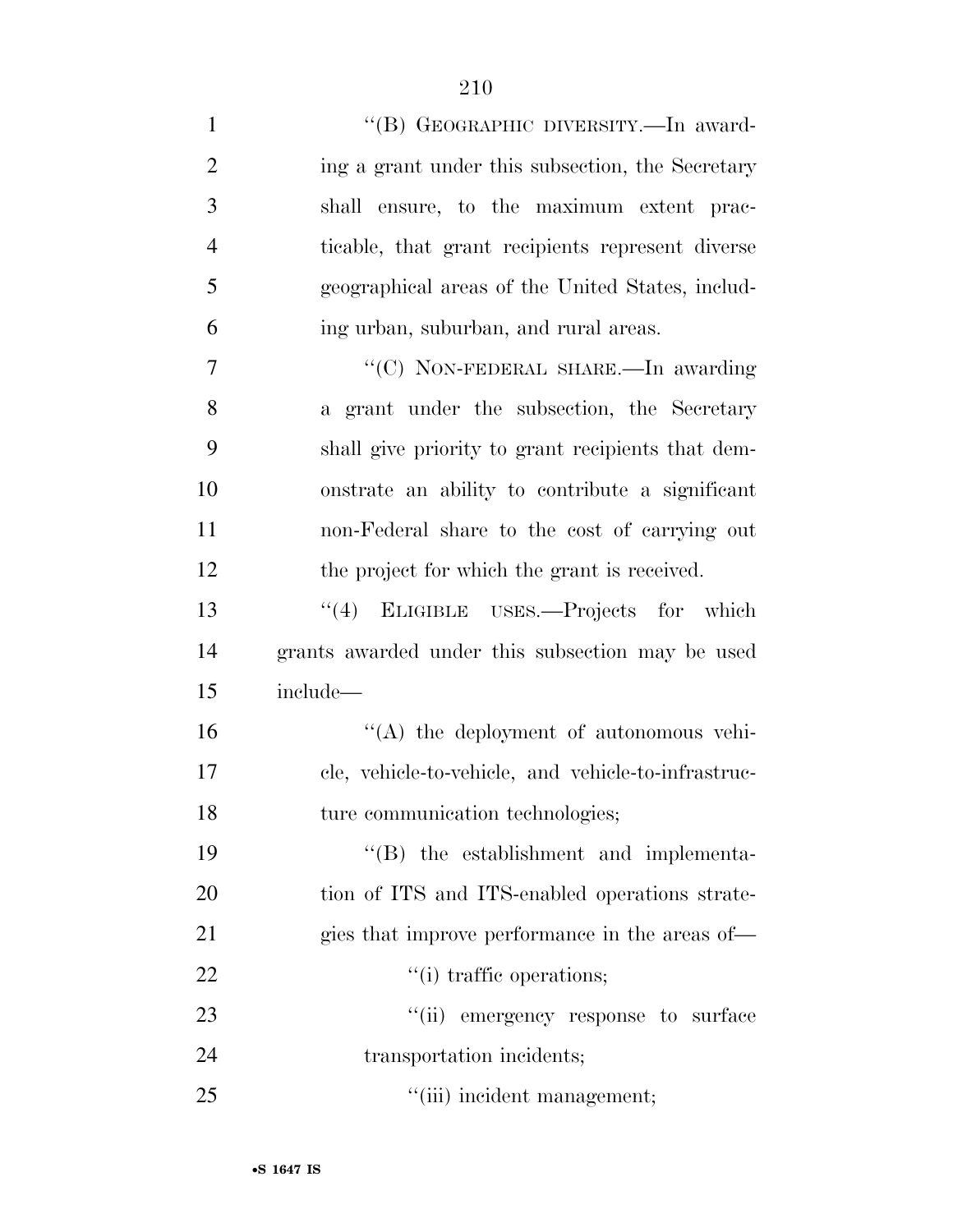- ''(iv) transit and commercial vehicle operations improvements; 3  $''(v)$  weather event response manage- ment by State and local authorities; ''(vi) surface transportation network and facility management; 7  $''(\text{vii})$  construction and work zone management; 9  $"$ (viii) traffic flow information; 10  $"$ (ix) freight management; and 11  $''(x)$  congestion management; 12  $\langle ^{\prime}(C) \rangle$  carrying out activities that support the creation of networks that link metropolitan and rural surface transportation systems into an integrated data network, capable of col- lecting, sharing, and archiving transportation system traffic condition and performance infor- mation; ''(D) the implementation of intelligent transportation systems and technologies that improve highway safety through information and communications systems linking vehicles,
- users, and emergency responders;

infrastructure, mobile devices, transportation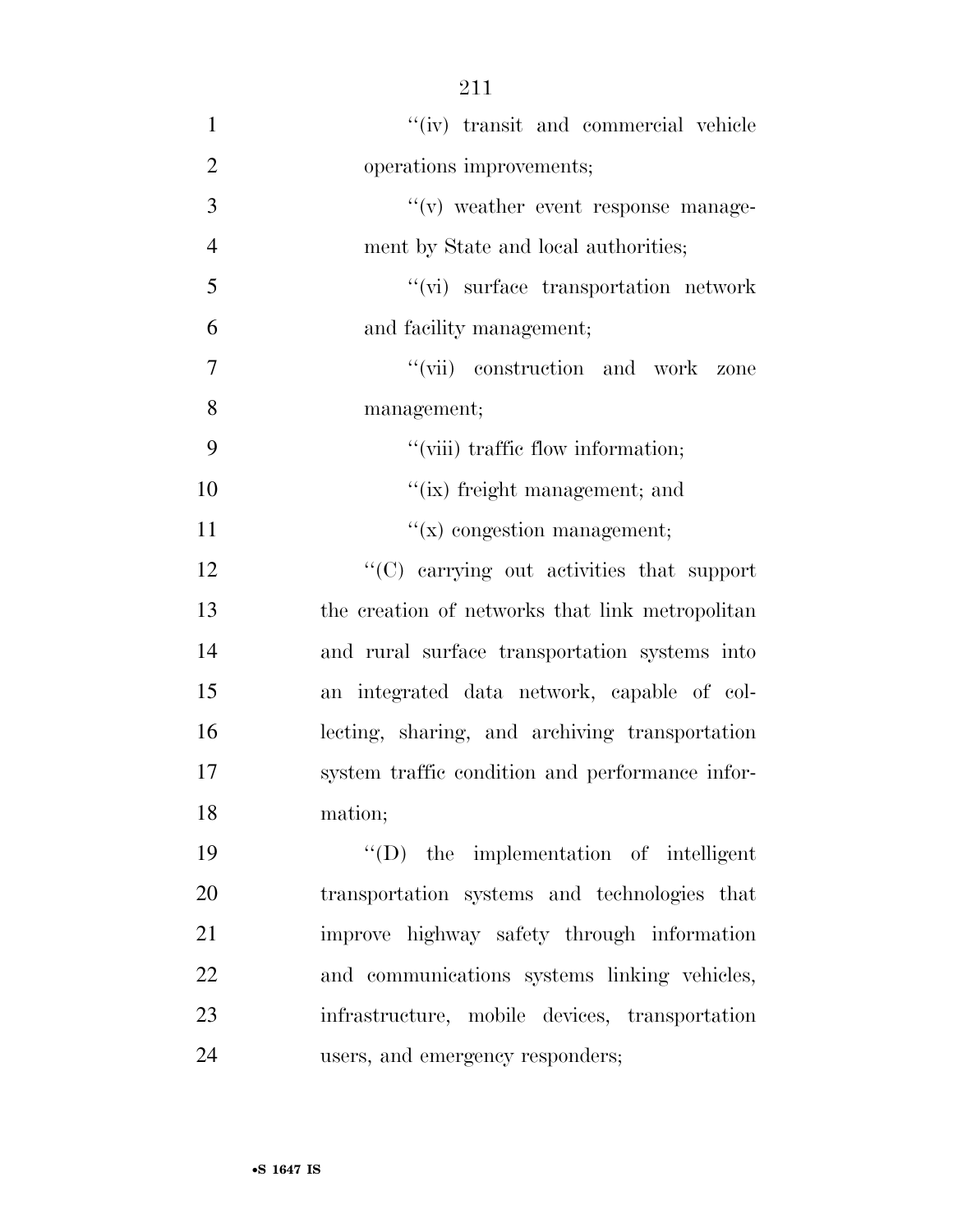$"$ (E) the provision of services necessary to ensure the efficient operation and management of ITS infrastructure, including costs associated with communications, utilities, rent, hardware, software, labor, administrative costs, training, and technical services;  $\langle \text{``(F)} \rangle$  the provision of support for the estab- lishment and maintenance of institutional rela- tionships between transportation agencies, po- lice, emergency medical services, private emer- gency operators, freight operators, shippers, public service utilities, and telecommunications providers;  $((G)$  carrying out multimodal and cross-ju- risdictional planning and deployment of regional transportation systems operations and manage-ment approaches; and

18 "(H) performing project evaluations to de- termine the costs, benefits, lessons learned, and future deployment strategies associated with the deployment of intelligent transportation sys-tems.

23 "(5) REPORT TO SECRETARY.—For each fiscal year that an eligible entity receives a grant under this subsection, not later than 1 year after receiving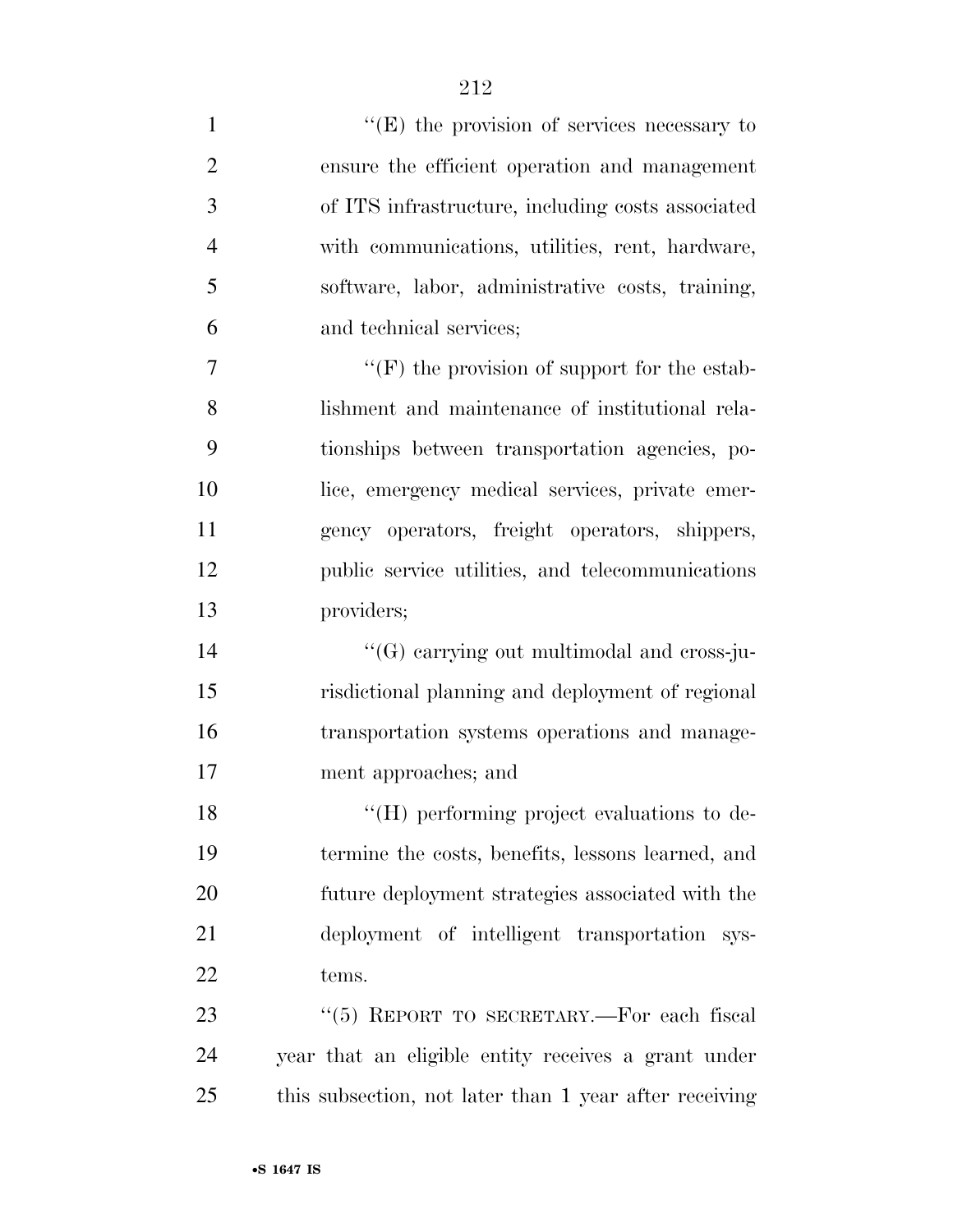| $\mathbf{1}$   | the grant, each recipient shall submit to the Sec-    |
|----------------|-------------------------------------------------------|
| $\overline{2}$ | retary a report that describes how the project has    |
| 3              | met the expectations projected in the deployment      |
| $\overline{4}$ | plan submitted with the application, including infor- |
| 5              | mation on-                                            |
| 6              | "(A) how the program has helped reduce                |
| 7              | traffic crashes, congestion, costs, and other ben-    |
| 8              | efits of the deployed systems;                        |
| 9              | "(B) the effect of measuring and improv-              |
| 10             | ing transportation system performance through         |
| 11             | the deployment of advanced technologies;              |
| 12             | "(C) the effectiveness of providing real-             |
| 13             | time integrated traffic, transit, and multimodal      |
| 14             | transportation information to the public that al-     |
| 15             | lows the public to make informed travel deci-         |
| 16             | sions; and                                            |
| 17             | $\lq\lq$ (D) lessons learned and recommendations      |
| 18             | for future deployment strategies to optimize          |
| 19             | transportation efficiency and multimodal system       |
| 20             | performance.                                          |
| 21             | "(6) REPORT TO CONGRESS.—Not later than $2$           |
| 22             | years after the date on which the first grant is      |
| 23             | awarded under this subsection and annually there-     |
| 24             | after for each fiscal year for which grants are       |
| 25             | awarded under this subsection, the Secretary shall    |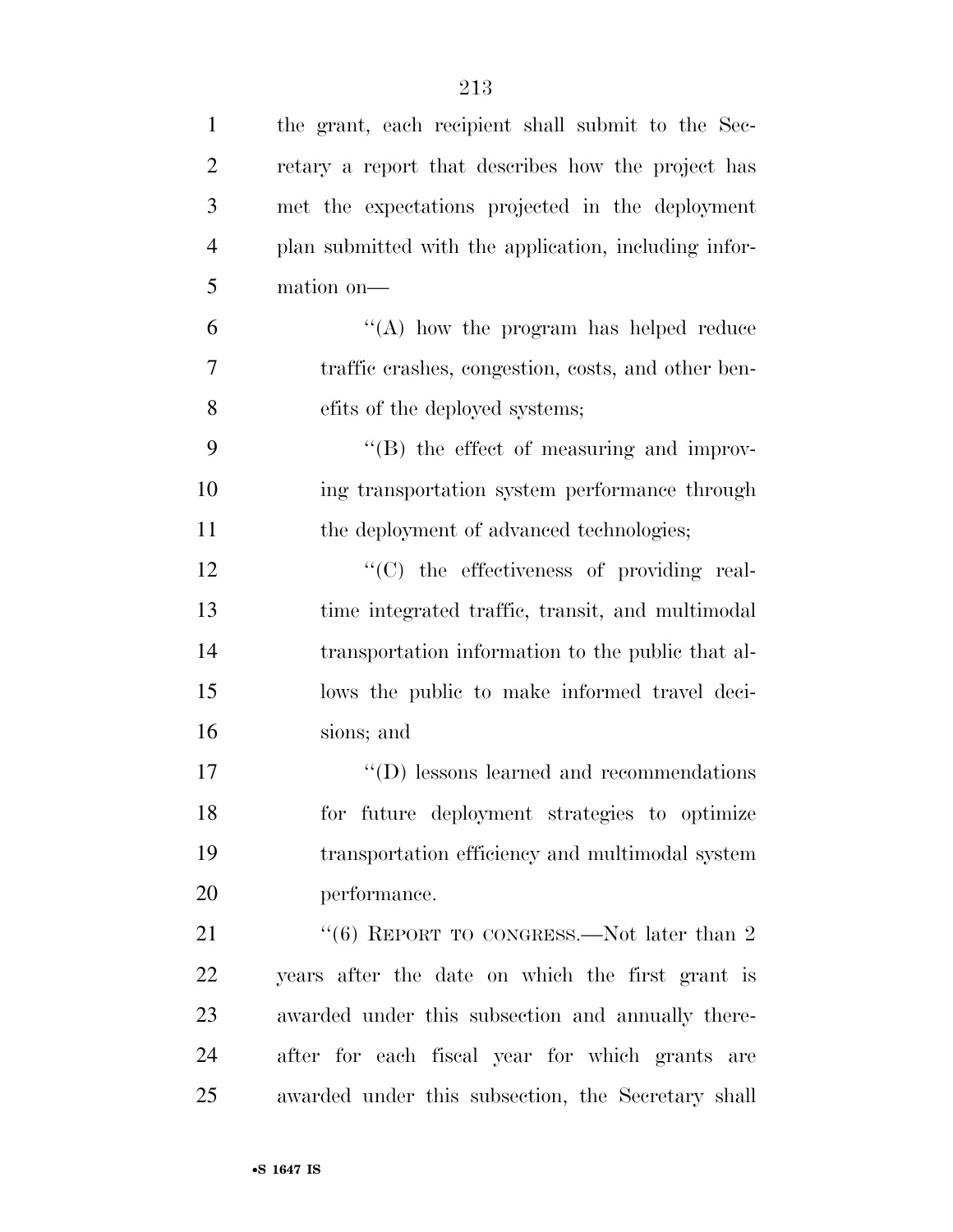| $\mathbf{1}$   | submit to Congress a report that describes the effec- |
|----------------|-------------------------------------------------------|
| 2              | tiveness of the grant recipients in meeting the pro-  |
| 3              | jected deployment plan goals, including data on how   |
| $\overline{4}$ | the grant program has—                                |
| 5              | $\lq\lq$ reduced traffic-related fatalities and       |
| 6              | injuries;                                             |
| $\tau$         | "(B) reduced traffic congestion and im-               |
| 8              | proved travel-time reliability;                       |

9  $\cdot$  (C) reduced transportation-related emis-sions;

 ''(D) optimized multimodal system per-formance;

13 ''(E) improved access to transportation al-ternatives;

15 "'(F) provided the public with access to real-time integrated traffic, transit, and multimodal transportation information to make informed travel decisions;

 ''(G) provided cost savings to transpor- tation agencies, businesses, and the traveling public; and

22  $\bullet$  "(H) provided other benefits to transpor-tation users and the general public.

24 ''(7) ADDITIONAL GRANTS.—If the Secretary determines, based on a report submitted under para-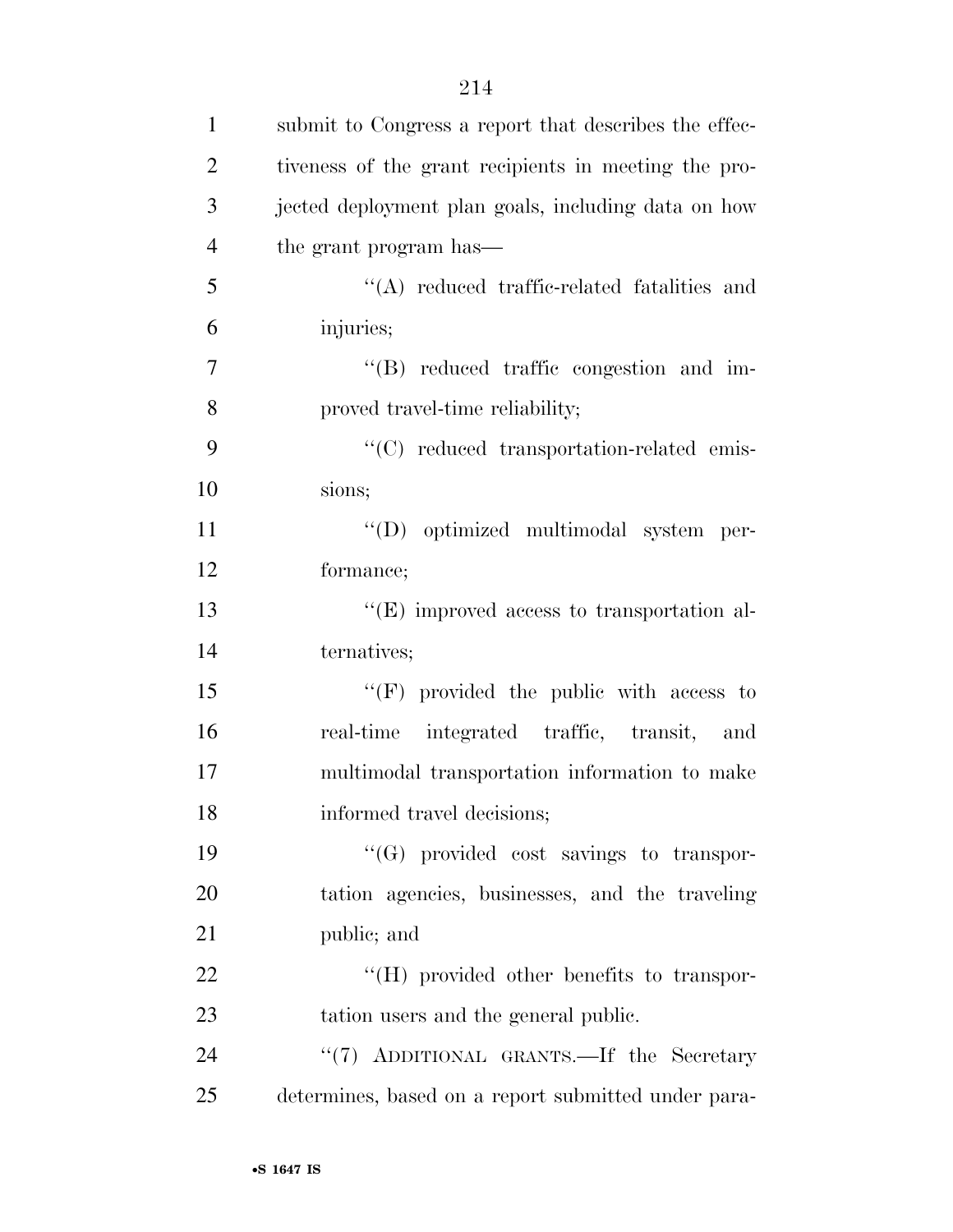| $\mathbf{1}$   | $graph(5)$ , that a grant recipient is not complying    |
|----------------|---------------------------------------------------------|
| $\overline{2}$ | with the established grant criteria, the Secretary      |
| 3              | $may-$                                                  |
| $\overline{4}$ | $\lq\lq$ cease payment to the recipient of any          |
| 5              | remaining grant amounts; and                            |
| 6              | $\lq\lq(B)$ redistribute any remaining amounts          |
| $\overline{7}$ | to other eligible entities under this section.          |
| 8              | "(8) NON-FEDERAL SHARE.—The Federal                     |
| 9              | share of the cost of a project for which a grant is     |
| 10             | provided under this subsection shall not exceed 50      |
| 11             | percent of the cost of the project.                     |
| 12             | "(9) FUNDING.—Of the funds made available               |
| 13             | each fiscal year to carry out the intelligent transpor- |
| 14             | tation system program under sections 512 through        |
| 15             | 518, not less than $$30,000,000$ shall be used to       |
| 16             | carry out this subsection.".                            |
| 17             | (b) INTELLIGENT TRANSPORTATION SYSTEMS GOALS            |
|                | 18 AND PURPOSES.—Section 514(a) of title 23, United     |
| 19             | States Code, is amended—                                |
| 20             | $(1)$ in paragraph $(4)$ , by striking "and" at the     |
| 21             | end; and                                                |
| 22             | $(2)$ by striking paragraph $(5)$ and inserting the     |
| 23             | following:                                              |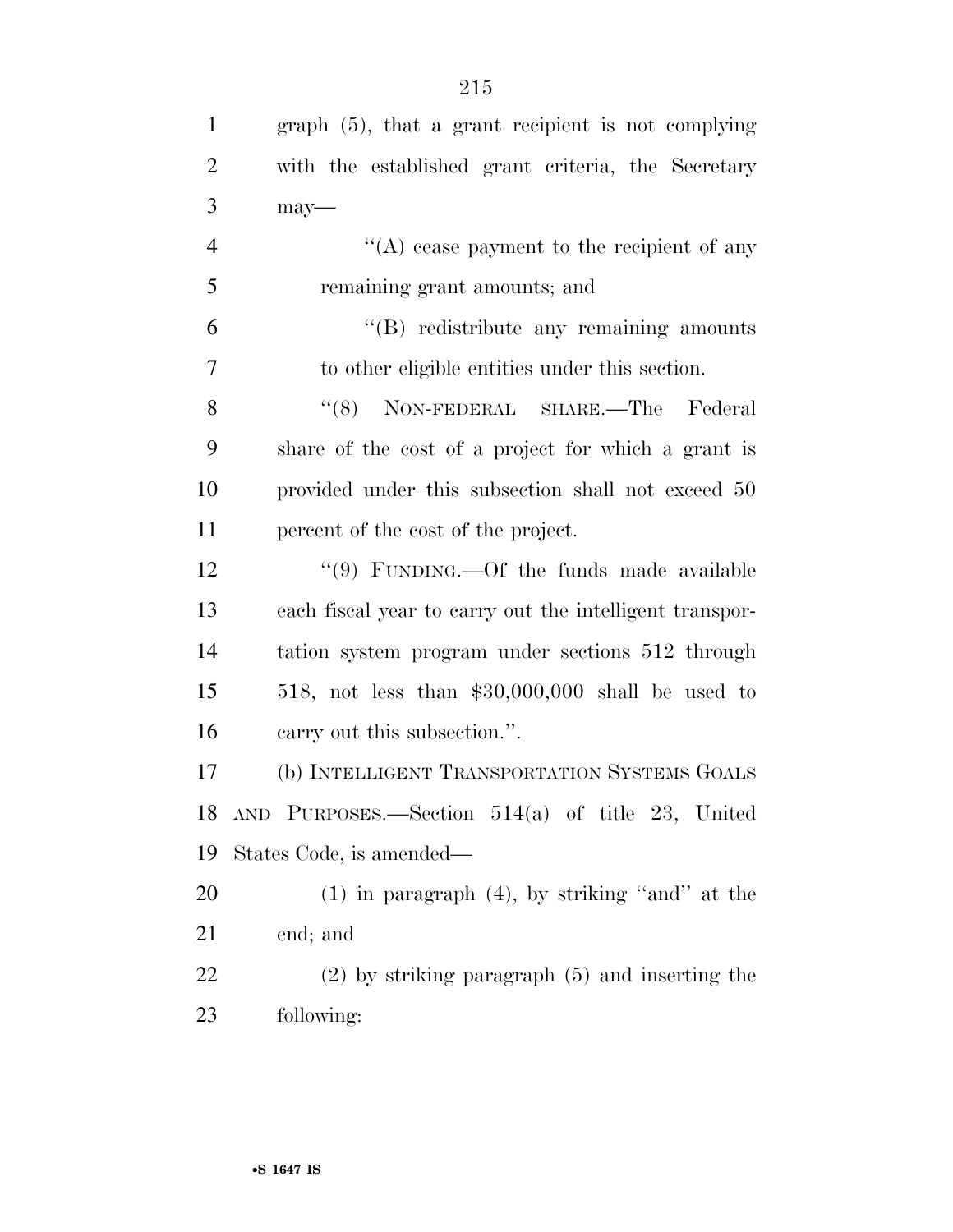1 ''(5) improvement of the ability of the United States to respond to security-related or other man-made emergencies and natural disasters; and

 ''(6) enhancement of the freight system of the United States and support to freight policy goals by conducting heavy duty vehicle demonstration activi- ties and accelerating adoption of ITS applications in freight operations.''.

 (c) ITS ADVISORY COMMITTEE REPORT.—Section 515(h)(4) of title 23, United States Code, is amended in the matter preceding subparagraph (A) by striking ''Feb- ruary 1 of each year after the date of enactment of the Transportation Research and Innovative Technology Act of 2012'' and inserting ''May 1 of each year''.

#### **SEC. 2003. FUTURE INTERSTATE STUDY.**

(a) FINDINGS.—Congress finds that—

 (1) a well-developed system of transportation infrastructure is critical to the economic well-being, health, and welfare of the people of the United States;

 (2) the 47,000-mile national Interstate System is the backbone to that transportation infrastructure system; and

(3) as of the date of enactment of this Act—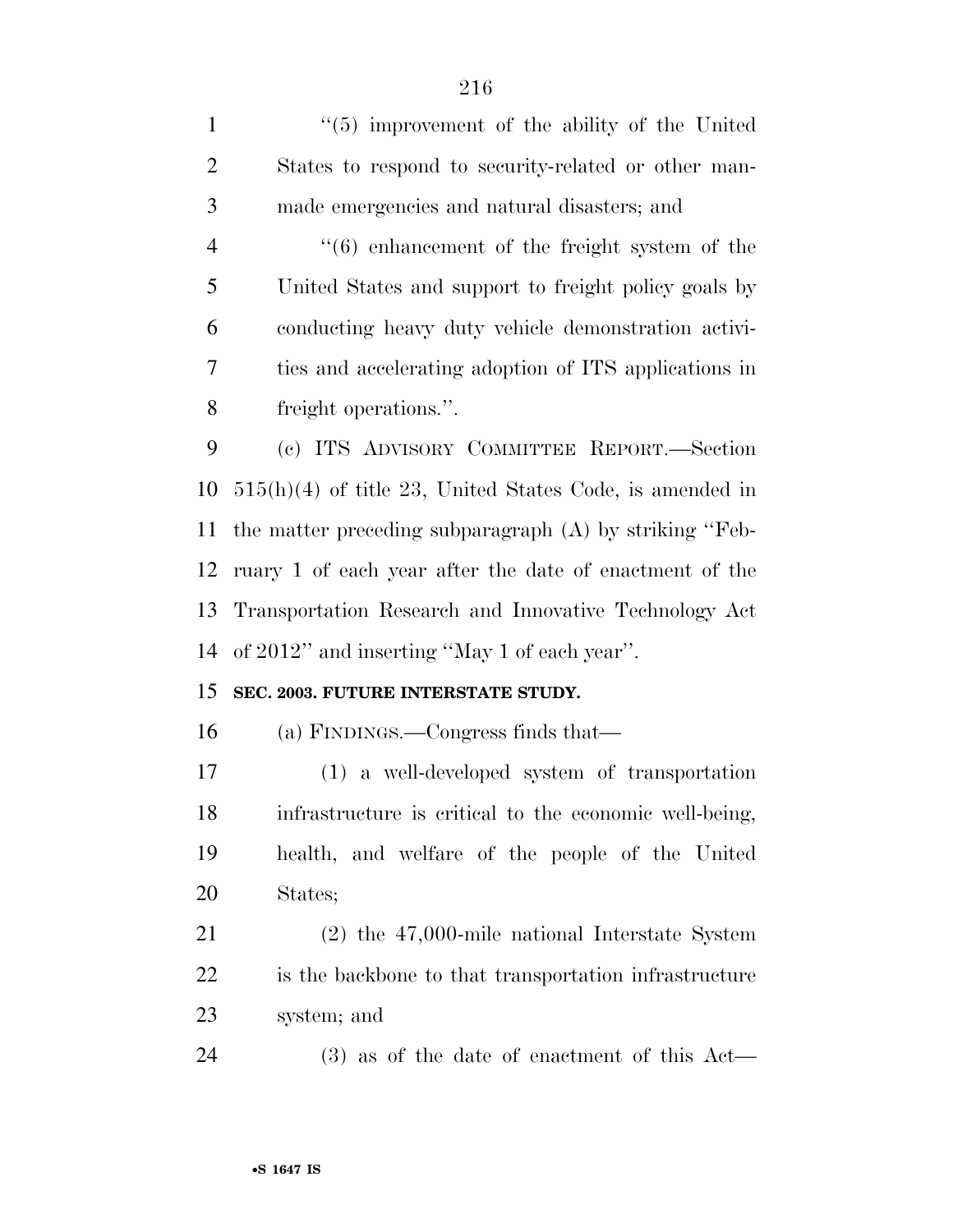(A) many segments of the approximately 60-year-old Interstate System are well beyond the 50-year design life of the System and yet these aging facilities are central to the trans- portation infrastructure system, carrying 25 percent of the vehicle traffic of the United States on just 1 percent of the total public roadway mileage;

 (B) the need for ongoing maintenance, preservation, and reconstruction of the Inter- state System has grown due to increasing and changing travel demands; and

 (C) simple maintenance of the current con- dition and configuration of the Interstate Sys- tem is insufficient for the System to fully serve the transportation needs of the United States 17 for the next 50 years.

 (b) FUTURE INTERSTATE SYSTEM STUDY.—Not later than 180 days after the date of enactment of this Act, the Secretary shall enter into an agreement with the Transportation Research Board of the National Acad- emies to conduct a study on the actions needed to upgrade and restore the Dwight D. Eisenhower National System of Interstate and Defense Highways to its role as a pre-mier system network that meets the growing and shifting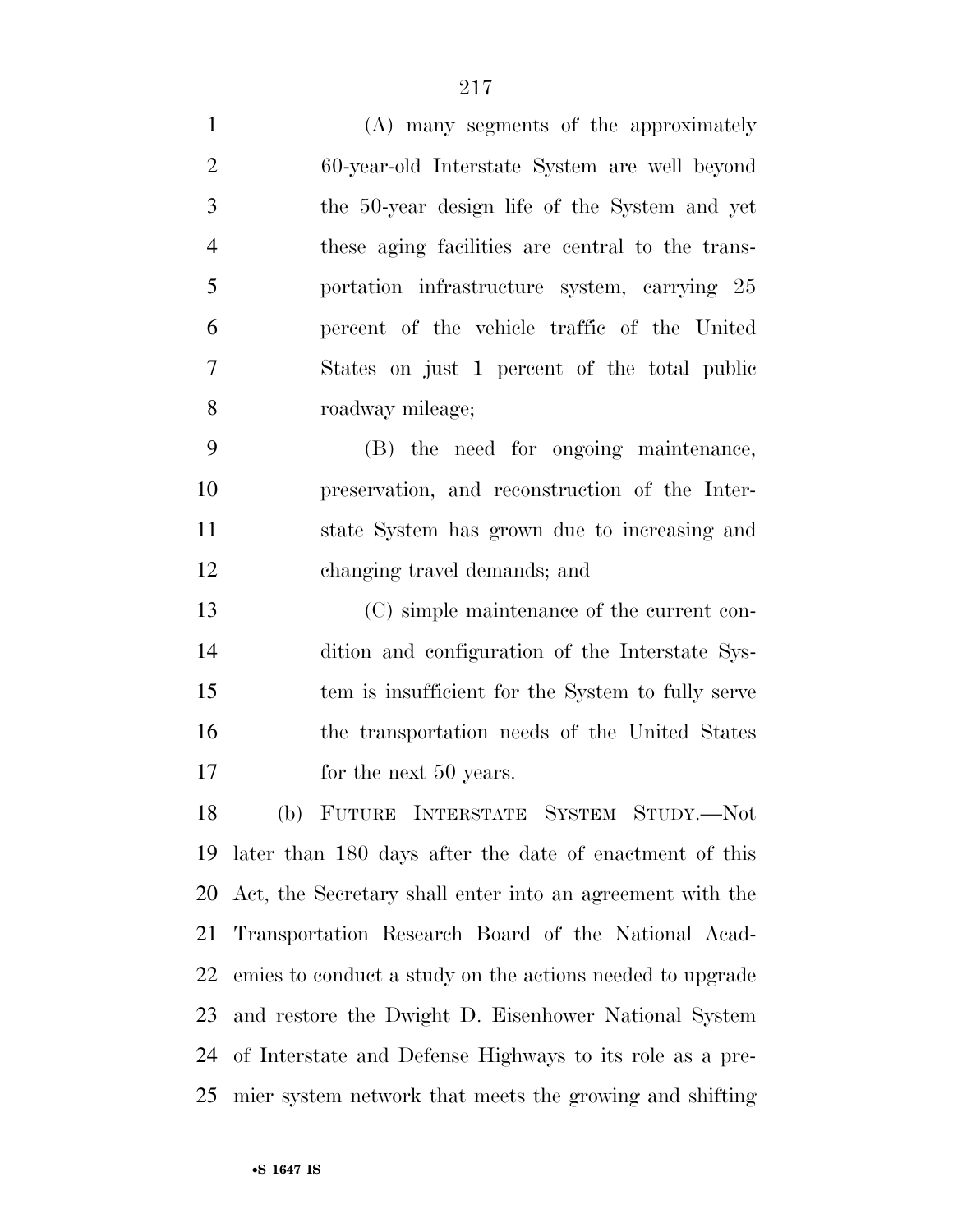demands of the 21st century and for the next 50 years (referred to in this section as the ''study'').

 (c) METHODOLOGIES.—In conducting the study, the Transportation Research Board shall build on the meth- odologies examined and recommended in the report pre- pared for the American Association of State Highway and Transportation Officials entitled ''National Cooperative Highway Research Program Project 20–24(79): Specifica- tions for a National Study of the Future 3R, 4R, and Ca- pacity Needs of the Interstate System'' and dated Decem-ber 2013.

(d) RECOMMENDATIONS.—The study—

 (1) shall include specific recommendations re- garding the features, standards, capacity needs, ap- plication of technologies, and intergovernmental roles to upgrade the Interstate System, including any revisions to law (including regulations) that the Transportation Research Board determines appro-priate to achieve the goals; and

 (2) is encouraged to build on the robust institu- tional knowledge in the highway industry in applying the techniques involved in implementing the study.

 (e) CONSIDERATIONS.—In carrying out the study, the Transportation Research Board shall determine the need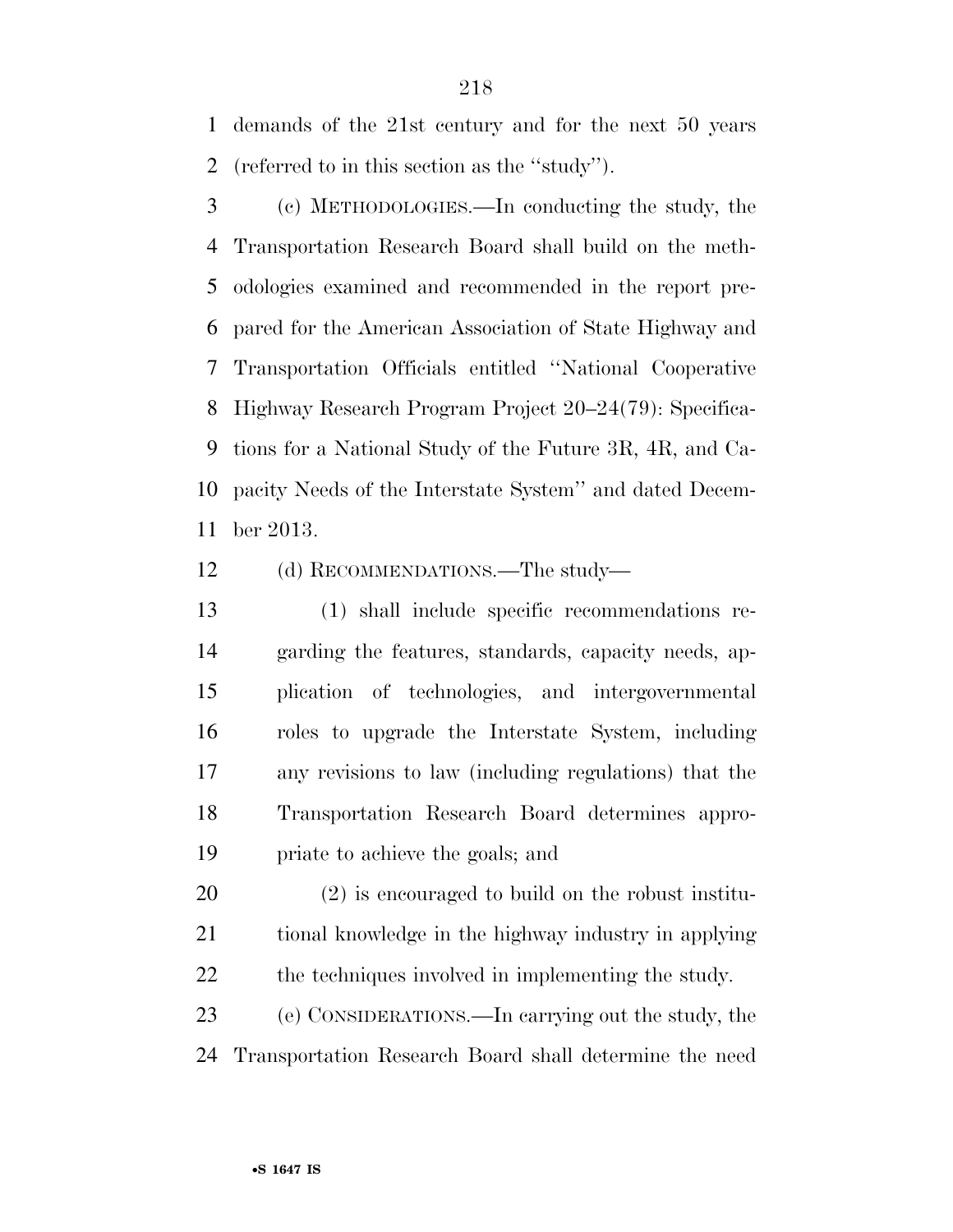for reconstruction and improvement of the Interstate Sys-tem by considering—

| 3              | (1)<br>future demands on transportation infra-        |
|----------------|-------------------------------------------------------|
| $\overline{4}$ | structure determined for national planning purposes,  |
| 5              | including commercial and private traffic flows to     |
| 6              | serve future economic activity and growth;            |
| 7              | $(2)$ the expected condition of the current Inter-    |
| 8              | state System over the next 50 years, including long-  |
| 9              | term deterioration and reconstruction needs;          |
| 10             | (3) those National Highway System routes that         |
| 11             | should be added to the existing Interstate System to  |
| 12             | more efficiently serve national traffic flows;        |
| 13             | (4) features that would take advantage of tech-       |
| 14             | nological capabilities to address modern standards of |
| 15             | construction, maintenance, and operations, for pur-   |
| 16             | poses of safety, and system management, taking into   |
| 17             | further consideration system performance and cost;    |
| 18             | and                                                   |
| 19             | (5) the resources necessary to maintain and im-       |
| 20             | prove the Interstate System, including the resources  |
| 21             | required to upgrade those National Highway System     |
| 22             | routes identified in paragraph (3) to Interstate      |
| 23             | standards.                                            |

 (f) CONSULTATION.—In carrying out the study, the Transportation Research Board—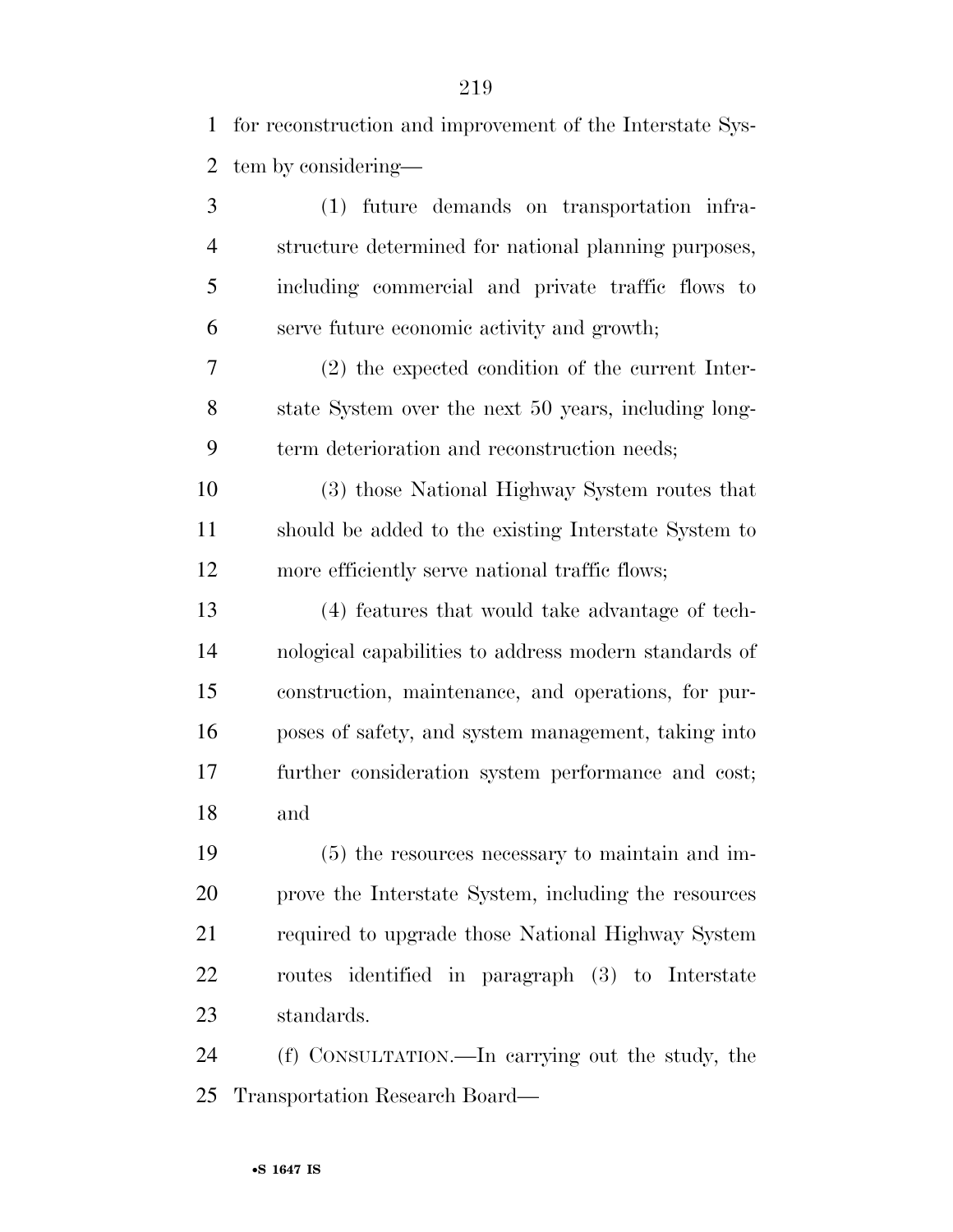| $\mathbf{1}$   | (1) shall convene and consult with a panel of               |
|----------------|-------------------------------------------------------------|
| $\overline{2}$ | national experts including current and future own-          |
| 3              | ers, operators, and users of the Interstate System          |
| $\overline{4}$ | and private sector stakeholders; and                        |
| 5              | $(2)$ is encouraged to consult with—                        |
| 6              | (A) the Federal Highway Administration;                     |
| 7              | (B) States;                                                 |
| 8              | (C) planning agencies at the metropolitan,                  |
| 9              | State, and regional levels;                                 |
| 10             | (D) the motor carrier industry;                             |
| 11             | (E) freight shippers;                                       |
| 12             | (F) highway safety groups; and                              |
| 13             | (G) other appropriate entities.                             |
| 14             | (g) REPORT.—Not later than 3 years after the date           |
| 15             | of enactment of this Act, the Transportation Research       |
| 16             | Board shall submit to the Secretary, the Committee on       |
| 17             | Environment and Public Works of the Senate, and the         |
| 18             | Committee on Transportation and Infrastructure of the       |
| 19             | House of Representatives a report on the results of the     |
| 20             | study conducted under this section.                         |
| 21             | (h) FUNDING.—From amounts authorized to carry               |
| 22             | out the Highway Research and Development Program, the       |
| 23             | Secretary shall use up to $$5,000,000$ for fiscal year 2016 |
|                |                                                             |

to carry out this section.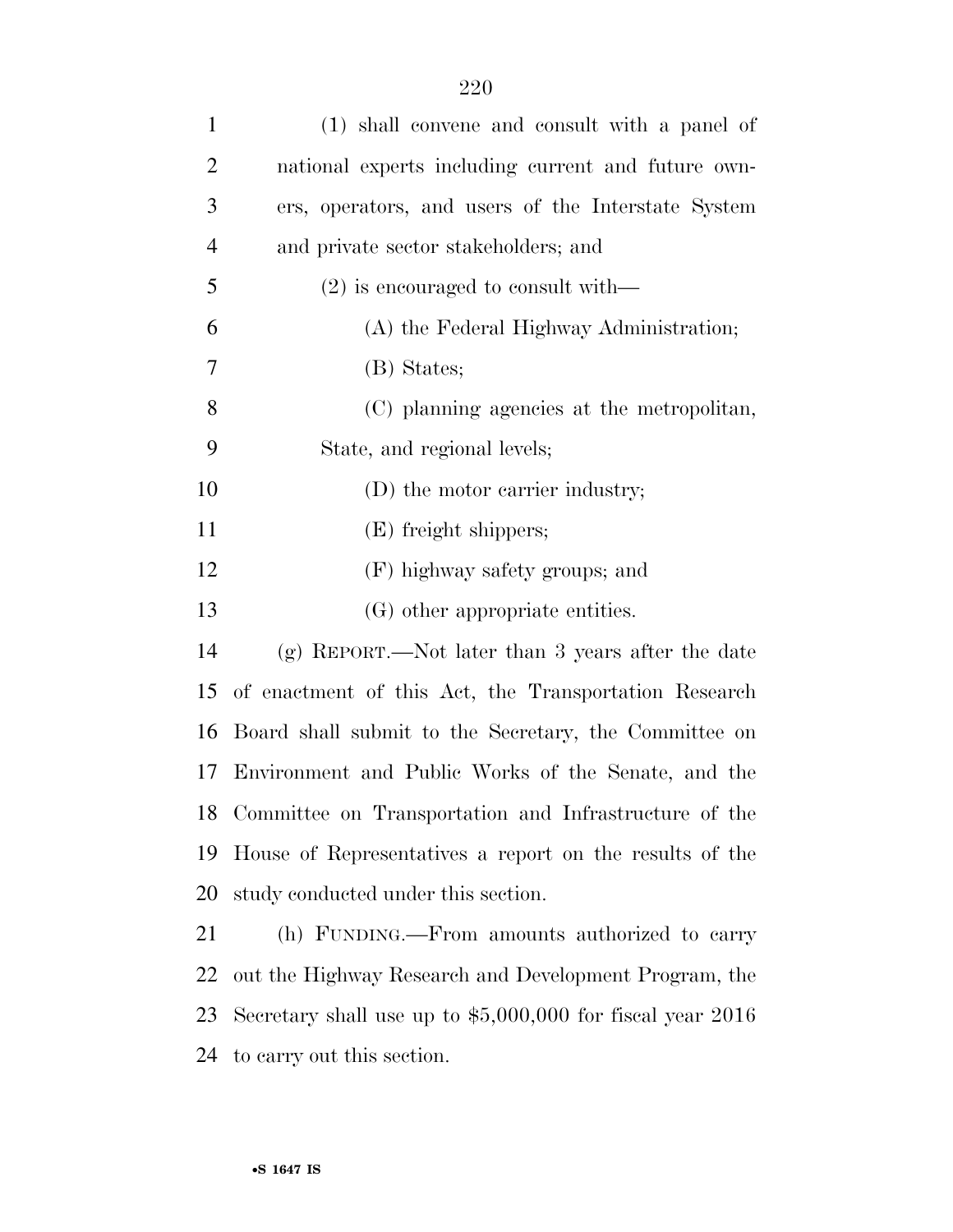# **SEC. 2004. RESEARCHING SURFACE TRANSPORTATION SYS- TEM FUNDING ALTERNATIVES.**  (a) IN GENERAL.—The Secretary shall promote the research of user-based alternative revenue mechanisms that preserve a user fee structure to maintain the long- term solvency of the Highway Trust Fund. (b) OBJECTIVES.—The objectives of the research de- scribed in subsection (a) shall be— (1) to study uncertainties relating to the design, acceptance, and implementation of 2 or more future user-based alternative revenue mechanisms; (2) to define the functionality of those user- based alternative revenue mechanisms; (3) to conduct or promote research activities to demonstrate and test those user-based alternative revenue mechanisms, including by conducting field trials, by partnering with individual States, groups of States, or other appropriate entities to conduct the research activities; (4) to conduct outreach to increase public awareness regarding the need for alternative funding sources for surface transportation programs and provide information on possible approaches; (5) to provide recommendations regarding adoption and implementation of those user-based al-ternative revenue mechanisms; and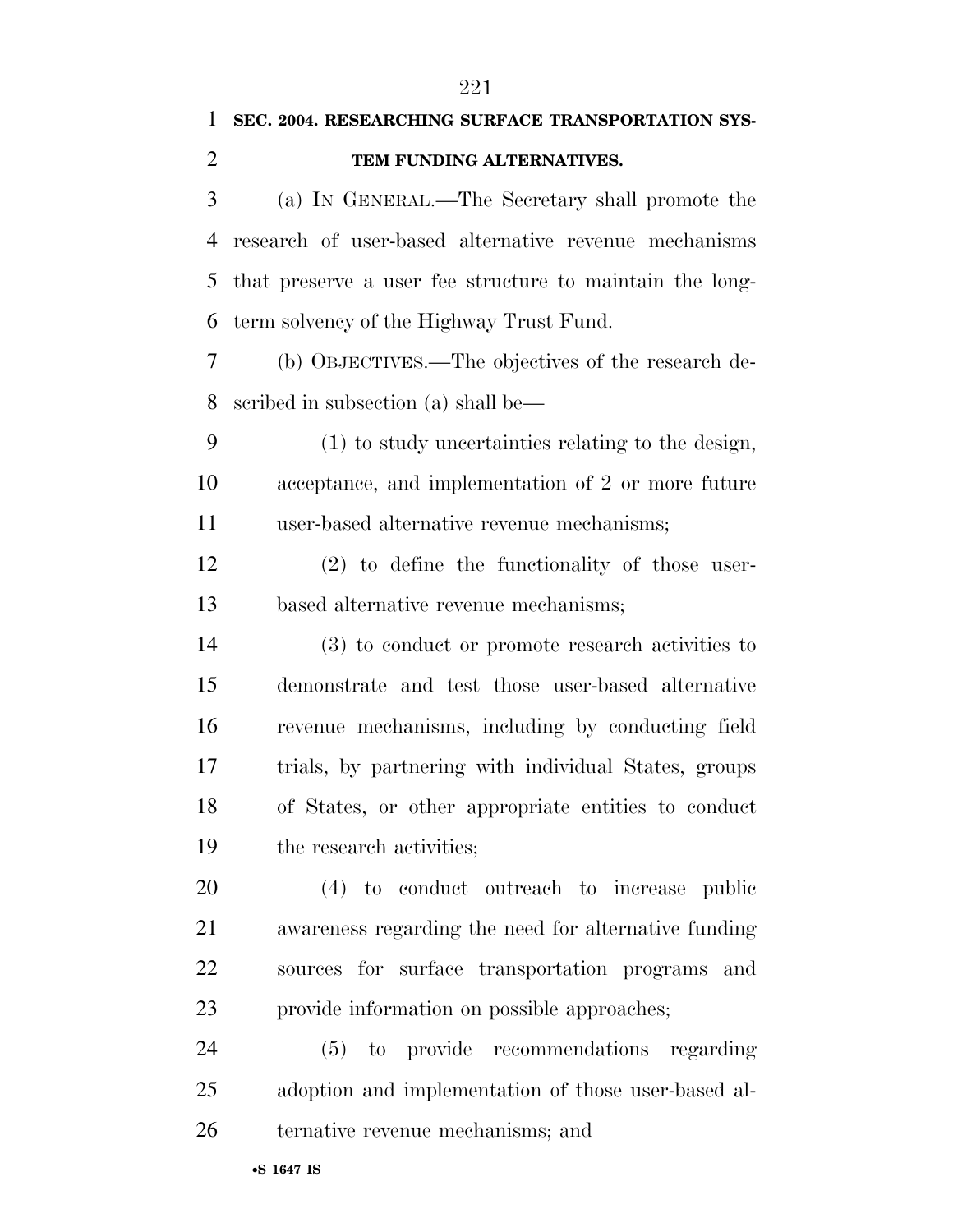(6) to minimize the administrative cost of any potential user-based alternative revenue mechanisms. (c) GRANTS.—The Secretary shall provide grants to individual States, groups of States, or other appropriate entities to conduct research that addresses— (1) the implementation, interoperability, public acceptance, and other potential hurdles to the adop-8 tion of a user-based alternative revenue mechanism; (2) the protection of personal privacy; (3) the use of independent and private third- party vendors to collect fees and operate the user- based alternative revenue mechanism; (4) equity concerns, including the impacts of the user-based alternative revenue mechanism on differing income groups, various geographic areas, and the relative burdens on rural and urban drivers; (5) ease of compliance for different users of the transportation system; (6) the reliability and security of technology used to implement the user-based alternative rev- enue mechanism; (7) the flexibility and choices of user-based al- ternative revenue mechanisms, including the ability of users to select from various technology and pay-ment options;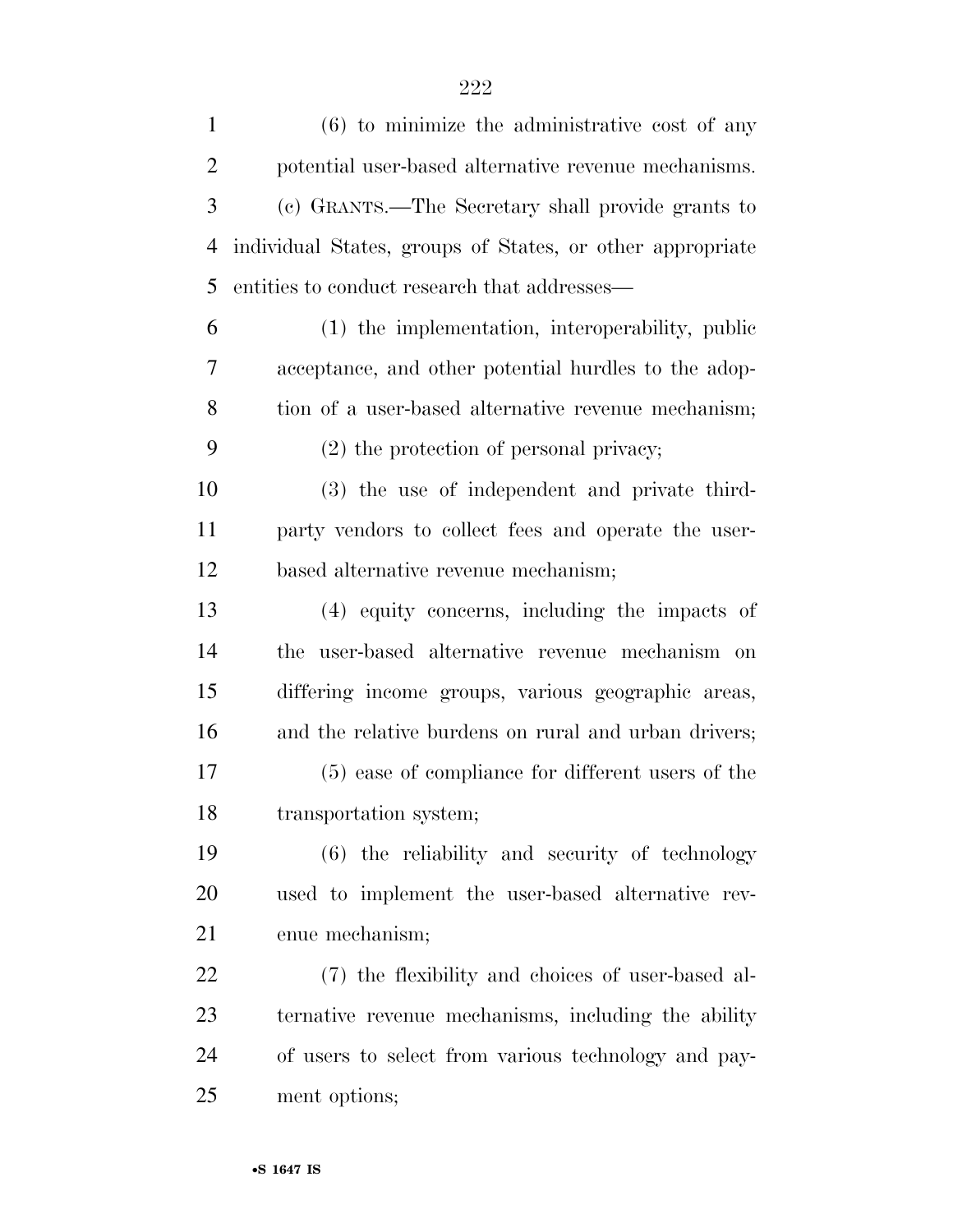| $\mathbf{1}$   | (8) the cost of administering the user-based al-     |
|----------------|------------------------------------------------------|
| $\overline{2}$ | ternative revenue mechanism; and                     |
| 3              | $(9)$ the ability of the administering entity to     |
| $\overline{4}$ | audit and enforce user compliance.                   |
| 5              | (d) ADVISORY COUNCIL.—                               |
| 6              | $(1)$ IN GENERAL.—Not later than 1 year after        |
| 7              | the date of enactment of this Act, the Secretary, in |
| 8              | consultation with the Secretary of the Treasury,     |
| 9              | shall establish and lead a Surface Transportation    |
| 10             | Revenue Alternatives Advisory Council (referred to   |
| 11             | in this subsection as the "Council" to inform the    |
| 12             | selection and evaluation of user-based alternative   |
| 13             | revenue mechanisms.                                  |
| 14             | $(2)$ MEMBERSHIP.—                                   |
| 15             | $(A)$ IN GENERAL.—The members of the                 |
| 16             | Council shall—                                       |
| 17             | (i) be appointed by the Secretary; and               |
| 18             | (ii) include, at a minimum—                          |
| 19             | representatives with experi-<br>(I)                  |
| 20             | ence in user-based alternative revenue               |
| 21             | mechanisms, of which—                                |
| 22             | (aa) not fewer than 1 shall                          |
| 23             | be from the Department;                              |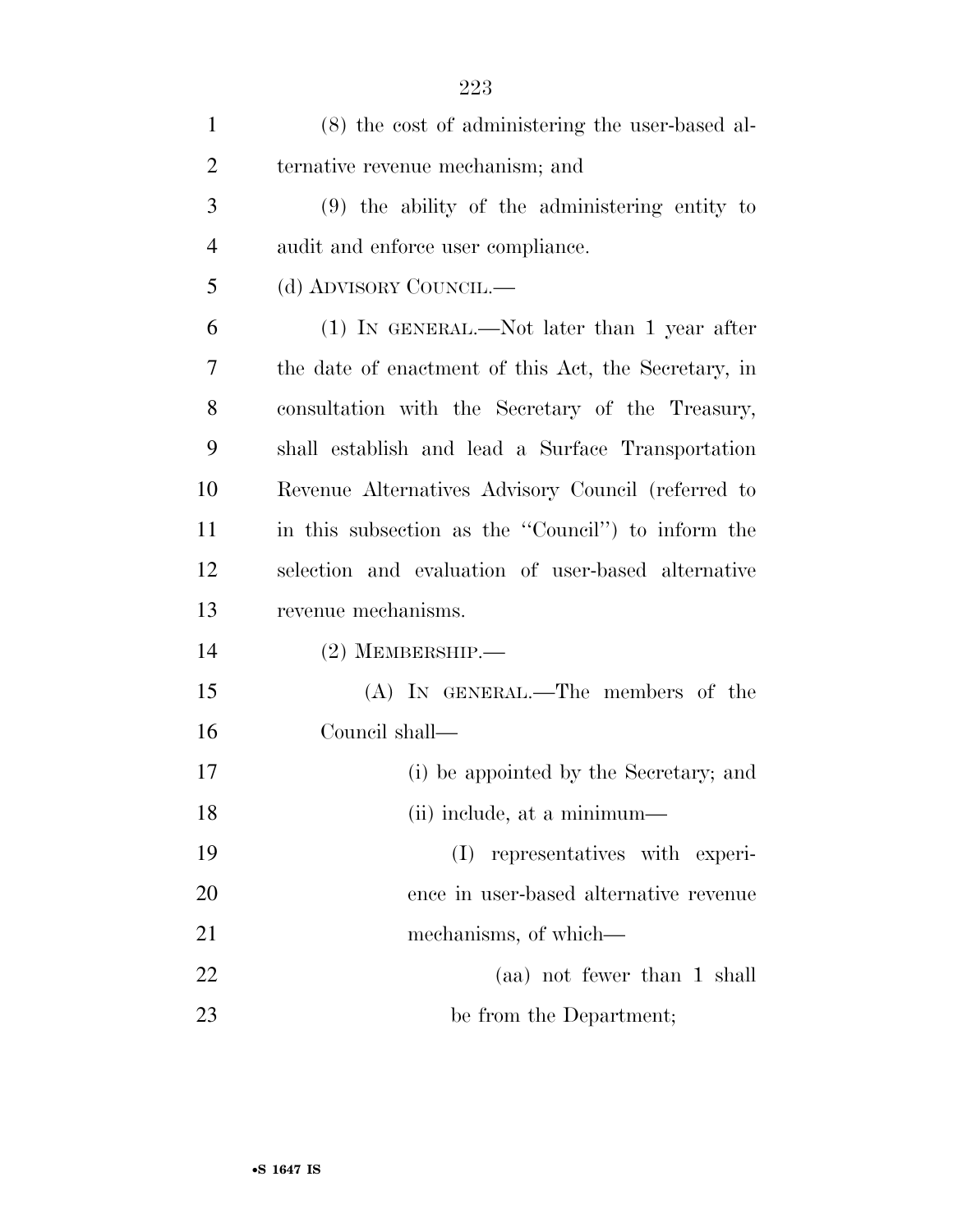(bb) not fewer than 1 shall be from the Department of the Treasury; and (cc) not fewer than 2 shall be from State departments of transportation; (II) representatives from applica- ble users of the surface transportation system; and (III) appropriate technology and 11 public privacy experts. (B) GEOGRAPHIC CONSIDERATIONS.—The Secretary shall consider geographic diversity when selecting members under this paragraph. (3) FUNCTIONS.—Not later than 1 year after the date on which the Council is established, the Council shall, at a minimum— 18 (A) define the functionality of 2 or more user-based alternative revenue mechanisms; (B) identify technological, administrative, 21 institutional, privacy, and other issues that— (i) are associated with the user-based alternative revenue mechanisms; and

 (ii) may be researched through re-search activities;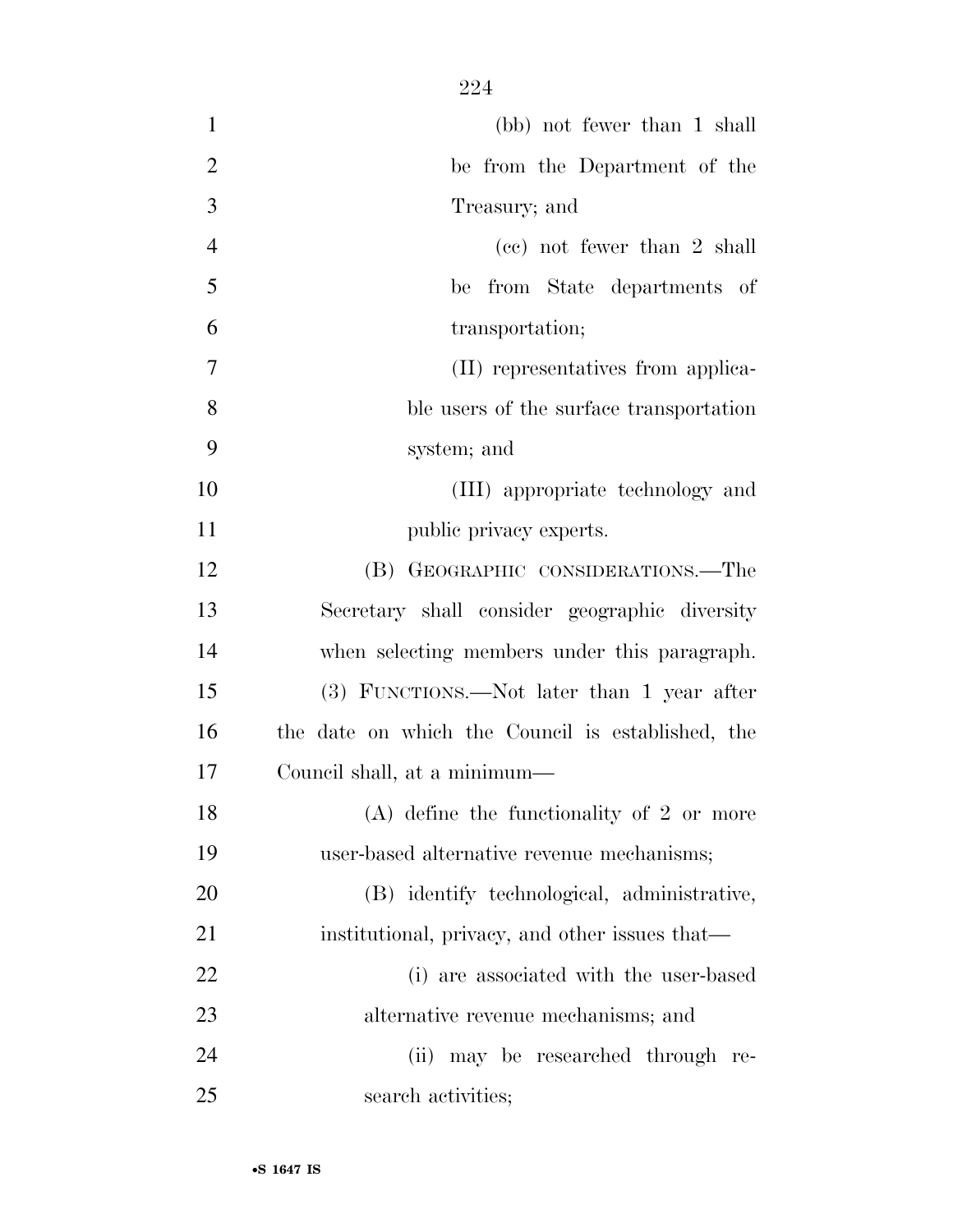(C) conduct public outreach to identify and assess questions and concerns about the user- based alternative revenue mechanisms for fu- ture evaluation through research activities; and (D) provide recommendations to the Sec- retary on the process and criteria used for se- lecting research activities under subsection (c). (4) EVALUATIONS.—The Council shall conduct periodic evaluations of the research activities that have received assistance from the Secretary under this section. (5) APPLICABILITY OF FEDERAL ADVISORY COMMITTEE ACT.—The Council shall not be subject to the Federal Advisory Committee Act (5 U.S.C. App.). (e) BIENNIAL REPORTS.—Not later than 2 years after the date of enactment of this Act, and every 2 years thereafter until the completion of the research activities under this section, the Secretary shall submit to the Sec- retary of the Treasury, the Committee on Finance and the Committee on Environment and Public Works of the Sen-

ate, and the Committee on Ways and Means and the Com-

mittee on Transportation and Infrastructure of the House

of Representatives a report describing the progress of the

research activities.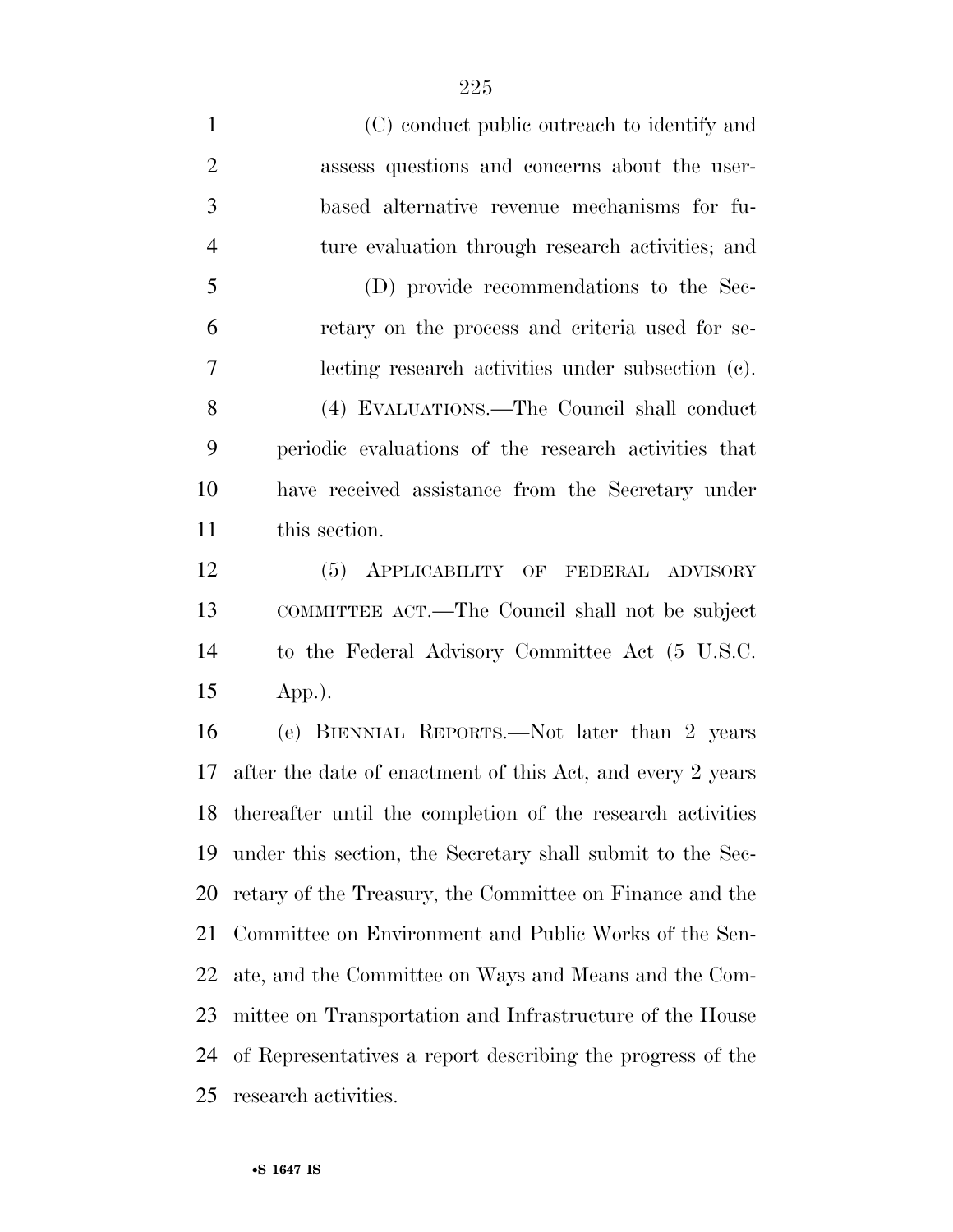(f) FINAL REPORT.—On the completion of the re- search activities under this section, the Secretary and the Secretary of the Treasury, acting jointly, shall submit to the Committee on Finance and the Committee on Environ- ment and Public Works of the Senate and the Committee on Ways and Means and the Committee on Transportation and Infrastructure of the House of Representatives a re- port describing the results of the research activities and any recommendations. (g) FUNDING.—Of the funds authorized to carry out section 503(b) of title 23, United States Code—  $(1)$  \$15,000,000 shall be used to carry out this section in fiscal year 2016; and (2) \$20,000,000 shall be used to carry out this section in each of fiscal years 2017 through 2021. **Subtitle B—Data SEC. 2101. TRIBAL DATA COLLECTION.**  Section 201(c)(6) of title 23, United States Code, is amended by adding at the end the following: 20 "'(C) TRIBAL DATA COLLECTION.—In addi-21 tion to the data to be collected under subpara- graph (A), not later than 90 days after the end of each fiscal year, any entity carrying out a project under the tribal transportation program under section 202 shall submit to the Secretary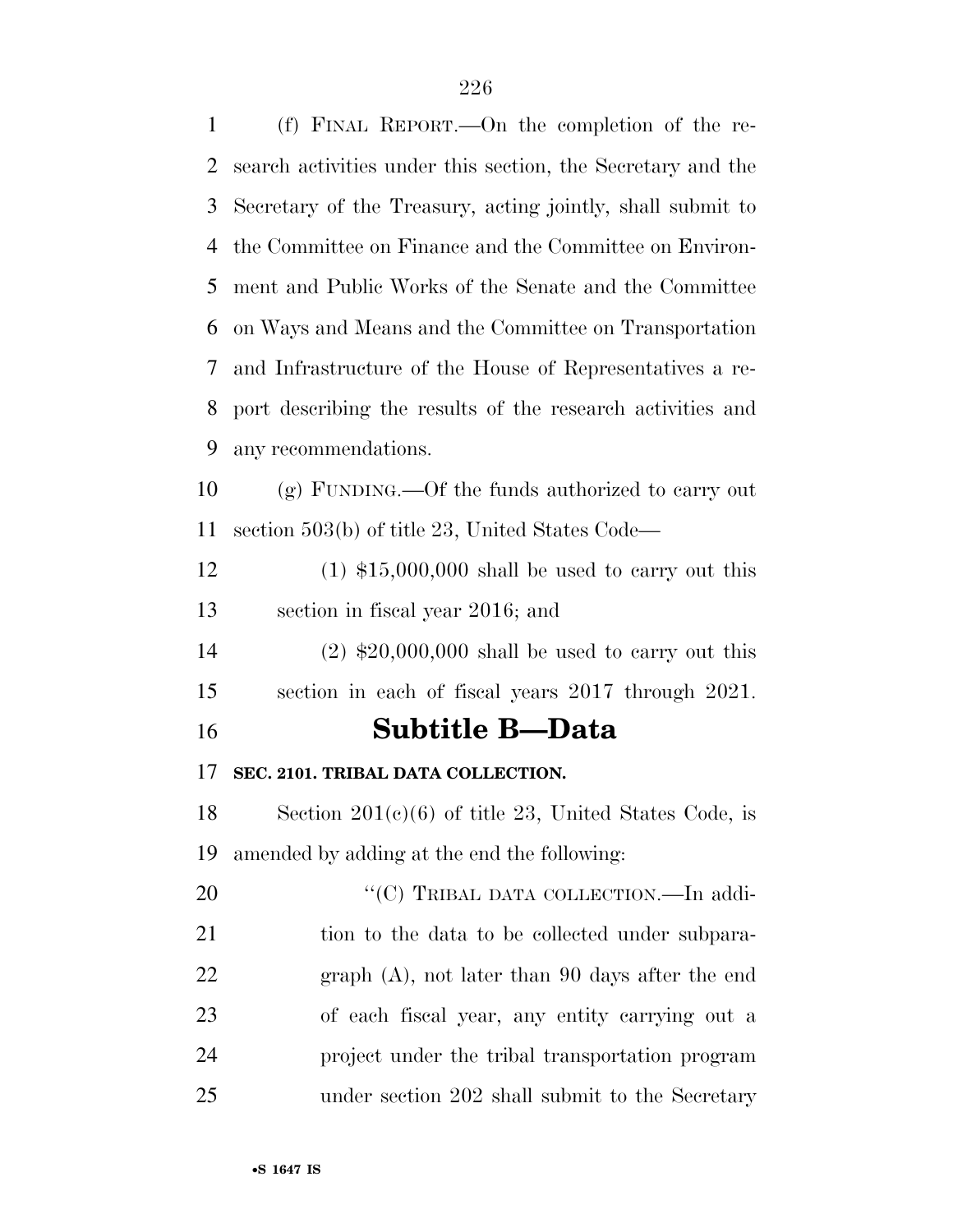| $\mathbf{1}$   | and the Secretary of the Interior, based on obli-        |
|----------------|----------------------------------------------------------|
| $\overline{2}$ | gations and expenditures under the tribal trans-         |
| 3              | portation program during the preceding fiscal            |
| $\overline{4}$ | year, the following data:                                |
| 5              | "(i) The names of projects or activi-                    |
| 6              | ties carried out by the entity under the                 |
| 7              | tribal transportation program during the                 |
| 8              | preceding fiscal year.                                   |
| 9              | "(ii) A description of the projects or                   |
| 10             | activities identified under clause (i).                  |
| 11             | "(iii) The current status of the                         |
| 12             | projects or activities identified under                  |
| 13             | clause (i).                                              |
| 14             | "(iv) An estimate of the number of                       |
| 15             | jobs created and the number of jobs re-                  |
| 16             | tained by the projects or activities identi-             |
| 17             | fied under clause (i).".                                 |
| 18             | SEC. 2102. PERFORMANCE MANAGEMENT DATA SUPPORT           |
| 19             | PROGRAM.                                                 |
| 20             | (a) PERFORMANCE MANAGEMENT DATA SUPPORT.—                |
| 21             | The Administrator of the Federal Highway Administra-     |
| 22             | tion shall develop, use, and maintain data sets and data |
| 23             | analysis tools to assist metropolitan planning organiza- |
| 24             | tions, States, and the Federal Highway Administration in |
| 25             | carrying out performance management analyses (including  |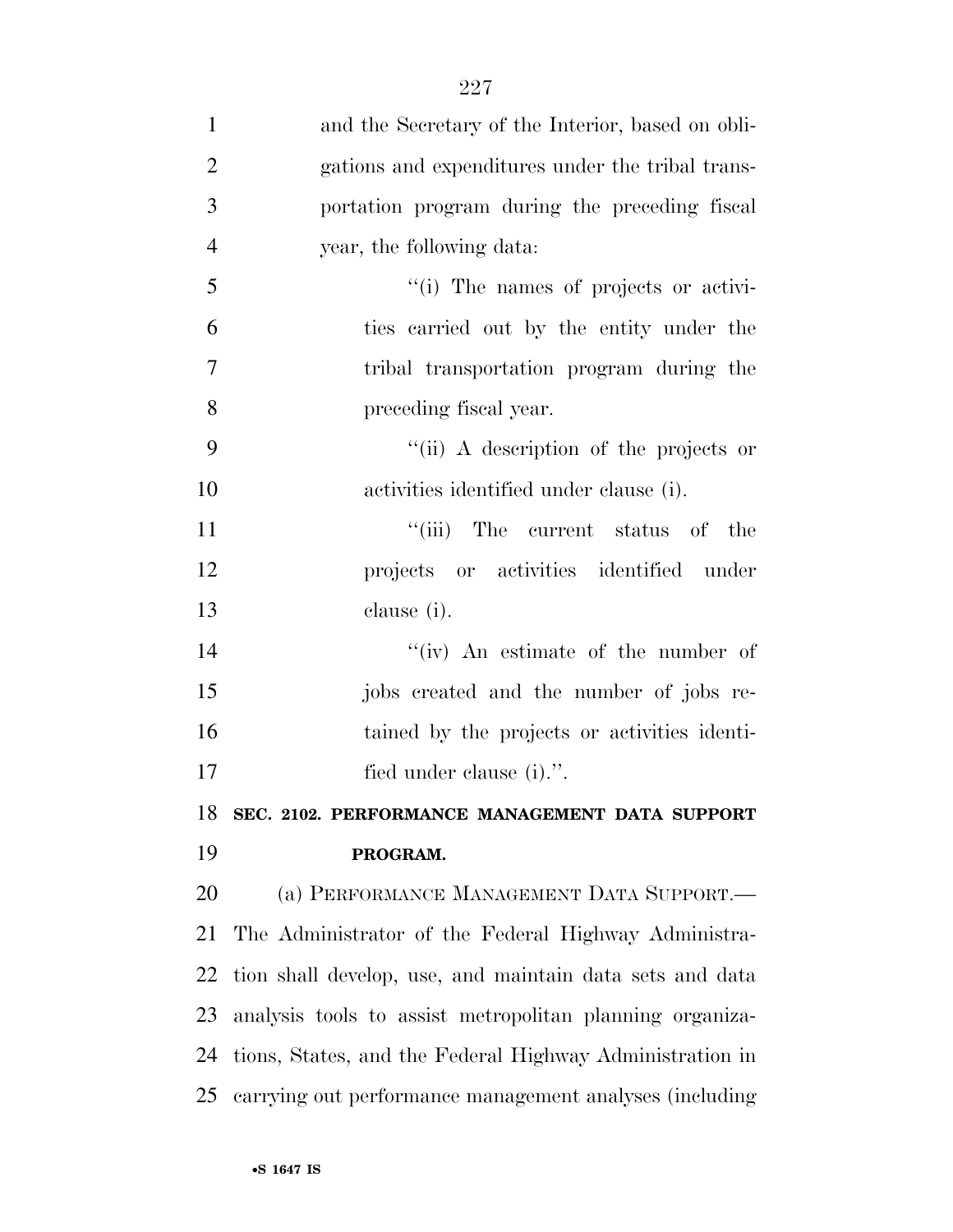| $\mathbf{1}$   | the performance management requirements under section      |
|----------------|------------------------------------------------------------|
| $\overline{2}$ | 150 of title 23, United States Code).                      |
| 3              | (b) INCLUSIONS.—The data analysis activities au-           |
| $\overline{4}$ | thorized under subsection (a) may include—                 |
| 5              | (1) collecting and distributing vehicle probe              |
| 6              | data describing traffic on Federal-aid highways;           |
| 7              | (2) collecting household travel behavior data to           |
| 8              | assess local and cross-jurisdictional travel, including    |
| 9              | to accommodate external and through travel;                |
| 10             | (3) enhancing existing data collection and anal-           |
| 11             | ysis tools to accommodate performance measures,            |
| 12             | targets, and related data, so as to better understand      |
| 13             | trip origin and destination, trip time, and mode;          |
| 14             | (4) enhancing existing data analysis tools to im-          |
| 15             | prove performance predictions and travel models in         |
| 16             | reports described in section $150(e)$ of title 23,         |
| 17             | United States Code; and                                    |
| 18             | $(5)$ developing tools—                                    |
| 19             | (A) to improve performance analysis; and                   |
| 20             | (B) to evaluate the effects of project in-                 |
| 21             | vestments on performance.                                  |
| 22             | (c) FUNDING.—From amounts authorized to carry              |
| 23             | out the Highway Research and Development Program, the      |
| 24             | Administrator may use up to $$10,000,000$ for each of fis- |
| 25             | cal years 2016 through 2021 to carry out this section.     |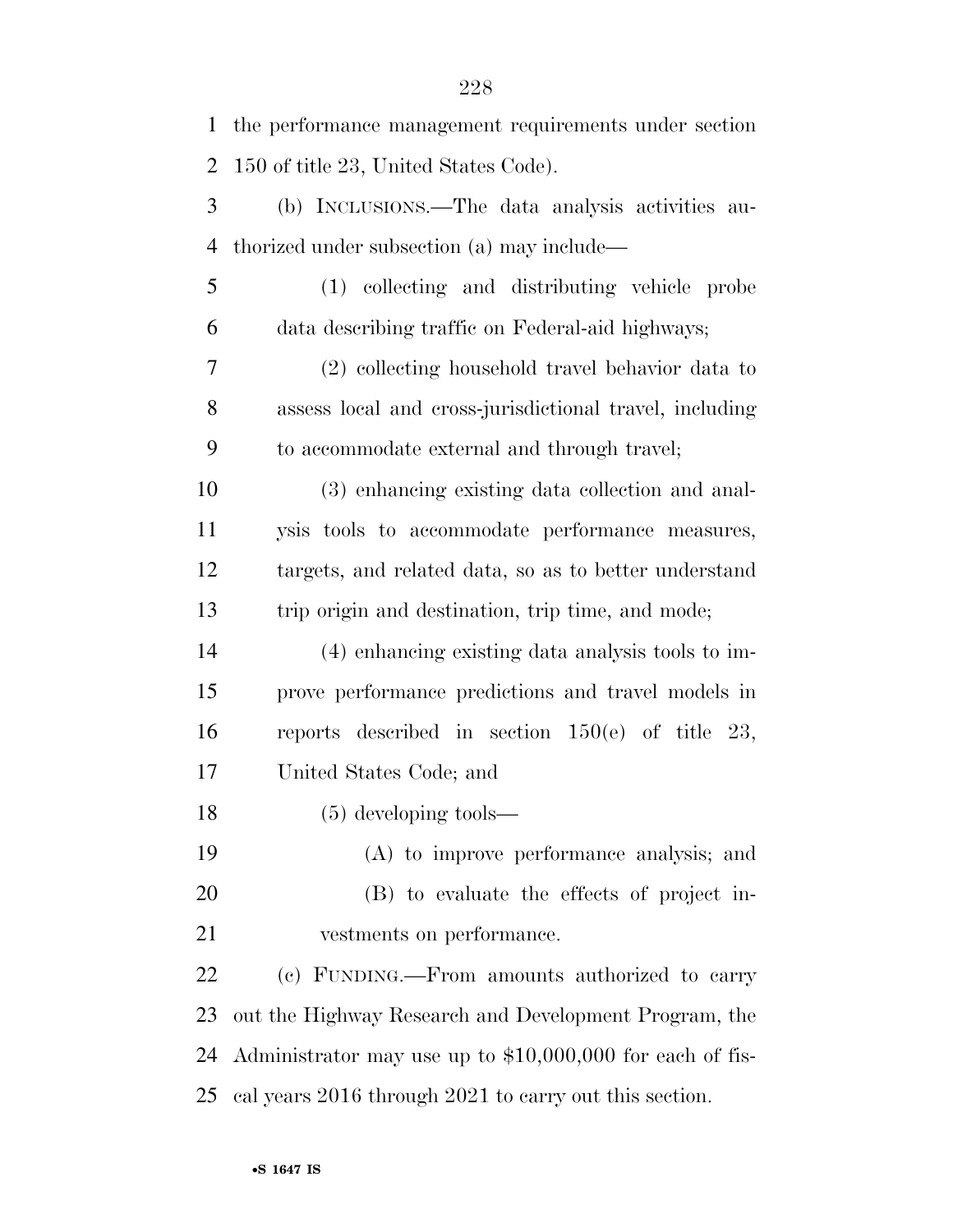## **Subtitle C—Transparency and Best Practices**

### **SEC. 2201. EVERY DAY COUNTS INITIATIVE.**

 (a) IN GENERAL.—It is in the national interest for the Department, State departments of transportation, and all other recipients of Federal transportation funds—

 (1) to identify, accelerate, and deploy innova- tion aimed at shortening project delivery, enhancing the safety of the roadways of the United States, and protecting the environment;

 (2) to ensure that the planning, design, engi- neering, construction, and financing of transpor- tation projects is done in an efficient and effective manner;

 (3) to promote the rapid deployment of proven solutions that provide greater accountability for pub- lic investments and encourage greater private sector involvement; and

 (4) to create a culture of innovation within the highway community.

 (b) EVERY DAY COUNTS INITIATIVE.—To advance the policy described in subsection (a), the Administrator of the Federal Highway Administration (referred to in this section as the ''Administrator'') shall continue the Every Day Counts initiative to work with States, local transpor-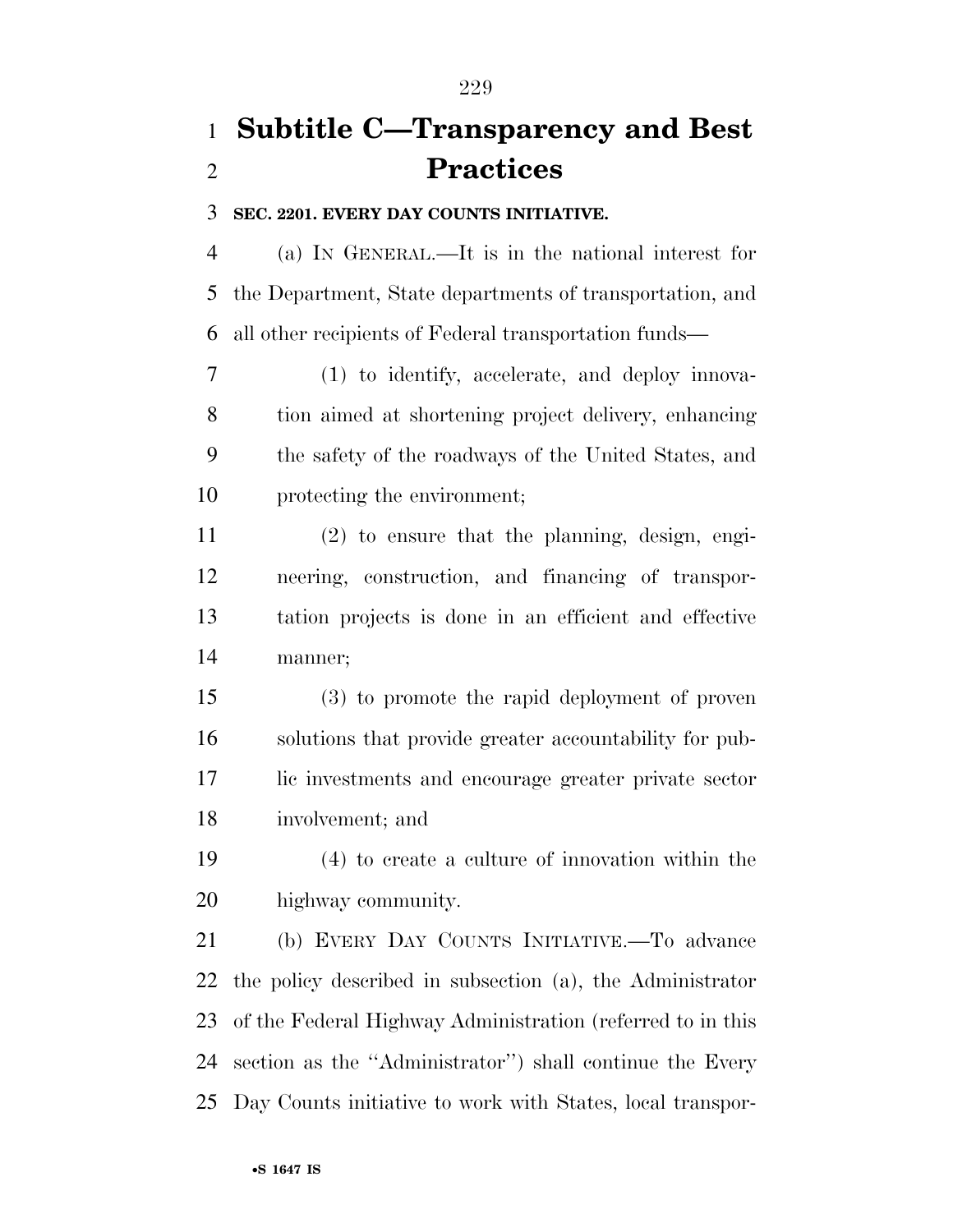tation agencies, and industry stakeholders to identify and deploy proven innovative practices and products that— (1) accelerate innovation deployment; (2) shorten the project delivery process; (3) improve environmental sustainability; (4) enhance roadway safety; and (5) reduce congestion. 8 (c) INNOVATION DEPLOYMENT. (1) IN GENERAL.—At least every 2 years, the Administrator shall work collaboratively with stake- holders to identify a new collection of innovations, best practices, and data to be deployed to highway stakeholders through case studies, webinars, and demonstration projects. (2) REQUIREMENTS.—In identifying a collection described in paragraph (1), the Secretary shall take into account market readiness, impacts, benefits, and ease of adoption of the innovation or practice. (d) PUBLICATION.—Each collection identified under subsection (c) shall be published by the Administrator on a publicly available website. **SEC. 2202. DEPARTMENT OF TRANSPORTATION PERFORM- ANCE MEASURES.**  (a) PERFORMANCE MEASURES.—Not later than 1 year after the date of enactment of this Act, the Secretary,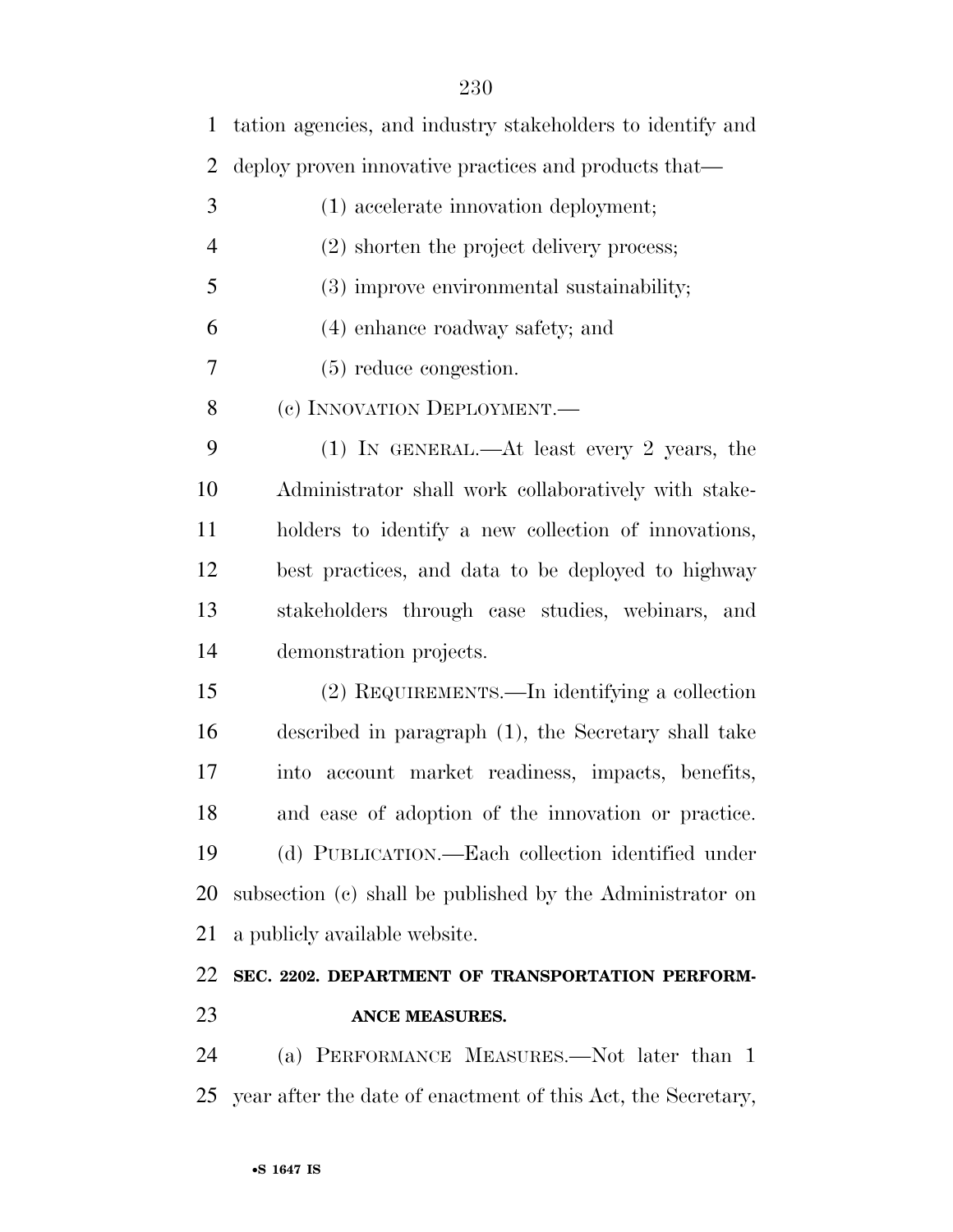in coordination with the heads of other Federal agencies with responsibility for the review and approval of projects funded under title 23, United States Code, shall measure and report on—

 (1) the progress made toward aligning Federal reviews of projects funded under title 23, United States Code, and the improvement of project delivery associated with those projects; and

 (2) as applicable, the effectiveness of the De- partment in achieving the goals described in section 150(b) of title 23, United States Code, through dis-cretionary programs.

 (b) REPORT.—Not later than 2 years after the date of enactment of this Act and biennially thereafter, the Sec- retary shall submit to the Committee on Environment and Public Works of the Senate and the Committee on Trans- portation and Infrastructure of the House of Representa- tives a report describing the results of the evaluation con-ducted under subsection (a).

 (c) INSPECTOR GENERAL REPORT.—Not later than 3 years after the date of enactment of this Act, the Inspec- tor General of the Department shall submit to the Com- mittee on Environment and Public Works of the Senate and the Committee on Transportation and Infrastructure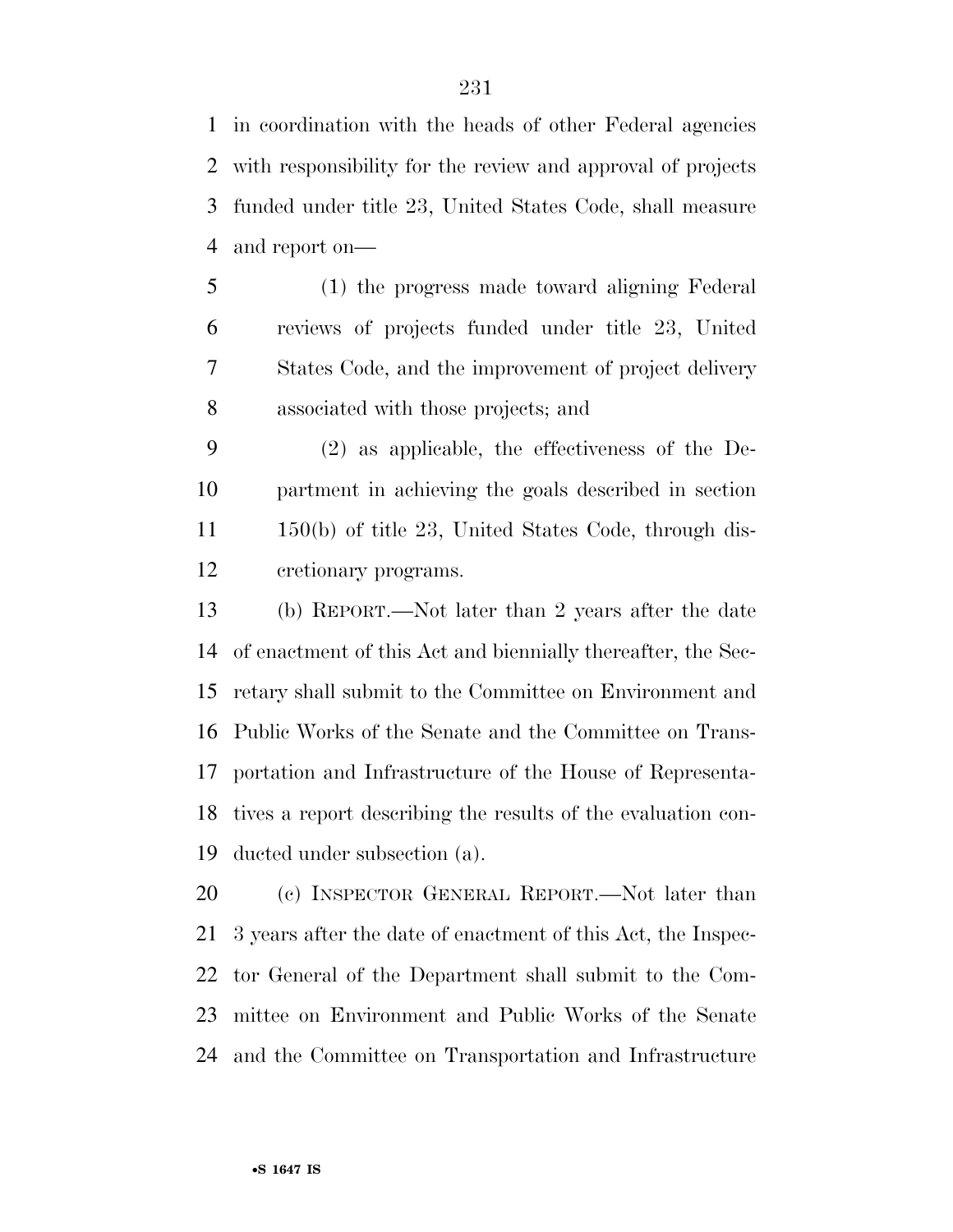| $\mathbf{1}$   | of the House of Representatives a report describing the   |
|----------------|-----------------------------------------------------------|
| $\overline{2}$ | results of the evaluation conducted under subsection (a). |
| 3              | SEC. 2203. GRANT PROGRAM FOR ACHIEVEMENT IN TRANS-        |
| $\overline{4}$ | PORTATION FOR PERFORMANCE AND INNO-                       |
| 5              | VATION.                                                   |
| 6              | (a) DEFINITIONS.—In this section:                         |
| 7              | (1) ELIGIBLE ENTITY.—The term "eligible enti-             |
| 8              | ty" includes—                                             |
| 9              | $(A)$ a State;                                            |
| 10             | (B) a unit of local government;                           |
| 11             | (C) a tribal organization (as defined in sec-             |
| 12             | tion 4 of the Indian Self-Determination and               |
| 13             | Education Assistance Act (25 U.S.C. 450b));               |
| 14             | and                                                       |
| 15             | (D) a metropolitan planning organization.                 |
| 16             | (2) STATE.—The term "State" means—                        |
| 17             | $(A)$ a State;                                            |
| 18             | (B) the District of Columbia;                             |
| 19             | (C) the Commonwealth of Puerto Rico;                      |
| 20             | and                                                       |
| 21             | (D) any other territory (as defined in sec-               |
| 22             | tion $165(c)(1)$ of title 23, United States Code).        |
| 23             | (b) ESTABLISHMENT OF PROGRAM.—The Secretary               |
| 24             | shall establish a competitive grant program to reward—    |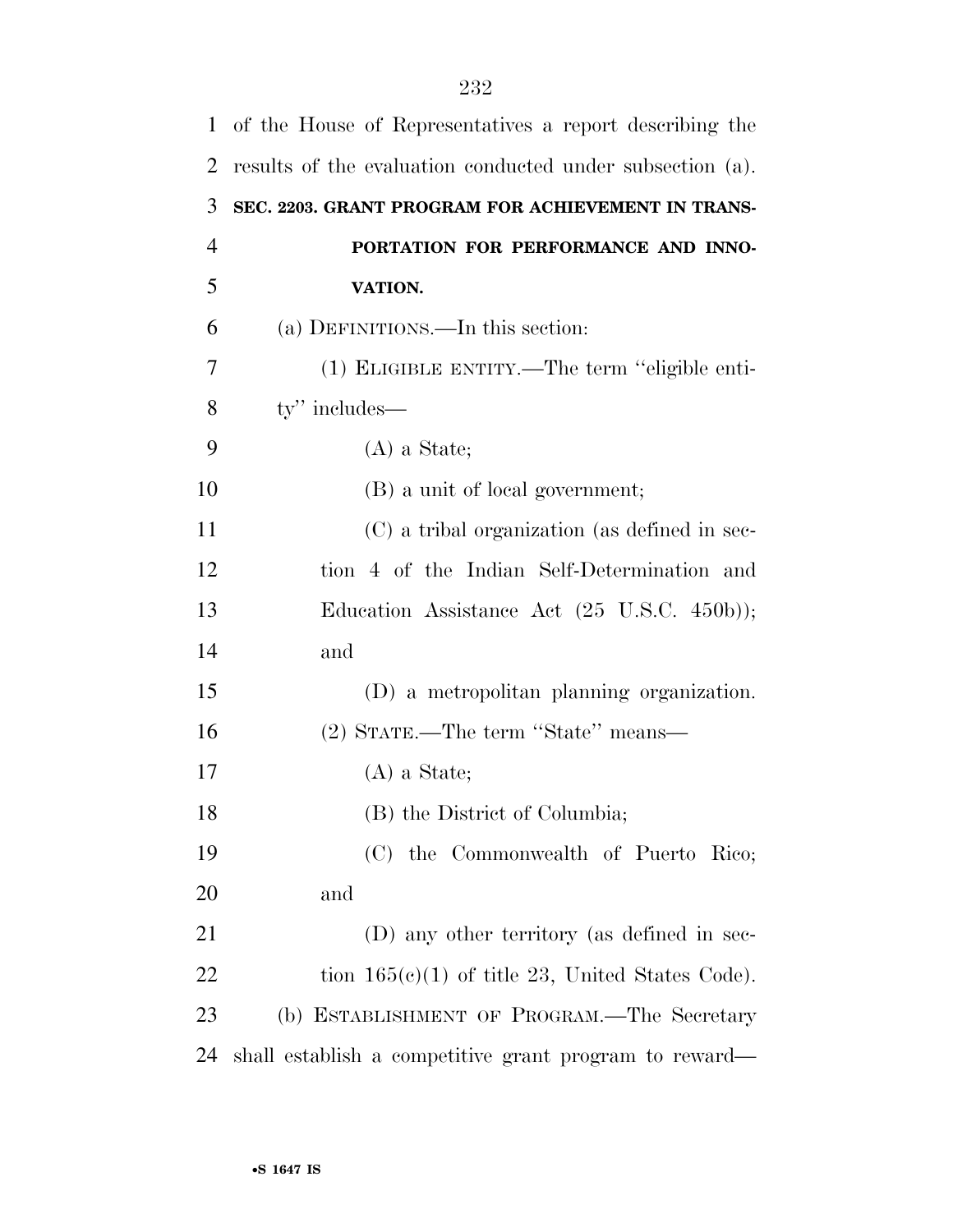| $\mathbf{1}$   | (1) achievement in transportation performance                |
|----------------|--------------------------------------------------------------|
| $\overline{2}$ | management; and                                              |
| 3              | (2) the implementation of strategies that                    |
| $\overline{4}$ | achieve innovation and efficiency in surface trans-          |
| 5              | portation.                                                   |
| 6              | (c) PURPOSE.—The purpose of the program under                |
| 7              | this section shall be to reward entities for the implementa- |
| 8              | tion of policies and procedures that—                        |
| 9              | (1) support performance-based management of                  |
| 10             | surface transportation system and improve<br>the             |
| 11             | transportation outcomes; or                                  |
| 12             | (2) use innovative technologies and practices                |
| 13             | that improve the efficiency and performance of the           |
| 14             | surface transportation system.                               |
| 15             | (d) APPLICATION.—                                            |
| 16             | (1) IN GENERAL.—An eligible entity may sub-                  |
| 17             | mit to the Secretary an application for a grant              |
| 18             | under this section.                                          |
| 19             | (2) CONTENTS.—An application under para-                     |
| 20             | graph (1) shall indicate the means by which the eli-         |
| 21             | gible entity has met the requirements and purpose            |
| 22             | of the program under this section, including by—             |
| 23             | (A) establishing, and making progress to-                    |
| 24             | ward achieving, performance targets that exceed              |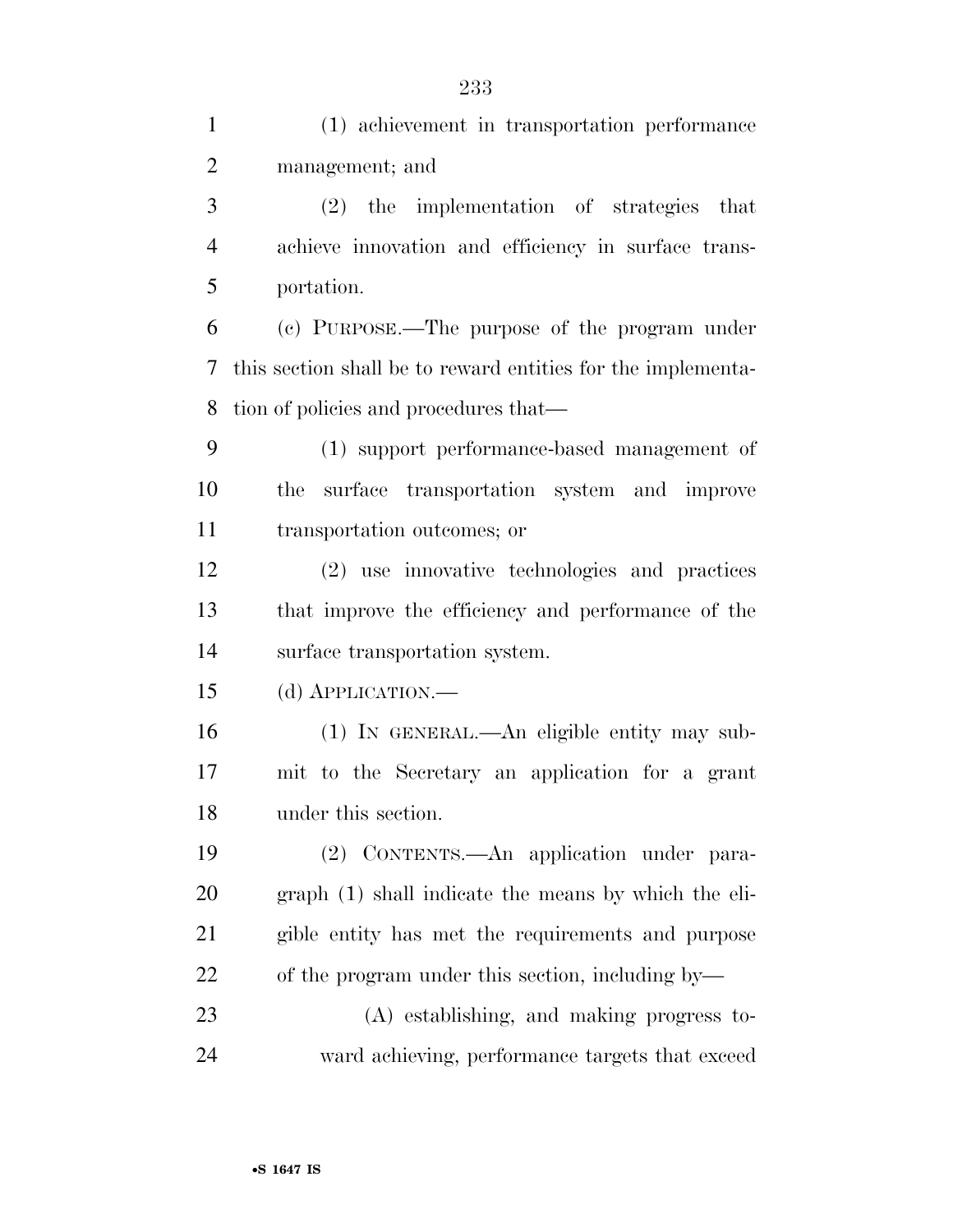| $\mathbf{1}$   | the requirements of title 23, United States                   |
|----------------|---------------------------------------------------------------|
| $\overline{2}$ | Code;                                                         |
| 3              | (B) using innovative techniques and prac-                     |
| $\overline{4}$ | tices that enhance the effective movement of                  |
| 5              | people, goods, and services, such as technologies             |
| 6              | that reduce construction time, improve oper-                  |
| $\overline{7}$ | ational efficiencies, and extend the service life             |
| 8              | of highways and bridges; and                                  |
| 9              | (C) employing transportation planning                         |
| 10             | tools and procedures that improve transparency                |
| 11             | and the development of transportation invest-                 |
| 12             | ment strategies within the jurisdiction of the el-            |
| 13             | igible entity.                                                |
| 14             | (e) EVALUATION CRITERIA. In awarding a grant                  |
| 15             | under this section, the Secretary shall take into consider-   |
| 16             | ation the extent to which the application of the applicable   |
| 17             | eligible entity under subsection $(d)$ —                      |
| 18             | (1) demonstrates performance in meeting the                   |
| 19             | requirements of subsection (c); and                           |
| 20             | (2) promotes the national goals described in                  |
| 21             | section 150(b) of title 23, United States Code.               |
| 22             | (f) ELIGIBLE ACTIVITIES.—Amounts made available               |
| 23             | to carry out this section shall be used for projects eligible |
| 24             | for funding under—                                            |
| 25             | $(1)$ title 23, United States Code; or                        |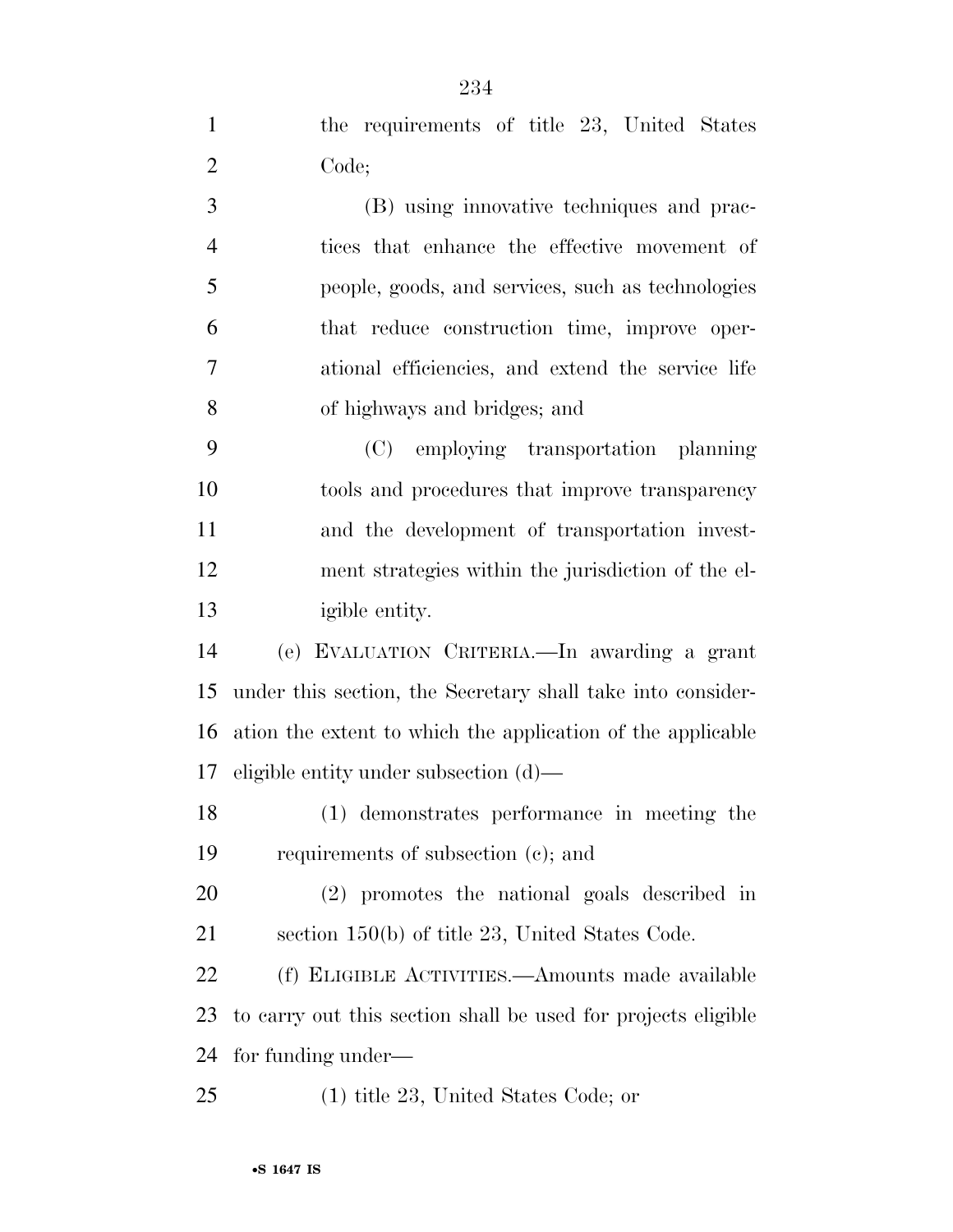| $\mathbf{1}$   | (2) chapter 53 of title 49, United States Code.               |
|----------------|---------------------------------------------------------------|
| $\overline{2}$ | $(g)$ LIMITATION.—The amount of a grant under this            |
| 3              | section shall be not more than $$15,000,000$ .                |
| $\overline{4}$ | (h) AUTHORIZATION OF APPROPRIATIONS.—                         |
| 5              | (1) IN GENERAL.—There is authorized to be                     |
| 6              | appropriated to carry out this section $$150,000,000$         |
| 7              | for each of fiscal years 2016 through 2021, to re-            |
| 8              | main available until expended.                                |
| 9              | ADMINISTRATIVE COSTS.—The Secretary<br>(2)                    |
| 10             | shall withhold a reasonable amount of funds made              |
| 11             | available under paragraph (1) for administration of           |
| 12             | the program under this section, not to exceed 3 per-          |
| 13             | cent of the amount appropriated for each applicable           |
| 14             | fiscal year.                                                  |
| 15             | APPLICABILITY OF REQUIREMENTS. Amounts<br>(i)                 |
| 16             | made available under this section shall be administered as    |
| 17             | if the funds were apportioned under chapter 1 of title $23$ , |
|                | 18 United States Code.                                        |
| 19             | SEC. 2204. HIGHWAY TRUST FUND TRANSPARENCY AND AC-            |
| 20             | COUNTABILITY.                                                 |
| 21             | (a) IN GENERAL.—Section 104 of title 23, United               |
|                | 22 States Code, is amended by striking subsection (g) and     |
| 23             | inserting the following:                                      |
| 24             | "(g) HIGHWAY TRUST FUND TRANSPARENCY AND                      |
| 25             | ACCOUNTABILITY REPORT.                                        |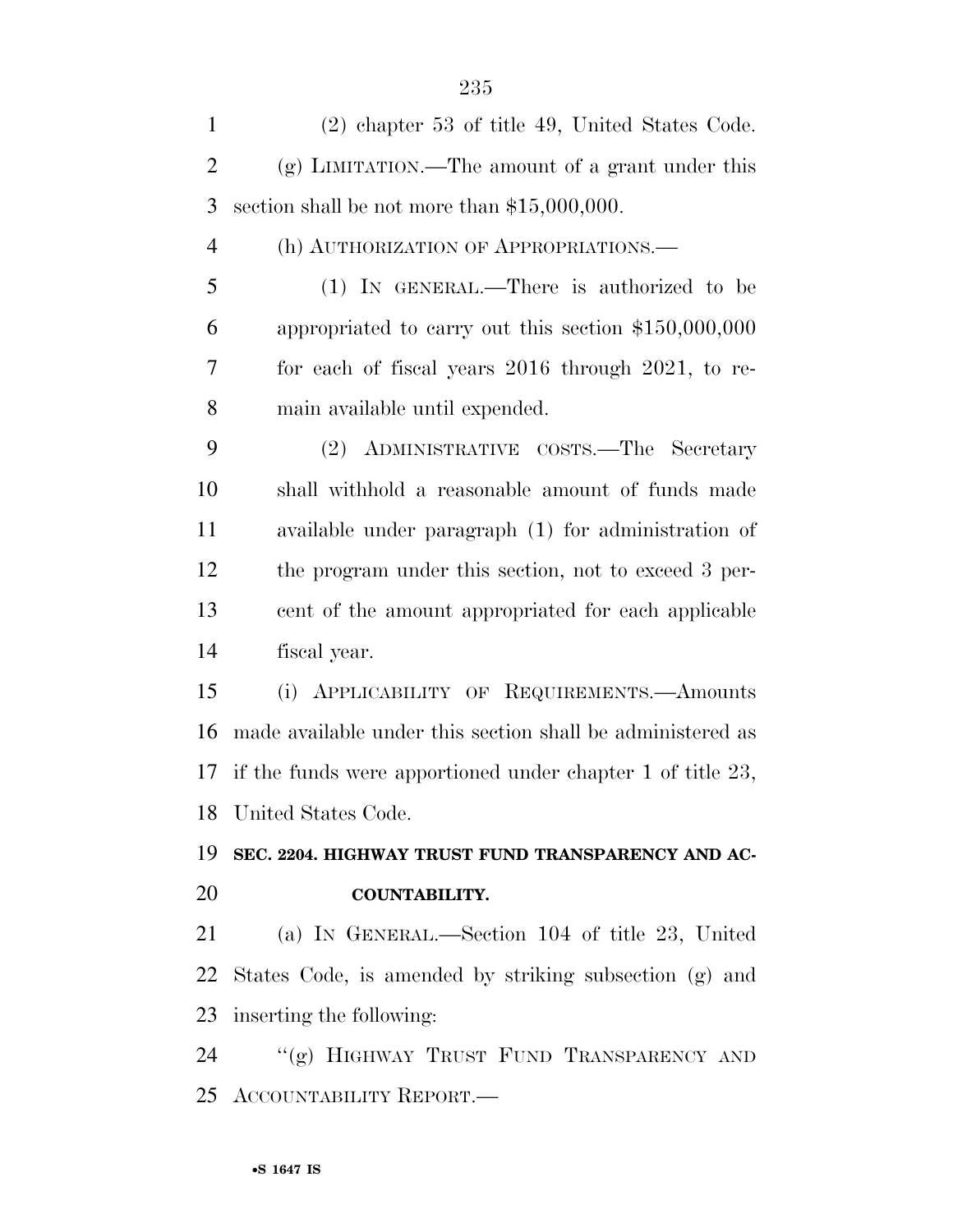| $\mathbf{1}$   | "(1) PUBLICLY AVAILABLE REPORT.—Not later             |
|----------------|-------------------------------------------------------|
| $\overline{2}$ | than 180 days after the date of enactment of the      |
| 3              | DRIVE Act and quarterly thereafter, the Secretary     |
| $\overline{4}$ | shall compile data in accordance with this subsection |
| 5              | on the use of Federal-aid highway program funds       |
| 6              | made available under this title.                      |
| $\overline{7}$ | "(2) REQUIREMENTS.—The Secretary shall en-            |
| 8              | sure that the reports required under this subsection  |
| 9              | are made available in a user-friendly manner on the   |
| 10             | public website of the Department of Transportation    |
| 11             | and can be searched and downloaded by users of the    |
| 12             | website.                                              |
| 13             | $\lq(3)$ CONTENTS OF REPORT.—                         |
| 14             | "(A) APPORTIONED AND ALLOCATED PRO-                   |
| 15             | GRAMS.—For each fiscal year, the report shall         |
| 16             | include comprehensive data for each program,          |
| 17             | organized by State, that includes—                    |
| 18             | "(i) the total amount of funds avail-                 |
| 19             | able for obligation, identifying the unobli-          |
| 20             | gated balance of funds available at the end           |
| 21             | of the preceding fiscal year and new fund-            |
| 22             | ing available for the current fiscal year;            |
| 23             | "(ii) the total amount of funding obli-               |
| 24             | gated during the current fiscal year;                 |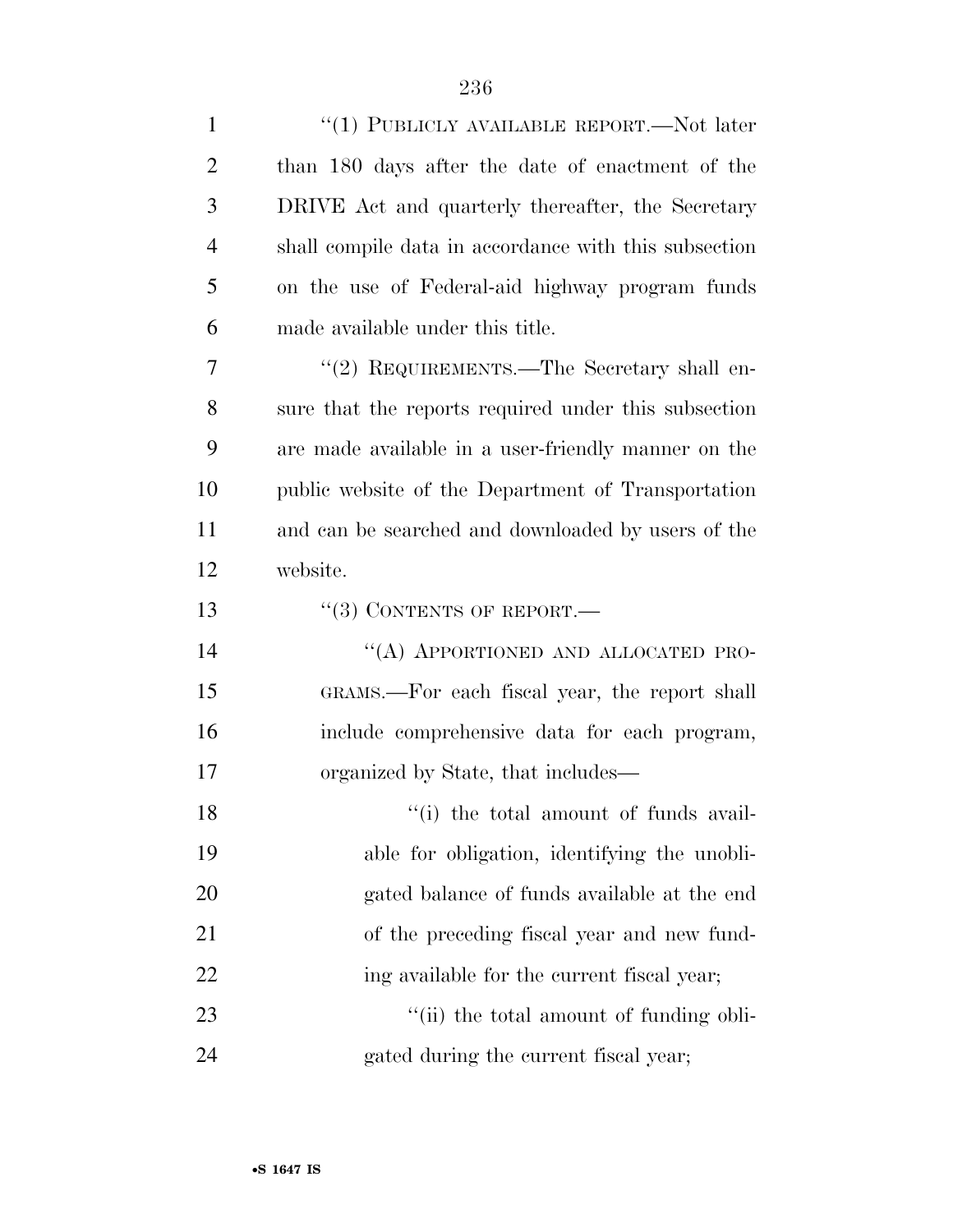| $\mathbf{1}$   | "(iii) the remaining amount of funds           |
|----------------|------------------------------------------------|
| $\overline{2}$ | available for obligation;                      |
| 3              | "(iv) changes in the obligated, unex-          |
| $\overline{4}$ | pended balance during the current fiscal       |
| 5              | year, including the obligated, unexpended      |
| 6              | balance at the end of the preceding fiscal     |
| $\overline{7}$ | year and current fiscal year expenditures;     |
| 8              | and                                            |
| 9              | $f'(v)$ the percentage of the total            |
| 10             | amount of obligations for the current fiscal   |
| 11             | year used for construction and the total       |
| 12             | amount obligated during the current fiscal     |
| 13             | year for rehabilitation.                       |
| 14             | "(B) PROJECT DATA.—To the maximum              |
| 15             | extent practicable, the report shall include   |
| 16             | project-specific data, including data describ- |
| 17             | $ing$ —                                        |
| 18             | "(i) the specific location of a project;       |
| 19             | "(ii) whether the project is located in        |
| 20             | an area of the State with a population of—     |
| 21             | "(I) less than $5,000$ individuals;            |
| 22             | $\lq\lq$ (II) 5,000 or more individuals        |
| 23             | but less than 50,000 individuals; or           |
| 24             | "(III) 50,000 or more individ-                 |
| 25             | uals;                                          |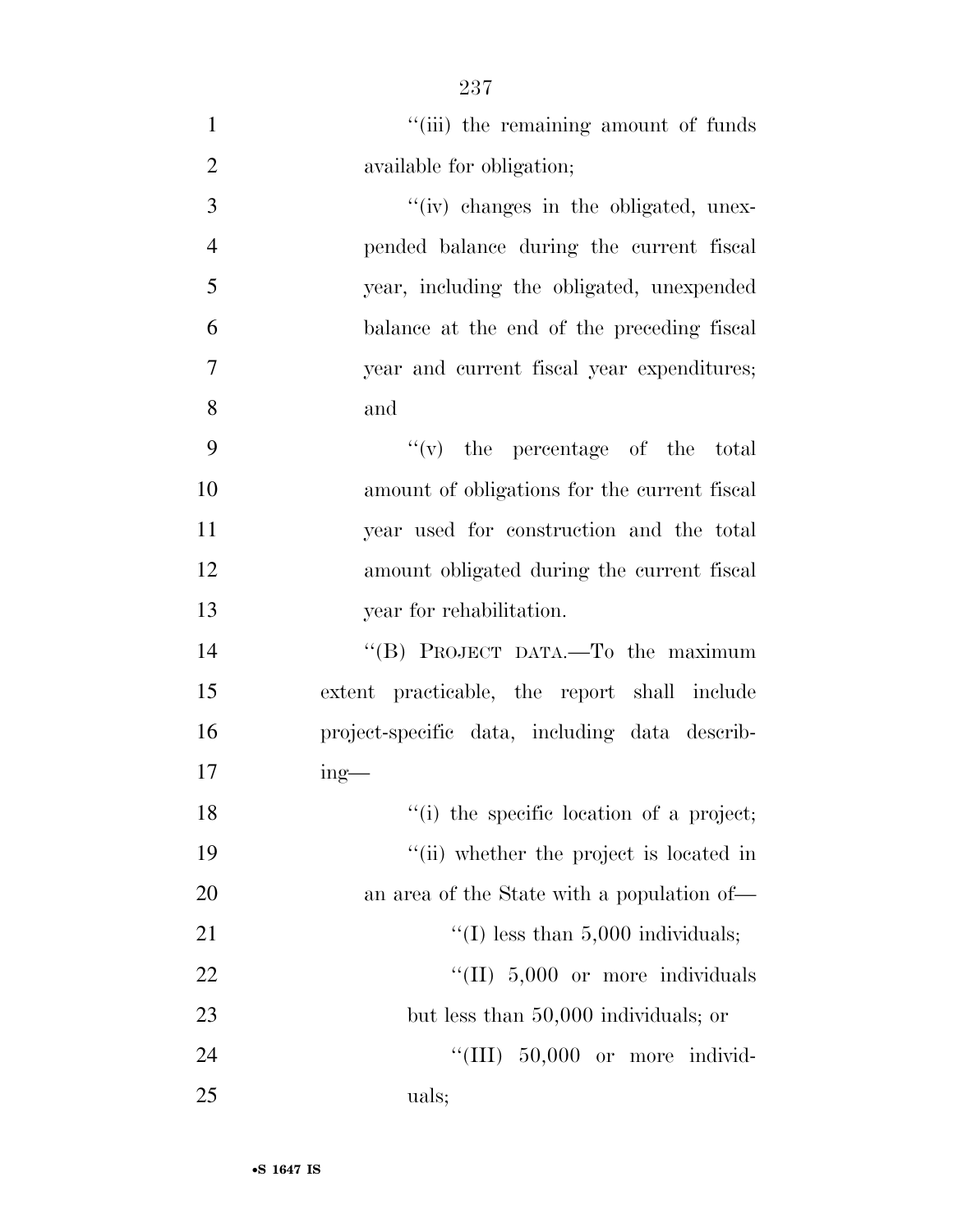1 ''(iii) the total cost of the project; 2 ''(iv) the amount of Federal funding being used on the project;  $''(v)$  the 1 or more programs from which Federal funds are obligated on the project;  $''(\vec{v})$  the type of improvement being made, such as categorizing the project 9 as—  $\text{``(I)}$  a road reconstruction project; 12 ''(II) a new road construction project;  $\frac{1}{11}$  a new bridge construction project; ''(IV) a bridge rehabilitation project; or 18 ''(V) a bridge replacement project; and  $\frac{1}{20}$   $\frac{1}{20}$   $\frac{1}{20}$  the ownership of the highway or 21 bridge. 22 "
(C) TRANSFERS BETWEEN PROGRAMS. The report shall include a description of the amount of funds transferred between programs

238

•**S 1647 IS**

25 by each State under section 126.".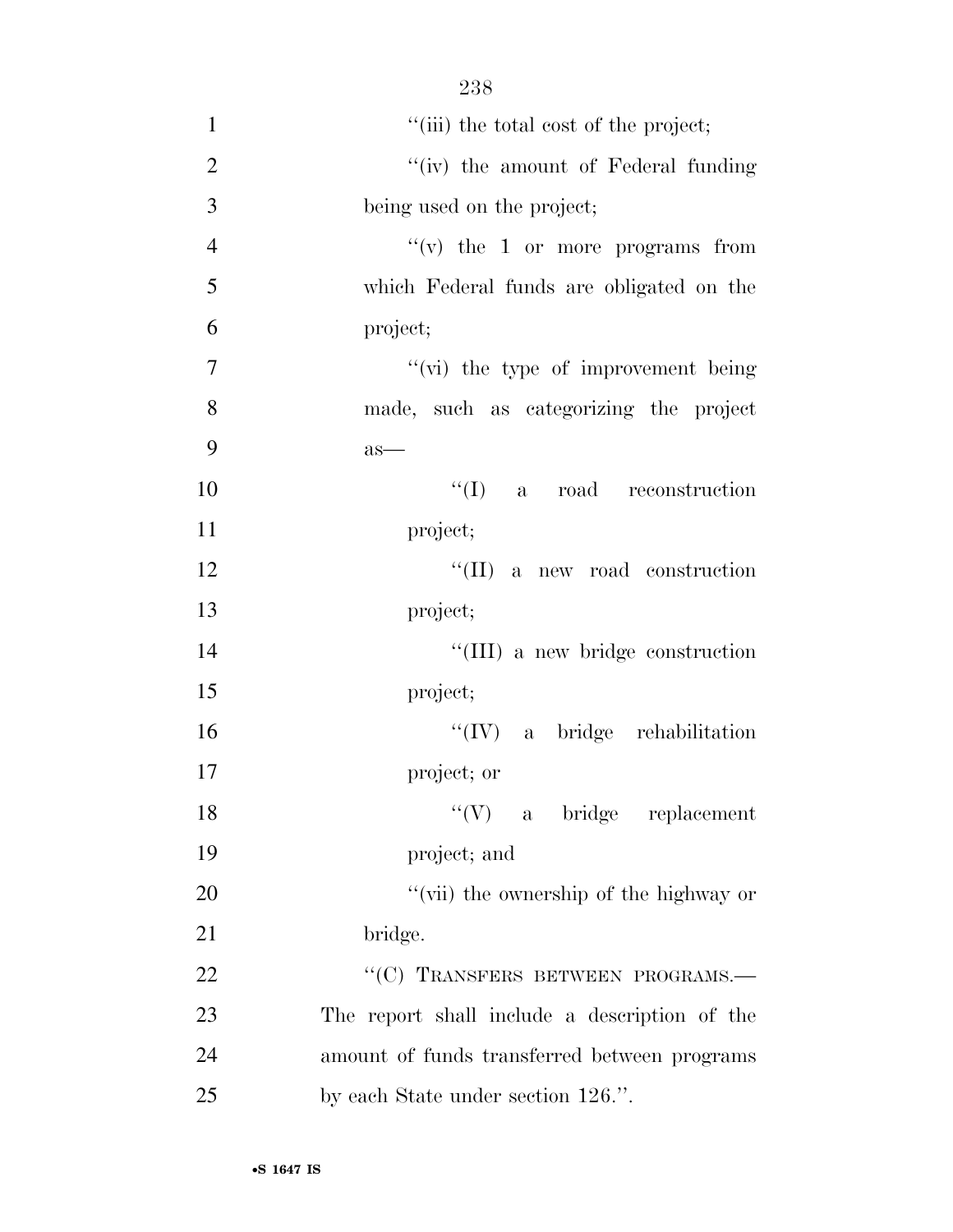(b) CONFORMING AMENDMENT.—Section 1503 of MAP–21 (23 U.S.C. 104 note; Public Law 112–141) is amended by striking subsection (c).

### **SEC. 2205. REPORT ON HIGHWAY TRUST FUND ADMINIS-TRATIVE EXPENDITURES.**

 (a) INITIAL REPORT.—Not later than 150 days after the date of enactment of this Act, the Comptroller General of the United States shall submit to Congress a report describing the administrative expenses of the Federal Highway Administration funded from the Highway Trust Fund during the 3 most recent fiscal years.

 (b) UPDATES.—Not later than 5 years after the date on which the report is submitted under subsection (a) and every 5 years thereafter, the Comptroller General shall submit to Congress a report that updates the information provided in the report under that subsection for the pre-ceding 5-year period.

 (c) INCLUSIONS.—Each report submitted under sub-section (a) or (b) shall include a description of the—

 (1) types of administrative expenses of pro- grams and offices funded by the Highway Trust Fund;

 (2) tracking and monitoring of administrative expenses;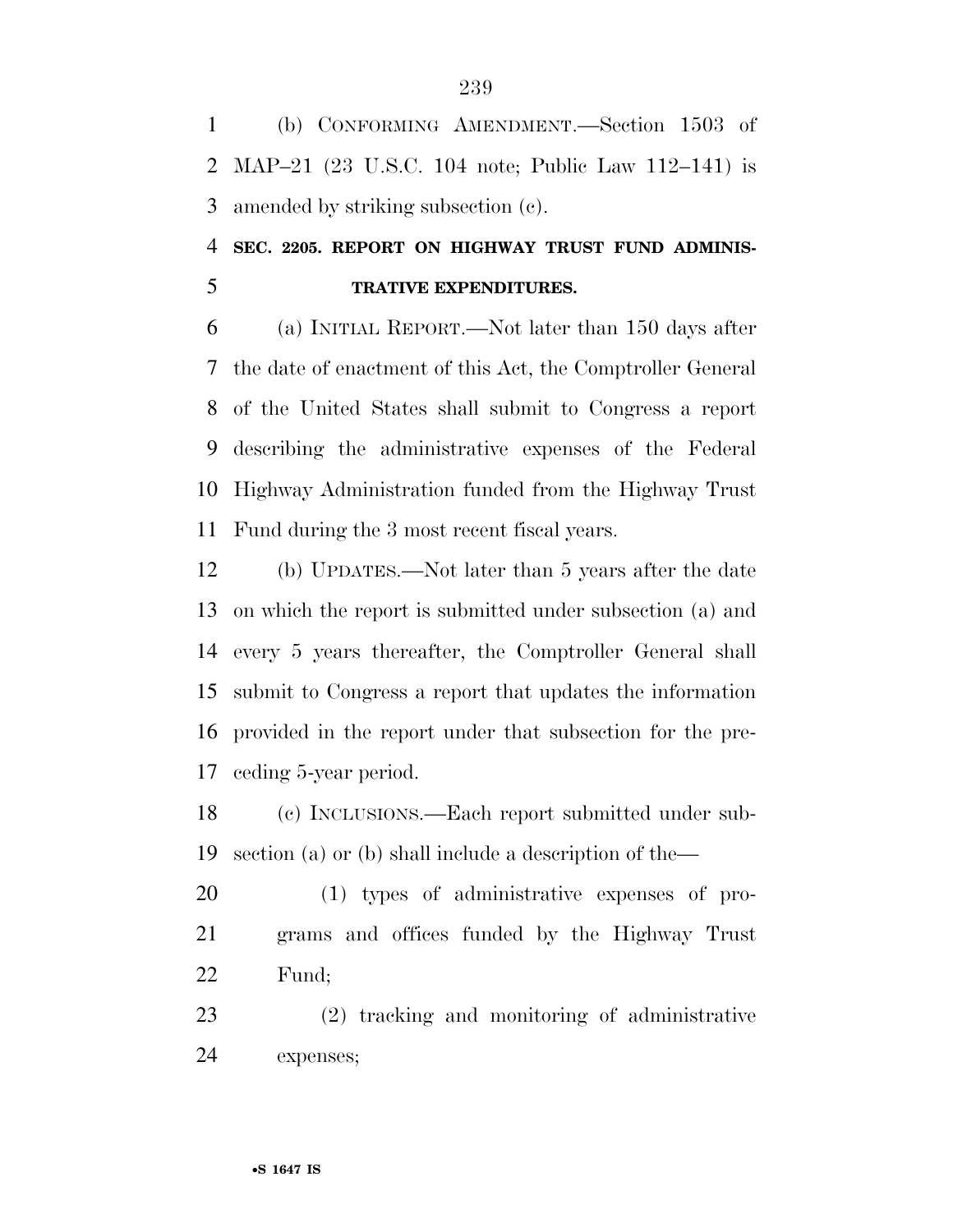(3) controls in place to ensure that funding for administrative expenses is used as efficiently as practicable; and

 (4) flexibility of the Department to reallocate amounts from the Highway Trust Fund between full-time equivalent employees and other functions.

### **SEC. 2206. AVAILABILITY OF REPORTS.**

 (a) IN GENERAL.—The Secretary shall make avail- able to the public on the website of the Department any report required to be submitted by the Secretary to Con-gress after the date of enactment of this Act.

 (b) DEADLINE.—Each report described in subsection (a) shall be made available on the website not later than 30 days after the report is submitted to Congress.

### **SEC. 2207. PERFORMANCE PERIOD ADJUSTMENT.**

 (a) NATIONAL HIGHWAY PERFORMANCE PRO- GRAM.—Section 119 of title 23, United States Code, is amended—

19 (1) in subsection (e)(7), by striking "for 2 con- secutive reports submitted under this paragraph shall include in the next report submitted'' and in- serting ''shall include as part of the performance 23 target report under section  $150(e)$ "; and

24 (2) in subsection  $(f)(1)(A)$ , by striking "If, dur-ing 2 consecutive reporting periods, the condition of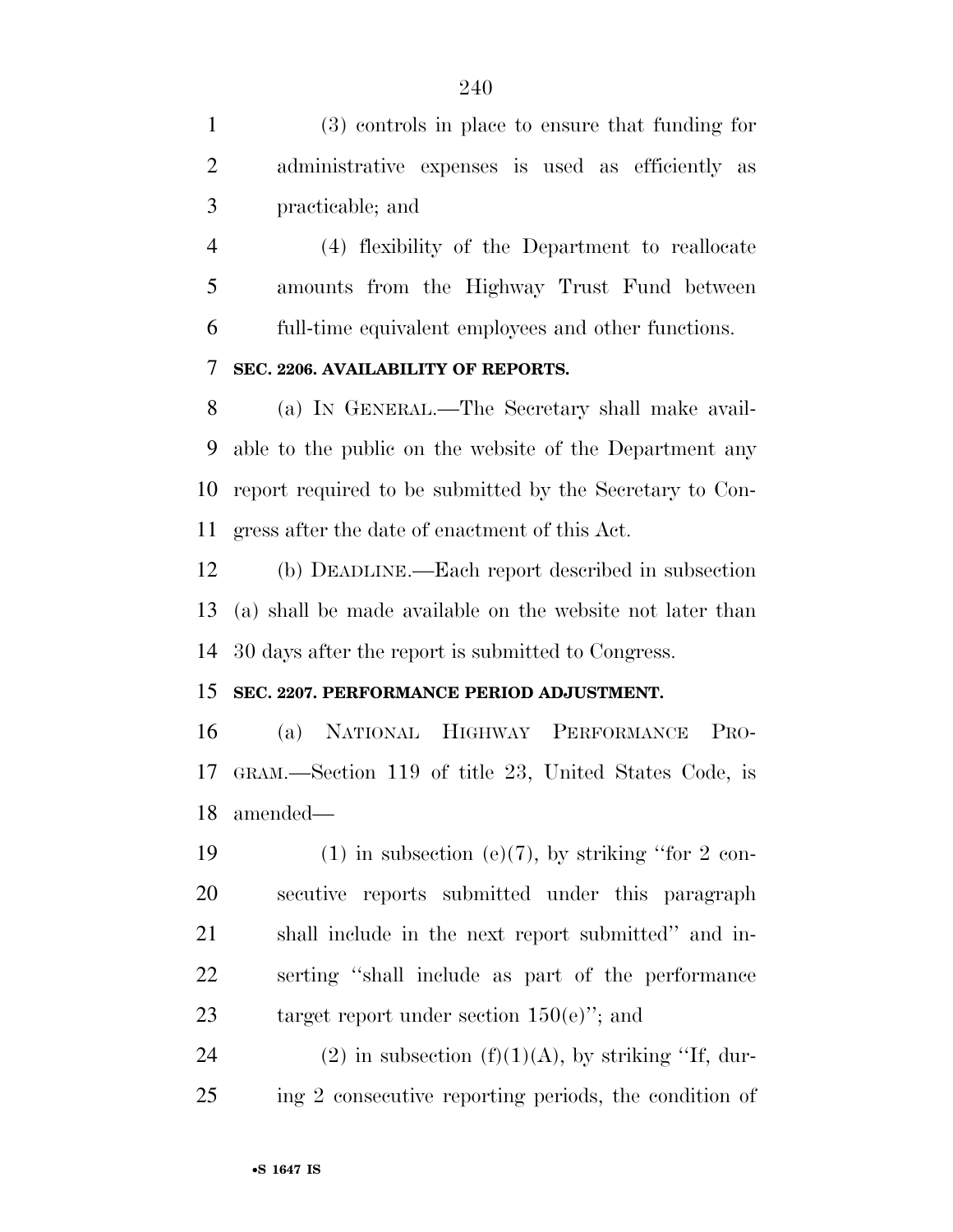the Interstate System, excluding bridges on the Interstate System, in a State falls'' and inserting ''If a State reports that the condition of the Interstate System, excluding bridges on the Interstate System, has fallen''.

 (b) HIGHWAY SAFETY IMPROVEMENT PROGRAM.— Section 148(i) of title 23, United States Code, is amend-ed—

 (1) in the matter preceding paragraph (1), by striking ''performance targets of the State estab-11 lished under section 150(d) by the date that is 2 years after the date of the establishment of the per- formance targets'' and inserting ''safety performance targets of the State established under section  $150(d)$ "; and

 (2) in paragraphs (1) and (2), by inserting ''safety'' before ''performance targets'' each place it appears.

**SEC. 2208. DESIGN STANDARDS.** 

 (a) IN GENERAL.—Section 109 of title 23, United States Code, is amended—

22 (1) in subsection  $(c)$ —

 (A) in paragraph (1), in the matter pre-ceding subparagraph (A), by striking ''may take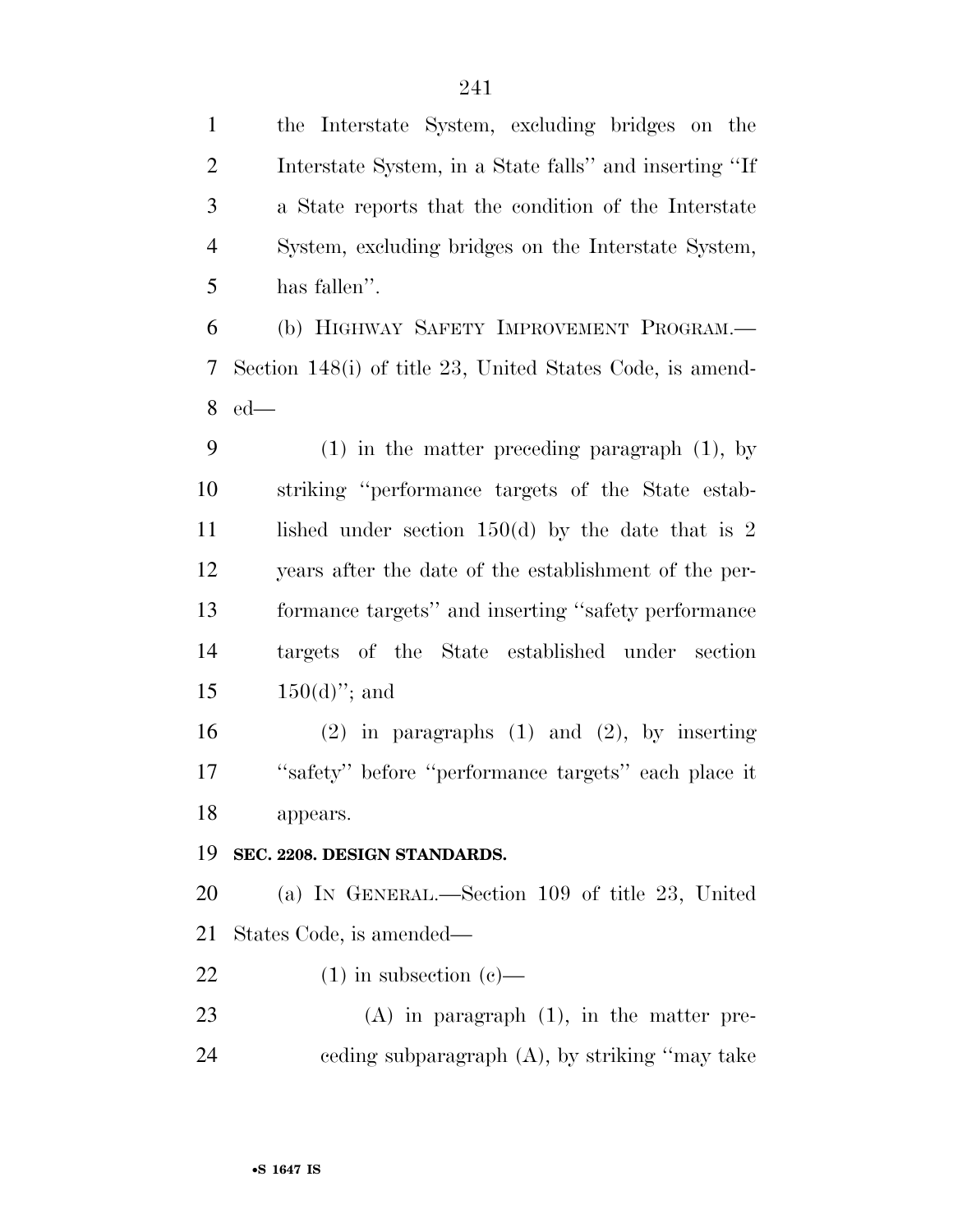| $\mathbf{1}$   | into account" and inserting "shall consider";                |
|----------------|--------------------------------------------------------------|
| $\mathfrak{2}$ | and                                                          |
| 3              | (B) in paragraph $(2)$ —                                     |
| $\overline{4}$ | (i) in subparagraph $(C)$ , by striking                      |
| 5              | "and" at the end;                                            |
| 6              | (ii) by redesignating subparagraph                           |
| 7              | $(D)$ as subparagraph $(F)$ ; and                            |
| 8              | (iii) by inserting after subparagraph                        |
| 9              | $(C)$ the following:                                         |
| 10             | "(D) the publication entitled 'Highway                       |
| 11             | Safety Manual' of the American Association of                |
| 12             | State Highway and Transportation Officials;                  |
| 13             | $\lq\lq$ the publication entitled 'Urban Street'             |
| 14             | Design Guide' of the National Association of                 |
| 15             | City Transportation Officials; and"; and                     |
| 16             | $(2)$ in subsection $(f)$ , by inserting "pedestrian"        |
| 17             | walkways," after "bikeways,".                                |
| 18             | (b) DESIGN STANDARD FLEXIBILITY.—Notwith-                    |
| 19             | standing section $109(o)$ of title 23, United States Code,   |
| 20             | a local jurisdiction may use a roadway design guide that     |
| 21             | is different from the roadway design guide used by the       |
| 22             | State in which the local jurisdiction is located for the de- |
| 23             | sign of projects on all roadways under the ownership of      |
| 24             | the local jurisdiction (other than a highway on the Inter-   |
| 25             | state System) if—                                            |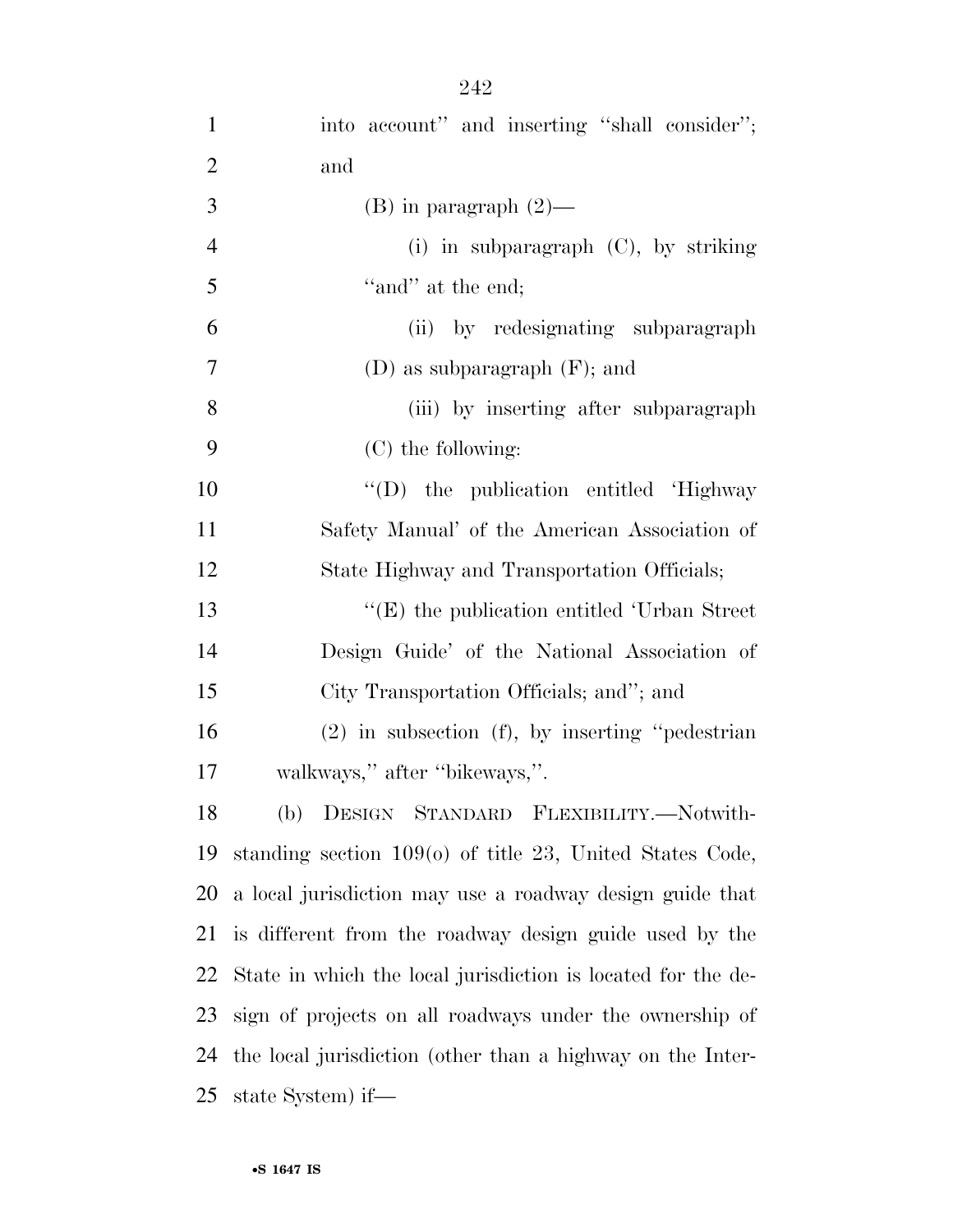| 1              | (1) the local jurisdiction is the project sponsor;    |
|----------------|-------------------------------------------------------|
| $\overline{2}$ | $(2)$ the roadway design guide—                       |
| 3              | (A) is recognized by the Federal Highway              |
| $\overline{4}$ | Administration; and                                   |
| 5              | (B) is adopted by the local jurisdiction;             |
| 6              | and                                                   |
| 7              | (3) the design complies with all other applicable     |
| 8              | Federal laws.                                         |
| 9              | TITLE III—TRANSPORTATION IN-                          |
| 10             | <b>FRASTRUCTURE</b><br><b>FINANCE</b>                 |
| 11             | AND INNOVATION ACT<br>$\bf{O}$ F                      |
| 12             | <b>1998 AMENDMENTS</b>                                |
| 13             | SEC. 3001. TRANSPORTATION INFRASTRUCTURE FINANCE      |
| 14             | AND INNOVATION ACT OF 1998 AMENDMENTS.                |
|                |                                                       |
| 15             | (a) DEFINITIONS.—Section $601(a)$ of title 23, United |
| 16             | States Code, is amended—                              |
| 17             | $(1)$ in the matter preceding paragraph $(1)$ —       |
| 18             | $(A)$ by striking "In this chapter, the" and          |
| 19             | inserting "The"; and                                  |
| 20             | (B) by inserting "to sections 601 through             |
| 21             | 609" after "apply";                                   |
| 22             | $(2)$ in paragraph $(2)$ —                            |
| 23             | $(A)$ in subparagraph $(B)$ , by striking             |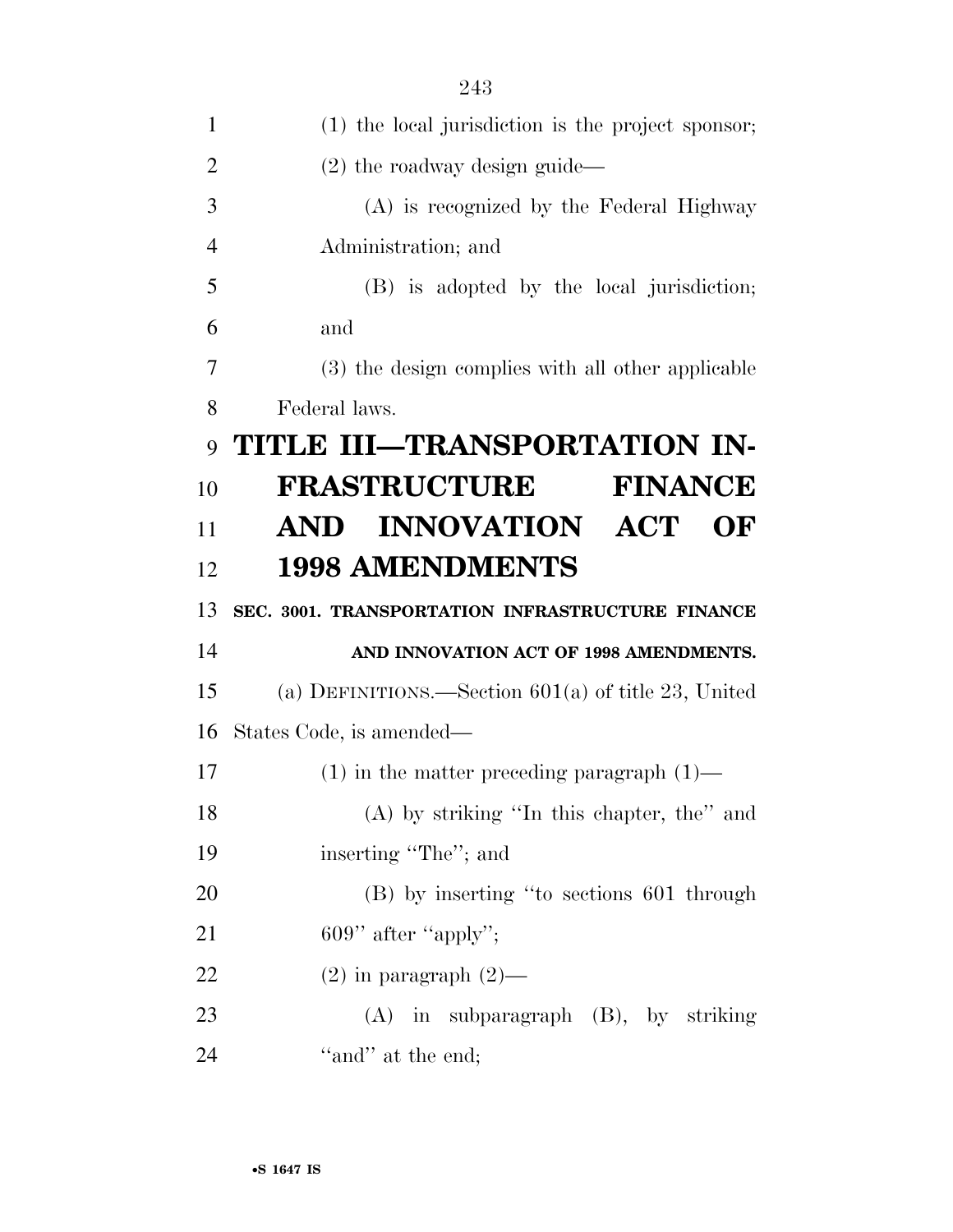| $\mathbf{1}$   | $(B)$ in subparagraph $(C)$ , by striking the         |
|----------------|-------------------------------------------------------|
| $\overline{2}$ | period at the end and inserting "; and"; and          |
| 3              | (C) by adding at the end the following:               |
| $\overline{4}$ | "(D) capitalizing a rural projects fund               |
| 5              | using the proceeds of a secured loan made to a        |
| 6              | State infrastructure bank in accordance with          |
| 7              | sections 602 and 603, for the purpose of mak-         |
| 8              | ing loans to sponsors of rural infrastructure         |
| 9              | projects in accordance with section 610.";            |
| 10             | $(3)$ in paragraph $(3)$ , by striking "this chapter" |
| 11             | and inserting "the TIFIA program";                    |
| 12             | $(4)$ in paragraph $(10)$ —                           |
| 13             | (A) in the matter preceding subparagraph              |
| 14             | $(A)$ —                                               |
| 15             | (i) by inserting "related" before                     |
| 16             | "projects"; and                                       |
| 17             | (ii) by striking "(which shall receive                |
| 18             | an investment grade rating from a rating              |
| 19             | $\text{agency}$ ";                                    |
| 20             | $(B)$ in subparagraph $(A)$ , by striking "sub-       |
| 21             | ject to the availability of future funds being        |
| 22             | made available to carry out this chapter;" and        |
| 23             | inserting "subject to-                                |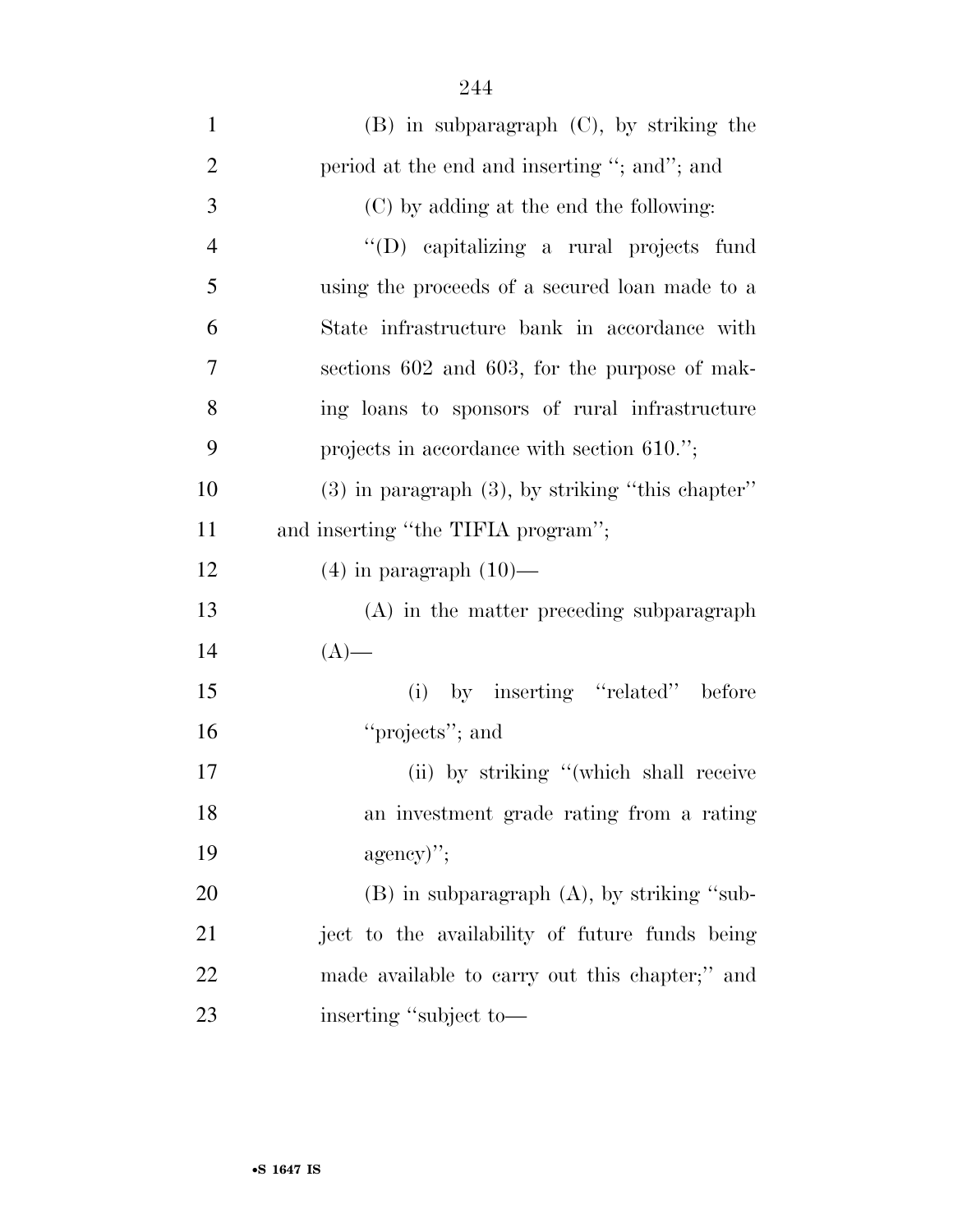| $\mathbf{1}$   | "(i) the availability of future funds          |
|----------------|------------------------------------------------|
| $\overline{2}$ | being made available to carry out the          |
| 3              | TIFIA program; and                             |
| $\overline{4}$ | "(ii) the satisfaction of all of the con-      |
| 5              | ditions for the provision of credit assist-    |
| 6              | ance under the TIFIA program, including        |
| $\overline{7}$ | section $603(b)(1)$ ;"; and                    |
| 8              | $(C)$ in subparagraph $(D)$ —                  |
| 9              | (i) by redesignating clauses (ii) and          |
| 10             | (iii) as clauses (iii) and (iv), respectively; |
| 11             | (ii) by inserting after clause (i) the         |
| 12             | following:                                     |
| 13             | "(ii) receiving an investment grade            |
| 14             | rating from a rating agency;";                 |
| 15             | (iii) in clause (iii) (as so redesig-          |
| 16             | nated), by striking "section $602(e)$ " and    |
| 17             | inserting "including sections $602(c)$ and     |
| 18             | $603(b)(1)$ "; and                             |
| 19             | (iv) in clause (iv) (as so redesignated),      |
| 20             | by striking "this chapter" and inserting       |
| 21             | "the TIFIA program";                           |
| 22             | $(5)$ in paragraph $(12)$ —                    |
| 23             | $(A)$ in subparagraph $(D)(iv)$ , by striking  |
| 24             | the period at the end and inserting "; and";   |
| 25             | and                                            |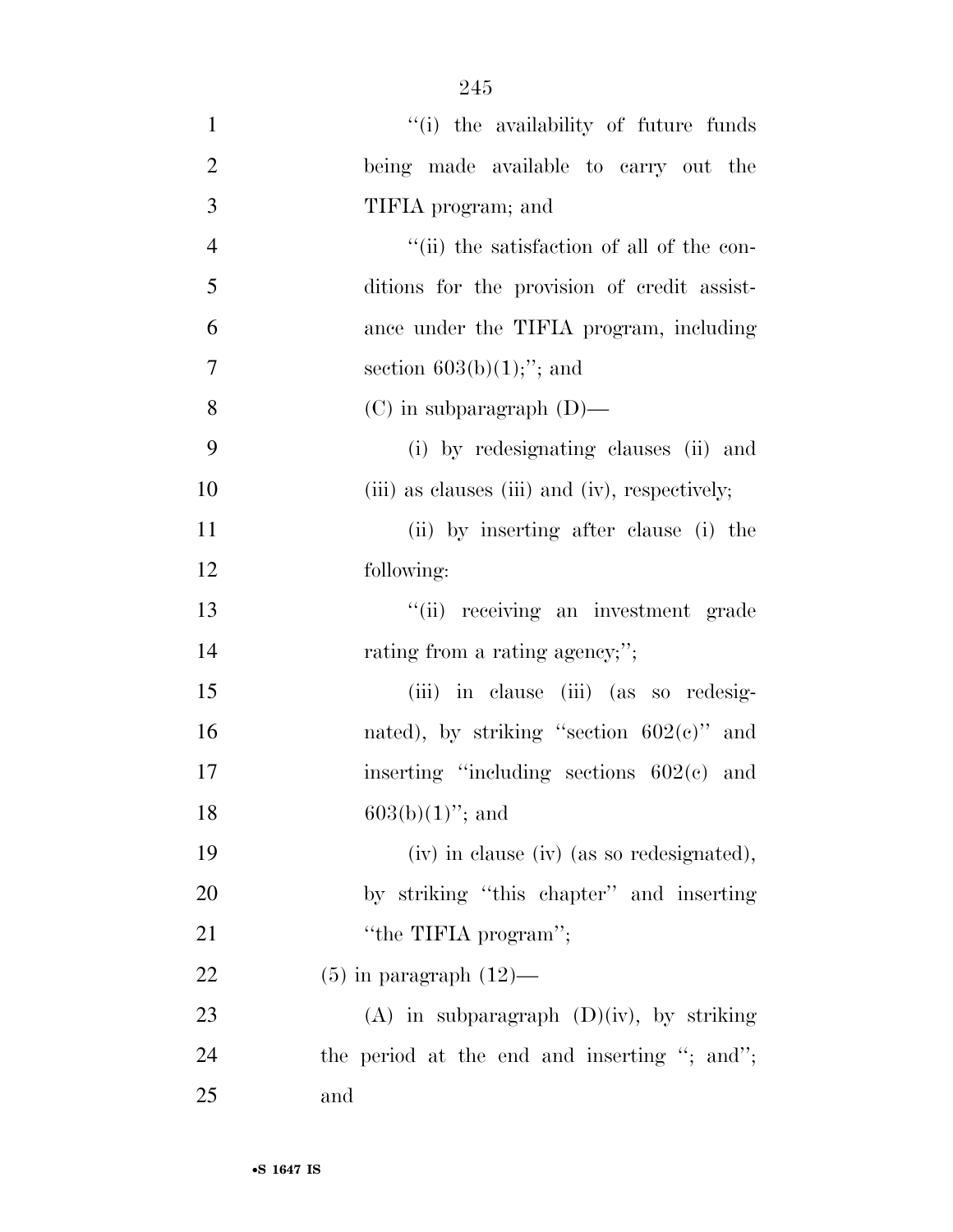| $\mathbf{1}$   | (B) by adding at the end the following:            |
|----------------|----------------------------------------------------|
| $\overline{2}$ | $\lq\lq(E)$ a project to improve or construct      |
| 3              | public infrastructure that is located within       |
| $\overline{4}$ | walking distance of, and accessible to, a fixed    |
| 5              | guideway transit facility, passenger rail station, |
| 6              | intercity bus station, or intermodal facility, in- |
| 7              | eluding a transportation, public utility, and cap- |
| 8              | ital project described in section $5302(3)(G)(v)$  |
| 9              | of title 49, and related infrastructure;           |
| 10             | $\lq\lq(F)$ a project for the acquisition of plant |
| 11             | and wildlife habitat pursuant to a conservation    |
| 12             | plan that—                                         |
| 13             | "(i) has been approved by the Sec-                 |
| 14             | retary of the Interior pursuant to section         |
| 15             | 10 of the Endangered Species Act of 1973           |
| 16             | $(16 \text{ U.S.C. } 1539)$ ; and                  |
| 17             | "(ii) as determined by the Secretary               |
| 18             | of the Interior, would mitigate the environ-       |
| 19             | mental impacts of transportation infra-            |
| 20             | structure projects otherwise eligible for as-      |
| 21             | sistance under the TIFIA program; and              |
| 22             | $\lq\lq(G)$ the capitalization of a rural projects |
| 23             | fund by a State infrastructure bank with the       |
| 24             | proceeds of a secured loan made in accordance      |
| 25             | with sections $602$ and $603$ , for the purpose of |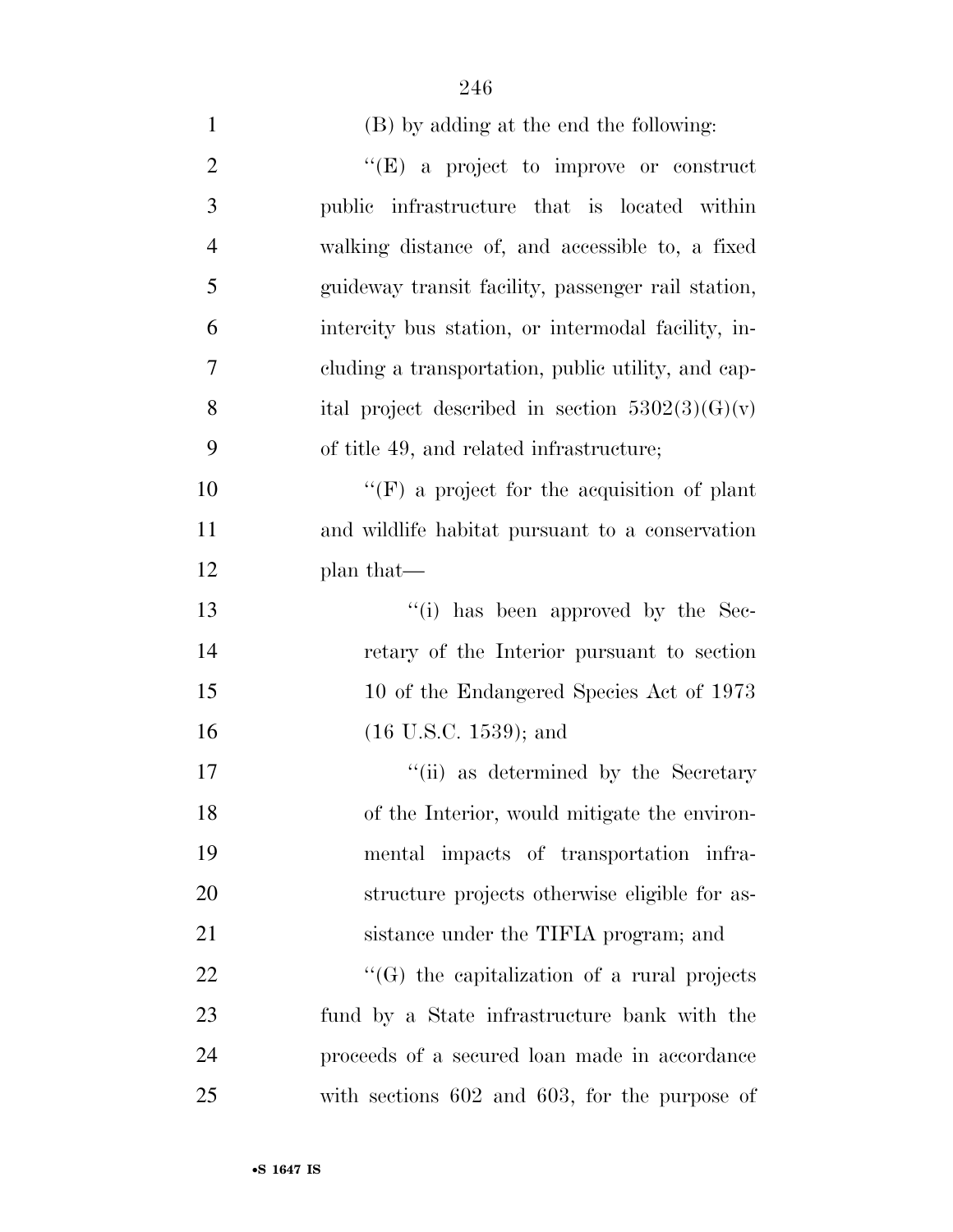| $\mathbf{1}$   | making loans to sponsors of rural infrastructure                      |
|----------------|-----------------------------------------------------------------------|
| $\overline{2}$ | projects in accordance with section 610.";                            |
| 3              | $(6)$ in paragraph $(15)$ , by striking "means" and                   |
| $\overline{4}$ | all that follows through the period at the end and                    |
| 5              | inserting "means a surface transportation infra-                      |
| 6              | structure project located in an area that is outside                  |
| $\overline{7}$ | of an urbanized area with a population greater than                   |
| 8              | 150,000 individuals, as determined by the Bureau of                   |
| 9              | the Census.";                                                         |
| 10             | $(7)$ by redesignating paragraphs $(16)$ , $(17)$ ,                   |
| 11             | $(18)$ , $(19)$ , and $(20)$ as paragraphs $(17)$ , $(18)$ , $(20)$ , |
| 12             | $(21)$ , and $(22)$ , respectively;                                   |
| 13             | $(8)$ by inserting after paragraph $(15)$ the fol-                    |
| 14             | lowing:                                                               |
| 15             | (16)<br>RURAL PROJECTS FUND.—The<br>term                              |
| 16             | 'rural projects fund' means a fund—                                   |
| 17             | $\lq\lq$ established by a State infrastructure                        |
| 18             | bank in accordance with section $610(d)(4)$ ;                         |
| 19             | $\lq\lq$ (B) capitalized with the proceeds of a se-                   |
| 20             | cured loan made to the bank in accordance with                        |
| 21             | sections $602$ and $603$ ; and                                        |
| 22             | "(C) for the purpose of making loans to                               |
| 23             | sponsors of rural infrastructure projects in ac-                      |
| 24             | cordance with section $610."$ ;                                       |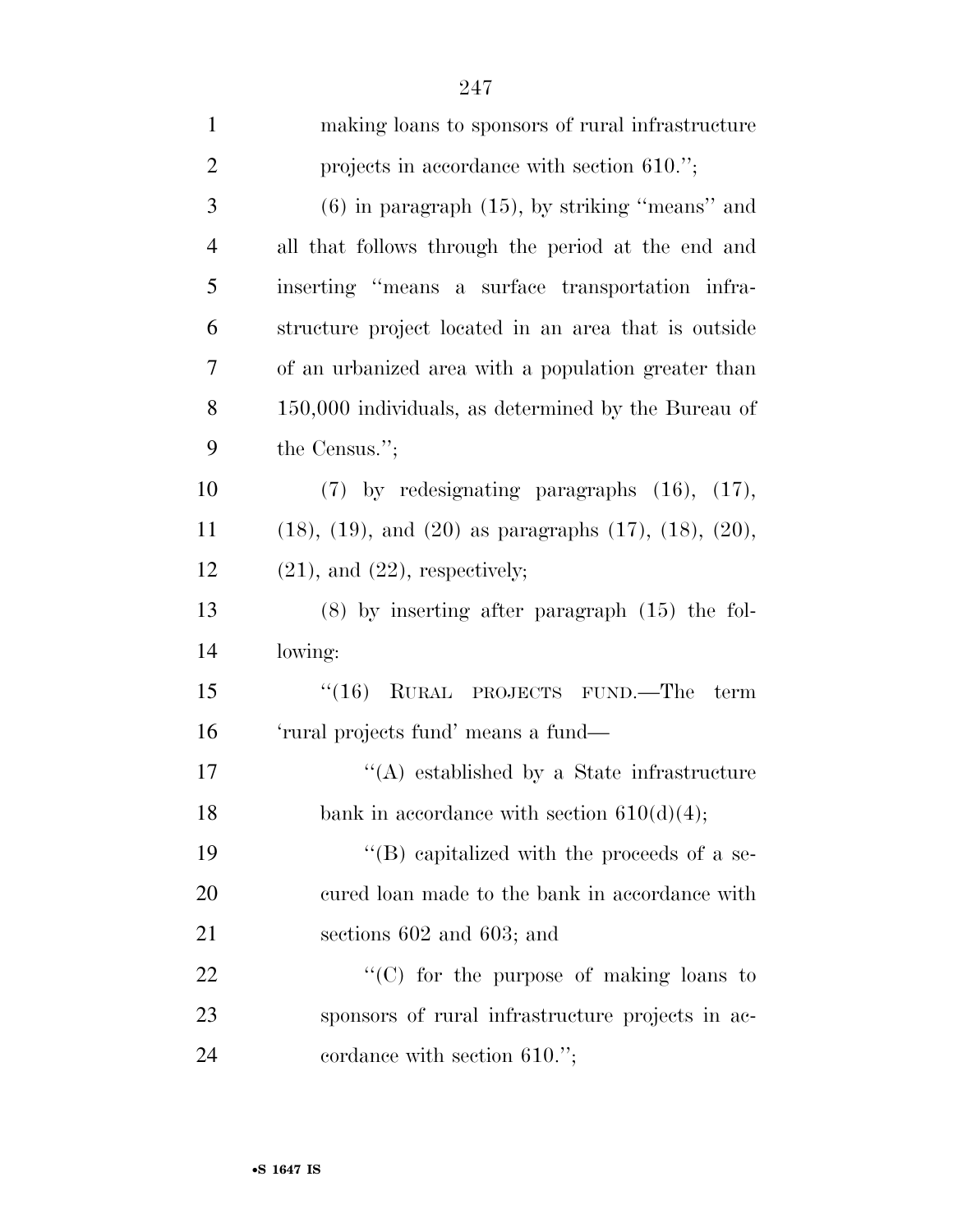| $\mathbf{1}$   | $(9)$ by inserting after paragraph $(18)$ (as redes-    |
|----------------|---------------------------------------------------------|
| $\overline{2}$ | ignated) the following:                                 |
| 3              | "(19) STATE INFRASTRUCTURE BANK.—The                    |
| $\overline{4}$ | term 'State infrastructure bank' means an infra-        |
| 5              | structure bank established under section 610."; and     |
| 6              | $(10)$ in paragraph $(22)$ (as redesignated), by in-    |
| 7              | serting "established under sections 602 through         |
| 8              | 609" after "Department".                                |
| 9              | (b) DETERMINATION OF ELIGIBILITY AND PROJECT            |
| 10             | SELECTION.—Section 602 of title 23, United States Code, |
| 11             | is amended—                                             |
| 12             | $(1)$ in subsection $(a)$ —                             |
| 13             | $(A)$ in paragraph $(1)$ , in the matter pre-           |
| 14             | ceding subparagraph (A), by striking "this              |
| 15             | chapter" and inserting "the TIFIA program";             |
| 16             | (B) in paragraph $(2)(A)$ , by striking "this           |
| 17             | chapter" and inserting "the TIFIA program";             |
| 18             | $(C)$ in paragraph $(3)$ , by striking "this            |
| 19             | chapter" and inserting "the TIFIA program";             |
| 20             | (D) in paragraph $(5)$ —                                |
| 21             | (i) by striking the heading and insert-                 |
| 22             | ing "ELIGIBLE PROJECT COST<br>PARAM-                    |
| 23             | $ETERS.$ ";                                             |
| 24             | (ii) in subparagraph $(A)$ —                            |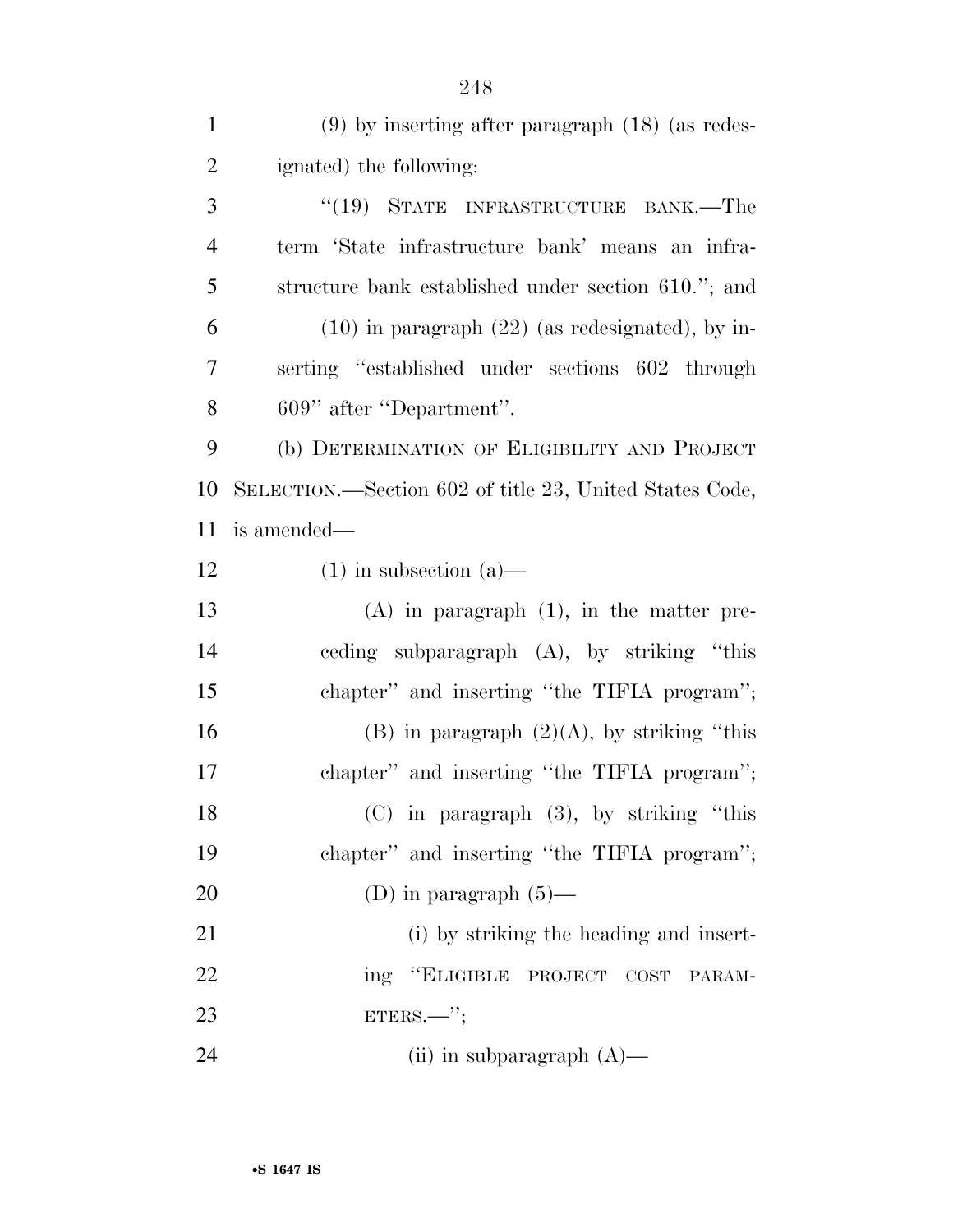| $\mathbf{1}$   | (I) in the matter preceding clause              |
|----------------|-------------------------------------------------|
| $\overline{2}$ | (i), by striking "subparagraph (B), to          |
| 3              | be eligible for assistance under this           |
| $\overline{4}$ | chapter, a project" and inserting               |
| 5              | "subparagraphs $(B)$ and $(C)$ , a              |
| 6              | project under the TIFIA program";               |
| 7              | (II) by striking clause (i) and in-             |
| 8              | serting the following:                          |
| 9              | $\lq($ i) \$50,000,000; and''; and              |
| 10             | (III) in clause (ii), by striking               |
| 11             | "assistance"; and                               |
| 12             | (iii) in subparagraph $(B)$ —                   |
| 13             | (I) by striking the subparagraph                |
| 14             | designation and heading and all that            |
| 15             | follows through "In the case" and in-           |
| 16             | serting the following:                          |
| 17             | $\lq\lq$ (B) EXCEPTIONS.—                       |
| 18             | INTELLIGENT TRANSPORTATION                      |
| 19             | SYSTEMS.—In the case"; and                      |
| 20             | (II) by adding at the end the fol-              |
| 21             | lowing:                                         |
| 22             | TRANSIT-ORIENTED DEVELOP-<br>``(ii)             |
| 23             | MENT PROJECTS.—In the case of a project         |
| 24             | described in section $601(a)(12)(E)$ , eligible |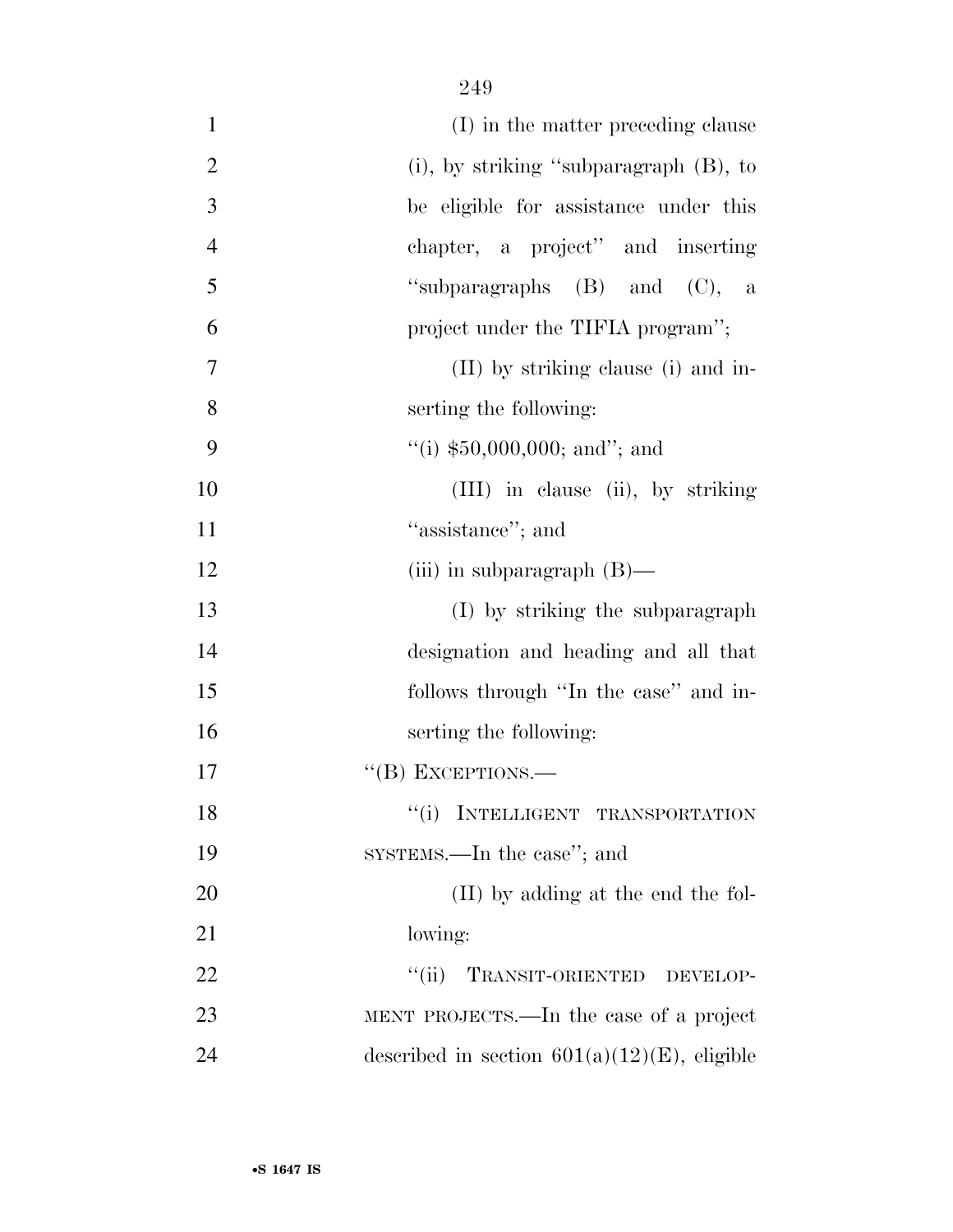| $\mathbf{1}$   | project costs shall be reasonably antici-     |
|----------------|-----------------------------------------------|
| $\mathbf{2}$   | pated to equal or exceed $$10,000,000$ .      |
| $\mathfrak{Z}$ | "(iii) RURAL PROJECTS.—In the case            |
| $\overline{4}$ | of a rural infrastructure project or a        |
| 5              | project capitalizing a rural projects fund,   |
| 6              | eligible project costs shall be reasonably    |
| 7              | anticipated to equal or<br>exceed             |
| 8              | $$10,000,000,$ but not to<br>exceed           |
| 9              | \$100,000,000.                                |
| 10             | "(iv) LOCAL INFRASTRUCTURE                    |
| 11             | PROJECTS.—Eligible project costs shall be     |
| 12             | reasonably anticipated to equal or exceed     |
| 13             | $$10,000,000$ in the case of projects or pro- |
| 14             | grams of projects—                            |
| 15             | $\lq\lq$ (I) in which the applicant is a      |
| 16             | local government, public authority, or        |
| 17             | instrumentality of local government;          |
| 18             | "(II) located on a facility owned             |
| 19             | by a local government; or                     |
| 20             | "(III) for which the Secretary de-            |
| 21             | termines that a local government is           |
| 22             | substantially involved in the develop-        |
| 23             | ment of the project.";                        |
| 24             | $(E)$ in paragraph $(9)$ , in the matter pre- |
| 25             | eeding subparagraph (A), by striking "this    |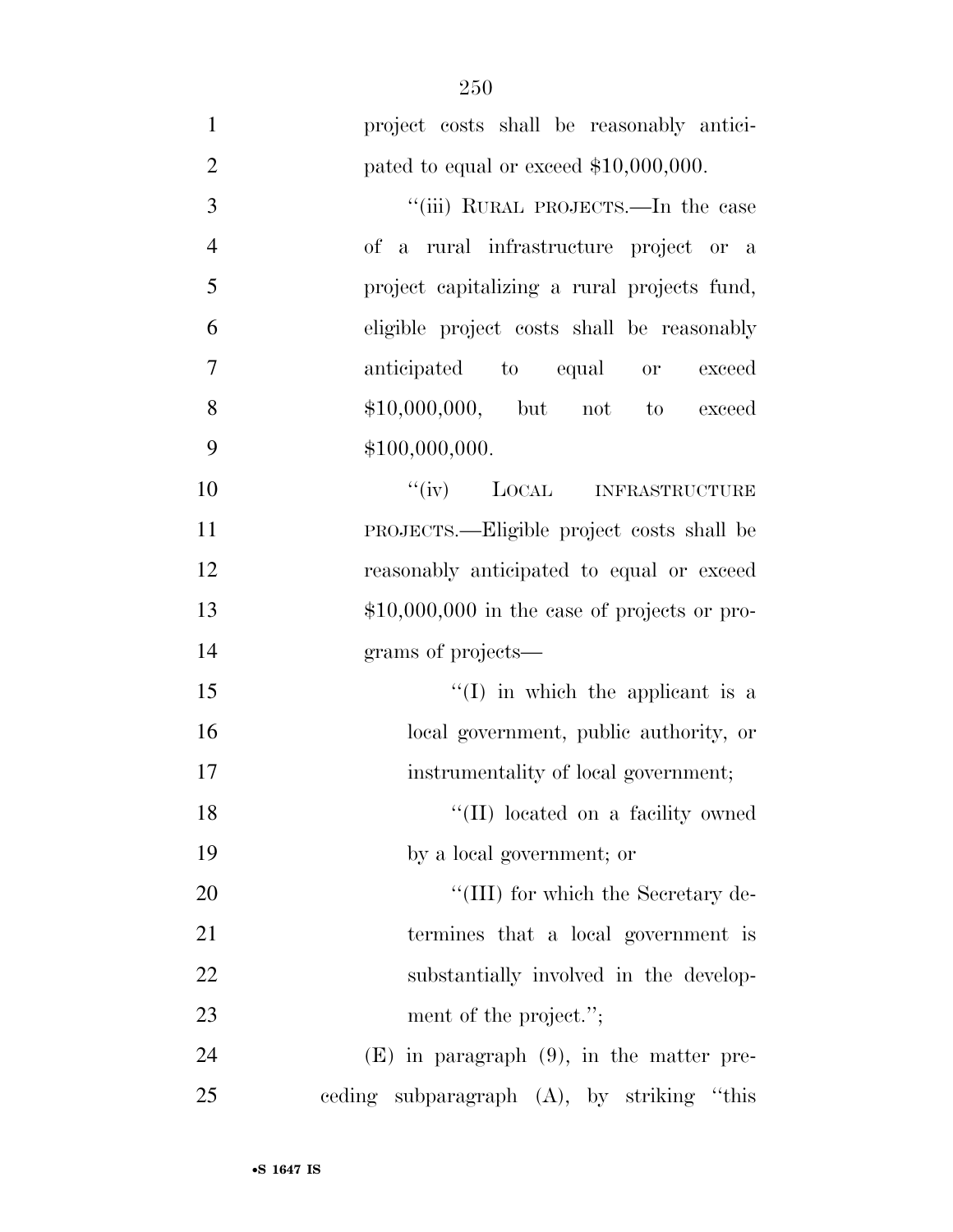| $\mathbf{1}$   | chapter" and inserting "the TIFIA program";     |
|----------------|-------------------------------------------------|
| $\overline{c}$ | and                                             |
| $\overline{3}$ | $(F)$ in paragraph $(10)$ —                     |
| $\overline{4}$ | (i) by striking "To be eligible" and in-        |
| 5              | serting the following:                          |
| 6              | "(A) IN GENERAL.—Except as provided in          |
| 7              | subparagraph $(B)$ , to be eligible";           |
| 8              | (ii) by striking "this chapter" each            |
| 9              | place it appears and inserting "the TIFIA       |
| 10             | program";                                       |
| 11             | (iii) by striking "not later than" and          |
| 12             | inserting "no later than"; and                  |
| 13             | (iv) by adding at the end the fol-              |
| 14             | lowing:                                         |
| 15             | "(B) RURAL PROJECTS FUND.—In the                |
| 16             | case of a project capitalizing a rural projects |
| 17             | fund, the State infrastructure bank shall dem-  |
| 18             | onstrate, not later than 2 years after the date |
| 19             | on which a secured loan is obligated for the    |
| 20             | project under the TIFIA program, that the       |
| 21             | bank has executed a loan agreement with a bor-  |
| 22             | rower for a rural infrastructure project in ac- |
| 23             | cordance with section 610. After the demonstra- |
| 24             | tion is made, the bank may draw upon the se-    |
| 25             | cured loan. At the end of the 2-year period, to |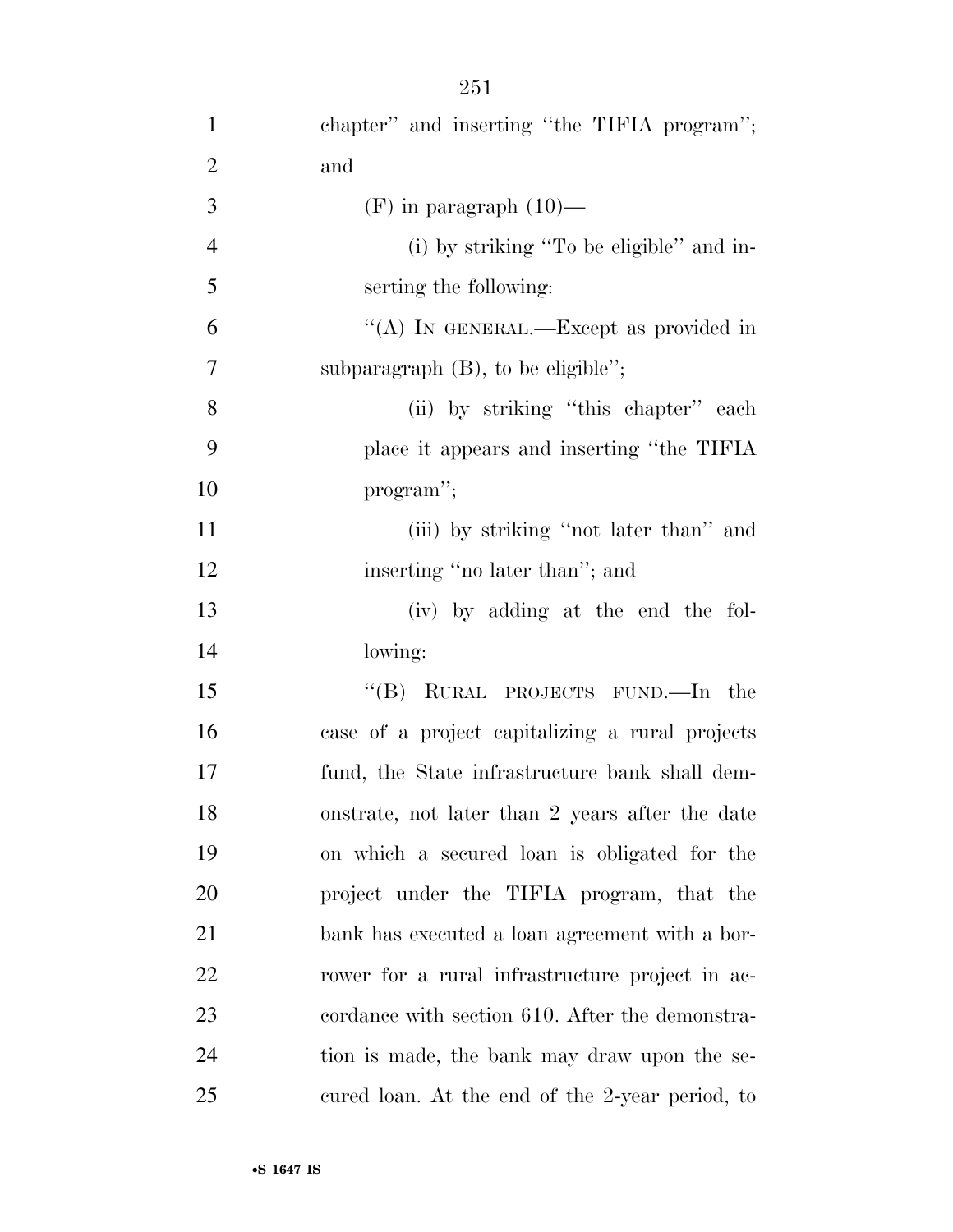| $\mathbf{1}$   | the extent the bank has not used the loan com-          |
|----------------|---------------------------------------------------------|
| $\overline{2}$ | mitment, the Secretary may extend the term of           |
| 3              | the loan or withdraw the loan commitment.";             |
| $\overline{4}$ | $(2)$ in subsection (b), by striking paragraph $(2)$    |
| 5              | and inserting the following:                            |
| 6              | $``(2)$ MASTER CREDIT AGREEMENTS.—                      |
| $\overline{7}$ | "(A) PROGRAM OF RELATED PROJECTS.-                      |
| 8              | The Secretary may enter into a master credit            |
| 9              | agreement for a program of related projects se-         |
| 10             | cured by a common security pledge on terms              |
| 11             | acceptable to the Secretary.                            |
| 12             | "(B) ADEQUATE FUNDING NOT AVAIL-                        |
| 13             | ABLE.—If the Secretary fully obligates funding          |
| 14             | to eligible projects for a fiscal year and ade-         |
| 15             | quate funding is not available to fund a credit         |
| 16             | instrument, a project sponsor of an eligible            |
| 17             | project may elect to enter into a master credit         |
| 18             | agreement and wait to execute a credit instru-          |
| 19             | ment until the fiscal year for which additional         |
| 20             | available to receive credit assist-<br>funds<br>are     |
| 21             | ance.";                                                 |
| 22             | $(3)$ in subsection $(e)(1)$ , in the matter preceding  |
| 23             | subparagraph $(A)$ , by striking "this chapter" and in- |
| 24             | serting "the TIFIA program"; and                        |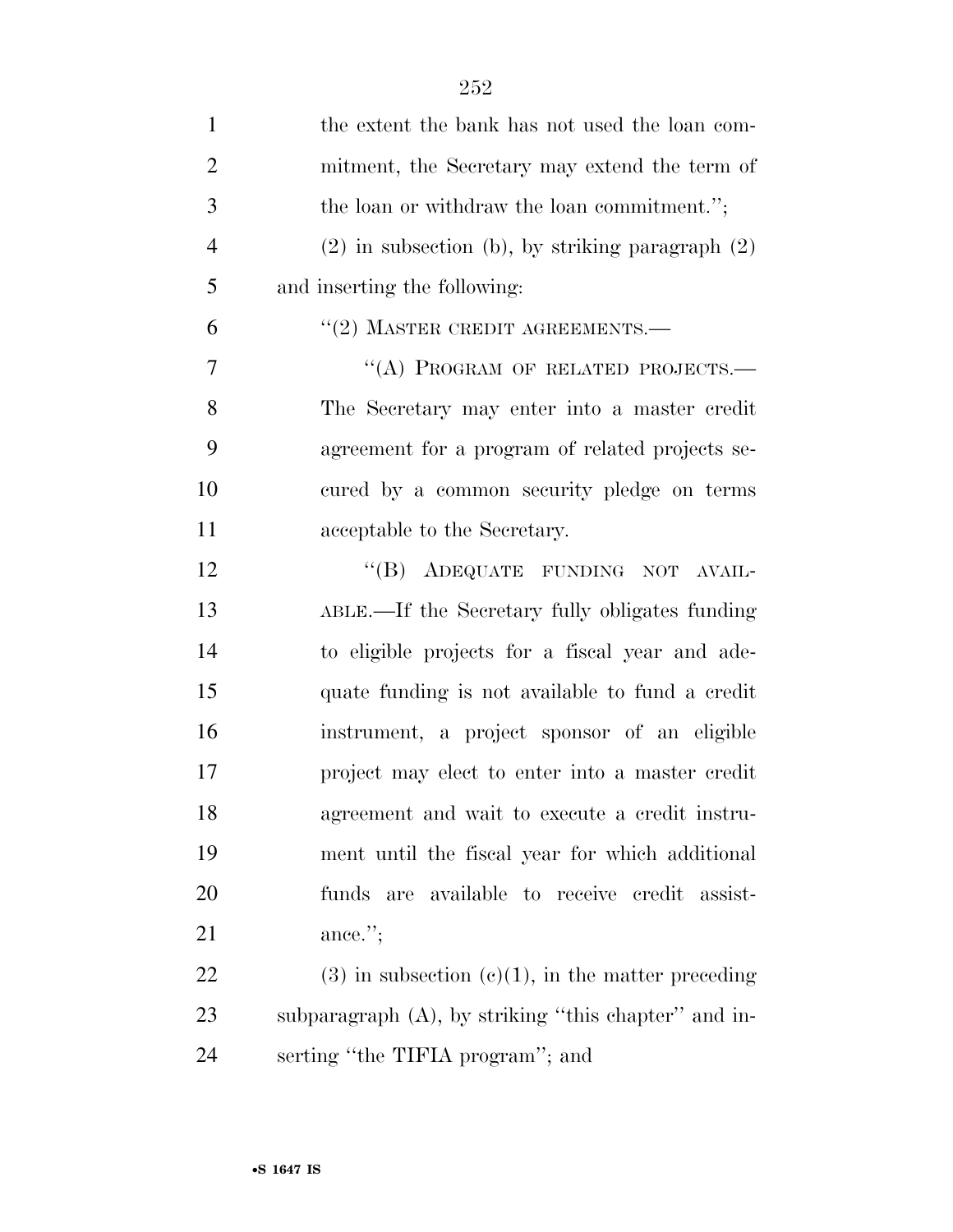| $\mathbf{1}$   | $(4)$ in subsection (e), by striking "this chapter"        |
|----------------|------------------------------------------------------------|
| $\overline{2}$ | and inserting "the TIFIA program".                         |
| 3              | (c) SECURED LOAN TERMS AND LIMITATIONS.—Sec-               |
| $\overline{4}$ | tion $603(b)$ of title 23, United States Code, is amended— |
| 5              | $(1)$ in paragraph $(2)$ —                                 |
| 6              | (A) by striking "The amount of" and in-                    |
| 7              | serting the following:                                     |
| 8              | "(A) IN GENERAL.—Except as provided in                     |
| 9              | subparagraph $(B)$ , the amount of"; and                   |
| 10             | (B) by adding at the end the following:                    |
| 11             | "(B) RURAL PROJECTS FUND.—In the                           |
| 12             | case of a project capitalizing a rural projects            |
| 13             | fund, the maximum amount of a secured loan                 |
| 14             | made to a State infrastructure bank shall be               |
| 15             | determined in accordance with section                      |
| 16             | $602(a)(5)(B)(iii)$ .";                                    |
| 17             | $(2)$ in paragraph $(3)(A)(i)$ —                           |
| 18             | (A) in subclause (III), by striking "or" at                |
| 19             | the end;                                                   |
| 20             | $(B)$ in subclause $(IV)$ , by striking "and" at           |
| 21             | the end and inserting "or"; and                            |
| 22             | (C) by adding at the end the following:                    |
| 23             | $\lq\lq(V)$ in the case of a secured                       |
| 24             | loan for a project capitalizing a rural                    |
| 25             | projects fund, any other dedicated                         |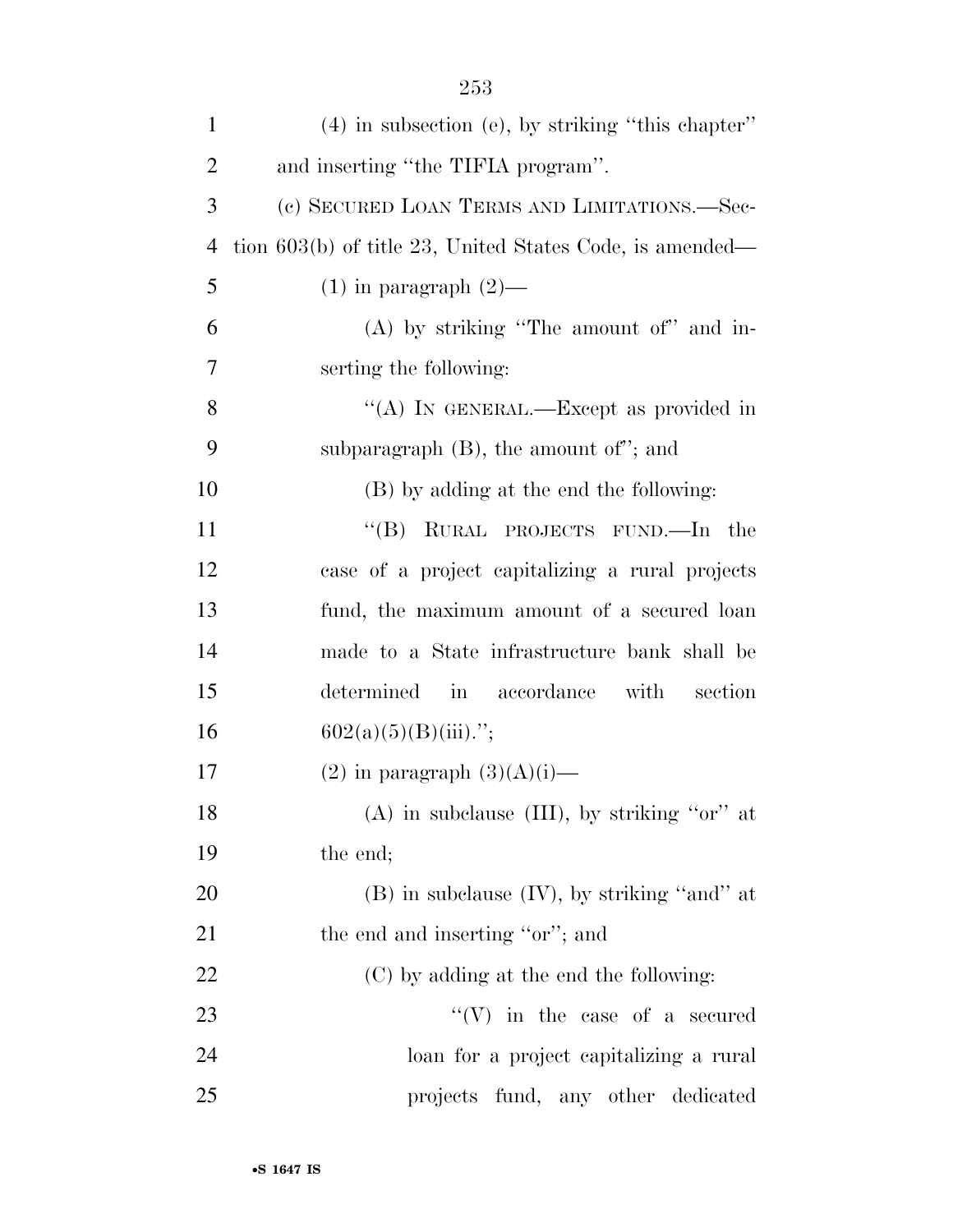| $\mathbf{1}$   | revenue sources available to a State               |
|----------------|----------------------------------------------------|
| $\overline{2}$ | infrastructure bank, including repay-              |
| 3              | ments from loans made by the bank                  |
| $\overline{4}$ | for rural infrastructure projects;                 |
| 5              | and";                                              |
| 6              | $(3)$ in paragraph $(4)(B)$ —                      |
| 7              | $(A)$ in clause (i), by striking "under this       |
| 8              | chapter" and inserting "or a rural projects fund   |
| 9              | under the TIFIA program"; and                      |
| 10             | (B) in clause (ii), by inserting "and rural        |
| 11             | project funds" after "rural infrastructure         |
| 12             | projects";                                         |
| 13             | $(4)$ in paragraph $(5)$ —                         |
| 14             | $(A)$ by redesignating subparagraphs $(A)$         |
| 15             | and (B) as clauses (i) and (ii), respectively, and |
| 16             | indenting appropriately;                           |
| 17             | (B) in the matter preceding subparagraph           |
| 18             | $(A)$ , by striking "The final" and inserting the  |
| 19             | following:                                         |
| 20             | "(A) IN GENERAL.—Except as provided in             |
| 21             | subparagraph $(B)$ , the final"; and               |
| 22             | (C) by adding at the end the following:            |
| 23             | $\lq\lq (B)$<br>RURAL PROJECTS FUND.—In the        |
| 24             | case of a project capitalizing a rural projects    |
| 25             | fund, the final maturity date of the secured       |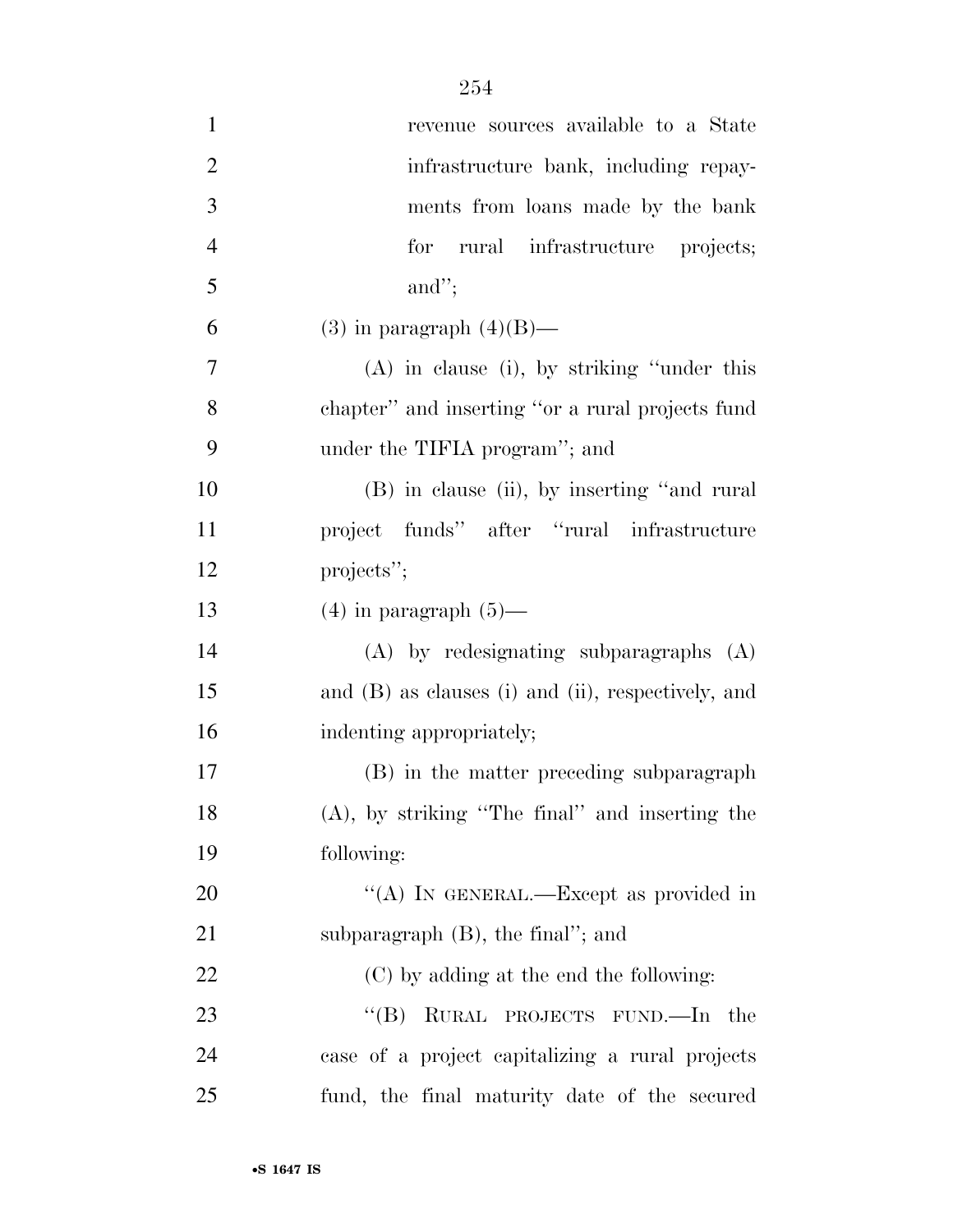| $\mathbf{1}$   | loan shall not exceed 35 years after the date on                 |
|----------------|------------------------------------------------------------------|
| $\overline{2}$ | which the secured loan is obligated.";                           |
| 3              | $(5)$ in paragraph $(8)$ , by striking "this chapter"            |
| $\overline{4}$ | and inserting "the TIFIA program"; and                           |
| 5              | $(6)$ in paragraph $(9)$ —                                       |
| 6              | (A) by striking "The total Federal assist-                       |
| 7              | ance provided on a project receiving a loan                      |
| 8              | under this chapter" and inserting the following:                 |
| 9              | "(A) IN GENERAL.—The total Federal as-                           |
| 10             | sistance provided for a project receiving a loan                 |
| 11             | under the TIFIA program"; and                                    |
| 12             | (B) by adding at the end the following:                          |
| 13             | "(B) RURAL PROJECTS FUND.—A project                              |
| 14             | capitalizing a rural projects fund shall satisfy                 |
| 15             | clause (i) through compliance with the Federal                   |
| 16             | requirement described<br>section<br>share<br>$\operatorname{in}$ |
| 17             | $610(e)(3)(B)$ .".                                               |
| 18             | (d) PROGRAM ADMINISTRATION.—Section 605 of                       |
| 19             | title 23, United States Code, is amended—                        |
| 20             | $(1)$ by striking "this chapter" each place it ap-               |
| 21             | pears and inserting "the TIFIA program"; and                     |
| 22             | $(2)$ by adding at the end the following:                        |
| 23             | "(f) ASSISTANCE TO SMALL PROJECTS.—                              |
| 24             | "(1) RESERVATION OF FUNDS.—Of the funds                          |
| 25             | made available to carry out the TIFIA program for                |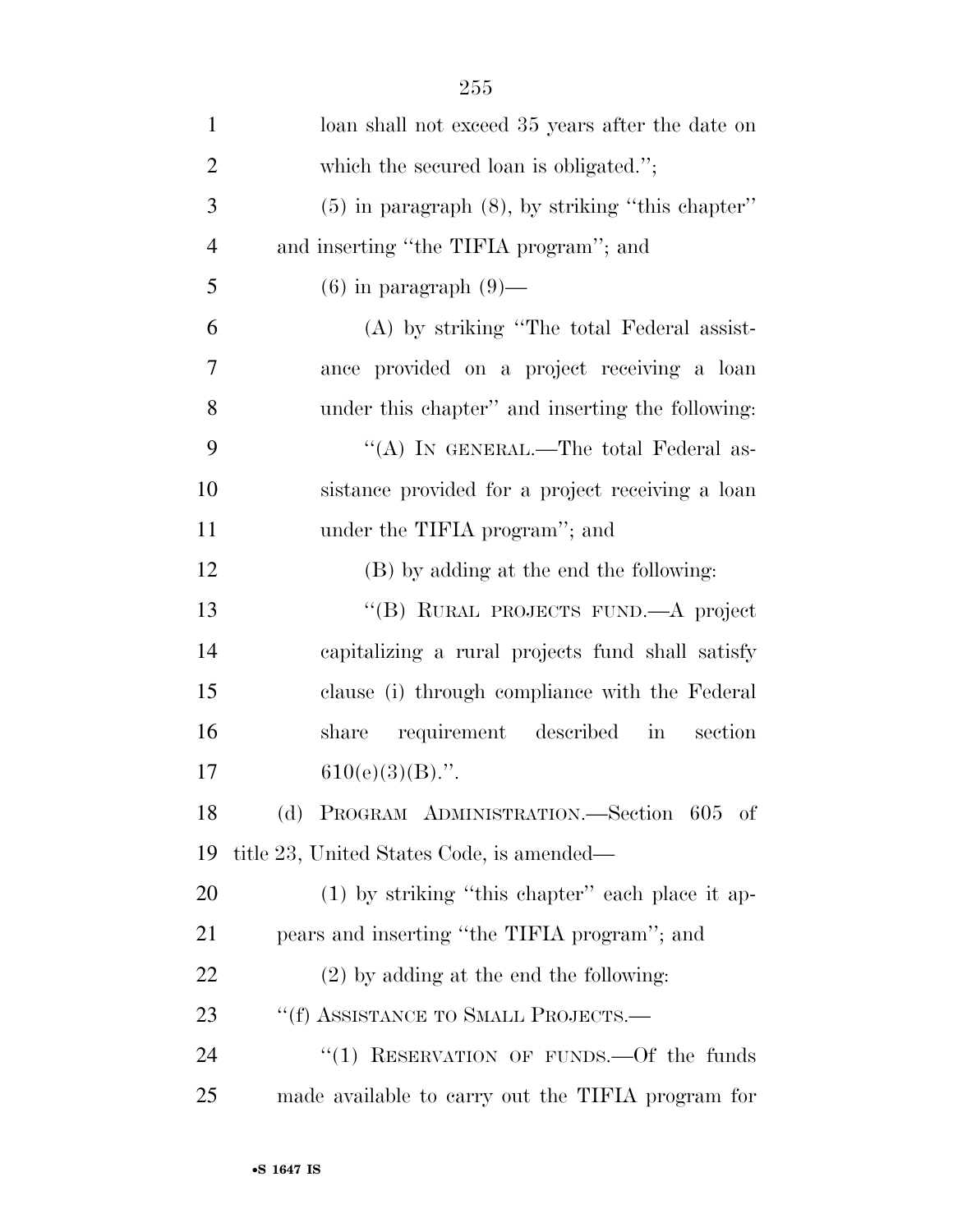| $\mathbf{1}$   | each fiscal year, and after the set-aside under sec-   |
|----------------|--------------------------------------------------------|
| $\overline{2}$ | tion $608(a)(6)$ , not less than \$2,000,000 shall be  |
| 3              | made available for the Secretary to use in lieu of     |
| $\overline{4}$ | fees collected under subsection (b) for projects under |
| 5              | the TIFIA program having eligible project costs that   |
| 6              | are reasonably anticipated not to equal or exceed      |
| $\tau$         | \$75,000,000.                                          |
| 8              | "(2) RELEASE OF FUNDS.—Any funds not used              |
| 9              | under paragraph (1) shall be made available on Oc-     |
| 10             | tober 1 of the following fiscal year to provide credit |
| 11             | assistance to any project under the TIFIA pro-         |
| 12             | gram.".                                                |
| 13             | (e) STATE AND LOCAL PERMITS.—Section 606 of            |
| 14             | title 23, United States Code, is amended in the matter |
|                |                                                        |
| 15             | preceding paragraph (1) by striking "this chapter" and |
| 16             | inserting "the TIFIA program".                         |
| 17             | (f) REGULATIONS.—Section $607$ of title 23, United     |
| 18             | States Code, is amended by striking "this chapter" and |
| 19             | inserting "the TIFIA program".                         |
| 20             | $(g)$ FUNDING.—Section 608 of title 23, United States  |
| 21             | Code, is amended—                                      |
| 22             | $(1)$ by striking "this chapter" each place it ap-     |
| 23             | pears and inserting "the TIFIA program"; and           |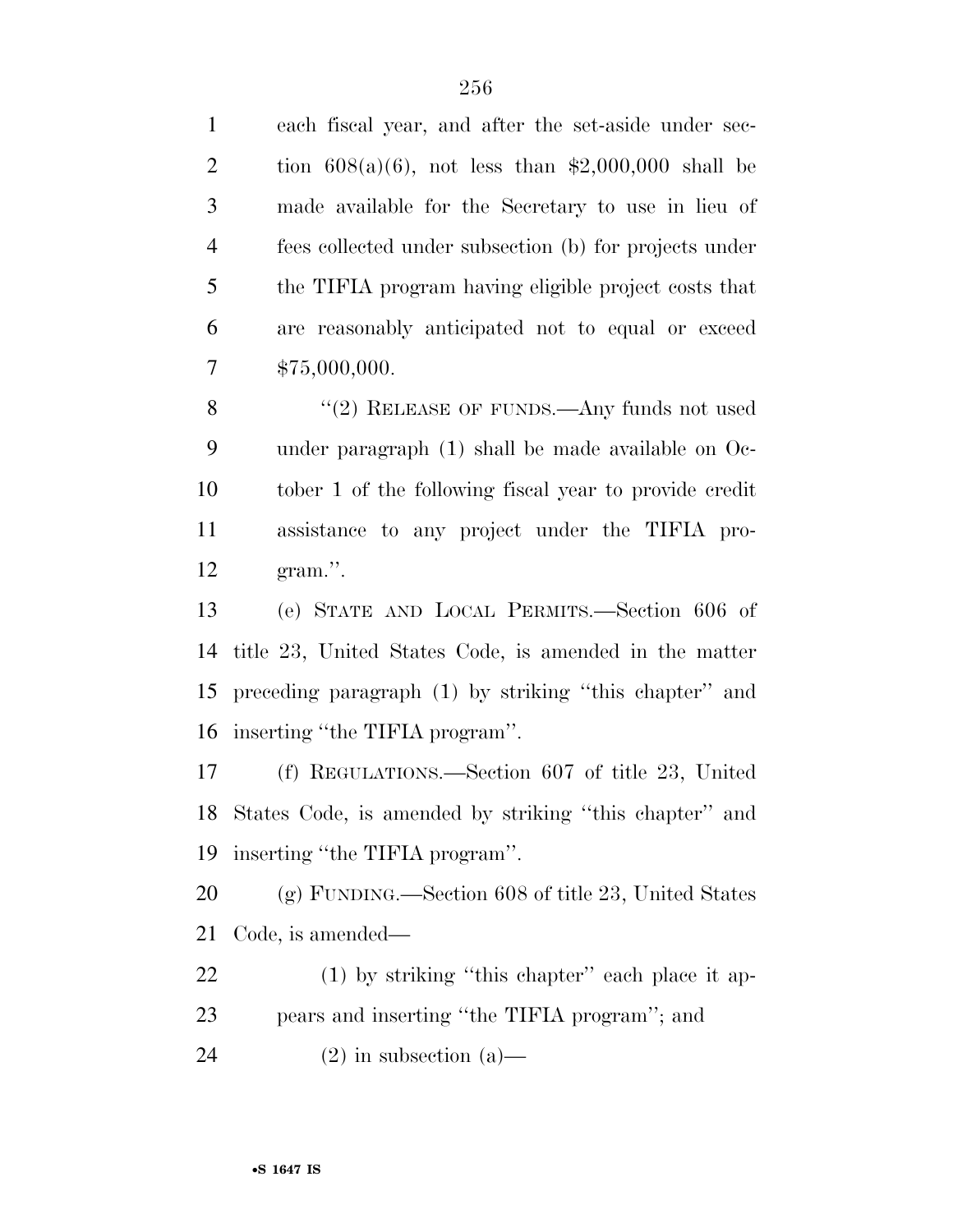| $\mathbf{1}$   | (A) in paragraph $(2)$ , by inserting "of"                     |
|----------------|----------------------------------------------------------------|
| $\overline{2}$ | after " $504(f)$ ";                                            |
| 3              | $(B)$ in paragraph $(3)$ —                                     |
| 4              | $(i)$ in subparagraph $(A)$ , by inserting                     |
| 5              | "or rural projects funds" after "rural in-                     |
| 6              | frastructure projects"; and                                    |
| 7              | (ii) in subparagraph $(B)$ , by inserting                      |
| 8              | "or rural projects funds" after "rural in-                     |
| 9              | frastructure projects"; and                                    |
| 10             | $(C)$ in paragraph $(6)$ , by striking "0.50"                  |
| 11             | percent" and inserting "0.75 percent".                         |
| 12             | (h) REPORTS TO CONGRESS.—Section 609 of title 23,              |
| 13             | United States Code, is amended by striking "this chapter"      |
| 14             | (other than section $610$ )" each place it appears and insert- |
| 15             | ing "the TIFIA program".                                       |
| 16             | (i) STATE INFRASTRUCTURE BANK PROGRAM.—Sec-                    |
| 17             | tion 610 of title 23, United States Code, is amended—          |
| 18             | $(1)$ in subsection $(a)$ , by adding at the end the           |
| 19             | following:                                                     |
| 20             | $``(11)$ RURAL INFRASTRUCTURE PROJECT.                         |
| 21             | The term 'rural infrastructure project' has the                |
| 22             | meaning given the term in section 601.                         |
| 23             | " $(12)$ RURAL PROJECTS FUND.—The term                         |
| 24             | 'rural projects fund' has the meaning given the term           |
| 25             | in section $601$ .";                                           |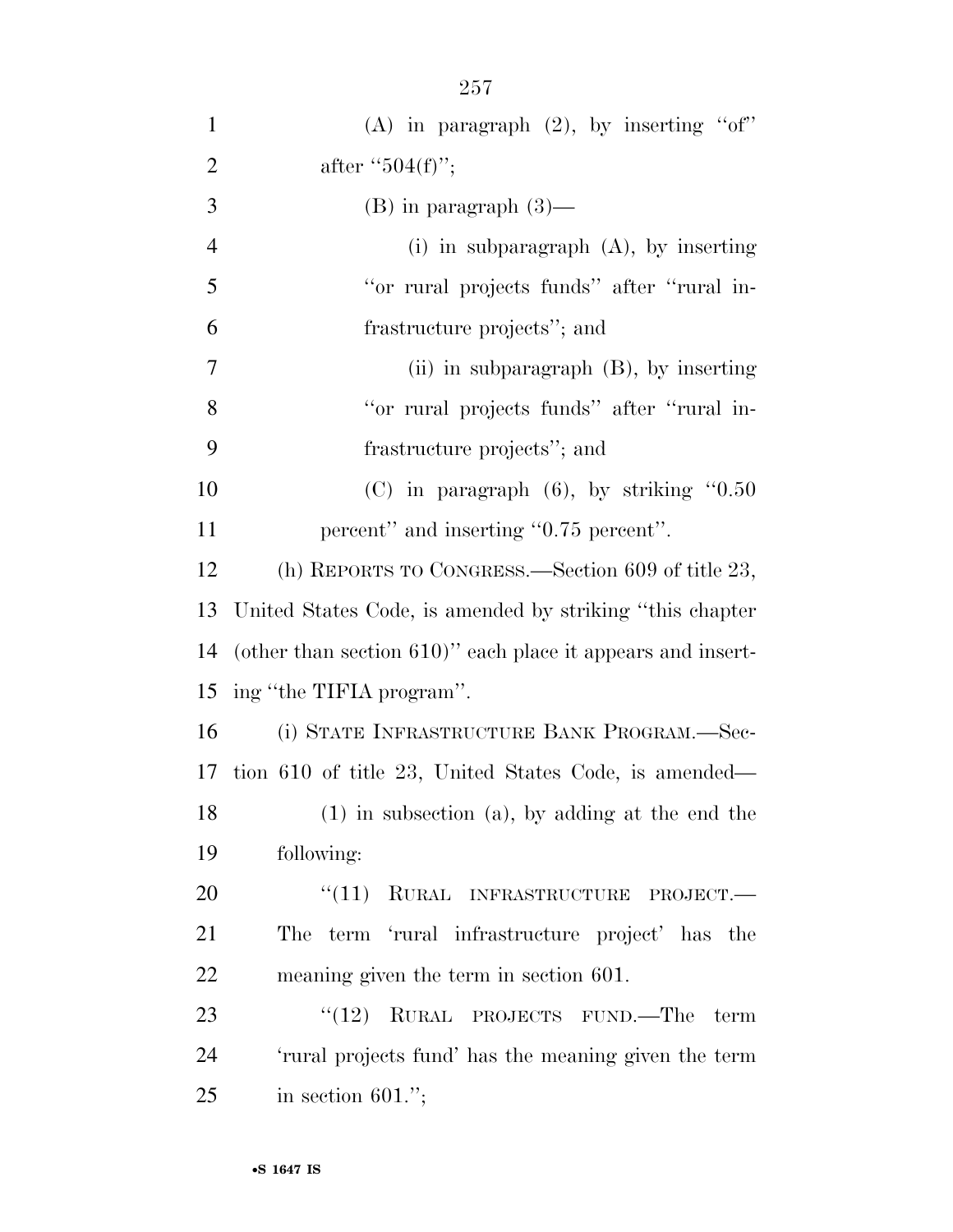| $\mathbf{1}$   | $(2)$ in subsection $(d)$ —                           |
|----------------|-------------------------------------------------------|
| $\overline{2}$ | (A) in paragraph $(1)(A)$ , by striking "each"        |
| 3              | of fiscal years" and all that follows through the     |
| $\overline{4}$ | end of subparagraph (A) and inserting "each           |
| 5              | fiscal year under each of paragraphs $(1)$ , $(2)$ ,  |
| 6              | and $(5)$ of section 104(b); and";                    |
| 7              | $(B)$ in paragraph $(2)$ , by striking "in each       |
| 8              | of fiscal years 2005 through 2009" and insert-        |
| 9              | ing "in each fiscal year";                            |
| 10             | $(C)$ in paragraph $(3)$ , by striking "in each       |
| 11             | of fiscal years 2005 through 2009" and insert-        |
| 12             | ing "in each fiscal year";                            |
| 13             | (D) by redesignating paragraphs<br>(4)                |
| 14             | through $(6)$ as paragraphs $(5)$ through $(7)$ , re- |
| 15             | spectively;                                           |
| 16             | $(E)$ by inserting after paragraph $(3)$ the          |
| 17             | following:                                            |
| 18             | "(4) RURAL PROJECTS FUND.—Subject to sub-             |
| 19             | section (j), the Secretary may permit a State enter-  |
| 20             | ing into a cooperative agreement under this section   |
| 21             | to establish a State infrastructure bank to deposit   |
| 22             | into the rural projects fund of the bank the proceeds |
| 23             | of a secured loan made to the bank in accordance      |
| 24             | with section $602$ and $603."$ ; and                  |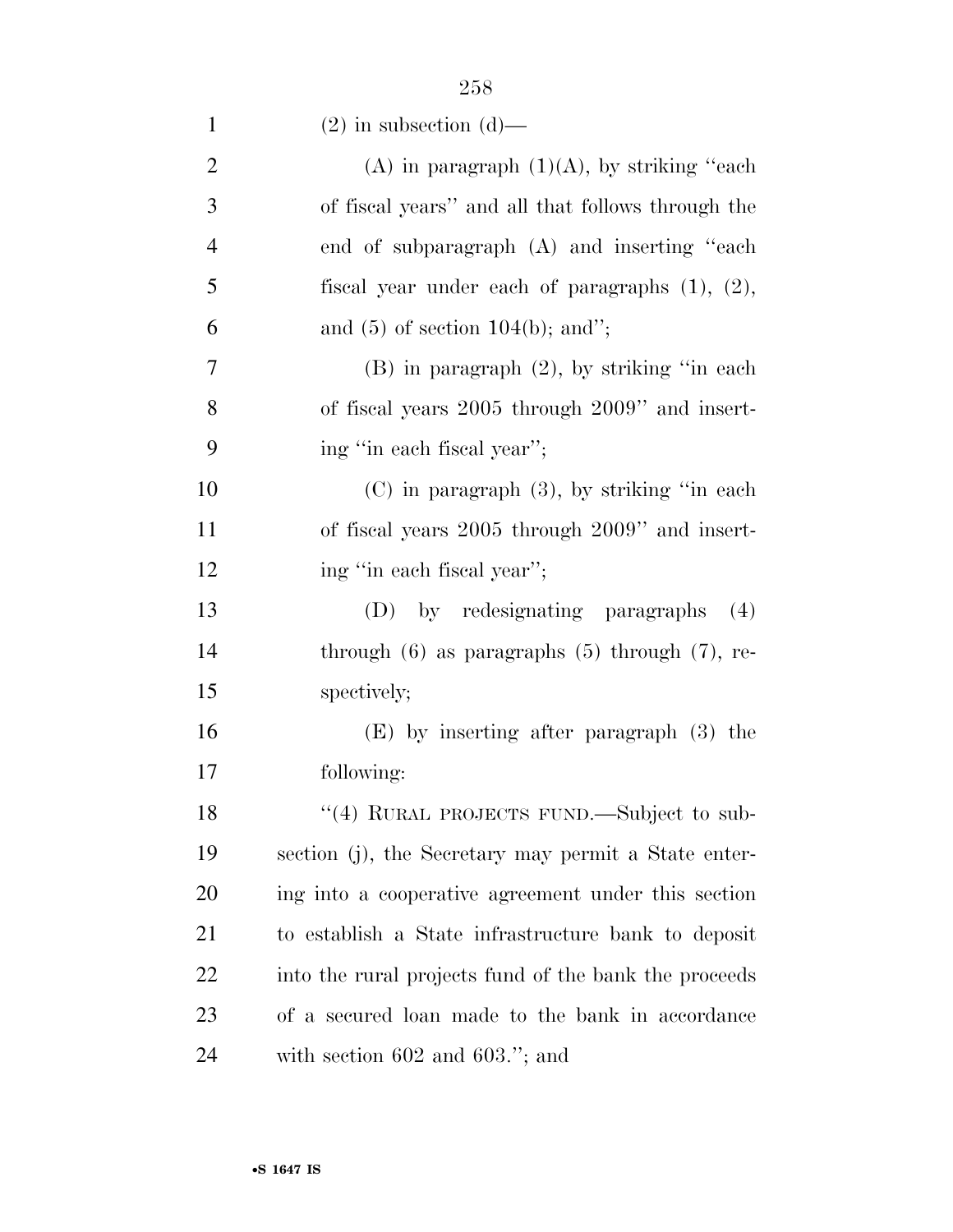| $\mathbf{1}$   | $(F)$ in paragraph $(6)$ (as redesignated), by        |
|----------------|-------------------------------------------------------|
| $\overline{2}$ | striking "section $133(d)(3)$ " and inserting "sec-   |
| 3              | tion $133(d)(1)(A)(i)$ ";                             |
| $\overline{4}$ | (3) by striking subsection (e) and inserting the      |
| 5              | following:                                            |
| 6              | "(e) FORMS OF ASSISTANCE FROM STATE INFRA-            |
| 7              | STRUCTURE BANKS.—                                     |
| 8              | "(1) IN GENERAL.—A State infrastructure               |
| 9              | bank established under this section may—              |
| 10             | $\lq\lq$ with funds deposited into the highway        |
| 11             | account, transit account, or rail account of the      |
| 12             | bank, make loans or provide other forms of            |
| 13             | eredit assistance to a public or private entity to    |
| 14             | carry out a project eligible for assistance under     |
| 15             | this section; and                                     |
| 16             | $\lq\lq$ with funds deposited into the rural          |
| 17             | projects fund, make loans to a public or private      |
| 18             | entity to carry out a rural infrastructure            |
| 19             | project.                                              |
| 20             | "(2) SUBORDINATION OF LOAN.—The amount                |
| 21             | of a loan or other form of credit assistance provided |
| 22             | for a project described in paragraph (1) may be sub-  |
| 23             | ordinated to any other debt financing for the         |
| 24             | project.                                              |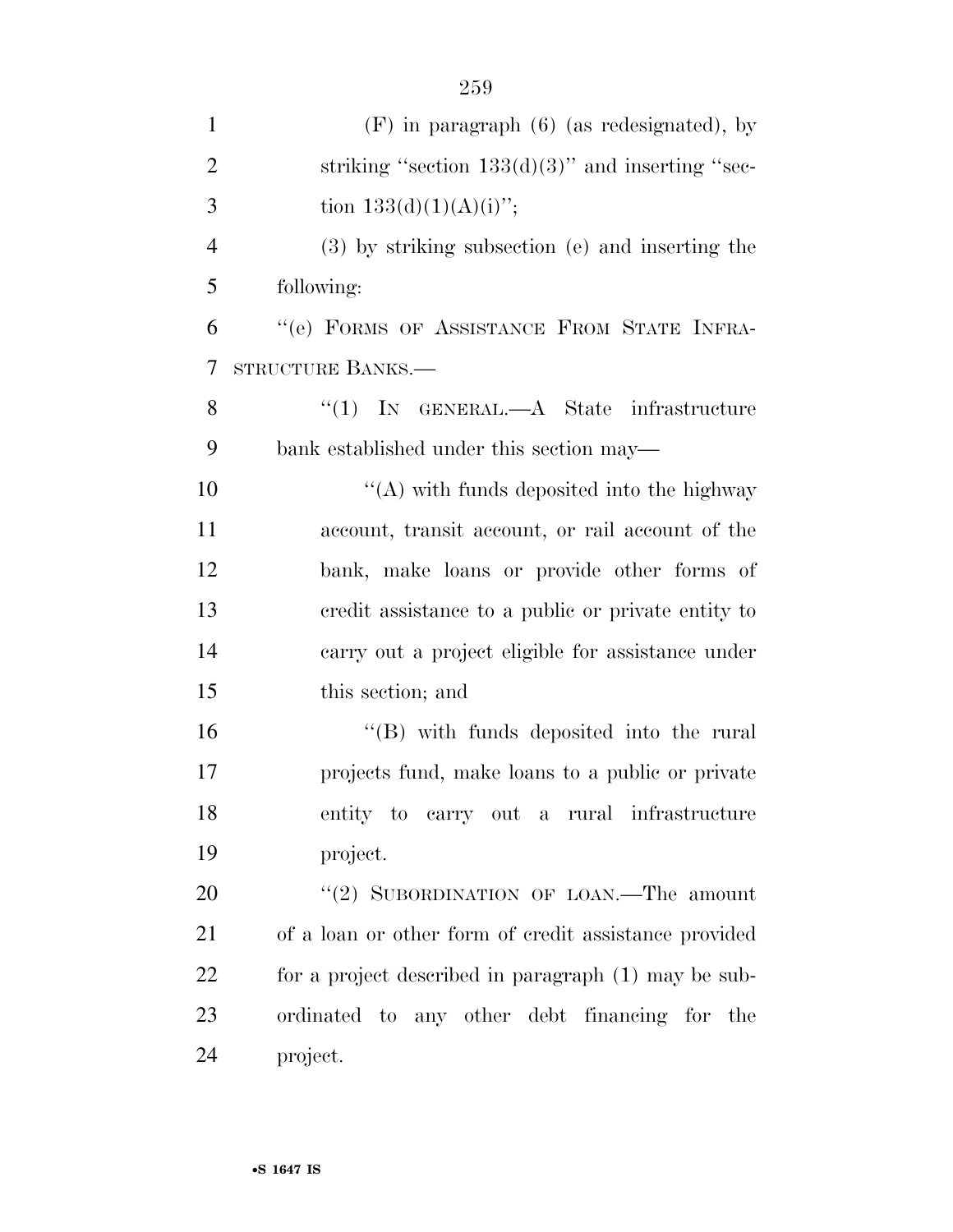| $\mathbf{1}$   | "(3) MAXIMUM AMOUNT OF ASSISTANCE. $-A$               |
|----------------|-------------------------------------------------------|
| $\overline{2}$ | State infrastructure bank established under this sec- |
| 3              | tion may—                                             |
| $\overline{4}$ | $\lq\lq$ with funds deposited into the highway        |
| 5              | account, transit account, or rail account, make       |
| 6              | loans or provide other forms of credit assistance     |
| $\tau$         | to a public or private entity in an amount up         |
| 8              | to 100 percent of the cost of carrying out a          |
| 9              | project eligible for assistance under this section;   |
| 10             | and                                                   |
| 11             | $\lq\lq$ with funds deposited into the rural          |
| 12             | projects fund, make loans to a public or private      |
| 13             | entity in an amount not to exceed 80 percent          |
| 14             | of the cost of carrying out a rural infrastruc-       |
| 15             | ture project.                                         |
| 16             | "(4) INITIAL ASSISTANCE.—Initial assistance           |
| 17             | provided with respect to a project from Federal       |
| 18             | funds deposited into a State infrastructure bank      |
| 19             | under this section may not be made in the form of     |
| 20             | a grant.";                                            |
| 21             | $(4)$ in subsection $(g)$ —                           |
| 22             | $(A)$ in paragraph $(1)$ , by striking "each ac-      |
| 23             | count" and inserting "the highway account, the        |
| 24             | transit account, and the rail account"; and           |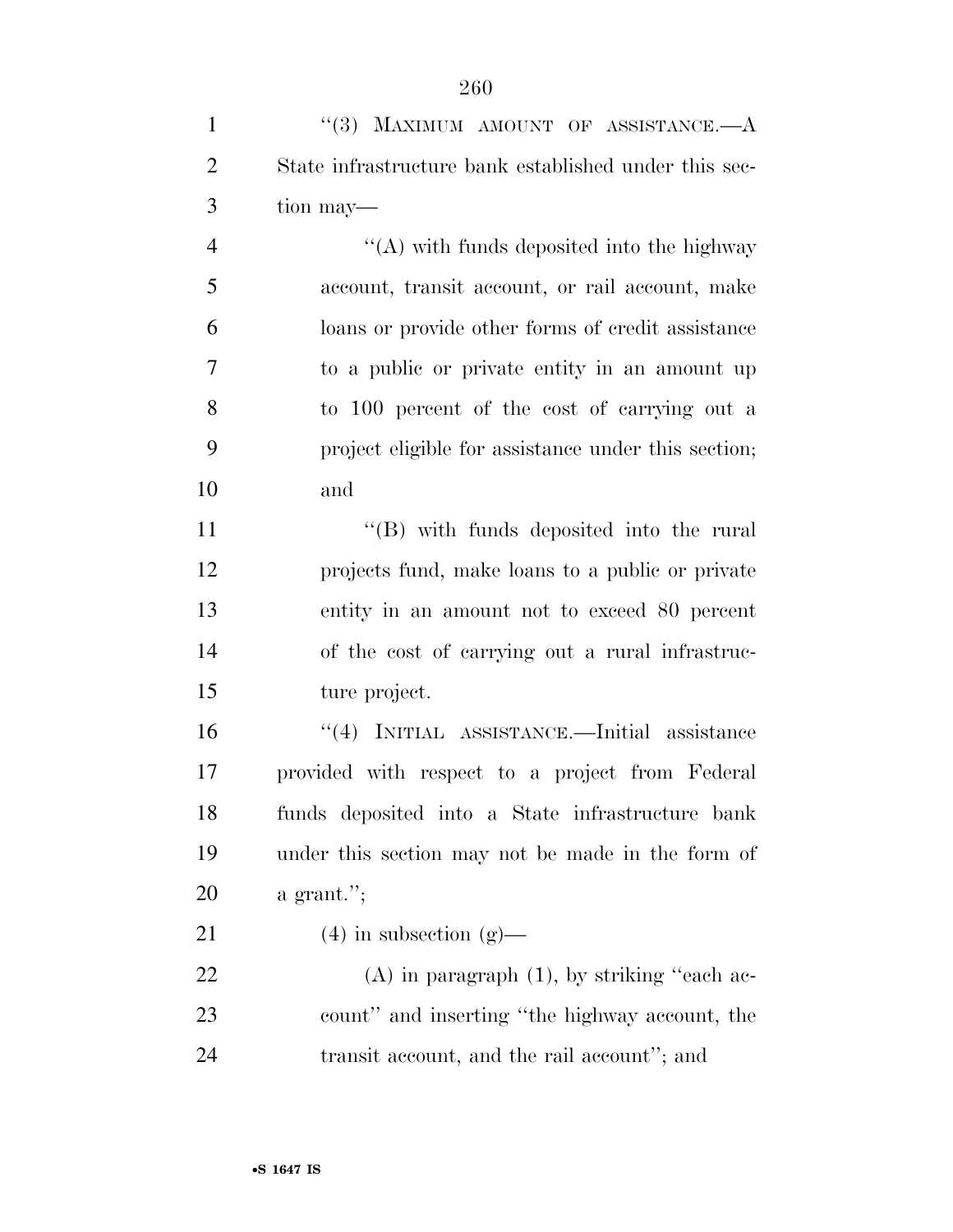| $\mathbf{1}$   | $(B)$ in paragraph $(4)$ , by inserting ", ex-           |
|----------------|----------------------------------------------------------|
| $\overline{2}$ | cept that any loan funded from the rural                 |
| 3              | projects fund of the bank shall bear interest at         |
| $\overline{4}$ | or below the interest rate charged for the               |
| 5              | TIFIA loan provided to the bank under section            |
| 6              | 603" after "feasible"; and                               |
| 7              | $(5)$ in subsection $(k)$ , by striking "For each of     |
| 8              | fiscal years 2005 through 2009" and inserting "For       |
| 9              | each fiscal year".                                       |
| 10             | <b>TITLE IV-TECHNICAL</b>                                |
| 11             | <b>CORRECTIONS TO MAP-21</b>                             |
| 12             | SEC. 4001. TECHNICAL CORRECTIONS.                        |
| 13             | (a) Section $101(a)(29)$ of title 23, United States      |
| 14             | Code, is amended—                                        |
| 15             | $(1)$ in subparagraph $(B)$ , by inserting a comma       |
| 16             | after "disabilities"; and                                |
| 17             | in subparagraph $(F)(i)$ , by striking<br>(2)            |
| 18             | " $133(b)(11)$ " and inserting " $133(b)(14)$ ".         |
| 19             | (b) Section $119(d)(1)(A)$ of title 23, United States    |
| 20             | Code, is amended by striking "mobility," and inserting   |
| 21             | "congestion reduction, system reliability,".             |
| 22             | (c) Section $126(b)$ of title 23, United States Code (as |
| 23             | amended by section $1016(b)$ , is amended by striking    |
| 24             | " $133(d)$ " and inserting " $133(d)(1)(A)$ ".           |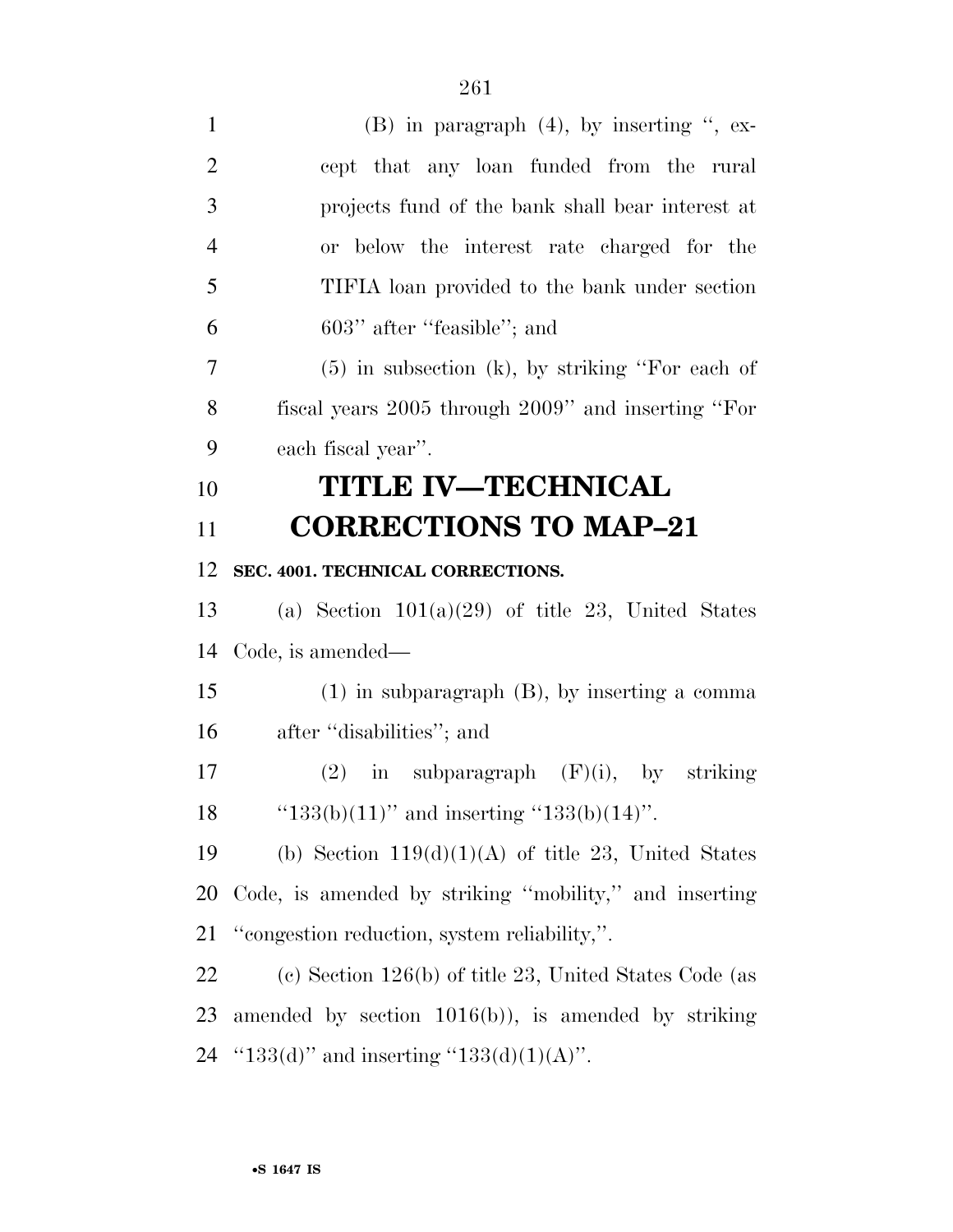1 (d) Section  $127(a)(3)$  of title 23, United States Code, 2 is amended by striking  $(118(b)(2)$  of this title" and in-3 serting  $(118(b))$ .

4 (e) Section  $150(c)(3)(B)$  of title 23, United States 5 Code, is amended by striking the semicolon at the end and 6 inserting a period.

7 (f) Section 153(h)(2) of title 23, United States Code, 8 is amended by striking ''paragraphs (1) through (3)'' and 9 inserting "paragraphs  $(1)$ ,  $(2)$ , and  $(4)$ ".

10 (g) Section  $163(f)(2)$  of title 23, United States Code, 11 is amended by striking " $118(b)(2)$ " and inserting 12  $"118(b)"$ .

 (h) Section 165(c)(7) of title 23, United States Code, is amended by striking ''paragraphs (2), (4), (7), (8), (14), and (19)'' and inserting ''paragraphs (2), (4), (6),  $(7)$ , and  $(14)$ ".

17 (i) Section 202(b)(3) of title 23, United States Code, 18 is amended—

19 (1) in subparagraph  $(A)(i)$ , in the matter pre-20 ceding subclause (I), by inserting  $(2)(6)$ ," after 21 'subsections''; and

22 (2) in subparagraph  $(C)(ii)(IV)$ , by striking 23  $\frac{1}{2}$  (III).]" and inserting "(III).".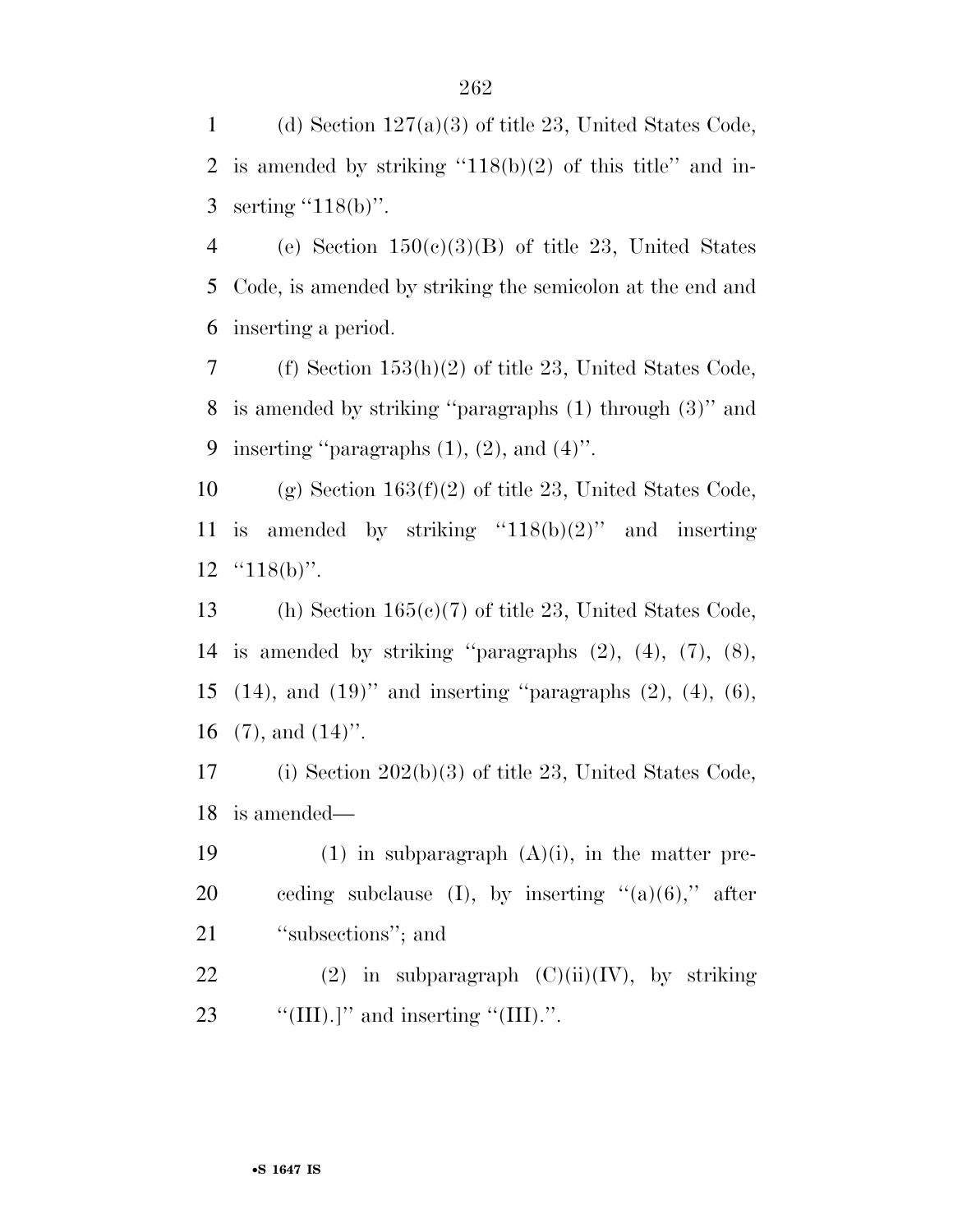(j) Section 217(a) of title 23, United States Code, 2 is amended by striking " $104(b)(3)$ " and inserting 3  $^{(4)}104(b)(4)$ ".

4 (k) Section  $327(a)(2)(B)(iii)$  of title 23, United States Code, is amended by striking ''(42 U.S.C. 13 4321 et seq.)'' and inserting ''(42 U.S.C. 4321 et seq.)''.

7 (l) Section  $504(a)(4)$  of title 23, United States Code, 8 is amended by striking " $104(b)(3)$ " and inserting 9  $"104(b)(2)"$ .

 (m) Section 515 of title 23, United States Code, is amended by striking ''this chapter'' each place it appears and inserting ''sections 512 through 518''.

 (n) Section 518(a) of title 23, United States Code, is amended by inserting ''a report'' after ''House of Rep-resentatives''.

16 (o) Section  $6302(b)(3)(B)(vi)(III)$  of title 49, United States Code, is amended by striking ''6310'' and inserting ''6309''.

 (p) Section 1301(*l*)(3) of SAFETEA–LU (23 U.S.C. 101 note; Public Law 109–59) is amended—

21 (1) in subparagraph  $(A)(i)$ , by striking "com-plied'' and inserting ''compiled''; and

 (2) in subparagraph (B), by striking ''para-graph (1)'' and inserting ''subparagraph (A)''.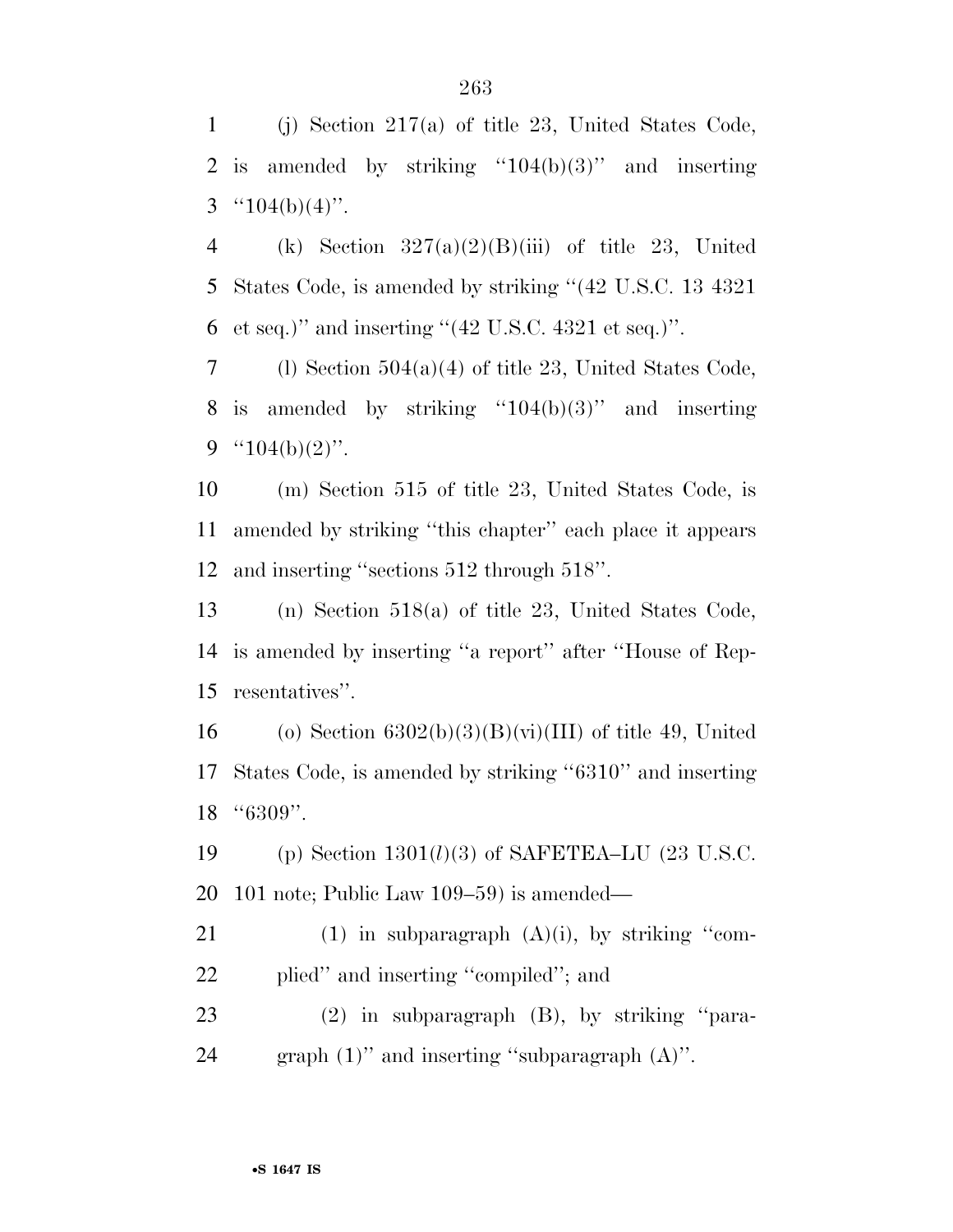(q) Section 4407 of SAFETEA–LU (Public Law 109–59; 119 Stat. 1777), is amended by striking ''hereby enacted into law'' and inserting ''granted''. (r) Section 51001(a)(1) of the Transportation Re- search and Innovative Technology Act of 2012 (126 Stat. 864) is amended by striking ''sections 503(b), 503(d), and 509'' and inserting ''section 503(b)''. **TITLE V—MISCELLANEOUS SEC. 5001. APPALACHIAN DEVELOPMENT HIGHWAY SYS- TEM.**  Section 1528 of MAP–21 (40 U.S.C. 14501 note; Public Law 112–141) is amended— (1) by striking ''2021'' each place it appears 14 and inserting "2050"; and (2) by striking ''shall be 100 percent'' each place it appears and inserting ''shall be up to 100 percent, as determined by the State''. **SEC. 5002. APPALACHIAN REGIONAL DEVELOPMENT PRO- GRAM.**  (a) HIGH-SPEED BROADBAND DEVELOPMENT INI-21 TIATIVE. 22 (1) IN GENERAL.—Subchapter I of chapter 145 of subtitle IV of title 40, United States Code, is amended by adding at the end the following: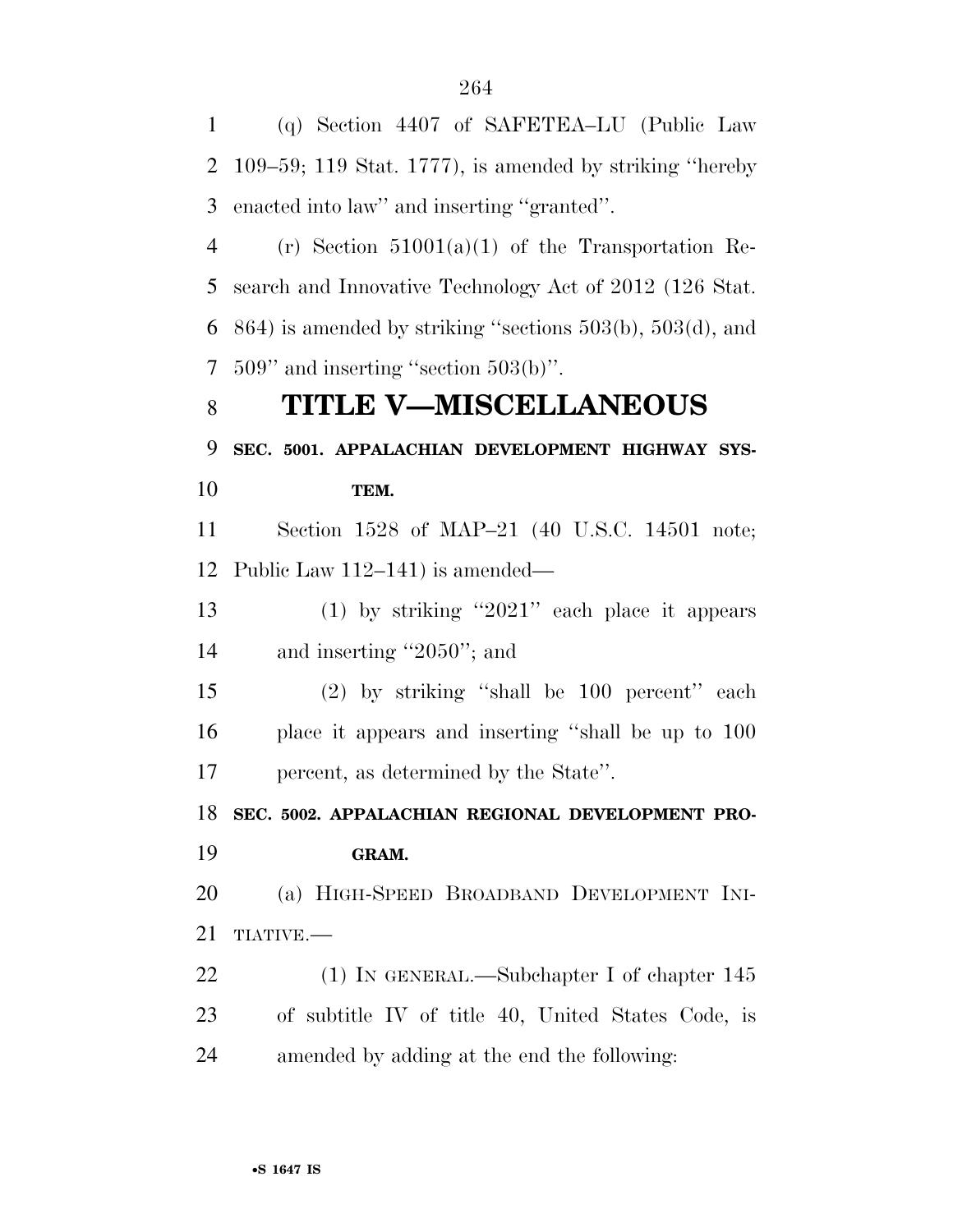''(a) IN GENERAL.—The Appalachian Regional Com- mission may provide technical assistance, make grants, enter into contracts, or otherwise provide amounts to indi- viduals or entities in the Appalachian region for projects and activities—

 ''(1) to increase affordable access to broadband networks throughout the Appalachian region;

 $\frac{10}{20}$  to conduct research, analysis, and training to increase broadband adoption efforts in the Appa-lachian region;

 $\frac{13}{2}$  to provide technology assets, including computers, smartboards, and video projectors to educational systems throughout the Appalachian re-gion;

17 ''(4) to increase distance learning opportunities 18 throughout the Appalachian region;

 ''(5) to increase the use of telehealth tech-nologies in the Appalachian region; and

21 ''(6) to promote e-commerce applications in the Appalachian region.

23 "(b) LIMITATION ON AVAILABLE AMOUNTS. - Of the cost of any activity eligible for a grant under this sec-tion—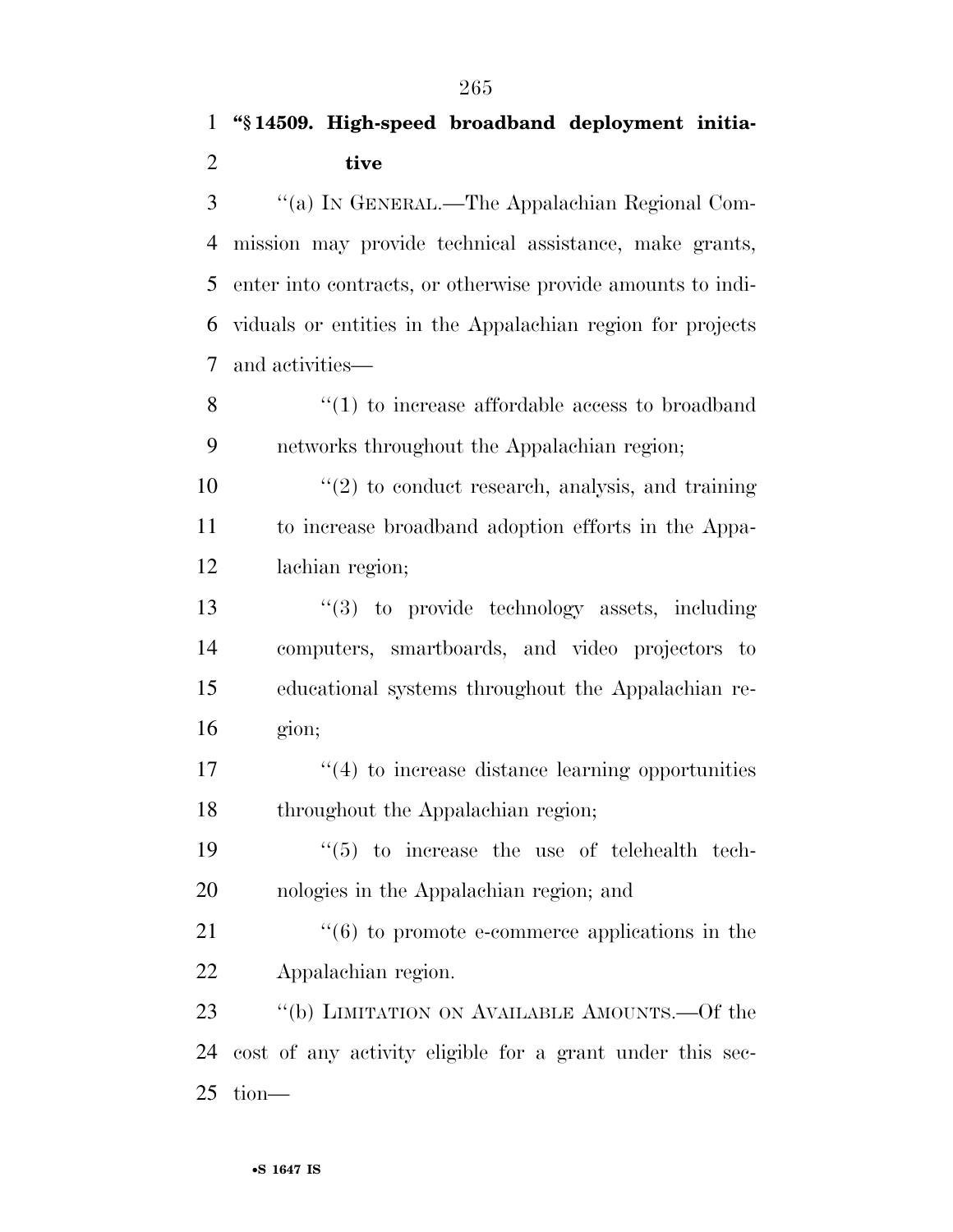| $\mathbf{1}$   | $"(1)$ not more than 50 percent may be provided           |
|----------------|-----------------------------------------------------------|
| $\overline{2}$ | from amounts appropriated to carry out this section;      |
| 3              | and                                                       |
| $\overline{4}$ | $"(2)$ notwithstanding paragraph $(1)$ —                  |
| 5              | $\lq\lq$ in the case of a project to be carried           |
| 6              | out in a county for which a distressed county             |
| $\tau$         | designation is in effect under section $14526$ ,          |
| 8              | not more than 80 percent may be provided from             |
| 9              | amounts appropriated to carry out this section;           |
| 10             | and                                                       |
| 11             | $\lq\lq$ (B) in the case of a project to be carried       |
| 12             | out in a county for which an at-risk designation          |
| 13             | is in effect under section 14526, not more than           |
| 14             | 70 percent may be provided from amounts ap-               |
| 15             | propriated to carry out this section.                     |
| 16             | "(c) SOURCES OF ASSISTANCE.—Subject to sub-               |
| 17             | section (b), a grant provided under this section may be   |
|                | 18 provided from amounts made available to carry out this |
| 19             | section in combination with amounts made available—       |
| 20             | $\lq(1)$ under any other Federal program; or              |
| 21             | $"(2)$ from any other source.                             |
| 22             | "(d) FEDERAL SHARE.—Notwithstanding any provi-            |
| 23             | sion of law limiting the Federal share under any other    |
| 24             | Federal program, amounts made available to carry out      |
| 25             | this section may be used to increase that Federal share,  |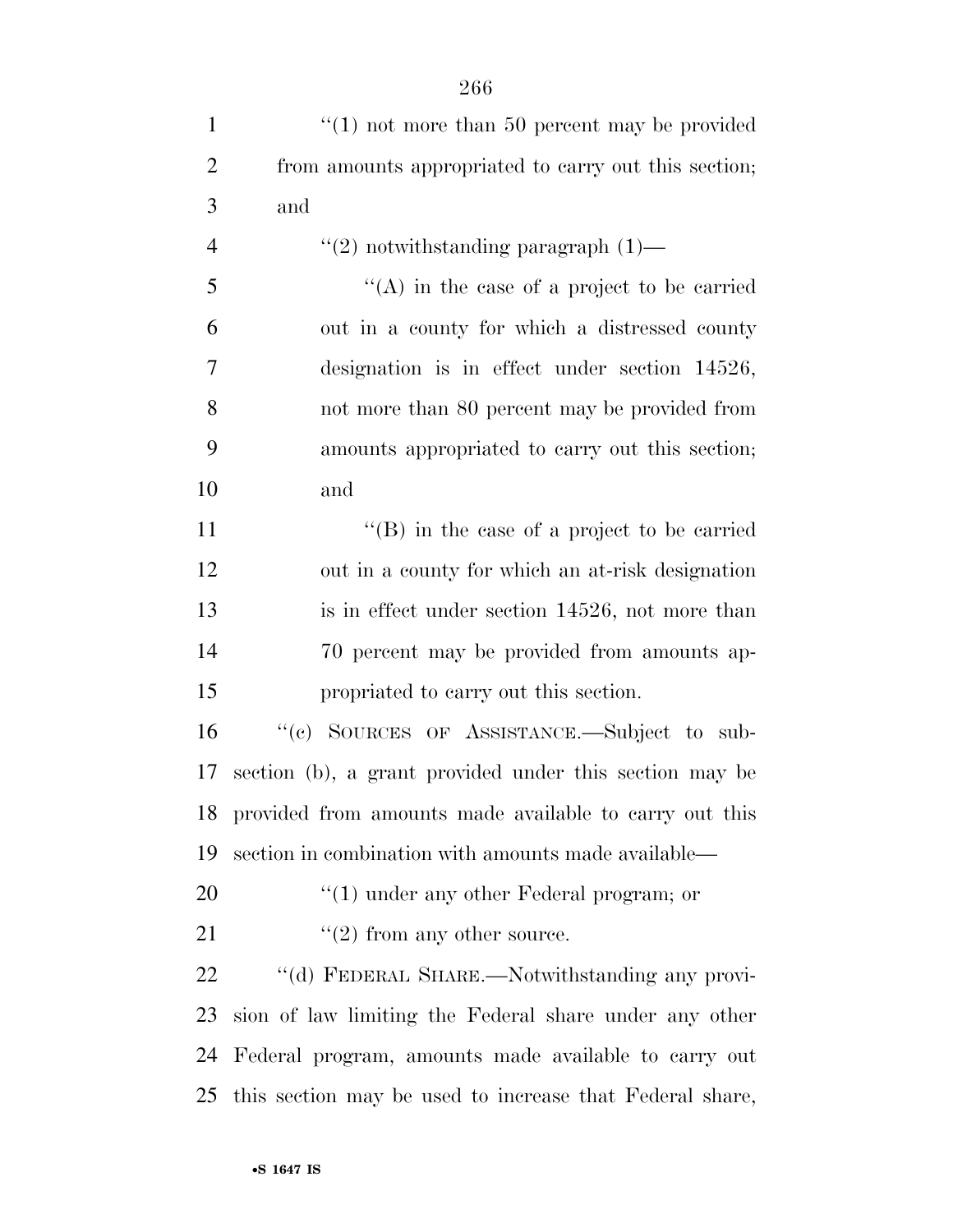as the Appalachian Regional Commission determines to be

| $\overline{2}$ | appropriate.".                                                |
|----------------|---------------------------------------------------------------|
| 3              | (2) CONFORMING AMENDMENT. The analysis                        |
| $\overline{4}$ | for chapter 145 of title 40, United States Code, is           |
| 5              | amended by inserting after the item relating to sec-          |
| 6              | tion 14508 the following:                                     |
|                | "14509. High-speed broadband deployment initiative.".         |
| 7              | (b) AUTHORIZATION OF APPROPRIATIONS.—Section                  |
| 8              | 14703 of title 40, United States Code, is amended—            |
| 9              | $(1)$ in subsection $(a)(5)$ , by striking "fiscal year"      |
| 10             | 2012" and inserting "each of fiscal years 2012                |
| 11             | through $2021$ ";                                             |
| 12             | $(2)$ by redesignating subsections $(c)$ and $(d)$ as         |
| 13             | subsections (d) and (e), respectively; and                    |
| 14             | $(3)$ by inserting after subsection (b) the fol-              |
| 15             | lowing:                                                       |
| 16             | "(c) HIGH-SPEED BROADBAND DEPLOYMENT INI-                     |
| 17             | TIATIVE.—Of the amounts made available under sub-             |
| 18             | section (a), $$10,000,000$ shall be used to carry out section |
| 19             | 14509 for each of fiscal years 2016 through 2021.".           |
| 20             | (c) TERMINATION.—Section 14704 of title 40, United            |
| 21             | States Code, is amended by striking "2012" and inserting      |
| 22             | "2021".                                                       |
| 23             | (d) EFFECTIVE DATE.—This section and the amend-               |
| 24             | ments made by this section take effect on October 1, 2015.    |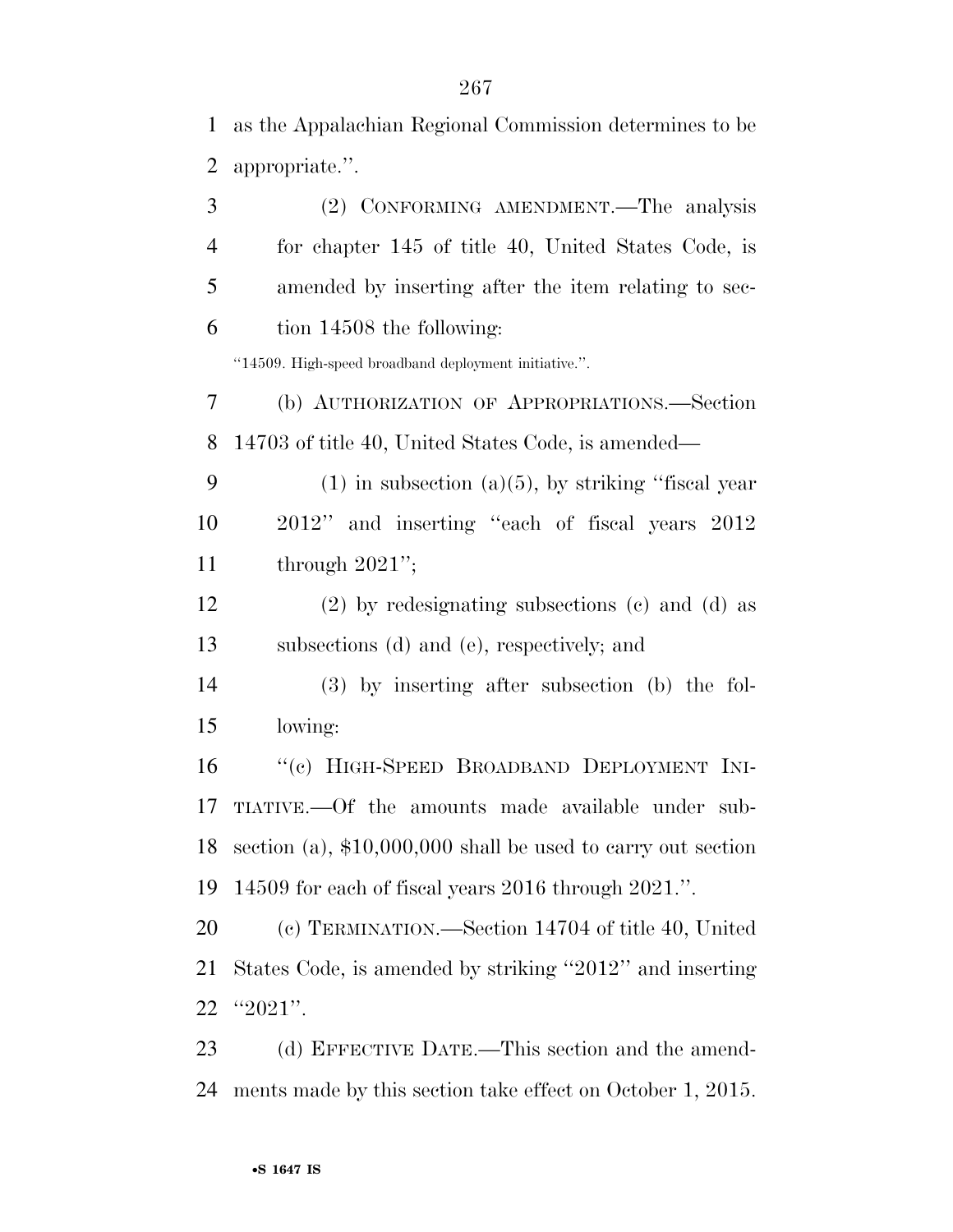## **TITLE VI—EXTENSION OF FED- ERAL-AID HIGHWAY PRO- GRAMS SEC. 6001. EXTENSION OF FEDERAL-AID HIGHWAY PRO- GRAMS.**  (a) IN GENERAL.—Section 1001 of the Highway and Transportation Funding Act of 2014 (Public Law 113– 159; 128 Stat. 1840; 129 Stat. 219) is amended— (1) in subsection (a), by striking ''July 31, 2015'' and inserting ''September 30, 2015''; 11 (2) in subsection  $(b)(1)$ — (A) by striking ''July 31, 2015'' and in- serting ''September 30, 2015''; and (B) by striking " $304/365$ " and inserting  $\frac{15}{365'365''}$ ; and 16 (3) in subsection  $(c)$ — 17  $(A)$  in paragraph  $(1)$ — (i) by striking ''July 31, 2015'' and inserting ''September 30, 2015''; and 20  $(iii)$  by striking  $4304/365$  and inserting 21  $\frac{(365/365)'}{365}$ ; and 22 (B) in paragraph  $(2)(B)$ , by striking "by 23 this subsection".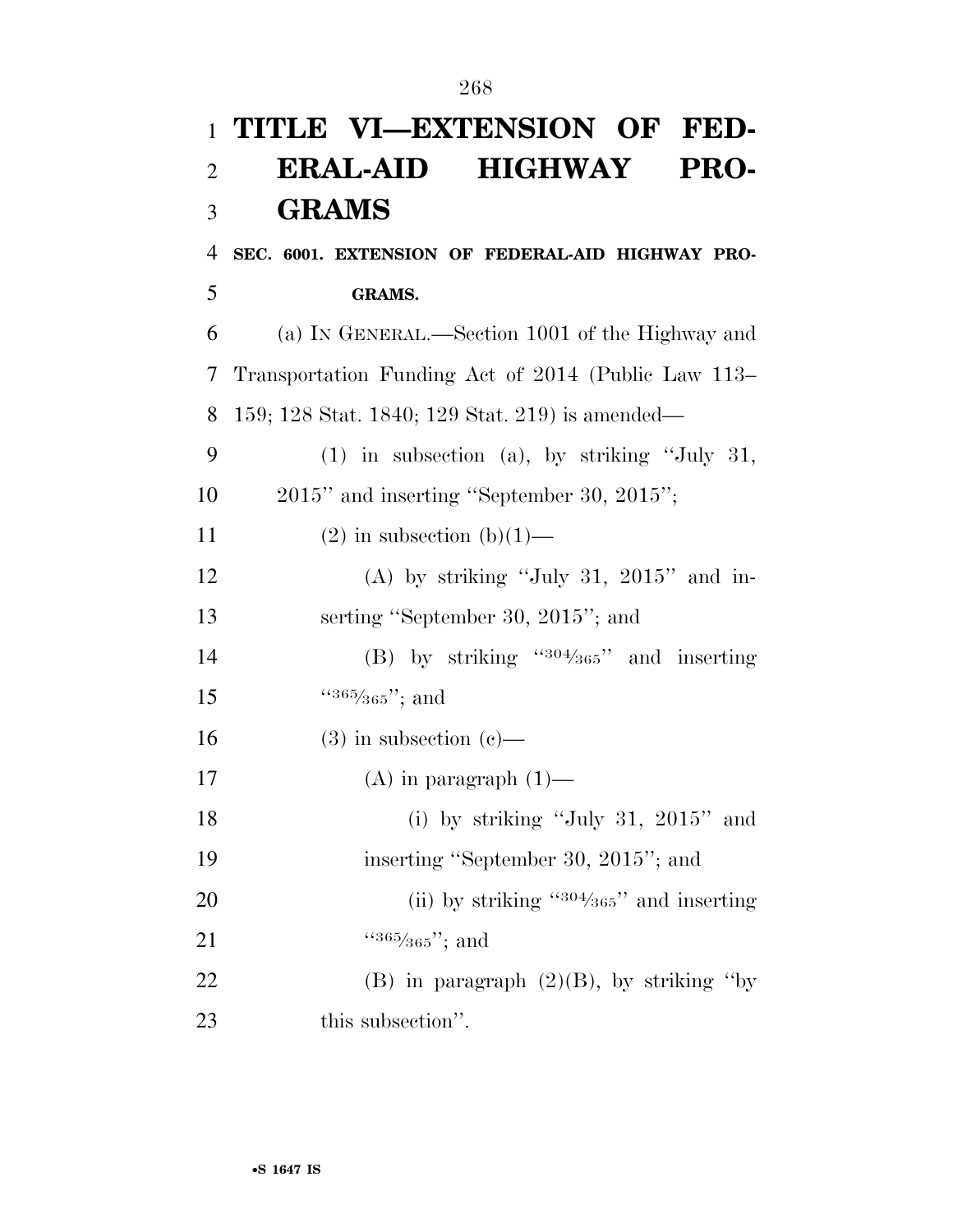| 1              | (b) OBLIGATION CEILING.—Section 1102 of MAP-            |
|----------------|---------------------------------------------------------|
| $\overline{2}$ | $21$ (23 U.S.C. 104 note; Public Law 112–141) is amend- |
| 3              | $ed$ —                                                  |
| $\overline{4}$ | $(1)$ in subsection $(a)(3)$ —                          |
| 5              | (A) by striking " $$33,528,284,932"$ and in-            |
| 6              | serting " $$40,256,000,000$ "; and                      |
| $\tau$         | $(B)$ by striking "July 31, 2015" and in-               |
| 8              | serting "September 30, 2015";                           |
| 9              | $(2)$ in subsection $(b)(12)$ —                         |
| 10             | (A) by striking "July 31, $2015$ " and in-              |
| 11             | serting "September 30, 2015"; and                       |
| 12             | (B) by striking " $304/365$ " and inserting             |
| 13             | $4365/365$ ";                                           |
| 14             | $(3)$ in subsection $(e)$ —                             |
| 15             | $(A)$ in the matter preceding paragraph $(1)$ ,         |
| 16             | by striking "July 31, $2015$ " and inserting            |
| 17             | "September 30, $2015$ "; and                            |
| 18             | $(B)$ in paragraph $(2)$                                |
| 19             | (i) by striking "July 31, $2015$ " and                  |
| 20             | inserting "September 30, 2015"; and                     |
| 21             | (ii) by striking $4304/365$ and inserting               |
| 22             | $4365/365$ "; and                                       |
| 23             | $(4)$ in subsection $(f)(1)$ , in the matter preceding  |
| 24             | subparagraph (A), by striking "July 31, 2015" and       |
| 25             | inserting "September 30, 2015".                         |